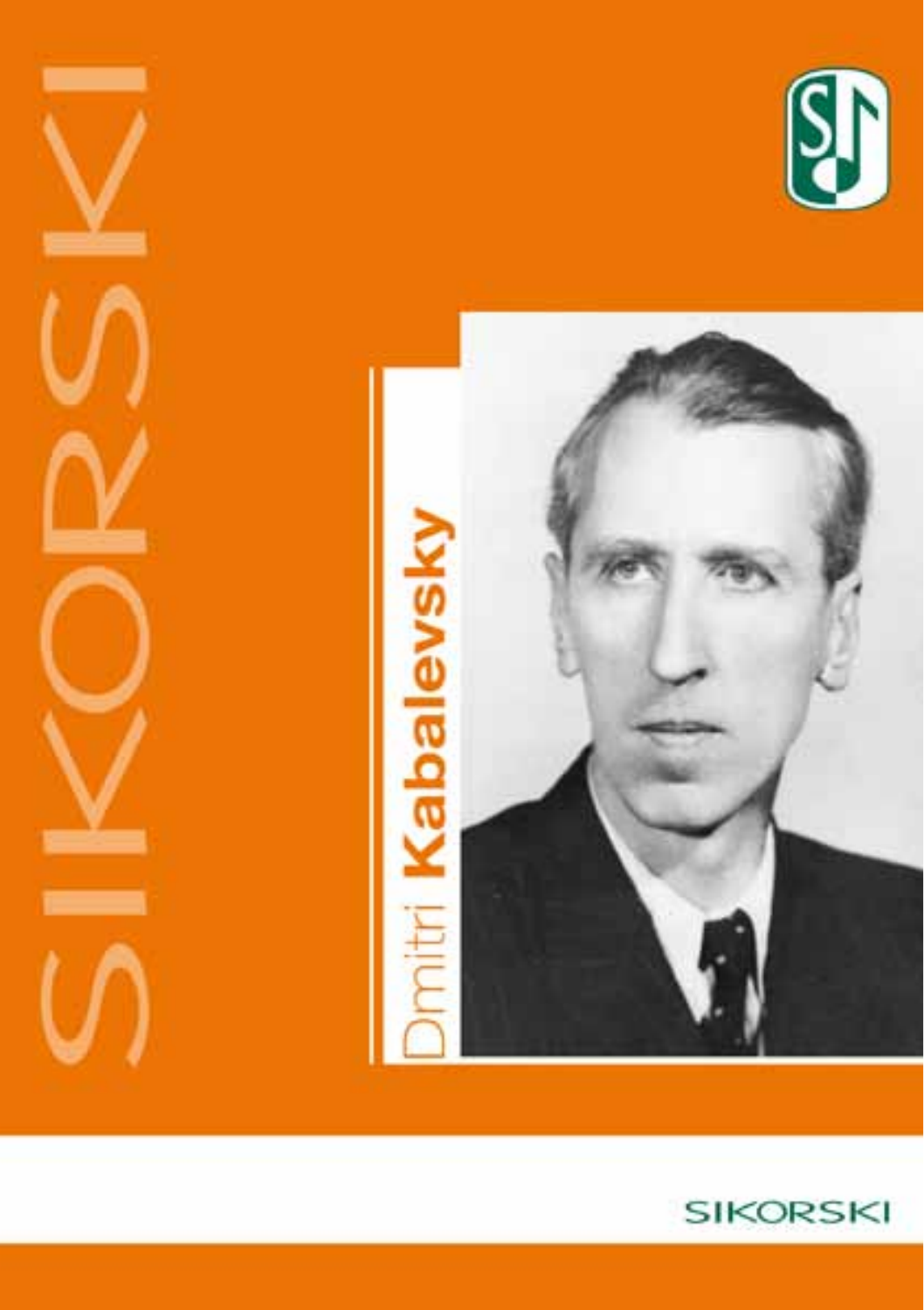# D M I T R I **k a b a l e v s k y**

O Katandery-



**SIKORSKI MUSIKVERLAGE HAMBURG** 

**sik 4/5654**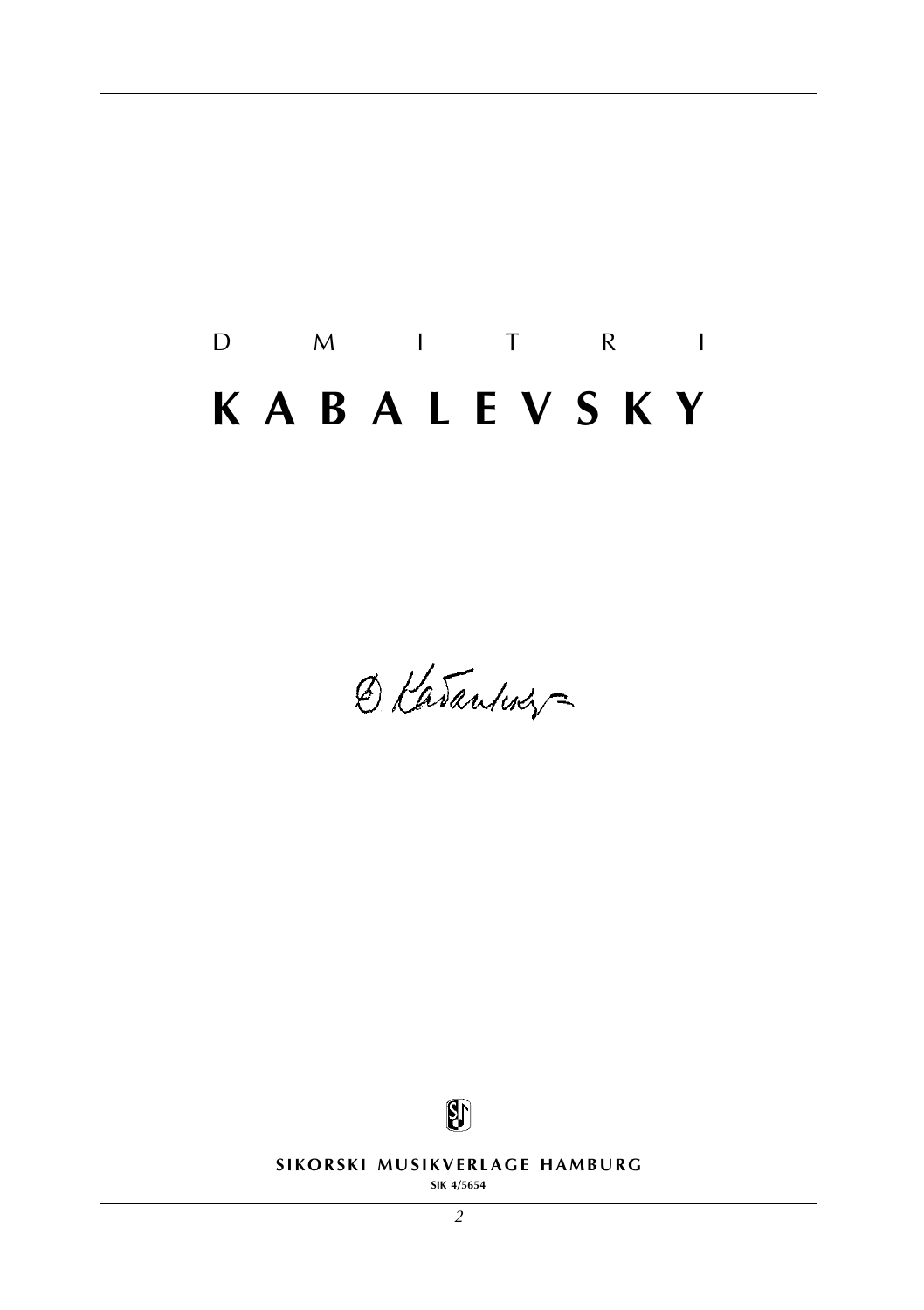## **contents**

| <b>FOREWORD</b> by Maria Kabalevskaya  4                                                                      |
|---------------------------------------------------------------------------------------------------------------|
| 8<br>10                                                                                                       |
| AWARDS AND PRIZES<br>13                                                                                       |
| CHRONOLOGICAL LIST OF WORKS<br>15                                                                             |
| <b>SYSTEMATIC INDEX OF WORKS</b>                                                                              |
|                                                                                                               |
|                                                                                                               |
|                                                                                                               |
|                                                                                                               |
|                                                                                                               |
|                                                                                                               |
|                                                                                                               |
|                                                                                                               |
|                                                                                                               |
| Voice(s) a cappella $\ldots \ldots \ldots \ldots \ldots \ldots \ldots \ldots \ldots \ldots \ldots \ldots 117$ |
|                                                                                                               |
|                                                                                                               |
|                                                                                                               |
|                                                                                                               |
|                                                                                                               |
|                                                                                                               |
|                                                                                                               |
|                                                                                                               |
| INDFX                                                                                                         |
|                                                                                                               |
| Works Without Opus Numbers 125                                                                                |
|                                                                                                               |

Alphabetic Index of Names. . . . . . . . . . . . . . . . . . . . . . . . . . *137*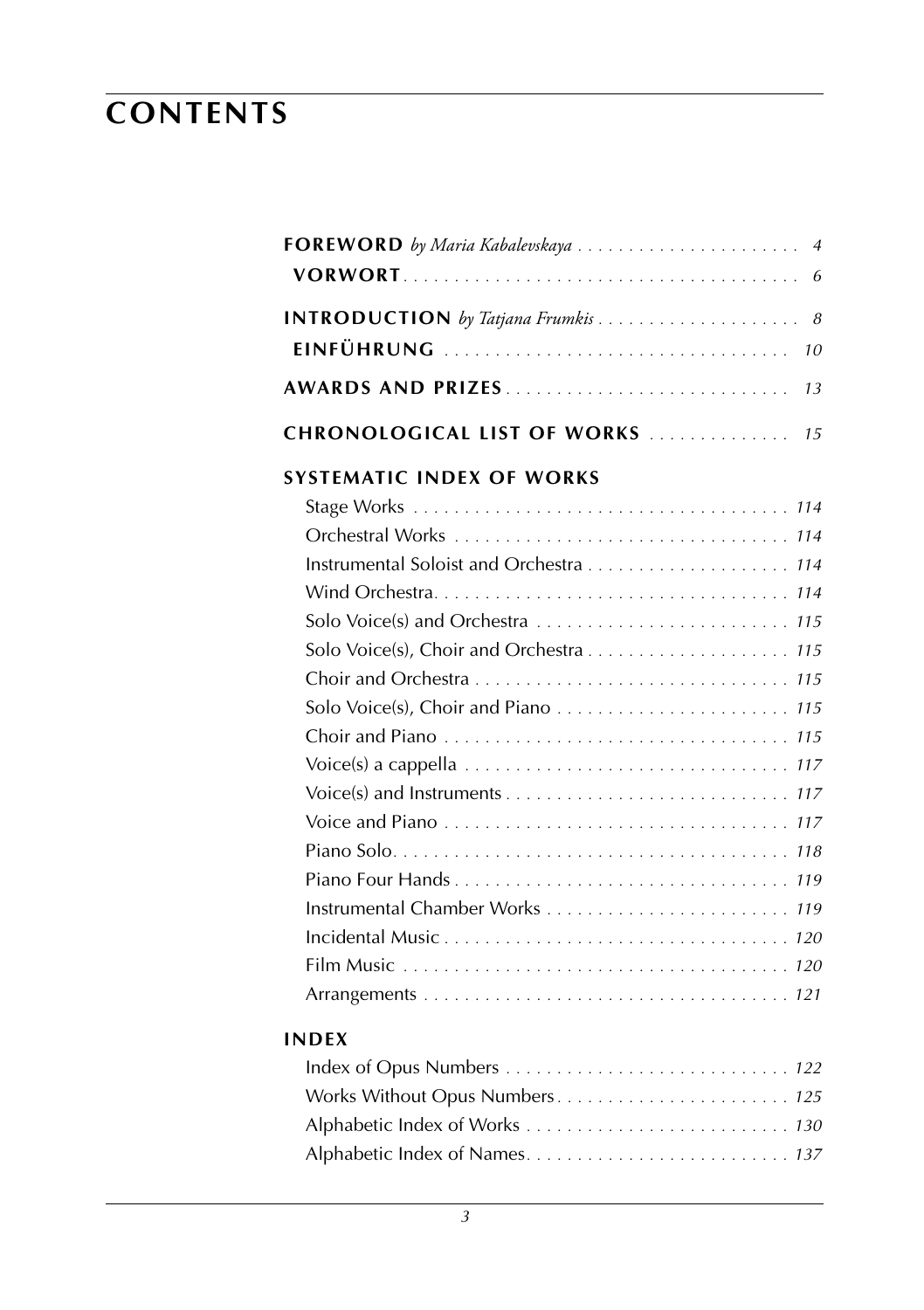## **foreword**

M F M O R I F S O F M Y F A T H F R

*Dmitry Borisovich Kabalevsky was born in St Petersburg on* 30 *December* 1904 *and died in Moscow on*  14 *February* 1987 *at the age of* 83*. In his memoirs he wrote: » ... Sometimes it seems to me as if I had read about all these things somewhere. Is it possible for so much to take place within a single human lifetime? The Russo-Japanese War, the Revolution of* 1905*, the First World War, the February and October Revolutions, the Civil War, the Great Patriotic War ... indeed, the path I have travelled seems incredibly long ... and yet very short. I have lived so long, yet accomplished so little!«*

*Kabalevsky's life encompassed a long period of time in which he witnessed almost incredible changes in the history of the Russian state. He belonged to the very first generation of Soviet composers. His father, Boris Klavdievich* (1877-1939) *was a mathematician, his mother Nadezha Alexandrovna* (1878-1958) *a private tutor. By the age of seven, when he received his first music lessons from his aunt, he knew that music would be his field of endeavour.*

*In* 1918 *the Kabalevskys moved from St Petersburg to the new capital, Moscow. There Dmitry and his elder sister Elena first attended a general education school before changing in* 1919 *to the school of music (renamed ›First Musical Technical College‹ two years later). Elena possessed a beautiful voice, but had to break off her voice training owing to vocal problems she developed during her lessons. Dmitry, on the other hand, was immediately enrolled in the third class, headed by Professor V. Selivanov, and evidently skipped the fifth class. He developed into an accomplished pianist, even teaching at the Technical College himself from* 1922 *to* 1925*. He also began to compose and entered the composition class of Professor Georgi Kantuar.*

*After completing his training at the Technical College, now called the ›Scriabin Institute of Music‹, he enrolled at Moscow Conservatory in* 1925*. There he studied piano with Alexander Goldenweiser and continued his studies of composition with Kantuar and, after the latter's death, with Nikolai Myaskovsky, who would become the guiding model for his own compositional style. He completed his composition degree in* 1929 *and his piano training one year later. Being one of the best in his class, his name was engraved on the so-called ›Golden Plaque‹ of Honour in the Conservatory's main auditorium.*

*In* 1932 *Kabalevsky was appointed teacher of composition at Moscow Conservatory. At the same time he began his tenure as chief reader at the Russian State Publishing Company. In* 1938 *he was selected to join the governing board of the steering committee of the Union of Soviet Composers. From then until the end of his life he remained deeply involved in musical developments in the Soviet Union.*

*In the* 1930*s Kabalevsky began to write music for children and to talk with them about music. In*  1935 *he paid his first visit to the great Young Pioneer camp in Artek. During these years of great creative activity he married for the first time and witnessed the birth of his son, Yuri. In* 1937 *he entered a second marriage that would last* 40 *years.*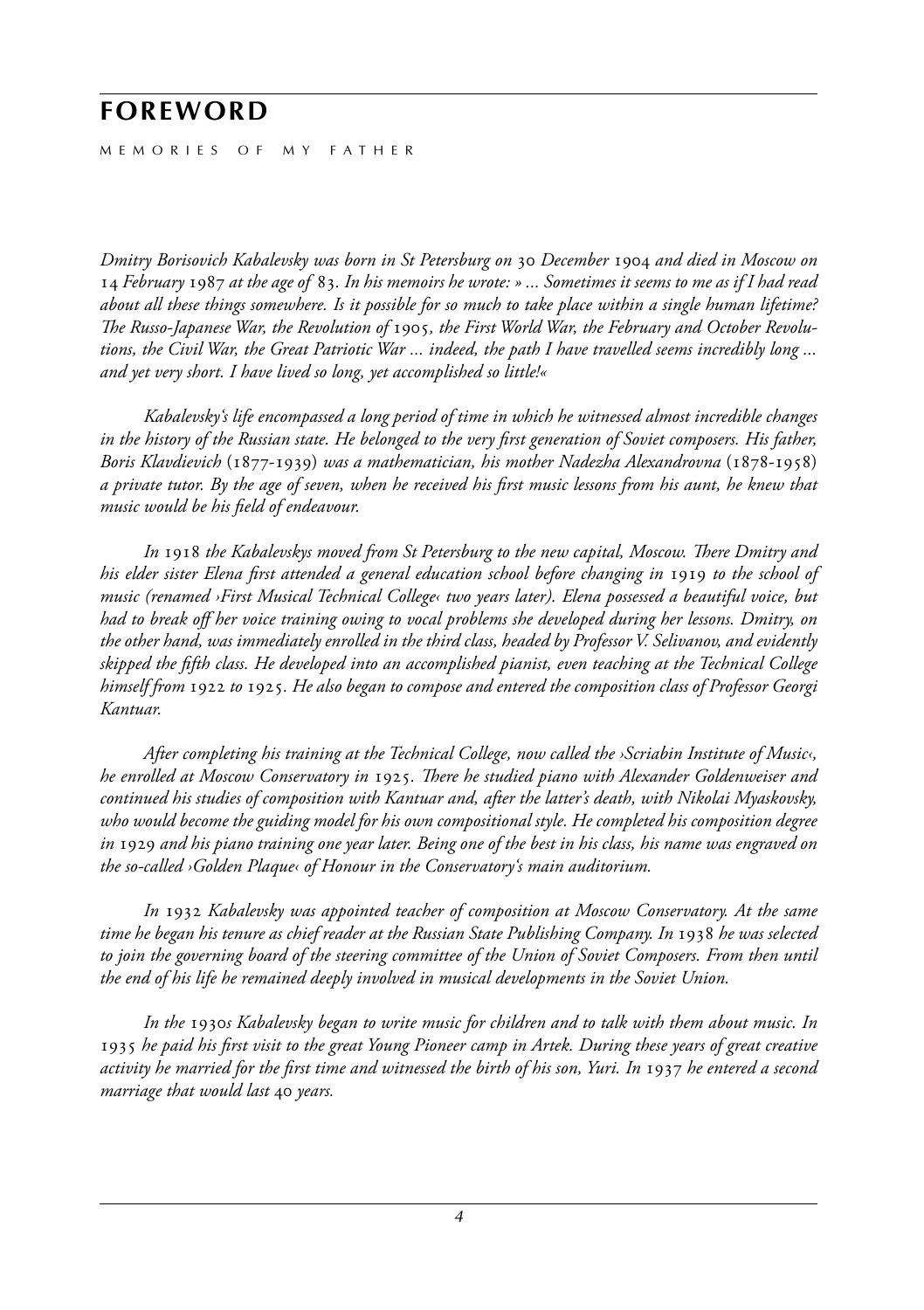*In* 1940 *Kabalevsky joined the Communist Party and was appointed editor-in-chief of the periodical Sovyetskaya Muzyka. He also served as a member of the board at Soviet Radio with responsibilities for music broadcasts* (1943-1945)*. But he was also busy as a composer. In* 1940 *he completed his incidental music for Mark Daniel's children's play ›The Inventor and the Comedians‹. The suite extracted from that score, ›The Comedians‹ (op.* 26*), became one of his most popular creations. One year later he composed ›Parade of the Youth‹ for children's chorus and orchestra (op.* 31*), followed in* 1942 *by ›Great Motherland‹, a cantata for mezzo-soprano, bass, chorus and orchestra (op.* 35*), ›Revenger of the People‹ for mixed chorus and orchestra (op.* 36*) and the four-act opera ›In the Fire‹ (op.* 37*). These years also brought forth a large number of piano pieces and a great many songs. In* 1946 *he was awarded the Stalin Prize for his Second String Quartet (op.* 44*).*

*In* 1948 *Kabalevsky's opera ›The Taras Family‹ of* 1944 *(op.* 47*) received a surprisingly poor reception, and Kabalevsky and other prominent composers were subjected to accusations of ›formalism‹. In the end, however, his name was unmentioned in the final declaration of the Central Committee, and in* 1951 *he was awarded another Stalin Prize for, of all pieces, his op.* 47*. Despite the catastrophic impact of the socalled ›Zhdanov Decree‹ on many composers, Kabalevsky maintained his courage and composed his ›youth concertos›‹* (1948-1950)*, bearing witness to joy, optimism and vitality. In* 1948 *he received yet another Stalin Prize, this time for his Concerto for Violin and Orchestra (op.* 48*).*

*In the years that followed, Kabalevsky's administrative and political duties increased. He was made vice-president of the London Music Workers Association and held a professorship at Moscow Conservatory. He also served as a member of the Committee for the Defence of Peace, the governing board of the Soviet Ministry of Culture, the World Peace Council, the International Music Council and the Council of Directors of the International Society of Music Education. In* 1954 *he founded the youth division of the Union of Soviet Composers.*

*Yet the magnitude of these activities and functions did not hinder his creative work. His list of compositions includes* 103 *opus numbers,* 150 *songs and* 136 *piano pieces for children, plus music for* 13 *films and* 18 *plays. During the final decade of his life he devoted himself entirely to his musical education programme at schools of general education. In* 1973 *he founded the Music Education Laboratory, and he taught music at schools for seven years.*

*Dmitry Borisovich Kabalevsky died while returning home from a meeting of high-ranking officials at the Kremlin. He was buried in Novodevichy Cemetery in Moscow.*

*Maria Kabalevskaya* [2018]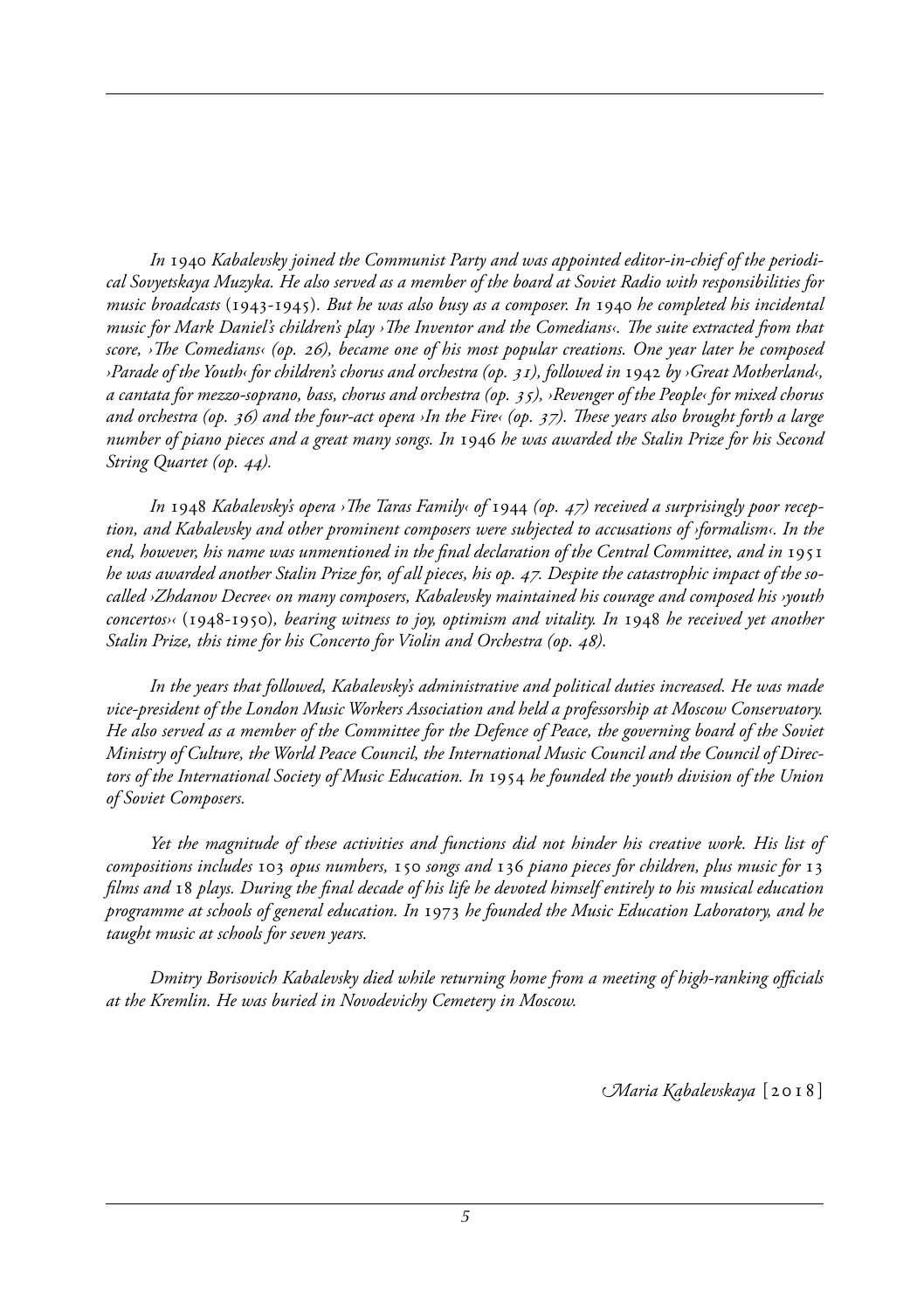### **vorwort**

e r i n n e r u n g e n a n m e i n e n v a t e r

*Dmitri Borisovitsch Kabalewski kam am* 30*. Dezember* 1904 *in St. Petersburg zur Welt und starb in Moskau am* 14. *Februar* 1987 *im Alter von* 83 *Jahren. In seinen Erinnerungen schrieb er » ... Manchmal scheint es mir, als hätte ich über all dies irgendwo gelesen. Ist es möglich, das so viel innerhalb nur eines Menschenlebens geschenhen ist? – Der Russisch-Japanische Krieg, die Revolution von* 1905*, der Erste Weltkrieg, die Februar- und die Oktoberrevolution, der Bürgerkrieg, der Große Vaterländische Krieg ... ja, der Weg, den ich zurückgelegt habe scheint unglaublich lang ... doch auch wiederum sehr kurz – ich habe so lang gelebt und doch so wenig vollbracht! ...«*

*Kabalewskis Leben umfasst eine lange Zeitspanne, in der er Zeuge von geradezu unglaublichen Veränderungen in der Geschichte des russischen Staates wurde. Er gehört zu der allerersten Generation Sowjetischer Komponisten. Sein Vater, Boris Klavdiewitsch* (1877-1939)*, war Mathematiker und seine Mutter, Nadeschda Alexandrowna* (1878-1958) *betätigte sich als Hauslehrerin. Bereits im Alter von sieben Jahren, als er ersten Musikunterricht von seiner Tante erhielt, wurde Dmitri klar, dass sein Betätigungsfeld die Musik sein würde.*

*Im Jahr* 1918 *zogen die Kabalewskis von St. Petersburg in die neue Hauptstadt Moskau, wo Dmitri und seine ältere Schwester Elena zunächst eine allgemeinbildende Schule besuchten, bevor beide* 1919 *in die Musikschule wechselten, die zwei Jahre später in ›Erstes Musikalisches Technikum‹ umbenannt wurde. Elena besaß eine schöne Stimme, musste ihre Gesangsausbildung jedoch aufgrund von Stimmproblemen, die sie sich beim Unterricht zugezogen hatte, abbrechen. Dmitri dagegen wurde direkt in die dritte Klasse von Prof. V. Seliwanow aufgenommen und übersprang anschließend die fünfte Klasse. Er entwickelte sich zu einem begabten Pianisten und zwischen* 1922 *und* 1925 *gab er auch selbst Klavierunterricht am Technikum. Gleichzeitig begann er zu komponieren und ging in die Kompositionsklasse von Prof. Georgi Kantuar.*

*Nach Abschluss seiner Ausbildung am Technikum, das mittlerweile in ›Skjabin Musikinstitut‹ umbenannt worden war, wurde er* 1925 *am Mokauer Konservatorium aufgenommen, wo er Klavier bei Alexander Goldenweiser und Komposition zunächst weiter bei Kantuar und, nach dessen Tod, dann bei Nikolai Mjaskowski studierte. Mjaskowski wurde zum prägenden Vorbild für Kabalewskis Kompositionsstil.* 1929 *schloss er sein Kompostionsstudium ab und ein Jahr später beendete er auch seine pianistische Ausbildung – als einer der Jahrgangsbesten wurde sein Name auf die sogenannte goldene Ehrentafel im zentralen Saal des Konservatoriums gesetzt.*

1932 *wurde er zum Kompositionsdozenten am Moskauer Konservatorium ernannt und begann zeitgleich seine Tätigkeit als Cheflektor des Russischen Staatsverlages.* 1938 *wurde er ins Präsidium des Organisationskommitees im Komponistenverband der UdSSR gewählt. Von da an blieb Kabalewski bis an sein Lebensende eng mit der musikalischen Entwicklung in der Sowjetunion verbunden.*

*In den* 30*er Jahren begann er, Musik für Kinder zu schreiben und mit ihnen über Musik zu sprechen. Im Jahr* 1935 *besuchte er zum ersten Mal das große Pionierlager von Artek. In dieser kompositorisch sehr aktiven Zeit heiratete er ein erstes Mal und* 1931 *wurde sein Sohn Juri geboren. Die zweite,* 1937 *geschlossene Ehe sollte* 40 *Jahre bestehen.*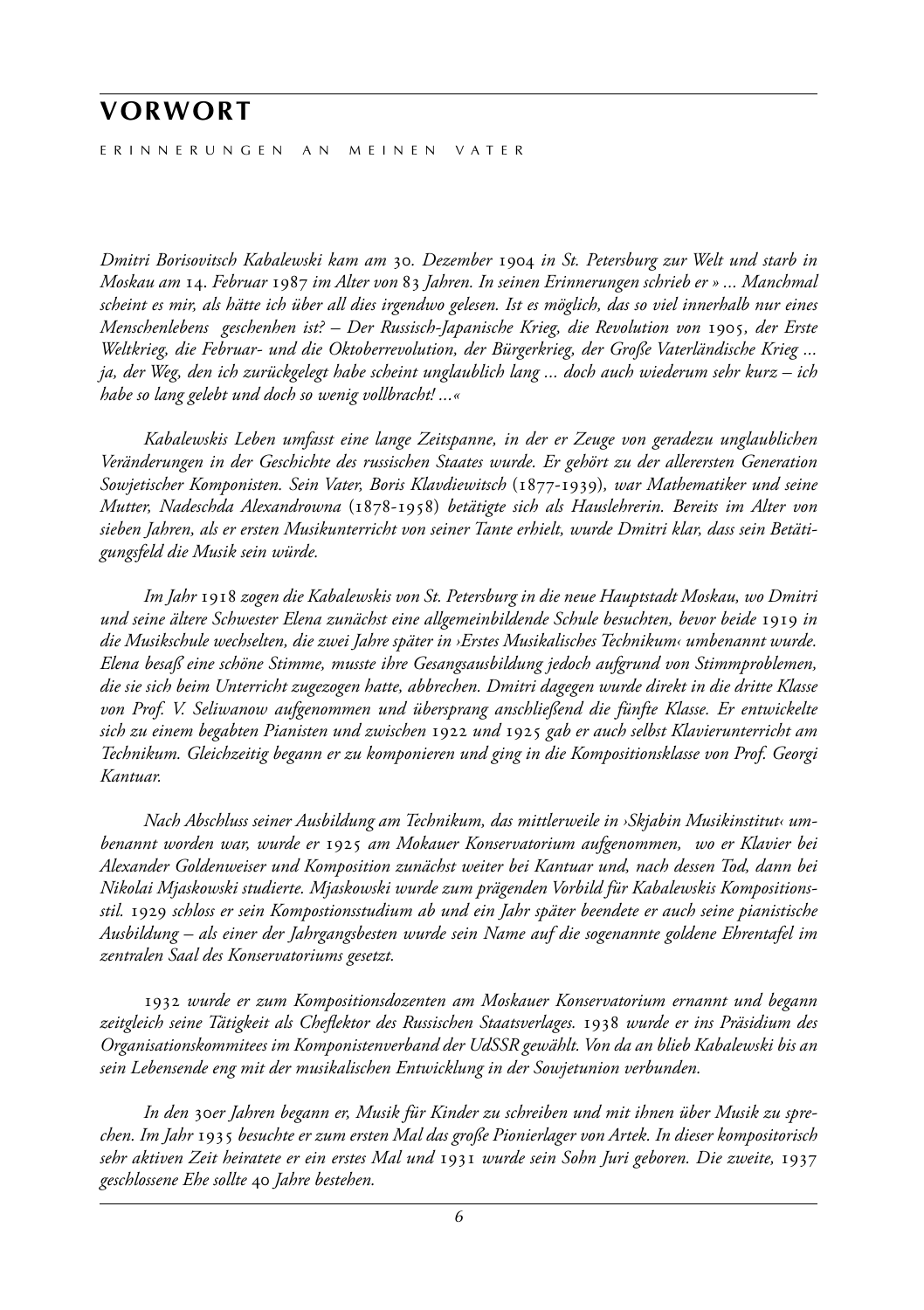*Im Jahr* 1940 *trat Dmitri Kabalewski der Kommunistischen Partei bei und wurde noch im gleichen Jahr zum Chefredakteur der Zeitschrift ›Sowjetskaja Muzyka‹ ernannt. Daneben war er zwischen*  1943 *und* 1945 *als Vorstandsmitglied im Sowjetischen Rundfunk für Musiksendungen verantwortlich. Gleichzeitig führte er seine kompositorische Arbeit intensiv fort.* 1940 *vollendete er die Musik zu Mark Daniels Kinderstück ›Der Erfinder und die Komödianten‹. Die daraus hervorgegangene ›Komödiantensuite‹ op.* 26 *wurde zu einem von Kabalewskis polpulärsten Stücken. Ein Jahr später entstand ›Parade der Jugend‹ für Kinderchor und Orchester op.* 31*.* 1942 *folgten ›Das große Vaterland‹. Kantate für Mezzosopran, Bass, Chor und Orchester op.* 35*, ›Rächer des Volkes‹ für gem. Chor und Orchester op.* 36 *sowie ›Im Feuer‹. Oper in* 4 *Akten op.* 37*. Daneben entstand eine Reihe von Klavierwerken und zahlreiche Lieder.*  1946 *wurde er mit dem Stalinpreis für sein zweites Streichquartett op.* 44 *geehrte.*

1948 *erfuhr seine Oper ›Die Familie Taras‹ op.* 47 *aus dem Jahr* 1944 *eine überraschend negative Aufnahme und gegen Kabalewski und eine Reihe anderer prominenter Komponisten wurde der Vorwurf des ›Formalismus‹ erhoben – letztendlich blieb sein Name in der Schlusserklärung der Zentralkommitees jedoch unerwähnt, und* 1951 *wurde ausgerechnet sein Opus* 47 *dann doch noch mit einem Stalinpreis ausgezeichnet. Trotz der katastrophalen Folgen, die das sogenannten Schdanow-Dekret für zahlreiche Komponisten hatte, ließ sich Kabalewski nicht entmutigen und komponierte zwischen* 1948 *und* 1950 *seine ›Jugendkonzerte‹, die von Freude, Optimismus und Vitatlität zeugen. Erneut erhielt der Komponist im Jahr* 1948 *einen Stalinpreis – diesmal für das Konzert für Violine und Orchester op.* 48*.* 

*In den folgenden Jahren nahm der Umfang von Kabalewskis administrativen und politischen Aufgaben noch zu. Man wählte ihn zum Vizepräsidenten der Musikvereinigung der Londoner Arbeiter, er hatte eine Professur am Moskauer Konservatorium inne, war Mitglied des Komitees zur Verteidung des Friedens, des Kollegiums des Kultusministeriums der UdSSR, des Weltfriedensrates, des Internationalen Musikrates und des Rates der Direktoren der Internationalen Gesellschaft für Musikerziehung.* 1954 *gründete er die Jugendabteilung des Sowjetischen Komponistenverbandes.*

*Die Fülle dieser Tätigkeiten und Funktionen hinderten ihn jedoch nicht an seiner kompositorischen Arbeit. Sein Werkverzeichnis umfasst* 103 *Opusnummern,* 150 *Lieder und* 136 *Klavierstücke für Kinder. Dazu kommt Musik zu* 13 *Filmen und* 18 *Bühnenstücken. Während seines letzten Lebensjahrzehnts widmete er sich gänzlich seinem Programm zur Musikerziehung an allgemeinbildenden Schulen.* 1973 *gründete er das 'Laboratorium zur Musikerziehung' und unterrichtete für* 7 *Jahre als Musiklehrer an Schulen.*

*Dmitri Borisowitsch Kabalewski starb auf dem Heimweg von einem Treffen hochrangiger Funktionäre im Kreml. Er wurde auf dem moskauer Nowodewitschi-Friedhof beigesetzt.*

*Maria Kabalevskaja* [2018]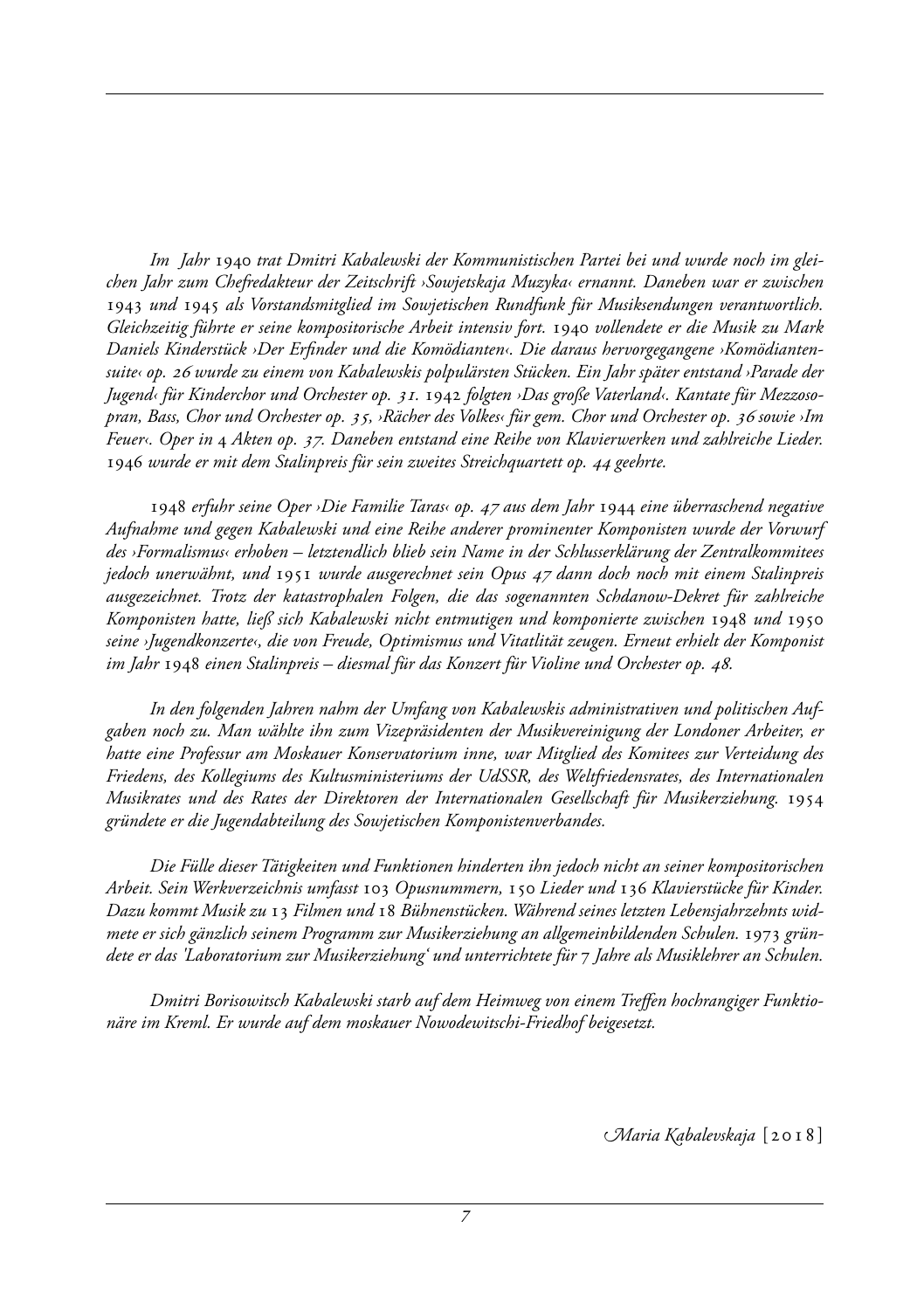### **introduction**

Dmitry Kabalevsky was born in St Petersburg on 30/17 December 1904. His father was a mathematician with a keen interest in literature and art. The boy began at an early age to improvise at the piano but his musical training had to wait until the family moved to Moscow in 1918. He then earned degrees from the Scriabin School of Music (1925) and Moscow Conservatory (1929), where he studied piano with Alexander Goldenweiser and composition with Georgy Catoire and Nikolai Myaskovsky. While at Moscow Conservatory he joined the Production Collective of Student Composers (PROKULL), an organization with the aim of turning out proletarian music. He also served as managing director of a music school, played piano in a motion picture theatre and in a children's theatre led by stage director Natalia Sats, and appeared in public as a soloist and chamber musician in his own compositions. His first success as a composer of "serious music" came with his Piano Concerto no. 1 in A minor, op. 9 (1928), performed at the Bolshoy Theatre on 11 December 1931.

Beginning in the 1930s Kabalevsky became a teacher and organizer of music for film, theatre and radio. These years witnessed the writing of his Symphony no. 1 in C-sharp minor, op. 18 (1932), Symphony no. 3 in B-flat minor (a requiem for the tenth anniversary of Lenin's death, 1933) and the highly successful opera Colas Breugnon, op. 24 (1936- 38), after Romain Rolland's like-named novel.

From 1930 Kabalevsky taught music theory and composition at Moscow Conservatory, where he became an official staff member in 1932 and a professor in 1939. Among his pupils were Sergey Balasanian, Alexander Pirumov and Myroslav Skoryk. From 1940 to 1946 he was editor-in-chief of the periodical Sovetskaya Muzyka; he also had a leading position at All-Union Radio (1943-45) and headed the music chapter of the Art History Institute in the Academy of Sciences (1949-52). Having joined the Communist Party in 1940, he also served in the governing body Union of Soviet Composers (from 1939), becoming its secretary in 1952, and assumed various functions at the Ministry of Culture from 1954.

During the Second World War patriotic themes became increasingly important for Kabalevsky's compositional work. Among the results were the operas In the Fire, op. 37 (1942), after a libretto by Caesar Solodar, and The Taras Family, op. 47 (1947-50), on motifs from Boris Gorbatov's novel The Unvanquished. War and anti-fascism also formed themes in his chamber music, e.g. in String Quartet no. 2 in G minor, op. 44 (1945), Piano Sonata no. 2 in E-flat major, op. 45 (1945), and Piano Sonata no. 3 in F major, op. 46 (1946). After 1945 Kabalevsky turned increasingly to music education in books, lectures and radio broadcasts. In 1959 he visited the United States along with Dmitry Shostakovich and Tikhon Khrennikov. Beginning in 1973 he joined forces with music teachers to work out a curriculum for music instruction at elementary schools based on the three pillars of song, dance and march, with the goal of teaching pupils to listen attentively. He died in Moscow on 17 February 1987, having received his country's highest honors.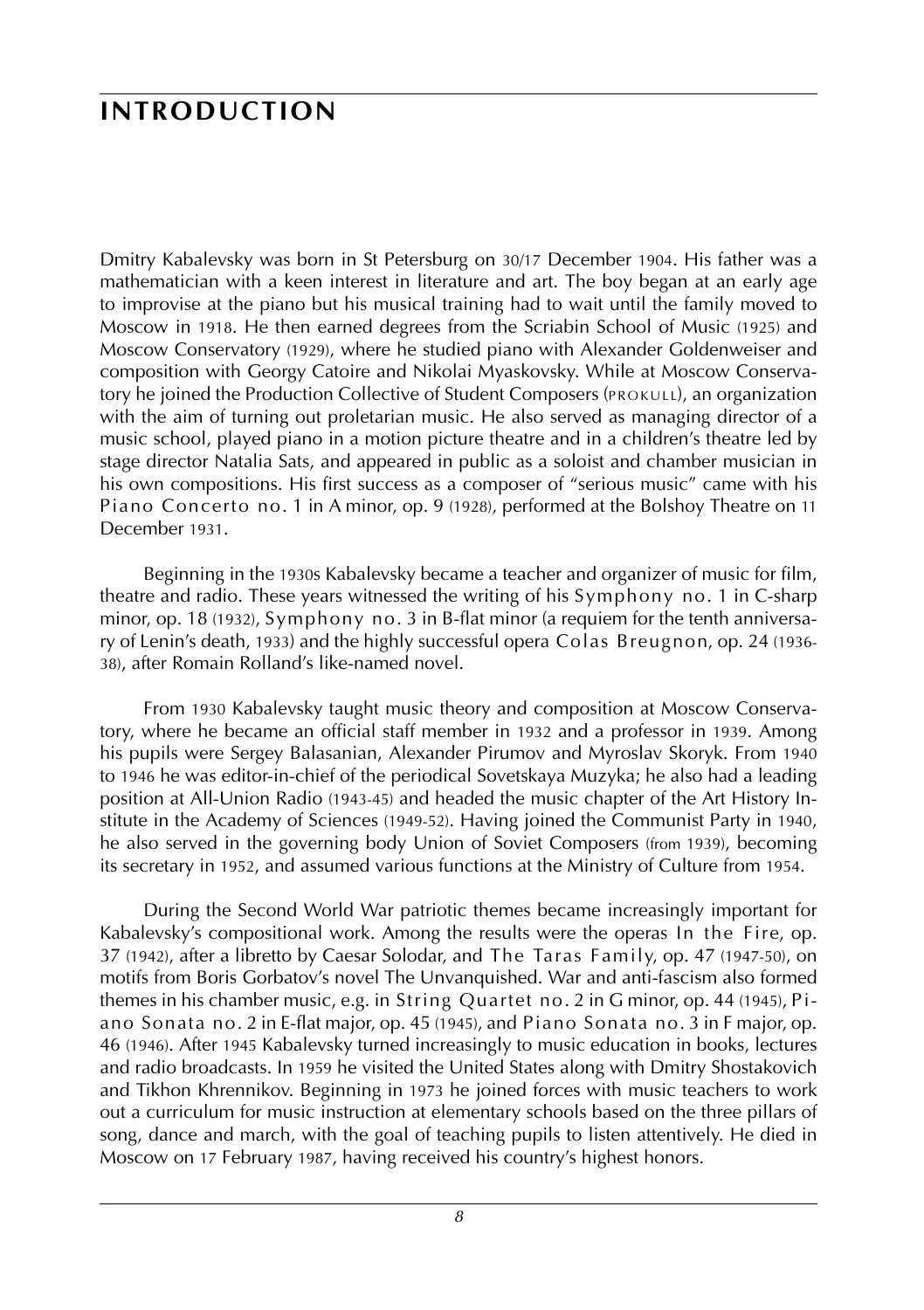Kabalevsky's early music is marked by a late-romantic idiom prevalent in Russia at the time, as in Three Preludes for piano, op. 1 (1925), Three Poems for voice and piano on poems by Alexander Blok, op. 4 (1927), and Piano Sonata no. 1 in F major, op. 6 (1927). He took no part in the current experiments of contemporary music. In the years around 1930 he shifted to a neoclassical style, best exemplified by his Piano Sonatina in C major, op. 13, no. 1 (1930, rev. 1969). Thereafter his works were dominated by socalled 'realistic elements' (e.g. simplicity of expression, clarity, intelligibility, and traditional genres "fitting for a democratic society") that would remain characteristic of his entire oeuvre. For instance, his Twenty-four Preludes for piano, op. 38 (1943), dedicated to his teacher Nikolai Myaskovsky, make use of a folk song from the collections compiled by Rimsky-Korsakov, Balakirev and Liadov. For his arrangement he followed the advice given to him by Sergei Prokofiev: "Develop the folk themes as if they were your own melodies!"

Kabalevsky's triptych of concertos for the Soviet youth has entered the standard repertoire – Concerto for Violin and Orchestra in C major, op. 48 (1948), Concerto no. 1 for Cello and Orchestra in G minor, op. 49 (1948-49), and Concerto no. 3 for Piano and Orchestra in D major, op. 50 (1952) – as has the Concerto for Cello and Orchestra no. 2 in C minor, op. 77 (1964), dedicated to Daniil Shafran. The slow movement of the Third Piano Concerto quotes the song "Our Country," frequently sung at youth festivals. The Second Cello Concerto alters the traditional dramatic structure of the sequence of movements: the sustained opening movement and the finale, headed Andante, frame the central second movement *(Presto marcato)*, the main theme of which is entrusted to an alto saxophone.

Even more than his operas, cantatas, and symphonies, it is these concertos, as well as his chamber music, piano pieces and a few theatre and film scores, with their tuneful melodies, flexible rhythms, and unconventional and surprising harmonic sideslips, that constitute Kabalevsky's specific legacy to the history of Soviet music.

*Tatjana Frumkis in* komponisten der gegenwart [2010]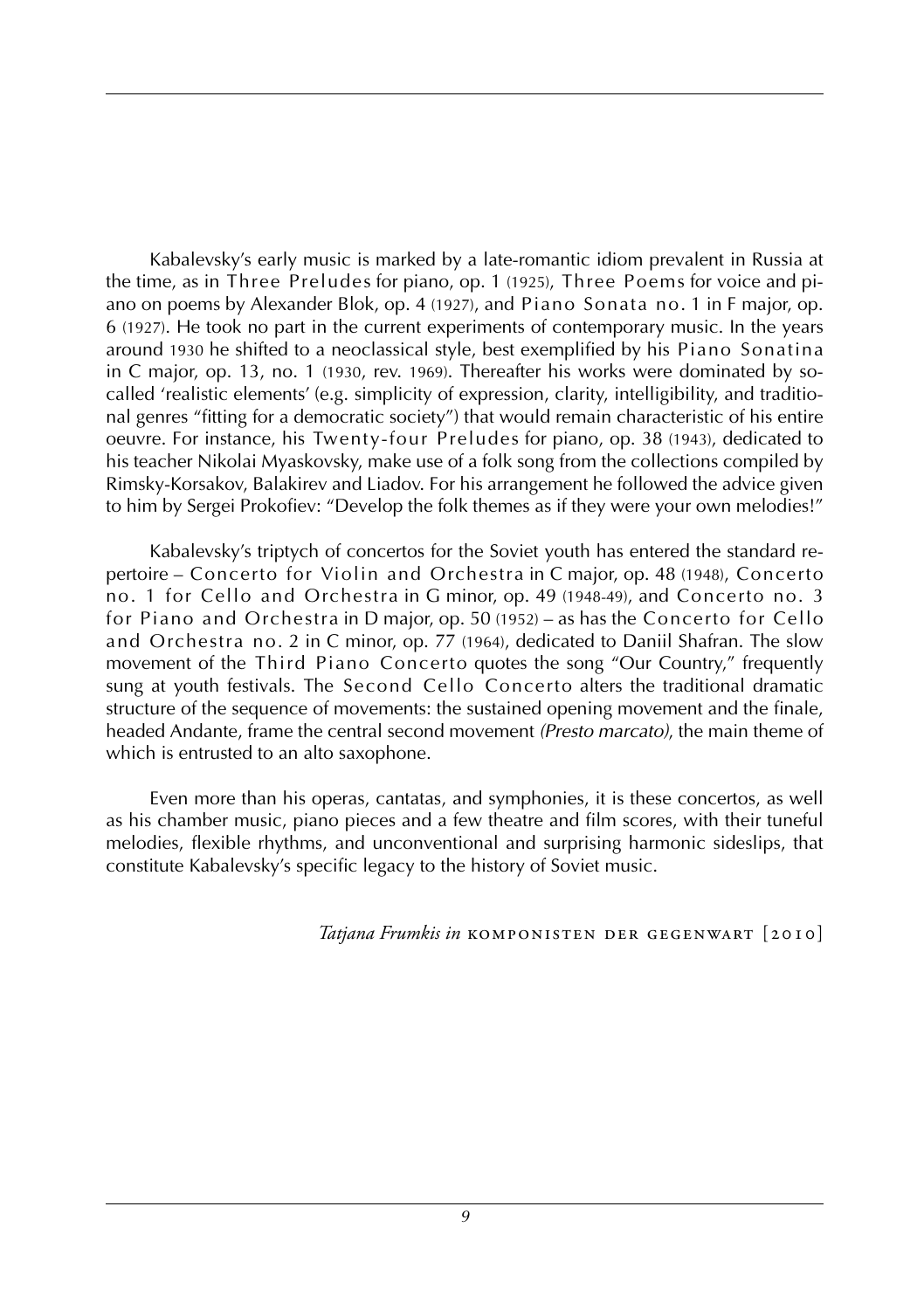## **einführung**

Dmitri Kabalewski wurde am 30. (17.) Dezember 1904 in St. Petersburg als Sohn eines an Literatur und Kunst interessierten Mathematikers geboren. Früh begann er am Klavier zu improvisieren – seine musikalische Ausbildung erhielt er dann in Moskau, wohin die Familie 1918 übersiedelt war. 1925 absolvierte er die Skrjabin-Musikfachschule, 1929 das Moskauer Konservatorium (Klavier bei Alexander Goldenweiser, Komposition bei Georgi Catoire und Nikolai Mjaskowski). Kabalewski beteiligte sich am Produktionskollektiv der Studenten des Moskauer Konservatoriums (PRO-KOLL), das seine Aufgabe in der Komposition proletarischer Musik sah. In seiner Studienzeit war er außerdem u.a. Geschäftsführer einer Musikfachschule sowie Klavierbegleiter in einem Kino und im Kindertheater der Regisseurin Natalia Sats. Solistisch und als Kammermusikpartner trat er auch mit eigenen Werken auf. Einen ersten Erfolg als Komponist ,seriöser' Musik erreichte er am 11. Dezember 1931 im Bolschoi-Theater mit seinem Konzert für Klavier und Orchester N r. 1 in a-moll op. 9 (1928).

Seit den 30er-Jahren betätigte sich Kabalewski als Pädagoge und Organisator sowie als Komponist von Musik für Film, Theater und Funk. Es enstanden u.a. die Sinfonie N r. 1 cis-moll op. 18 (1932), zu Lenins zehntem Todestag die Sinfonie Nr. 3, Requiem' b-moll (1933) sowie die sehr erfolgreiche Oper Colas Breugnon op. 24 (1936-1938) nach Romain Rollands gleichnamigem Roman.

Ab 1930 unterrichtete Kabalewski musiktheoretische Fächer und Komposition am Moskauer Konservatorium – 1932 wurde er offiziell zum Dozenten ernannt, 1939 dann zum Professor. Zu seinen Schülern zählten Sergei Balassanjan, Alexander Pirumow und Miroslaw Skorik. Von 1940 bis 1946 wirkte er als Chefredakteur der Zeitschrift Sovetskaya Muzyka, zeitgleich zwischen 1943 und 1945 hatte er eine leitende Funktion am Allunions-Rundfunk inne und von 1949 bis 1952 leitete er die Sektion Musik am Institut für Kunstgeschichte der Akademie der Wissenschaften. Darüber hinaus gehörte Kabalewski, der 1940 in die KPdSU eingetreten war, bereits seit 1939 dem Präsidium des Komponistenverbandes des Sowjetunion an und wurde 1952 dessen Sekretär. Ab 1954 übernahm er auch Funktionen im Kultusministerium.

Während des Zweiten Weltkriegs gewannen patriotische Themen für sein Komponieren an Bedeutung. Es enstanden u.a. die Opern Im Feuer (Vor Moskau) op. 37 (1942) auf ein Libretto von Caesar Solodar und Die Familie des Taras op. 47 (1947-1950) nach Motiven des Romans ,Die Unbeugsamen' von Boris Gorbatow. Krieg und Antifaschismus thematisierte er auch in Kammermusikwerken – etwa im Streich quartett N r. 2 g-moll op. 44 (1945) oder in den S o n a t e n f ü r K l a v i e r N r. 2 Es-dur op. 45 (1945) und N r. 3 F-dur op. 46 (1946). Nach 1945 engagierte sich Kabalewski verstärkt im Bereich der Musikerziehung (Bücher, Vorträge, Radiosendungen). 1959 besuchte er gemeinsam mit Dmitri Schostakowitsch und Tichon Chrennikow die USA. Mit Musikpädagogen erarbeitete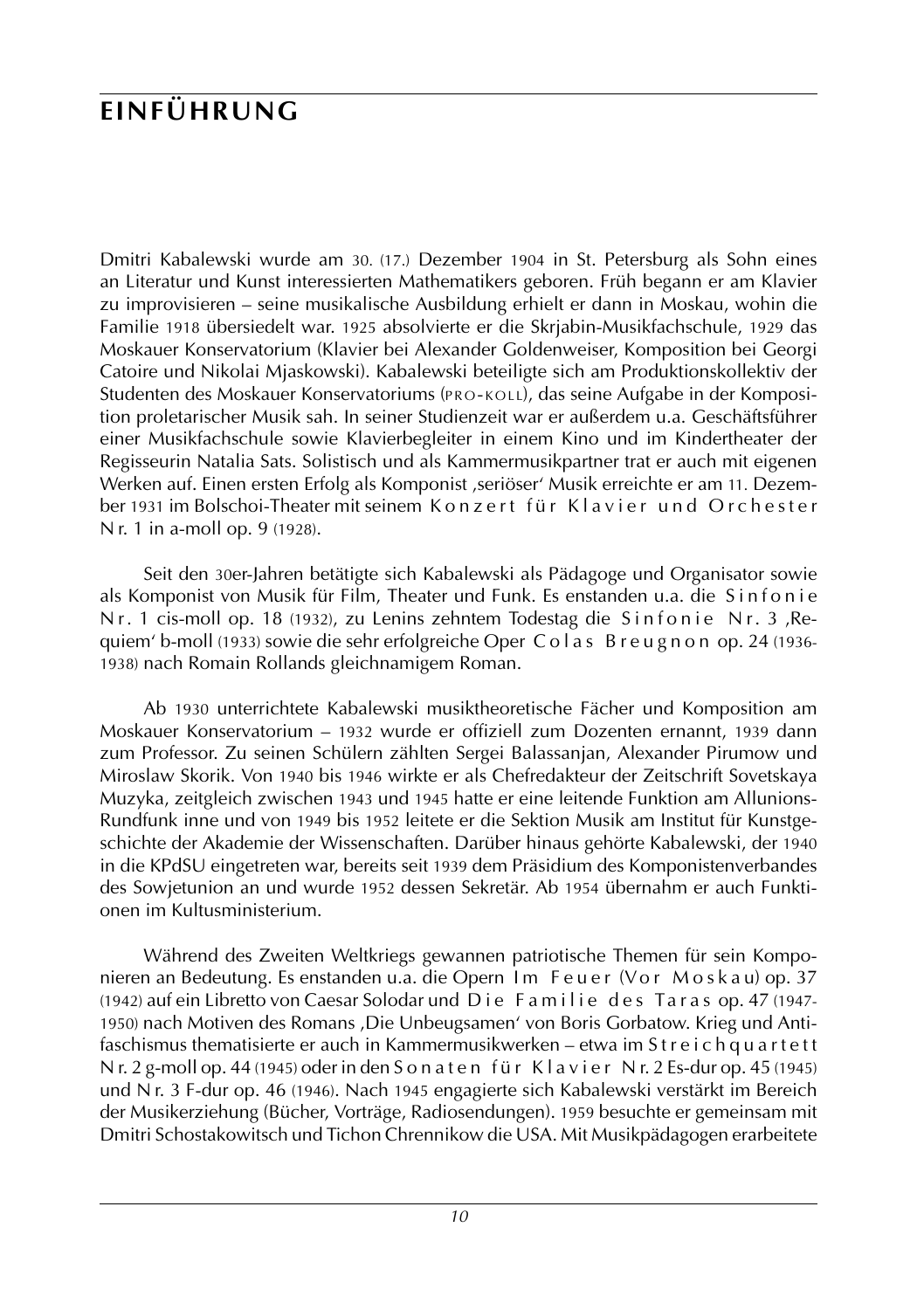er seit 1973 einen Lehrplan für den Musikunterricht an Grundschulen, der sich, auf die Grundpfeiler Lied, Tanz und Marsch gestützt, besonders die Hörerziehung zum Ziel setzte. Durch hohe und höchste Auszeichnungen geehrt, starb Kabalewski am 17. Februar 1987 in Moskau.

Kabalewskis frühes Schaffen ist durch einen im damaligen Russland vorherrschenden spätromantischen Gestus geprägt. Dies ist etwa an den D r e i P r ä l u d i e n für Klavier op. 1 (1925), den Drei Gedichten für Singstimme und Klavier op. 4 auf Texte von Alexander Blok (1927) und der Sonate für Klavier Nr. 1 F-dur op. 6 (1927) abzulesen. An den Experimenten neuer Musik hatte er keinen Anteil. Um 1930 vollzog er den Übergang zu einer neoklassizistischen Stilistik – am bekanntesten wurde in diesem Zusammenhang die Son atine für Klavier C-dur op. 13,1 (1930/1969). Seither dominierten in seinem Komponieren die sogenannten ,realistischen Elemente' (Einfachheit des Ausdrucks, Klarheit, Fasslichkeit, traditionelle, ,demokratisch rezipierbare' Gattungen etc.), die für sein Œuvre insgesamt charakteristisch blieben. So thematisierte Kabalewski in jeden der seinem Lehrer Nikolai Mjaskowski gewidmeten 24 Präludien für Klavier op. 38 (1943) ein Volkslied, das er den Sammlungen Rimski-Korsakows, Balakirews und Ljadows entnommen hatte. Bei der Bearbeitung folgte er einem Rat, den ihm Sergej Prokofiew gegeben hatte: "Entwickeln Sie die Volksthemen so, als wären es Ihre eigenen Melodien!"

Ins Konzertrepertoire eingegangen ist die der sowjetischen Jugend gewidmete Trias von Instrumentalkonzerten: das Konzert für Violine und Orchester C-dur op. 48 (1948), das Konzert für Violoncello und Orchester Nr. 1 g-moll op. 49 (1948/1949), das Konzert für Klavier und Orchester Nr. 3 D-durop. 50 (1952) sowie das Daniil Schafran gewidmete Konzert für Violoncello und O r c h e s t e r N r. 2 c-moll op. 77 (1964). Im langsamen Satz des dritten K l a v i e r k o n z e r t s zitiert Kabalewski das auf Jugendfestivals vielfach intonierte Lied ,Unser Land'. Im zweiten Violoncellok on z er tvariiert der Komponist die traditionelle Dramaturgie der Satzabfolge: Der verhaltene Eröffnungssatz und das mit *Andante* überschriebene Finale umrahmen den zentralen zweiten Satz *(Presto marcato)*, dessen Hauptthema dem Altsaxophon anvertraut ist.

Mehr als seine patriotischen Opern, Kantaten und Sinfonien bilden diese Konzerte, aber auch seine Kammer- und Klaviermusik sowie einige seiner Bühnen- und Filmmusiken, die von eingängiger Melodik, elastischer Rhythmik und von originellen und überraschenden Tonartrückungen geprägt sind, ein spezifisches Erbe der sowjetischen Musikgeschichte.

*Tatjana Frumkis in* komponisten der gegenwart [2010]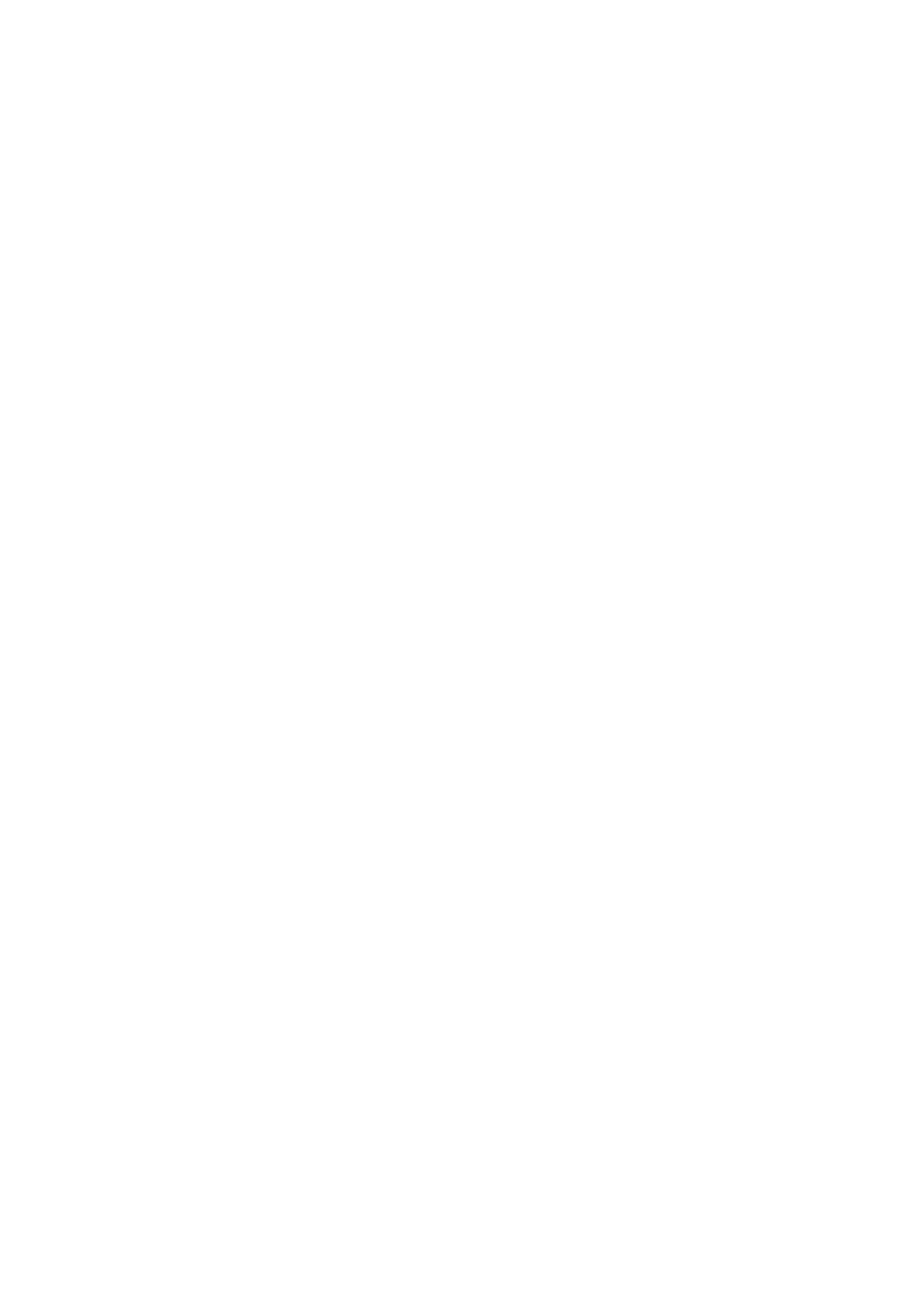### **awards and prizes**

- [1940] **Order of the Badge of Honour**
- ■ [1945] **Medal** '**For Valiant Labour in the Great Patriotic War 1941-1945**'
- ■ [1946] **Merited Arts Worker of the RSFSR**
- [1946] **Stalin Prize, first class** for String Quartet No. 2, Op. 44
- ■ [1949] **Stalin Prize, second class** for Concerto for Violin and Orchestra, Op. 48
- ■ [1949] **Medal** '**In Commemoration of the 800th Anniversary of Moscow**'
- [1951] **Stalin Prize, second class** for the opera The Taras Family, Op. 47
- ■ [1954] **People's Artist of the RSFSR**
- [1959] **Honorary Professor at the Conservatoire of Mexico City**
- ■ [1963] **People's Artist of the RSFSR**
- ■ [1964] **Order of Lenin**
- [1966] **Order of the Red Banner of Labour**
- ■ [1966] **Glinka State Prize of the RSFSR** for Requiem, Op. 72
- [1969] Corresponding member of the GDR Academy of Arts
- ■ [1971] **Order of Lenin**
- ■ [1972] **Lenin Prize** for the opera Colas Breugnon, Op. 24/90 (revised version)
- ■ [1974] **Order of Lenin**
- ■ [1974] **Hero of Socialist Labour**
- [1980] **USSR State Prize** for Concerto for Piano and Orchestra No. 4, Op. 99
- [1984] **Order of Lenin**
- [1984] **Lenin Komsomol Prize**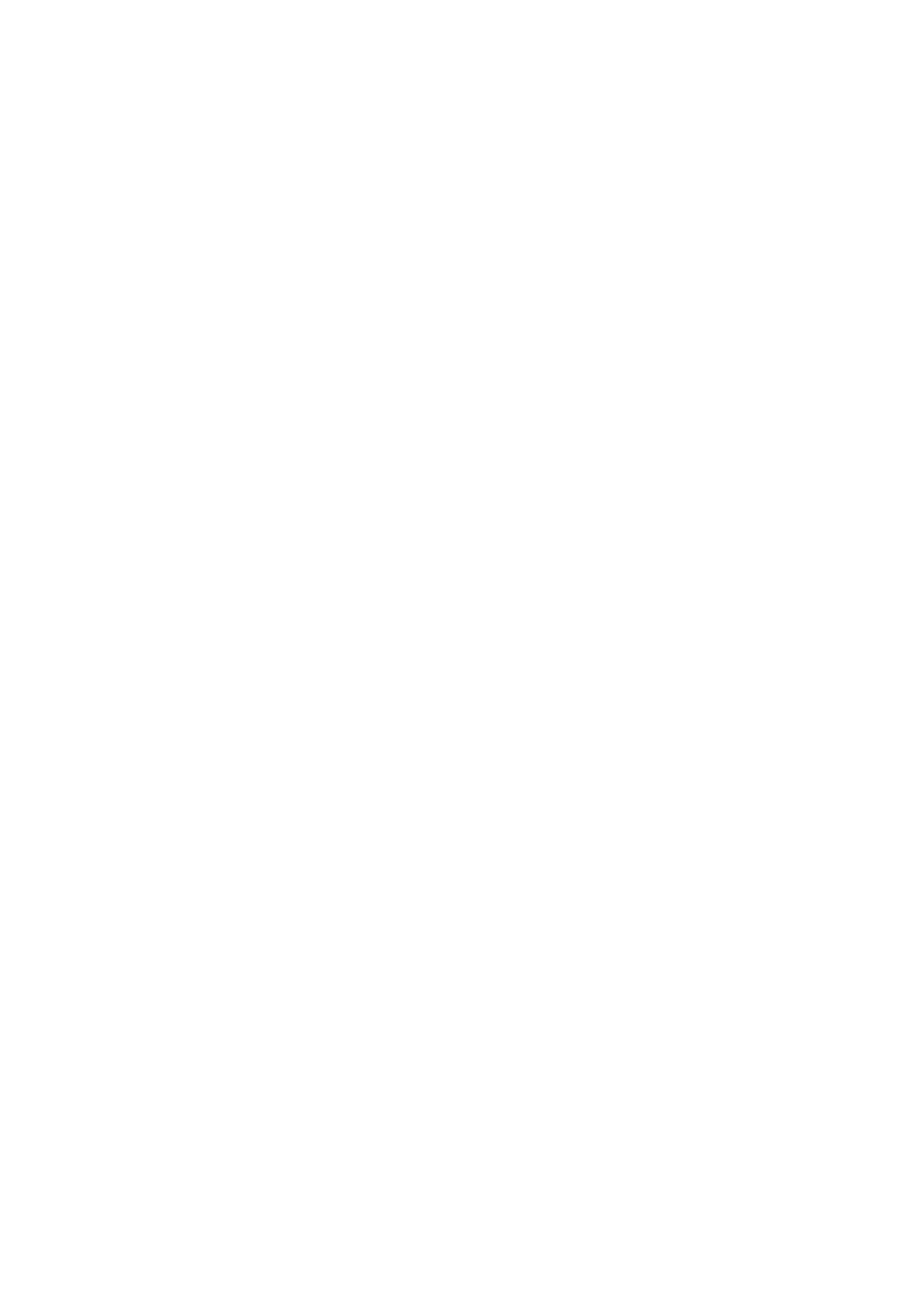#### **three preludes**, Op. 1 **1925**

for piano [**Три прелюдии** для фортепиано, Соч. 1 **· Tri prelyudii** dlya fortepiano, Soch. 1]

- *1*. Espressivo
- *2*. Andante mesto
- *3*. Presto tenebroso

### **I do not regret, and i do not shed tears 1926**

Pomance for voice and piano [**Не жалею, не зову, не плачу.** Романс для голоса и фортепиано **· Ne zhaleyu, ne zovu, ne plachu.** Romans dlya golosa i fortepiano] Text: Sergei Esenin

#### **two pieces**, Op. 2 **1927 1927**

for violoncello and piano [**Две пьесы** для виолончели и фортепиано, Соч. 2 **· Dve pesy** dlya violoncheli i fortepiano, Soch. 2]

- *1*. Andantino
- *2*. Marciale misterioso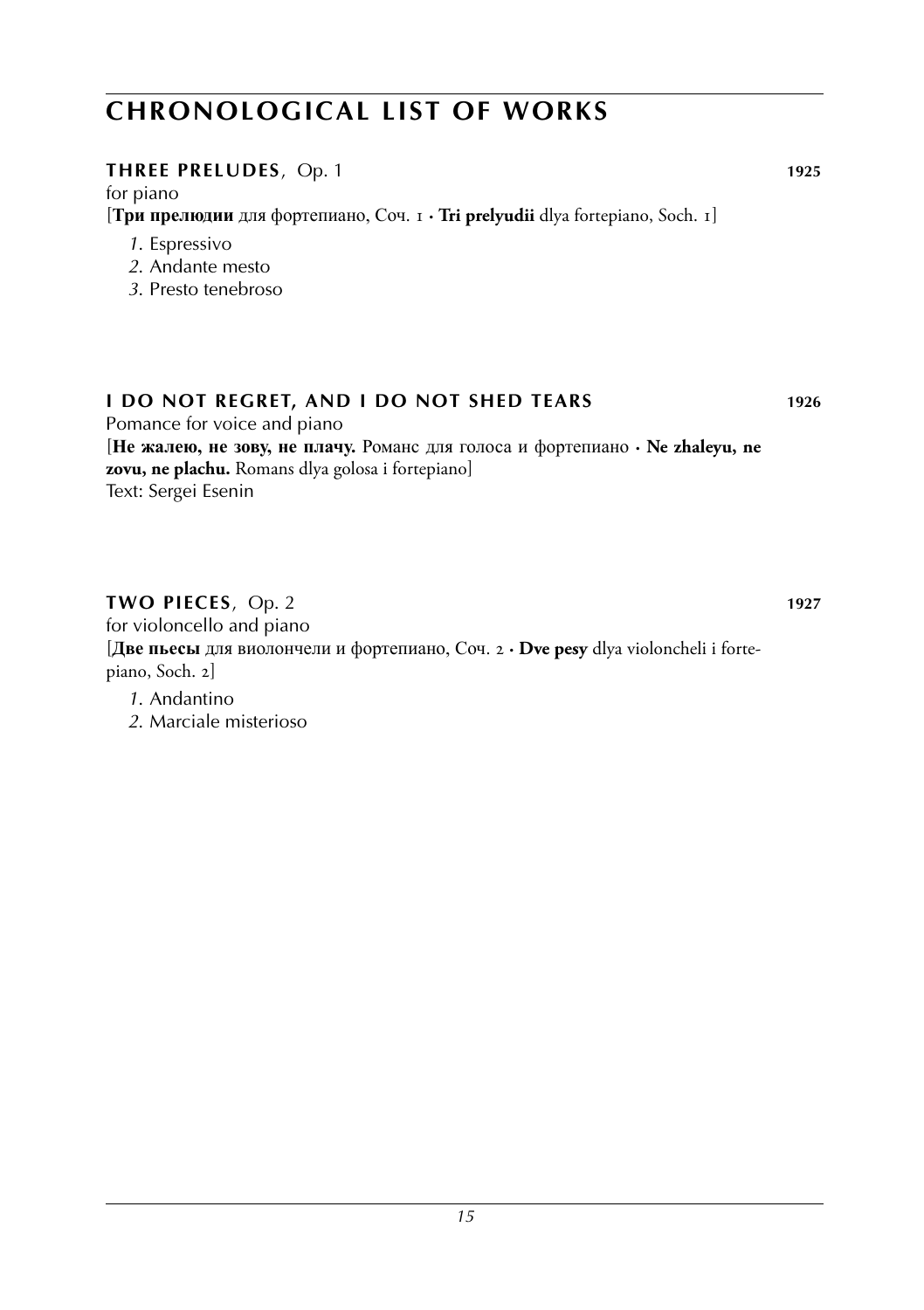#### **in THE PIONEER CAMP**, Op. 3/86 **WEBS 1027/1968**

#### Suite for piano

[**В пионерском лагере.** Сюита для фортепиано, Соч. 3/86 **· V pionerskom lagere.** Syuita dlya fortepiano, Soch. 3/86]

- *1*. Утро [In the Morning] *Lento* **·** *Più mosso* **·** *Allegretto*
- *2*. Зарядка [Morning Exercises] *Non troppo allegro*
- *3*. На речке [On the River] *Allegro scherzando*
- *4*. По лесам и горам [Through Forests and Mountains] *Moderato* **·** *Poco più mosso* **·** *Tempo I*
- *5*. Чрезвычайное происшествие [Extraordinary Event] *Allegro molto e agitato 6*. У костра [By the Campfire] *Moderato*
- © Sikorski, Hamburg for: D, CH, DK, N, S, NL, GR, TR, E, P, IL, IS · *score:* **sik 2165**

Originally Op. 3, composed in 1927, the suite consisted of an only partially published series of easy piano pieces for children. Five of these miniatures appeared in 1931 as  $From$  Pioneer Life, Op. 14. A piece from Op. 3 was inserted as third movement into the S o n a t i n a, Op. 13,2 and a vast number from this early collection was published as Thirty Pieces for Children, Op. 27 in 1938 and 1939. In 1968 remaining pieces and sketches from Op. 3 were merged into I n the Pioneer Camp, Op. 3/86 introducing 'Through Forests and Mountains', which was extracted from Op. 13,2.

 ► **a r r a n g e m e n t s** : for violoncello and piano by Yuozas Chelkauskas (No. 2).

#### **three poems**, Op. 4 **[keine noten vorhanden] 14 March - 27 May 1927**

for voice and piano [**Три стихотворения** для голоса и фортепиано, Соч. 4 **· Tri stikhotvoreniya** dlya golosa i fortepiano, Soch. 4] Text: Alexander Blok

- *1*. Я вышел ... медленно сходил ... [Off I Went ... Walking Slowly ...] *Andante non troppo, ma molto sostenuto*
- *2*. Свирель запела на мосту [A Pipe on the Bridge Struck up to Play] *Allegretto*
- *3*. Встану я в утро туманное [I Will Arise on the Misty Morning ]
- © Sikorski, Hamburg for: D, CH, DK, N, S, NL, GR, TR, E, P, IL, IS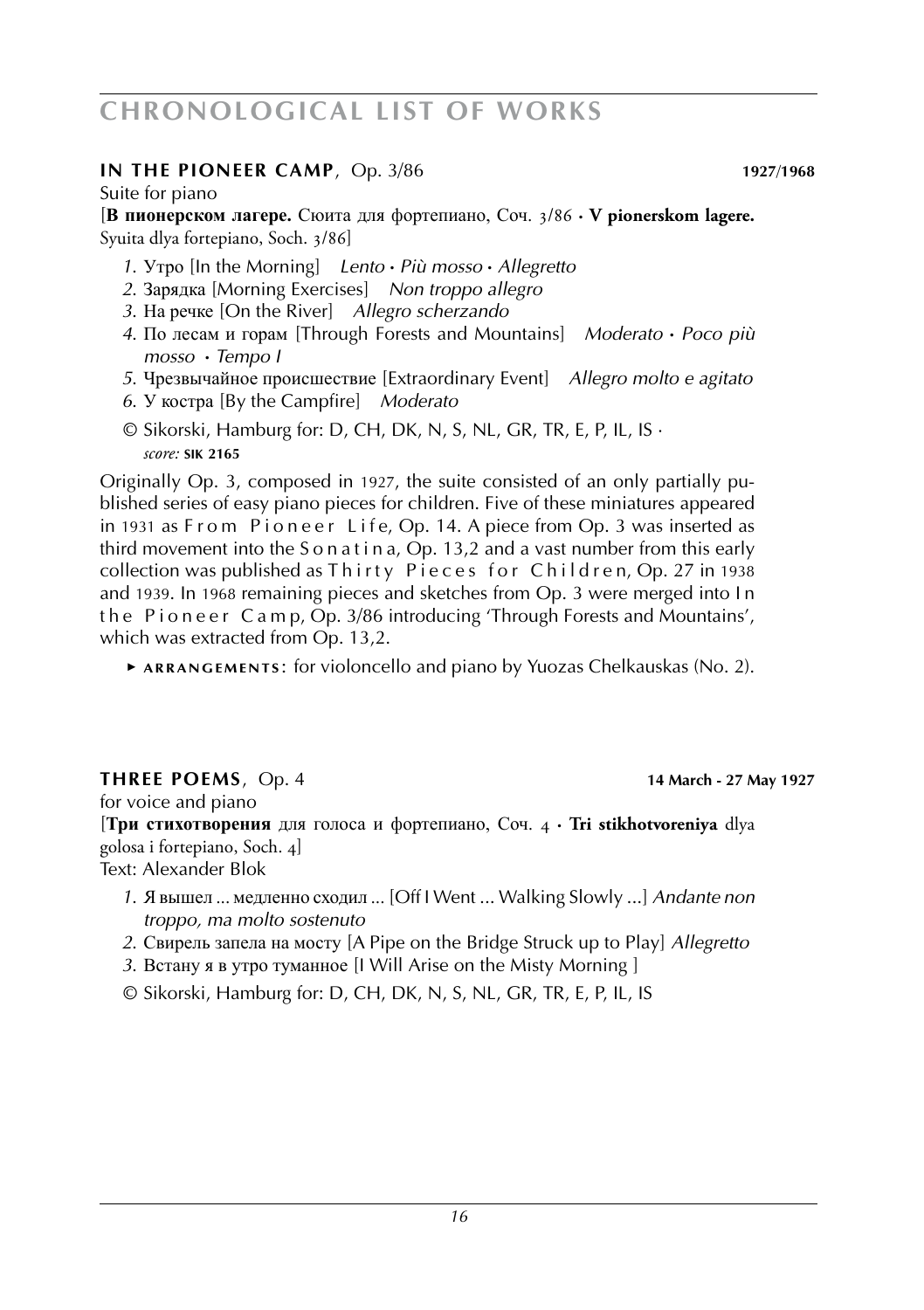#### **four preludes**, Op. 5 **WS 1010248 15 April 1927 - 24 April 1928**

#### for piano

[**Четыре прелюдии** для фортепиано, Соч. 5 **·Chetyre prelyudii** dlya fortepiano, Soch. 5]

- *1*. A minor *Semplice*  $(l = 54)$
- *2*. C major *Vivo e leggiero* ( $\sqrt{=}$  = 132)
- *3*. B minor *Moderato, molto tranquillo* (q . = 54) **·** *Più mosso* **·** *Tempo I*
- *4*. F sharp minor *Allegro molto* ( $\downarrow$  = 132) **·** *Meno mosso* ( $\downarrow$  = 112) **·** *Tempo I* · *Più mosso* **·** *Meno mosso*
- © Sikorski, Hamburg for: D, CH, DK, N, S, NL, GR, TR, E, P, IL, IS · *score:* **sik 2189**
- ► ARRANGEMENTS: for mandoline and piano by A. Alexandrov (No. 4) 'House of the Cats'. Children's ballet in three tableaux by K. Smirnova based on Samuil Marshak's tale. Music by Dmitri Kabalevsky from Opp. 5 (No. 2), 27 and 39. Première: 4 November 1947, Moscow, House of Pioneers of the Shcherbakovsky District.

**SONATA for piano NO. 1** in F major, Op. 6 **8 November - 12 December 1927** [**Соната № 1** для фортепиано, Соч. 6 **· Sonata № 1** dlya fortepiano, Soch. 6]

- *1*. Allegro non troppo ma con fuoco ( $\downarrow$  = 96)  $\cdot$  Poco meno mosso. Tranquillo ( $\downarrow$  = 88)  $\cdot$ Tempo I **·** Poco meno mosso **·** Più mosso **·** Poco meno **·** Tempo I **·** Poco meno mosso. Tranquillo **·** Meno mosso
- 2. Andante semplice  $(J = 88)$  **·** Meno mosso  $(J = 80)$  **·** Tempo I **·** Meno mosso
- 3. Vivo  $\left(\frac{1}{2} = 138\right)$  Vivo Scherzando  $\left(\frac{1}{2} = 144\right)$  Quasi andante  $\left(\frac{1}{2} = 104\right)$  Meno mosso  $(J = 80)$  **·** Allegro tenebroso  $(J = 144)$  · Vivo · Allegro molto · Meno mosso  $(J =$ 152) **·** Lento. Quasi improvvisato · Allegro moderato · Presto ( $l = 192$ ) · Molto meno mosso
- © Sikorski, Hamburg for: D, CH, DK, N, S, NL, GR, TR, E, P, IL, IS · *score:* **sik 6867**

#### **two songs**, Op. 7 **12 April - 12 July 1928**

for high voice and piano [**Две песни** для высокого голоса и фортепиано, Соч. 7 **· Dve pesni** dlya vysokogo golosa i fortepiano, Soch. 7] Text: Mikhail Artamonov (No. 1) and Vasili Zhukovsky (No. 2)

- *1*. Яблонька зелёная [The Green Apple Tree]
- *2*. Кольцо души девицы [The Ring of a Girl's Soul]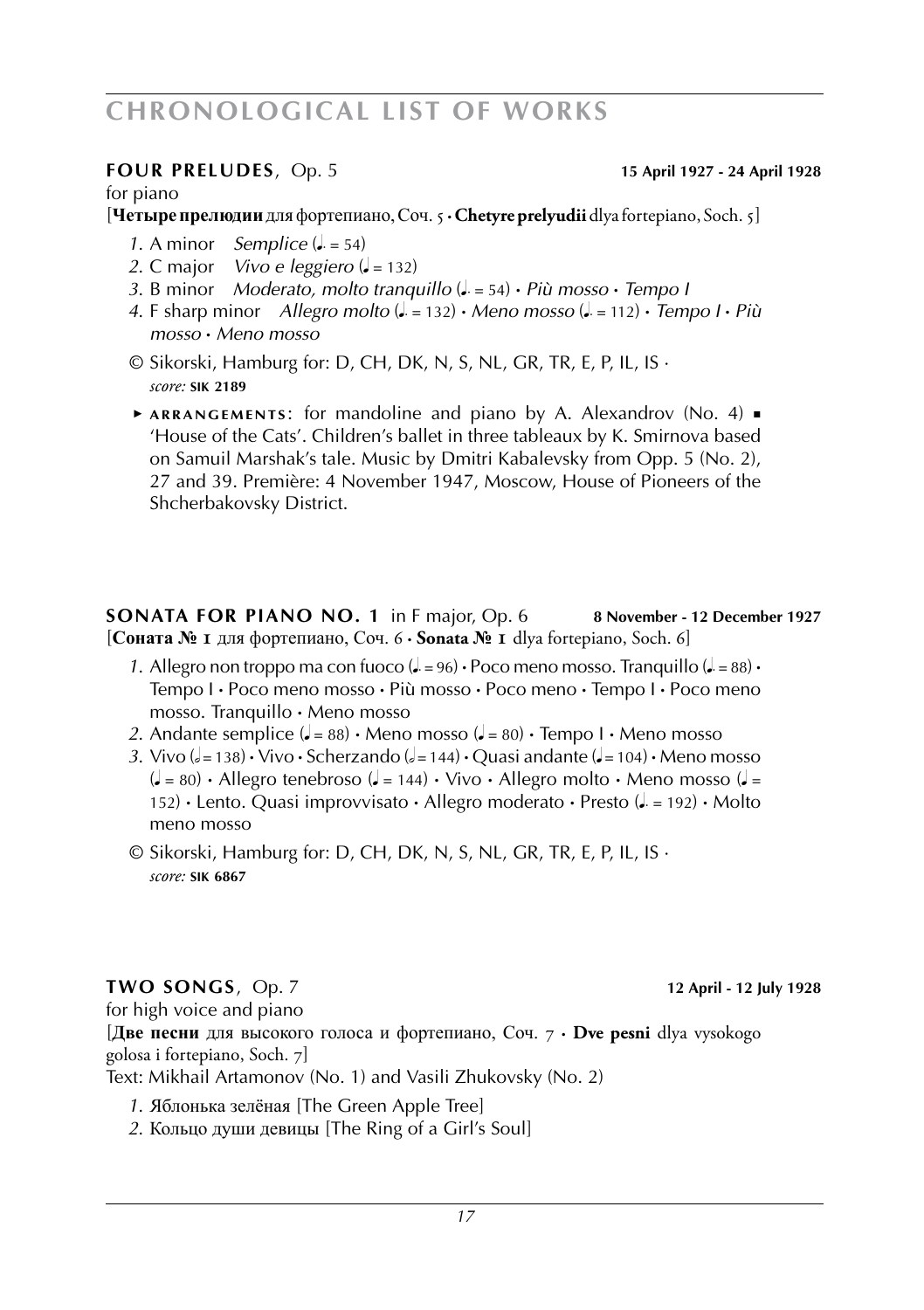**STRING QUARTET NO. 1** in A minor, Op. 8 **4 April - 20 November 1928** [**Квартет № 1** для двух скрипок, альта и виолончели, Соч. 8 **· Kvartet № 1** dlya dvukh skripok, alta i violoncheli, Soch. 8]

- *1*. Andante **·** Allegro moderato **·** Poco meno mosso, tranquillo **·** Meno mosso **·** Allegro enebroso e poco agitato **·** Poco meno mosso, tranquillo **·** Agitato **·** Poco meno **·** Poco meno mosso. Focosamente **·** Allegro moderato **·** Poco meno mosso. Tranquillo
- *2*. Vivace **·** Tranquillo, ma in tempo vivace **·** Poco meno mosso **·** Vivace **·** Tranquillo, ma in tempo **·** Molto meno mosso **·** Tempo primo (Vivace), ma poco più mosso
- *3*. Andantino. Assai semplice e cantando **·** Più mosso **·** Tempo primo **·** Poco più mosso **·** Più mosso **·** Poco meno mosso **·** Tempo I, ma poco meno mosso
- *4*. Allegro assai **·** In tempo, ma tranquillo **·** Tempo primo **·**Tranquillo, in tempo allegro assai **·** Meno mosso **·** Tempo primo (Allegro assai) **·** Tranquillo **·** Tempo primo (Allegro assai) **·** Allargando **·** Meno mosso **·** Andante **·** Allegro **·** Meno mosso

Duration: 16'

First performance: 3 April 1929, Moscow, Small Hall of the Conservatoire Beethoven String Quartet (Dmitri Tsyganov, Vasili Shirinsky, Vadim Borisovsky, Sergei Shirinsky)

© Sikorski, Hamburg for: D, CH, DK, N, S, NL, GR, TR, E, P, IL, IS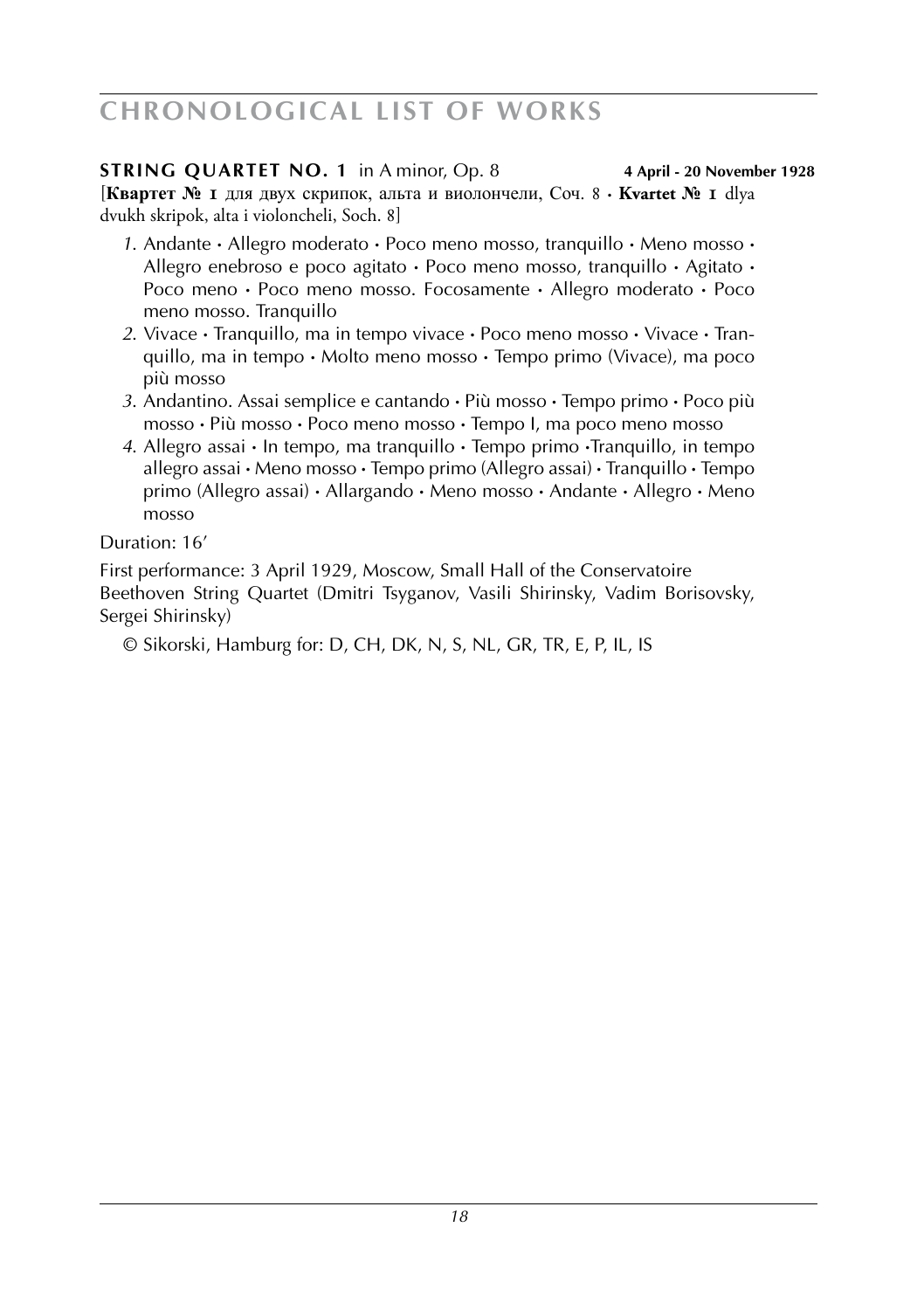#### **concerto for piano**

**and orchestra no. 1** in A minor, Op. 9 **1928**

[**Концерт для фортепиано с оркестром № 1**, Соч. 9 **· Kontsert dlya fortepiano s orkestrom № 1**, Soch. 9]

- *1*. Moderato quasi andantino **·** Poco meno mosso **·** Allegro **·** Più mosso **·** Meno mosso. Tranquillo **·** Andante **·** Più mosso **·** Allegro moderato **·** Più mosso **· Poco tranquillo •** Molto meno mosso • Più mosso • Più mosso • Andante ( $=$ ) • Poco più mosso **·** Poco meno mosso **·** Andante molto sostenuto **·** Tempo I (Andantino) **·** Allegro moderato
- 2. Tema *Moderato*  $(J = 66)$  **·** Var. *I L'istesso tempo* · Var. *II Allegro assai*  $(J = 100)$  · *Andante* **·** Var. III *Andante* (q = 60) **·** *Poco più mosso* **·** Var. IV *Largamente, stringendo* **·** *Vivace* **·** *Più mosso* **·** *Tempo I* **·** Var. V *Moderato (Tempo di marcia funebre)* **·** *Maestoso (ma in tempo)*
- *3*. Vivace marcato **·** Più mosso **·** Meno mosso **·** Più mosso **·** Vivace (Tempo primo) **·** Cadenza *Lento rubato* **·** Andantino **·** Allegro **·** Quasi tempo primo (poco meno mosso) **·** Tempo primo (Vivace) **·** Coda *Più mosso*

 $2(pice)$ .2.2.2 – 4.2.3.1 – timp. perc (tgl, side dr, bass dr, cym). strings

Duration: 18'

First performance: 11 December 1931, Moscow, Bolshoi Theatre Dmitri Kabalevsky (piano) – Orchestra of the Bolshoi Theatre – Vasili Shirinsky (conductor)

© Sikorski, Hamburg for: D, CH, DK, N, S, NL, GR, TR, E, P, IL, IS

► ARRANGEMENT of the second movement for two pianos by the composer.

#### **everybody forward! 1929**

Arrangement of the famous song 'Ça ira!' from the French Revolution for voice and piano, jointly accomplished by Dmitri Kabalevsky and Vladimir Feré [**Все вперёд!** Обработка для голоса и фортепиано **· Vse vperyod!** Obrabotka dlya

golosa i fortepiano]

Russian translation: Dmitri Usov

#### **la carmagnole 1929**

Arrangement of the famous song from the French Revolution for voice and piano, jointly accomplished by Dmitri Kabalevsky and Vladimir Feré [**Карманьола.** Обработка для голоса и фортепиано **· Karmanyola.** Obrabotka dlya golosa i fortepiano] Russian translation: Dmitri Usov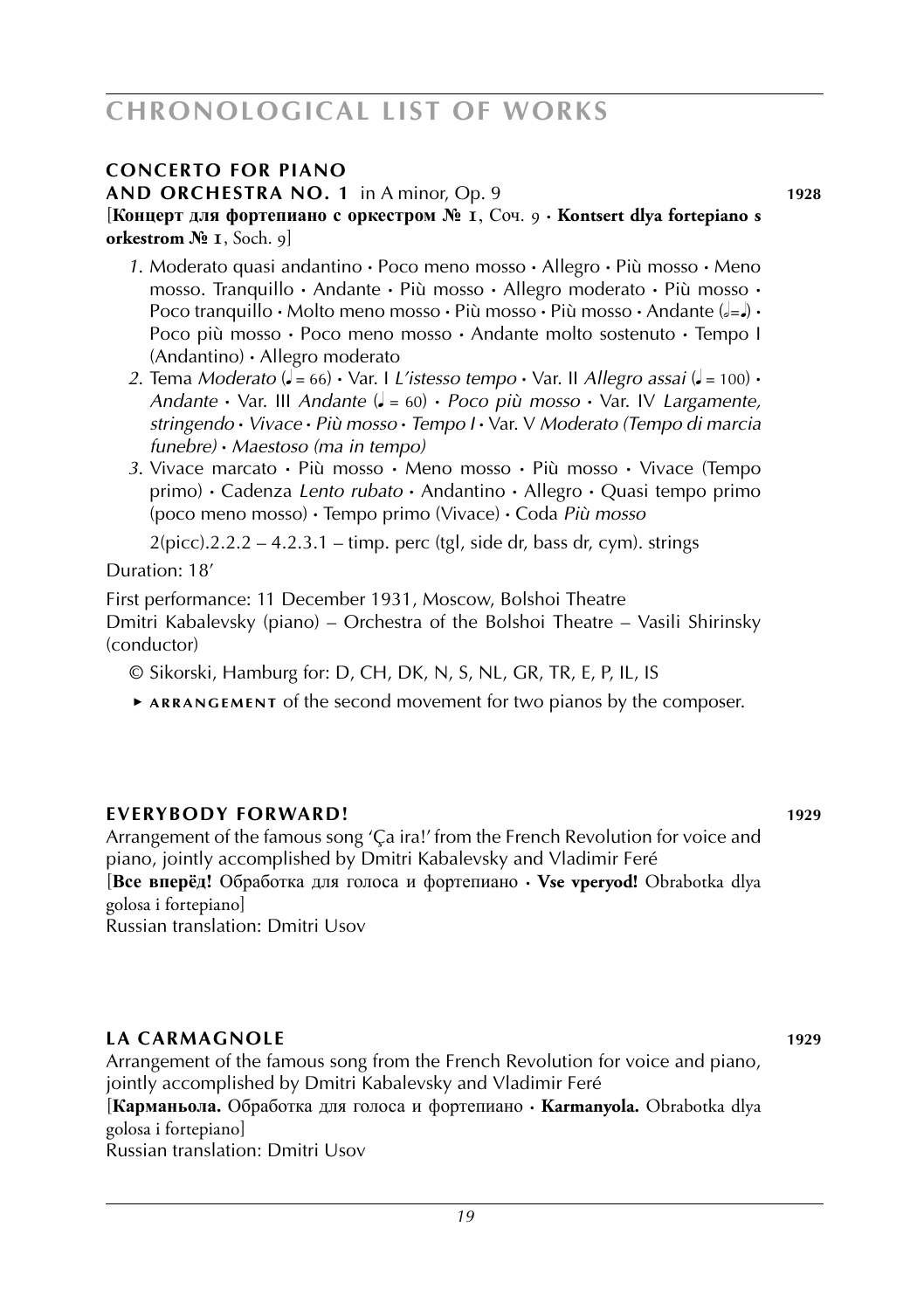#### **three songs**, Op. 10 **WEBS 1929-1930**

for voice and piano

[**Три песни** для голоса и фортепиано, Соч. 10 **· Tri pesni** dlya golosa i fortepiano, Soch. 10]

Text: Mikhail Gerasimov (No. 1), Mikhail Artamonov (No. 2) and Nikolai Klyuev

- *1*. По тропинке узенькой [Along the Narrow Path]
- *2*. Что печалишься, грустишь [Why Are You Sad, so Full of Sorrow]
- *3*. Как у нашего двора [Like in Our Courtyard]

### **eight funny ditties**, Op. 11 **WS 1029-1930**

for voice and piano

[**Восемь забавных песенок** для голоса и фортепиано, Соч. 11 **· Vosem zabavnykh pesehok** dlya golosa i fortepiano, Soch. 11]

Text: Valentin Kataev

- *1*. Заинька [Little Darling]
- *2*. Кошка и слон [Cat and Elephant]
- *3*. Свинка [The Pig]
- *4*. Ёжик [The Hedgehog]
- *5*. Поросёнок [The Piglet]
- *6*. Муха [The Fly]
- *7*. Курочка [The Cockerel]
- *8*. Пёс Барбос [Barbos, the Dog]

#### **through the night a brigade bluntly went 1930**

 $[VIKTOR$  BELY  $(1904 - 1983) \cdot ALEXANDER$  DAVIDENKO  $(1899 - 1934) \cdot NIKOLAI$  CHEMBER- $D Z H1 (1903 - 1948)$ 

Song. Arrangement for voice and symphony orchestra

[**Отряд сквозь ночь шёл напрямик.** Песня. Инструментовка для голоса и симфонического оркестра **· Otryad skvoz noch shyol napryamik.** Pesnya. Instrumentovka dlya golosa i simfonicheskogo orkestra]

Text: I. Kulkin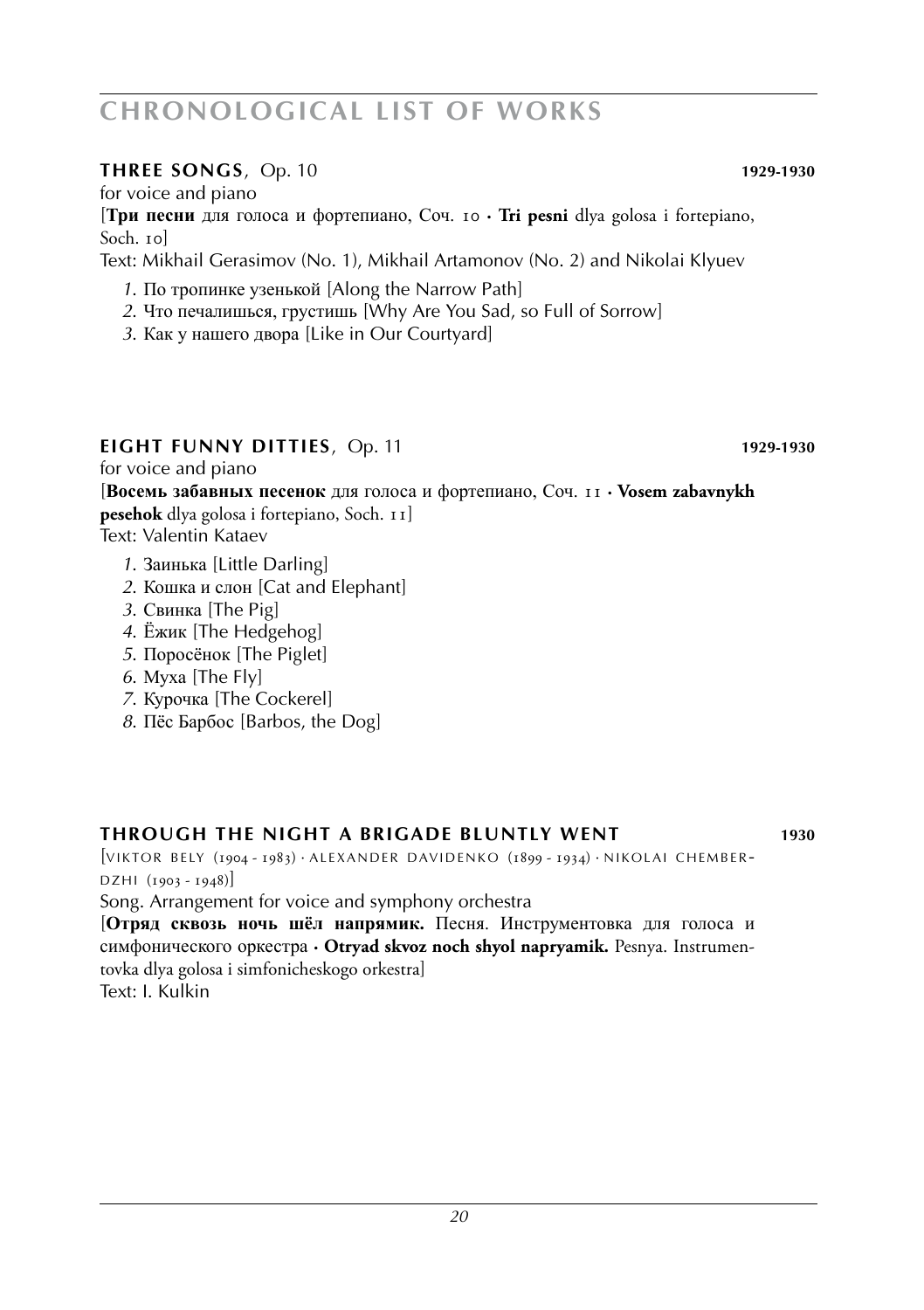### **PRELUDE AND FUGUE** in C minor **1930**  $[$ IOHANN SEBASTIAN BACH  $(1685 - 1750)$

Arrangement for piano of Prelude and Fugue BWV 549 (?) [**Прелюдия и фуга c-moll для органа.** Обработка для фортепиано **· Prelyudiya i fuga c-moll dlya organa.** Obrabotka dlya fortepiano]

#### **the IMPO 1930**

Song for two-part choir and piano [**Темп.** Песня для двухголосного хора и фортепиано **· Temp.** Pesnya dlya dvukhgolosnogo khora i fortepiano] Text: Semyon Kirsanov

### **a pig's serenade 1930**

Song for two-part choir and piano [**Серенада свинье.** Песня для голоса и фортепиано **· Serenada svinye.** Pesnya dlya golosa i fortepiano] Text: Nikolai Agnivtsev

### **POEM OF STRUGGLE**, Op. 12 **WE 101102488 10102488 10102488 1010248 1010248 10248 10248 10248 10248 10248 10248 10248 10248 10248 10248 10248 10248 10248 10248 10248 10248 10248**

for symphony orchestra and choir

[**Поэма борбы** для симфонического оркестра и хора, Соч. 12 **· Poema borby** dlya simfonicheskogo orkestra i khora, Soch. 12] Text: Alexander Zharov

Grave **·** Allegro molto **·** Allegro marciale

 $3(picc).3(cor anglais).3(bass clar).3(db bn) - 4.3.3.1 - timp, perc (tgl, snare)$ dr, bass dr, cym). strings

Duration: 12'

First performance: 6 November 1931, Moscow, All-Union Radio Symphony Orchestra and Choir of All-Union Radio – Boris Khaikin (conductor)

- © Le Chant du Monde · Sikorski, Hamburg for: D, CH, DK, N, S, NL, GR, TR, E, P, IL, IS
- ► ARRANGEMENTS: for piano four hands by the composer.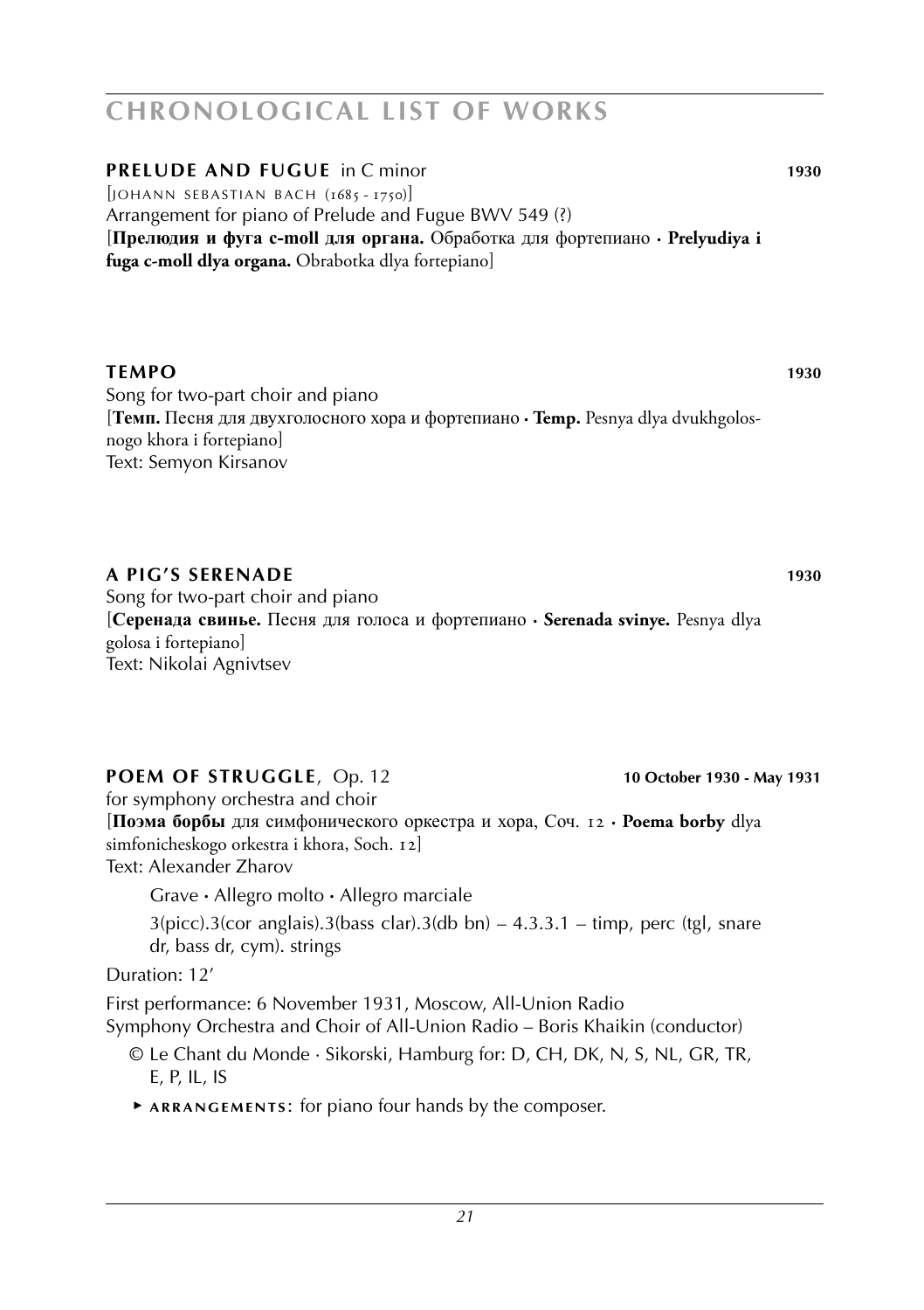#### **SONATina for piano NO. 1** in C major, Op. 13,1 **1930**/**1969**

[**Сонатина № 1** для фортепиано, Соч. 13, № 1 **· Sonatina № 1** dlya fortepiano, Soch. 13, № 1]

- *1*. Allegro assai e lusingando **·** Cantabile, ma in tempo **·** Tempo I **·** Cantabile, ma in tempo
- *2*. Andantino **·** Poco meno mosso **·** Tempo I *attacca*
- *3*. Presto
- © Sikorski, Hamburg for: D, CH, DK, N, S, NL, GR, TR, E, P, IL, IS · *score:* **sik 2117**
- ► **a r r a n g e m e n t s** : for bayan by B. Slyusar (No. 1).

A revised version of Sonatina for Piano No. 1 was published in 1969.

#### **from pioneer life**, Op. 14 **1931**/**1969**

for piano

[**Из пионерской жизни** для фортепиано, Соч. 14 **· Iz pionerskoi zhizni** dlya fortepiano, Soch. 14]

- *1*. Барабанщик [The Drummer] *Marciale moderato*
- *2*. Физкультурная игра [Sporting Game] *Scherzando*
- *3*. Праздник [Holiday] *Allegro*
- *4*. Пионерская песня [Pioneer Song] *Cantando. Marciale*
- *5*. Походный марш [March] *Allegro molto ed energico*
- © Sikorski, Hamburg for: D, CH, DK, N, S, NL, GR, TR, E, P, IL, IS · *score:* **sik 2165**
- ► **a r r a n g e m e n t s** : for trumpet and piano by Y. Usov (No. 1).

A revised version of From Pioneer Life was published in 1969. The author of the melody of No. 4, 'Pioneer Song', is Boris Shekhter.

#### **GALICIAN JACQUERIE**, Op. 15 **8-20 August 1931**

Radiophonic composition for orchestra, choir and soloists

[**Галицийская жакерия.** Музыка к радиокомпозиции для оркестра, хора и солистов, Соч. 15 **· Galitsiyskaya zhakeriya.** Muzyka k radiokompozitsii dlya orkestra, khora i solistov, Soch. 15]

Text: Bruno Jasieński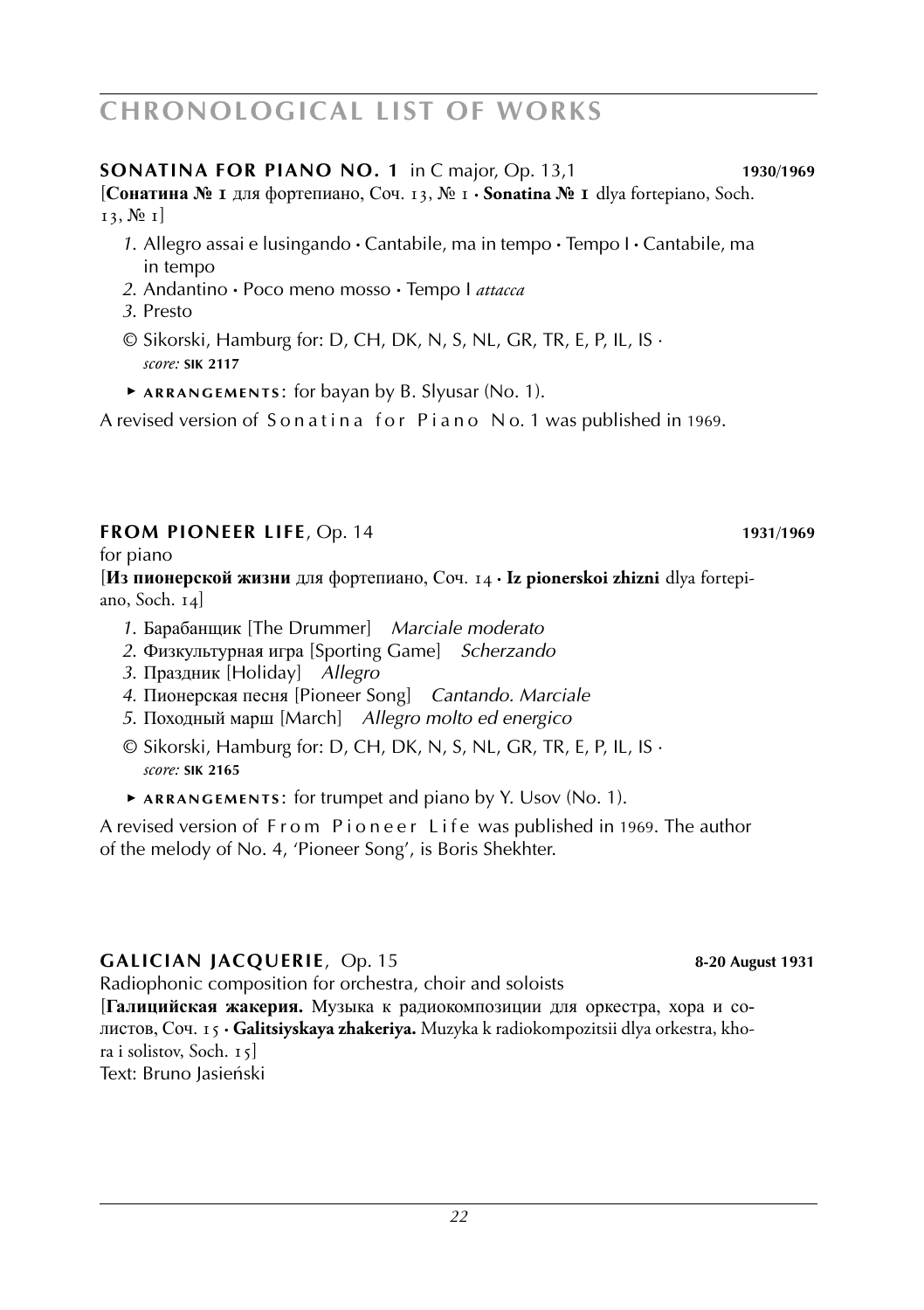#### **three songs**, Op. 16 **WEBS 1931-1932**

for low voice and piano

[**Три песни** для низкого голоса и фортепиано, Соч. 16 **· Tri pesni** dlya nizkogo golosa i fortepiano, Soch. 16]

Text: Erich Mühsam (No. 1, 'Soldatenlied'), Alexander Zharov (No. 2) and Alexei Surkov (No. 3)

- *1*. Солдатская [Soldier's Song] *Risoluto*
- *2*. Тюрмы [Prisons] *Sostenuto*
- *3*. Морская песня [Sailor's Song] *Con moto*

### **eight songs**, Op. 17 **1932**

for unison children's choir (Nos. 1-4) and two-part children's choir (Nos. 5-8) and piano

[**Восемь песен** для одноголосного детского хора (№ 1-4) и двухголосного детского хора (№ 5-8) и фортепиано, Соч. 17 **· Vosem pesni** dlya odnogolosnogo detskogo khora (№ 1-4) i dvukhgolosnogo detskogo khora (№ 5-8) i fortepiano, Soch. 17]

Text: Olga Vysotskaya (Nos. 1-4, 7, 8), Anton Prishelets (No. 5) and Agniya Barto (No. 6)

Vol. I

- *1*. Первое Мая [The First of May] *В темпе марша [Tempo di marcia]*
- *2*. Паровоз [The Steam Locomotive] *Sostenuto*
- *3*. Улица [The Street] *Sostenuto*
- *4*. Птичий дом [The Bird House] *Moderato*

Vol. II

- *5*. Песня о пионере Абросимове [Song About the Pioneer Abrosimov] *Moderato ma risoluto*
- *6*. Сады городам [Gardens Towns] *Presto*
- *7*. Песня о поезде [Song About the Train] *Tempo di marcia*
- *8*. Песня о зелёном городе [Song About the Green Town] *Presto*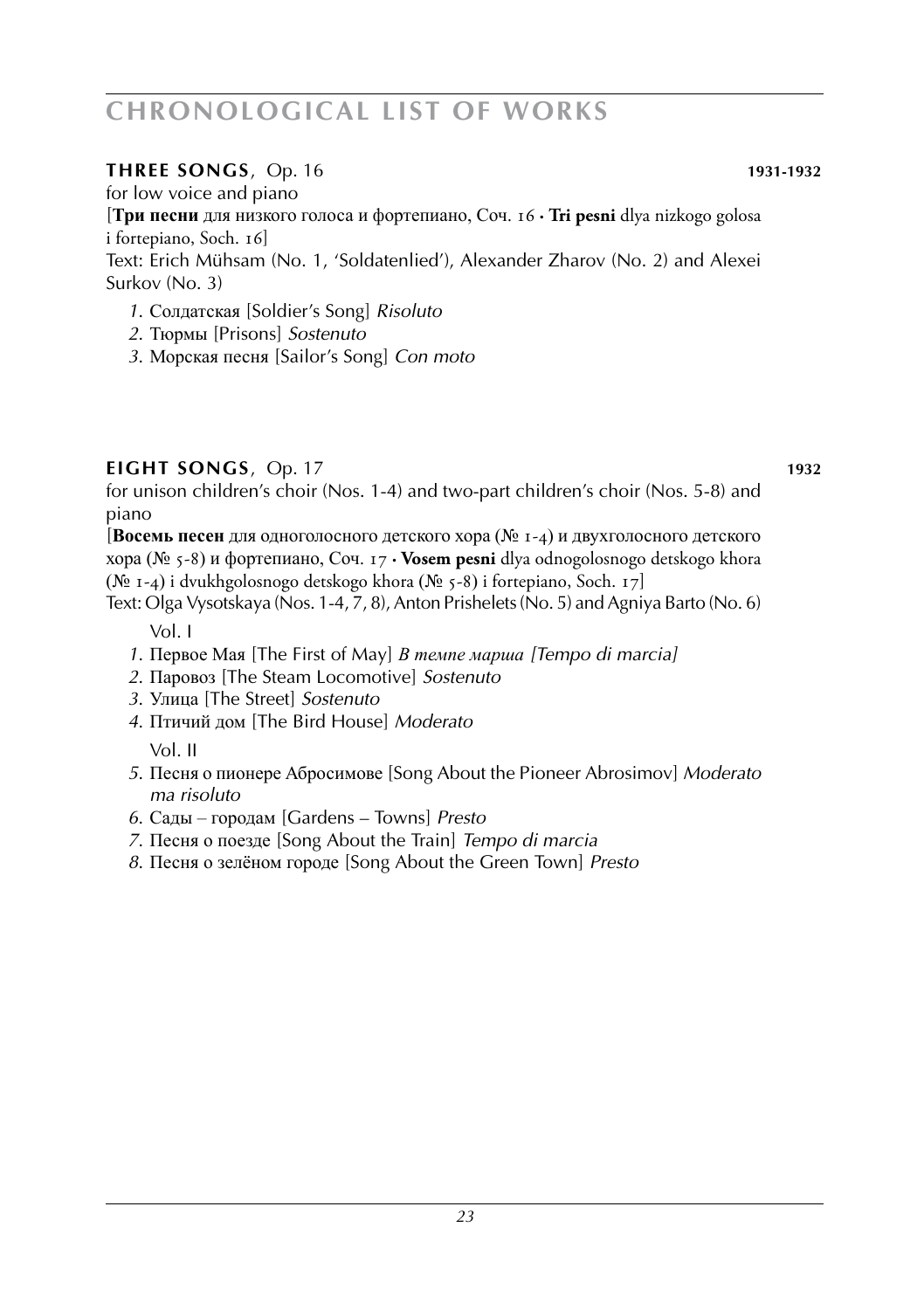#### **Symphony NO. 1** in C sharp minor, Op. 18 **1932**

[**Симфония № 1**, Соч. 18 **· Simfoniya № 1**, Soch. 18]

*Composed on the occasion of the* 15th *Anniversary of the October Revolution*

- *1*. Andante molto sostenuto ( $l = 58-63$ ) **·** L'istesso tempo ( $l = l$ ) · Poco a poco ani $m$ ando **·** Più mosso. Agitato ( $\neq$  = 80-84) **·** Calando **·** Andante ( $\downarrow$  = 60) · Pocchissimo più mosso. Espressivo ( $J = 80$ )  $\cdot$  Poco più mosso ( $J = 96$ )  $\cdot$  Allegro agitato  $\left( \frac{1}{2} = 96-100 \right) \cdot$  a tempo (agitato)  $\left( \frac{1}{2} = 88 \right) \cdot$  Più mosso  $\left( \frac{1}{2} = 96 \right) \cdot$  Poco meno mosso  $\cdot$ Più mosso · Precipitoso · Pocchissimo meno mosso. Passionato ( $= 88$ ) · Impetuoso **·** Focosamente **·** Molto meno mosso. Fiero (q = 92) **·** Poco meno mosso **·** Meno mosso **·** Agitato. Con gran espressione ( $l = 96$ ) **·** Più lento. Sempre più tranquillo **·** Lento assai *attacca*
- 2. Allegro molto agitato e con spirito  $\left( \frac{1}{2} \right)$  **·** Con calore **·** Poco più tranquillo **·** Irato **·** Andantino semplice (J = 116-120) **·** Meno mosso · Più mosso (Tempo I)  $(L = 144) \cdot L = J \cdot$  Con strepito  $(J = J) \cdot$  Risoluto. Con fuoco  $\cdot$  Strepitoso  $\cdot$  Poco sostenuto **·**  $I = \cdot$   $I = \cdot$  Tempo I. Con calore **·** Poco più tranquillo · Più mosso ( $I = \cdot$ = 168) **·** Più mosso (Tempo I) **·** Gaio (Presto) (h = 160-168) **·** Pesante **·** Pocchissimo meno mosso **·** Risoluto (Poco sostenuto, ma in tempo presto)

 $3(picc).3(cor anglais).3(bass clar).3(db bn) - 4.3.3.1 - timp, perc (tgl, snare)$ dr, bass dr, cym). harp. strings

#### Duration: 20'

First performance: 1932, Moscow, Large Hall of the Conservatoire All-Union Radio Orchestra – Georges Sébastian (conductor)

© Sikorski, Hamburg for: D, CH, DK, N, S, NL, GR, TR, E, P, IL, IS

Symphony No. 1 is based on Viktor Gusev's poem 'The Year 1917'.

**march 1932** for wind orchestra [**Походный марш** для духового оркестра **· Pokhodny marsh** dlya dukhovogo orkestra]

#### **Fifteen years 1932**

Pioneer Song for unison choir and piano [**Пятнадцать лет.** Пионерская песня для одноголосного хора и фортепиано **· Pyatnadtsat let.** Pionerskaya pesnya dlya odnogolosnogo khora i fortepiano] Text: Segei Bolotin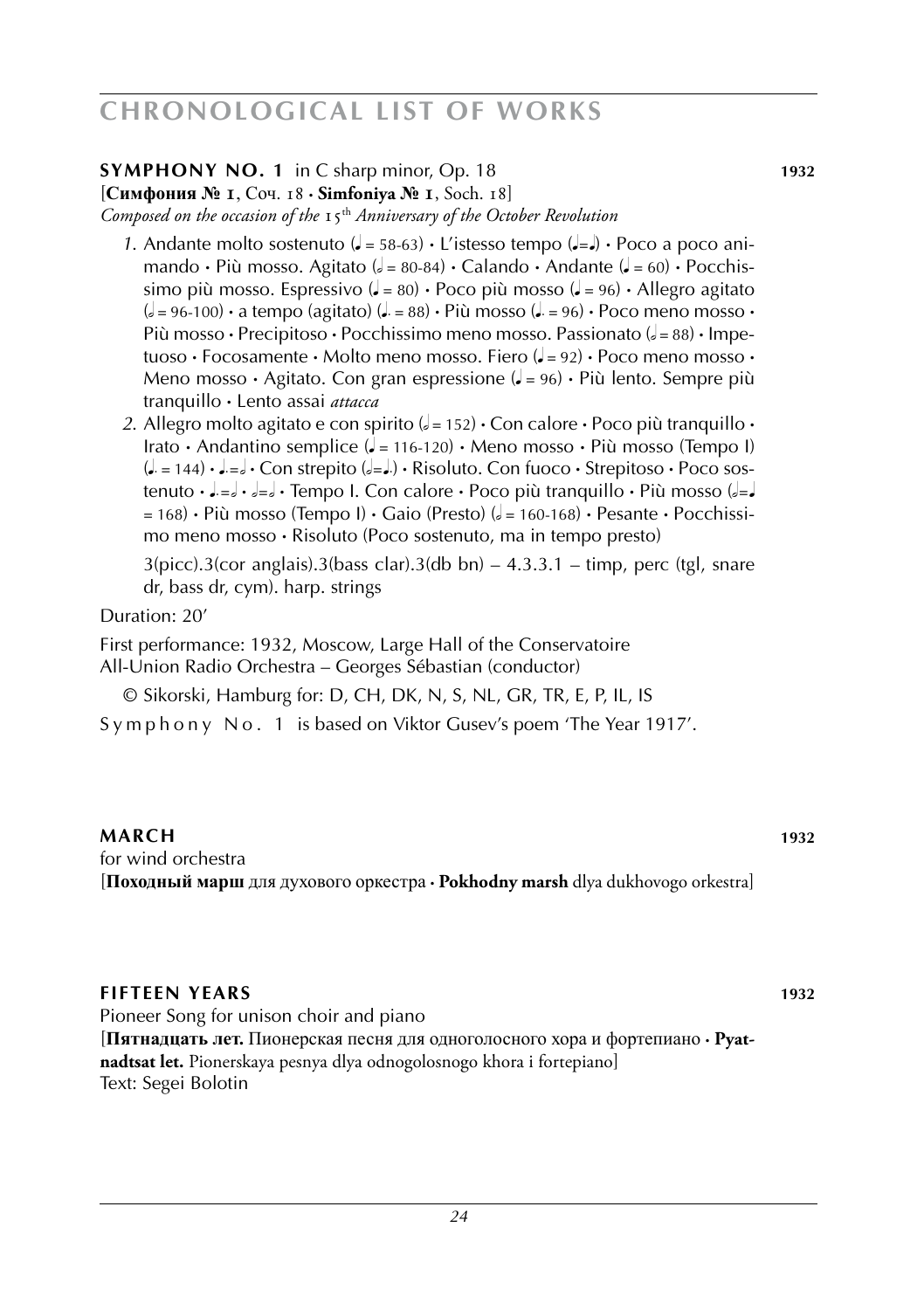#### **EARTH AND HEAVEN** 1932 Incidental music to the Tur brothers' (Pyotr and Leonid) play [**Земля и небо.** Музыка к пьесе братьев Тур **· Zemlya i nebo.** Muzyka k pyese bratyev Tur] Première: 1932, Moscow, Moscow Art Academic Theatre

#### **Prince mstislav the bold 1932**

Incidental music to Iosif Prut's play [**Князь Мстислав Удалой.** Музыка к пьесе Иосифа Прута **· Knyaz Mstislav Udaloi.** Muzyka k pyese Iosifa Pruta]

Première: 1932, Moscow, Central Red Army Theatre

#### **Yanosh 1933**

Song for two-part choir and piano [**Янош.** Песня для двухголосного хора и фортепиано **· Yanosh.** Pesnya dlya dvukhgolosnogo khora i fortepiano] Text: Tatyana Sikorskaya

#### **music to a children's play 1933**

#### [**Музыка для детской инсценировки · Muzyka dlya detskoi instsenirovki**]

- *1*. Якутская песня [Yakutian Song]
- *2*. Олень и лыжи [Reindeer and Skis]
- *3*. Лошадь [The Horse]
- *4*. Велосипед [The Bicycle]
- *5*. Посевная [The Sower's Song]
- *6*. Пароход [The Steamer]
- *7*. Автомобиль [The Car]
- *8*. Аэроплан [The Aeroplane]
- *9*. Песня германских безработных [Song of the German Unemployed Workers]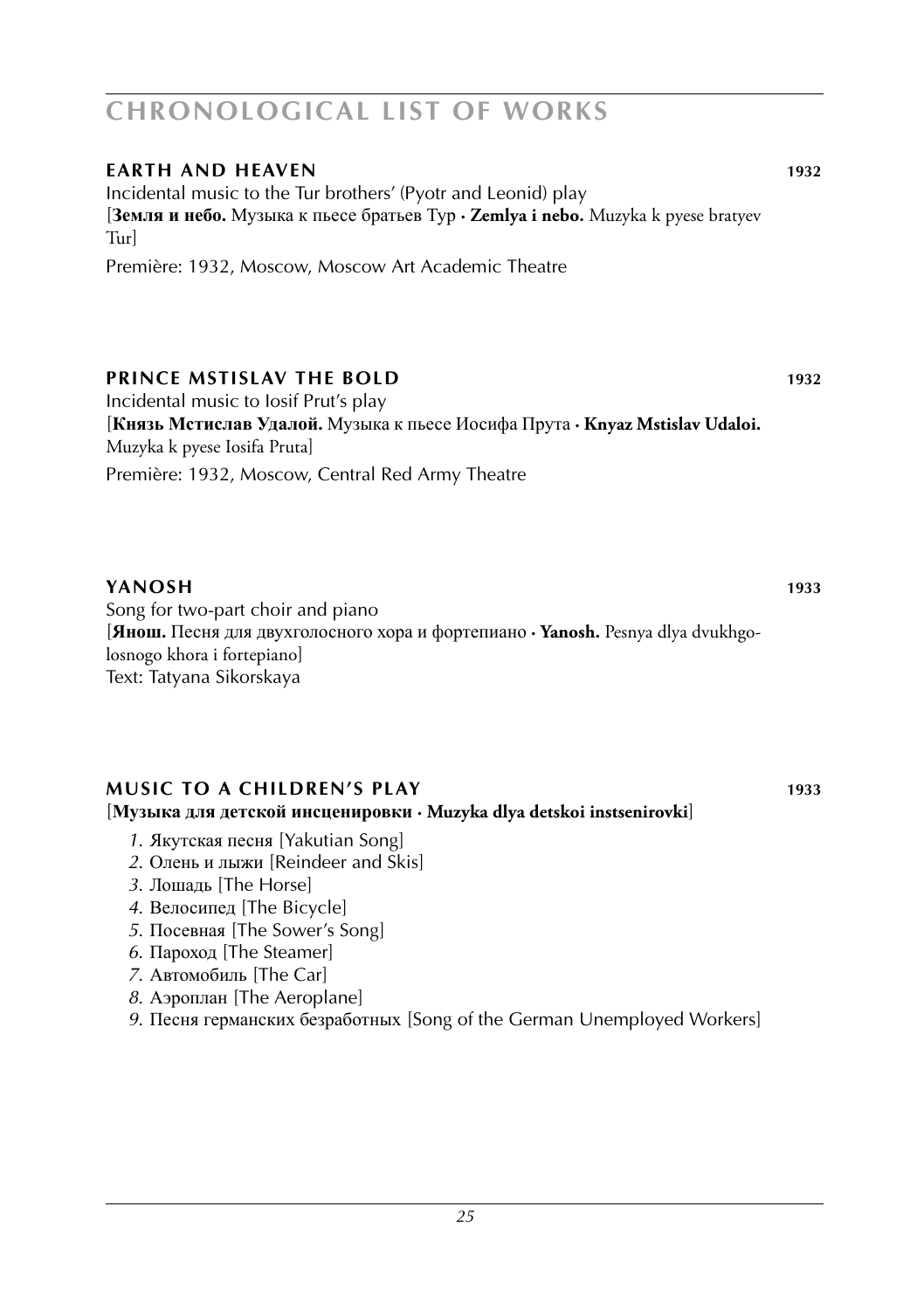#### **jesters 1933**

Incidental music to Alexander Ostrovsky's play [**Шутники.** Музыка к пьесе Александра Островского **· Shutniki.** Muzyka k pese Alexandra Ostrovskogo]

Première: 1933, Moscow, Central Red Army Theatre

#### **st. petersburg night 1933**

Music to the film

[**Петербургская ночь.** Музыка к кинофильму **· Peterburgskaya noch.** Muzyka k kinofilmu]

Produced by Mosfilm – Serafima Roshal, Vera Stroeva (scenario after Fyodor Dostoevsky's novel 'Netochka Nezvanova' and the short story 'White Nights') – Grigori Roshal, Vera Stroeva (directors) – Dmitri Feldman (camera) – Pyotr Beitner, Iosif Shpinel (set design). First showing: 19 February 1934

**c a s t** : Nastenka (Xenia Tarasova) – Efimov (Boris Dobronravov) – Lord of the manor (Lev Fenin) – Schulz (Anatoli Goryunov) – Grushenka, provincial actress (Lyubov Orlova) – Revolutionary student (Igor Doronin) – Ivan Vasiliev (Ivan Kudryavtsev)

**Symphony NO. 3** in B flat minor 'Requiem', Op. 22 **1933**

for symphony orchestra and mixed choir

*Composed on the occasion of the decennial of Lenin's death*

[**Симфония № 3** «Реквием» для симфонического оркестра и хора, Соч. 22 **· Simfoniya № 3** «Rekviem» dlya simfonicheskogo orkestra i khora, Soch. 22] Text: Nikolai Aseev

- 1. Allegro. Impetuoso ( $\ell$  = 116)  $\cdot$  A tempo, ma tranquillo  $\cdot$  Molto meno mosso  $(L = 96)$  **·** Più mosso  $(L = 104)$  · Poco più mosso. Irato **·** Molto agitato  $(L = 120)$  **·** Molto meno mosso, ma agitato ( $d = 1 = 160$ ) **·** Sostenuto. Marziale ( $d = 126$ ) **·** Poco più mosso ( $\downarrow$  = 132) **·** A tempo. Sostenuto ( $\downarrow$  = 126) **·** Più mosso ( $\downarrow$  = 100) *attacca*
- 2. Andante marciale. Lugubre  $\left(\frac{1}{2} = 63\right)$  **·** Poco più mosso  $\left(\frac{1}{2} = 88\right)$  · Sostenuto, ma non troppo (q = 76) **·** Poco meno mosso **·** Poco più mosso **·** Allegro con fuoco (h = 104) **·** Tempo I (q = 63) **·** Poco più mosso **·** Tempo di marcia funebre e trionfale 3(picc).3(cor anglais).3(bass clar).3(db bn) – 4.3.3.1 – timp, perc (sidr dr, bass dr, cym, tam-t). piano. strings

Duration: 24'

First performance: 21 January 1934, Moscow All-Union Radio Orchestra and Choir – Boris Khaikin (conductor)

© Sikorski, Hamburg for: D, CH, DK, N, S, NL, GR, TR, E, P, IL, IS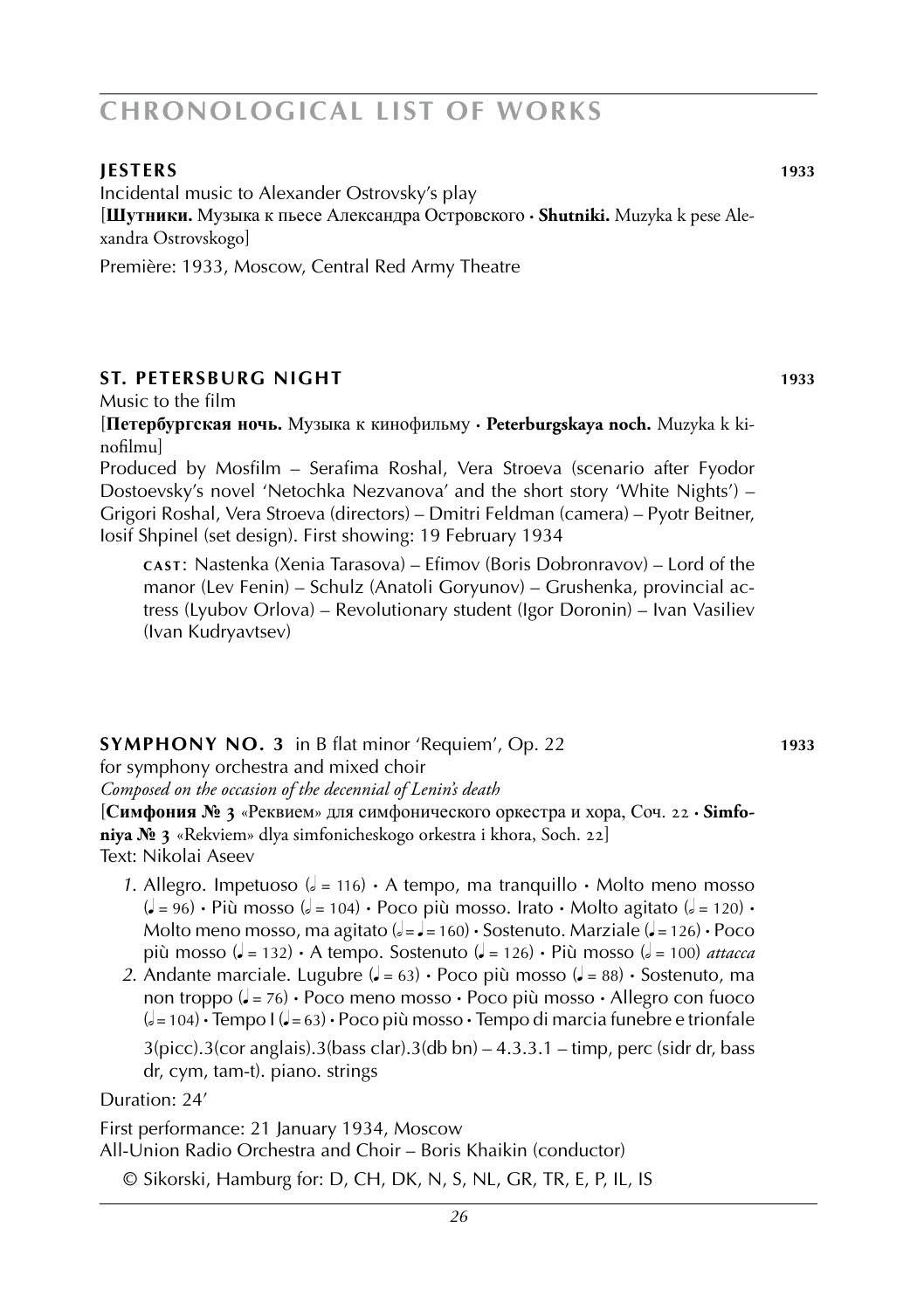#### **SONATina for piano NO. 2** in G minor, Op. 13,2 **1933**/**1969**

[**Сонатина № 2** для фортепиано, Соч. 13, № 2 **· Sonatina № 2** dlya fortepiano, Soch. 13, № 2]

- *1*. Allegro non troppo. Risoluto
- *2*. Sostenuto **·** più agitato poco a poco
- *3*. Vivace
- © Sikorski, Hamburg for: D, CH, DK, N, S, NL, GR, TR, E, P, IL, IS · *score:* **sik 2118**

A revised version of Sonatina for Piano No. 2 was published in 1969. Apart from minor changes the main differences consist in the deletion of the third movement from the originally four-movement composition (the removed piece was inserted as No. 4, 'Through Forests and Mountains', into the Suite 'In the Pioneer Camp', Op. 3/86) and in the introduction of a piece transferred from the collection of piano pieces, Op. 3 as final movement of Op. 13,2.

### **Symphony NO. 2** in C minor, Op. 19 **1934**

#### [**Симфония № 2**, Соч. 19 **· Simfoniya № 2**, Soch. 19]

- *1*. Allegro quasi presto (h = 138-144) **·** Poco sostenuto **·** Poco più mosso **·** Sostenuto e poco a poco accelerando **·** Con fuoco (poco meno moss) **·** Prestissimo
- 2. Andante non troppo ( $J = 66-72$ ) **·** Moderato ( $J = 100$ ) **·** Poco agitato **·** Tempo I. Maestoso **·** Moderato **·** Tempo I **·** Poco meno mosso
- *3*. Prestissimo scherzando ( $\neq$  = 96) **·** Tempo I · Molto agitato (Poco meno mosso  $\downarrow$  = 144) **·** Prestissimo tenebroso (Tempo I) **·** Con fuoco (meno mosso  $\downarrow$  = 144) **·** Allegro ( $= 104-108$ )

 $3$ (picc).3(cor anglais).3(bas clar).3(db bn)  $-4.3.3.1$  – timp, perc (tgl, side dr, bass dr, cym). strings

Duration: 25'

First performance: 25 December 1934, Moscow, Large Hall of the Conservatoire Moscow Philharmonic Orchestra – Albert Coates (conductor)

© Sikorski, Hamburg for: D, CH, DK, N, S, NL, GR, TR, E, P, IL, IS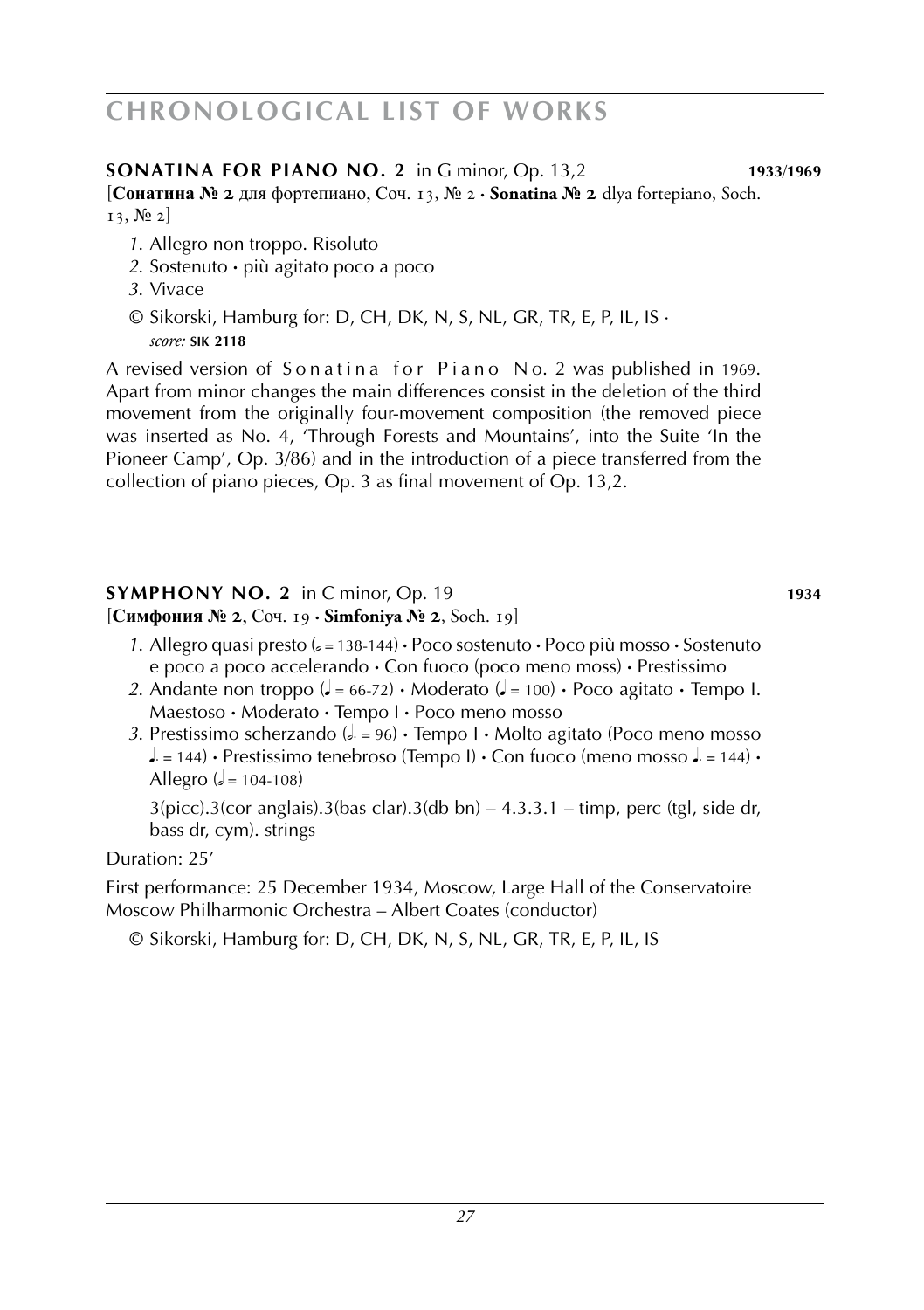#### **four preludes**, Op. 20 **1933 - 1334**

for piano [**Четыре прелюдии** для фортепиано, Соч. 20 **· Chetyre prelyudii** dlya fortepiano, Soch. 20]

#### **improvisation**, Op. 21 **1934 1934**

for violin and piano

[**Импровизация** для скрипки и фортепиано, Соч. 21 **· Improvizatsiya** dlya skripki i fortepiano, Soch. 21]

Improvisato. Irato **·** Quasi andante **·** Andante doloroso **·** Più mosso **·** Meno mosso **·** Andante **·** Meno mosso. Drammatico **·** Meno mosso

- © Sikorski, Hamburg for: D, CH, DK, N, S, NL, GR, TR, E, P, IL, IS · *score:* **sik 6150**
- ► **a r r a n g e m e n t** for viola and piano by Louis Kievman

► *see also* St. Petersburg Night, music to the film from 1933, from which Improvisation is taken.

#### **the downfall of the squadron 1934**

Incidental music to Alexander Korneichuk's play [**Гибель эскадры.** Музыка к пьесе Александра Корнейчука **· Gibel eskadry.** Muzyka k pyese Alexandra Korneichuka] Première: 11 May 1934, Moscow, Central Red Army Theatre Yuri Zavadsky, Efim Brill (directors) – Nisson Shifrin (stage design) – N. Kholfin

#### **the banners of may 1934**

(choreography)

Song for two-part choir and piano [**Знамена мая.** Песня для двухголосного хора и фортепиано **· Znamena maya.** Pesnya dlya dvukhgolosnogo khora i fortepiano] Text: Sergei Mikhalkov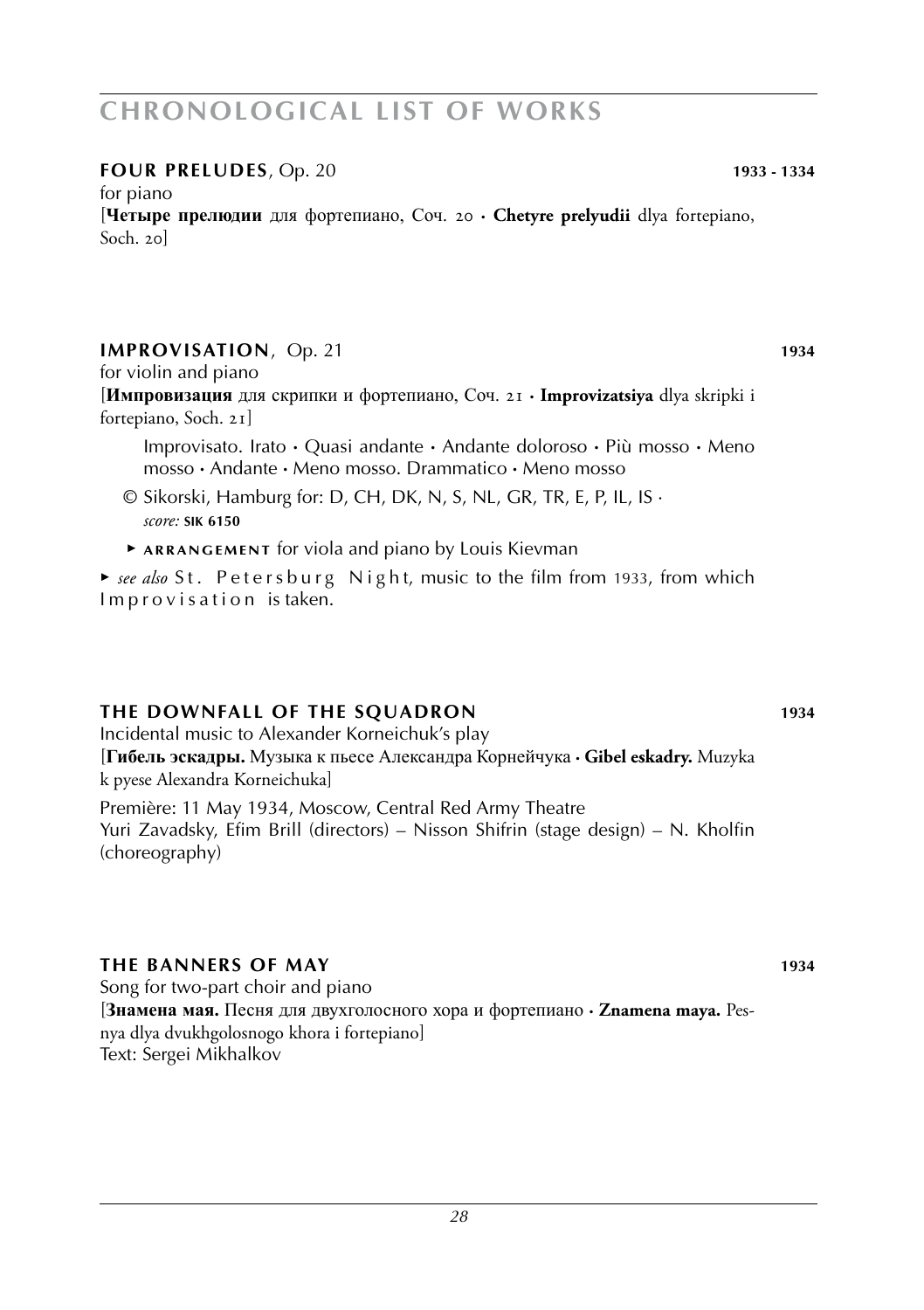#### **camp song 1934**

Song for children's choir and piano [**Лагерная песня** для детского хора и фортепиано **· Lagernaya pesnya** dlya detskogo khora i fortepiano] Text: Leonid Lavrov

#### **may DAY MARCH** 1934

Song for two-part choir and piano [**Майский марш.** Песня для двухголосного хора и фортепиано **· Maisky marsh.** Pesnya dlya dvukhgolosnogo khora i fortepiano] Text: Nora Gal

#### **about petya 1934**

Pioneer chastushki [humorous songs] for voice and piano

[**Про Петю.** Пионерские частушки для голоса и фортепиано **· Pro Petyu.** Pionerskie chastushki dlya golosa i fortepiano]

Text: Nora Gal

 ► **a r r a n g e m e n t s** : for violin and piano by Konstantin Fortunatov ■ for trumpet and piano by K. Serostanov.

#### **the road of flowers 1934**

Incidental music to Valentin Kataev's play [**Дорога цветов.** Музыка к пьесе Валентина Катаева **· Doroga tsvetov.** Muzyka k pyese Valentina Kataeva]

Première: Moscow, Vakhtangov Theatre

#### **the eastern battalion 1935**

Incidental music to the Tur brothers' (Pyotr and Leonid) play [**Восточный батальон.** Музыка к пьесе братьев Тур **· Vostochnyi batalon.** Muzyka k pyese bratyev Tur] Première: 1935, Moscow, Central Red Army Theatre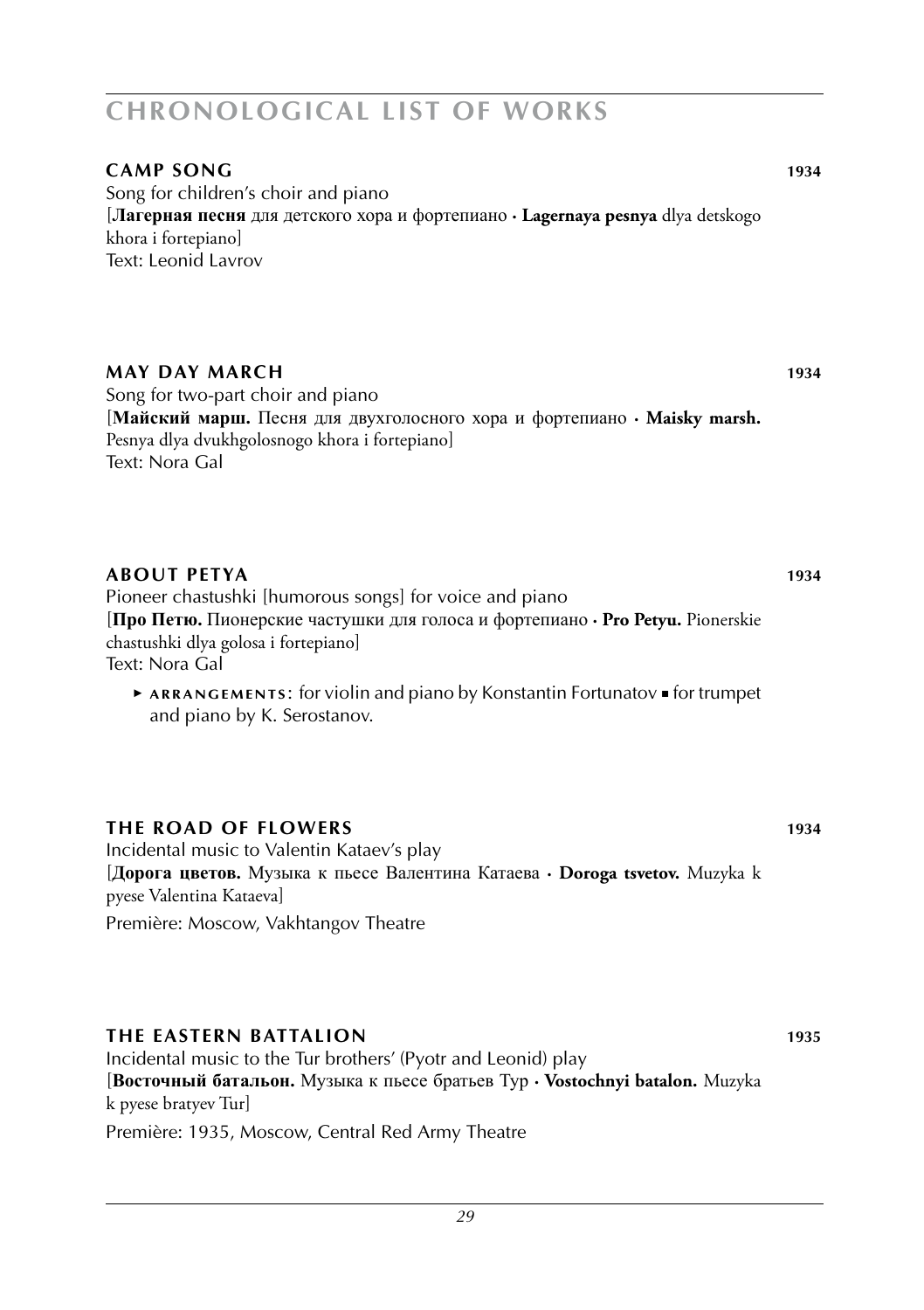#### **as you like it 1935**

Incidental music to a broadcast production after William Shakespeare [**Как вам это понравится.** Музыка к радиопостановке по пьесе Уильяма Шекспира **· Kak vam eto ponravitsya.** Muzyka k radiopostanovke po pyese Uilyama Shekspira] Produced by All-Union Radio

#### **the merry little tailor 1935**

Incidental music to a puppet theatre production [**Весёлый портняжка.** Музыка к кукольному спектаклю **· Vesyolyi portnyazhka.** Muzyka k kukolnomu spektaklyu]

Première: 1935, Moscow, Puppet Theatre

#### **aerograd 1935**

Music to the film

[**Аэроград.** Музыка к кинофильму **· Aerograd.** Muzyka k kinofilmu] Produced by Ukrainfilm and Mosfilm

 – Alexander Dovzhenko (scenario and director) – Eduard Tisse, Mikhail Gingin, Nikolai Smirnov (camera) – Alexei Utkin, Viktor Panteleev (set design) – Nikolai Timartsev (sound) – Viktor Gusev (lyrics). First showing: 1935

**c a s t** : Stepan Glushak, partisan (Stepan Shagaida) – Vladimir, pilot, Stepan's son (Sergei Stolyarov) – Vasili Khudryakov, trapper (Stepan Shkurat) – Aniki Shabanov, bandit (Boris Dobronravov) – Son of the Old Believer (Vadim Gusev) – Maria Kudina, widow of the Old Believer (Elena Maximova) – Shcherban, partisan (Vasili Novikov) – Efim Kosa, partisan, kolkhoz member (Vladimir Uralsky) – Anisya Sharapova (Maria Klyucharyova) – Old Believer (Ekaterina Korchagina-Alexandrovskaya) – Young chukch (Nikon Tabunasov)

- *1*. Песня дальневосточных летчиков [Song of the Far Eastern Pilots]
- *2*. Партизанская песня [Partisan Song]
- ► **a r r a n g e m e n t** for seven-string-guitar by M. Ivanov (No. 1)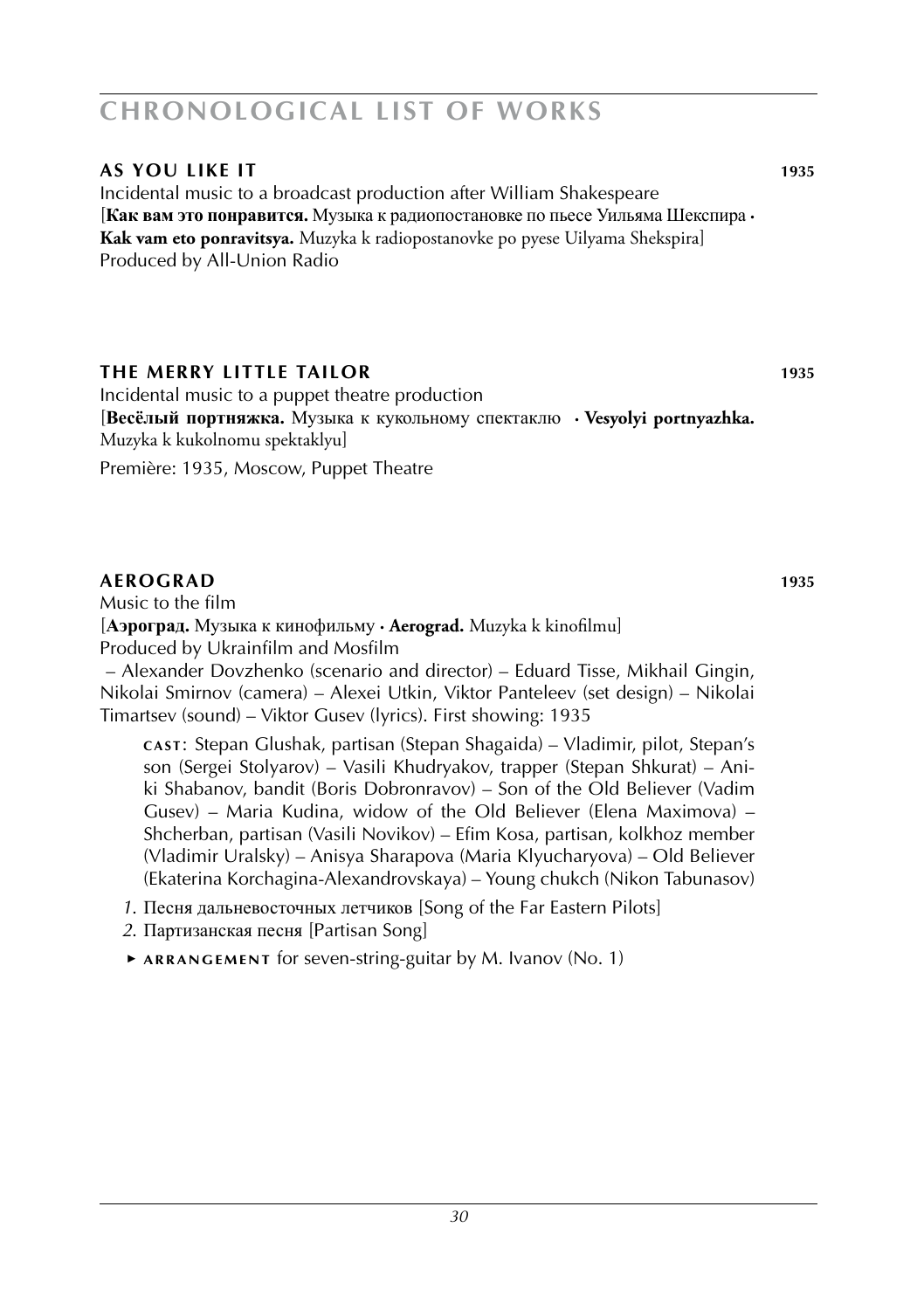#### **concerto for piano**

**and orchestra no. 2** in G minor, Op. 23 **1935**/**1973**

[**Концерт для фортепиано с оркестром № 2**, Соч. 23 **· Kontsert dlya fortepiano s orkestrom № 2**, Soch. 23]

- 1. Allegro moderato ( $\downarrow$  = 138)  $\cdot$  L'istesso tempo  $\cdot$  Più mosso ( $\downarrow$  = 72)  $\cdot$  Adagio molto sostenuto (q = 72) **·** Cadenza *Andante con moto* **·** *Poco più mosso* **·** *Poco so* $s$ *tenuto, ma con fuoco*  $\cdot$  *Più mosso*  $\cdot$  Tempo I (ma poco più animato) ( $J = 152$ )
- 2. Andante semplice  $(J = 66)$  **·** Tempo I **·** Andantino con moto **·** Meno mosso  $(J = 52)$  **·** Tempo I **·** Tempo I
- *3*. Allegro molto (h = 132) **·** L'istesso tempo **·** Poco meno mosso **·** Doppio meno mosso **·** Tempo I (Doppio più mosso) **·** Poco più mosso

 $2.2$ (cor anglais). $2.2 - 4.3.3.1$  – timp. perc (tgl, side dr, bass dr, cym, xyl). strings

Duration: 33'

First performance: 12 May 1936, Moscow, Large Hall of the Conservatoire Grigori Ginzburg (piano) – Moscow Philharmonic Orchestra – Jenő Szenkar (conductor)

© Sikorski, Hamburg for: D, CH, DK, N, S, NL, GR, TR, E, P, IL, IS

The revisions by the composer made in 1973 left the overall structure of the concerto untouched – but a considerable number of additions and alterations concerning the orchestral accompaniment were introduced and a few modifications of the soloist's part were added (aside from one extra bar in the cadenza of the opening movement the alterations concern mainly the second movement).

► **ARRANGEMENT** for two pianos by the composer.

#### **the eighteenth of march 1936**

Song for voice, choir and piano [**18 Марта.** Песня для голоса, хора и фортепиано **· 18 Maya.** Pesnya dlya golosa, khora i fortepiano] Text: Grigori Roshal

This song was used in Roshal's film 'Dawn of Paris' [Зори Парижа] from 1936, with music by Nikolai Kryukov.

#### **glory 1936**

Incidental music to Viktor Gusev's play [**Слава.** Музыка к пьесе Виктора Гусева **· Slava.** Muzyka k pyese Viktora Guseva] Première: 1936, Moscow, Central Red Army Theatre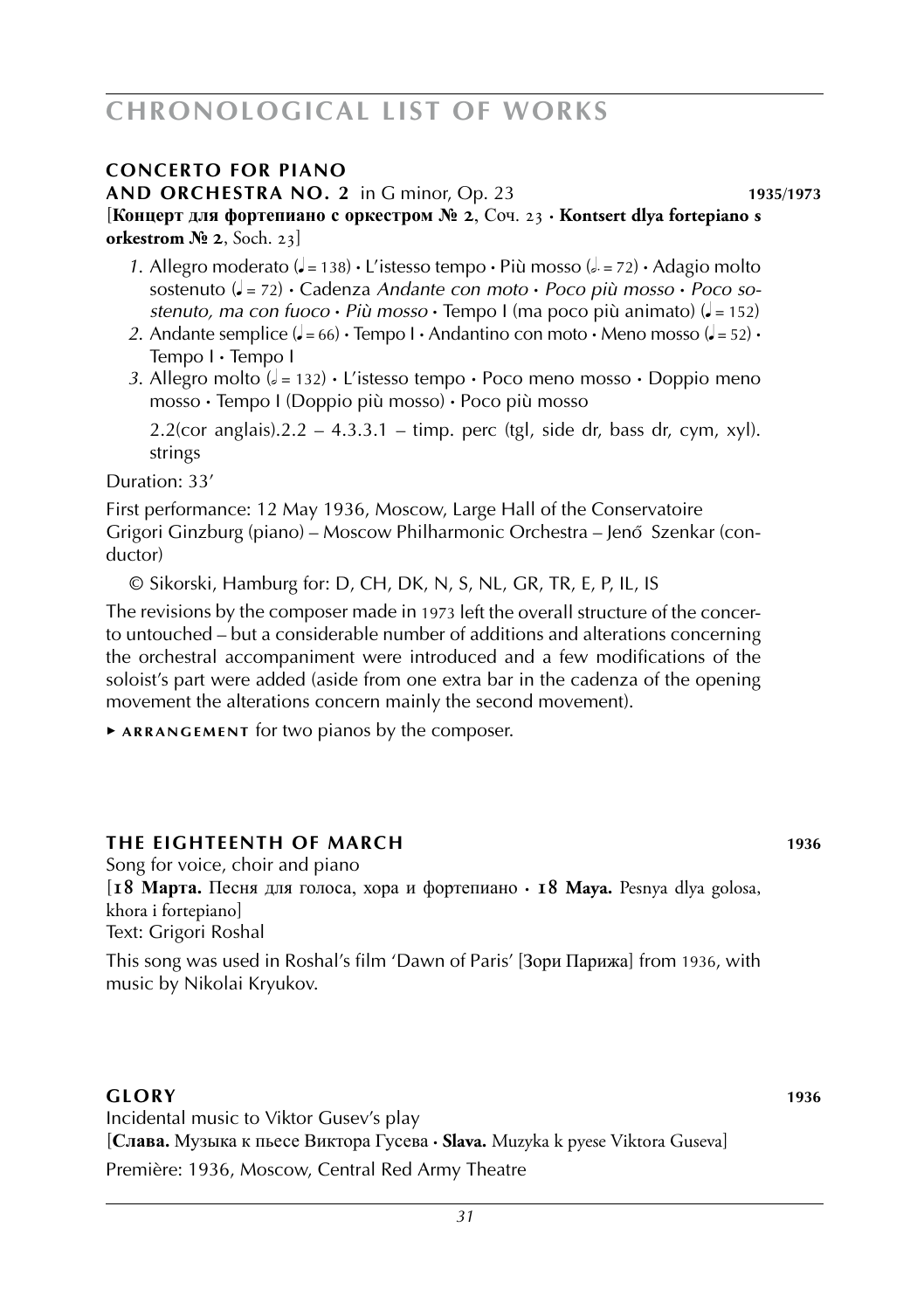#### **colas breugnon**, Op. 24/90 **1936 – 1938**/**1968**

Opera in three acts (8 scenes)

[**Кола Брюньон.** Опера в трёх действиях, восьми картинах, Соч. 24/90 **· Kola Bryunyon.** Opera v tryokh deistviyakh, vosmi kartinakh, Soch. 29/90]

Libretto by Vladimir Bragin and Dmitri Kabalevsky after Romain Rolland's novel

- *1*. Overture *Allegro* ( $J = 152-160$ ) **·** *Presto* ( $J = 152-160$ ) **·** *L'istesso tempo* · *Tempo I (Presto)*
- *2*. Prologue *Non troppo allegro* (q . = 66) **·** *Sostenuto* **·** *Più mosso* **·** *Poco meno mosso* **·** *Moderato* (q . = 80) **·** *Poco più sostenuto attacca*

#### **Act I**

*3*. Scene 1

*Allegretto moderato* (q . = 66) **·** *L*'*istesso tempo* **·** *Poco più mosso* **·** *Tempo I* **·** *L' istesso tempo*  $(\lambda = \lambda)$  **·** *Più agitato* **·** *Allegro molto*  $(\lambda = 112)$  · *Meno mosso* · *Meno mosso* **•** *Allegro molto*  $(J = 112)$  **·** *Allegretto con moto*  $(J = 72)$  **·** *Poco meno mosso* ( $J = 92$ ) • *Meno mosso* • *Molto sostenuto* ( $J = 60$ ) • *Allegretto moderato* **·** *Allegro appassionato* (q . = 92) **·** *Più mosso* **·** *Poco più sostenuto* **·** *Molto agitato* ( $\sqrt{ } = 112$ ) **·** *Pocchissimo più sostenuto* · *Molto meno mosso* ( $\sqrt{ } = 92$ ) · *Moderato* ( $= 84$ ) *attacca* 

- *4*. Intermezzo I *Marciale moderato* (q . = 112) *attacca*
- *5*. Scene 2

*Meno mosso* **•** *Allegro*  $(a = 92)$  **·** *Allegro agitato*  $(a = 72)$  **·** *Allegretto*  $(a = 112)$  **·** *Più*  $mosso \cdot$  *Allegretto capriccioso* (L'*istesso tempo*) ( $J = J = 112$ )  $\cdot$  *Presto* ( $J = 132$ )  $\cdot$ *Sostenuto* • *Tempo I (Presto)* • *Doppio meno mosso* ( $J = J = 132$ ) • *L'istesso tem* $po \ (\downarrow = \downarrow)$  **•** *Marciale. Doppio più mosso*  $(\downarrow = \downarrow) = 132$  **•** *Con moto*  $(\downarrow = 100)$  **•** *Poco meno mosso* (q . = 80) **·** *Poco più agitato* **·** *Poco più mosso* **·** *Poco meno mosso* **·** *Tempo I* **·** *Più mosso* **·** *Agitato* **·** *Allegro* (q = 132) **·** *Poco sostenuto* **·** *Allegro vivace* (h = 100) **·** *Allegro con brio* (q = 112) **·** *L*'*istesso tempo. con gravità* **·** *Poco*   $meno$   $mosso \cdot$   $Allegro$   $(l = 152) \cdot$   $Molto$  sostenuto  $\cdot$   $Allegro$  giocoso  $(l = 132) \cdot$  $Meno$  mosso **·** *Vivace scherzando*  $(L = 84)$  **·** *Moderato* 

#### **Act II**

*6*. Scene 3

*Allegro energico* (h = 108) **·** *Poco meno mosso* **·** *Vivace* **·** *Andante con moto* (h = 60) **·***Allegro feroce* **·** *Moderato assai* **·** *Poco più agitato* **·** *Agitato molto* (h = 100)  $\cdot$  *Poco meno mosso*  $\cdot$  *Poco più sosotenuto* ( $\downarrow$  = 66)  $\cdot$  *Più mosso*  $\cdot$  *Molto sostenuto* **·** *Poco meno mosso* **·** *Meno mosso* **·** *Allegro agitato* (q . = 76) **·** *L*'*istesso*   $tempo$  ( $\Diamond = \Diamond$ ) **·** *Andante non troppo* ( $\Diamond = 60$ ) **·** *Allegro agitato* ( $\Diamond = 160$ ) **·** *Poco meno mosso* **·** *Sostenuto* **·** *A tempo agitato* **·** *Poco sostenuto* **·** *Allegro* (q = 160) **·** *Allegro con bravura* (q = 138) **·** *Tempo I* **·** *Più mosso* **·** *Sostenuto* **·** *Allegretto pe* $s$ ante  $(J = 100) \cdot$  *Più mosso*  $(J = 126) \cdot$  *Moderato*  $(J = 88) \cdot$  *Più mosso*  $\cdot$  *Pesante*  $\cdot$ *Largo pesante* ( $J = 60$ ) *attacca*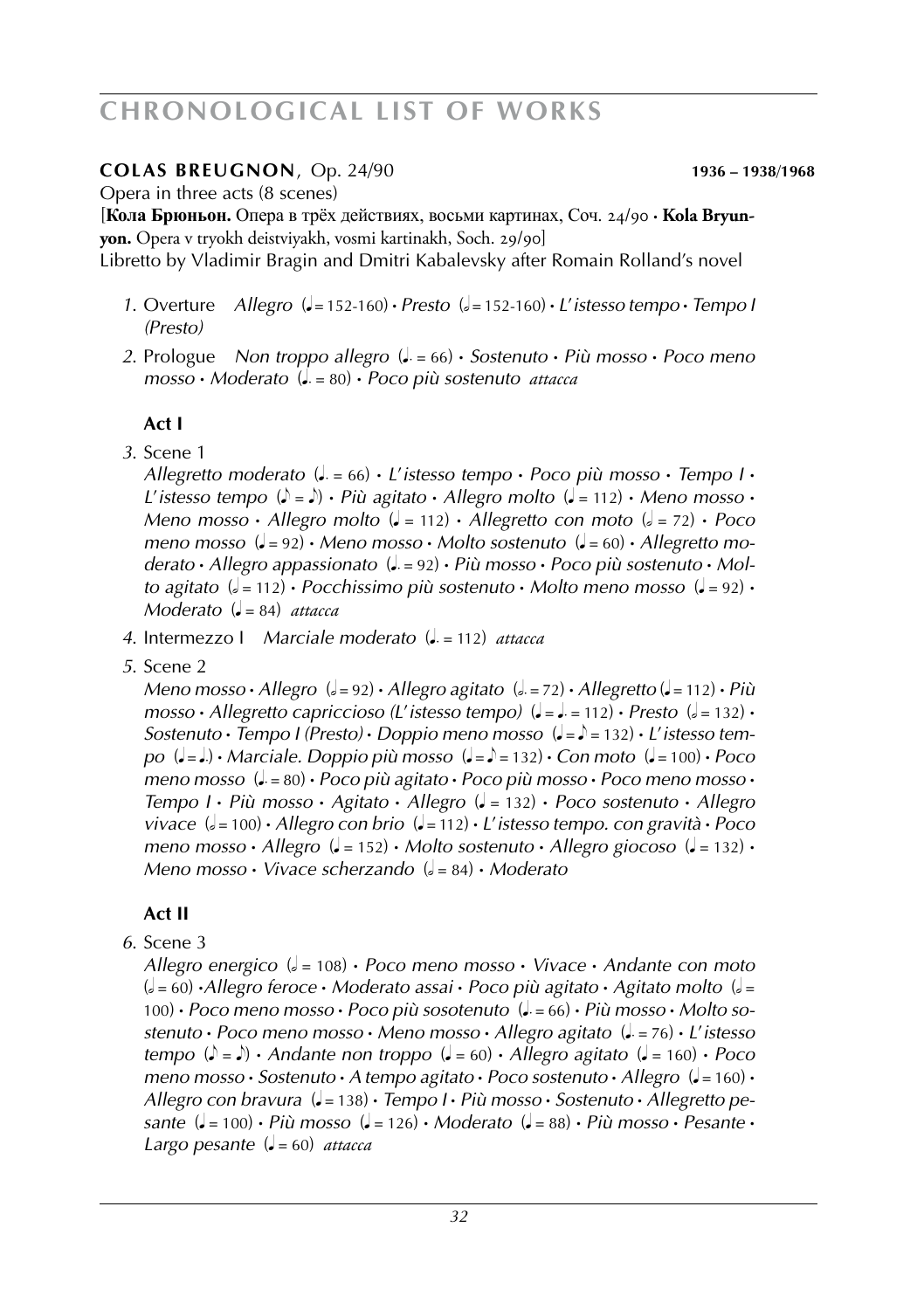#### **COLAS BREUGNON, Op. 24/90 [CONTINUED I]**

#### *7*. Intermezzo II

*L*'*istesso tempo (Largo pesante* (q = 66) **·** *Poco più mosso* **·** *Tempo I* **·** *Largo*   $\text{assai}$  ( $\text{J} = 50$ ) *attacca* 

*8*. Scene 4

*Andante sostenuto*  $(J=66) \cdot$ *Allegro agitato*  $(J=80) \cdot$ *Andante sostenuto*  $(J=66) \cdot$ *Più mosso* ( $\neq$  = 80) **·** *Meno mosso* ( $\downarrow$  = 72) **·** *Più mosso. Strepitoso* ( $\downarrow$  = 84) **·** *Largo* (q = 50) **·** *Poco più mosso* (q = 72) **·** *Poco meno mosso* **·** *Allegro agitato* (q = 120) **·** *Meno mosso* **·** *Poco più mosso attacca*

- *7.* Intermezzo III *L'istesso tempo. Pesante* ( $J = 60$ ) *attacca*
- *8*. Scene 5

*Andante sostenuto* (q = 66) **·** *Meno mosso* **·** *Poco più mosso* **·** *Poco più mosso* **·** *Poco meno mosso* ( $J = 66$ )  $\cdot$  *Adagio* ( $J = 100$ )  $\cdot$  *Poco più mosso*  $\cdot$  *Tempo*  $I \cdot$ *Allegro molto agitato* (q = 160) **·** *Adagio molto sostenuto* (q = 66) **·** *Molto ada-* $\phi$  ( $\phi$  = 80) **·** *Sostenuto* 

#### **Act III**

*9*. Scene 6

*Andantino sostenuto* (q = 54) **·** *Poco più mosso* **·** *Tempo I* **·** *Poco meno mosso del Tempo primo*  $(\lambda = \lambda)$  · *Poco meno mosso* · *Meno mosso* · *Andantino amoroso* (q = 72) **·** *Poco più mosso* **·** *Poco meno mosso* **·** *Meno mosso* **·** *Poco meno mosso* **·** *Meno mosso attacca*

*10*. Intermezzo IV

*Allegro marciale* ( $J = 144$ ) **·** *Allegro molto e con fuoco* ( $J = 92-96$ ) **·** *Sostenuto molto attacca*

*11*. Scene 7

 $\Delta$ *llegro non troppo*  $\left( \frac{1}{2} = 80.84 \right)$  **·** *Poco meno mosso* · *Tempo I* · *Tempo I* (agitato) · *Andante molto sostenuto* ( $J = 60-66$ ) **·** *Doppio più mosso. Con moto* ( $J = 84$ ) **·** *Poco più mosso* ( $\neq$  = 112) **·** *Poco meno mosso* · *Meno mosso* · *Allegro molto ed agitato* (q = h .) **·** *Sostenuto* **·** *Allegro molto* **·** *Molto sostenuto* (q = 92) **·** *Molto meno mosso* **·** *Poco più mosso* **·** *Sostenuto* **·** *Allegro ed accelerando* **·** *Allegro* (q . = 92) **·** *Marciale pomposo attacca*

- *12.* Intermezzo V *Allegro con brio* ( $\epsilon$  = 88-92) *attacca*
- *13*. Scene 8

*L'* istesso tempo  $\cdot$  *Allegro con brio* ( $\sqrt{ }$  = 160)  $\cdot$  *Poco meno mosso e più pesante*  $\cdot$ *Poco più mosso (Tempo I)*  $\cdot$  *Meno mosso* ( $J = 92-100$ )  $\cdot$  *Sostenuto* ( $J = 80$ )  $\cdot$  *Moderato* (q = 66) **·** *Andante maestoso. Largamente* **·** *Più mosso* **·** *Meno mosso* **·** *Allegro con brio* (q = 176) **·** *Più mosso*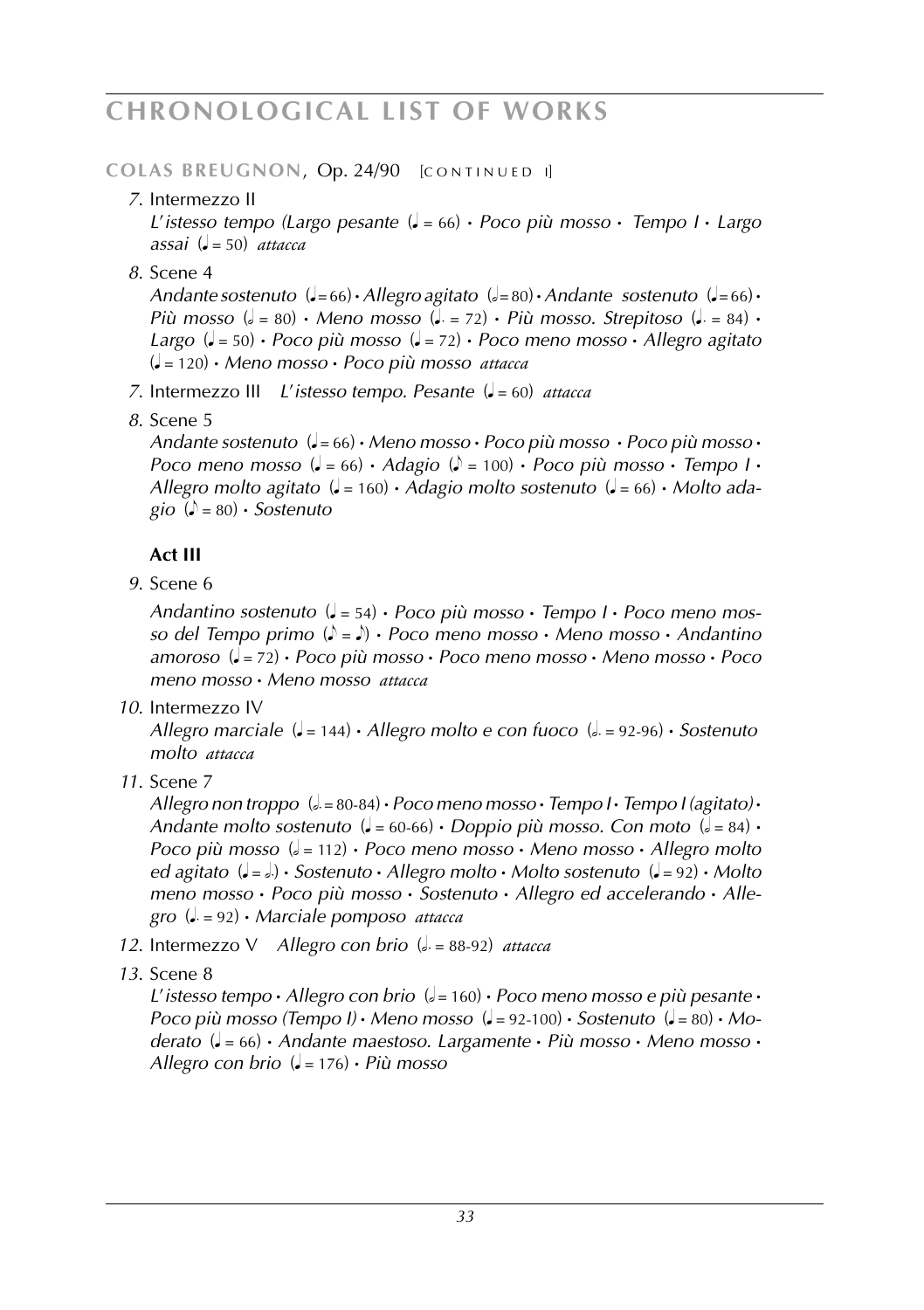#### **COLAS BREUGNON, Op. 24/90 [CONTINUED II]**

**DRAMATIS PERSONAE:** Colas Breugnon (baritone) – Selina (mezzo-soprano) – Jacqueline (soprano) – Jean Gifflard, miller (baritone) – Curé Chamaille (bass) – Robinet, Breugnon's apprentice (tenor) – Duke d'Asnois (tenor) – Mademoiselle de Termes (soprano) – Bellman (tenor) – Glodie, Breugnon's granddaughter (mute part) – Two churchgoers (tenor, bass) – Two voices behind the scene (contralto [child], bass)

Citizens of Clamency, The duke's guests, Soldiers (mixed choir)

 $3(picc).3.3.3(db bn) - 4.3.3.1 - perc (timp, tgl, tamb, side dr, bass dr, cym,$ xyl). harp. strings

stage music: 0.2.0.0 – horns.fanfares.0.0 – perc (tamb, side dr, tam-t, bells), strings (1/1/0/0/)

Duration: full eve

Première: 22 February 1938, Leningrad, State Academic Maly Opera House Alexander Modestov-Bluvshtein (Colas Breugnon) – Nadezhda Velter (Selina) – Evgeni Olkhovsky (Jean Gifflard) – Pavel Zhuravlenko (Curé Chamaille) – Stepan Balashov (Duke d'Asnois) – E. Tropina (Mademoiselle de Termes) – Ilya Shlepyanov, Z. Zakusova (directors) – Yuri Pimenov, Alexander Zelensky (stage design) – Boris Khaikin (conductor)

© Sikorski, Hamburg for: D, CH, DK, N, S, NL, GR, TR, E, P, IL, IS

Kabalevsky completed work on the revised version of Op. 24/90 on 22 February 1968.

► ARRANGEMENTS: piano score by the composer ■ for piano by the composer ('The Grape-Gatherer's Song' *Allegro moderato*, 'Folk Dance' *Allegro con fuoco* and 'March' *marciale moderato*, published as Three Pieces from ' C o l a s B r e u g n o n ', Op. 30, *score:* **sik 2190**), by T. Nazarov ('The Grape-Gatherer's Song', 'Colas Breugnon's Song') ■ for piano four hands by A. Bubelnikov ('Overture'), by Yu. Kolmakov and by T. Matalaev (both 'The Grape-Gatherer's Song') ■ for violin and piano by Yu. Utkin ('The Grape-Gatherer's Song') ■ for three violins by Konstantin Fortunatov ('The Grape-Gatherer's Song') ■ for domra ensemble by S. Tesh ('The Grape-Gatherer's Song') ■ for accordion orchestra by Herbert Bausewein ('Overture') ■ for bayan by V. Korelov ('Overture').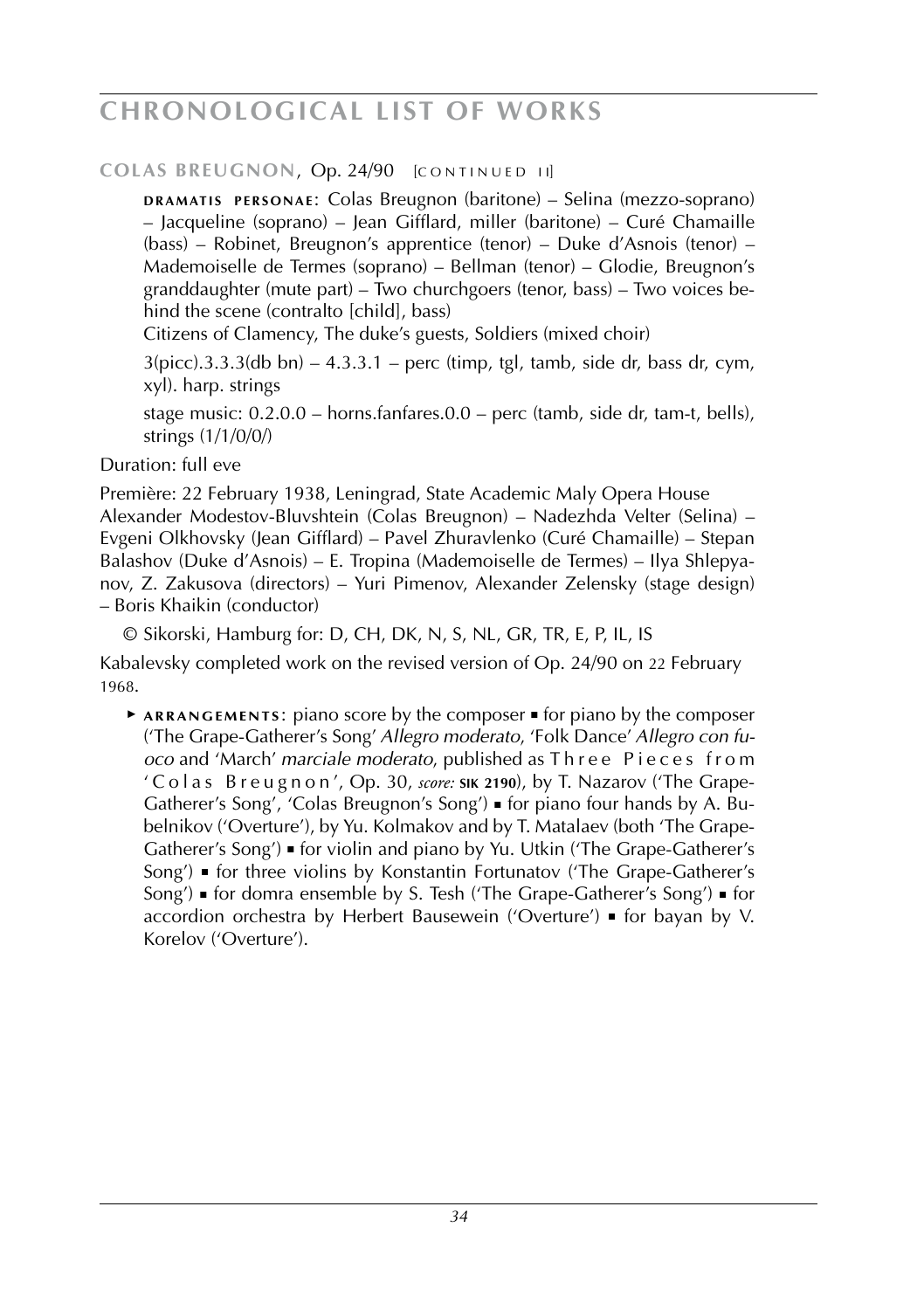#### **Suite from 'colas breugnon'**, Op. 24a **1962**

[**Сюита из оперы «Кола Брюньон»** для симфонического оркестра, Соч. 24a **· Syuita iz opery «Kola Bryunyon»** dlya simfonicheskogo orkestra, Soch. 24a]

- *1*. Увертюра [Overture] Allegro ( $=$ 123-132) Presto ( $=$ ) L'istesso tempo ( $=$ ) *Presto*  $(l=1)$
- 2. Народный праздник [People's Fete] *Allegro marcato* (d = 84)
- *3*. Народное бедствие (чума) [People's Disaster (The Plague)] *Largo* (J=66) · *Più mosso. Con agitazione* • *Andante molto sostenuto* ( $J = 60$ ) • *Largo* • *Andante non troppo*  $(\sqrt{ } = 72)$
- *4*. Народное восстание [People's Uprising] *Moderato marciale* (q = 100) **·***Allegro molto e con fuoco* ( $\epsilon$  = 80) **·** *Poco più mosso* · *Sostenuto*

 $3(pice).3.3.3$  (db bn)  $-4.3.3.1 - timp$ , perc (tgl, tamb, side dr, bass dr, cym, xyl). harp. strings

Duration: 20'

© Sikorski, Hamburg for: D, CH, DK, N, S, NL, GR, TR, E, P, IL, IS

#### **two songs**, Op. 25 **1937**

Incidental music to Nikolai Shestakov's children's play for children's choir and piano

[**Две песни.** Музыка к пьесе для детей Николая Шестакова для детского хора и фортепиано, Соч. 25 **· Dve pesni.** Muzyka k pyese dlya detei Nikolaya Shestakova dlya detskogo khora i fortepiano, Soch. 25]

- *1*. У костра [By the Fireside]
- *2*. Артековская песня [Song of Artek]

#### **Komsomol steam locomotive 1937**

Song for voice, two-part choir and piano

[**Комсомолький паровос.** Песня для голоса, двухголосного хора и фортепиано **· Komsomolsky parobos.** Pesnya dlya golosa, dvukhgolosnogo khora i fortepiano] Text: Alexei Surkov

► **a r r a n g e m e n t** : for choir a cappella by the composer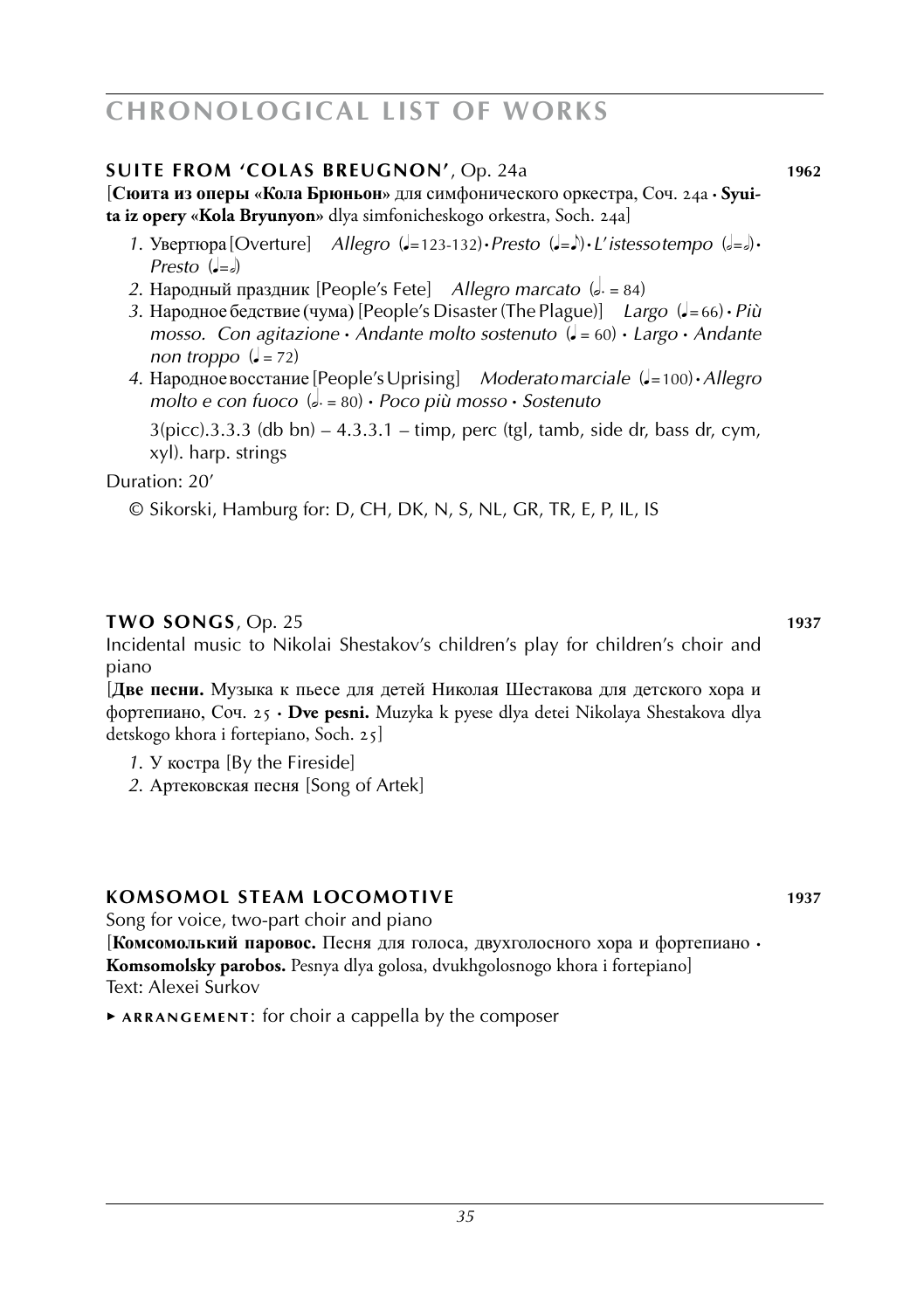#### **in remembrance of dear sergo 1937**

Song for voice, children's choir and piano [**Памяти дорогого Серго.** Песня для детского хора и фортепиано **· Pamyati dorogogo Sergo.** Pesnya dlya detskogo khora i fortepiano] Text: Nina Sakonskaya

#### **s o s 1**937

Incidental music to a broadcast production [**S O S.** Музыка к радиопостановке **· S O S.** Muzyka k radiopostanovke] Produced by All-Union Radio

#### **william tell 1937**

Incidental music to a broadcast production after Friedrich Schiller's 'Wilhelm Tell' [**Вильгельм телль.** Музыка к радиопостановке по пьесе Фридриха Шиллера **· Vilgelm Tell.** Muzyka k radiopostanovke po pyese Fridrikha Shillera] Produced by All-Union Radio

#### **Shchors 1937**

Music to the film [**Щорс.** Музыка к кинофильму **· Shchors.** Muzyka k kinofilmu] Produced by Kiev Film Studios – Alexander Dovzhenko (scenario and director) – Julia Solntseva (co-director) – Yuri Ekelchik (camera) – Morits Umansky (set design). First showing: 1939

**c a s t** : Nikloai Alexandrovich Shchors (Evgeni Samoilov) – Bozhenko (Ivan Skuratov) – Severin Chernyak, commander (Luka Lyashenko) – Commander (Yuri Titov) – Mikhailyuk, commander (Alexander Grechany) – Commander (Nikolai Makarenko) – Isaak Tyshler (Valentin Dukler) – Petro Chizh (Fyodor Ishchenko) – Nastya (Nina Nikitina) – Weaver (Anna Borisoglebskaya) – Savka Troyan (Alexander Khvylya) – Wurm (D. Kadnikov) – German colonel (Sergei Komarov) – Petlyura (Georgi Polezhaev) – Tchak/Vladimir Vinnichenko (Dmitri Milyutenko) – Konovalets, ataman (Gnat Yura) – Inspector (Yuri Lavrov) – German soldiers (Osvald Glazunov, Hans Klering) – German general (Nikolai Komissarov) – Bogunets (Alexander Segal) – General (Amvrosi Buchma) – Anarchist (Lavrenti Masokha) – Warriors (Pyotr Masokha, Nikolai Yakovchenko) – Old partisan (Stepan Shkurat) – Rogovenko, Ukrainian socialist revolutionary (Nikolai Kryuchkov) – Young Red Army soldier (Boris Andreev) – Bourgeois woman (Emilia Milton)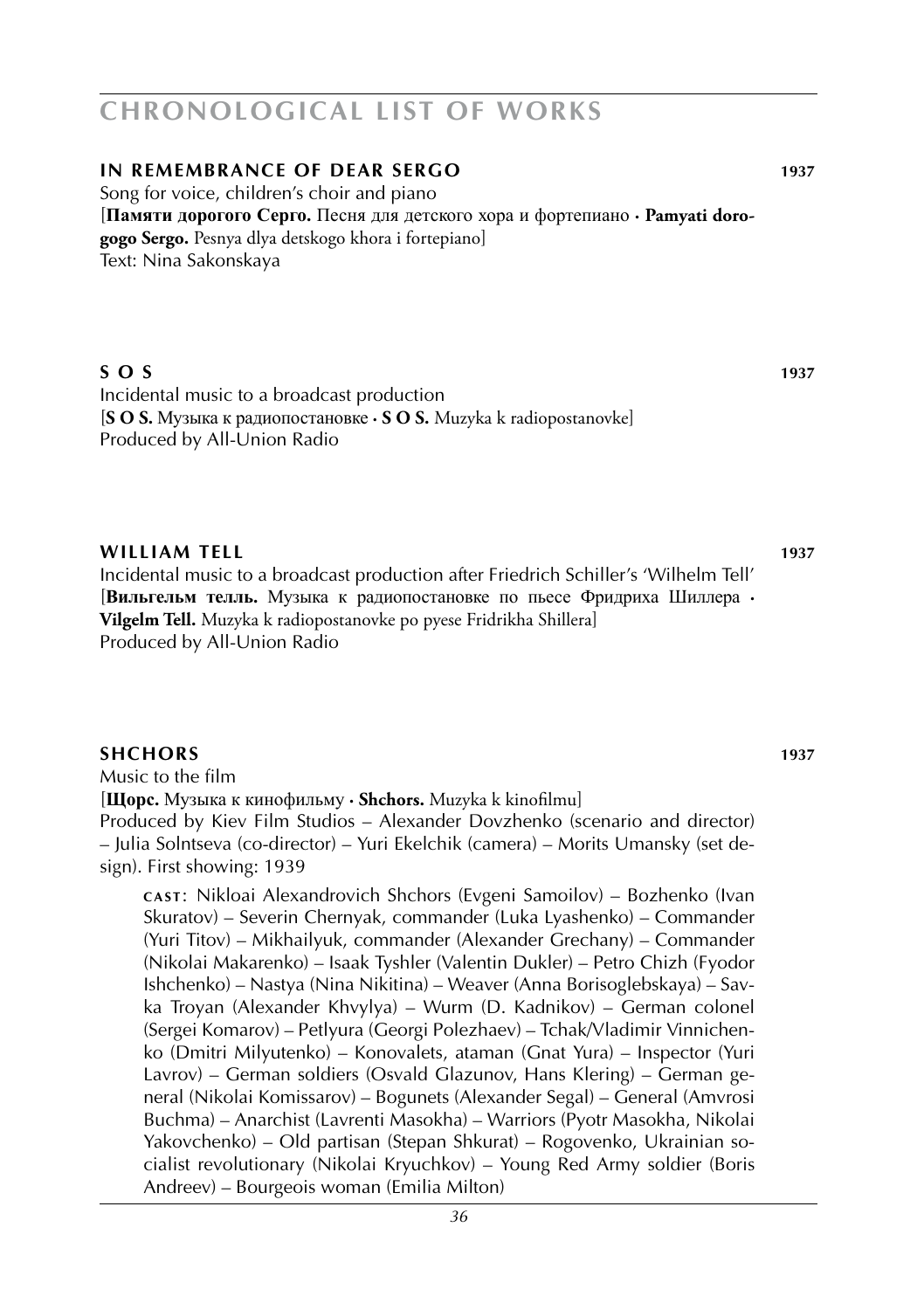### **testament WS 1010248 1937**

from the film S h c h o r s for choir and orchestra

[**Заповит** для хора и симфонического оркестра из кинофильма «Щорс» **· Zapovit** dlya khora i simfonicheskogo orkestra iz kinofilma «Shchors»] Text: Taras Shevchenko

► *see also* S h c h o r s, music to the film from (1937).

# **thirty pieces for children**, Op. 27 **1937 – 1938**

for piano

[**Тридцать детских пьес** для фортепиано, Соч. 27 **· Tridtsat detskikh pes** dlya fortepiano, Soch. 27]

# **Tome I**

- *1*. Вроде вальса [In Waltz Style] *Allegretto cantabile*
- *2*. Песенка [Little Song] *Andantino*
- *3*. Этюд a-moll [Etude] *Allegro vivace*
- *4*. Ночью на реке [Night on the River] *Andantino*
- *5*. Игра в мяч [Playing Ball] *Vivace leggiero*
- *6*. Печальная история [Sad Story] *Cantabile*
- *7*. Старинный танец [Old Dance] *Moderato*
- *8*. Колыбельная [Lullaby] *Andante cantabile*
- *9*. Сказочка [Little Fairy Tale] *Allegro moderato*
- *10*. Шуточная [Funny Song] *Vivace*

# **Tome II**

- *11*. Рондо [Rondo] *Moderato*
- *12*. Токкатина [Toccatina] *Allegretto marcato*
- *13*. Шуточка [Little Joke] *Vivace leggierissimo*
- *14*. Скерцо [Scherzo] *Allegro scherzando*
- *15*. Марш [March] *Tempo di marcia. Allegro*
- *16*. Лирическая пьеса [Lyrical Piece] *Andantino cantabile*
- *17*. Пляска на лужайке [Dance on the Meadow] *Andantino scherzando*
- *18*. Сонатина a-moll [Sonatina] *Allegretto*
- *19*. Воинственный танец [War Dance] *Allegro energico*
- *20*. Сказка [Fairy Tale] *Andantino cantabile*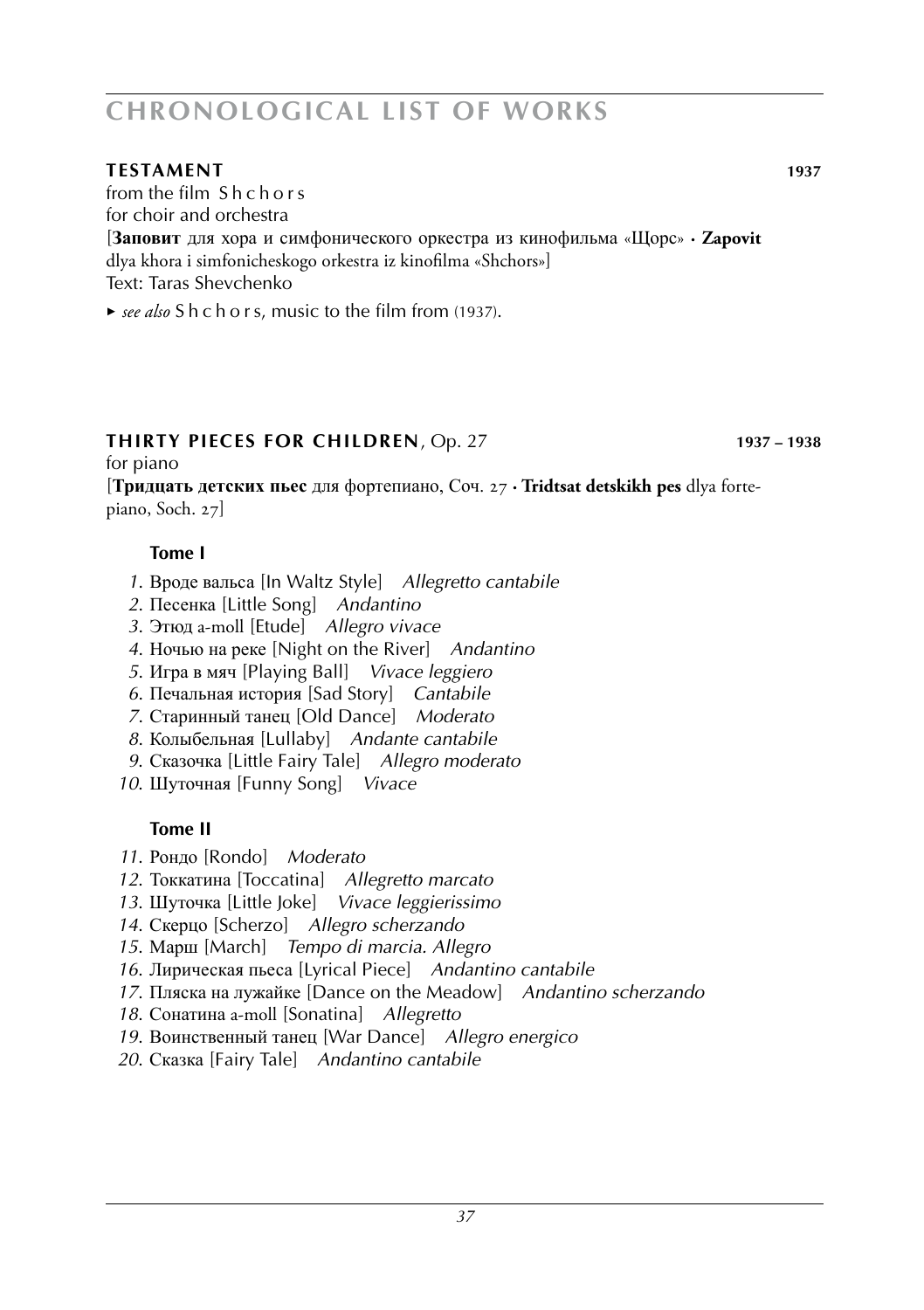#### THIRTY PIECES FOR CHILDREN, Op. 27 [CONTINUED]

#### **Tome III**

- *21*. Погоня [Chase] *Allegro*
- *22*. Рассказ [Story] *Andantino*
- *23*. Метелица [Snow Storm] *Presto*
- *24*. Этюд F-dur [Etude] *Allegro marcato*
- *25*. Новелла [Novelette] *Molto sostenuto*
- *26*. Этюд A-dur [Etude] *Allegro*
- *27*. Танец [Dance] *Moderato scherzando*
- *28*. Причуда [Caprice] *Andantino*
- *29*. Кавалерийская [Cavalry Song] *Allegro molto*
- *30*. Драматический фрагмент [Dramatic Fragment] *Grave*
- © Sikorski, Hamburg for: D, CH, DK, N, S, NL, GR, TR, E, P, IL, IS · *score:* **sik 2399a** / **sik 2399b** / **sik 2399c**
- ► **a r r a n g e m e n t s** : for violin ensemble and piano by T. Zakharina (No. 7) for balalaika ensemble by V. Rozanov (Nos. 12, 14, 29) and by V. Avksentiev (Nos. 25, 27) ■ for domra ensemble by Yu. Blinov (Nos. 25, 27, 28) ■ for guitar ensemble by R. Meleshko (Nos. 14, 27) ■ for clarinet, accordion, guitar and double bass by V. Dmitriev (No. 14) ■ for three saxophones by Stefan Reitz and Sarah Platte (Nos. 1, 6, 7 ,12, 14, 17, 18, 23, 27, 29, 33) ■ for violin and piano by the composer and by Konstantin Mostras (both Nos. 1, 3, 7), by Konstantin Fortunatov (No. 4) and by Konstantin Sorokin (Nos. 6, 13, 14, 20) ■ for two violins by Konstantin Sorokin (No. 27) ■ for viola and piano by Georgi Bezrukov (No. 14) ■ for violoncello and piano by A. Stogorsky (Nos. 3, 4) and by Yuozas Chelkauskas (Nos. 1, 4, 14, 18, 25) ■ for double bass and piano by S. Khersonsky (Nos. 18, 20) ■ for flute and piano by G. Madatov and Yu. Yagudin (Nos. 1, 3, 7)  $\bullet$  for clarinet and piano by A. Semyonov (Nos. 1, 7) ■ for bassoon and piano by B. Fedulov (No. 12) ■ for trumpet and piano by L. Lipikin (No. 14), by Vladimir Dokshitser (Nos. 1, 3, 7, 10, 12, 14) and by Yu. Usov (Nos. 18) ■ for baritone horn and piano by G. Boronin (No. 3)  $\bullet$  for trombone and piano by B. Grigoriev (No. 4)  $\bullet$  for xylophone and piano by V. Sheiman and A. Zhak (No. 7) ■ for harp by Xenia Alexandrovna Erdeli (No. 7, 29) ■ for balalaika and piano by N. Beknazarov (No. 17) ■ for guitar by V. Slavsky (No. 4) and by John Ellinger (No. 10) ■ for seven-string guitar by V. Yuriev (No. 1), by M. Ivanov (No. 2), by R. Meleshko (Nos. 7, 10) and by V. Sazonov (No. 14) ■ for garmon 'Khromka' by V. Mashkov (No. 17) ■ for bayan by V. Platonov, by L. Milovidov, by V. Shashkin (all three No. 7) and by P. Shashkin (Nos. 12, 17) ■ for accordion by V. Gorokhov and by A. Basurmanov (both No. 25) ■ for two violins by Konstantin Mostras (No. 7) ■ for mandoline and seven-string guitar by V. Ditel (No.1), by G. Mikhailov (No. 17) and by R. Meleshko (No. 8) ■ 'House of the Cats'. Children's ballet in three tableaux by K. Smirnova based on Samuil Marshak's tale. Music by Dmitri Kabalevsky from Opp. 27, 39, and 5 (No. 2). Première: 4 November 1947, Moscow, House of Pioneers of the Shcherbakovsky District.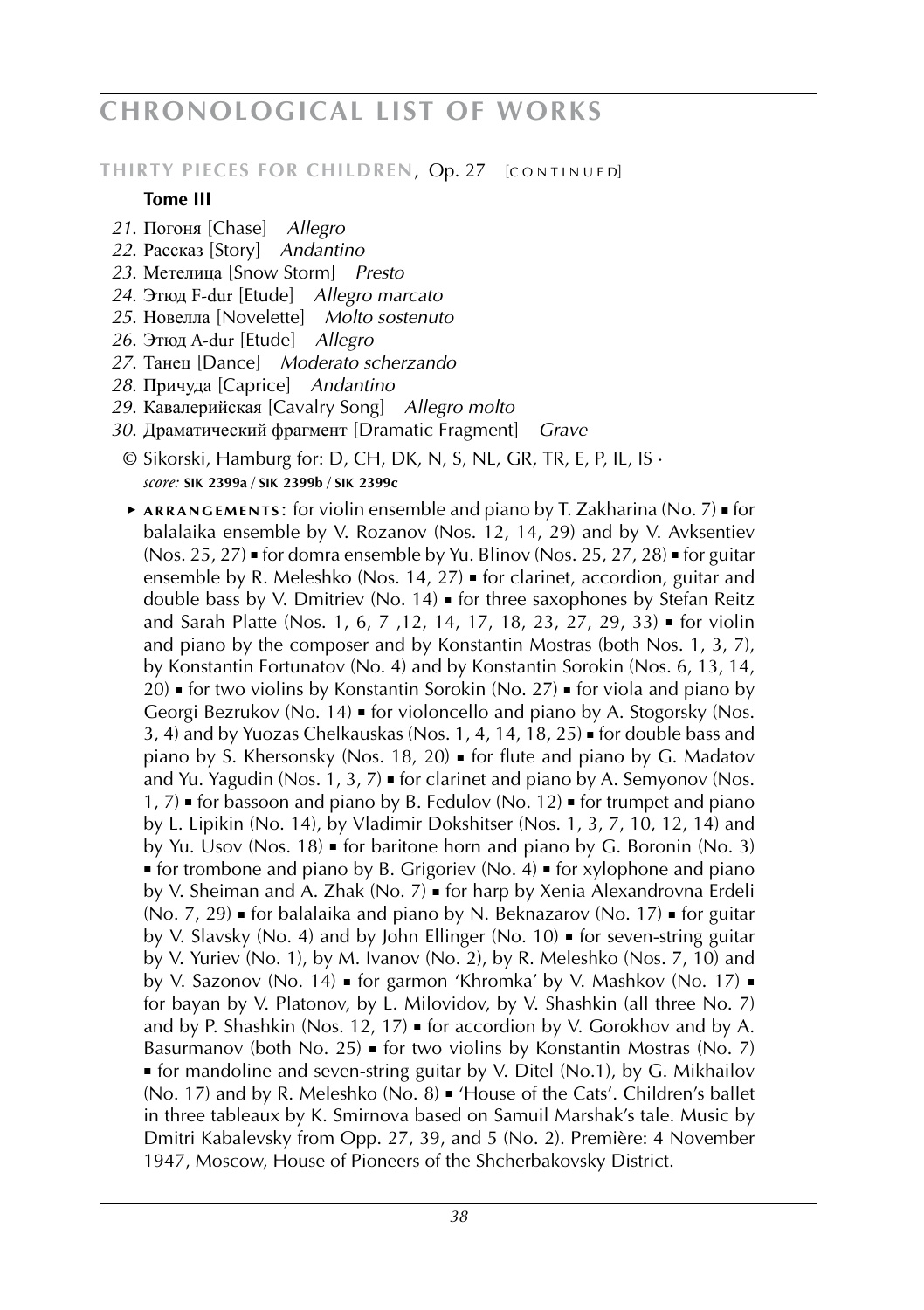### *39*

# **chronological list of works**

# **Measure for Measure 1938**

Incidental music to a broadcast production after William Shakespeare [**Мера за меру.** Музыка к радиопостановке по пьесе Уильяма Шекспира **· Mera za meru.** Muzyka k radiopostanovke po pyese Uilyama Shekspira] Produced by All-Union Radio

#### **friendship 1938**

Incidental music to Viktor Gusev's play [**Дружба.** Музыка к пьесе Виктора Гусева **· Druzhba.** Muzyka k pyese Viktora Guseva] Première: 1938, Moscow, Central Red Army Theatre

#### **girl, forgive me 1938**

Song for medium voice and piano [**Девушка, прощай.** Песня для среднего голоса и фортепиано **· Devushka, proshchai.** Pesnya dlya srednego golosa i fortepiano] Text: Mikhail Isakovsky

#### **the border guard's song 1938**

Song for voice and piano [**Песня пограничника** для голоса и фортепиано **· Pesnya pogranichnika** dlya golosa i fortepiano] Text: Nikolai Shestakov

### **the pioneer palace 1938**

Octobrists' song for voice and piano [**Пионерский дворец.** Октябрятская песня для голоса и фортепиано **· Pionerskij dvorets.** Oktyabryatskaya pesnya dlya golosa i fortepiano] Text: Sonia Kharlamova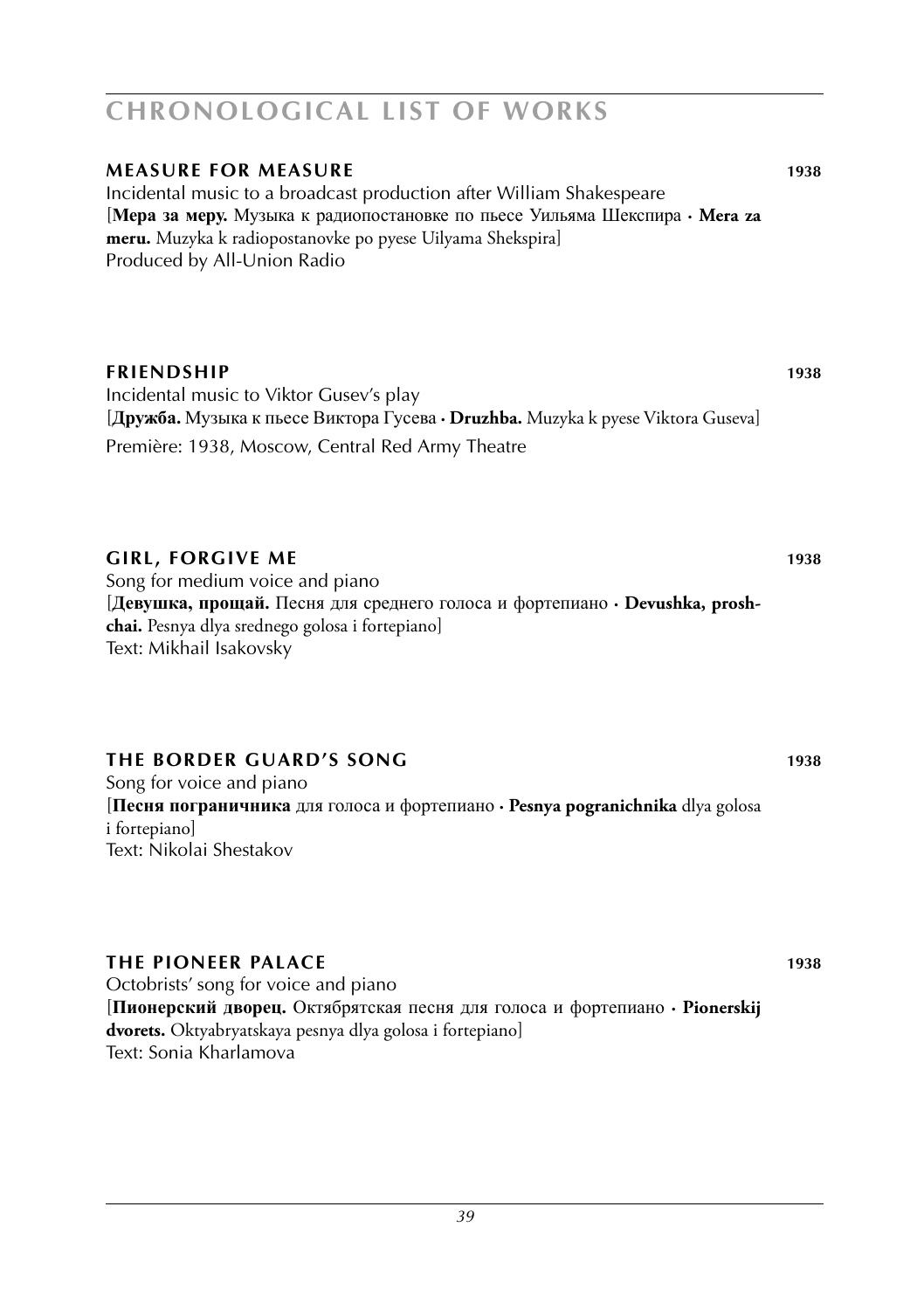# **the comedians**, Op. 26 **1938 – 1940**

Suite for small symphony orchestra from the incidental music to Mark Daniel's play 'Inventor and Comedian'

[**Комедианты.** Сюита для малого симфонического оркестра по музыке к пьесе Марка Даниэля «Изобретатель и комедиант», Соч. 26 **· Komedianty.** Syuita dlya malogo simfonicheskogo orkestra po muzyke k pyese Marka Danielya «Izobretatel i komediant», Soch. 26]

- *1*. Пролог [Prologue] *Allegro vivace* ( $\bullet$  = 184)
- 2. Галоп [Gallop] *Presto*  $\mathcal{L} = 200$
- *3*. Марш [March] *Moderato* (q = 116) *attacca*
- *4*. Вальс [Waltz] *Moderato* ( $\overline{e}$  = 69)
- *5*. Пантомима [Pantomime] *Sostenuto e pesante* ( $\bullet$  = 88)
- *6*. Интермеццо [Intermezzo] *Allegro scherzando* ( $\bullet$  = 168)
- *7*. Лирическая сценка [Lyrical Scene] *Andantino semplice* ( $\bullet$  = 63)
- *8*. Гавот [Gavotte] *Allegretto* ( $\epsilon$  = 76)
- *9*. Скерцо [Scherzo] *Presto assai e molto leggiero* (• = 120)
- *10.* Эпилог [Epilogue] *Allegro molto e con brio* ( $\epsilon$  = 168)

1(picc).1(cor anglais).2(*Eb* clar).1 – 2.2.1.1 – timp, perc (tgl, tamb, side dr, bass dr, cym, xyl). piano. strings

# Duration: 20'

- © Sikorski, Hamburg for: D, CH, DK, N, S, NL, GR, TR, E, P, IL, IS · *score:* **sik 6887**
- ► **a r r a n g e m e n t** for wind orchestra by B. Miller (Gallop, Waltz, Intermezzo, Lyrical Scene, Gavotte), by Grigori Smushchenko (No. 2), by Norman Richardson (No. 2) and by Jan Valta (complete) and ■ for brass band by Sam Daniels (No. 2, 5 sax. 4 flugelhorns. 3 horns. 3 cornets/trumpets. 3 trbn. baritone. euphonium. 2 tubas. solo xyl. timp. perc [side dr, bass dr, cym])  $\bullet$  for chamber orchestra by Kurt Cremer (No. 2, 1.1.2.1 – 2.2.1.1 – timp. 4 perc. piano. strings ) ■ for small ensemble by Yan Frenkel (Nos. 2, 3, 4) and by Hans Swarsenski (No. 2) ■ for accordion orchestra by Elisabeth Strieder-Szech ■ for Russian folk instruments by S. Dunaev (Nos. 2) ■ for domra ensemble by V. Murzin (No. 8) ■ for clarinet, accordion, guitar and double bass by V. Dmitriev (No. 2) and by N. Ivanov (No. 8) ■ for piano four hands by V. Murzin (No. 8) and by Yu. Komalkov (Nos. 3, 4, 8, 2) ■ for violin and piano by A. Shvyrkov (No. 8) ■ for piano by Robert Wallenborn (No. 2, **sik 2102**) and by Andor Foldes (Nos. 2, 7) ■ for seven-string guitar by N. Gusov (No. 8) ■ for bayan by B. Ilin (No.2), by P. Govorushko (No. 4) and by A. Kondratiev (No. 9) ■ for accordion by P. Govorushko (No. 4), by A. Kondratev (No. 9) and by Heinz Ehme (No. 2) ■ for electronic organ by Willi Nagel (No. 2, **sik 1314**).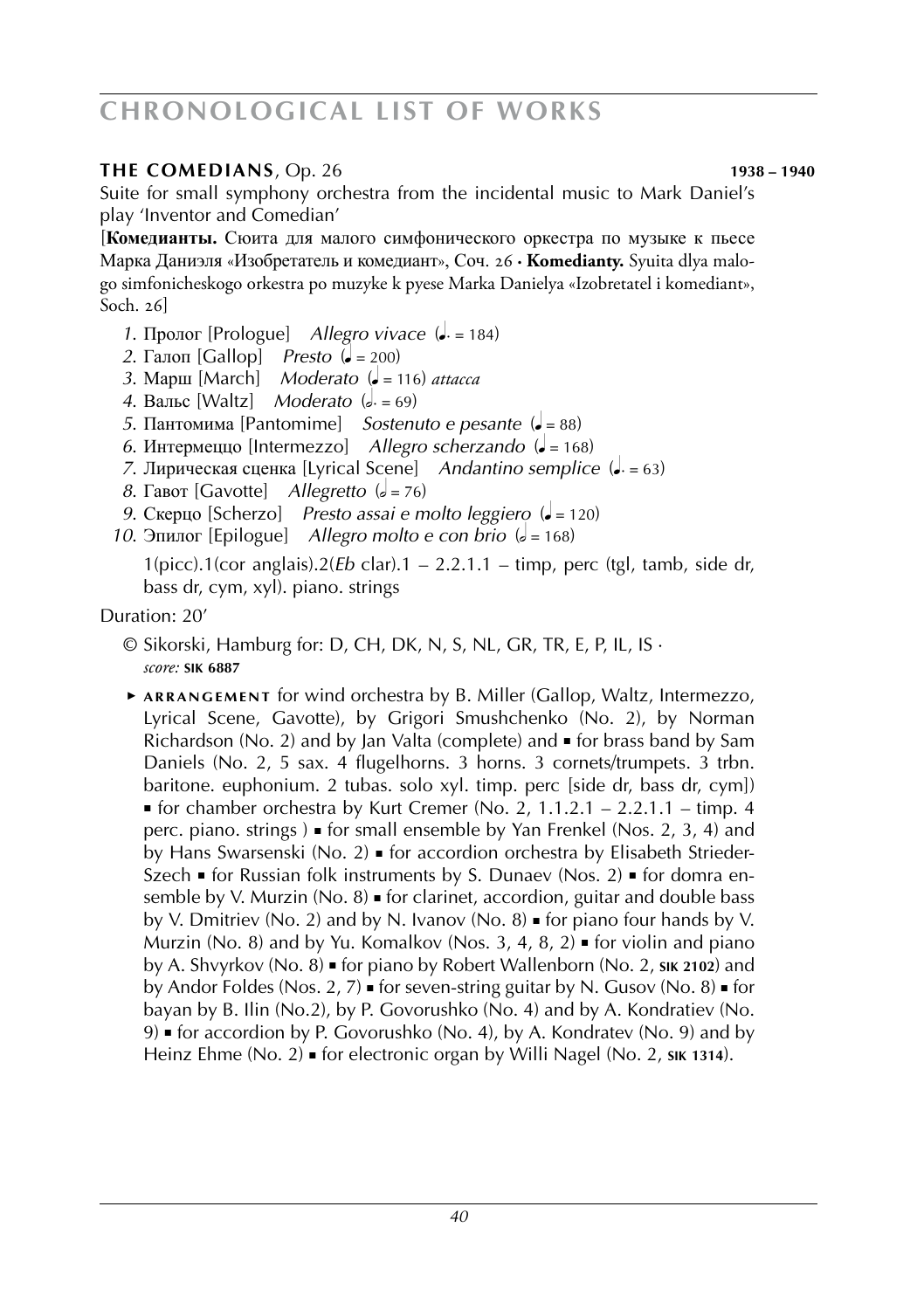### **golden ears**, Op. 28 **1939 – 1940**

Ballet in three acts

[**Золотые колосья.** Балет в трёх действиях, Соч. 28 **· Zolotye kolocya.** Balet v tryokh deistviyakh, Soch. 28]

Libretto by Evgeni Pomeshchikov and A. Ermolaev on motivs from the film 'Tractorists'

#### *unfinished*

 ► **a r r a n g e m e n t s** : for mandoline and piano by A. Alexandrov ('Maryanka's Dance', 'Joke Dance').

#### **Suite from 'golden ears'**, Op. 28a

[**Сюита из балета «Золотые колосья»** для симфонического оркестра, Соч. 28a **· Syuita iz baleta «Zolotye kolocya»** dlya simfonicheskogo orkestra, Soch. 28a]

- *1*. Вступление [Introduction]
- *2*. Танец Марьянки [Maryanka's Dance]
- *3*. Будьба (белорусская народная полька) [Budba (Belarusian Folk Dance)]
- *4*. Дуэт Марьянки и Клима [Duet Maryanka and Klim]
- *5*. Сцена [Scene]
- *6*. Шуточный танец [Dance Joke]
- *7*. Дуэт Марьянки и Клима [Duet Maryanka and Klim]
- *8*. Танец Марьянки [Maryanka's Dance]
- *7*. Танец Клима [Klim's Dance]
- *8*. Танец дружбы [Dance of Friendship]
- ► **a r r a n g e m e n t** : for piano by the composer

#### **the bridge of the devils 1939**

Incidental music to Alexei Tolstoi's play [**Чёртов мост.** Музыка к пьесе Алексея Толстого **· Chyortov most.** Muzyka k pese

Alekseya Tolstogo]

Première: 1939, Moscow, Satire Theatre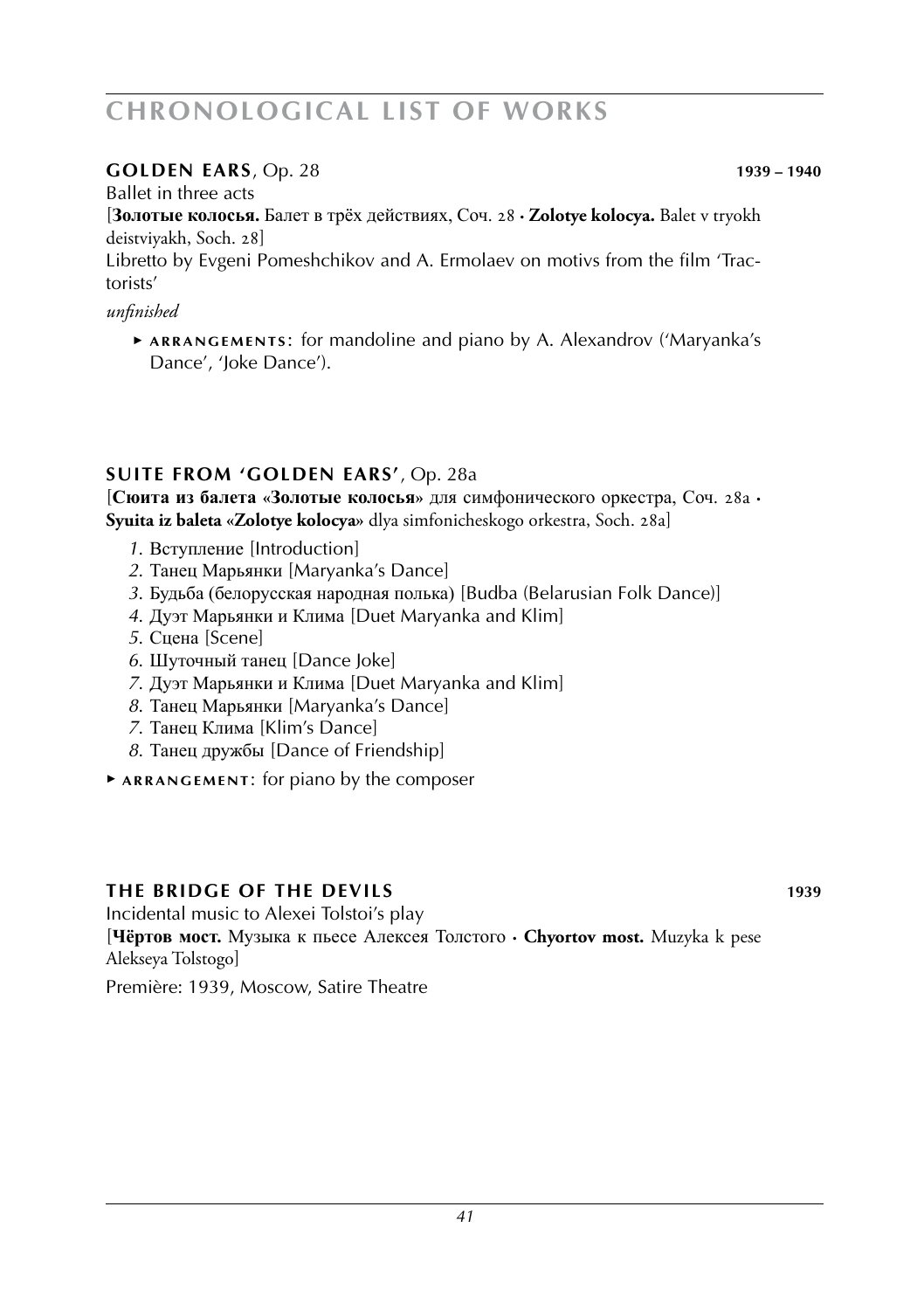### **the school for scandal 1939**

Incidental music to Richard Brinsley Sheridan's play [**Школа злословия.** Музыка к пьесе Ричарда Шеридана **· Shkola zlosloviya.** Muzyka k pese Richarda Sheridana]

Première: 18 December 1939, Moscow, Moscow Art Academic Theatre Nikolai Gorchakov (director) – Nikolai Akimov (stage design)

# **duet of lord and lady teazle**

from The School of Scandal **1939** for voices, flute and harp

[**дуэт леди и сэра Тизл** для голосов, флейты и арфы из спектакля «Школа злословия» **· Zapovit** dlya khora i simfonicheskogo opkestra iz spektaklya «Shkola zlosloviya»]

► *see also* T h e S c h o o l o f S c a n d a l, incidental music (1939).

#### **MADAME BOVARY** 1939

Incidental music to a play based on Gustave Flaubert's novel [**Мадам Бовари.** Музыка к пьесе по Гюставу Флоберу **· Madam Bovari.** Muzyka k pese po Gyustavu Floberu]

Première: 1939, Moscow, Chamber Theatre Alisa Koonen (Emma Bovary) – Alexander Tairov (director)

#### **in these days 1939**

Song for voice or choir and piano [**В эти дни.** Песня для голоса или хора и фортепиано **· V eti dni.** Pesnya dlya golosa ili khora i fortepiano] Text: Samuil Marshak

#### **four girls 1939**

Song for medium voice and piano [**Четыре девушки.** Песня для среднего голоса и фортепиано **· Chetyre devushki.** Pesnya dlya srednego golosa i fortepiano] Text: Nikolai Panov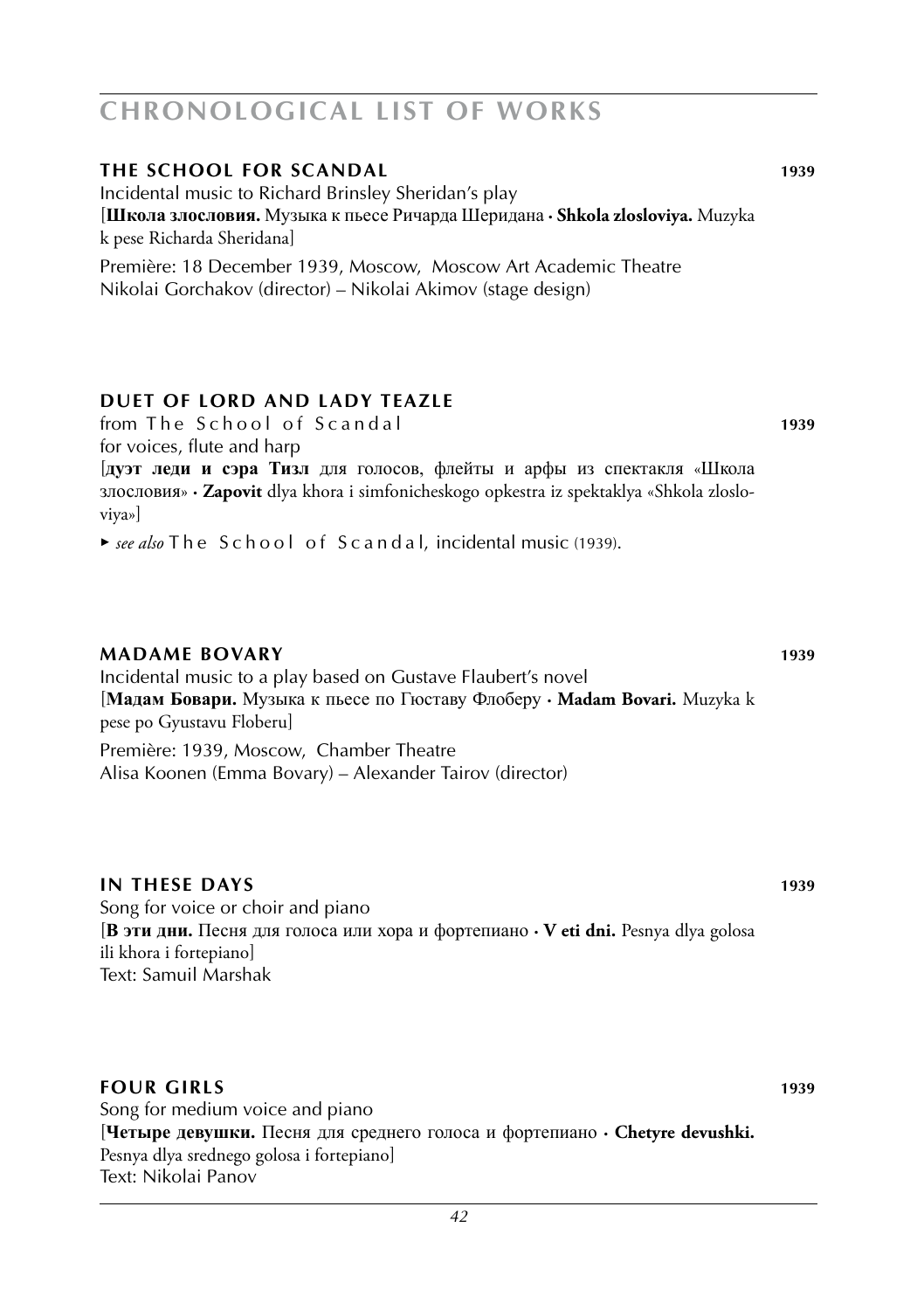# **three pieces**, Op. 30 **1939**

Arrangements for piano from Colas Breugnon, Op. 24/90 [**Три пьеси** для пианофорте. Транскрипции отрывков из оперы «Кола Брюньон», Соч. 30 **· Tri pesi** dlya pianoforte. Transkriptsii otryvkov iz opery «Kola Bryunon**»**, Soch. 30]

- *1*. Песня виноградаря [The Grape-Gatherer's Song] *Allegro moderato* **·** *Tempo I*
- *2*. Народный танец [Folk Dance] *Allegro con fuoco*
- *3*. Марш [March] *Marciale moderato*
- © Sikorski, Hamburg for: D, CH, DK, N, S, NL, GR, TR, E, P, IL, IS · *score:* **sik 2132** (No. 1)

# **eight little preludes and fugues 1930ies**

 $[$ IOHANN SEBASTIAN BACH  $(1685 - 1750)$ ]

Arrangement for piano of Eight Preludes and Fugues BWV 553-560 [**Восемь маленьких прелюдий и фуг для органа.** Обработка для фортепиано **· Vosem malenkikh prelyudii i fug dlya organa.** Obrabotka dlya fortepiano]

Volume I

- *1*. Prelude and Fuge in C major BWV 553 *Andante* **|** *Allegro marcato*
- *2*. Prelude and Fuge in D minor BWV 554 *Andante maestoso* **|** *Poco più mosso* **·** *Poco meno mosso*
- *3*. Prelude and Fuge in E minor BWV 555 *Adagio* **|** *Poco più mosso, ma sempre tranquillo* **·** *Allargando molto*
- *4*. Prelude and Fuge in F major BWV 556 *Vivace e leggiero* **|** *Allegro non troppo* Volume II
- *5*. Prelude and Fuge in G major BWV 557 *Grave* **|** *Andante von moto*
- *6*. Prelude and Fuge in G minor BWV 558 *Andante quieto* **·** *pesante* **·** *più pe sante* **|** *allegro moderato* **·** *Lento*
- *7*. Prelude and Fuge in A minor BWV 559 *Grave* **|** *Allegro non troppo*
- *8*. Prelude and Fuge in B flat major BWV 560 *Allegro marcato* **|** *Allegro con humore*

Originally attributed to Bach  $-$  but scholars suggest that the Eight Preludes and Fugues might have been composed by one of his pupils, Johann Ludwig Krebs.

#### **Toccata and fugue** in D minor 'Dorian' **1930ies**

 $[$ IOHANN SEBASTIAN BACH  $(1685 - 1750)$ 

Arrangement for piano of Toccata and Fugue BWV 538

[**Токката и фуга d-moll для органа.** Обработка для фортепиано **· Tokkata i fuga d-moll dlya organa.** Obrabotka dlya fortepiano]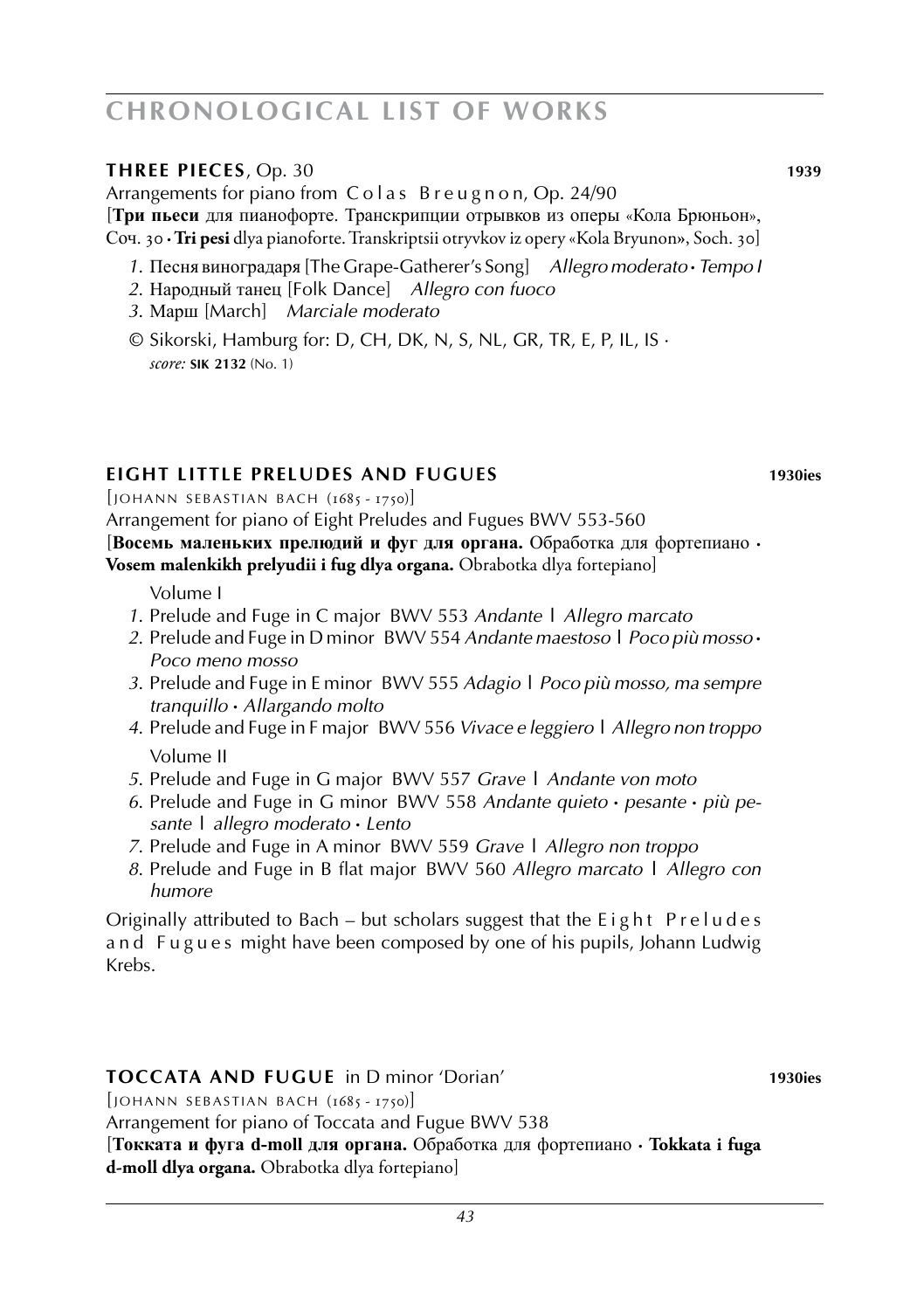**sonata for organ no. 2** in C minor **1930ies**

 $[$ JOHANN SEBASTIAN BACH  $(1685 - 1750)$ ] Arrangement for piano of the Sonata BWV 526 [**Соната № 2 d-moll для органа.** Обработка для фортепиано **· Sonata № 2 d-moll dlya organa.** Obrabotka dlya fortepiano]

- *1*. Vivace
- *2*. Largo
- *3*. Allegro

# **intermezzo** in B minor **1930ies**

 $[MODEST MUSORGSKI (1839 - 1881)]$ Arrangement for piano four hands of Musorgsky's 'Intermesso in modo classico' (edited by Pavel Lamm)

[**Интермеццо**, h-moll**.** Переложение для фортепиано в 4 руки **· Intermetstso h-moll.** Perelozhenie dlya fortepiano v 4 ruki]

# **scherzo** in B flat major **1930ies**

 $[MODEST MUSORGSKI (1839 - 1881)]$ Arrangement for piano four hands of Musorgsky's 'Scherzo' (edited by Pavel Lamm) [**Скерцо**, B-dur**.** Переложение для фортепиано в 4 руки **· Skertso B-dur.** Perelozhenie dlya fortepiano v 4 ruki]

# **symphony no. 6** in E flat minor **1930ies**

 $[NIKOLA]$  MYASKOVSKY  $(1881 - 1950)$ Arrangement for piano four hands of Myaskovsky's Symphony No. 6, Op. 23 [**Симфония № 6**, es-moll**.** Переложение для фортепиано в 4 руки **· Simfoniya № 6**, es-moll**.** Perelozhenie dlya fortepiano v 4 ruki]

- *1*. Poco largamente **·** Allegro feroce
- *2*. Presto tenebroso
- *3*. Andante appassionato
- *4*. Molto vivace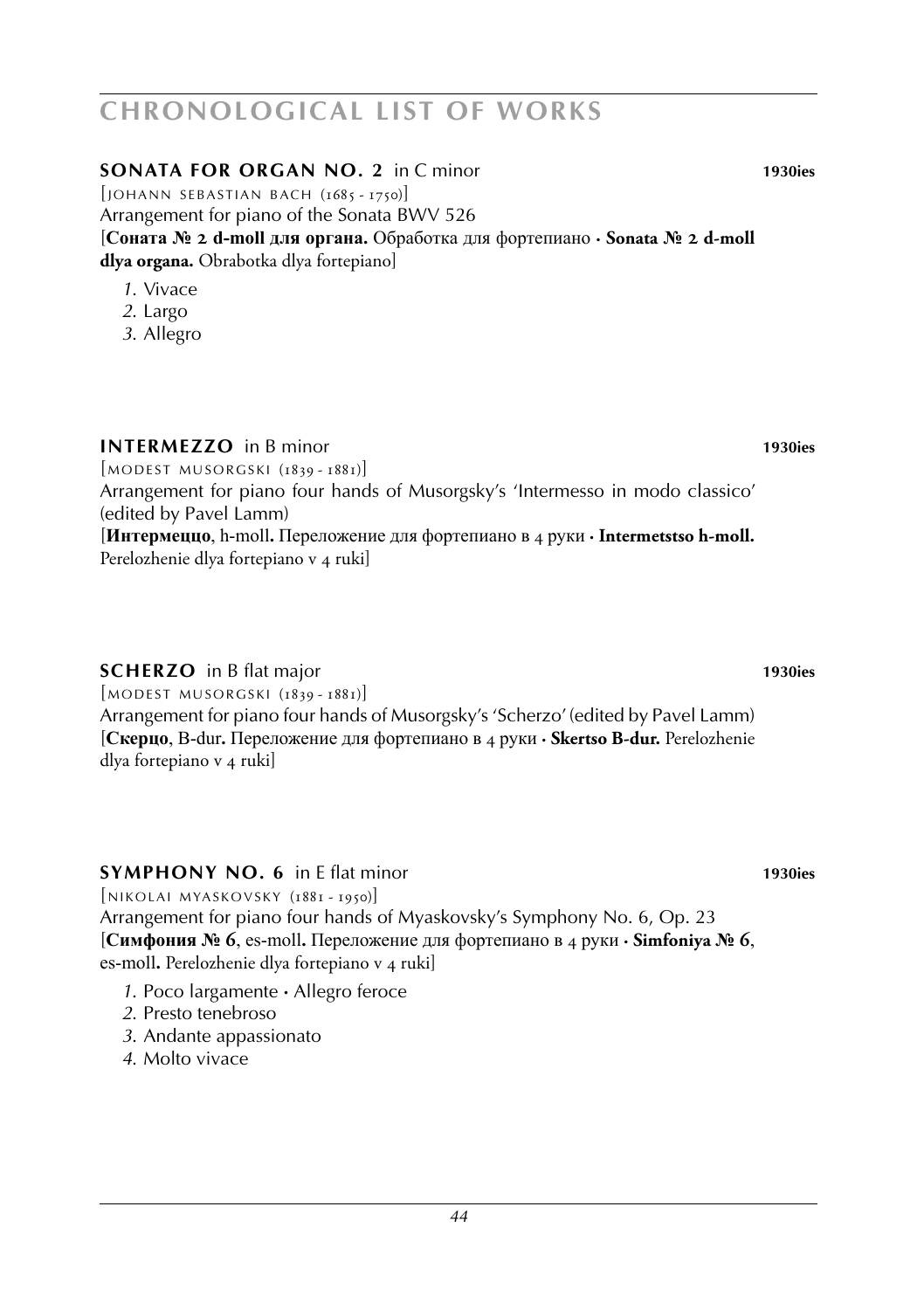#### **symphony no. 12** in G minor **1930ies**

 $[NIKOIAI MYASKOVSKY (188I - 1950)]$ 

Arrangement for piano four hands of Myaskovsky's Symphony No. 12, Op. 35 [**Симфония № 12**, g-moll**.** Переложение для фортепиано в 4 руки **· Simfoniya № 12**, g-moll**.** Perelozhenie dlya fortepiano v 4 ruki]

- *1*. Andante **·** Allegro giocoso **·** Andante
- *2*. Presto agitato
- *3*. Allegro festivo e poco maestoso

### **SYMPHONY NO. 18** in C major **1930ies 1930ies**

 $[NIKOLAI$  MYASKOVSKY  $(1881 - 1950)]$ Arrangement for piano four hands of Myaskovsky's Symphony No. 18, Op. 42 [**Симфония № 18**, C-dur**.** Переложение для фортепиано в 4 руки **· Simfoniya № 18**, C-dur**.** Perelozhenie dlya fortepiano v 4 ruki]

- *1*. Allegro risoluto
- *2*. Lento, ma non troppo **·** Andante narrante
- *3*. Allegro giocoso

# **SUITE FOR JAZZ ORCHESTRA**, Op. 29 **1940** [**Сюита для джаз-оркестра**, Соч. 29 **· Syuita dlya dzhaz-orkestra**, Soch. 29]

*Manuscript*

# **the letter 1940**

Pioneer song for voice or choir and piano [**Письмо.** Пионерская песня для голоса или хора и фортепиано **· Pismo.** Pionerskaya pesnya dlya golosa ili khora i fortepiano] Text: Olga Vysotskaya

# **how many duties we have in the morning! 1940**

Pioneer song for voice or choir and piano [**Сколько дел у нас с утра!** Песня для детского хора и фортепиано **· Skolko del u nas s utra!** Pesnya dlya detskogo khora i fortepiano] Text: Elisaveta Tarakhovskaya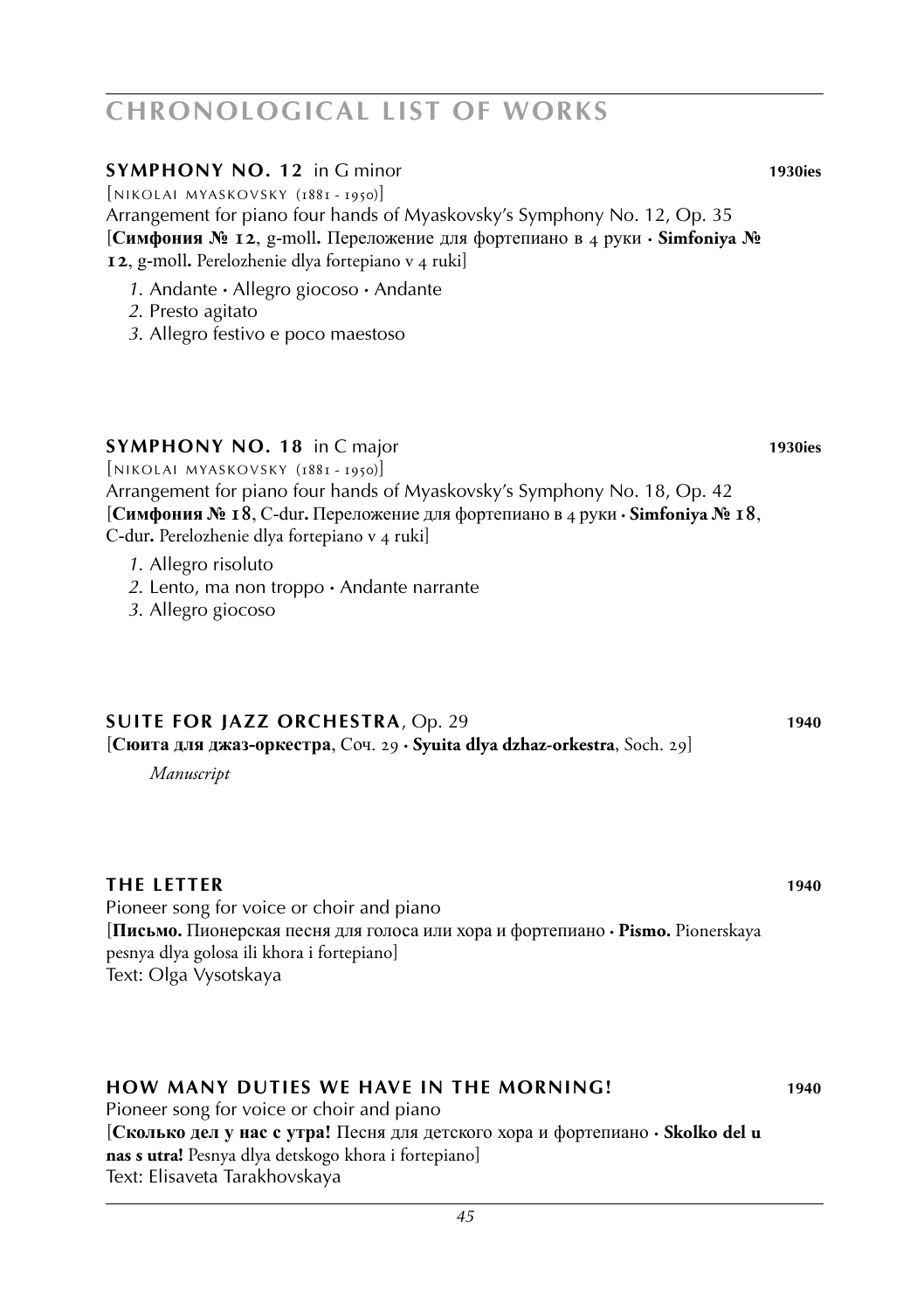### **the barber of seville 1940** Incidental music to Pierre de Beaumarchais' play [**Севильский цирюльник.** Музыка к пьесе Пьера де Бомарше **· Sevilsky tsiryulnik.** Muzyka k pese Pera de Bomarshe] Première: 1940, Moscow, Lensoviet Theatre

# **city of masters 1940**

ography)

Incidental music to Tamara Gabbe's play [**Город мастеров.** Музыка к пьесе Тамары Габбе **· Gorod masterov.** Muzyka k pese Tamary Gabbe] Première: 1940, Moscow, Central Children's Theatre Valentin Kolesaev (director) – Ivan Fedotov (stage design) – Viktor Tsaplin (chore-

# **Golden childhood 1940**

Incidental music to a broadcast production [**Золотое детство.** Музыка к радиопостановке **· Zolotoe detstvo.** Muzyka k padiopostanovke] Produced by All-Union Radio Broadcast

# **and even with a bullet in the chest**

from G o l d e n C h i l d h o o d **WS 1010248 1940** song for voice and piano

[**А если с пулею в груди.** Песня для голоса и фортепиано из радиопостановки «Золотое детство» **· A esli s puleyu v grudi.** Pesnya dlya golosa i fortepiano iz radiopostanovki «Zolotoe detstvo»]

► *see also* G o l d e n C h i l d h o o d, broadcast production (1940).

# **let's sing, comrades, let's sing 1940**

Song for two-part choir and piano [**Споем, товарищи, споем.** Песня для двухголосного хора и фортепиано **· Spoem, tovarishchi, spoem.** Pesnya dlya dvukhgolosnogo khora i fortepiano] Text: Vasili Lebedev-Kumach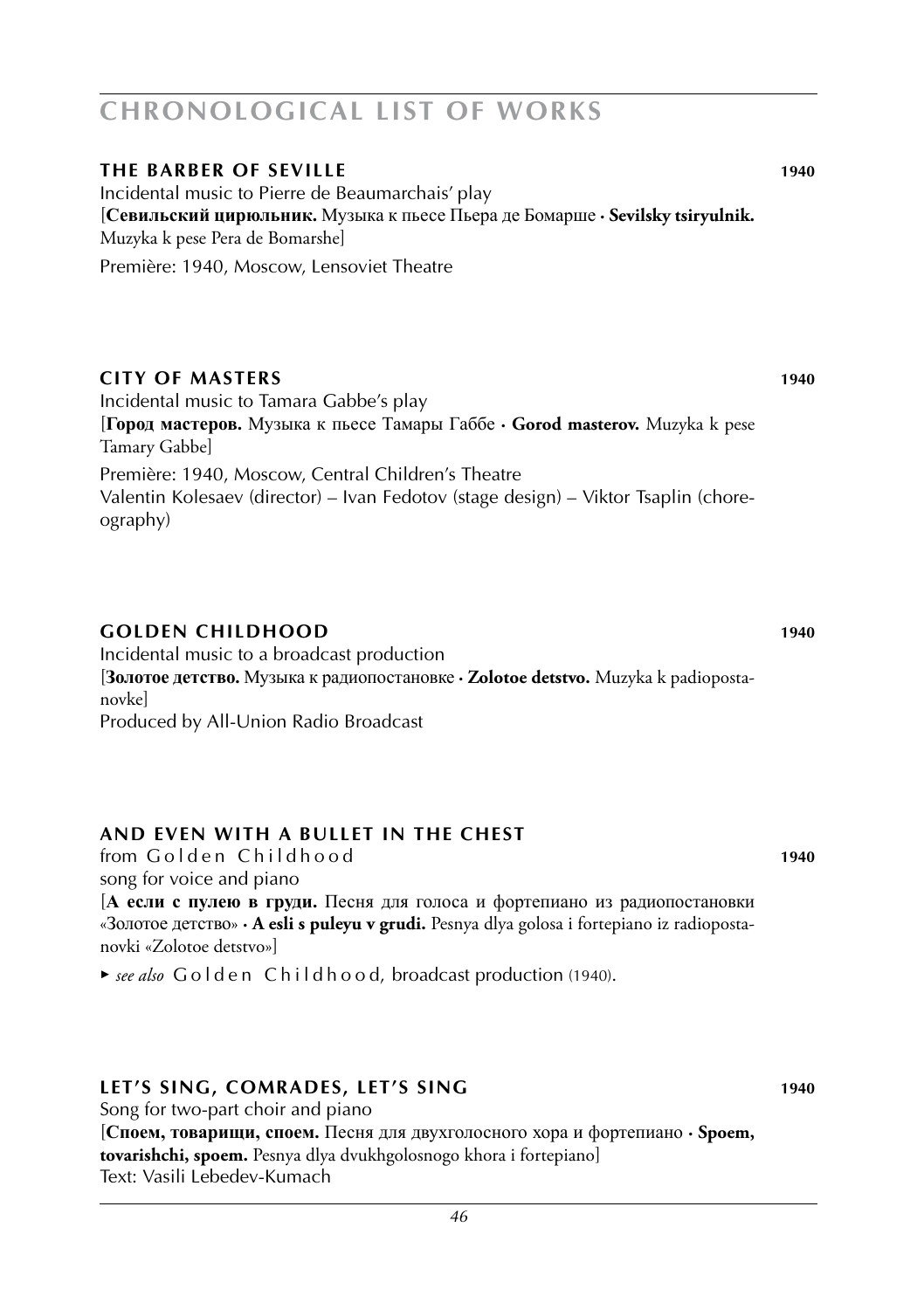# **anton ivanovich gets angry 1940**

#### Music to the film

### [**Антон Иванович сердится.** Музыка к кинофильму **· Anton Ivanovich serditsya.** Muzyka k kinofilmu]

Produced by Lenfilm – Evgeni Petrov, Georgi Munblit (scenario) – Alexander Ivanovsky (director) – Evgeni Shapiro (camera) – Semyon Mandel, Abram Veksler (set design) – Igor Dmitriev (sound) – Vsevolod Rozhdestvensky (lyrics). First showing: 1941

**c a s t** : Anton Ivanovich Voronov (Nikolai Konovalov) – Nataliya Mikhailovna, his wife (Tamara Glebova – Sima, their daughter (Lyudmila Tselikovskaya, sung by Debora Pantofel-Nechetskaya) – Alexei Mukhin, composer (Pavel Kadochnikov) – Kerosinov, composer (Sergei Martinson)

# WAIT<sub>7</sub>

from Anton Ivanovich Gets Angry **1940** for coloratura soprano and piano

[**Вальс** для колоратурного сопрано и фортепиано из кинофильма «Антон Иванович сердится» **· Vals** dlya koloraturnogo soprano i fortepiano iz kinofilma «Anton Ivanovich serditsya»]

Text: Vsevolod Rozhdestvensky

- ► **a r r a n g e m e n t** for small ensemble by F. Akimov
- ► *see also* Anton I vanovich Get's Angry, music to the film (1940).

# **foxtrot song**

from Anton Ivanovich Get's Angry **1940** for coloratura soprano and piano

[**Песенка-фокстрот** для колоратурного сопрано и фортепиано из кинофильма «Антон Иванович сердится» **· Pesenka-fokstrot** dlya koloraturnogo soprano i fortepiano iz kinofilma «Anton Ivanovich serditsya»] Text: Vsevolod Rozhdestvensky

► *see also* Anton I vanovich Get's Angry, music to the film (1940).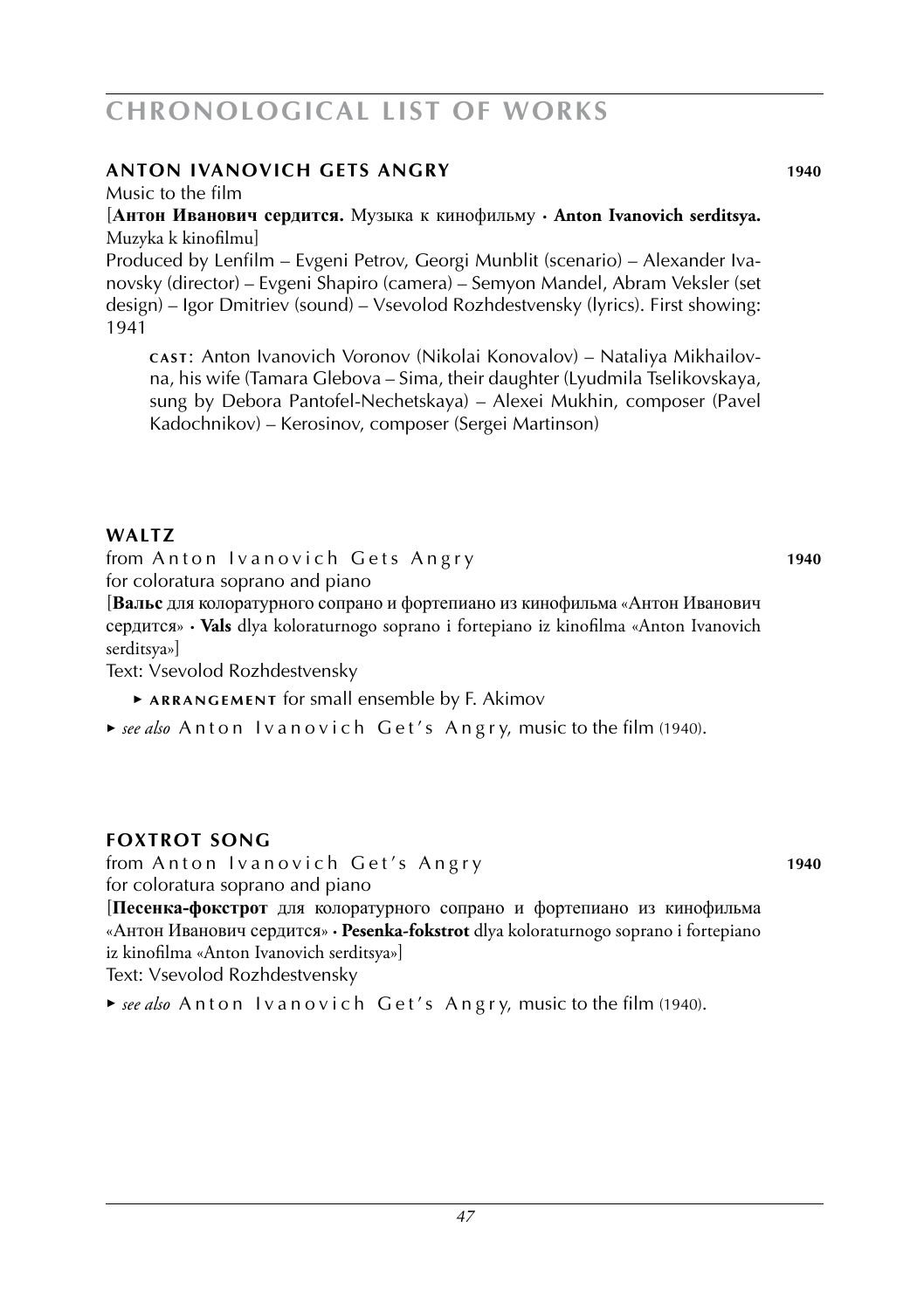#### *48*

# **chronological list of works**

### **PARADE OF THE YOUTH**, Op. 31 **1941**

for children's choir and orchestra

[**Парад молодости** для детского хора и оркестра, Соч. 31 **· Parad molodosti** dlya detskogo khora i orkestra, Soch. 31]

# **two songs**, Op. 32 **101025 23 June 1941**

for voice and piano

[**Две песни** для голоса и фортепиано, Соч. 32 **· Dve pesni** dlya golosa i fortepiano, Soch. 32]

Text: Alexander Bezymensky and N. Vladimirsky (No. 1) and Georgi Nagaev (No. 2)

- *1*. Боевая песня [War Song]
- *2*. Морская песня [A Sailor's Song]
- ► **a r r a n g e m e n t s** : for voice and jazz orchestra by N. Baganov (No. 1).

# **vocal monologues**, Op. 33 **1941**

for voice (mezzo-soprano [No. 1], baritone [No. 2], bass [No. 3]) and orchestra [**Вокальные монологи** для голоса с оркестром, Соч. 33 **· Vokalnye monologi** dlya golosa s orkestrom, Soch. 33]

Text: Agubekir Bolaev-Kubatiev (No. 1), Boris Kovynev (No. 2) and Vasili Lebedev-Kumach (No. 3)

- *1*. Наказ сыну [The Son's Errand] *Andante con gravità*
- *2*. Нас нельзя победить [They Must Not Defeat Us] *Largamente*
- *3*. В тёмной роще густой [In a Sombre Grove] *Andante non troppo*
- ► **a r r a n g e m e n t** : for voice and piano by the composer

**songs**, Op. 34 **1941** for voice and piano [**Песни** для голоса и фортепиано, Соч. 34 **· Pesni** dlya golosa i fortepiano, Soch. 34] Text: Samuil Marshak

- *1*. Сын героя [A Heroe's Son] *Moderato*
- *2*. Новый школьный год [A New School Year] *Allegretto*
- *3*. Четвёрка дружная ребят [Four Little Friends] *Marciale. Moderato*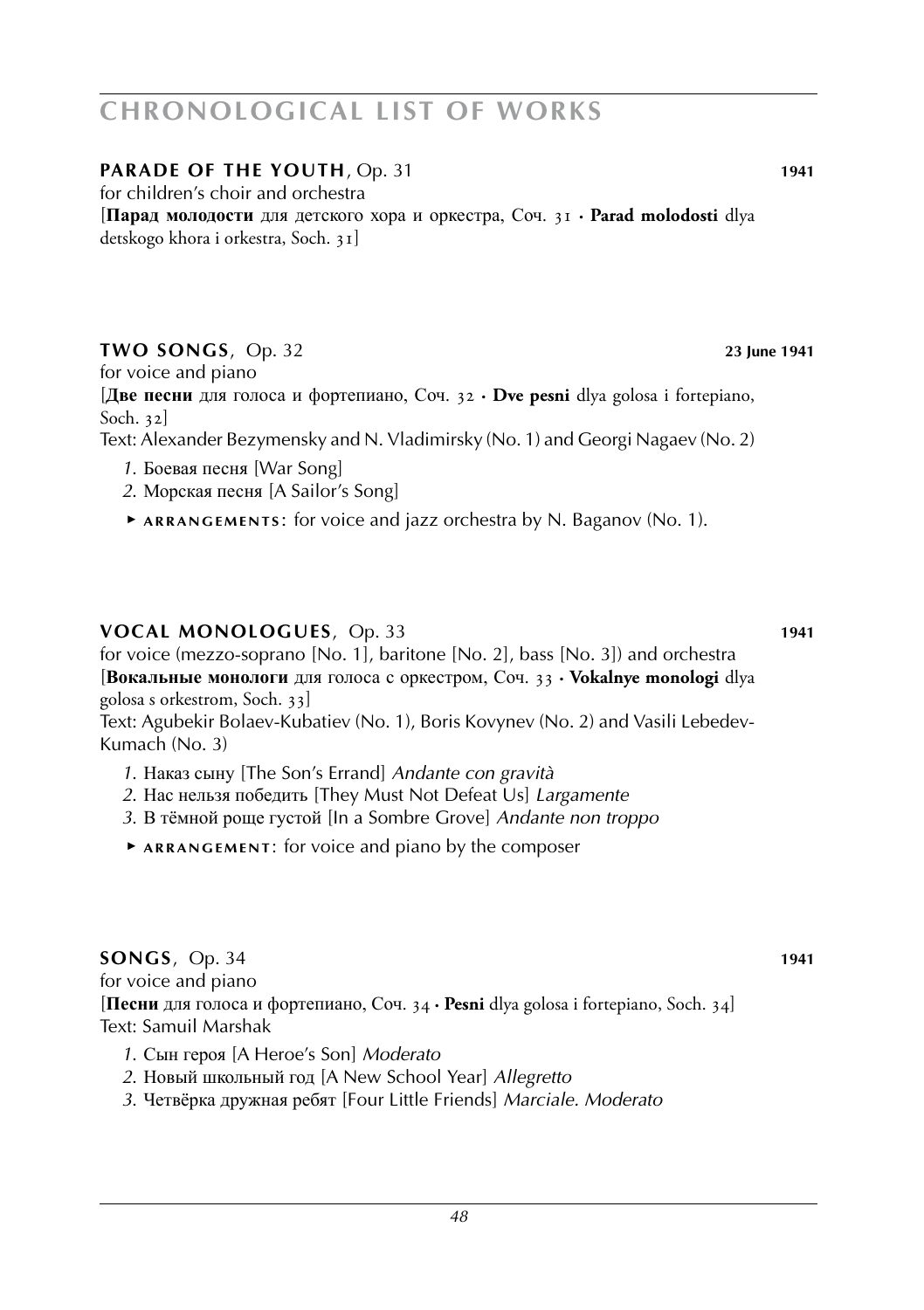### **hitler shouts at ribbentrop 1941**

Musical satire for bass and piano

[**Кличет Гитлер Риббентрора.** Музыкальная сатира для баса и фортепиано **· Klichet Gitler Ribbentropa.** Musykalnaya satira dlya basa i fortepiano] Text: Samuil Marshak

### **great motherland**, Op. 35 **WEB 1941 – 1942**

Cantata for mezzo-soprano, bass, choir and orchestra

[**Родина великая.** Кантата для меццо-сопрано, васа, хора и оркестра, Соч. 35 **· Rodina velikaya.** Kantata dlya mezzo-soprano, basa, khora i orkestra, Soch. 35] Text: Alexander Prokofiev (No. 1), Suleiman Stalsky (No. 2), Denis Davydov (No. 3), Adel Kutuy (No. 4), Rasul Rza (No. 5) and Galaktion Tabidze (No. 6)

- *1*. Расти, наша дружба [Grow, Friendship!]
- *2*. Одна на свете есть страна [Lonely Country in the Sun??????]
- *3*. Моя отчизна [My Motherland]
- *4*. В бой за счастие Родины [In the Struggle the Motherland's Sake]
- *5*. Иди, мой сын [Go, my Son!]
- *6*. Именем твоим великим [In the Name of Your Great Sons]

First performance: 13 February 1942, Moscow

Tamara Yanko (mezzo-soprano) – Georgi Abramov (bass) – Symphony Orchestra and Choir of All-Union Radio – Alexei Kovalyov (conductor)

► ARRANGEMENT: for mezzo-soprano, bass, choir and piano by the composer.

# **REVENGER OF THE PEOPLE**, Op. 36 **1942**

Suite for mixed choir and symphony orchestra

[**Народные мстители.** Сюита для смешанного хора и симфонического оркестра, Соч. 36 **· Narodnye mstiteli.** Syuita dlya smeshannogo khora i simfonicheskogo orkestra, Soch. 36] Text: Evgeni Dolmatovsky

- *1*. Партизан неуловимый [Elusive Partisan]
- *2*. Песня [Song]
- *3*. Самолёт летит с Востока [The Airplane Flies to the East]
- *4*. Родное село [Native Village]
- *5*. Партизаны идут из лесов [Partisans Come Out of the Woods]

First performance: 1942, Moscow Symphony Orchestra and Choir of All-Union Radio – Konstantin Ivanov (conductor)

 ► **a r r a n g e m e n t s** : for choir and piano by the composer ■ No. 2, 'Song', for piano by the composer.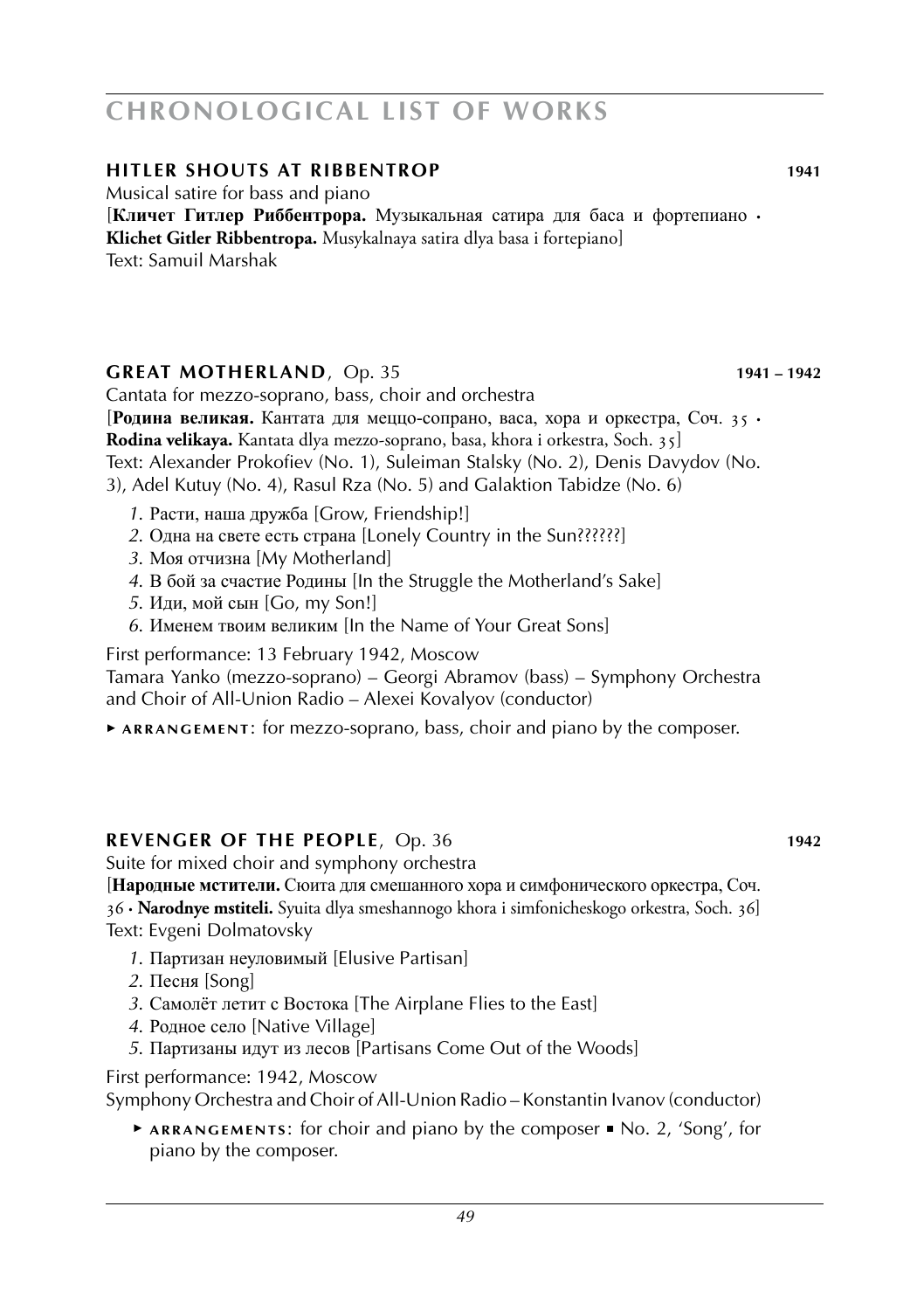### **IN THE FIRE**, Op. 37 **1942**

Opera in four acts (6 scenes)

[**В огне** (**Под Москвой**)**.** Опера в четырёх действиях, шести картинах, Соч. 37 **· V ogne** (**Pod Moskvoi**)**.** Opera v chetyryokh deistvyakh, shesti kartinakh, Soch. 37] Libretto by Caesar Solodar

**DRAMATIS PERSONAE:** Father Kalistrat, commander of the partisan unit (bass) – Ignatievna (mezzo-soprano) – Elena and Marisha, her daughters (soprano, mezzo-soprano) – Alexei, artillery commander (tenor) – Commissar (baritone) – Vasili, joung muscovite (tenor) – Akhmed, soldier, Alexei's friend (tenor) – German colonel (bass) – German soldier (bass) – German officer (tenor) – Platoon leader (baritone) peasants, folk (choir)

#### Duration: full eve

Première: 19 September 1943, Moscow

F. Fokin (Father Kalistrat) – Elizaveta Antonova (Ignatievna) – Sofia Panova (Elena) – M. Granatova (Marisha) – Grigori Bolshakov (Alexei) – Alexei Ivanov (Commissar) – Anatoli Orfyonov (Vasili) – Fyodor Oganyan (Akhmed) – Ivan Petrov (German colonel) – N. Konstantinov (German soldier) – Vasili Yakushenko (German officer) – L. Maslov (Platoon leader) – Boris Pokrovsky, Mikhail Gabovich (directors) – Boris Volkov (stage design) – Samuil Samosud (conductor)

#### **the girl is waiting for me 1942**

Song for medium voice or unison choir and piano

[**Девушка ждёт меня.** Песня для среднего голоса или одноголосного хора и фортепиано **· Devushka zhdyot menya.** Pesnya dlya srednego golosa ili odnogolosnogo khora i fortepiano]

Text: Evgeni Dolmatovsky

#### **komsomol battle song 1942**

Song for two-part choir and piano [**Комсомольская-боевая.** Песня для двухголосного хора и фортепиано **· Komsomolskaya-boevaya.** Pesnya dlya dvukhgolosnogo khora i fortepiano] Text: Agniya Barto

The Komsomol Battle Song was awarded the Third Prize at the Sverdlovsk Defence Song Competition in 1942.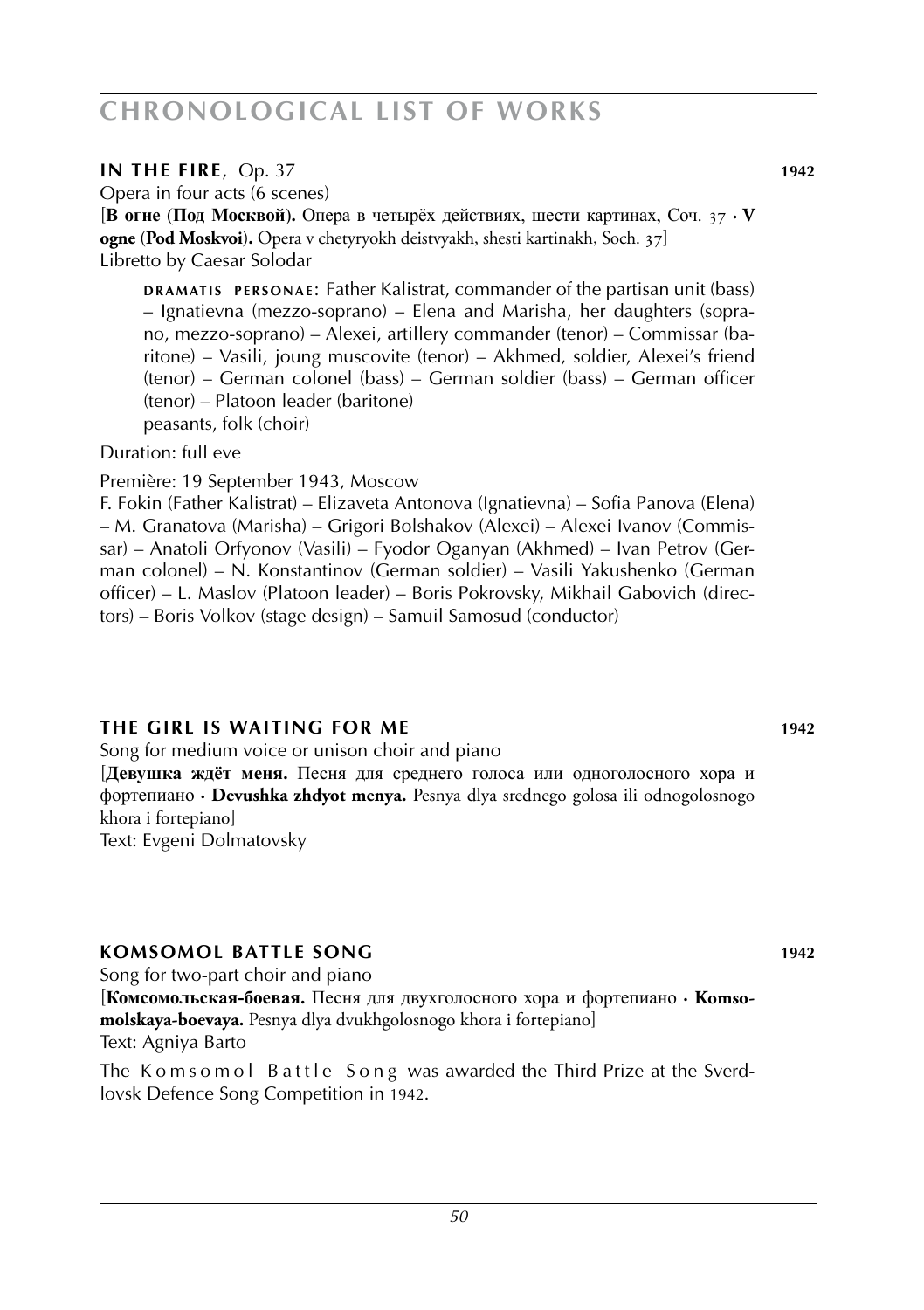### **in the battle 1942**

Song for two-part choir and piano [**В бой.** Песня для двухголосного хора и фортепиано **· Komsomolskaya-boevaya.** Pesnya dlya dvukhgolosnogo khora i fortepiano] Text: Agniya Barto

#### **two brothers 1942**

Song for two-part choir and piano [**Два брата.** Песня для двухголосного хора и фортепиано **· Dva brata.** Pesnya dlya dvukhgolosnogo khora i fortepiano] Text: Agniya Barto

### **good luck 1942**

Sowing song for children's or female two- or three-part choir and piano [**В добрый час.** Посевная песня для детского или женского двух- или трёхголосного хора и фортепиано **· V dobry chas.** Posevnaya pesnya dlya detskogo ili zhenskogo dvukhili tryokhgolosnogo khora i fortepiano] Text: E. Suvorina

# **the leader from the kremlin 1942**

Red Army song for two-part choir and piano [**Полководец из Кремля.** Красноармейская песня для двухлосного хора и фортепиано **· Polkovodets iz Kremlya.** Krasnoarmeiskaya pesnya dlya dvukh-golosnogo khora i fortepiano] Text: Mikhail Golodny

# **song of the girl warriors 1942**

for two-part choir and piano [**Песня девушек-бойцов** для двухлосного хора и фортепиано **· Pesnya devushekboitsov** dvukh-golosnogo khora i fortepiano] Text: Vasili Lebedev-Kumach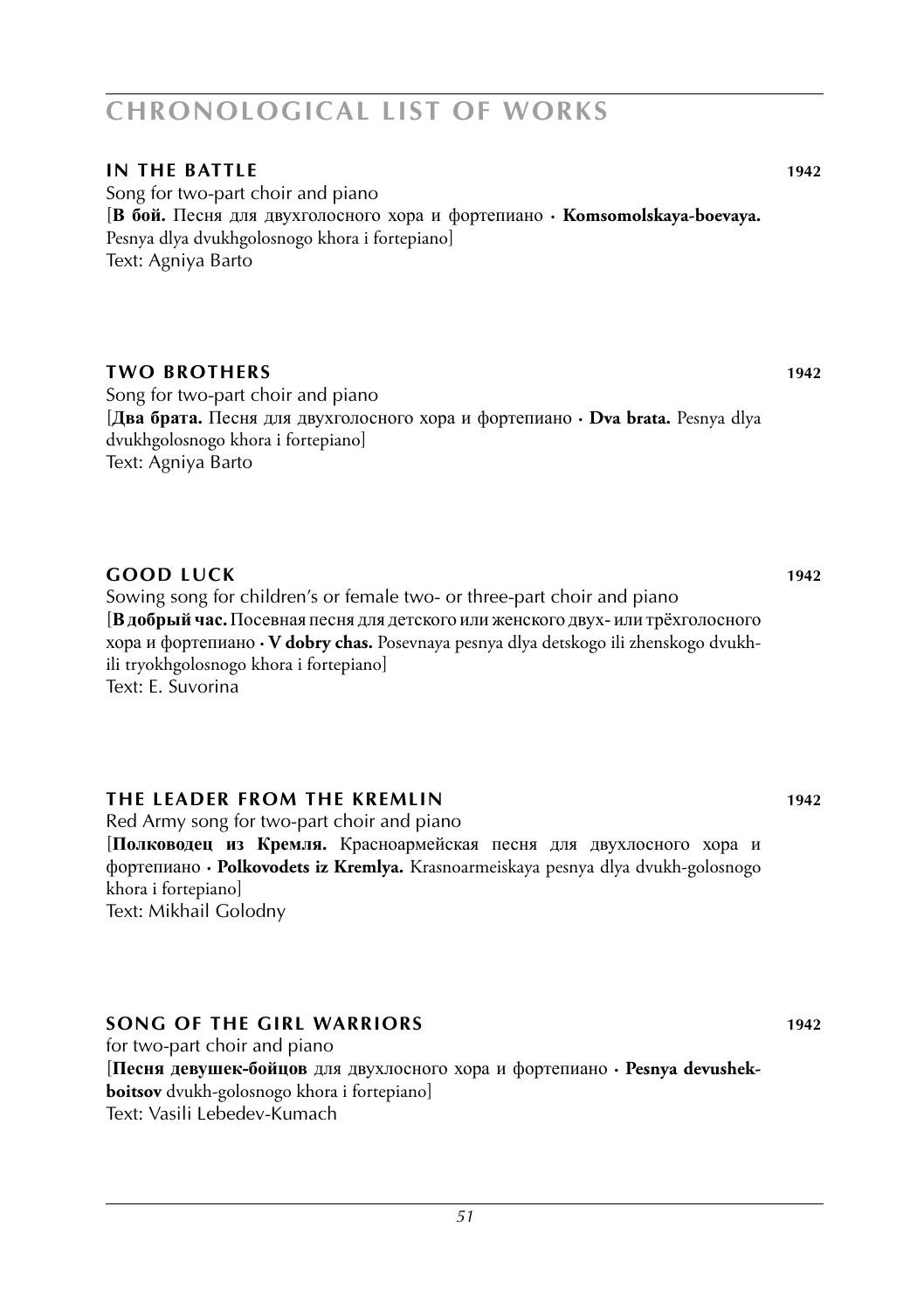# **the guards' laws 1943**

March of the First Guard Division for two-part choir and piano [**Законы гвардейские.** Марш первой гвардейской дивизии для двухлосного хора и фортепиано **· Zakony gvardeiskie.** Marsh pervoi gvardeiskoi divisii dlya dvukhgolosnogo khora i fortepiano] Text: Evgeni Dolmatovsky

### **soviet union national anthem 1943**

for choir and piano [**Гимн Советского Союза** для хора и фортепиано **· Gimn Sovetskogo Soyuza** dlya khora i fortepiano] Text: Samuil Marshak, Sergei Mikhalkov

# **song of the pursuit plane 1943**

for choir and piano [**Песня истребителя** для голоса и фортепиано **· Pesnya istrebitelya** dlya golosa i fortepiano] Text: Grigori Kats, Matvei Talalaevsky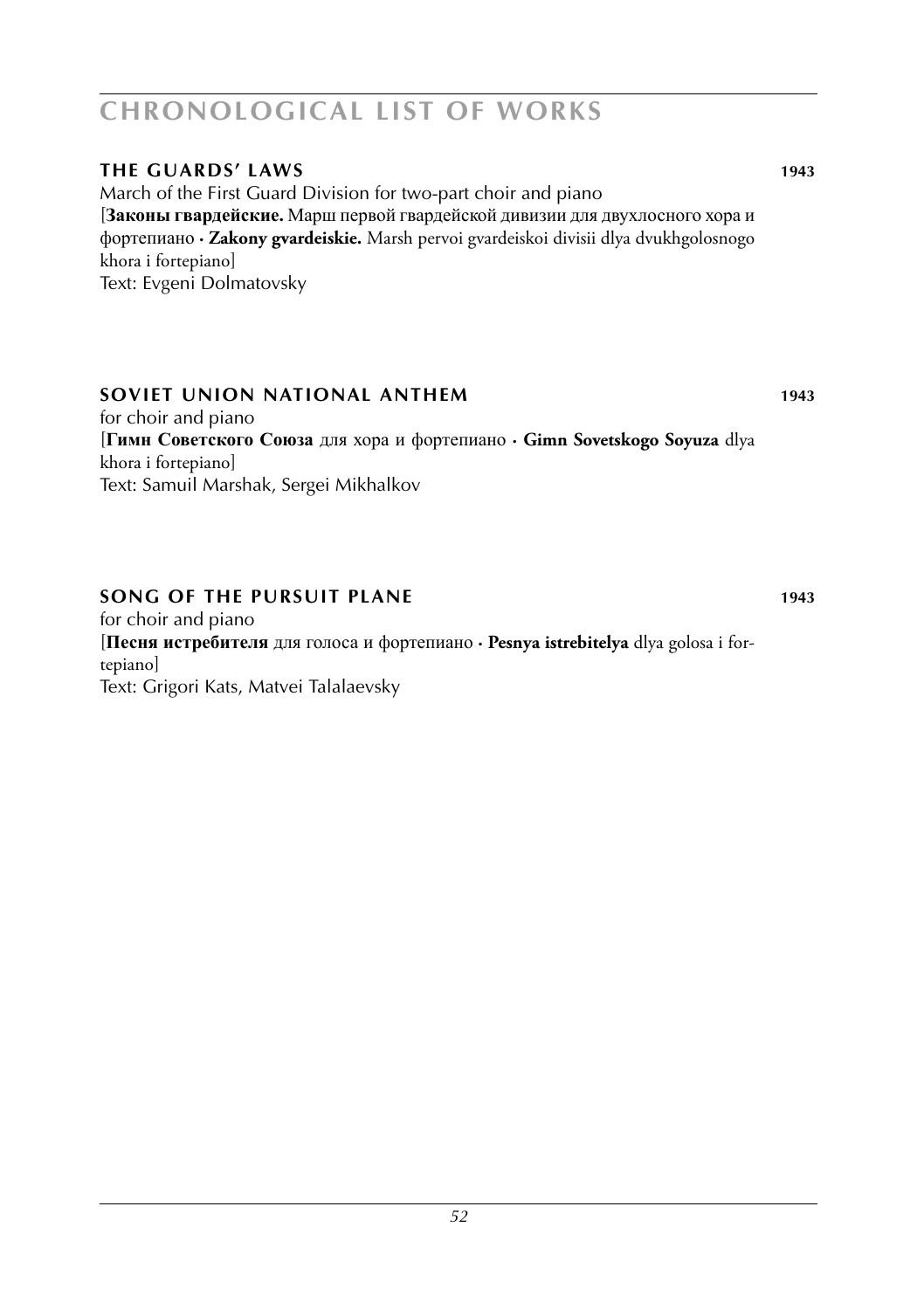#### **twenty-four preludes**, Op. 38 **10 October 1943 – 27 September 1944**

for piano

[**Двадцать четыре прелюдии** для фортепиано, Соч. 38 **· Dvadtsat chetyre prelyudii** dlya fortepiano, Soch. 38]

*Dedicated to my teacher Nikolai Yakovlevich Myaskovsky*

- . C major *Andantino*
- . A minor *Scherzando*
- . G major *Vivace leggiero*
- . E minor *Andantino* **·** *Tempo I*
- . D major *Andante sostenuto*
- . B minor *Allegro molto*
- . A major *Moderato e tranquillo*
- . F sharp minor *Andante non troppo. Semplice e cantando* **·** *Poco agitato* **·** *Tempo I*
- . E major *Allegretto scherzando* **·** *Poco più mosso*
- . C sharp minor *Non troppo allegro ma agitato*. *Recitando, rubato* **·** *Largo* **·** *Come prima* **·** *Largo*
- . B major *Vivace scherzando*
- . G sharp minor *Adagio*
- . F sharp major *Allegro non troppo*
- . D sharp minor *Prestissimo possibile* **·** *Tempo I*
- . D flat major *Allegretto marcato*
- . B flat minor *Allegro tenebroso*
- . A flat major *Andantino tranquillo*
- . F minor *Largamente con gravità*
- . E flat major *Allegretto*
- . C minor *Andantino semplice* **·** *Tempo I*
- . B flat major *Festivamente. Non troppo allegro* **·** *Tempo I*
- . G minor *Scherzando. Non troppo allegro* **·** *Tempo I* **·** *Sostenuto*
- . F major *Andante sostenuto*
- . D minor *Allegro feroce* **·** *Meno mosso. Marciale* **·** *Pocchissimo più mosso* **·** *Poco meno mosso*

First performance: 1946, Moscow, Large Hall of the Conservatoire Yakov Flier

- © Sikorski, Hamburg for: D, CH, DK, N, S, NL, GR, TR, E, P, IL, IS · *score:* **sik 2114** (Nos. 1-6) / **sik 2115** (No. 24)
- ► **a r r a n g e m e n t s** : for domra ensemble by A. Alexandrov and by L. Milovidov (both No. 8) ■ for bayan by V. Matov (No. 7) and by P. Shashkin (No. 8).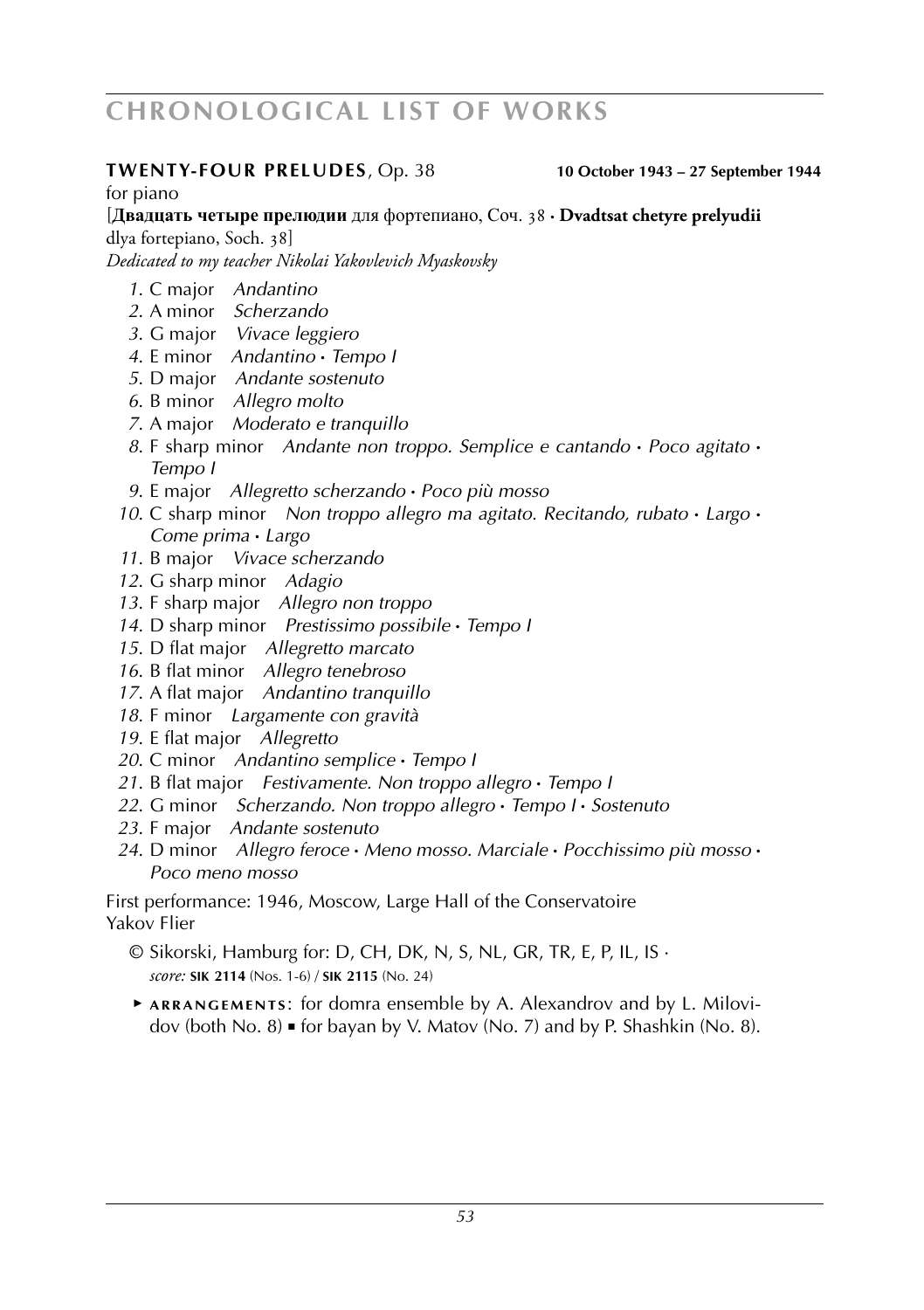### **twenty-four easy pieces**, Op. 39 **1944**

for piano

[**Двадцать четыре лёгкие фортепианные пьесы**, Соч. 39 **· Dvadtsat chetyre lyogkie fortepiannye pesi**, Soch. 39]

- *1*. Песенка [Little Song] *Slowly*
- *2*. Маленькая полька [Little Polka] *Not fast*
- *3*. Вроде марша [Like a March] *Alla marcia*
- *4*. Колыбельная [Lullaby] *Slowly*
- *5*. Игра [Game] *Rather fast*
- *6*. Маленькое скерцо [Little Scherzo] *Lively*
- *7*. Забавный случай [Funny Incident] *Not too fast, precisely*
- *8*. Напев [Melody] *Slowly*
- *9*. Пляска [Dance] *Lively*
- *10*. Марш [March] *Lively and clearly*
- *11*. Осенняя песня [Autumn Song] *Slowly, songful*
- *12*. Шутка [Joke] *Lively*
- *13*. Вальс [Waltz] *Not too fast*
- *14*. Сказочка [Funny Little Tale] *Rather fast*
- *15*. Скачка [Fast Horse Ride] *Fast and cheerfully*
- *16*. Печальный рассказ [Sad Story] *Slowly*
- *17*. Народный танец [Folk Dance] *Lively*
- *18*. Галоп [Gallop] *Fast*
- *19*. Прелюдия [Prelude] *Not too fast*
- *20*. Клоуны [Clowns] *Fast*
- *21*. Импровизация [Improvisation] *Slowly*
- *22*. Новелетта [Novelette] *Rather fast, lightly*
- *23*. Медленный вальс [Slow Waltz] *Slowly and quietly* **·** *Poco più mosso* **·** *Tempo I*
- *24*. Весёлое путешествие [Cheerful Journey] *Very lively*
- © Sikorski, Hamburg for: D, CH, DK, N, S, NL, GR, TR, E, P, IL, IS · *score:* **sik 2142**
- ► ARRANGEMENTS: for wind orchestra by G. Taranets (No. 20) for small orchestra by Manfred Apitz (Nos. 24, 17) ■ for Russian folk instruments by V. Smirnov and by V. Gnutov (both No. 20) ■ for domra, balalaika and guitar by N. Ivanov (No. 23) ■ for violin and piano by A. Krasny (Nos. 2, 3), by the composer and by Konstantin Mostras (both No. 20), by Konstantin Fortunatov (Nos.1, 3), by Georgi Kirkor (No. 2) and by Konstantin Sorokin (No. 13, 16, 18,) ■ for two violins by Konstantin Sorokin (No. 23) ■ for violoncello and piano by Yuozas Chelkauskas (Nos. 9, 24) ■ for flute and piano by G. Madatov and Yu. Yagudin (No. 20) ■ for horn and piano by A. Usov (Nos. 13, 18) ■ for trumpet and piano by Vladimir Yarovsky (No. 20) ■ for mandoline and piano by S. Bulatov (Nos. 13), by G. Mikhailov and by E. Klimov (both No. 20)  $\bullet$  for domra and piano by A. Alexandrov (No. 21)  $\bullet$  for guitar by Alexander Ivanov-Kramsky (Nos. 1, 20) and by John Ellinger (Nos.1-3, 5-7, 12, 15, 16)  $\blacksquare$  for seven-string-guitar by N. Morozov (Nos. 13, 17) and by R. Meleshko (No. 23) ■ for garmon 'Khromka' by G. Tyshkevich (No. 2) ■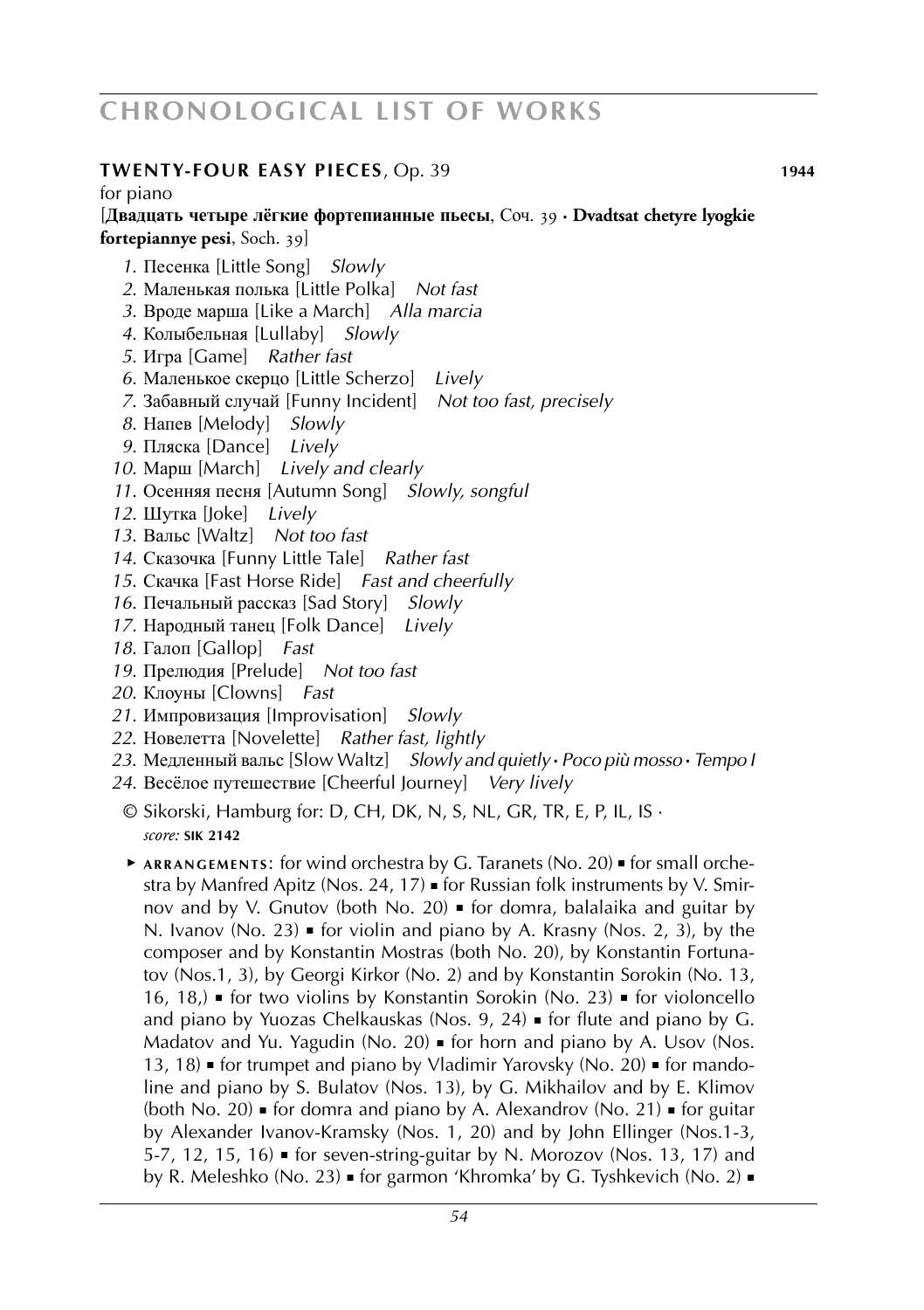#### **TWENTY-FOUR EASY PIECES, Op. 39 [CONTINUED]**

for bayan by V. Rozanov (No. 17), by P. Shashkin (No. 20) and by Yu. Blinov (No. 23) ■ for accordion by V. Ivanov (No. 18) ■ for two violins by Konstantin Mostras ■ for mandoline and seven-string-guitar by R. Meleshko (No. 20) ■ 'House of the Cats'. Children's ballet in three tableaux by K. Smirnova based on Samuil Marshak's tale. Music by Dmitri Kabalevsky from Opp. 27, 39, and 5 (No. 2). Première: 4 November 1947, Moscow, House of Pioneers of the Shcherbakovsky District.

#### **easy variations**, Op. 40 **1944 1944**

for piano [**Лёгкие вариации** для фортепиано, Соч. 40 **· Lyogkie variatsii** dlya fortepiano, Soch. 40]

- *1*. Вариации D-dur (Токката) [Variations in D major (Toccata)] Introduzione *Allegretto brios*o **·** Tema **·** Var. I **·** Var. II **·** Var. III **·** Var. IV **·** Var. V **·** Var. VI **·** Var. VII **·** Var. VIII **·** Var. IX **·** Var. X **·** Var. XI **·** Var. XII e Coda
- *2*. Вариации a-moll [Variations in A minor] Tema *Moderato con moto* **·** Var. I *L*'*istesso tempo* **·** Var. II *Più mosso* **·** Var. III *Meno mosso (tempo I)* **·** Var. IV *Poco più mosso* **·** Var. V *Allegro molto*
- © Sikorski, Hamburg for: D, CH, DK, N, S, NL, GR, TR, E, P, IL, IS · *score:* **sik 2143**

# **don quixote 1944**

Incidental music to a broadcast production in two parts after Miguel de Cervantes' novel

[**Дон-Кижот.** Музыка к радиопостановке по роману Мигеля де Сервантеса **· Don-Kizhot.** Muzyka k padiopostanovke po romanu Migelya de Servantesa]

Produced by All-Union Radio Broadcast

Vasili Kachalov (Don Quichote) – Olga Pyzhova, Boris Bibikov (directors) – Sergei Boromazov (lyrics)

- *1*. Песня красавицы [Song of the Beauty] *Moderato. Capriccioso*
- *2*. Серенада Дон-Кижота [Don Quixote's Serenanade] *Non troppo allegro. Ri soluto*
- *3*. Песенка Санчо [Sancho's Little Song]
- ► ARRANGEMENTS: for wind orchestra by S. Dunaev (No. 2) **■** for guitar ensemble by R. Meleshko (No. 2)  $\bullet$  for domra, balalaika and guitar by N. Ivanov and by Yu. Blinov (both No. 2)  $\bullet$  for balalaika and piano by N. Beknazarov (No. 2) ■ for guitar by Alexander Ivanov-Kramsky (No. 2) ■ for seven-stringguitar by V. Yuriev (No. 2) and by R. Meleshko and V. Sazonov (No. 3) ■ for bayan by V. Platonov (No. 2) ■ for accordion by N. Gorelov (No. 2).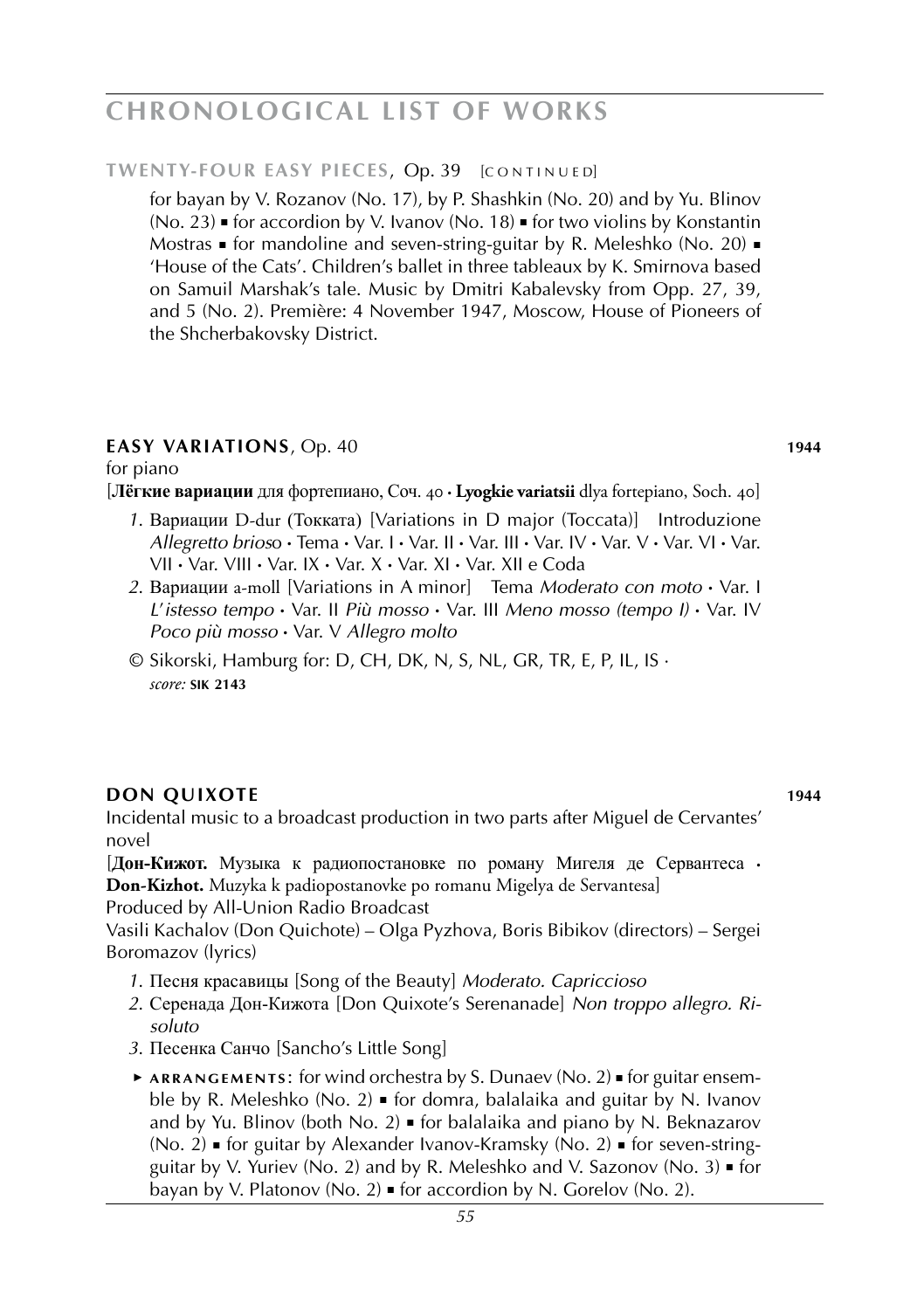# **in front of the monument 1944**

Song for choir and piano [**Перед памятиком.** Песня для хора и фортепиано **· Pered pamyatikom.** Pesnya dlya khora i fortepiano] Text: Vasili Lebedev-Kumach

### **SEVEN NURSERY RIMES**, Op. 41 **1944 – 1945**

for voice and piano

[**Семь весёлых песен** для голоса и фортепиано, Соч. 41 **· Sem vesyolykh pesen** dlya golosa i fortepiano, Soch. 41]

Text: Samuil Marshak based on English traditional children's songs

- *1*. Весёлый король [Old King Cole] *Allegro marciale. Scherzando*
- *2*. Кабы реки и озера [If All the Seas Were One Sea] *Moderato. Risoluto*
- *3*. Кораблик [I Saw a Ship A-Sailing] *Andantino con moto* **·** *Come prima*
- *4*. Сказка о старушке [There Was an Old Woman] *Allegretto moderato*
- *5*. Гвозль и подкова [For Want of a Nail the Shoe Was Lost] *Marciale*
- *6*. Поросята [The Little Pigs] *Allegretto ben ritmico*
- *7*. Ключ от королества [The Key of the Kingdom] *Allegro sostenuto. Maestoso*
- © Sikorski, Hamburg for: D, CH, DK, N, S, NL, GR, TR, E, P, IL, IS

# **fOUR IOKE SONGS**, Op. 42 **WEBSENGE SONGS**

for voice and piano

#### [**Четыре песни-шутки** для голоса и фортепиано, Соч. 42 **· Chetyre pesni-shutki** dlya golosa i fortepiano, Soch. 42]

Text: Samuil Marshak (Nos. 1 and 3) and Sergei Mikhalkov (Nos. 2 and 4)

- *1*. Разговор с первым классом [Conversation With First Graders] *Allegro*
- *2*. Бараны [The Mutton] *Non troppo allegro*
- *3*. Мельник, мальчик и осёл (Восточная сказка) [The Miller, the Boy and the Donkey] *Allegretto scherzando*
- *4*. Клопы [The Bedbug] *Non troppo allegro* **·** *più mosso* **·** *marciale con fuoco* **·** *Tempo I*
- ► **a r r a n g e m e n t** : for children's choir and piano by V. Loktev (No. 3)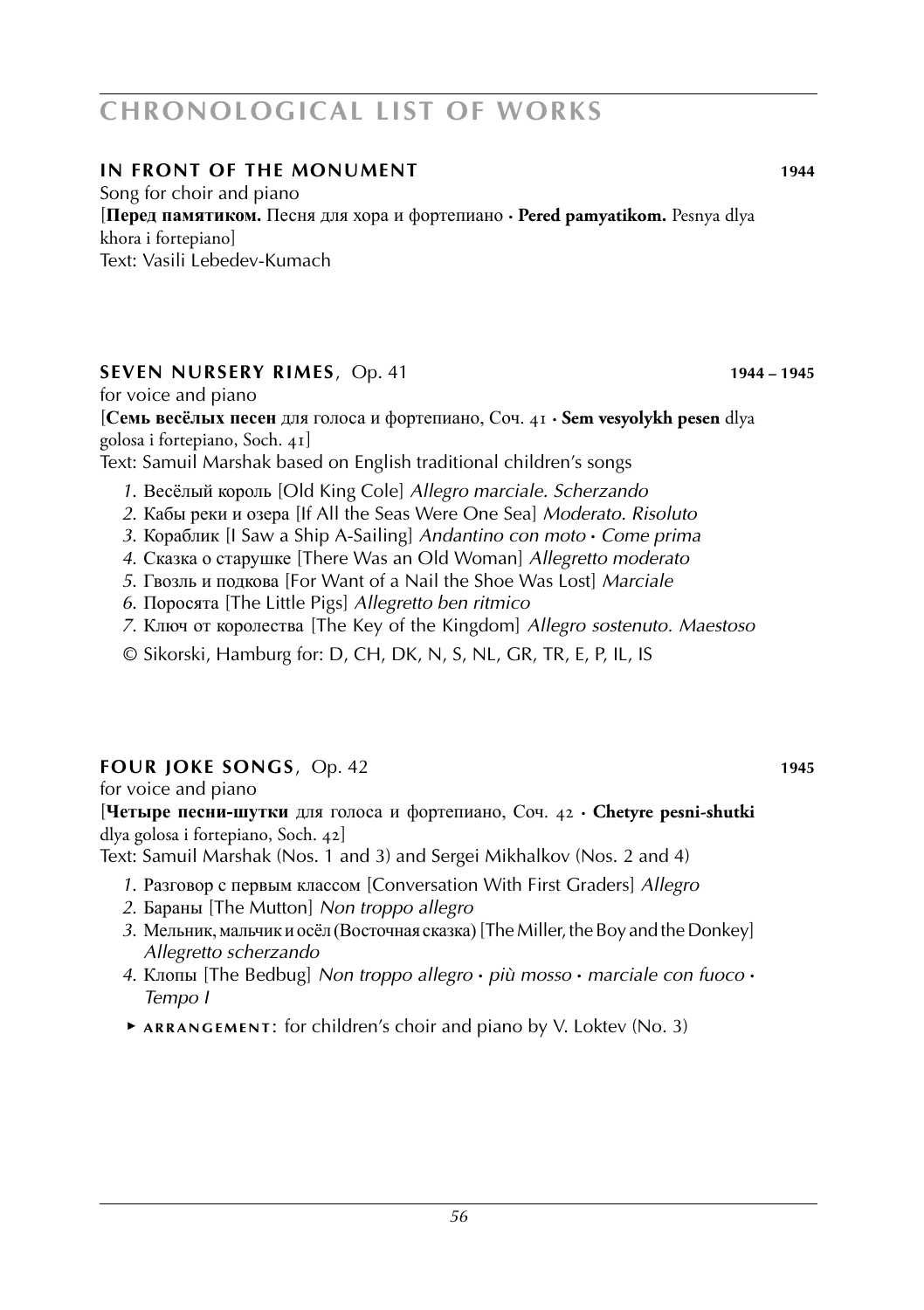# **two russian folk songs**, Op. 43 **1945**

for bass, tenor and piano

[**Две русские народные песни** для голоса (бас и тенор) и фортепиано, Соч. 43 **· Dve russkie nerodnye pesni** dlya golosa (bas i tenor) i fortepiano, Soch. 43]

- *1*. Сдумал-то муж жену сгубить [Certain Husbands Ruine Their Wifes] *Andante con moto* **·** *Poco più mosso* **·** *Tempo I*
- *2*. Во слободке во новой [In the New Village] *Allegro moderato* **·** *Tempo I* **·** *Tempo I*

In 1964 the composer released a revised version for mezzo-soprano and piano.

**STRING QUARTET NO. 2** in G minor, Op. 44 **26 September - 26 October 1945** [**Квартет № 2** для двух скрипок, альта и виолончели g-moll, Соч. 44 **· Kvartet № 2** dlya dvukh skripok, alta i violoncheli g-moll, Soch. 44]

*Dedicated to the Beethoven String Quartet*

- *1*. Allegro molto ed energico  $(k = 120)$  **·** Strepitoso **·** Tempo I **·** Allegro feroce  $(k = k)$  **·** Doppio più mosso, ma poco meno del tempo primo **·** (Poco più mosso) **· Strepitoso**
- 2. Andante non troppo  $\left(\frac{1}{2} 76 80\right)$  Poco più mosso  $\left(\frac{1}{2} 100\right)$  Poco più mosso. Risoluto  $\left( \right)$  = 120)  $\cdot$  Meno mosso  $\cdot$  Tempo I
- *3*. Scherzando leggiero (quasi presto) ( $\epsilon$  = 108)  $\cdot$  Più mosso
- 4. Adagio molto sostenuto  $\left( \right)$  = 50)
- *5*. L'istesso tempo Vivace giocoso (d= 108) (Tempo I) Più mosso Vivacissimo

Duration: 34'

First performance: 1 January 1946, Moscow, Small Hall of the Conservatoire Beethoven String Quartet (Dmitri Tsyganov, Vasili Shirinsky, Vadim Borisovsky, Sergei Shirinsky)

In 1948 String Quartet No. 2 was awarded the USSR State Prize, First Class.

© Sikorski, Hamburg for: D, CH, DK, N, S, NL, GR, TR, E, P, IL, IS

*57*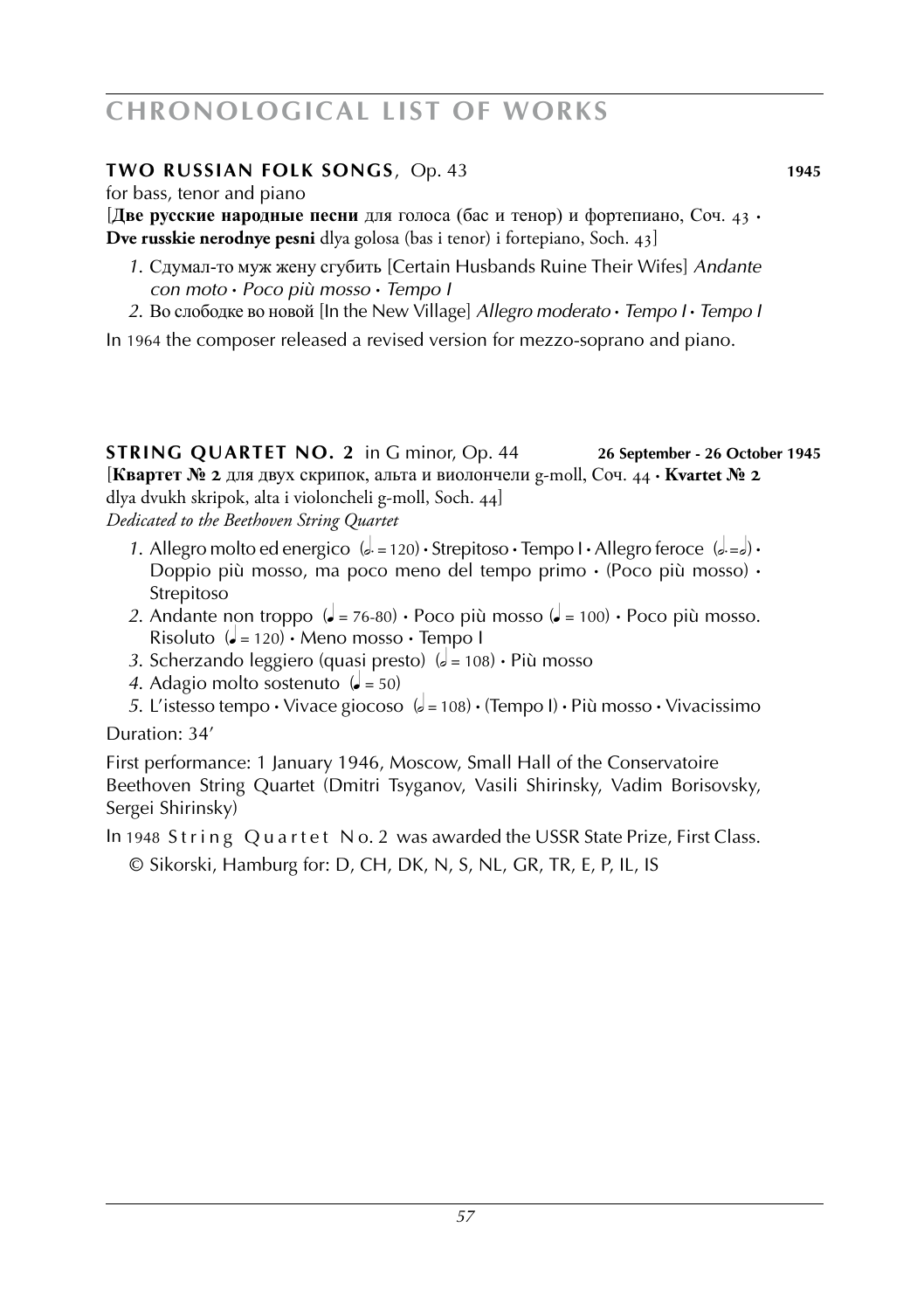#### meno mosso **·** Meno mosso **·** Largamente, darmmatico

- *2*. Andante sostenuto (q = 52-54) **·** Pocchissimo più mosso **·** Tempo I
- *3*. Presto assai (q = 152-160) **·** Energico e ben ritmico **·** Come prima **·** Più mosso

[**Соната № 2** для фортепиано Es-dur, Соч. 45 **· Sonata № 2** dlya fortepiano Es-dur,

*1*. Allegro moderato. Festivamente (q = 80-88) **·** Pocchissimo meno mosso **·** Allegro molto (h = 160) **·** Festivamente (Poco più mosso del tempo I) **·** Pocchissimo

Duration: 19'

Soch. 45]

*Dedicated to Emil Gilels*

First performance: 22 December 1946, Moscow Emil Gilels

© Sikorski, Hamburg for: D, CH, DK, N, S, NL, GR, TR, E, P, IL, IS · *score:* **sik 6867**

#### **song about friendship 1945**

for children's choir and piano [**Песня о дружбе** для детского хора и фортепиано **· Pesnya o druzhbe.** dlya detskogo khora i fortepiano] Text: Agniya Barto

#### **the meeting 1945**

Song for children's choir and piano [**Встреча.** Песня для детского хора и фортепиано **· Vstrecha.** Pesnya dlya detskogo khora i fortepiano] Text: Agniya Barto

#### **thou hast left me ever, Jamie 1945**

Song for voice and piano [**Ты меня оставил, Джемми.** Песня для голоса и фортепиано **· Ty menya ostavil, Dzhemmi.** Pesnya dlya golosa i fortepiano] Text: Robert Burns, Russian translation by Samuil Marshak

**SONATA for piano NO. 2** in E flat major, Op. 45 **1945**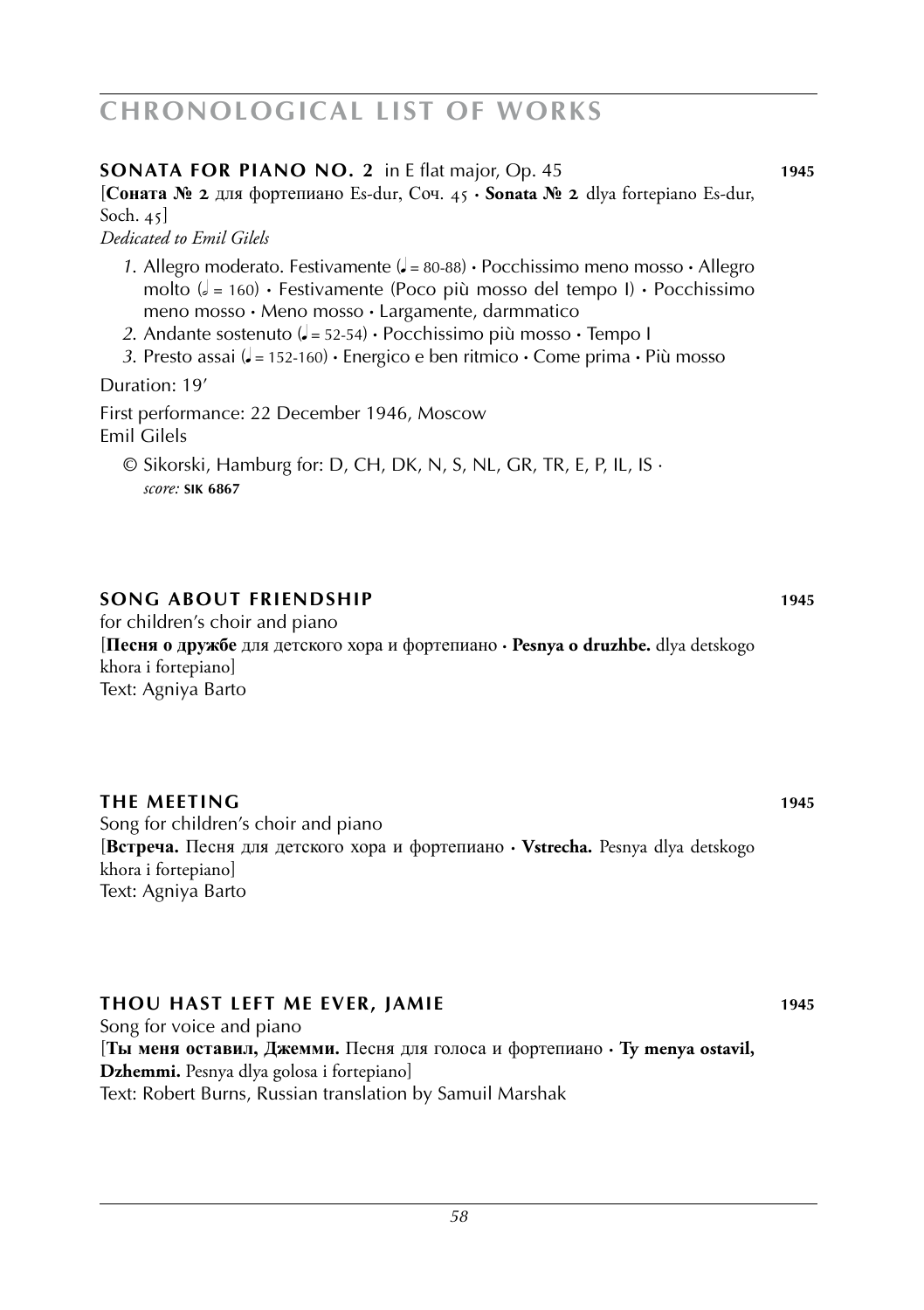#### **song of the locomotive horn 1945**

Song for voice and piano [**Песня о паровозном гудке** для голоса и фортепиано **· Pesnya o parovozhom gudke** dlya golosa i fortepiano] Text: Samuil Marshak

#### **SONATA FOR PIANO NO. 3** in F major, Op. 46 **1946**

[**Соната № 3** для фортепиано F-dur, Соч. 46 **· Sonata № 3** dlya fortepiano F-dur, Soch. 46]

- *1*. Allegro con moto **·** L'istesso tempo **·** Più mosso. Con agitazione **·** Tempo I
- *2*. Andante cantabile **·** Tempo I **·** Poco meno mosso
- *3*. Allegro giocoso **·** Pocchissimo più mosso **·** Tempo I

Duration: 15'

First performance: 27 January 1947, Moscow Yakov Zak

© Sikorski, Hamburg for: D, CH, DK, N, S, NL, GR, TR, E, P, IL, IS · *score:* **sik 6867**

#### **the first grader 1946**

Music to the film (jointly composed with Mikhail Ziv)

[**Первоклассница.** Музыка к кинофильму **· Pervoklassnitsa.** Muzyka k kinofilmu] Produced by Soyuzdetfilm – Evgeni Shvarts (scenario) – Ilya Frez (director) – Gavriil Elizarov (camera) – Lyudmila Blatova (set design) – Elza Rapoport (costume design) – V. Dmitriev (sound). First showing: 17 August 1948

**c a s t** : Marusya (Natalia Zashchipina) – Teacher (Tamara Makarova) – Marusya's mother (Kira Golovko) – Marysya's grandmother (Tatyana Barysheva) – Seryozha (Igor Eroshkin) – Galya (Mila Kostykova) – Vera (Elena Taranova) – Nina (Tamara Vikhman) – Marusyas father (Alexander Degtyar) – Veronika Ilinichna, school director (Elena Egorova) – Teachers (Maria Zhvirblis, Valentina Kibardina) – Militiaman (Vladimir Uralsky)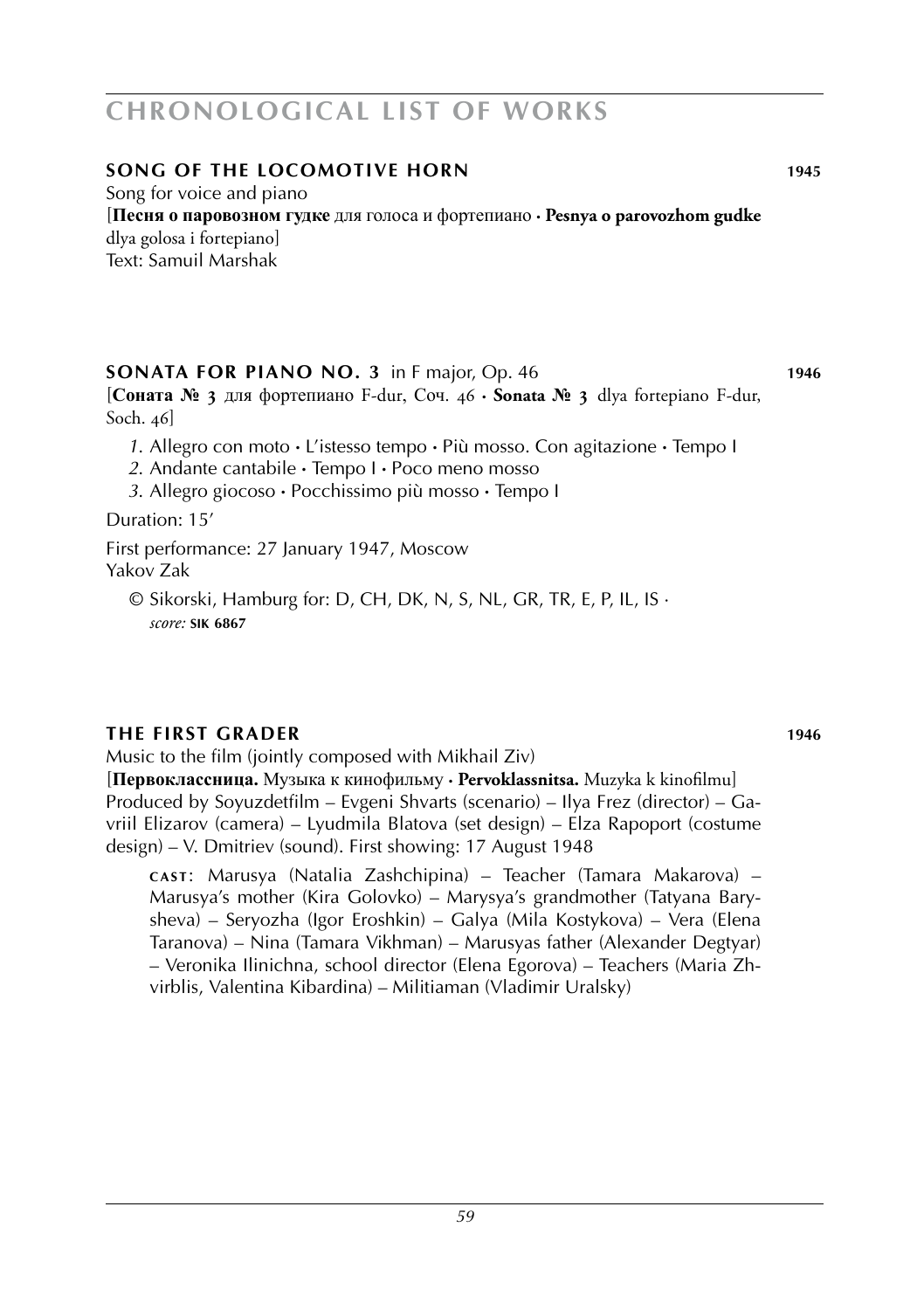### **the first grader 1946**

Scenes from student life based on the scenario by Evgeni Shvarts [**Первоклассница.** Сцены из школьной жизни по киносценарию Евгеня Шварца **· Pervoklassnitsa.** Stseny iz shkolnoi zhizni po kinostsenaiyu Evgenya Shvartsa] Avenir Zak (script) – Evgeni Shvarts, Ira Donskaya, Avenir Zak (lyrics)

- *1*. Песенка Маруси из 1, 7 и 9 сцен [Marusia's Song from Scenes 1, 7 and 9]
- *2*. Песенка Маруси из 2 сцены [Marusia's Song from Scene 2]
- *3*. Песенка почтальона из 5 и 14 сцен [The Postman's Song from Scenes 5 and 14]
- *4*. Песенка Маруси из 10 сцены [Marusia's Song from Scene 10]
- *5*. Песенка первоклассниц из 16 сцены [The First Graders' Song from Scene 16] *Живо, весело [Lively, cheerfully]*
- ► see also The First Grader, music to the film (1946).

### **two songs from 'the first grader' 1946**

[**Две песенки из кинофильма «Первоклассница»** для голоса или детского хора и фортепиано **· Dve pesenki iz kinofilma «Pervoklassnitsa»** dlya golosa ili detskogo khora i fortepiano]

Text: Evgeni Shvarts

- *1*. Песенка первоклассников [The First Graders' Song] *Живо, весело [Lively, Cheer fully]*
- *2*. Песенка дежурной [Song of the Girl on Duty] *Умеренно быстро [Moderatly fast]*

#### **ivan pavlov 1946**

Music to the film

#### [**Академик Иван Павлов.** Музыка к кинофильму **· Akademik Ivan Pavlov.** Muzyka k kinofilmu]

Produced by Lenfilm – Mikhail Papava (scenario) – Grigori Roshal (director) – Vyacheslav Gordanov, Moisei Magid, Lev Sokolsky (camera) – Evgeni Enei, Abram Veksler (set design) – Tamara Levitskaya (costume design) – Arnold Shargorodsky (sound) – Leningrad State Philharmonic Orchestra – Lev (?) Yukhnin (conductor). First showing: 21 February 1949

**c a s t** : Ivan Petrovich Pavlov (Alexander Borisov) – Varvara Ivanova, student (Nina Alisova) – Zabelin (Vladimir Chestnokov) – Professor Zvantsev (Fyodor Nikitin) – Semyonov (Vladimir Balashov) – Nikodim Vasilievich (Nikolai Plotnikov) – Serafima Vasilievna (Maryana Safonova) – Dmitri Petrovich Pavlov (Ivan Dmitriev) – Professor Petrishchev (Grigori Shpigel) – Telegin (Vasili Sofronov) – Sergei Mironovich Kirov (Georgi Belnikevich) – Maxim Gorki (Nikolai Cherkasov) – Student (Pavel Pankov)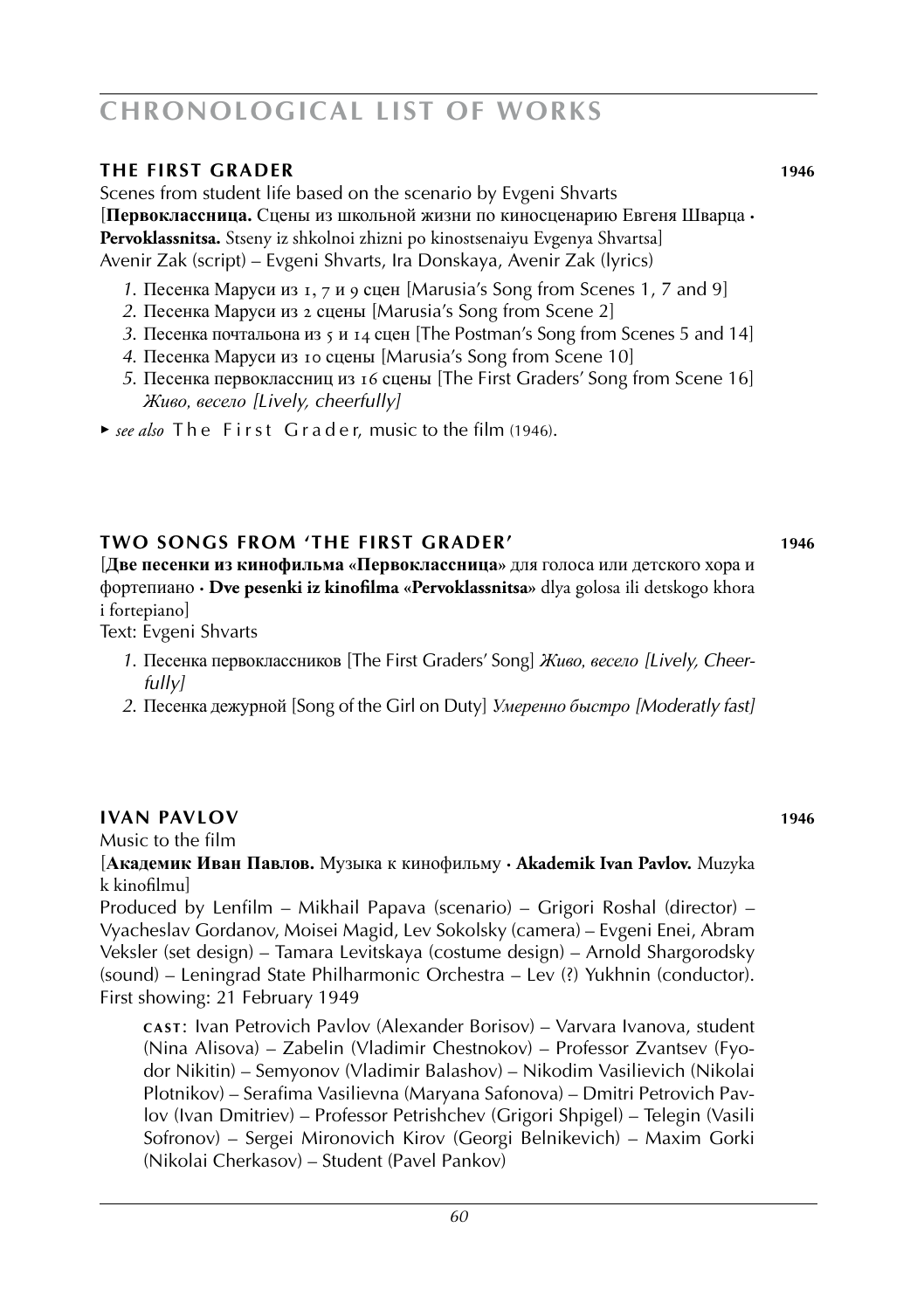# **concerto for violin**

**and orchestra** in C major, Op. 48 **1948**

[**Концерт для скрипки с оркестром**, Соч. 48 **· Kontsert dlya skripki s orkestrom**, Soch. 48]

*Dedicated to Soviet Youth*

- 1. Allegro molto e con brio  $(k = 112)$  · Più mosso
- 2. Andantino cantabile  $\left( \frac{1}{2} \right)$  = 50-52) **·** Pocchissimo più mosso · Con moto · Tempo I
- *3*. Vivace giocoso ( $= 100$ ) **·** Cadenza *Meno mosso* · Tempo I

 $1.1.2.1 - 2.1.1.0 - \text{time}$ , perc (tgl, tamb, snare dr, bass dr, cym, xyl). strings

Duration: 16'

First performance: 29 October 1948, Moscow, Large Hall of the Conservatoire Igor Bezrodny (violin) – Orchestra of the Moscow Conservatoire – Mikael Terian (conductor)

In 1948 the Concerto for Violin and Orchestra was awarded the USSR State Prize, Second Class. The soloist's part was edited by David Oistrakh.

- © Sikorski, Hamburg for: D, CH, DK, N, S, NL, GR, TR, E, P, IL, IS · *piano score:* **sik 2119**
- ► **a r r a n g e m e n t s** : piano score by the composer for flute and orchestra by André-Gilles Duchemin (first performance: 17 April 1985, André-Gilles Duchemin[flute] – Orchestre Métropolitain de Montréal) ■ for domra and bayan by A. Kudryavtsev (second movement).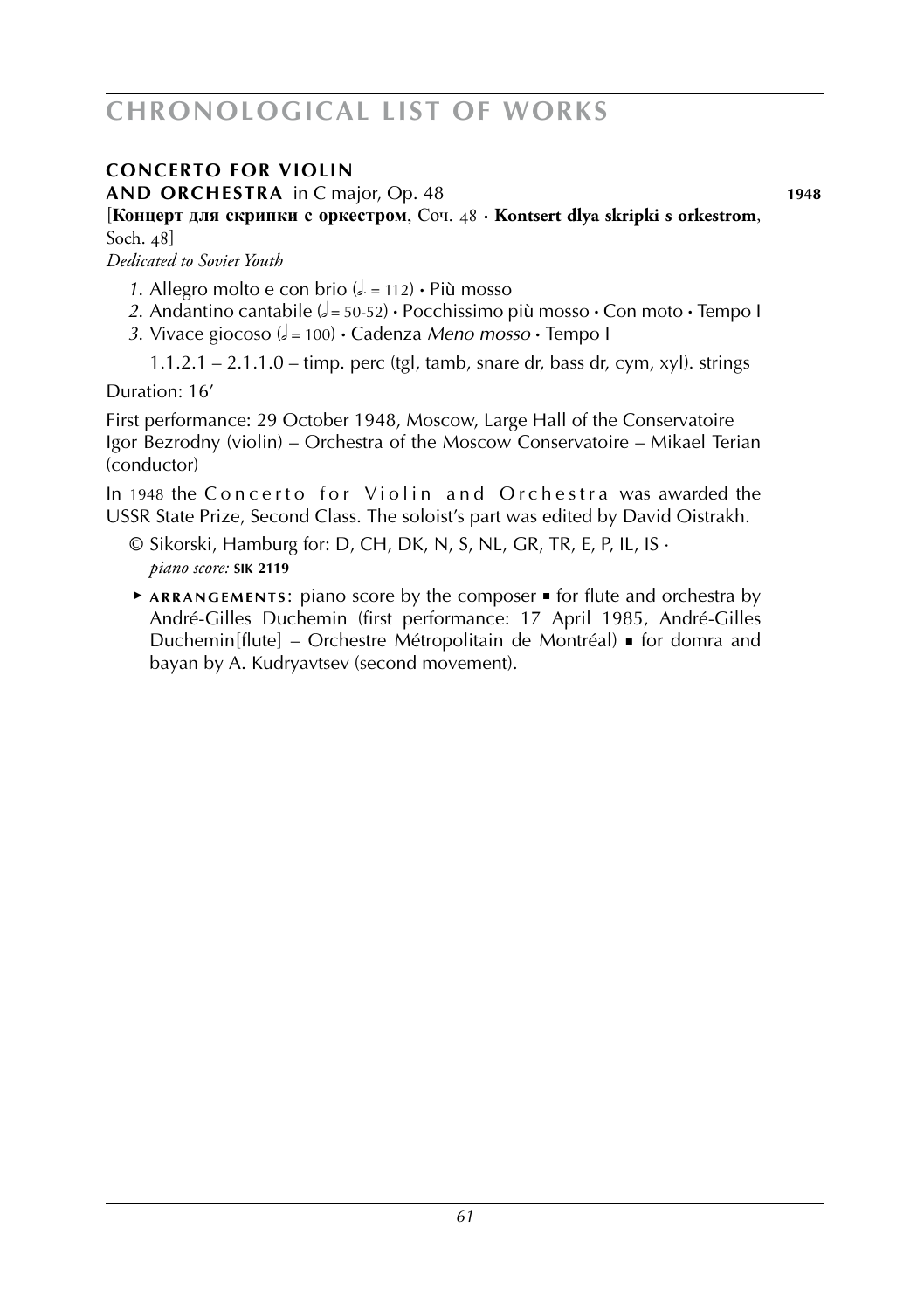# **concerto for violoncello**

**and orchestra no. 1** in G minor, Op. 49 **1948 – 1949**

[**Концерт для виолончели с оркестром № 1**, Соч. 49 **· Kontsert dlya violoncheli s orkestrom № 1**, Soch. 49]

*Dedicated to Soviet Youth*

- *1*. Allegro ( $\downarrow$  = 100-104) **·** Meno mosso ( $\downarrow$  = 69) **·** Meno mosso ( $\downarrow$  = 108) **·** Con fuoco  $(L = 108)$  **·** Tempo I, ma meno mosso  $(L = 80 \cdot$  Tempo I
- 2. Largo molto espressivo  $(J = 46) \cdot J = 52 \cdot J = 58 \cdot \text{Cadenza}$  *Molto espressivo*  $\cdot$ Tempo I
- 3. Allegretto ( $\ell$  = 108) **·** Poco più mosso ( $\ell$  = 126) **·** Ancora più mosso ( $\ell$  = 152) **·** L'istesso tempo, ma poco tranquillo e pesante  $(J = 132) \cdot J = 152 \cdot J = 144 \cdot \text{Pi}$ mosso, agitato (q = 168) **·** Tempo I (q = 108) **·** Cadenza **·** Più mosso, quasi presto  $\left( \right) = 84$ ) **·** Poco sostenuto
	- 1.1.2.1 2.1.1.0 timp. perc (snare dr, bass dr, cym). strings

Duration: 22'

First performance: 15 March 1949, Moscow, Large Hall of the Conservatoire Svyatoslav Knushevitsky (violoncello) – State Symphony Orchestra – Niyazi Tagi-Zadeh Gadzhibekov (conductor)

The soloist's part was edited by Svyatoslav Knushevitsky.

- © Sikorski, Hamburg for: D, CH, DK, N, S, NL, GR, TR, E, P, IL, IS · *piano score:* **sik 2373**
- ► **a r r a n g e m e n t s** : piano score by the composer for bassoon and piano by A. Litvinov (second movement)

# **DOMBEY AND SON** 1949

Incidental music to Natalia Venkstern's play based on Charles Dickens' novel [**Домби и сын.** Музыка к пьесе Натальи Венкстерна по роману Чарлса Диккенса **· Dombi i syn.** Muzyka k pese Natali Venksterna]

Première: 17 May1949, Moscow, Moscow Art Academic Theatre

Viktor Stanitsyn (director) – Boris Volkov (stage designer)

### **two cadenzas 1940ies**

to Joseph Haydn's Piano Concerto in D major, Hob. XVIII:11 in a version for piano solo edited by Alexander Goldenveizer (first and third movement) [**Две каденции к концерту Йозефа Гайдна для фортепиано с оркестром D-dur · Dve kadentsii k kontserty Iozefa Gaidna dlya fortepiano c orkestrom D-dur**]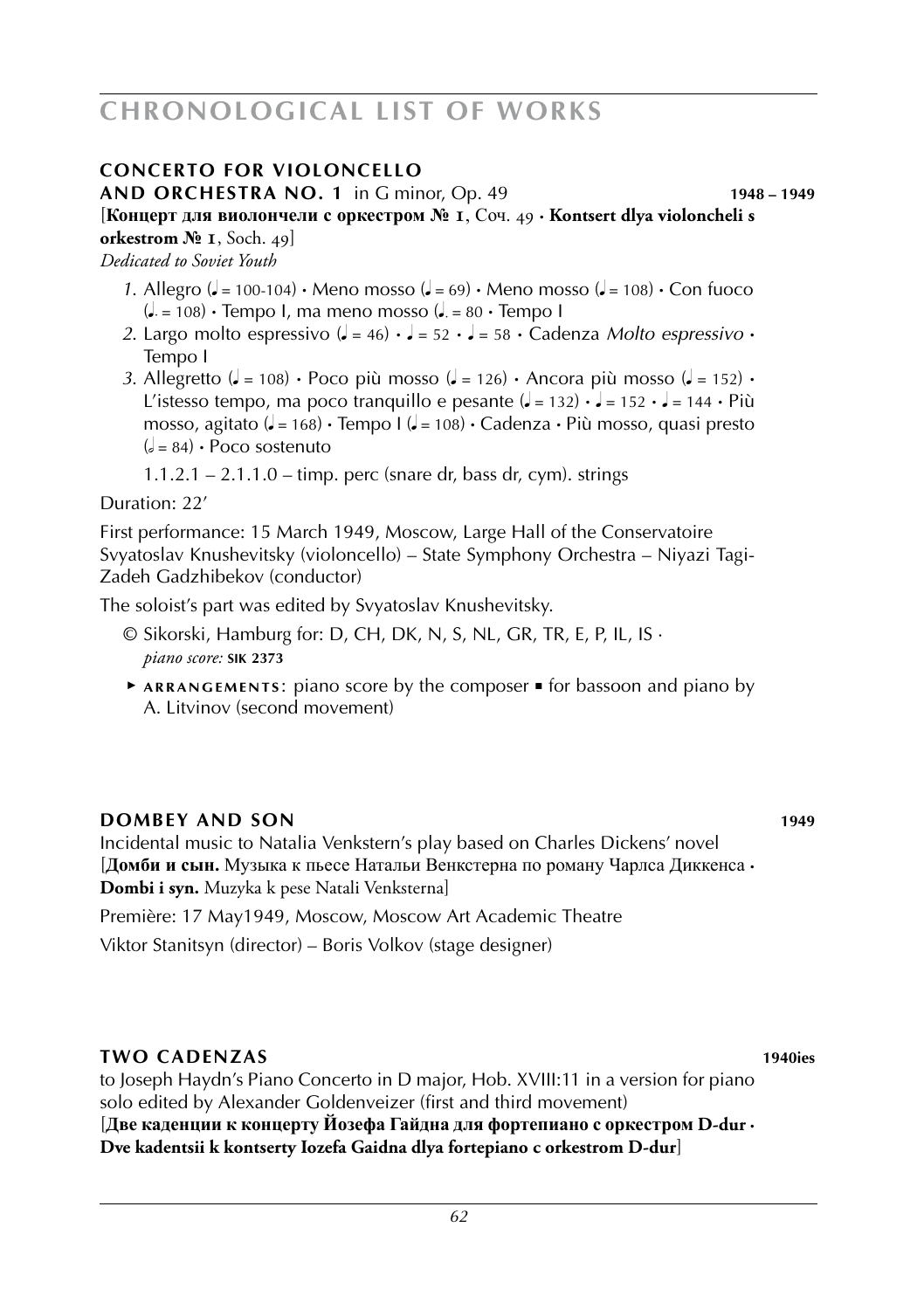# **the taras family**, Op. 47 **WS 1010268 1010246 1010244/1950**

Opera in four acts (8 scenes)

[**Семья Тараса.** Опера в четырёх действиях, восьмии картинах, Соч. 47 **· Semya Tarasa.** Opera v chetyryokh deistvyakh, vosmi kartinakh, Soch. 47] Libretto by Sergei Tsenin based on Boris Gorbatov's novel 'The Undefeated'

*1*. Overture

# **Act I**

- *2*. Scene 1 Во дворе перед домом Тараса [In the yard of the Taras' house]
- *3*. Scene 2 В доме Тараса [In the Taras' house]

# **Act II**

- *4*. Scene 3 Полянка в густом лесу [The clearing in the thick forest]
- *5*. Scene 4 В доме Тараса [In the Taras' house]

# **Act III**

- *6*. Scene 5 У школы [At school]
- *7*. Scene 6 На заводе [In the factory]

# **Act IV**

- *8*. Scene 7 В доме Тараса [In the Taras' house]
- *9*. Scene 8 Окраина города [The edge of town]

**DRAMATIS PERSONAE:** Taras (bass) – Efrosinya, his wife (mezzo-soprano) – Nastya, their doughter (soprano ) – Stepan and Andrei, their sons (baritone, tenor) – Antonina, Andrei's wife (soprano) – Pavka, Komsomol member (tenor) – Nazar, Taras' friend (tenor) – Father Semyon, forest ranger (bass) – Vasya and Vanya, Komsomol members (tenor, bass) – Two collective farm workers (tenor, bass) – Two workers (baritone, bass) – German colonel (bass) – German lieutenant (baritone) – German escort (tenor)

Workers, Komsomol memgers, Dwellers of the workers' settlement occupied by the Fascists, Collective farmers, Red Army soldiers, Fascist soldiers (choir)

# Duration: full eve

Première of the original version: 2 November 1947, Moscow, Stanislavsky and Nemirovich-Danchenko Theatre (private performance)

Vladimir Kandelaki (Taras) – Tamara Yanko (Efrosinya) – T. Yudina (Nastya) – Alexander Anikienko (Stepan) – Sergei Tsenin (Nazar) – Pavel Markov, Pavel Zlatogorov (directors) – Boris Volkov (stage design) – Samuil Samosud (conductor)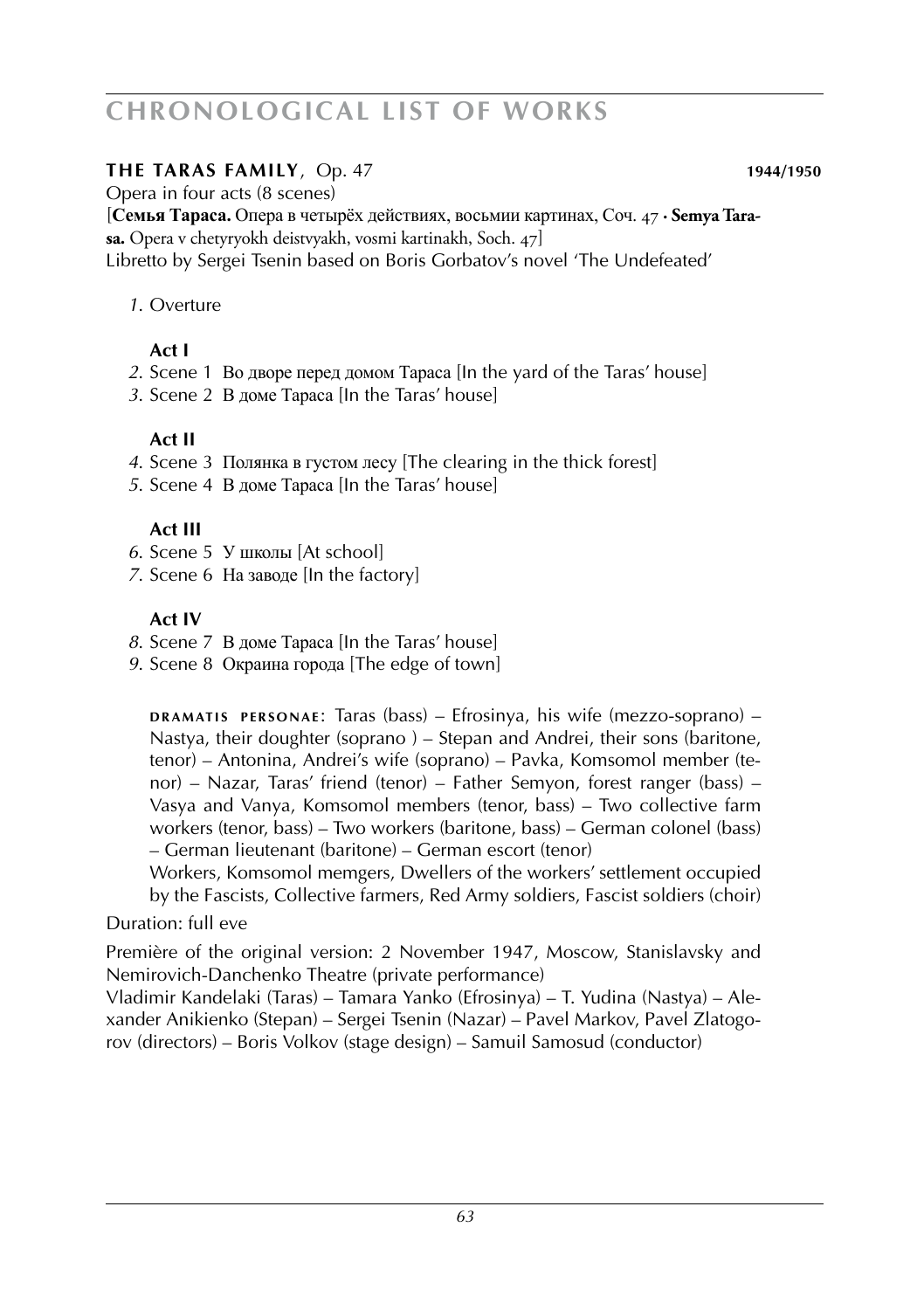#### THE TARAS FAMILY, Op. 47 [CONTINUED]

Première of the revised version: 7 November 1950, Leningrad, Kirov Theatre of Opera and Ballet

Ivan Yashugin (Taras) – Sofia Probrazhenskaya (Efrosinya) – B. Kolyada (Nastya) – Olga Kashevarova (Antonina) – Vladimir Ulyanov (Andrei) – Ilya Shlepyanov (director) – Simon Virsaladze (stage design) – Boris Khaikin (conductor)

In 1967 the composer revised The Taras Family for a third time.

 ► **a r r a n g e m e n t s** : for piano four hands by the composer ('Overture') ■ for piano by Konstantin Sorokin ('Komsomol Dance', 'Nastya's Aria') and by B. Milich and N. Silvansky ('Nastya's Aria') ■ for piano four hands by T. Matalaev (Nazar's Song), by A. Bubelnikov (Overture) and by Yu. Komalkov ('Komsomol Song') ■ for wind orchestra by Vasili Alexandrovich Revelev ('Overture') ■ for accordion ensemble by O. Zvonarev ('Komsomol Dance') ■ for sevenstring-guitar by V. Sazonov and by A. Likhatov (both 'Komsomol Song') ■ for bayan by P. Shashkin and by A. Onegin (both 'Komsomol Song') ■ for accordion by B. Kravchenko ('Komsomol Song') ■ for voice and wind orchestra by Kh. Khakhanyan ('Komsomol Song') ■ for voice and seven-string-guitar by V. Sazonov ('Komsomol Song').

# **komsomol song from 'the taras family' 1944/1950**

for voice or children's choir and piano

[**Комсомольская песня из оперы «Семья Тараса»** для голоса или детского хора и фортепиано **· Komsomolskaya pesnya iz opery «Semya Tarasa»** dlya golosa ili detskogo khora i fortepiano] Text: Sergei Tsenin

Умеренно [Moderately]

#### **in summer camp 1950**

Pioneer Song for children's choir and piano [**В лагере.** Пионерская песня для детского хора и фортепиано **· V lagere.** Pionerskaya pesnya dlya detskogo khora i fortepiano] Text: Anton Prishelets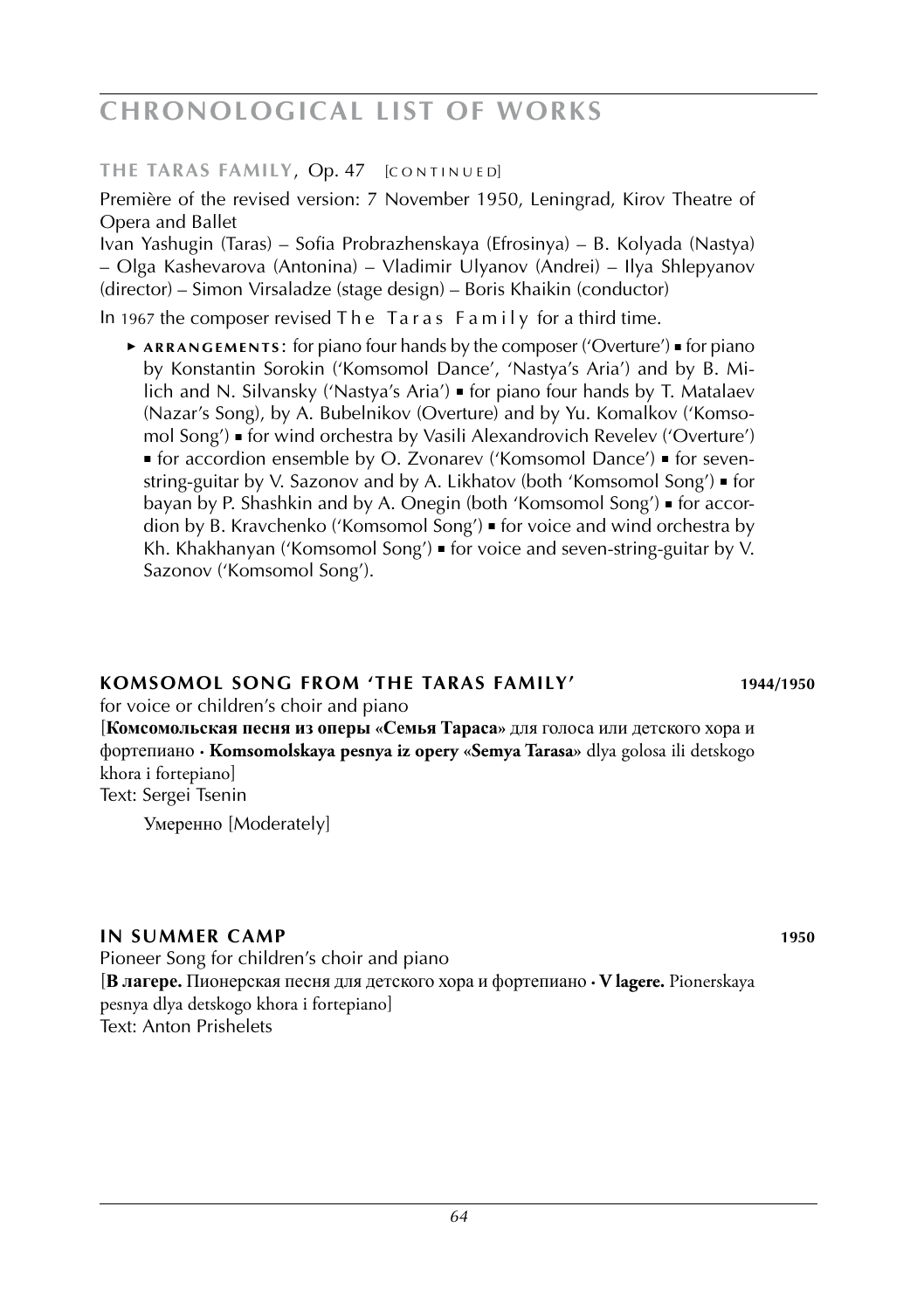# **about the leader 1950**

Song for children's choir and piano [**Про вожатую.** Песня для детского хора и фортепиано **· Pro vozhatuyu.** Pesnya dlya detskogo khora i fortepiano] Text: Olga Vysotskaya

Быстро, весело [Fast, cheerfully]

### **OUR COUNTRY** 1950

Song for children's choir and piano [**Наш край.** Песня для детского хора и фортепиано **· Nash krai.** Pesnya dlya detskogo khora i fortepiano] Text: Anton Prishelets

С движением. Певуче [Animatedly. Songful]

► **ARRANGEMENTS:** for piano by E. Sirotkina ■ for violin and piano by S. Ivanov (variations on the song's theme) and by Konstantin Fortunatov ■ for trumpet and piano by L. Lipkin ■ for balalaika and piano by A. Dorozhkin ■ for mandoline and piano by G. Mikhailov and by E. Klimov ■ for garmon 'Khromka' by V. Ivanov ■ for accordion by A. Ivanov.

### **musorgsky 1950**

Music to the film

[**Мусоргский.** Музыка к кинофильму **· Musorgsky.** Muzyka k kinofilmu] Produced by Lenfilm – Anna Abramova, Grigori Roshal (scenario) – Grigori Roshal (director) – Moisei Magid, Lev Sokolsky (camera) – Nikolai Suvorov, Abram Veksler, Evgenia Slovtsova (set design) – Arnold Shargorodsky (sound) – Orchestra of the Leningrad Academic Opera and Ballet Theatre – Boris Khaikin (conductor). First showing: 27 November 1950

**c a s t** : Modest Petrovich Musorgsky (Alexander Borisov) – Vladimir Stasov (Nikolai Cherkasov) – Mili Balakirev (Vladimir Balashov) – Nikolai Rimski-Korsakov (Andrei Popov) – Alexander Borodin (Yuri Leonidov) – Cesar Cui (Bruno Freindlikh) – Alexander Dargomyzhsky (Fyodor Nikitin) – Julia Fyodorovna Platonova (Lyubov Orlova) – Alexandra Purgold (Lidia Shtykan) – Nadezhda Purgold (Valentina Ushakova) – Osip Petrov (Georgi Orlov) – Ivan Melnikov (Vladimir Morozov) – Grand Duchess Elena Pavlovna (Lidia Sukharevskaya) – Rzhevsky (Konstantin Adashevsky) – Kartsev (Lev Fenin) – von Mets (Grigori Shpigel) – Gagin (Georgi Georgiu) – Musorgsky's mother (Alexandra Vasilieva)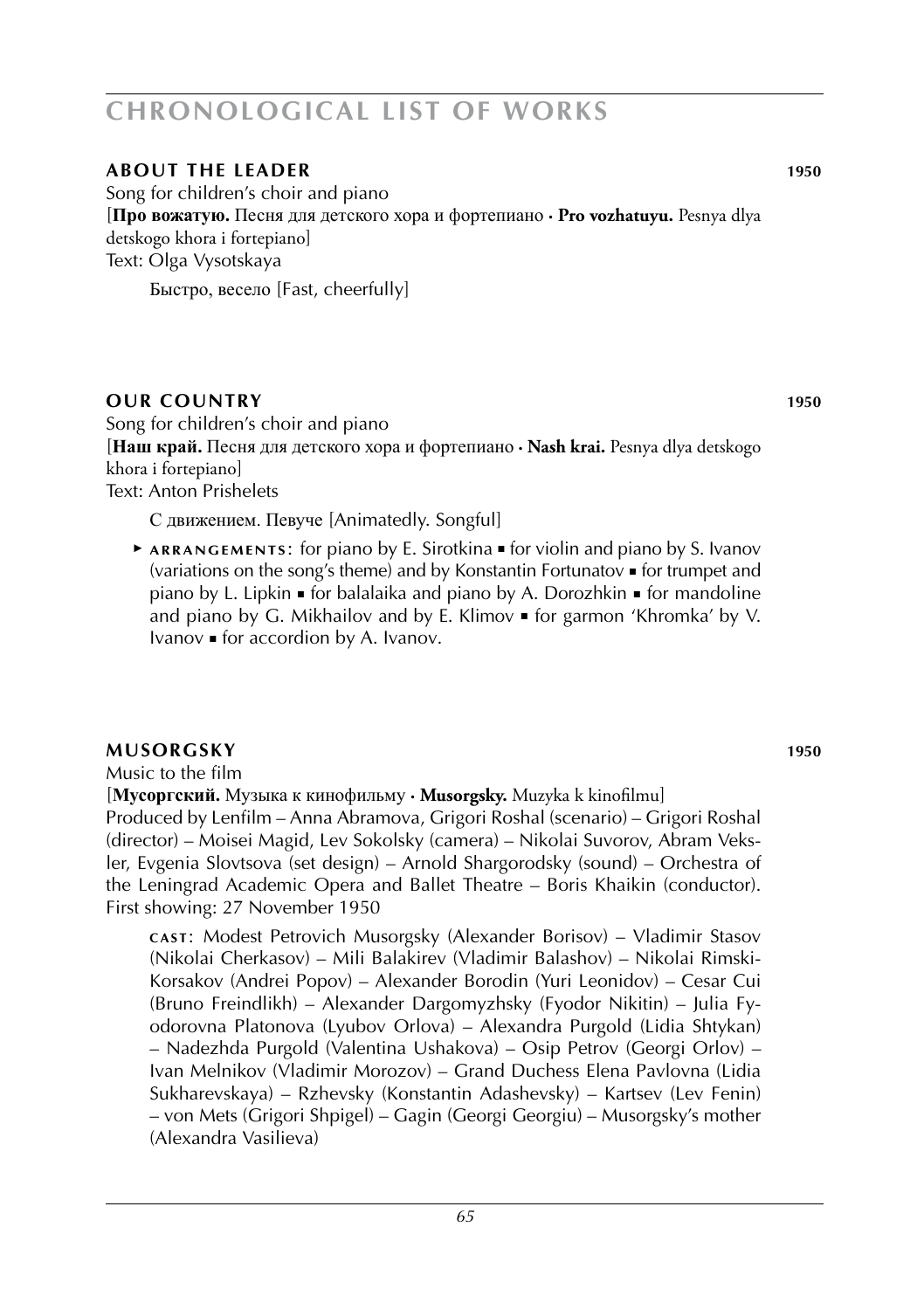# **on the road 1951**

Song for children's choir and piano [**В пути.** Песня для детского хора и фортепиано **· V puti.** Pesnya dlya detskogo khora i fortepiano] Text: Sergei Bogomazov

# **concerto for piano**

**and orchestra no. 3** in D major, Op. 50 **1952**

[**Концерт для фортепиано с оркестром № 3**, Соч. 50 **· Kontsert dlya fortepiano s orkestrom № 3**, Soch. 50]

*Dedicated to Soviet Youth*

- 1. Allegro molto ( $\epsilon$  = 132-138)  $\cdot$  Poco più mosso ( $\epsilon$  = 152)  $\cdot$  Poco più mosso. Marciale • Cadenza *Allegro molto* • Tempo I ( $\sqrt{s}$  = 132-138) • Poco più mosso  $\mathcal{L} = 152 - 160$
- 2. Andante con moto ( $\downarrow$  = 72) **·** Pocchissimo più mosso ( $\downarrow$  = 96) **·** Ancora pocchissimo più mosso ( $\downarrow$  = 104)  $\cdot$  Tempo I
- *3*. Presto (h = 144-152) **·** Poco sostenuto. Marcial (ben ritmico) **·** Tempo I **·** Prestis-  $\sin 6 (= 176)$

2.2.2(*Eb* clar).2 – 2.2.2.0 – timp. perc (tgl, side dr, bass dr, cym, xyl). strings

# Duration: 20'

First performance: 1 February 1953, Moscow, Large Hall of the Conservatoire Vladimir Ashkenazi (piano) – Moscow Philharmonic Orchestra – Dmitri Kabalevsky (conductor)

- © Sikorski, Hamburg for: D, CH, DK, N, S, NL, GR, TR, E, P, IL, IS · *piano score:* **sik 6139**
- ► **a r r a n g e m e n t s** : piano score by the composer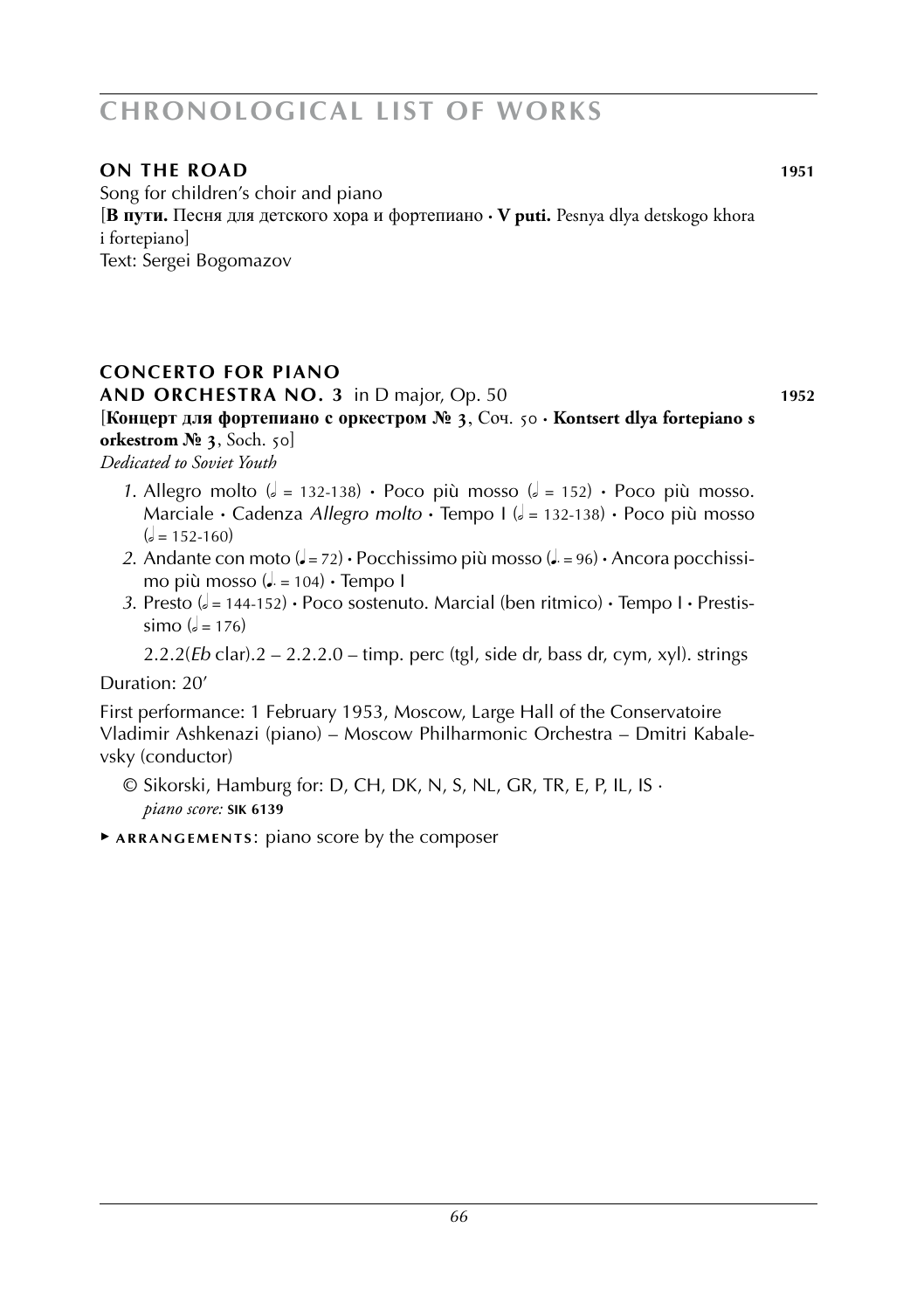### **easy variations**, Op. 51 **1952**

for piano

[**Лёгкие вариации** для фортепиано, Соч. 51 **· Lyogkie variatsii** dlya fortepiano, Soch. 51]

- *1*. Вариации на тему русской народной песни F-dur [Variations on a Russian Folk Song in F major] Tema *Allegro* **·** Var. I **·** Var. II **·** Var. III **·** Var. IV **·** Var. V
- *2*. Вариации на тему русской народной песни D-dur [Variations on a Russian Folk Song in F major] Tema *Allegretto* **·** Var. I **·** Var. II **·** Var. III **·** Var. IV **·** Var. V **·** Var. VI
- *3*. Вариации на тему словацкой народной песни d-moll [Variations on a Slovakian Folk Song in D minor] Tema *Moderato* **·** Var. I *Allegretto giocoso* **·** Var. II **·** Var. III **·** Var. IV **·** Var. V **·** Var. VI (Coda) *Moderato*
- *4*. Вариации на тему украинской народной песни G-dur [Variations on an Ukrainian Folk Song in G major] Tema *Allegretto scherzando* **·** Var. I **·** Var. II **·** Var. III **·** Var. IV **·** Var. V **·** Var. VI **·** Var. VII and Coda
- *5*. Вариации на тему украинской народной песни a-moll [Variations on an Ukrainian Folk Song in A minor] Tema *Andantino* **·** Var. I *Poco più mosso* **·** Var. II **·** Var. III **·** Var. IV **·** Var. V **·** Var. VI
- © Sikorski, Hamburg for: D, CH, DK, N, S, NL, GR, TR, E, P, IL, IS · *score:* **sik 2116**
- ► ARRANGEMENT for three recorders (soprano, alto and tenor) by Grete Zahn (Nos. 2, 3 – **sik 2367**) ■ for violin and piano by P. Sholts (No. 4).

### **three generations 1952**

Komsomol song for voice or two-part choir and piano

[**Три поколения.** Комсомольская песня для голоса или двухголосного хора и фортепиано **· Tri pokoleniya.** Komsomolskaya pesnya dlya golosa ili dvukhgolosnogo khora i fortepiano]

Text: Evgeni Dolmatovsky

#### **the new sea 1952**

Song about the Tsimlyansk Reservoir for voice or choir and piano [**Новое море.** Песня о Цимлянском море для голоса или хора и фортепиано **· Novoe more.** Pesnya o Tsimlyaskom more dlya golosa ili khora i fortepiano] Text: Evgeni Dolmatovsky

 ► **a r r a n g e m e n t s** : for bayan by A. Kholminov.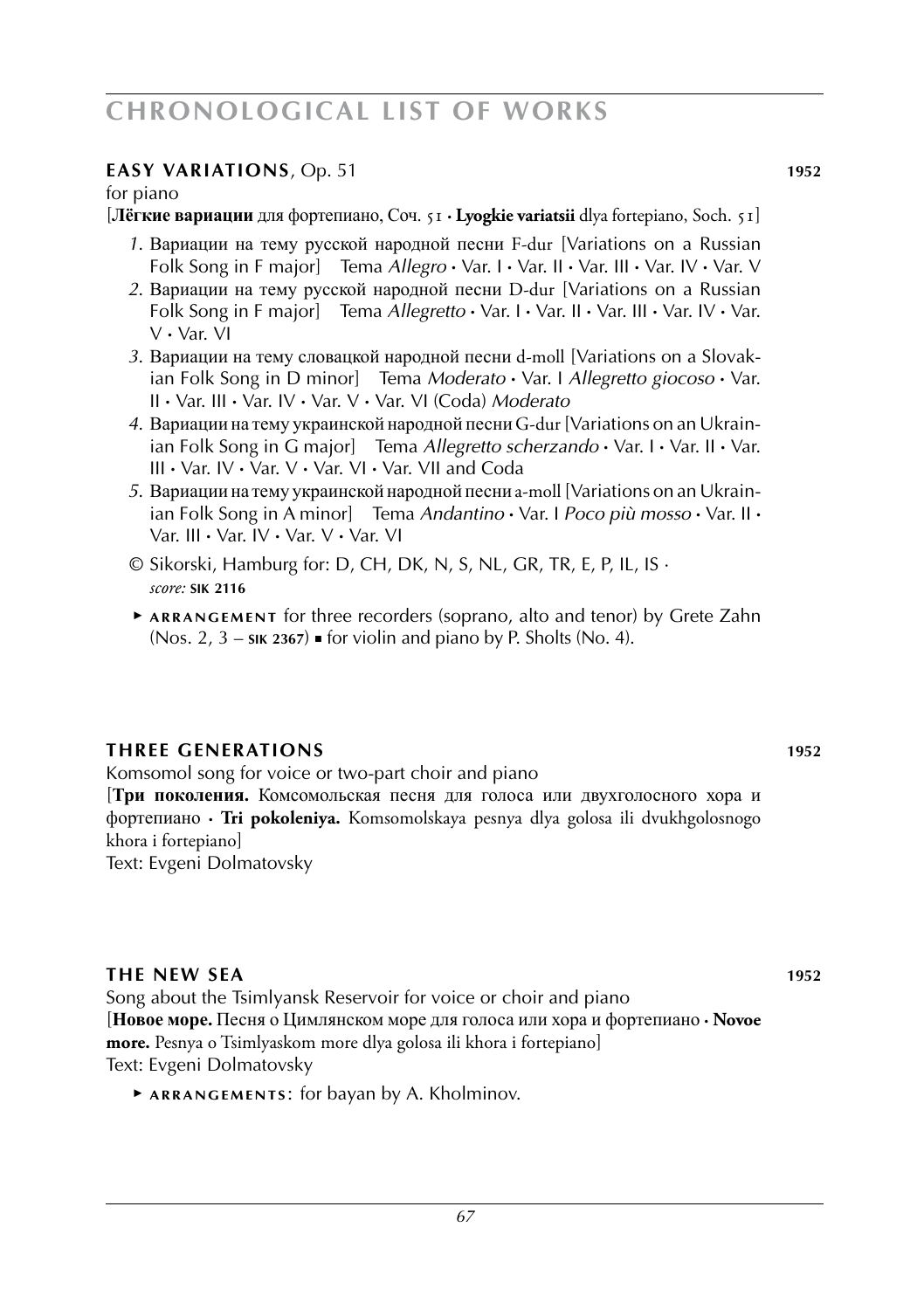### **volga – Don 1952**

Song for choir and piano [**Волго-Дон.** Песня для хора и фортепиано **· Volgo-Don.** Pesnya dlya khora i fortepiano] Text: Olga Vysotskaya

#### **song about the friendship of soviet and chinese children 1952**

for choir and piano [**Песня о дружбе советских и китайских ребят** для голоса и фортепиано **· Pesnya** 

**o druzhbe sovetskikh i kitaiskikh rebyat** dlya golosa i fortepiano] Text: Yuan Shuipo, Russian translation by Samuil Marshak

# **there are contruction sites all over our country 1952**

Song for children's choir and piano [**Стройки всенародные у нас.** Песня для детского хора и фортепиано **· Stroiki vsenarodnye u nas.** Pesnya dlya detskogo khora i fortepiano] Text: Pyotr Gradov

#### **pioneer link 1952**

Song for children's choir and piano [**Пионерское звено.** Песня для детского хора и фортепиано **· Pionerskoe zveno.** Pesnya dlya detskogo khora i fortepiano] Text: Olga Vysotskaya

Весело, живо [Cheerfully, lively]

 ► **a r r a n g e m e n t s** : for violin and piano by Konstantin Fortunatov ■ for horn and piano by A. Usov ■ for bayan by A. Nabatov.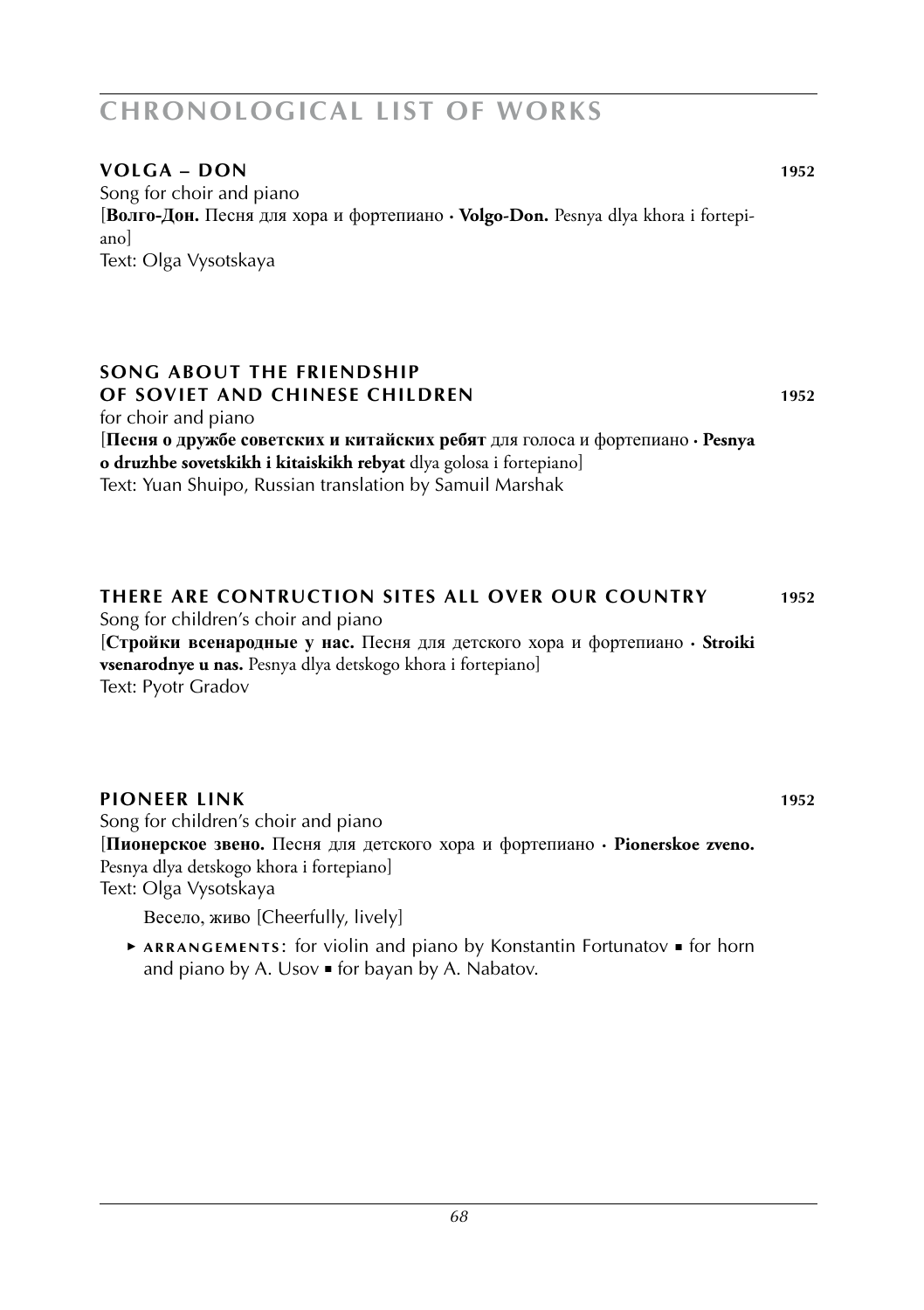### **i will go 1952**

Arrangement of a Russian folksong (melody by A. Polyansky) for high voice and piano

[**Я пойду, пойду.** Обработка для высокго голоса и фортепиано **· Ya poidu, poidu.** Obragotka dlya vysokogo golosa i fortepiano] Text: A. Ponomaryov

### **hostile whirlwinds 1953**

Music to the film

[**Вихри враждебные.** Музыка к кинофильму **· Vikhri vrazhdebnye.** Muzyka k kinofilmu]

Produced by Mosfilm – Nikolai Pogodin (scenario) – Mikhail Kalatozov (director) – Mark Magidson (camera) – Mikhail Bogdanov, Gennadi Myasnikov, Vladimir Yakovlev (set design) – Vyacheslav Leshchev (sound) – Alexei Surkov (lyrics) – USSR State Orchestra of the Ministry of Cinematography – Semyon Sakharov (conductor). First showing: 19 February 1957

**c a s t** : Dzerzhinsky (Vladimir Emelyanov) – Lenin (Mikhail Kondratev) – Stalin (Mikhail Gelovani) – Sverdlov (Leonid Lyubashevsky) – Kalinin (Vladimir Solovyov) – Lemekh (Ivan Lyubeznov) – Vera Ivolgina (Alla Larionova) – Kavalyov (Viktor Avdyushko) – Balandin, homeless person (Georgi Yumatov) – 'Sleepwalker', homeless person (Vladimir Boriskin) – Vinogradov (Igor Bezyaev) – Nikanor (Sergei Lukyanov) – Grigori Medvedev (Sergei Romodanov) – Robert Hamilton Bruce Lockhart (Andrei Popov) – Heinrich Schroeder (Nikolai Gritsenko) – Francis Cromie (Alexander Khokhlov) – Pashkov (Grigori Kirillov) – Georgi Pyatakov (Oleg Zhakov) – Kolomatyano (Antoni Khodursky) – Klimov (Alexander Degtyar)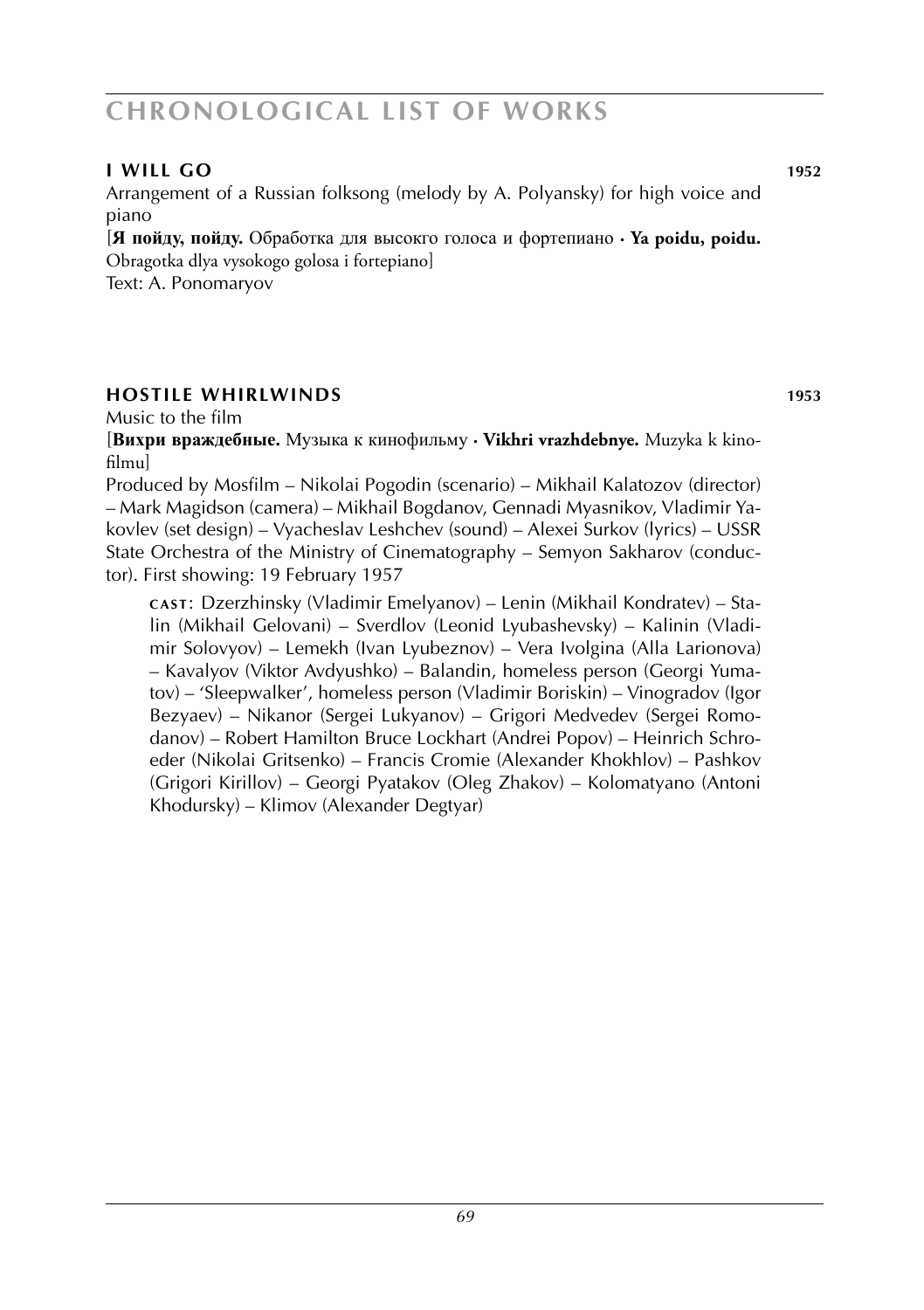### **fROM THE DITTIES OF THE CLEVER CROCODILE 1954**

Songs for voice and piano from the broadcast production 'Conversation with a clever Crocodile'

[**Из песенок умного Крокодила.** Песни для голоса и фортепиано из радиопередачи «Беседы умного Крокодила» **· Iz pesenok umnogo Krokodila.** Pesni dlya golosa i fortepiano iz radioperedachi «Besedi umnogo Krokodila»]

Text: Agniya Barto

- *1*. Песненка умного Крокодила [Ditty of the Clever Crocodile]
- *2*. Песненка птиц [Ditty of the Birds]
- *3*. Вот однажды Крокодил [Once Upon a Time the Crocodile]
- *4*. Лёшенька [Lyoshenka] *Умеренно [Moderately]*
- *5*. Песенка про Петю [About Petya] *Быстро [Fast]*
- *6*. Вежливый вальс [Happy Waltz] *Умеренно [Moderately]*

# **ten sonnets of WILLIAM SHAKESPEARE, Op. 52 <b>1953** – 1955

for bass and piano

[**Две песни** для голоса и фортепиано, Соч. 32 **· Dve pesni** dlya golosa i fortepiano, Soch. 32]

Text: William Shakespeare, Sonnets Nos. 81, 27, 102, 30, 153, 13, 8, 71, 90 and 76, Russian translation by Samuil Marshak

- *1*. Тебе ль меня придётся хоронить [Or I shall live your epitaph to make] *An dante molto sostenuto* (q = 63) **·** *Pocchissimo più agitato* **·** *Tempo I*
- *2*. Трудами изнурен, хочу уснуть [Weary with toil, I haste me to my bed] *Con moto. Appassionato* (q = 72) **·** *Tempo I (ma poco meno mosso)*
- *3*. Люблю, но реже говорю об этом [My love is strengthen'd, though more weak in seeming] *Andantino* ( $\sqrt{ }$  = 104)
- *4*. Когда на суд безмолвных, тайных дум [When to the sessions of sweet silent *thought] Largo*  $(J = 50)$  **·** *Poco meno mosso*
- *5*. Бог Купидон дремал в тиши лесной [Cupid laid by his brand and fell asleep] *Allegretto moderato e capriccioso* (q = 96) **·** *Poco più mosso* **·** *Tempo I*
- *6*. Не изменяйся, будь самим собой [O! that you were your self] *Andante con moto* (q = 80) **·** *Tempo I (ma poco meno mosso)*
- *7*. Ты музыка [Music to hear, why hear'st thou music sadly?] *Larghetto*  $(L = 56)$  **·** *Poco meno mosso*
- *8*. Ты погрусти, когда умрёт поэт [No longer mourn for me when I am dead] *Andante non troppo*  $(l = 66)$
- *9*. Уж если ты разлюбишь [Then hate me when thou wilt] *Drammatico* ( $J = 84$ )
- *10*. Увы, мой стих не блещет новизною [Why is my verse so barren of new pride] *Andantino semplice*  $(d - 56)$

First performance: 12 April 1955, Moscow, Small Hall of the Conservatoire Ivan Petrov (bass) – Dmitri Kabalevsky (piano)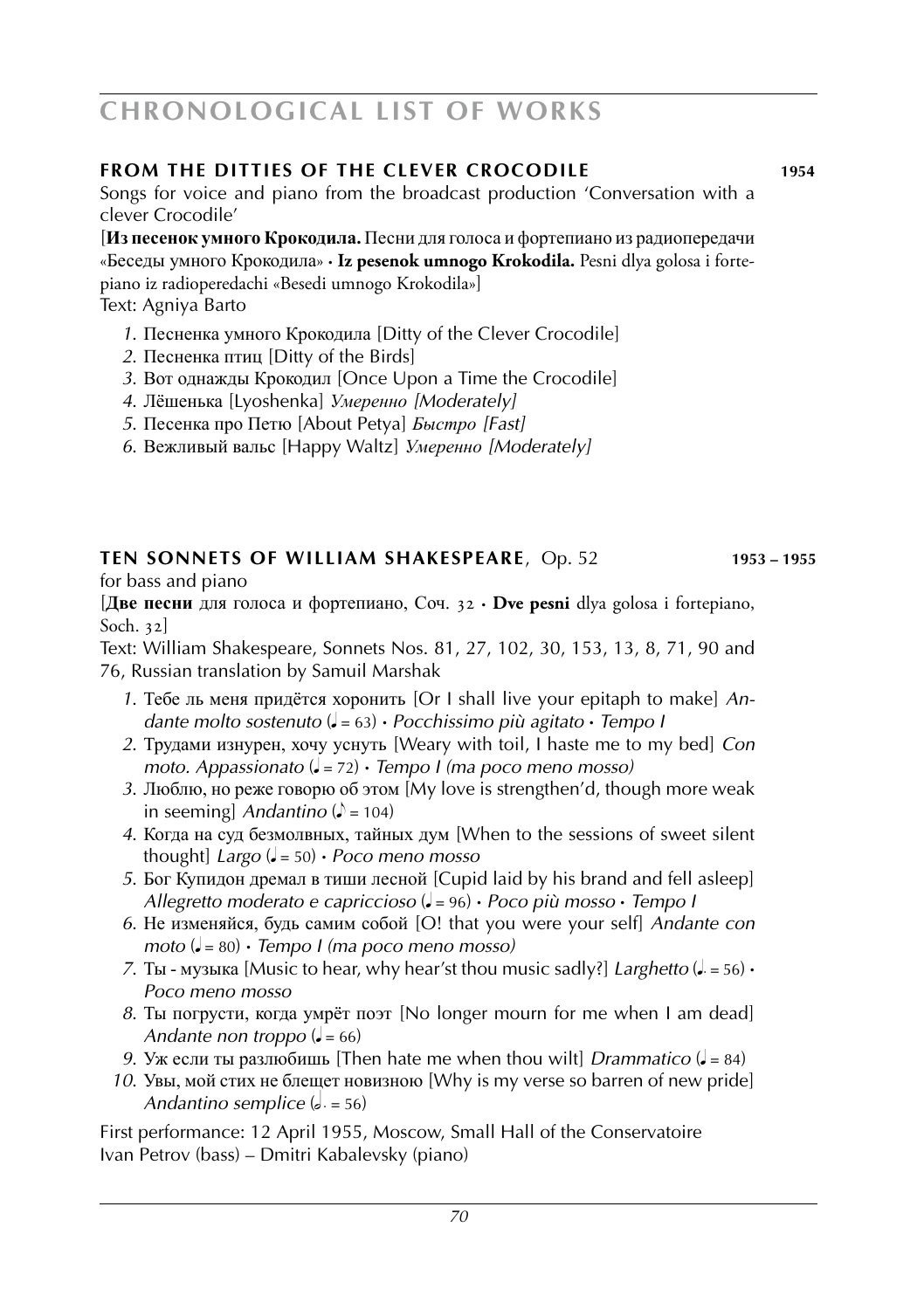#### **nikita vershinin**, Op. 53 **WEB 1954 – 1955**

Opera in four acts (8 scenes)

[**Никита Вершини.** Опера в четырёх действиях, восьмии картинах, Соч. 47 **· Nikita Vershinin.** Opera v chetyryokh deistvyakh, vosmi kartinakh, Soch. 47] Libretto by Sergei Tsenin based on Vsevolod Ivanov's play 'Armoured Train 14-69'

*1*. Overture *Largo. con gravità* (q = 50-58) **·** *Poco più agitato* (q . = 66) **·** *Tempo I*

#### **Act I**

- *2*. Scene 1 Изба Вершинина [Vershinin's Hut]
- *Andante non troppo. Inquieto* (q = 60) **·** *Poco meno mosso* **·** *Poco più mosso* **·** *Poco meno mosso*  $(l = 50)$  **·** *Allegro*  $(l = 160-168)$  **·** *Poco più mosso* · *Allegro agitato* (q = 160) **·** *Andante sostenuto* (q = 54) **·** *Allegro moderato* **·** *Poco più*   $a$ *gitato* ( $J = 84$ )  $\cdot$  *Poco meno mosso* ( $J = 72-76$ )  $\cdot$  *Poco meno mosso*  $\cdot$  *A tempo* (q = 72-76) **·** *Poco più mosso* (q = 100) **·** *Poco meno mosso* **·** *Meno mosso* **·** *Tempo primo (Andante)* · *Presto agitato* ( $\sqrt{ }$  = 96-100) · *Poco meno mosso*
- *3*. Scene 2 Город на берегу океана [City on the Ocean Shore]  $Con \text{ moto} \left( \text{J} = 66-69 \right)$  **•**  $Poco \text{ più mosso} \left( \text{J} = 100-104 \right)$  **·**  $Poco \text{ meno mosso} \cdot Molto$ *sostenuto* **·** *Tempo I* **·** *Poco più mosso* (q = 120) **·** *Meno mosso* (q = 58-60) **·** *Mo-* $\alpha$  derato ( $\beta$  = 92-96) **·** *Poco più mosso* · *Tempo I* · *Andante sostenuto* ( $\beta$  = 58-60) · *Pocchissimo più mosso* **·** *Allegro* ( $\sigma$  = 72-76) **·** *Doppio meno mosso* (Andante)  $(L = 58-60)$  **·** *Poco più sostenuto* **·** *Con moto*  $(L = 66-69)$  **·** *Appassionato* · *Allegro*  $\cdot$  *Moderato* ( $\downarrow$  = 92-96)  $\cdot$  *Meno mosso quasi andante* ( $\downarrow$  = 58)
- *4*. Scene 3 Околица деревни на склоне сопки [The Edge of Town on the Hillside] *Allegro molto agitato* ( $J = 104-108$ )  $\cdot$  *Doppio meno mosso. Andante* ( $J = 52-54$ )  $\cdot$ *Poco più mosso* ( $\downarrow$  = 88) **·** *Poco meno mosso* ( $\downarrow$  = 69) **·** *Meno mosso* ( $\downarrow$  = 60) **·** *Più mosso* ( $\downarrow$  = 104-108)  $\cdot$  *Meno mosso*  $\cdot$  *Poco più mosso* ( $\downarrow$  = 104)  $\cdot$  *Sostenuto assai* **·** *Più mosso* **·** *Meno mosso. Andante* **·** *Agitato* (q k = 100-104) **·** *Più agitato* **·** *Andante* (q = 52-54) **·** *Andante con moto e molto espressivo (L'istesso tempo)* **·** *Poco più mosso* **·** *Allegro pesante (Doppio più mosso)* ( $\sqrt{ }$  = 184-192) **·** *Poco sostenuto*

#### **Act II**

*5*. Scene 4 Двор занятого войском Вершенина старого монастыря [Vershinins' Troop in the Yard of the Old Monastery] *Allegro marcato e con brio*  $\sqrt{a} = 120$ -126) **·** *Doppio meno mosso* ( $J = 126$ ) · *Doppio più mosso* ( $J = 120-126$ ) · *Doppio meno mosso* ( $J = 126$ ) **·** *Poco più mosso* · *Più mosso* ( $J = 84$ ) · *Allegretto* ( $J = 84$ ) **·** *Agitato* **·** *Poco più agitato* **·** *Andantino sostenuto* **·** *Poco più mosso* **·** *Poco sostenuto* **·** *Più mosso* **·** *Poco sostenuto* **·** *Meno mosso* **·** *Andante sostenuto*  $(\Box = 80) \cdot$  *Allegro agitato*  $\cdot$  *Molto sostenuto*  $(\Box = 63) \cdot$  *Andante con moto*  $(\Box = 84)$ **· Poco più mosso · Andantino con moto** ( $\downarrow$  = 138-144) **· Andante sostenuto** ( $\downarrow$ = 66-69) **·** *Poco più agitato* **·** *Meno mosso* **·** *Poco più mosso* **·** *Andantino con*   $moto$  ( $\downarrow$  = 138-144) **·** *Poco più mosso* ( $\downarrow$  = 160) **·** *Allegro molto* ( $\downarrow$  = 152-160) **·** *Poco meno mosso* · *Allegro agitato (poco meno mosso)o* ( $\downarrow$  = 96-100) · *Allegro molto con brio* ( $\neq$  = 132-138) **·** *Poco più tran quillo* ( $\neq$  = 126-132) **·** *Sostenuto* ·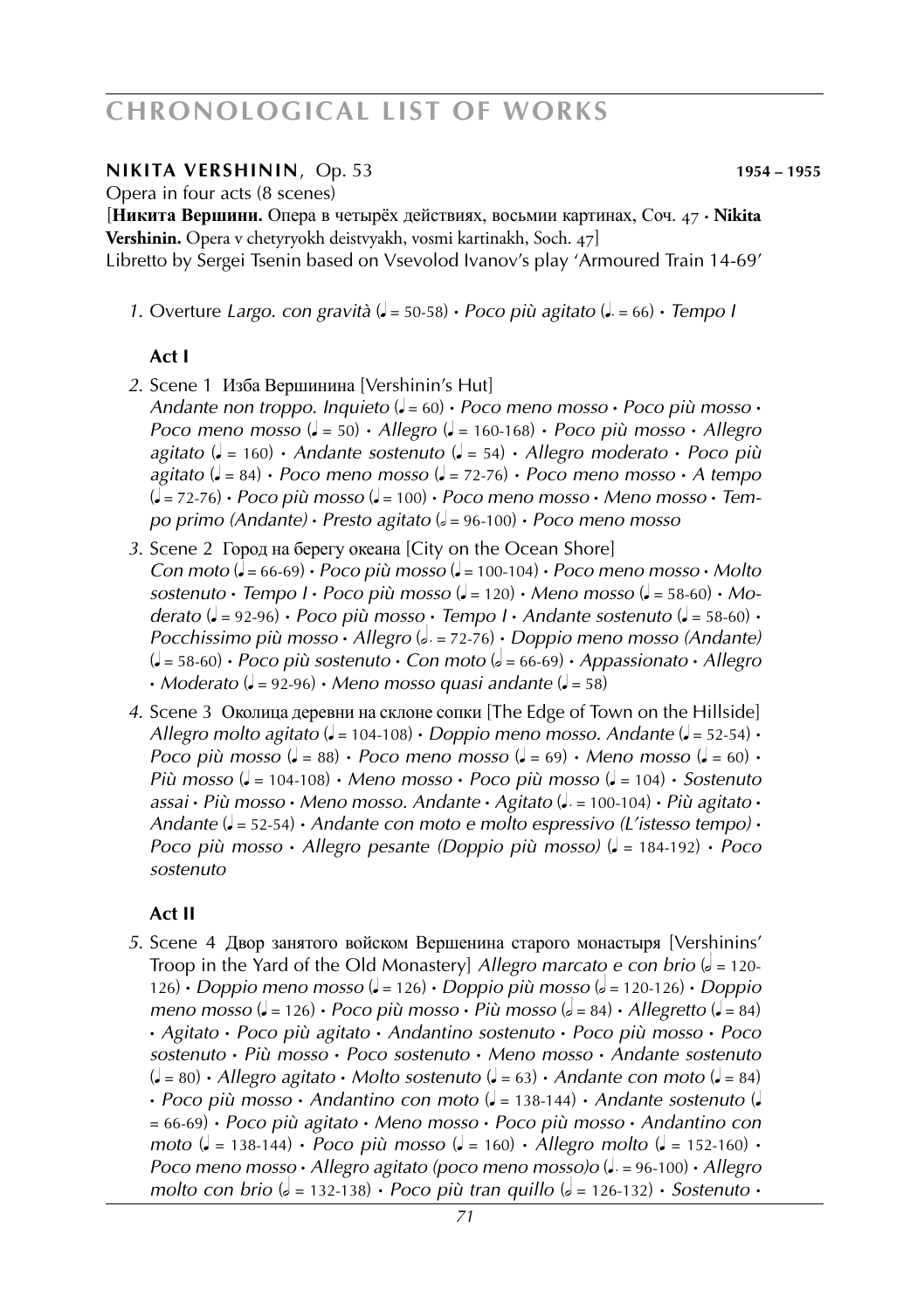**NIKITA VERSHININ, Op. 53 [CONTINUED I]** 

### **Act II**

*Allegro energico* ( $\overline{e}$  = 112-116) **·** *Allegro* · *Presto* · *Andantino moderato* ( $\overline{e}$  = 88-92) **·** *Pesante. Sostenuto assai* (q = 104-108) **·** *Allegro* **·** *Più allegro* **·** *Presto* **·** *Meno mosso (Allegro moderato)* **·** *Andante sostenuto* (q = 66-69) **·** *Allegro moderato*  $\cdot$  *Andante sostenuto* ( $\cdot$  = 66)  $\cdot$  *Poco meno mosso* ( $\cdot$  = 52)  $\cdot$  *Andante sostenuto* ( $\cdot$  $= 60-63$  **·** *Poco meno mosso* ( $= 52$ ) **·** *Presto agitato* ( $= 152-160$ ) · *Meno mosso* **· Prestissimo agitato** ( $\sqrt{ }$  = 200)

# **Act III**

- *6*. Scene 5 Ночь. Дремучая тайга. Полотно железной дороги [Night. Thick Taiga. Railway Embankment] *Andante con moto* (q = 52-54) **·** *Poco più agitato* **·** *Poco meno mosso* **·** *Allegro appassionato* (h k = 76-80) **·** *Molto meno mosso. Adagio molto sostenuto* (q = 42) **·** *Poco più mosso* **·** *Più risoluto* **·** *Poco meno mosso*  $(L = 63)$  **·** *Poco più mosso* **·** *Più mosso*  $(L = 84)$  **·** *Allegro risoluto*  $(L = 152)$
- *7*. Entr'acte *Allegro molto* (h = 152-160) **·** *Poco meno mosso*
- *8*. Scene 6 Командирский вагон бронепоезда [The Commander's Coach of the Armoured Train]

*Moderato* (q = 72-76) **·** *Allegro agitato* (q = 160) **·** *Tempo I* **·** *Meno mosso* **·** *Tempo di valse moderato. Rubato* ( $d = 56$ ) **·** *Allegro* ( $d = 76$ ) **·** *Vivo* · *Poco più mosso* · *Meno mosso* **·** *Andante* **·** *Allegro agitato* **·** *Allegro* **·** *Andante sostenuto* (q = 58) **·** *Molto agitato* ( $\sqrt{a} = 72$ ) **·** *Largamente* · *Andantino* ( $\sqrt{a} = 52$ ) · *Adagio funebre*  $(L = 42-44)$  **·** *Doppio più mosso*  $(L = 108-112)$  **·** *Poco più mosso* ·  $J = 120-126$ 

# **Act IV**

- *9*. Scene 7 Бедная китайская фанза [Poor Chinese Peasant Hut] *Moderato* **·** *Andante con moto molto cantabile* **·** *Poco più mosso* **·** *Poco meno mosso* **·** *Più agitato* **·** *Poco più tranquillo* **·** *Moderato* **·** *Con moto* **·** *Allegro* **·**  *Poco meno mosso* **·** *Agitato* ( $J = 144$ ) **·** *Andante non troppo* ( $J = 72$ ) **·** *Allegro* **·** *Allegro non troppo. Marciale* **·** *Allegro agitato* **·** *Molto agitato* **·** *Meno mosso* **·**  *Adagio* (q = 48-50) **·** *Molto tranquillo* **·** *Poco più mosso* **·** *Allegro. Molto agitato*
- *10*. Scene 8 Железнодорожное депо [The Railway Depot] *Andante non troppo* (q = 72-76) **·** *Poco più mosso* **·** *Meno mosso* **·** *Più mosso. Molto agitato* **·** *Meno mosso* **·** *Meno mosso* **·** *Più mosso* **·** *Allegro energico* **·**  *Meno mosso* **·** *Adagio molto sostenuto* **·** *Allegro moderato* (q = 116-120) **·** *Poco più mossoo* (q = 132) **·** *Adagio sostenuto* **·** *Allegro* **·** *Meno mosso* **·** *Molto tranquillo* **·** *Allegro non troppo. Marciale* (q = 120) **·** *Largamente. Doppio meno*   $mosso (J = 60)$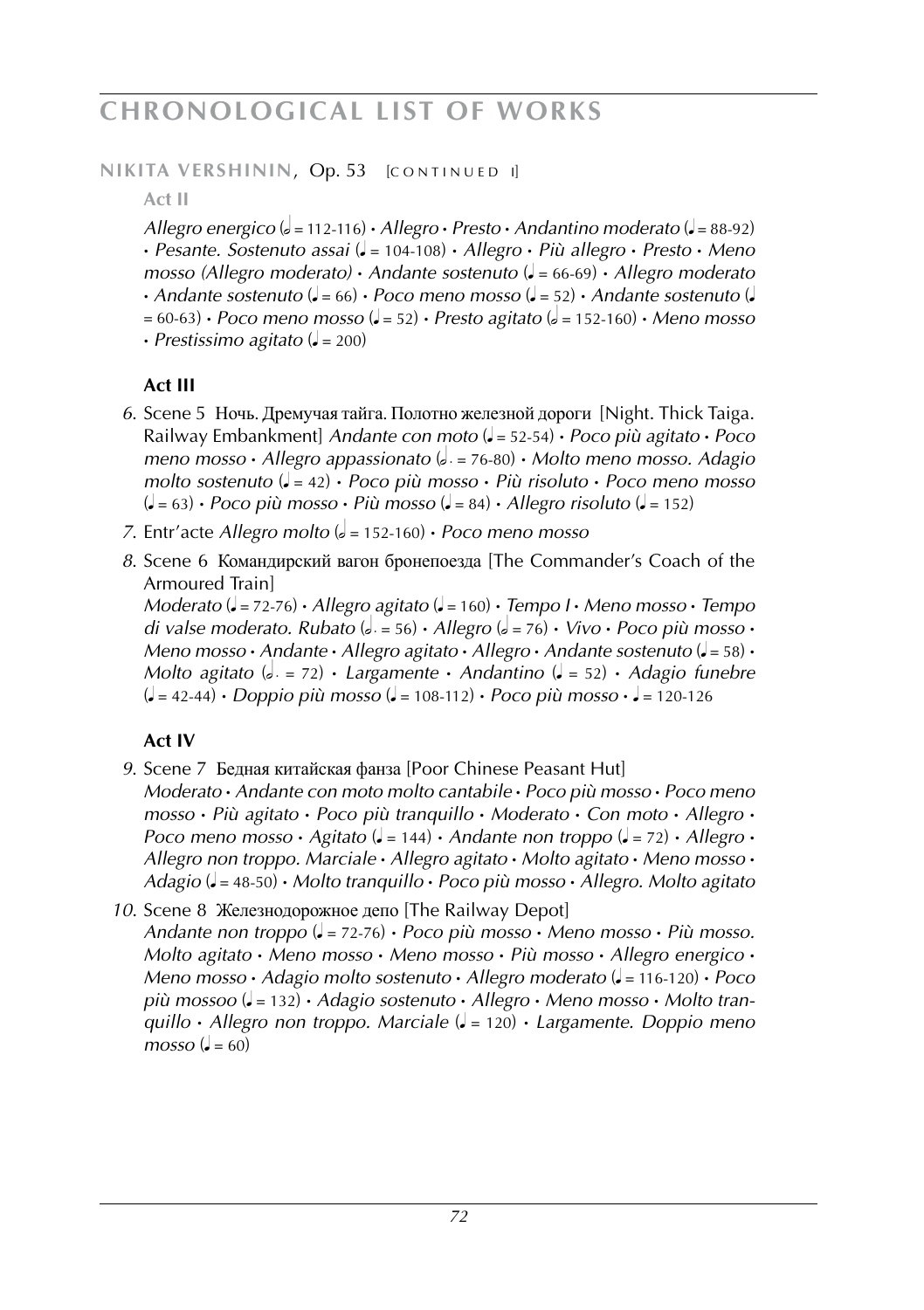#### **NIKITA VERSHININ, Op. 53 [CONTINUED II]**

**DRAMATIS PERSONAE:** Nikita Vershinin (bass) – Nastasya, his wife (mezzosoprano) – Katya, their daughter (soprano) – Peklevanov (baritone) – Masha, his wife (mezzo-soprano) – Vasili Znobov, sailor (tenor) – Sin Bi-u (tenor) – Nezelasov, White guardsman (tenor) – Ensign Obab (bass) – Andrei and Parfyonich, partisans (tenor, bass) – Mitrich, old worker (baritone) – Three resistance fighters (tenor, baritone, bass) – Patrol (tenor, bass) – Prokhor (bass) – Sailor (baritone) – Japanes officer (tenor) – Messenger (baritone) Farmers, Partisans, Workers, White guardsmen, Japaneses (choir)

#### Duration: full eve

Première: 26 November 1955, Moscow, Bolshoi Theatre

Alexei Krivchenya (Nikita Vershinin) – Veronika Borisenko (Nastasya) – Irina Maslennikova (Katya) – Mikhail Kiselyov (Peklevanov) – K. Leonova (Masha) – Vladimir Ivanovsky (Vasili Znobov) – Sergei Lemeshev (Sin Bi-u) – Georgi Nelepp (Nezelasov) – Alexei Geleva (Ensign Obab) – Pavel Chekin (Andrei) – Vasili Tyutyunnik (Parfyonich) – Pyotr Selivanov (Metrich) – F. Godovkin, Mikhail Skazin, L. Maslov (Resistance fighters) – Alexander Khosson, Sergei Koltypin (Patrol) – Viktor Nechipailo (Prokhor) – Venyamin Shevtsov (Sailor) – Filipp Parkhomenko (Japanese officer) – N. Khapov (Messenger) – Leonid Baratov (director) – Vasisli Vainonen (choreographer) – Vadim Ryndin (stage design) – Mikhail Shorin (choral director) – Alexander Melik-Pashaev (conductor)

#### **the club of famous captains 1955**

Songs by Anatoli Alexandrov, Dmitri Kabalesky, Kirill Molchanov, Iosif Kovner and Yuri Nikolsky for voice and piano from children's broadcast productions by Vladimir Kreps and Klimenti Mints

[**Клуб знаменитых капитанов.** Песни Анатоля Александрова, Дмитря Кабалевского, Кирилла Молчанова, Иосифа Ковнера и Юрия Никольского для голоса и фортепиано из детских радиопередач драматургов Владимира Крепса и Климентя Минца **· Klub znamenitykh kapitanov.** Pesnyi Anatolya Alexandrova, Dmitrya Kabalevskogo, Kirilla Molchanova, Iosifa Kovnera i Yuriya Nikolskogo dlya golosa i fortepiano iz detskikh radioperedach dramaturgov Vladimira Krepsa i Klementya Mintsa] Text: Sergei Bogomazov

- *1*. Tom I, No. 4: Фрегат «Паллада» [Frigate 'Pallada']
- *2*. Tom II, No. 2: Хозяин моря. Песня капитана Немо [Master of the Seas. Song of Captain Nemo]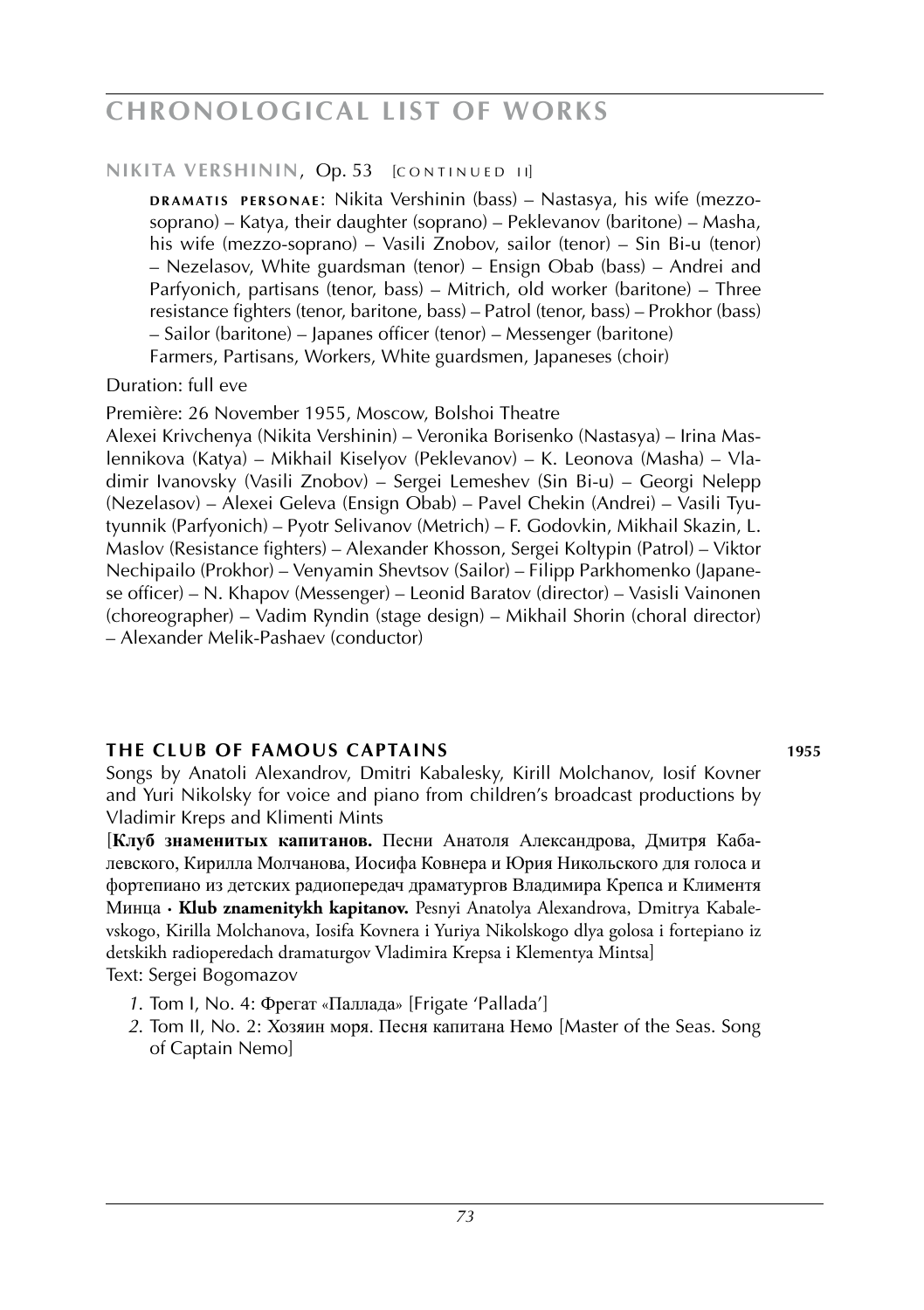### **volnitsa 1955**

Music to the film

[**Вольница.** Музыка к кинофильму **· Volnitsa.** Muzyka k kinofilmu]

Produced by Mosfilm – Leonid Trauberg, Grigori Roshal (scenario based on Fyodor Gladkov's autobiographical novel) – Grigori Roshal (director) – Leonid Kosmatov (camera) – Iosif Shpinel (set design) – Sergei Minervin (sound) – Dmitri Kabalevsky (conductor). First showing: 23 February 1956

**c a s t** : Fedya (Misha Merkulov) – Nastya (Rufina Nifontova) – Grigori Bezrukov, cooper (Vsevolod Platov) – Anfisa, ran off her husband, a merchant (Tatyana Konyukhova) – Khariton (Artur Eizen) – Praskoveya, Lyuba, Krapiva, Oyana, Ulita, Natalya, Elena, tailors (Vera Enyutina, Valentina Ananina, Valentina Berezutskaya, Maiya Bulgakova, Maria Vinogradova, Olesa Ivanova, Margarita Krinitsyna) – Matvei Egorovich, sentry at the fishing company (Leonid Parkhomenko) – Karp Ilich, fisherman (Nikolai Gladkov) – Student (Vladimir Balashov) – Prokofei Ivanovich Pustobaev, chief of the steamship company 'Samolyot' (Alexander Khvylya) – Kuzma Nazarovich Blyakhin, merchant whose wife ran off (Alexander Borisov) – Vasilisa, dispatcher at the fishing company (Elena Adamaitis-Astangova) – Kurbatov, executive employee (Yuri Belov) – Cooper (Sergei Troitsky) – Gavryushka, Egorovich's son (Vova Borisov) – Varvara Petrovna, teacher (Raisa Esipova) – Fomich (Ivan Zhevaro) – Grandpa (Ivan Zalessky) – Manager at the fishing company (Mikhail Troyanovsky)

### **the first at the DNEPR 1955**

Song for children's choir and piano [**Костёр у Днепра.** Песня для детского хора и фортепиано **· Kostyor u Dnepra.** Pesnya dlya detskogo khora i fortepiano] Text: Ira Polivina, Lena Rudneva

 ► **a r r a n g e m e n t s** : for bayan by N. Nabatov.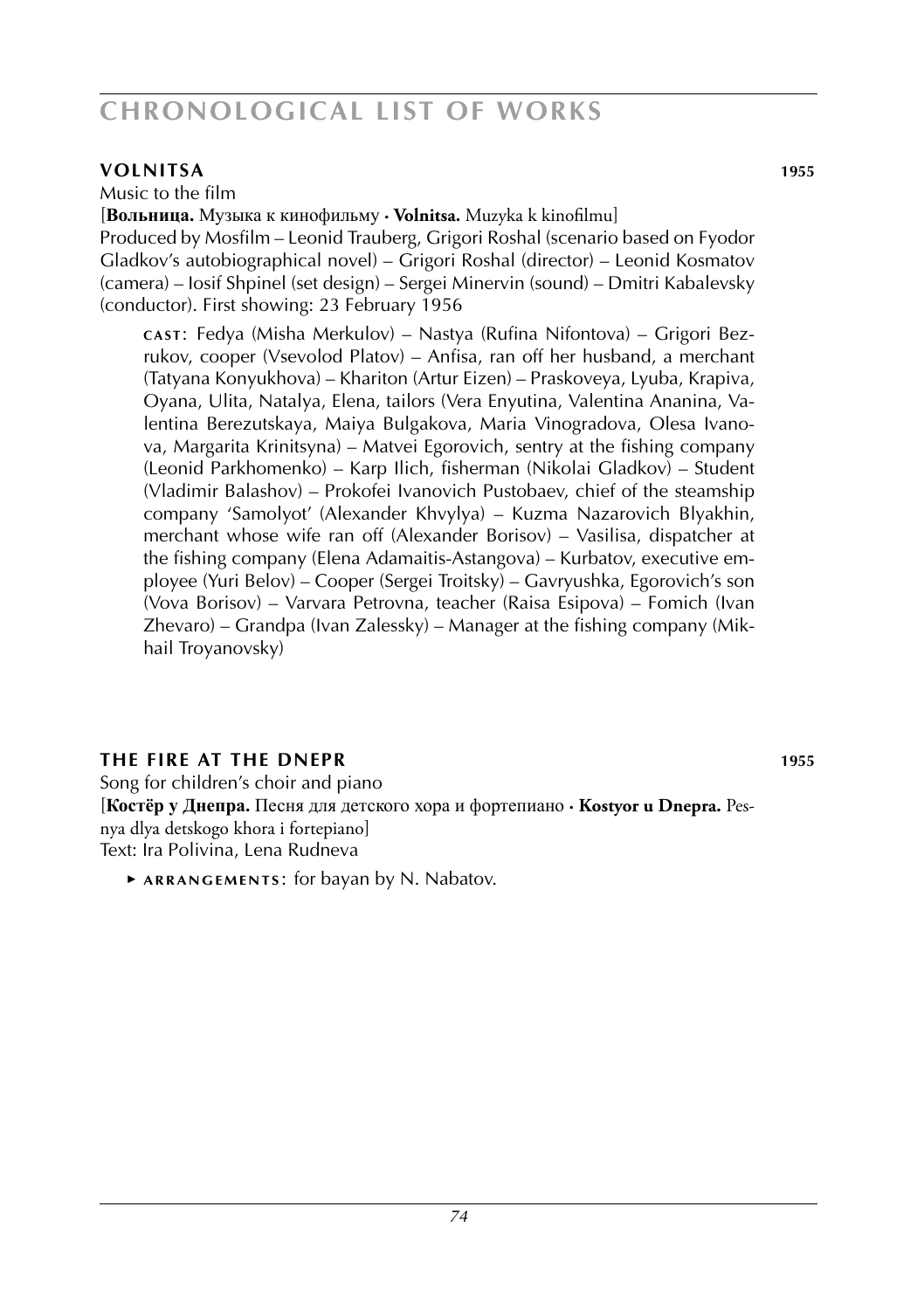### **the sisters 1955**

Music to the film. Part I of the film trilogy based on Alexei Tolstoi's novel 'The Road to Calvary' [literally: Walking Through Torments]

[**Сёстры.** Музыка к кинофильму – часть 1 из кинотрилогии по роману Алексея Толстого «Хождение по мукам» **· Syostry.** Muzyka k kinofilmu – chast 1 iz kinotrilogii po romanu Alexeya Tolstogo «Khozhdenie po mukam»]

Produced by Mosfilm – Boris Chirkov, Elenora Milova (scenario) – Grigori Roshal (director) – Leonid Kosmatov (camera) – Iosif Shpinel (set design) – Eva Ladyzhenskaya (cut) – USSR State Orchestra of the Ministry of Cinematography – Dmitri Kabalevsky (conductor). First showing: 24 September 1957

**c a s t** : Katya (Rufina Nifontova) – Dasha Bulavina (Nina Veselovskaya) – Ivan Telegin (Vadim Medvedev) – Vadim Roshchin (Nikolai Gritsenko) – Nikolai Ivanovich Smokovnikov, Katya's husband, lawyer (Viktor Sharlakhov) – Dmitri Stepanovich Bulavin, Katya's and Dasha's father (Vladimir Muravyov) – Alexei Alexeevich Bessonov, poet (Vladlen Davydov) – Tyotkin (Pavel Vinnikov) – Vasili Rublyov, worker (Sergei Yakovlev) – Melshin and Zhukov, emprisoned officers (Viktor Yakovlev, Pyotr Modnikov) – Semyon Semyonovich Govyadin, Dasha's Samarian suitor (Konstantin Nemolyaev) – Oreshnikov (Alexander Lapirov) – Elisaveta Kievna Rastorgueva (Zoya Vasilkova) – Austrian officer Leonid Nedovich) – Singer in a restaurant (Maria Kremnyova)

#### **benvolio's romance 1955**

Song for voice and piano from the incidental music to William Shakespeare's play 'Romeo and Juliet'

[**Романс Бенволио.** Песня для голоса и фортепиано из музыки к пьесе Уильяма Шекспира «Ромео и Джульетта» **· Romans Benvolio.** Pesnya dlya golosa i fortepiano iz muzyki k pese Uilyama Shekspira «Romeo i Dzhuletta»]

Andantino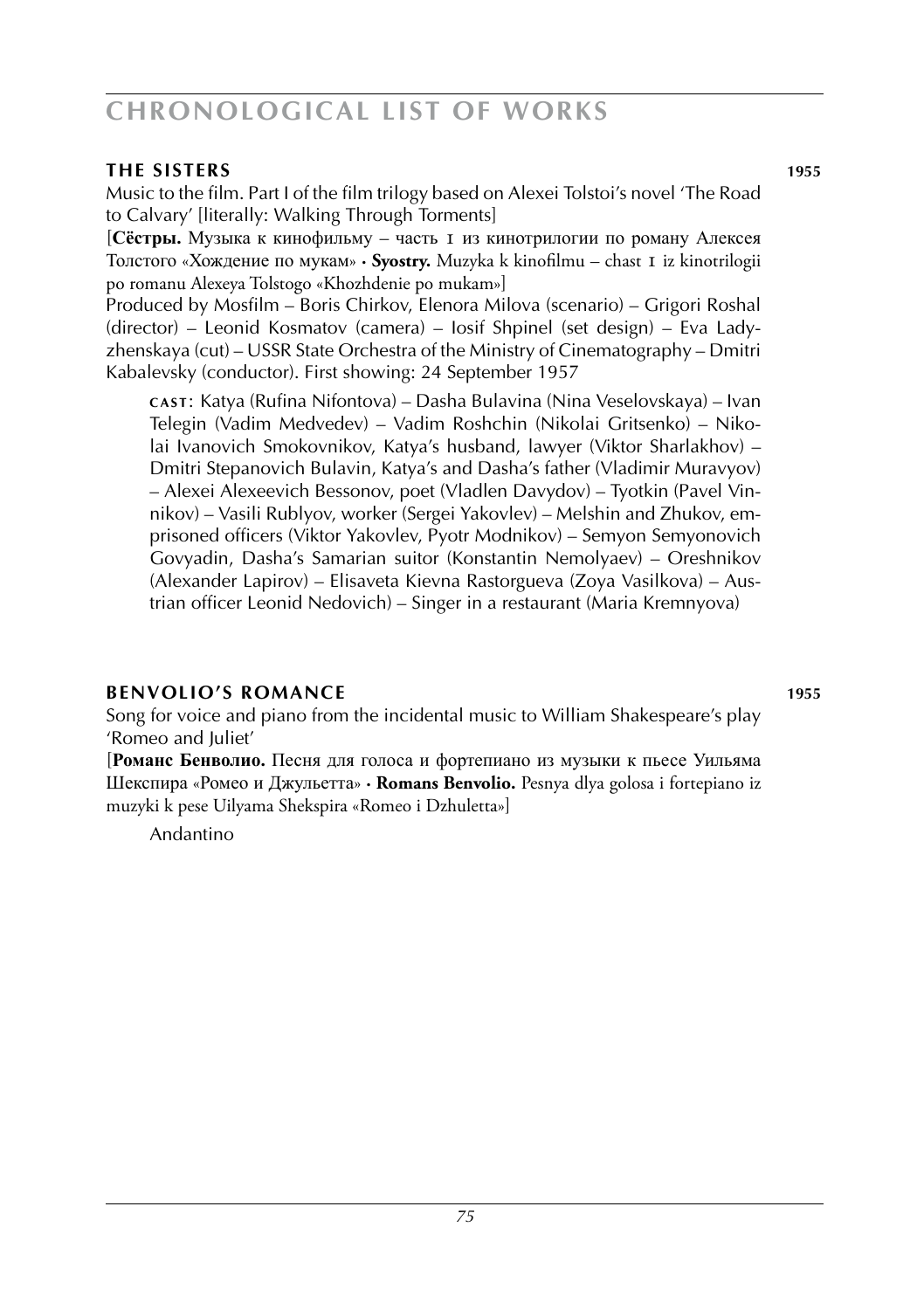# **SYMPHONY NO. 4** in C minor, Op. 54 **1955-1956 1955-1956**

for symphony orchestra

[**Симфония № 4** для симфонического оркестра, Соч. 54 **· Simfoniya № 4** dlya simfonicheskogo orkestra, Soch. 54]

- *1*. Lento ( $\downarrow$  = 50) **·** Allegro molto e con fuoco ( $\downarrow$  = 132) **·** doppio meno mosso (ed ancora poco meno mosso) (q = 62-68) **·** Più mosso. Agitato **·** Poco più mosso ( $= 96$ ) **·** con fuoco (Poco più mosso del tempo I) ( $= 138$ ) · Più mosso. Agitato ed energico ( $l = 158$ ) **·** Molto meno mosso ( $l = 92-96$ ) · Molto meno mosso · Agitato **·** Tranquillo **·** Agitato **·** Tranquillo **·** Agitato **·** Strepitoso **·** Tempo I. Festivamente  $(l = 132-144)$  **·** Doppio meno mosso  $(l = 84-92)$  · Pesante (L'istesso tempo)
- *2*. Largo (q = 40-46) **·** Pocchissimo più mosso **·** Tempo I **·** (Pocchissimo più mosso) **·** Tempo I · Pocchissimo più mosso ( $J = 56$ ) · Con moto · Più mosso. Agitato · Meno mosso **·** Tempo I
- 3. Allegretto capriccioso e con moto  $\left( \frac{1}{2} \right) = 144$ ,  $\frac{1}{2} = 96$ ) **·** Tempo I · Tempo I · Tempo I · Più mosso **·** Presto assai
- 4. Sostenuto assai ( $\downarrow$  = 50-54) **·** Alllegro molto ed energico ( $\downarrow$  = 144-152) **·** L'istesso tempo (marciale)  $\cdot$  Molto meno mosso ( $J = 60$ )  $\cdot$  Presto ( $\circ = 84$ )

 $3(picc).3(cor anglais).3(Eb clar, bass clar.3(db bn) - 4.3.3.1 - timp, perc (side$ dr, bass dr, cym, tam-t, bell [c], xyl). harp. piano. strings

### Duration: 40'

First performance: 17 October 1956, Moscow, Large Hall of the Conservatoire Moscow Philharmonic Orchestra – Samuil Samosud (conductor)

- © Sikorski, Hamburg for: D, CH, DK, N, S, NL, GR, TR, E, P, IL, IS
- ► **a r r a n g e m e n t s** : for piano four hands by the composer and by Yu. Komalkov (movements 2 and 3)

### **two romances**, Op. 55 **1956**

for tenor and piano

[**Два романса** для тенора и фортепиано, Соч. 55 **· Dva romansa** dlya tenora i fortepiano, Soch. 55]

Text: Alexei Kovalenko

*1*. Грустная нота [Sad Note] *Moderato espressivo*

*2*. Я не забыл [I Did Not Forget] *Andantino con moto*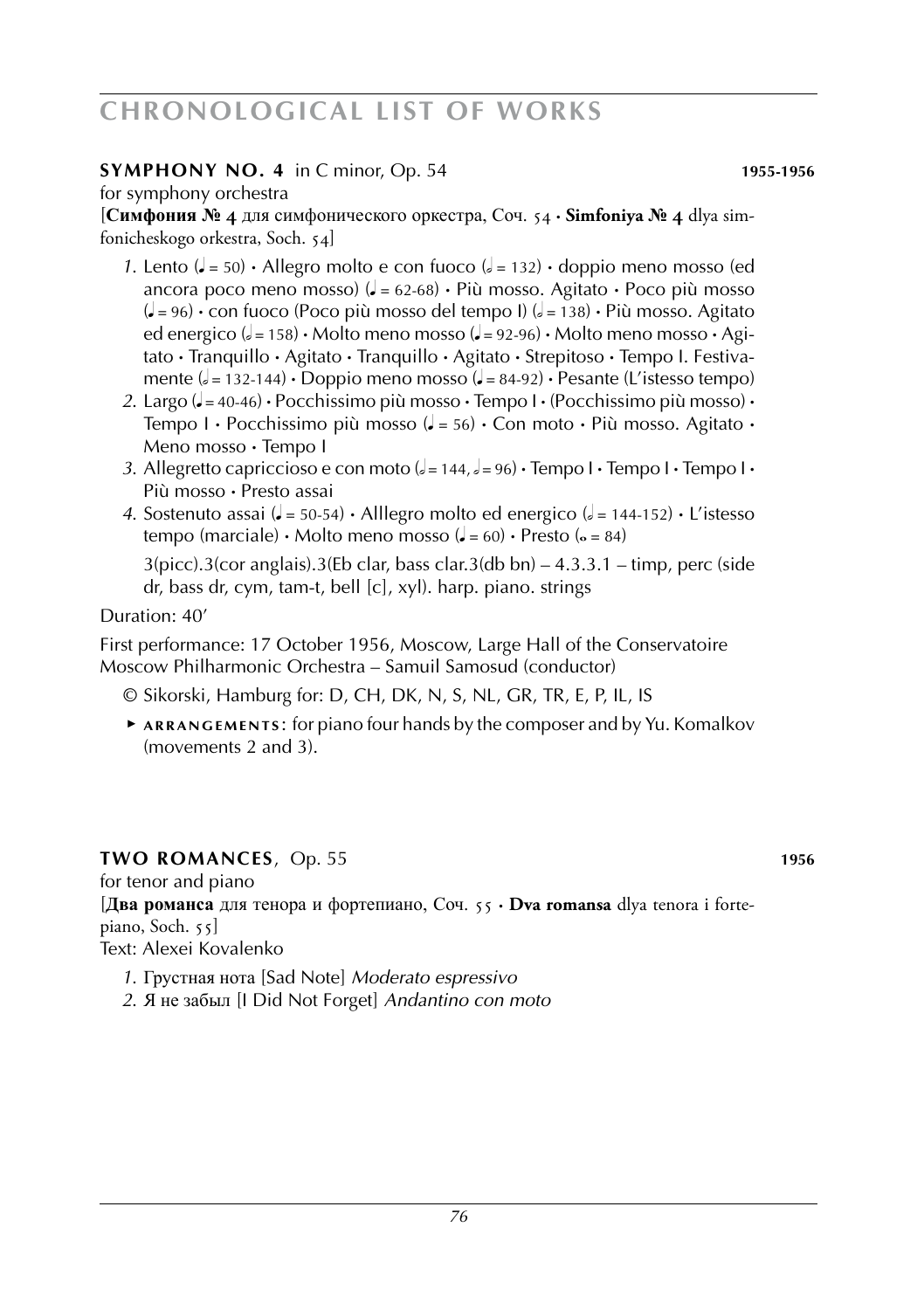### **ROMEO AND JULIET**, Op. 56 **1956 1956**

Musical sketches on William Shakespear's tragedy for large symphony orchestra [**Ромео и Джульета.** Музыкальные зарисовки к трагедии Уильяма. Шекспира для большого симфонического оркестра, Соч. 56 **· Romeo i Dzhuletta.** Muzykalnye zarisovki k tragedii Uilyama Shekspira dlya bolshogo simfonicheskogo orkestra, Soch. 56]

- *1*. Вступление (Вражда и любовь) [Introduction (Enmity and Love)] *Largo con gra*  $v$ *ità* ( $J = 54-60$ )  $\cdot$  *Poco meno mosso*  $\cdot$  *Tempo I*
- 2. Утро в Вероне [Morning in Verona] *Andantino tranquillo* ( $\downarrow$  = 92-100)
- *3*. Приготовление к балу [Preparations for the Ball] *Allegro vivace* ( $\ell$  = 138-144)
- 4. Шествие гостей [Procession of the Guests] *Marciale maestoso* ( $\sqrt{ } = 96-100$ ) **·**  $Tempo I ma poco più mosso (J = 126-132)$
- *5*. Весёлый танец [Merry Dance] *Presto* ( $\circ$  = 92-96) *Tempo I*
- *6*. Лирический танец (Встеча Ромео и Джульеты) [Lyrical Dance (Meeting of Ro meo and Juliet)] *Andante con moto* (q = 63-66) **·** *Poco più agitato*
- *7*. В келье Лоренцо [In Lorenzo's Hermitage] *Adagio con moto* (h = 50-52) **·** *Tempo I ma poco più mosso. Appassionato*  $\sqrt{e} = 63-66$  **·** *Poco a poco più agitato* · *Più mosso* **·** *Drammatico (poco meno mosso)* **·** *Tempo I*
- *8*. Сцена на плошади [Scene on the Square] *Presto* ( J = 132-138) *Andante molto sostenuto* **·** *Allegro molto* **·** *Andante* **·** *Allegro molto* **·** *Allegro molto* **·** *Andante* **·** *Presto* **·** *Andante* (h . = q) **·** *Presto* **·** *Più mosso*
- *9. Ромео и Джульета* [Romeo and Juliet] *Agitato* ( $J = 160$ ) **·** *Agitato* **·** *Andante* **·** *Agitato* **·** *Strepitoso* **·** *Andante* **·** *Agitato (ma non troppo)* **·** *più tranquillo* **·** *Andante con moto* (q = 76-80) **·** *Agitato* **·** *Andante come prima*
- *10*. Финал (Смерть и примирение) [Finale (Death and Reconciliation)] *Andante*  $s$ ostenuto. Drammatico **·** *Poco meno mosso* ( $\vert = 50.52$ ) **·** *Andante* ( $\vert = 63.66$ ) **·** *Poco meno mosso* ( $J = 62-66$ ) **·** *Meno mosso. Amoroso* ( $J = 62-66$ ) **·** *Poco meno*  $\left( = 60 - 63 \right)$

 $3(picc)$ .3(cor anglais).3(bass clar).4(db bn) – 4.3.3.1 – timp. perc (tamb, side dr, bass dr, cym, tam-t, xyl). harp. piano. strings

#### Duration: 34'

#### **song about the party card 1956**

Song for low voice or choir and orchestra

[**Песня о партийном билете.** Песня для низкого голоса или хора с оркестром **·** Pesnya o partiinom bilete. Pesnya dlya nizkogo golosa ili khora c orkestrom]

Text: Mikhail Matusovsky

 ► **a r r a n g e m e n t s** : for low voice or choir and piano by the composer ■ for voice and wind orchestra by S. Dunaev.

<sup>©</sup> Sikorski, Hamburg for: D, CH, DK, N, S, NL, GR, TR, E, P, IL, IS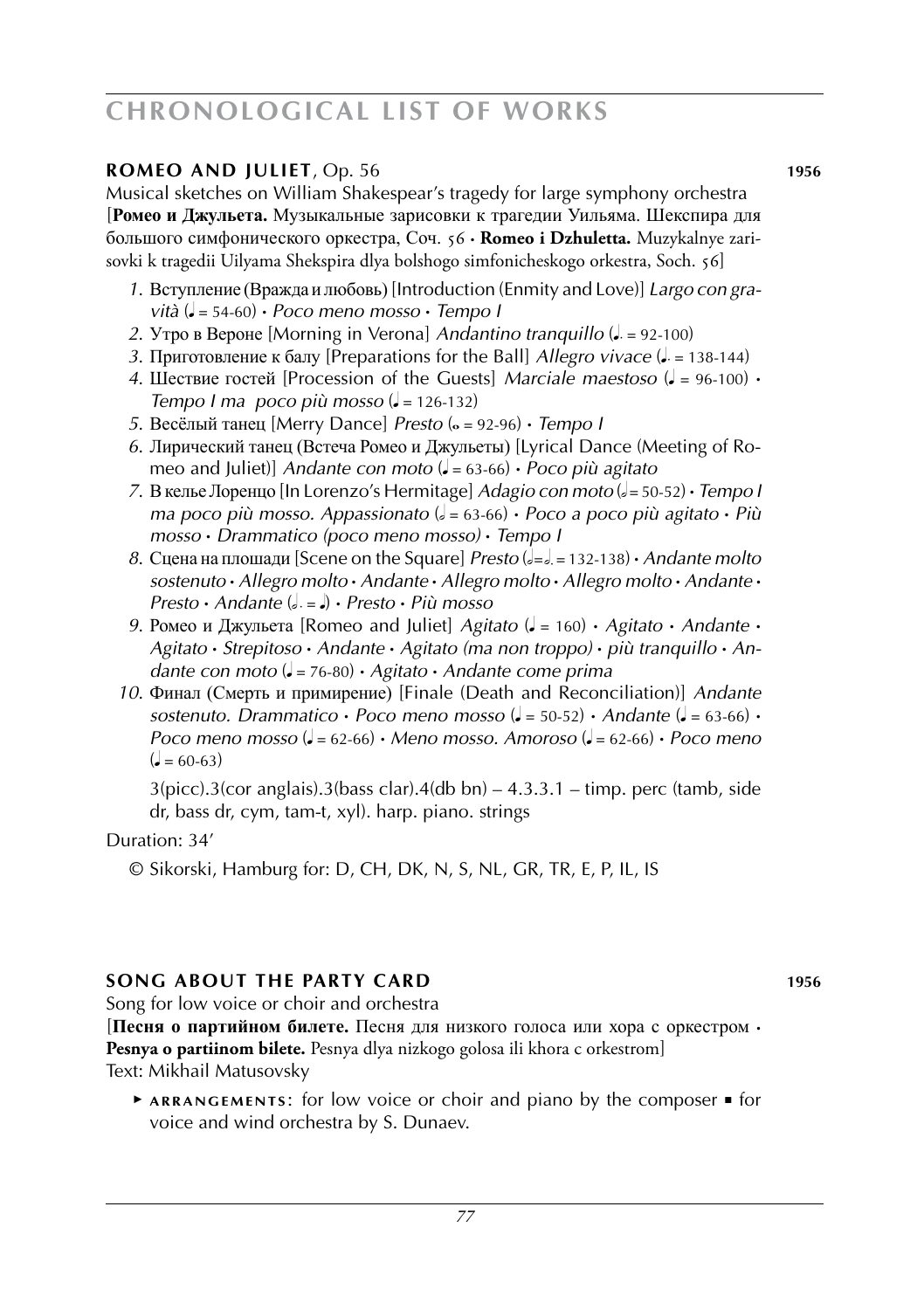### **youth is taking to the road 1956**

Song for voice and piano [**Собирается юность в дорогу.** Песня для голоса и фортепиано **· Sobiraetsya yunost v dorogu.** Pesnya dlya golosa i fortepiano] Text: Evgeni Dolmatovsky

### **song of spring**, Op. 58 **WEB 1957 1957**

Operetta in three acts [**Весна поёт.** Оперетта в трёх действиях, Соч. 58 **· Vesna noyot.** Operetta v tryokh deistvyakh, Soch. 58] Libretto by Caesar Solodar

*1*. Overture *Moderato espressivo* **·** *Tempo di valse* **·** *Allegro molto e con brio* **·** *Andante (Doppio meno mosso)*

### **Act I**

- *2*. Вступление и ария Тани [Introduction and Tanya's Aria] *Con moto*
- *3*. Песенка Симы [Sima's Song] *Andante* **·** *Allegro giocoso*
- *4*. Выход молодёжи с Куприяновым и хор [Entrance of the Young with Kupriya nov and Choir] *Allegro* **·** *Allegro molto*
- *5*. Ария Куприянова с хором [Kupriyanov's Aria with Choir] *Moderato con anima*
- *6*. Дуэт Симы и Броневого [Sima's and Bronevoi's Duet] *Tempo di valse mode rato* **·** *Allegro assai (quasi presto)* **·** *Tempo I* **·** *Allegro assai (quasi presto)*
- *7*. Песня Тани о берёзке [Tanya's Song About the Birch] *Andantino espressivo* **·** *Poco più mosso* **·** *Tempo I*
- *8*. Сцена Юрия и Тани [Yuri's and Tanya's Scene] *Tempo di valse moderato attacca*
- *9*. Ария Юрия [Yuri's Aria] *Moderato, espressivo* **·** *Tempo I*
- *10*. «Стильная» песенка и танец Лолиты [Lolitas 'Stylish' Song and Dance] *Alle gro non troppo (ben ritmico)*
- *11*. Дуэт Гурия Андреевича и Магдалины Ерофеевны [Duet of Gury and Magdalina] *Allegro non troppo* **·** *Allegro assai* **·** *Meno mosso. Rubato*
- *12*. Сцена Симы [Sima's Scene] *Tempo di valse moderato*
- *13*. Дуэт Бориса и Тани [Boris' and Tanya's Duet] *Con moto* **·** *Appassionato (L*'*istesso tempo)* **·** *Tempo I*
- *14*. Финал первого акта [Finale of Act I] *Agitato* **·** *Più agitato* **·** *L*'*istesso tempo* **·** *Allegro molto ed agitato* **·** *Molto sostenuto* **·** *Risoluto* **·** *Allegro molto agitato* **·** *Doppio meno mosso* ( $\neq$ ) • *Come prima* ( $\neq$ ) • *Più mosso, con moto, espressivo* **·** *Agitato molto* **·** *Poco meno mosso* **·** *Più mosso*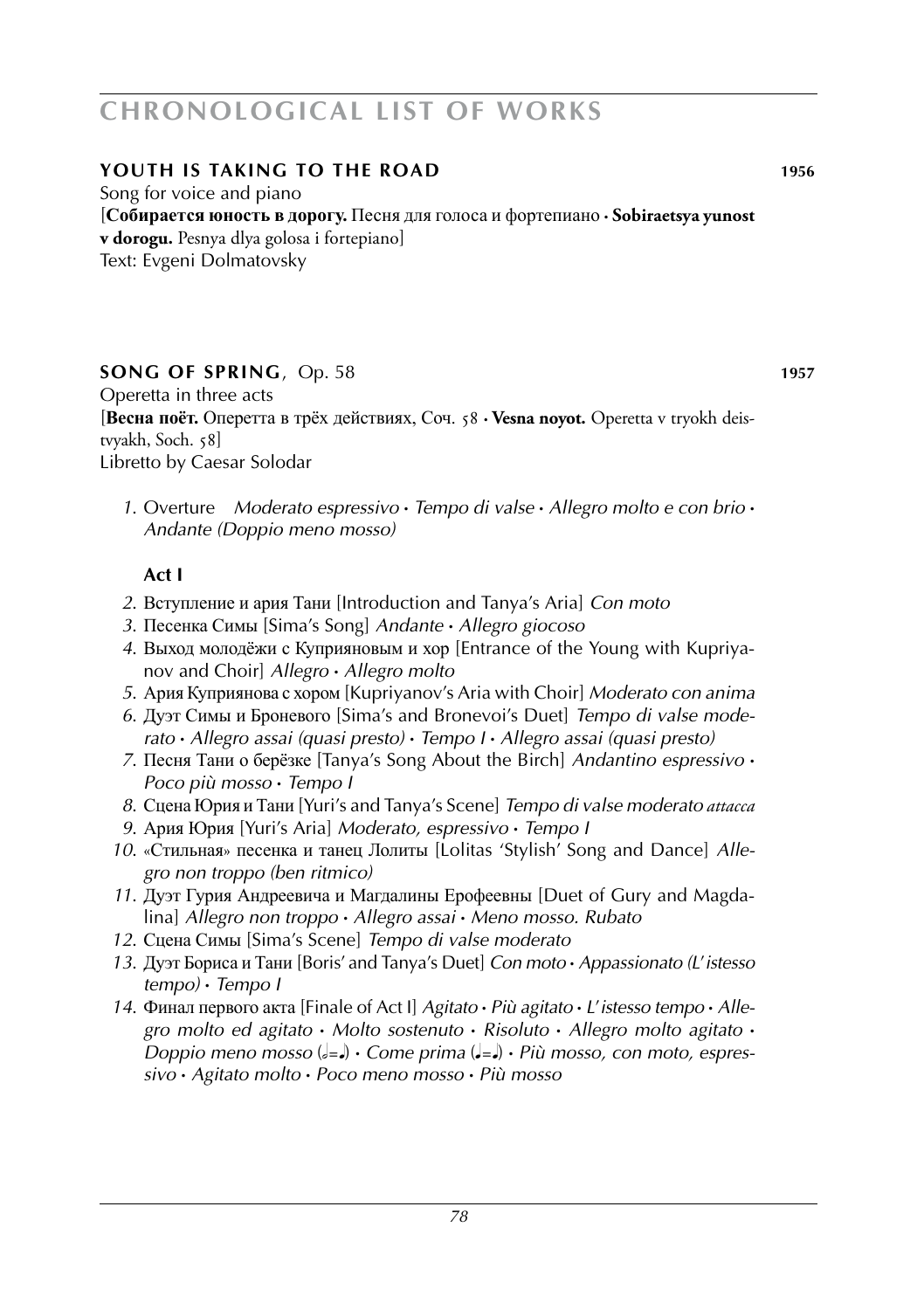#### **SONG OF SPRING, Op. 58 [CONTINUED I]**

# **Act II**

*15*. Вступление [Introduction] *Molto sostenuto. Con gravità* **·** *Poco scherzando* **·** *Tempo I* **·** *Poco scherzando attacca*

- *16*. Песня девушек [The Girls' Song] *Andante non troppo*
- *17*. Песня Вареньки с хором [Varenka's Song with Choir] *Allegro assai*
- *18*. Сцена Юрия и Тани [Yuri's and Tanya's Scene] *Tempo di vals moderato*
- *19*. Дуэт Юрия и Тани [Yuri's and Tanya's Duet] *Andante con moto ed espressivo*
- *20*. Ариозо Бориса [Boris' Arioso] *Allegro appassionato attacca*
- *21*. Сцена Тани и Бориса [Tanya's and Boris' Scene] *Allegro non troppo, ma agitato*
- *22*. Трио. Магдалина, Гурий, Игнат [Trio. Magdalina, Gury, Ignat] *Allegro non troppo. Risoluto* **·** *L*'*istesso tempo* **·** *L*'*istesso tempo*
- *23*. Сцена Симы [Sima's Scene] *Tempo di valse moderato. Capriccioso*
- *24*. Дуэт Симы и Броневого [Sima's and Bronevoi's Duet] *Vivace*
- *25*. Куплеты Магдалины и Птичкин [Couplets of Magdalina and Ptichkin] *allegro non troppo. Ben ritmico*
- *26*. Песенка трёх девушек с женским хором [Song of Three Girls with Female Choir] *Allegro giocoso* **·** *Più mosso* **·** *Più mosso*
- *27*. Финал второго акта [Finale of Act II] *Moderato* **·** *Andantino* **·** *Tempo I* **·** *Alle gretto moderato* **·** *Andantino sostenuto* **·** *Più mosso. Con moto*

# **Act III**

- *28*. Вступление и вальс с хором [Introduction and Waltz with Choir] *Presto con brio* **·** *Molto meno mosso (andante)* **·** *Tempo di valse (allegro moderato)*
- *29*. Дуэт Магдалины и Лолиты [Magdalina's and Lolita's Duet] *Allegro pomposo* **·** *Con fuoco* **·** *Tempo I*
- *30*. «Трагические» куплеты Птичкина [Ptichkin's 'Tragic' Couplets] *Allegro mode rato*
- *31*. Дуэт Симы и Броневого [Sima's and Bronevoi's Duet] *Vivace*
- *32*. Большой вальс [Grand Valse] *Sostenuto* **·** *Tempo di valse* **·** *Poco meno mosso* **·** *Tempo I* **·** *Con passione* **·** *Tempo I* **·** *Con passione* **·** *Tempo I* **·** *Coda*
- *33*. Финал. Секстет с хором [Finale. Sextet with Choir] *Allegro molto e con brio* **·** *Largamente*

# **Appendix** [to Act II]

- *1*. Полька [Polka] *Allegro*
- *2*. Перепляс [Folk Dance] *Sostenuto. Con gravità* **·** *Quasi doppio meno mosso* **·**  *Allegro* **·** *Ancora più mosso* **·** *Presto*
- *3*. Баллада Куприянова с хором [Kupriynov's Ballad with Choir] *Allegro mode rato*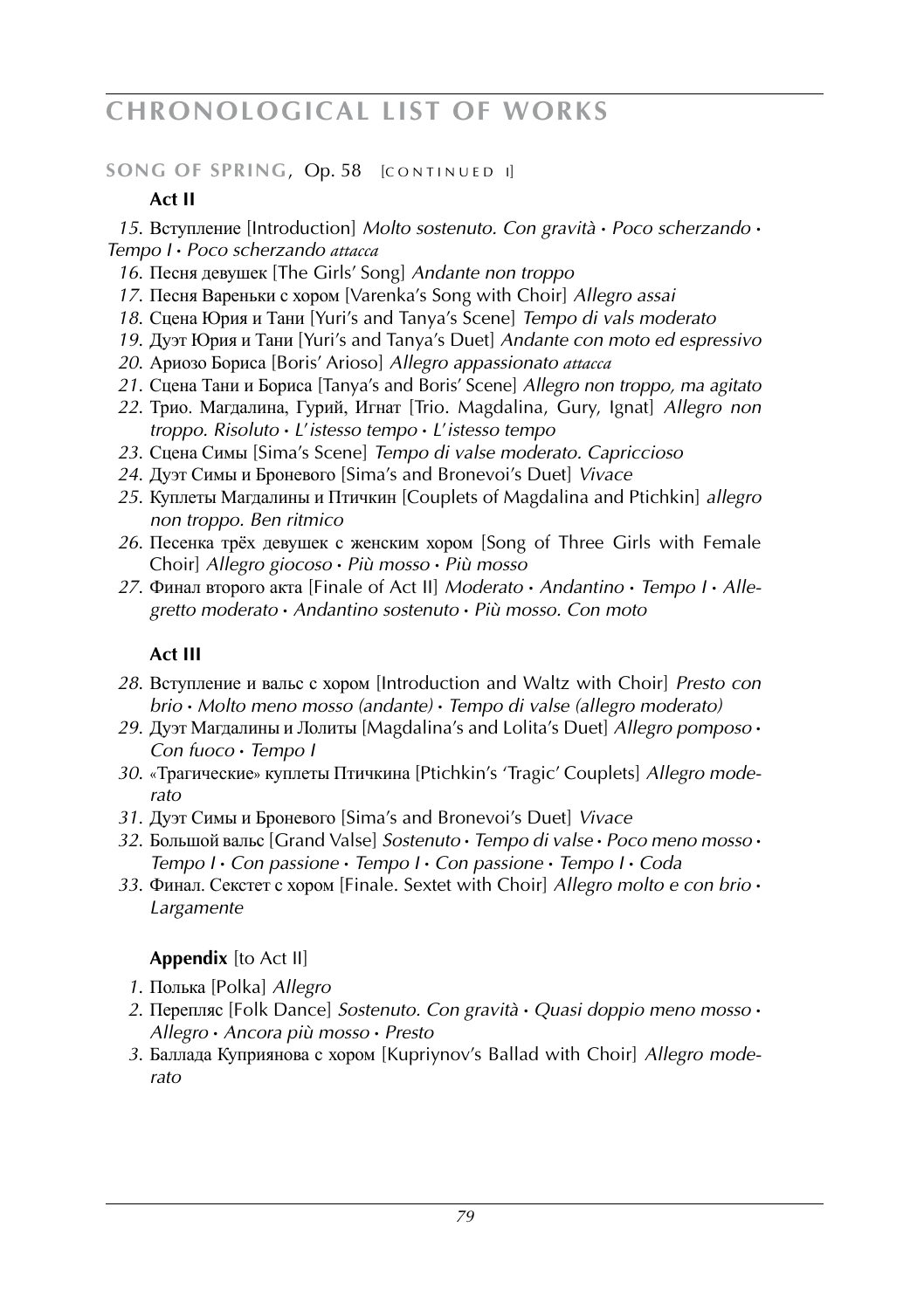#### **SONG OF SPRING, Op. 58 [CONTINUED II]**

**DRAMATIS PERSONAE: Tanya, Sima, Yuri and Boris, young architects (sop**rano, soprano, tenor, baritone) – Fedot Pakhomovich Kupriyanov, architect (bass) – Gury Andreevich, his friend, head of the architecture institute (tenor) – Semyon Bronevoi, young journalist (baritone) – Ignat Ignatovich, Siberian (bass) – Varenka, his daughter (soprano) – Lolita Lepeshkina (soprano) – Magdalina Erofeevna (mezzo-soprano) – Ptichkin, worker (tenor) Young architects, Newly moved in neighbours in a Siberian town

Duration: full eve

Première: 4 November 1957, Moscow, Operetta Theatre

Tatyana Shmyga (Tanya) – A. Kotova (Sima) – Yu. Bogdanov (Boris) – Vladimir Kandelaki (Kupriyanov) – V. Lobkovsky (Semyon) – A. Elanskaya (Lolita) – O. Vlasova (Magdalina Erofeevna) – S. Anikeev (Ptichkin) – Vladimir Kandelaki (director) – Grigori Kigel, T. Lugovskya (stage design) – Grigori Stolyarov (conductor) – M. Vnukova (choir master)

► ARRANGEMENTS: for piano – lyrics included – possibly by the composer, ('Tanya's Aria', 'Simochka's Ditty', 'Yuri's Aria', 'The Girls' Ditty', 'Duet of Yuri and Tanya', 'Duet of Simochka and Bronevoi', 'Terzetto of the Old', 'Waltz'), by Konstantin Sorokin ('Tanyas Aria', 'Song of the Girls') and by M. Matveev ('Song of the Girls') · for small ensemble by Anatoli Pappe (Polka) · for mandoline and piano by G. Mikhailov ('Waltz', 'Polka') ■ for bayan by Yu. Blinov ('The Girls' Ditty') ■ for accordion by P. Shashkin ('Song of the Girls').

### **Good mother 1957**

Song for three female voices or three-part choir and piano [**Хороша Мама.** Песня для женского трио или трёхголосного хора и фортепиано **· Khorosha Mama.** Pesnya dlya zhenskogo trio ili tryokhgolosnogo khora i fortepiano] Text: Caesar Solodar

#### **song of peaceful children 1957**

Song for children's choir and piano [**Песня дружных ребят.** Песня для детского хора и фортепиано **· Nesnya druzhnikh rebyat.** Pesnya dlya detskogo khora i fortepiano] Text: Caesar Solodar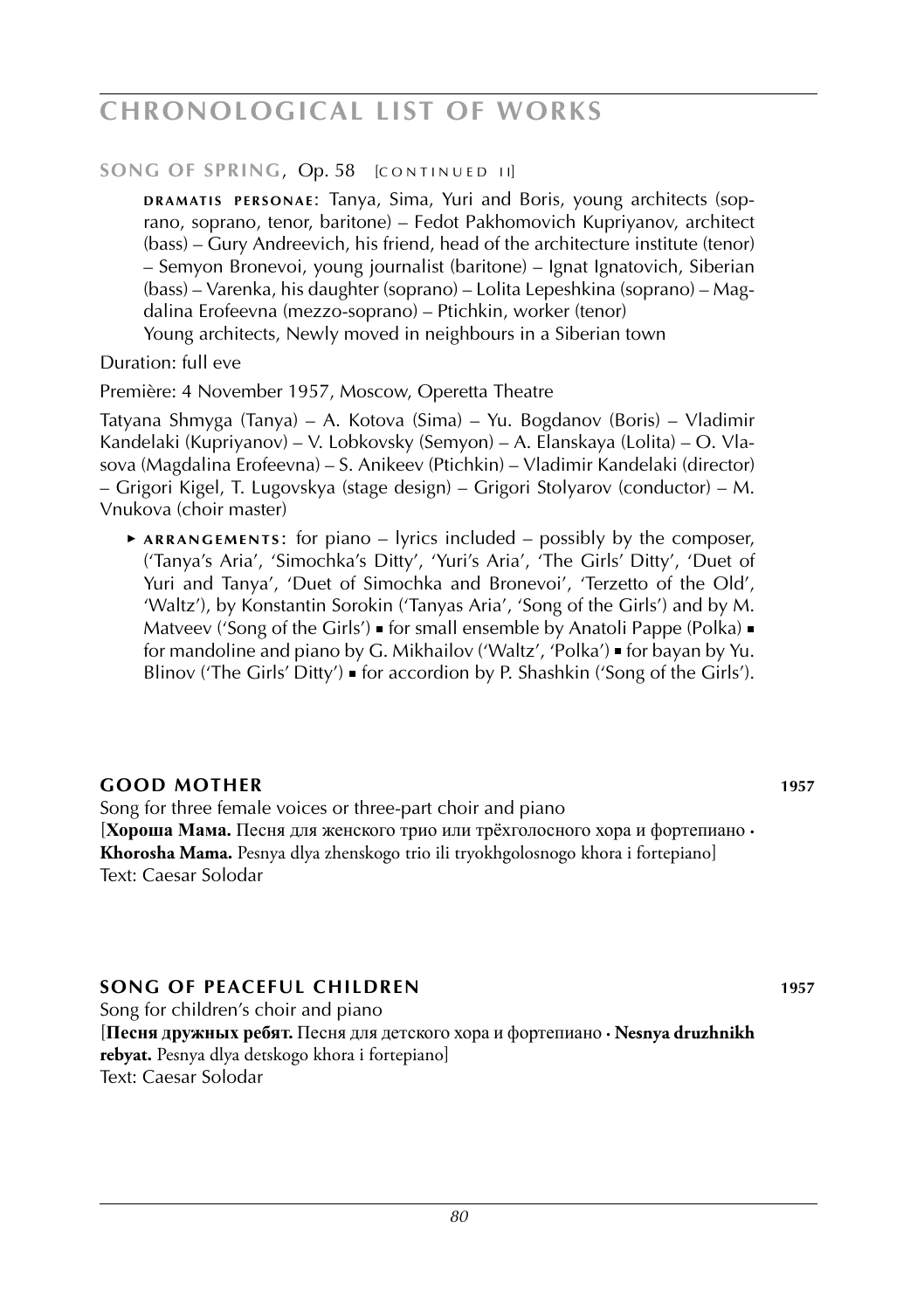### **three pioneer songs 1957**

for children's choir and piano

# [**Три пионерские песни** для детского хора и фортепиано **· Tri pionerskie pesni** dlya

detskogo khora i fortepiano]

Text: Caesar Solodar

- *1*. Чемпионы нашего двора [The Champions of Our Yard] *Весло. В темпе быстрого марша [Tempo di marcia veloce]*
- *2*. Отдых это не безделье [Recreation is No Lazing About] *Игриво, но очень певуче [Playfully – but very songful]*
- *3*. Посмотри, посмотри, мой друг [Look, Look, My Friend]
- ► **a r r a n g e m e n t s** : for voice and folk instruments by S. Dunaevsky (No. 2).

### **schoolyears 1957**

Song for children's choir and piano [**Школьные годы.** Песня для голоса и фортепиано **· Shkolnye gody.** Pesnya dlya detskogo khora i fortepiano]

Text: Evgeni Dolmatovsky

Не торопясь, певуче [Not hurriedly, songful] **·** Meno mosso **·** Allegro molto

- ► *See also* Rhapsosdy on the Theme of the Song 'Schoolyears', Op. 75
- ► **a r r a n g e m e n t s** : for choir and orchestra by the composer (?) for piano by M. Matveev  $\blacksquare$  for two guitars and bayan or accordion by B. Kurnov  $\blacksquare$  for seven-string-guitar by N. Morozov ■ for bayan by P. Govorushko ■ for accordion by P. Govorushko ■ for voice and folk instruments by Yu. Ostroumov ■ for voice and bayan by A. Onegin ■ for four-part choir and for two-part choir by V. Loktev .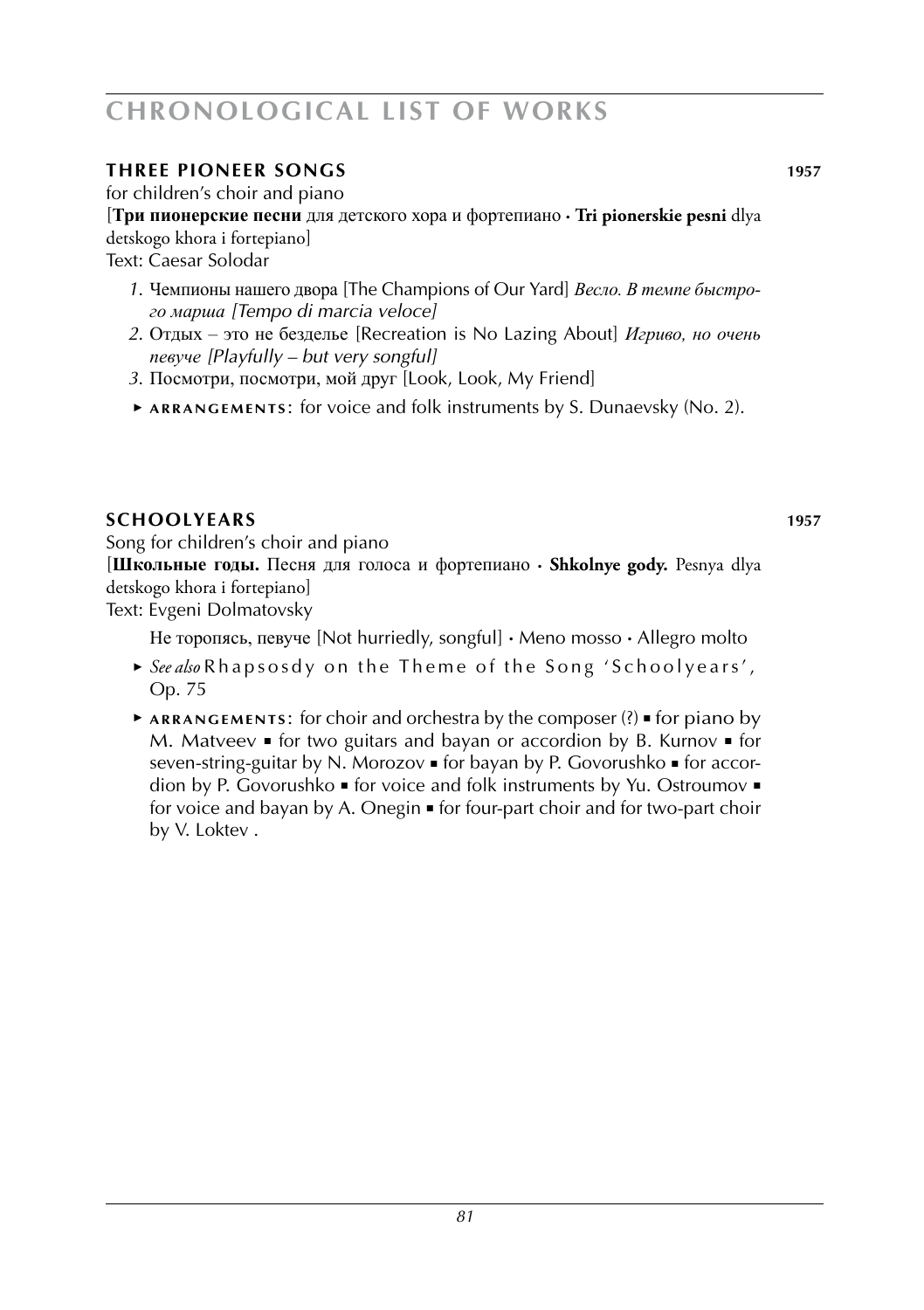# **ELEVEN VARIATIONS ON A THEME BY GLINKA 1957**

for piano

#### [**Вариации на тему Михаила Глинки** для фортепиано **· Variatsii na temu Mikhaila Glinki** dlya fortepiano]

*Homage to Mikhail Glinka on the occasion of the centenary of Glinka's death* Jointly composed by Eugen Kapp (No. 1), Vissarion Shebalin (Nos. 2 and 3), Andrei Eshpai (No. 4), Rodion Shchedrin (No. 5), Georgi Sviridov (No. 6), Yuri Levitin (No. 7), Dmitri Kabalevsky (No. 10) and Dmitri Shostakovich (Nos. 8, 9 and 11).

- *1*. Moderato maestoso
- *2*. Allegro
- *3*. Andante assai
- *4*. Moderato assai
- *5*. Allegretto giocoso
- *6*. Alla marcia
- *7*. Allegro risoluto
- *8*. Adagio
- *9*. Allegretto
- *10*. Allegro molto energico
- *11*. Moderato maestoso
- © Sikorski, Hamburg for: D, CH, DK, N, S, NL, GR, TR, E, P, IL, IS

'Vanya's Song' from Act I of Mikhail Glinka's opera 'Ivan Susanin' ('A Life for the Tsar') serves as theme for these variations.

#### **song of tomorrow, spring and peace**, Op. 57 **1957–1958**

Cantata for children's choir and symphony orchestra

[**Песня утра, весны и мира.** Кантата для детского хора и симфонического оркестра, Соч. 57 **· Pesnya utra, vesny i mira.** Kantata dlya detskogo khora i simfonicheskogo orkestra, Soch. 57]

Text: Caesar Solodar

- *1*. Вы слышите голос детей [You Hear the Children's Voice] *Andante festivo* **·** *Tempo I* **·** *Meno mosso*
- *2*. Доброе утро [Good Morning] *Allegro molto scherzando*
- *3*. Наша весна [Our Spring] *Tempo di valse moderato*
- *4*. Нам нужен мир! [We Need Peace!] *Andante, ma non troppo* **·** *Tempo I*

 $2.2.2.0 - 3.2.0.0 - \text{time}$ . perc (tgl, side dr, xyl). harp. piano. strings

Duration: 10'

First performance: 7 January 1958, Moscow, Tchaikovsky Hall Collective Choir of the Ensemble of Song and Dance of the Central Children's House of Railwaymen – Semyon Dunaevsky (conductor) – Tatyana Ovchinnikova (choir master)

► **a r r a n g e m e n t** for choir and piano by the composer.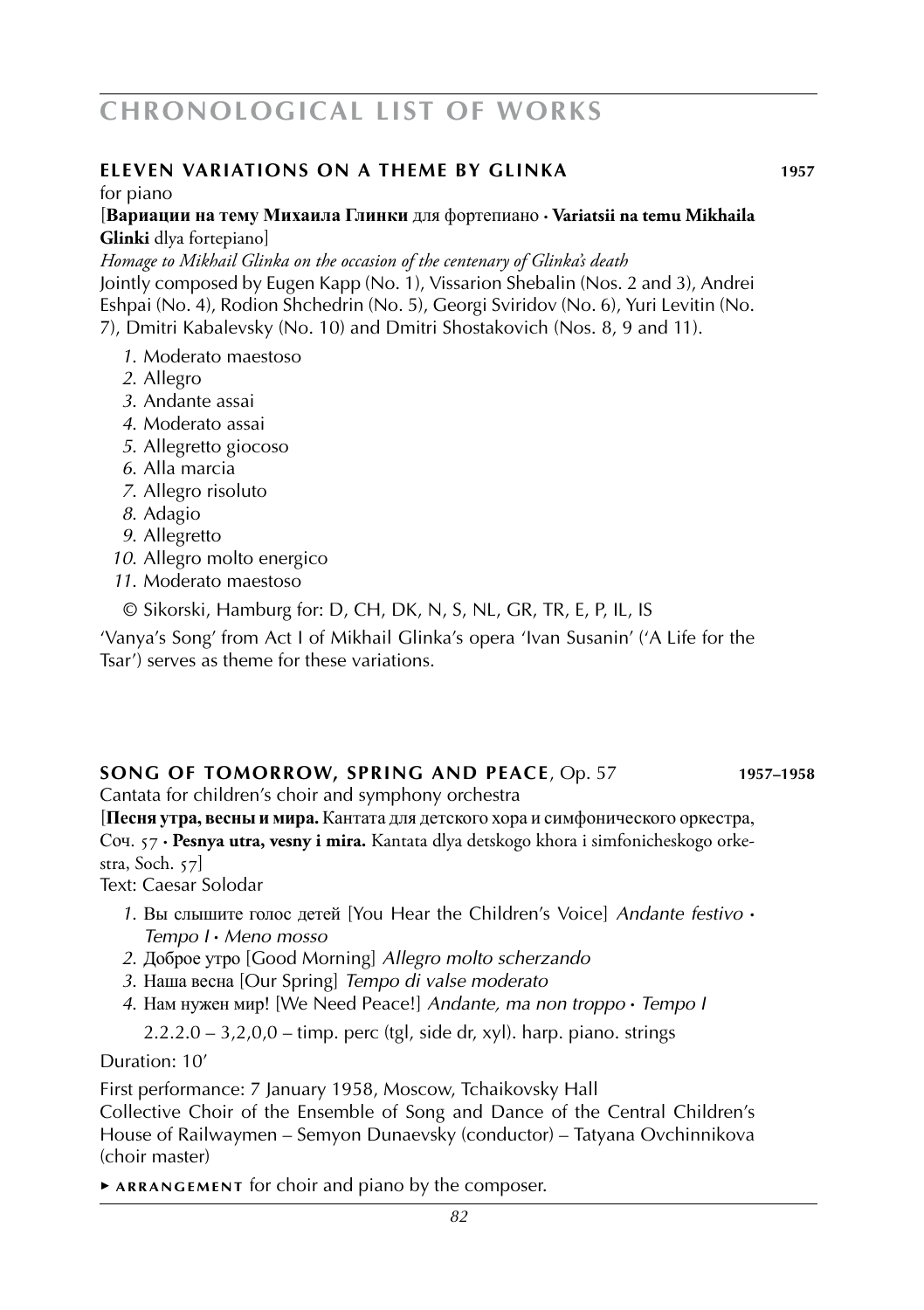#### **rondo** in A minor, Op. 59 **1958**

for piano

[**Рондо** для фортепиано, Соч. 59 **· Rondo** dlya fortepiano, Soch. 59]

Presto **·** q . = q L'istesso tempo, ma poco più sostenuto **·** Presto

The R o n d o, Op. 59 was composed for the First International Tchaikovsky Competition in 1958.

### **in fairy tale forest**, Op. 62 **1958**

Musical pictures for narrator, voice and piano

[**В сказочном лесу.** Музыкальные картинки для чтеца, пения и фортепиано, Соч. 62 **· V skazochnom lesu.** Muzykalnye kertinki dlya chtetsa, peniya i fortepiano, Soch. 62] Text and scenario by Viktor Viktorov

- *1*. Учитель [The Teacher] *Не очень быстро, норешительно [Not very fast but decidedly]*
- *2*. Доктор [The Doctor] *Довольно подвижно, ласково [Rather animated, tenderly]*
- *3*. Монтёр [The Elctrician] *Грузно, неукложе [Cumbersomely, clumsily]*
- *4*. Артистка [The Artist] *Довольно подвижно, а при повторении* – *медленее, скучновато [Rather animated, more slowly iin the repetition]*
- *5*. Пекарь [The Baker] *Весело, оживлённо [Cheerfully, animated]*
- *6*. Шофёр [The Chauffer] *Не спеша, тяжеловато [At an easy pace, weightily]*
- *7*. Лентяй [The Slacker] *Довольно медленно, лениво [Rather slowly, lazily]*
- *8*. Дровосек [The Lumberjack] *В емпе быстрого марша, энергично [Like a fast march, vigorously]*
- ► **a r r a n g e m e n t s** : for bayan by L. Chebyshev (No. 2).

#### **our soviet nation 1958**

Song for two- or three-part choir and piano [**Советская наша держава.** Песня для хора на два или три голоса и фортепиано **·**

**Sovetskaya nasha derzhava.** Pesnya dlya khora na dva ili tri golosa i fortepiano] Text: Sergei Smirnov

 ► **a r r a n g e m e n t s** : for voice and wind orchestra by G. Kalinkovich.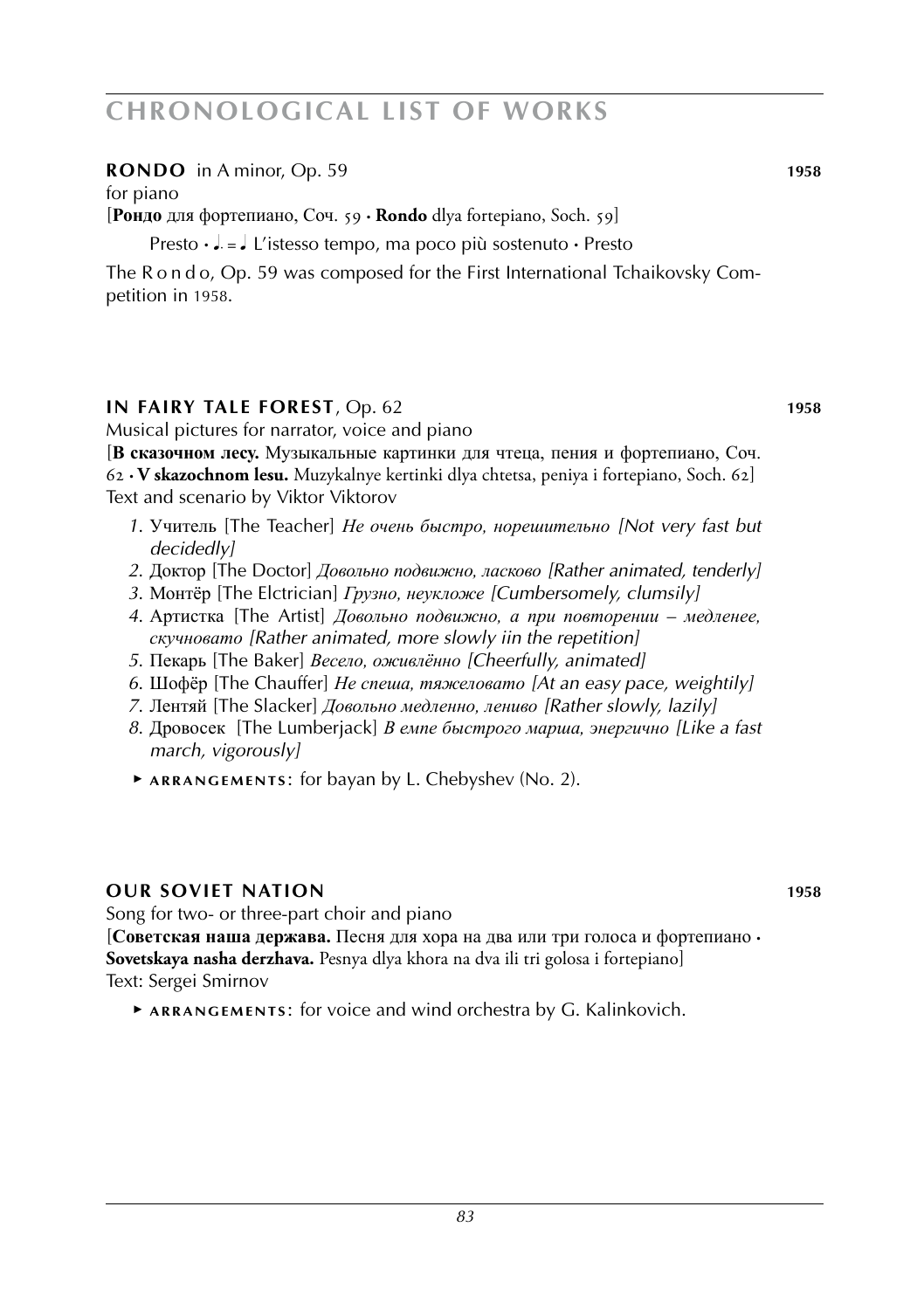#### **the year 1918 1958**

Music to the film. Part II of the film trilogy based on Alexei Tolstoi's novel 'The Road to Calvary' [literally: Walking Through Torments]

[**Восемнадцатый год.** Музыка к кинофильму – часть 11 из кинотрилогии по роману Алексея Толстого «Хождение по мукам» **· Vosemnadtsaty god.** Muzyka k kinofilmu – chast 11 iz kinotrilogii po romanu Alexeya Tolstogo «Khozhdenie po mukam»] Produced by Mosfilm – Boris Chirkov (scenario) – Grigori Roshal (director) – Leonid Kosmatov (camera) – Iosif Shpinel (set design) – Olga Kruchinina (costume design) – Eva Ladyzhenskaya (cut) – USSR State Orchestra of the Ministry of Cinematography – Dmitri Kabalevsky (conductor). First showing: 21 April 1958

**c a s t** : Katya (Rufina Nifontova) – Dasha Bulavina (Nina Veselovskya) – Ivan Telegin (Vadim Medvedev) – Vadim Roshchin (Nikolai Gritsenko) – Agrippina Chebrets (Maiya Bulgakova) – Ivan Gora (Viktor Avdyushko) – Vasili Rublyov, worker (Sergei Yakovlev) – Tyotkin (Pavel Vinnikov) – Melshin, emprisoned officer (Viktor Yakovlev) – Sorokin, commander-in-chief (Evgeni Matveev) – Sorokin's wife (Tamara Chernova) – Belyakov, chief of Sorokin's staff (Grigori Kirillov) – Dmitri Stepanovich Bulavin, Katya's and Dasha's father (Vladimir Muravyov) – Alexei Krasilnikov (Leonid Parkhomenko) – German soldier, Katya's travel companion (Evgeni Teterin) – Valerian Onolin, lieutenant, Roshchin's adversary (Mikhail Kozakov) – Vasili Teplov, White Army officer, Roshchin's acquaintance (Alexander Smirnov) – von Mecke, White Army officer, Roshchin's acquaintance (Vladimir Sez) – Semyon Semyonovich Govyadin, Dasha's Samarian suitor (Konstantin Nemolyaev) – Kuzma Kuzmich Nefyodov, suspended sexton, Dasha's travel companion (V. Adamenko) – Passenger (Georgi Georgiu) – Singer in a restaurant (Maria Kremnyova)

#### **four easy rondos**, Op. 60 **1958–1959**

for piano

[**Четыре лёгкие рондо** для фортепиано, Соч. 60 **· Chetyre lyogkie rondo** dlya fortepiano, Soch. 60]

- *1*. Рондо-марш [Rondo-March] *Allegro marciale*
- *2*. Рондо-танец [Rondo-Dance] *Allegretto*
- *3*. Рондо-песня [Rondo-Dance] *Sostenuto* **·** *Con moto* **·** *Tempo I*
- *4*. Рондо-токката [Rondo-Toccata] *Allegro scherzando*
- © Sikorski, Hamburg for: D, CH, DK, N, S, NL, GR, TR, E, P, IL, IS · *score:* **sik 2125**
- ► **a r r a n g e m e n t s** : for violoncello and piano ba Yuozas Chelkauskas (No. 2) for guitar by E. Larichev (Nos. 2, 3)  $\bullet$  for bayan by V. Ivanov (No.1)  $\bullet$  for accordion by P. Shashkin (No. 4).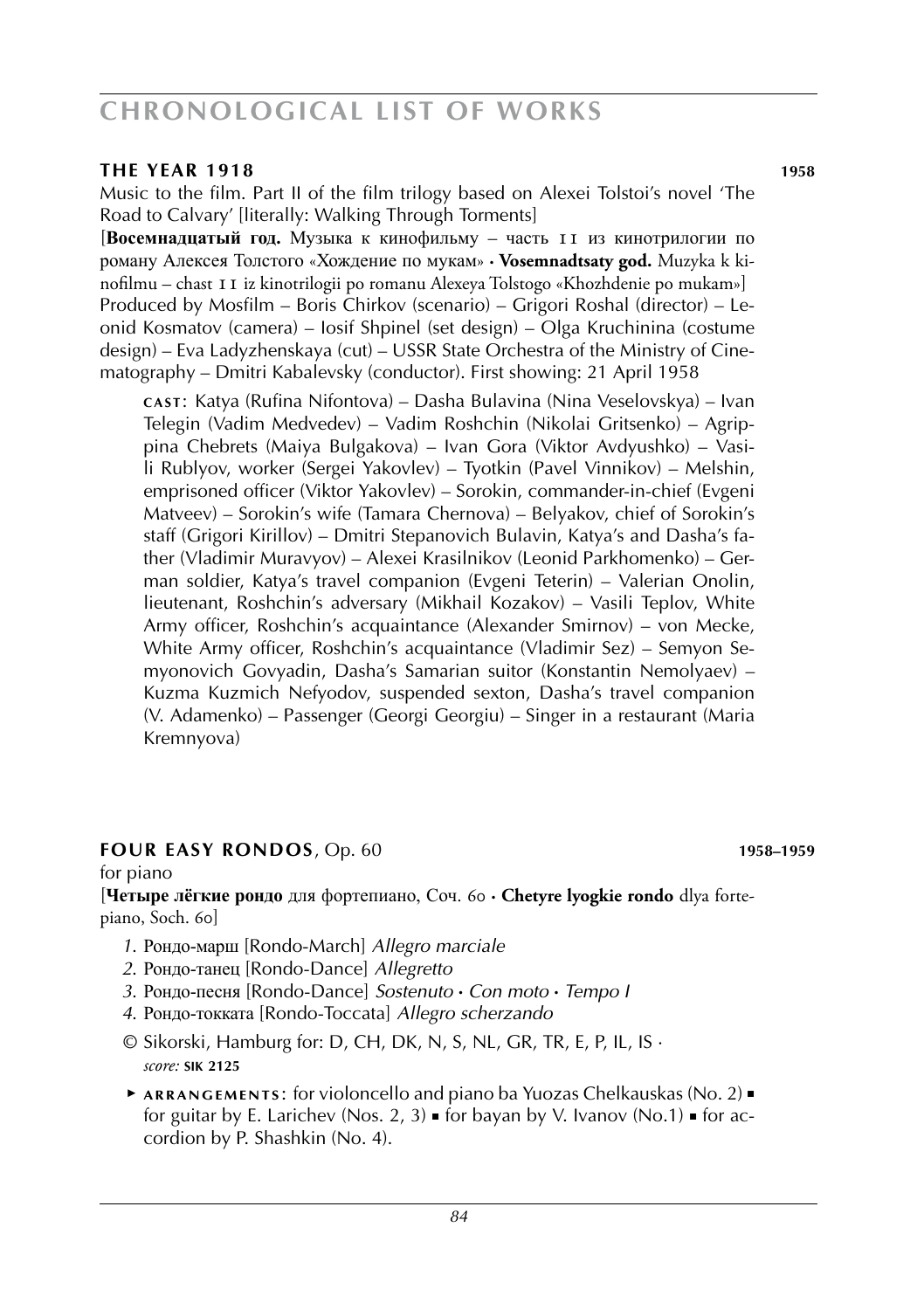### **six preludes and fugues**, Op. 61 **1958** – **1959**

#### for piano

[**Шесть Прелюдий и фуг** для фортепиано, Соч. 61 **· Shest prelyudi i fug** dlya fortepiano, Soch. 61]

- *1*. Летним утром на лужайке. Прелюдия и двухголосная фуга G-dur [Summer Morning on the Meadow. Prelude and two-part fugue in G major] *Moderato tranquillo* **·** *Poco più mosso* **·** *Tempo I*
- *2*. Приём в пионеры. Прелюдия «Серьёзный разговор» и трёхголосная фуга «Праздник» C-dur [Becoming a Young Pioneers. Prelude 'Serious Conversation' and three-part fugue 'Holiday' in C major] *Andantino maestoso* **·** *Allegro giocoso*
- *3*. Вечерняя песня за рекой. Прелюдия и трёхголосная фуга e-moll [Evening Song at the River. Prelude and three-part fugue in E minor] *Andante sostenuto* **·** *Pocchissimo più mosso*
- *4*. В пионерском лагере. Прелюдия и двухголосная фуга A-dur [In the Pioneer Camp. Prelude and two-part fugue in A major] *Allegro moderato* **·** *L*'*istesso tempo*
- *5*. Рассказ о героею. Прелюдия и трёхголосная фуга c-moll [A Story About a Hero. Prelude and three-part fugue in C minor] *Allegro drammatico* **·** *Andante sostenuto e molto espressivo* **·** *Tempo I* **·** *Molto sostenuto*
- *6*. Праздник труда. Прелюдия и трёхголосная фуга F-dur [Labour Day. Prelude and three-part fugue in F major] *Allegro marcato* **·** *Poco più mosso. Marcato*
- © Sikorski, Hamburg for: D, CH, DK, N, S, NL, GR, TR, E, P, IL, IS

#### **the LENINISTS**, Op. 63 **WEBS 1958 – 1959**

Cantata for three choirs and large symphony orchestra

[**Ленинцы.** Кантата для трёх хоров и большого симфонического оркестра, Соч. 63 **· Lenintsy.** Kantata dlya tryokh khorov i bolshogo simfonicheskogo orkestra, Soch. 63] Text: Evgeni Dolmatovsky · Ukrainian version A. Novitsky

Andante moderato **·** Festivamente

3.3.3.3 – 4.3.3.1. timp. perc (bells, xylophon). harp. piano. strings – children's choir ('Pioneers'), mixed choir ('Komsomols'), mixed choir ('Communists')

Duration: 9'

First performance: 21 December 1960, Moscow

Joined Choir Song Ensemble of All-Union Radio, Soviet Opera Ensemble and united Moscow City Choir and the Choir of Moscow Boys' Choir School – Symphony Orchestra and Choir of All-Union Radio – Abram Stasevich (conductor)

► ARRANGEMENTS: for voice and piano by the composer.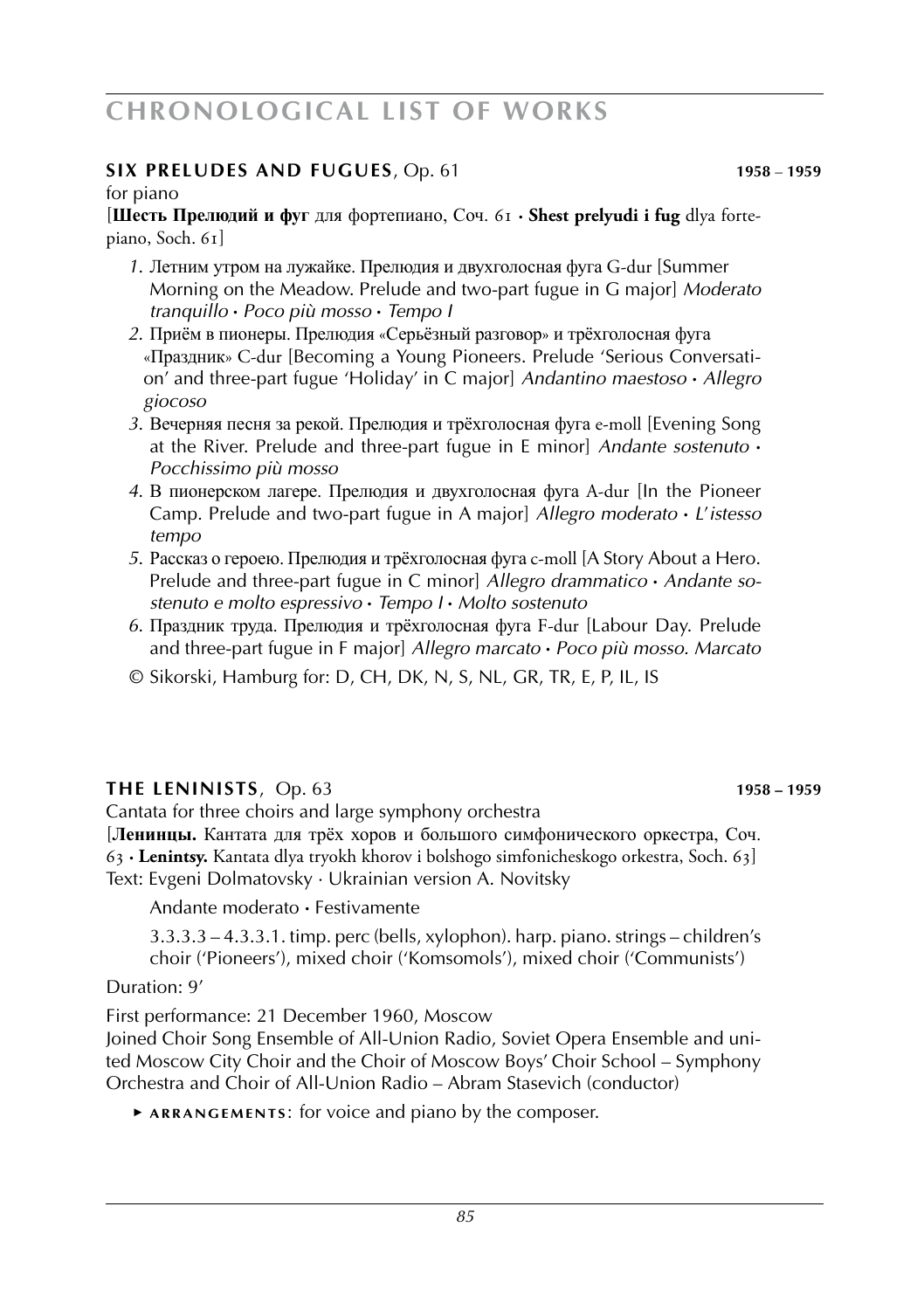#### **somber morning 1959**

Music to the film. Part III of the film trilogy based on Alexei Tolstoi's novel 'The Road to Calvary' [literally: Walking Through Torments]

[**Хмурое утро.** Музыка к кинофильму – часть 111 из кинотрилогии по роману Алексея Толстого «Хождение по мукам» **· Khmuroe utro.** Muzyka k kinofilmu – chast 111 iz kinotrilogii po romanu Alexeya Tolstogo «Khozhdenie po mukam»]

Produced by Mosfilm – Boris Chirkov (scenario) – Grigori Roshal (director) – Leonid Kosmatov (camera) – Iosif Shpinel (set design) – L. Trakhtenberg (sound) – Olga Kruchinina (costume design) – Eva Ladyzhenskaya (cut) – USSR State Orchestra of the Ministry of Cinematography – Dmitri Kabalevsky (conductor). First showing: 26 April 1959

**c a s t** : Katya (Rufina Nifontova) – Dasha Bulavina (Nina Veselovskya) – Ivan Telegin (Vadim Medvedev) – Vadim Roshchin (Nikolai Gritsenko) – Agrippina Chebrets (Maiya Bulgakova) – Ivan Gora (Viktor Avdyushko) – Lenin (Pavel Vinnikov) – Alexei Krasilnikov (Leonid Parkhomenko) – Kuzma Kuzmich Nefyodov, suspended sexton, Dasha's travel companion (V. Adamenko) – Starost (Pyotr Modnikov) – Anisya (Lyubov Sokolova) – Marusya (Natalya Kustinskaya) – Maryona Krasilnikova (Nonna Mordyukova) – Chugai, sailor (Boris Andreev) – Latugin (Anatoli Solovyov) – Nestor Ivanovich Makhno (Vitali Matveev) – Lyova Zadov (Vladimir Belokurov) – Chyorny, anarchist (Vladimir Taskin) – Melshin, emprisoned officer (Viktor Yakovlev) – Mikhail Sharygin (Oleg Golubitsky) – Yakov (Semyon Svashenko) – Chesnokov, brigad commander (Alexander Titov) – Chairman of the Ekaterinoslav Revolutionary Committee (Nikolai Gladkov)

### **little star 1959**

Song for children's choir and piano [**Звёздочка.** Песня для детского хора и фортепиано **· Zvyozdochka.** Pesnya dlya detskogo khora i fortepiano] Text: Viktor Viktorov

- Оживлённо, весело [Merrily, cheerfully]
- ► **a r r a n g e m e n t s** : for voice and bayan by A. Onegin.

#### **about a bear 1959**

Song for children's choir and piano [**Про медведя.** Песня для детского хора и фортепиано **· Pro medvedya.** Pesnya dlya detskogo khora i fortepiano] Text: Lidiya Nekrasova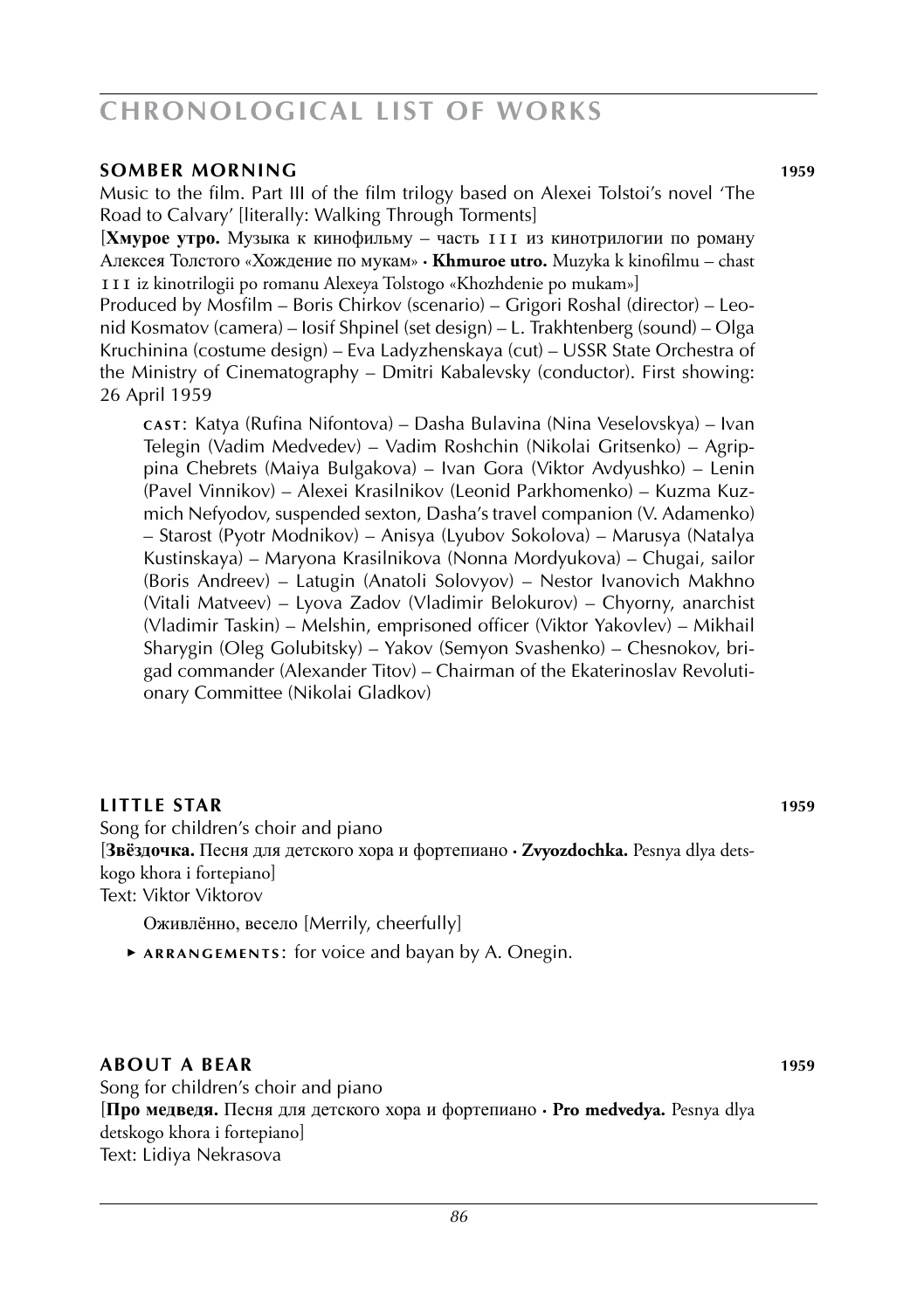### **song about the school 1959**

Song for children's choir and piano [**Песня о школе.** для детского хора и фортепиано **· Pesnya o shkole.** Pesnya dlya detskogo khora i fortepiano] Text: Viktor Viktorov

Подвихно, певуче [Animatedly, songful]

#### **girlfriends 1959**

Song for children's choir and piano [**Подружки.** Песня для детского хора и фортепиано **· Zvyozdochka.** Pesnya dlya detskogo khora i fortepiano] Text: Viktor Viktorov

Не торопясь [Not hurriedly]

 ► **a r r a n g e m e n t s** : for voice and bayan by A. Onegin.

#### **The eighteenth year is rising over russia 1959**

Song for voice and piano from the incidental music to Caesar Solodars play 'Contemporarys of a Thunderstorm'

[**Над Россией встаёт восемнадцатый год.** Песня для голоса и фортепиано из музыки к пьесе Цезаря Солодаря «Сверстники грозы» **· Nad Rossei vstayot vosemnadtsaty god.** Pesnya dlya golosa i fortepiano iz muzyki k pese Tsezarya Solodarya «Sverstniki grozy»] Text: Caesar Solodar

#### **the march of the 26th of july 1950ies**

 $[AGUSTÍN DÍAZ CARTAYA (*1925)]$ Arrangement for voice and piano [**Марш 26 июля · Marsh 26 iyulya**] Russian text: Sergei Bolotin and Tatyana Sikorskaya Original Spanish title: 'Marcha del 26 de julio'.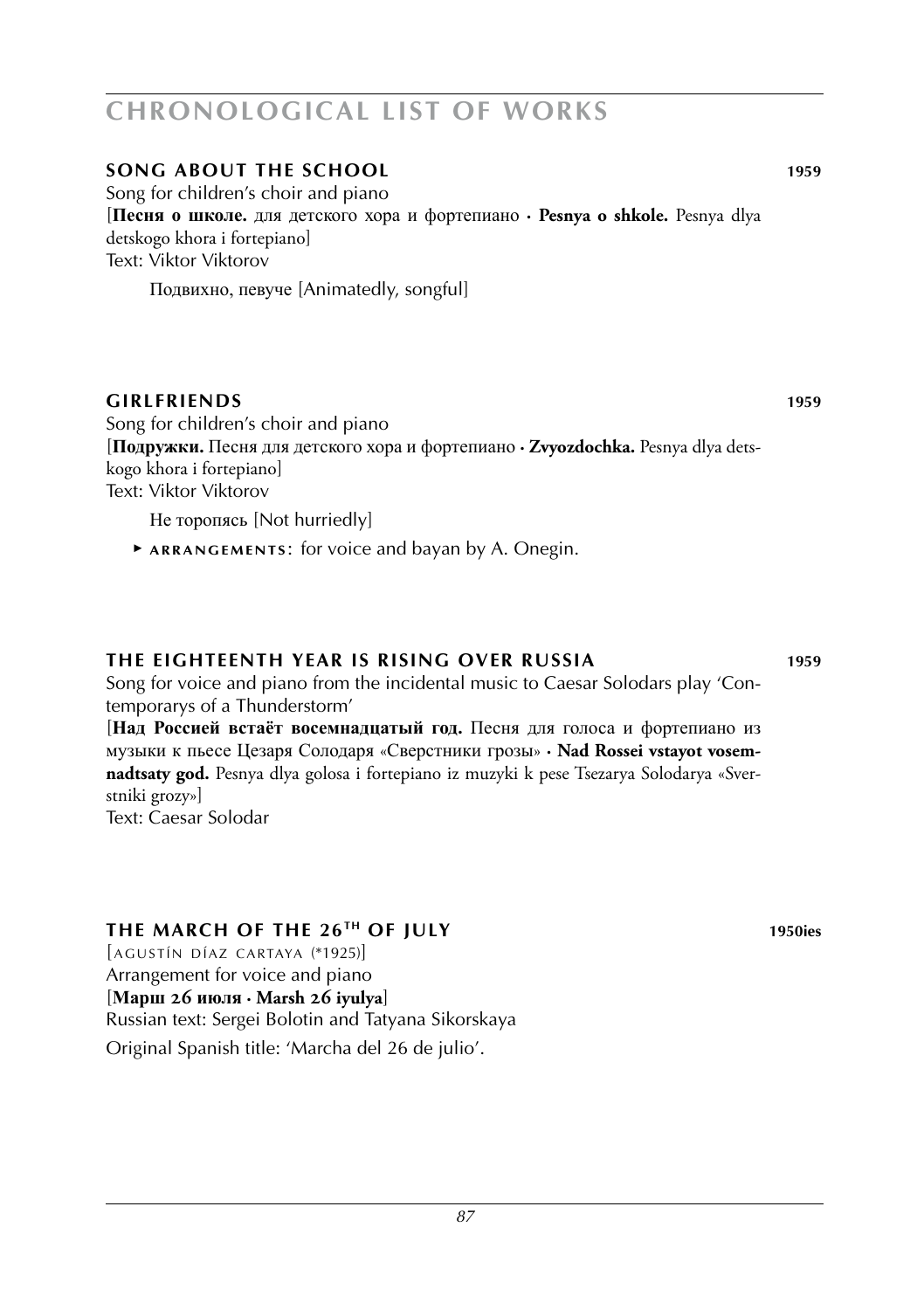#### **worker's waltz 1950ies**

 $[$ JOSEPH KOSMA (1905-1969)] French song from the Kosma's opera 'In the Land of Coalminers'. Arrangement [**Рабочий вальс.** Француская песня из оперы «В краю шахтеров» **· Rabochii vals.** Frantsuskaya pesnya iz opery «V krayu shakhterov»]

### **Solemn overture**, Op. 64 **1960**

for large symphony orchestra

[**Патетическая увертюра** для большого симфонического оркестра, Соч. 64 **· Pateticheskaya uveryura** dlya bolshogo simfonicheskogo orkestra, Soch. 64]

Allegro molto ed appassionato ( $\epsilon$  = 178-192)

3(picc).3(cor anglais).3(bass clar).3(db bn) – 4.3.3.1. timp. perc (side dr, bass dr,cym, xyl). harp. piano. strings

Duration: 6'

First performance: 1960, Khabarovsk Russian Broadcasting Orchestra – Dmitri Kabalevsky (conductor)

© Sikorski, Hamburg for: D, CH, DK, N, S, NL, GR, TR, E, P, IL, IS

#### **Spring**, Op. 65 **1960**

Symphonic poem for large orchestra [**Весна.** Симфоническая поэма для большого симфонического оркестра, Соч. 65 **· Vesna.** Simfonicheskaya poema dlya bolshogo simfonicheskogo orkestra, Soch. 65]

Con moto (Quasi valse, rubato, capriccioso) **·** Con moto **·** Tempo I

 $3(pice).3(cor$  anglais).  $3(bass$  clar).  $3(db bn) - 4.2.3.1 - timp.$  cym. harp. piano. strings

Duration: 10'

First performance: 1960, Khabarovsk Russian Broadcasting Orchestra – Dmitri Kabalevsky (conductor)

© Sikorski, Hamburg for: D, CH, DK, N, S, NL, GR, TR, E, P, IL, IS *score:* **sik 2143**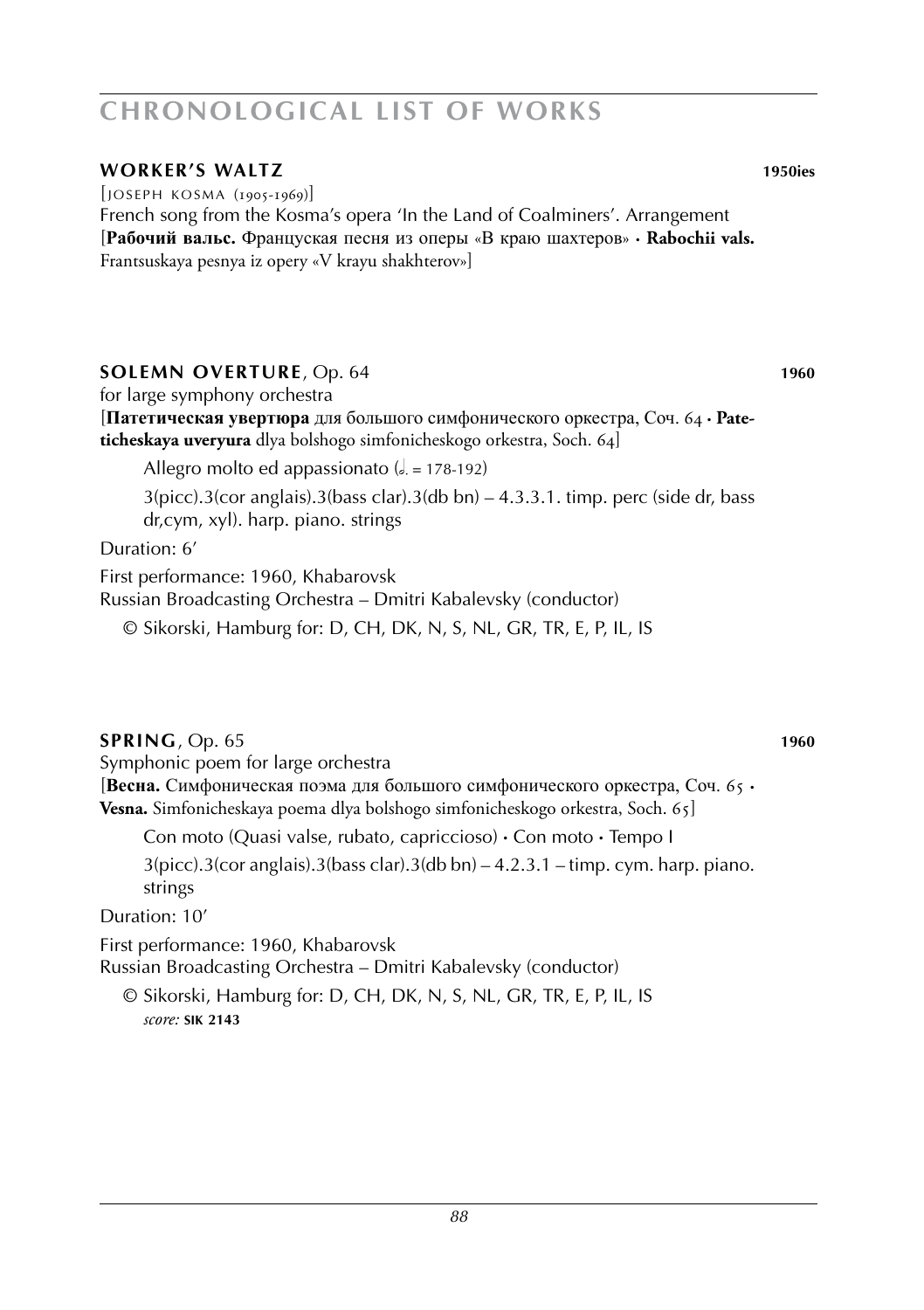### **the CAMP OF FRIENDSHIP**, Op. 66 **WEBS 1010248 1960**

Songs of the pioneers of Artek for voice or children's choir and piano

[**Лагер дружбы.** Песни артековских пионеров для голоса или детского хора и фортепиано, Соч. 66 **· Lager druzhby.** Pesni artekovskikh pionerov dlya golosa ili detskogo khora i fortepiano, Soch. 66]

Text: Nikolai Shestakov (No. 1), Olga Vysotskaya (No. 2) and Viktor Viktorov (Nos. 3-6)

- *1*. Есть местечко в Крыму [There is a Place in Crimea]
- *2*. Лагерь дружбы [The Camp of Friendship]
- *3*. Спокойной ночи [Good Night] *Спокойно, певуче [Calmly, songful]*
- *4*. Артековская полька [Polka of Artek] *Не спеша, игриво [Calmly, playfully]*
- *5*. Артековский вальс [Waltz of Artek] *В темпе вальса [Tempo di valse]*
- *6*. До свидания, Артек [Farewell, Artek] *Не торопясь [At an easy pace]*
- ► **a r r a n g e m e n t s** of No. 3: for choir and orchestra by the composer (?) for wind orchestra by V. Shpirko ■ for choir by K. Dikis.

### **three dance-songs**, Op. 70 **WEB 1010248 1960**

for voice and piano

[**Три танцевальные песни** для голоса и фортепиано, Соч. 70 **· Tri tantsevalnye pesni** dlya golosa i fortepiano, Soch. 70]

Text: Zinaida Alexandrova (Nos. 1, 2) and Olga Vysotskaya (No. 3)

- *1*. Про Олечку [About Olechka] *Легко, изящно [Lively, gracefully]*
- *2*. Весело у нас [Cheerful We Are] *Живо, задорно [Lively, high-spirited]* **·** Пляска [Dance] *Очень быстро [Very fast]* **·** *В темпе пляски, очень быстро [Dancelike, very fast]*
- *3*. Счастье [Happiness] *Довольно скоро [Rather fast]*
- ► ARRANGEMENTS: for choir and orchestra by the composer (?) for wind orchestra by V. Shpirko (No. 2) and by S. Dunaev (No. 3) ■ for seven-stringguitar by R. Meleshko (No. 1)  $\bullet$  for bayan by A. Basurmanov (No. 2) and by E. Maximov (No. 3)  $\bullet$  for accordion by A. Salin and E. Maximov (No. 3)  $\bullet$  for voice and folk instruments by A. Tonin (No. 3) ■ for voice and bayan by A. Basurmanov (No. 3).

### **hello, taiga 1960**

Song for children's choir and piano [**Здравствуй, тайга.** Песня для хора и фортепиано **· Zdravstvui, taiga.** Pesnya dlya khora i fortepiano] Text: Evgeni Dolmatovsky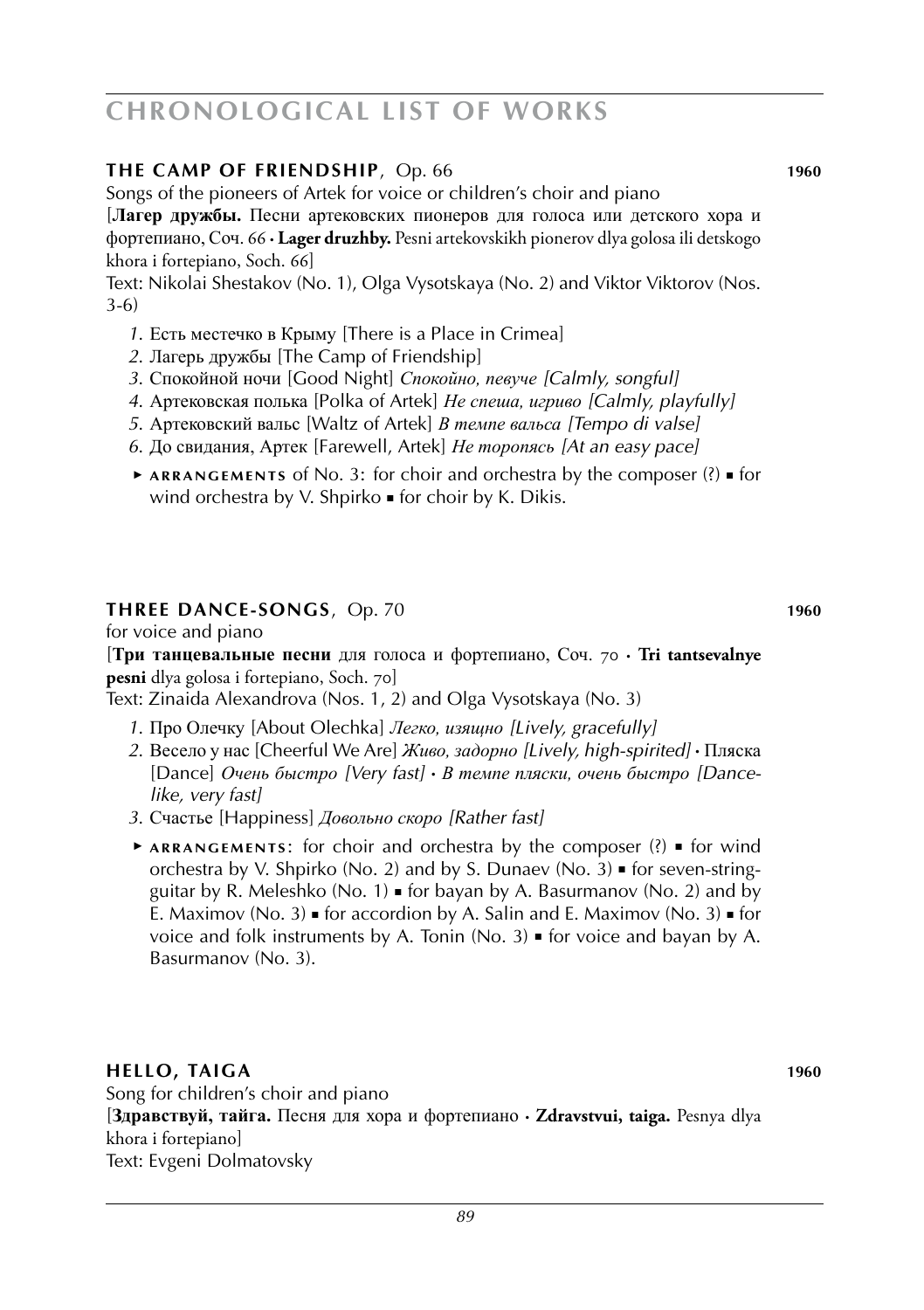### **Concertino for violoncello and**

**ORCHESTRA** in G minor, [SERGEI PROKOFIEV (1891–1953)] **1960** Orchestration of Prokofiev's Concertino, Op. 132

[**Концертино** для виолончели с оркестром – **Kontsertino** dlya violoncheli s orkestrom]

- 1. Andante mosso  $(J = 63)$  **·** Poco più animato **·** Tempo I
- *2*. Andante Poco meno mosso **·** Tempo I
- *3*. [Allegretto]

 $2.3$ (cor anglais). $2.2 - 4.2.3.1 - \text{time}$ , perc (tamb, side dr, bass, cym). strings Duration: 21'

First performance: 18 March 1960, Moscow, Conservatoire Mstislav Rostropovich (violoncello) – Moscow Philharmonic Orchestra – Abram Stasevich (conductor)

© Sikorski, Hamburg, for d, ch, e, gr, il, is, nl, p, dk, n, s, tr, pl, h, cz, hr, slo · *pocket score:* **sik 2334** · *piano score:* **sik 2279**

After the composer's death Mstislav Rostropovich completed piano score and solo part. This applies especially for the only sketched final movement whose tonal plan and musical development had been indicated to Rostropovich by Prokofiev. Preceding the première of Op. 132 with Dmitri Kabalevsky's orchestration in 1960, the C o n c e r t i n o was performed for the first time on 29 December 1956 in the Small Hall of the Moscow Conservatory by Mstislav Rostropovich accompanied by pianist Alexander Dedyukhin.

**fANTASIA** in F minor [FRANZ SCHUBERT (1797–1828)] **1960** Arrangement for piano and orchestra of Schubert's Fantasia, D940 [**Фантазия** f-moll**.** Обработка для фортепиано с оркестром **· Fantaziya** f-moll**.** Obragotka dlya fortepiano c orkestrom]

Allegro molto moderato ( $= 100$ ) **·** Più mosso · Tempo I · Largo ( $= 66$ ) · Vivace (h . = 100) **·** Cadenza *Rubato sostenuto* **·** Largamente **·** Tranquillo (Tempo I) **·** Allegro marcato (J = 160) **·** Tempo I

 $3(pice)$ .2.2.2 – 4.2.3.1 – timp. perc (side dr, bass dr, cym). strings Duration: 17'

© Sikorski, Hamburg for: D, CH, DK, N, S, NL, GR, TR, E, P, IL, IS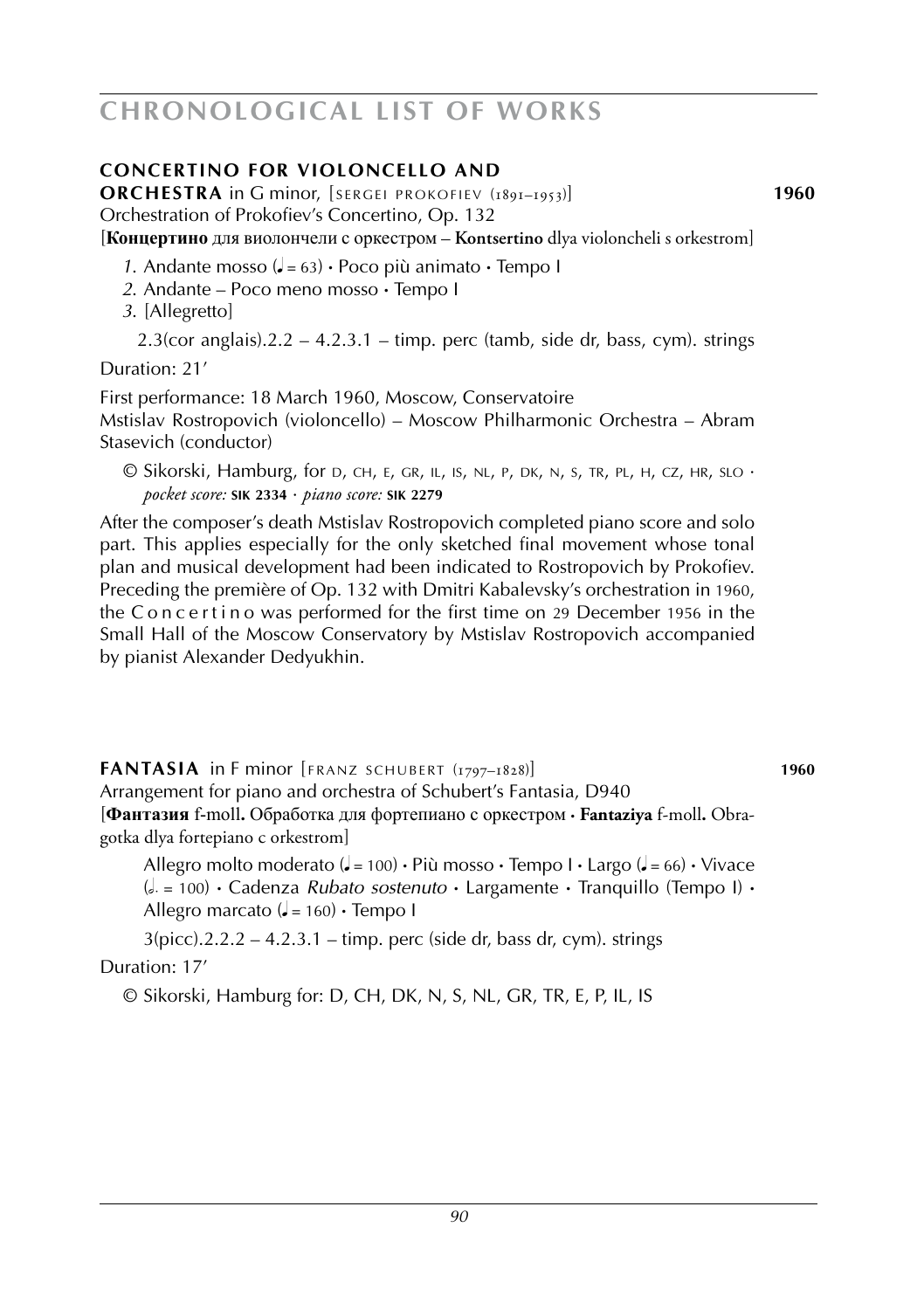### **a kitchen-garden on view**, Op. 67 **1961**

Round dances for children's choir and piano

[**Гости ходят в огород.** Игра-хоровод для детского хора и фортепиано, Соч. 67 **· Gosti khodyat v ogorod.** Igra-khorovod dlya detskogo khora i fortepiano, Soch. 67] Text: Viktor Viktorov

Не очень быстро [Not very fast] **·** Заключительный танец *Быстро, весело* [Concluding Dance *Fast, funny*]

### **etudes in major and minor**, Op. 68 **1961**

for violoncello

[**Мажорно-минорные этюды** для виолончели соло, Соч. 68 **· Mazhorno-minornye etyudy** dlya violoncheli solo, Soch. 68]

- *1*. Песня [Song] *Andante*
- *2*. Марш [March] *Allegro molto*
- *3*. Танец [Dance] *Allegro moderato*
- *4*. Импровизация [Improvisation] *Andante espressivo*
- *5*. Скерцо [Scherzo] *Allegro*
- © Sikorski, Hamburg for: D, CH, DK, N, S, NL, GR, TR, E, P, IL, IS *score:* **sik 6143**

### **rondo**, Op. 69 **1961**

for violin and piano [**Рондо** для скрипки и фортепиано, Соч. 69 **· Rondo** dlya skripki i fortepiano, Soch. 69]

 Allegro assai (quasi presto) e ben ritmato (h = 112) **·** Poco tranquillo **·** Tempo I **·** Più mosso, molto energico ( $\phi = 92-96$ ) **·** Molto meno mosso · Strepitoso · Presto assai

© Sikorski, Hamburg for: D, CH, DK, N, S, NL, GR, TR, E, P, IL, IS *score:* **sik 6150**

The R o n d o, Op. 69 was composed for the Second International Tchaikovsky Competition in 1962.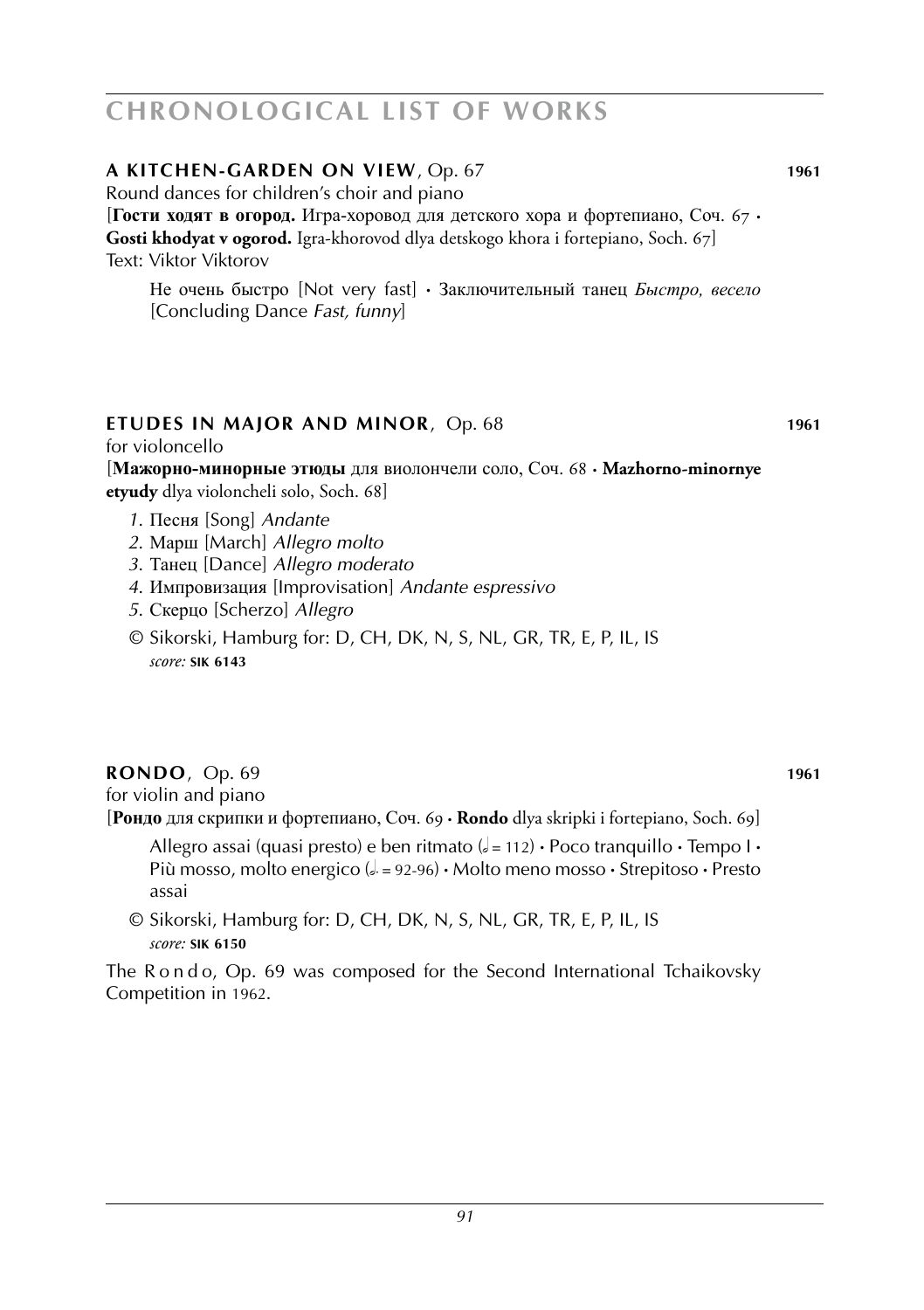# **the final hour has come 1961**

Song for choir and piano in memoriam Patrice Lumumba [**Бьёт последний час.** Песня для хора и фортепиано памяти Патриса Лумумбы **· Byot poslednii chas.** Pesnya dlya khora i fortepiano pamyati Patrisa Lumumby] Text: Caesar Solodar

### **a Footmark on the ground 1961**

Incidental music to Caesar Solodar's romantic comedy in one act [**След на земле.** Музыка к пьесе Цезаря Солодаря **· Sled na zemle.** Muzyka k pese Tserarya Solodarya]

### **song about russia 1961**

Song for voice, male choir and piano [**Песня о России** для голоса, мужского хора и фортепиано **· Pesnya o Rossii** dlya golosa, muzhskogo khora i fortepiano] Text: Anton Prishelets

#### **happy holiday 1961**

Song for children's choir and piano [**Праздник весёлый.** Песня для детского хора и фортепиано **· Prazdnik vesyoly.** Pesnya dlya detskogo khora i fortepiano] Text: Viktor Viktorov

Живо, весело [Lively, cheerfully]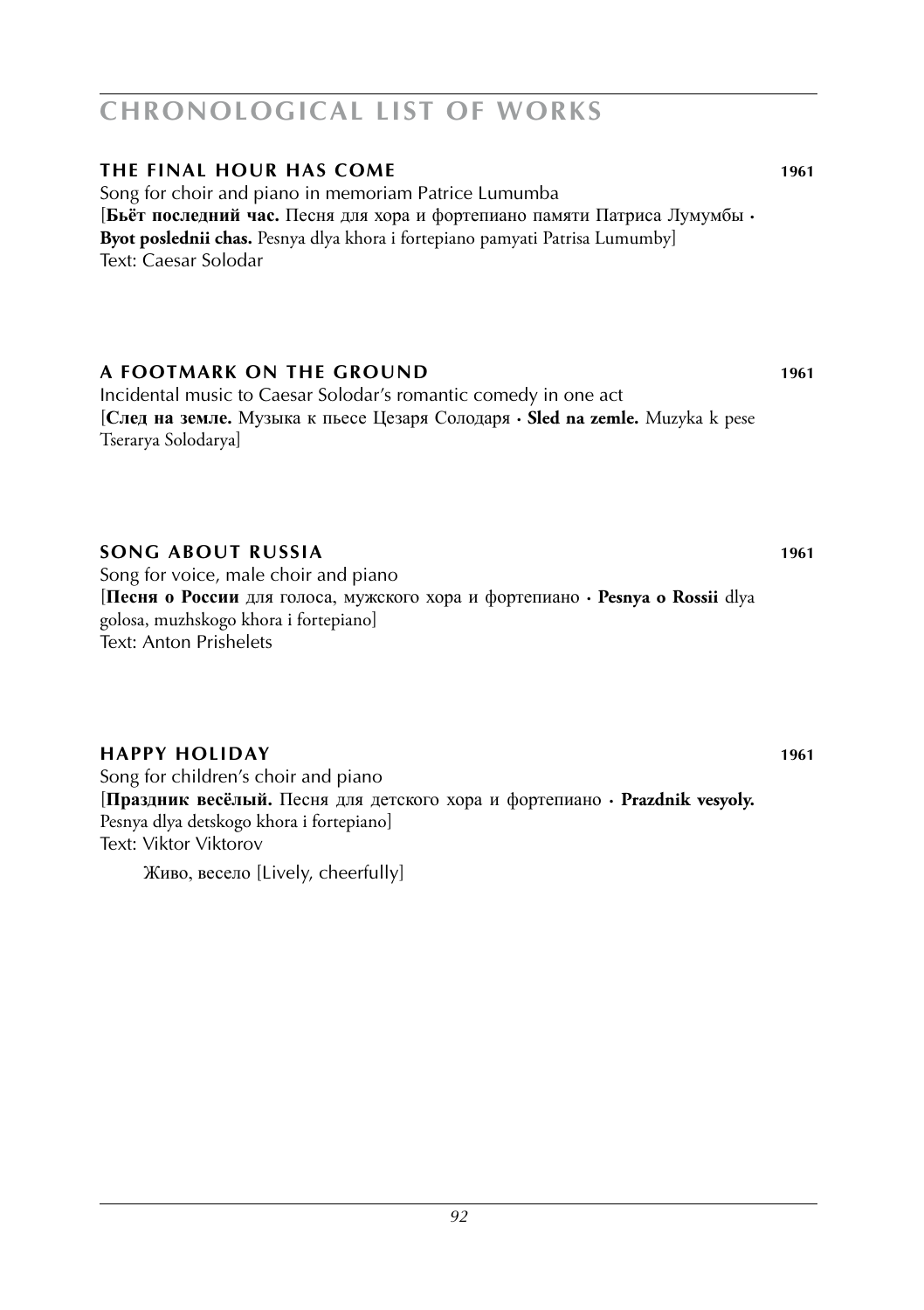#### **SONATA for violoncello and piano** in B flat major, Op. 71 **1962** [**Соната для виолончели и фортепиано** B-dur, Соч. 71 **· Sonata dlya violoncheli i**

**fortepiano** B-dur, Soch. 71] *Dedicated to Mstislav Leopoldovich Rostropovich*

- *1*. Andante molto sostenuto ( $J = 60$ ) **·**  $J = J$  Doppio più mosso ( $J = 60$ ) **·** Con moto  $(k = 80)$  **•** Molto tranguillo **•** Allegro molto energico  $(k = 160)$  • Molto meno mosso **·** Molto sostenuto **·** Molto tranquillo (q = 60) **·** Più tranquillo **·** Largamente
- 2. Allegretto con moto (rutbato)  $\cdot$  Tempo giusto ( $\ell$  = 104-108)  $\cdot$  Poco più mosso  $\cdot$ Molto sostenuto. Improvvisato
- *3*. Allegro molto ( $\epsilon = 160-168$ )  $\cdot \epsilon = \epsilon$  Doppio meno mosso  $\cdot$  Doppio più mosso (Tempo I) **·** Doppio meno mosso (come prima)

Duration: 30'

First performance: 6 February 1962, Moscow, Conservatoire Mstislav Rostropovich (violoncello) – Moscow Philharmonic Orchestra – Dmitri Kabalevsky (piano)

© Sikorski, Hamburg for: D, CH, DK, N, S, NL, GR, TR, E, P, IL, IS · *score:* **sik 2223**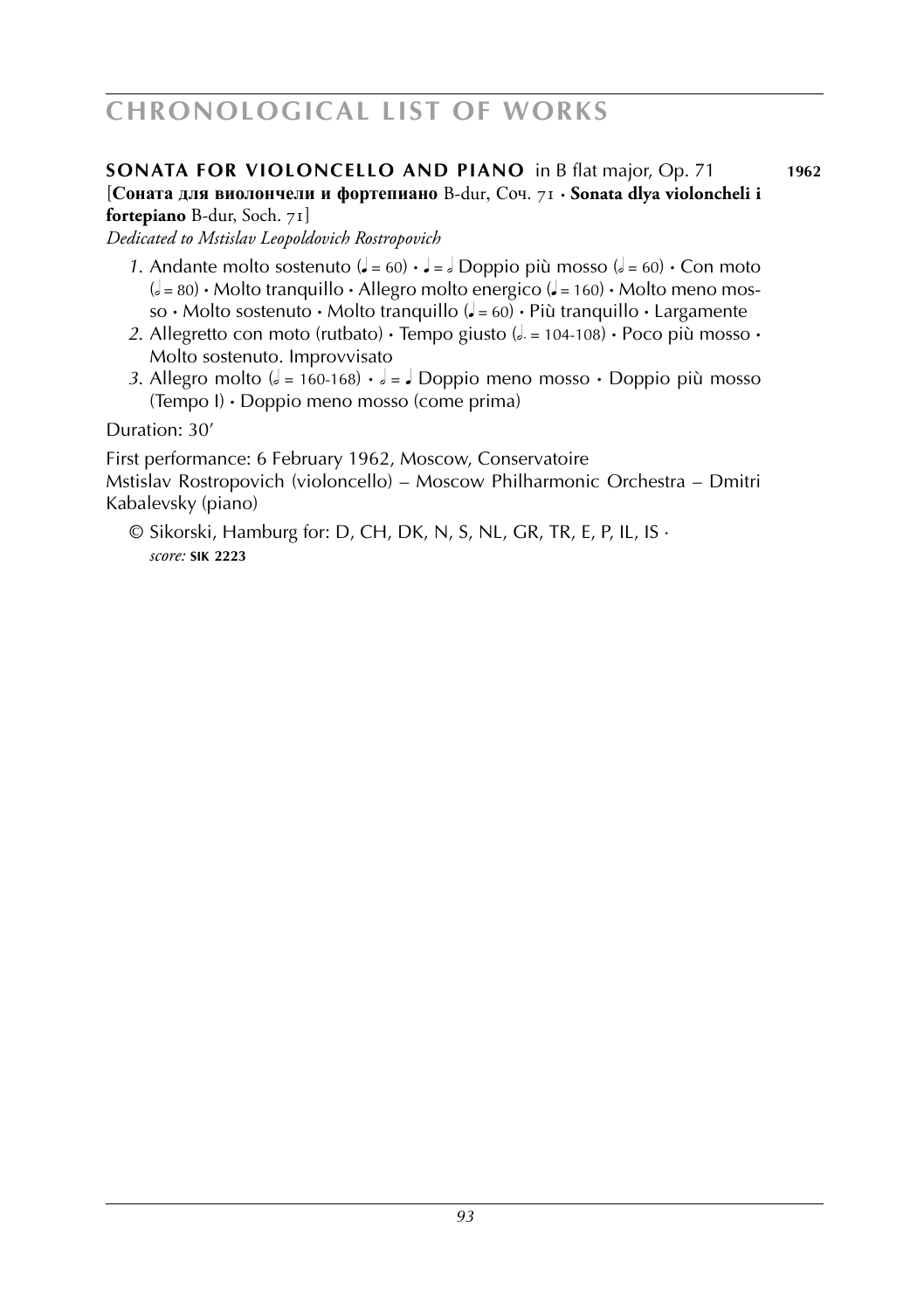### **REQUIEM**, Op. 72 **4 November 1962**

for mezzo-soprano, baritone, children's choir, mixed choir and orchestra [**Реквием** для меццо-сопрано, баритона, детского хора, смешанного хора и симфонического оркестра, Соч. 72 **· Rekviem** dlya metstso-soprano, baritona, detskogo khora, smeshannogo khora i simfonicheskogo orkestra, Soch. 72]

Text: Robert Rozhestvensky

*Dedicated to those who died in the battle against Fascism*

### Part I.

Вступрление: «Помните!» [Introduction: 'Remember!'] *Largo* (q = 60) **·** *Più*  $mosso (d = 50)$  *attacca* 

- *1*. Вечная слава [Eternal Glory] *Allegro maestoso* ( $J = 96$ ) **·** *Poco meno mosso* ( $J = 80$ -88) **·** *Con moto*  $\cdot$  *Tempo*  $I \cdot$  *Allegro molto ed agitato* ( $\ell$  = 84)  $\cdot$  *Poco meno mosso*  $\cdot$ *Meno mosso. Largamente* ( $\sqrt{ }$  = 72) **·** *Adagio molto espressivo* ( $\sqrt{ }$  = 60) **·** *Tempo I*  $(L = 66-69)$  **·**  $Poco$  più mosso  $(L = 84)$  ·  $Tempo$   $L(L = 76)$  ·  $Poco$  più mosso  $(L = 80-84)$  · *Poco meno mosso* **·** *Adagio sostenuto attacca*
- 2. Родина [Homeland] *Lento* ( $\downarrow$  = 72)  $\cdot$  ( $\downarrow$  = 50-52)  $\cdot$  *Con moto*  $\cdot$  *Poco più mosso*  $\cdot$ *Poco più mosso. Agitato* ( $J = 126-132$ ) **·** *Doppio più mosso. Molto agitato* ( $J = 132$ ) ·  $P_{QCO}$  sostenuto ( $l = 112$ ) **·**  $P_{QCO}$  meno mosso ( $l = 92$ ) *attacca*
- *3*. Я не умру ... [I am not going to die] *Moderato assai* (q = 76-80) *attacca*
- *4*. Поступь дивизий [The Division in Motion] *Marciale pesante e sostenuto*  $\mathcal{L} = 112 - 120$

Part II.

- *5*. Чёрный камень [The Black Stone] *Andante molto sostenuto* (q = 60) **·** *Pocchissimo più agitato* (q = 80) **·** *Molto tranquillo* (q = 72) **·** *Molto sostenuto* (q = 54) **·** *Allegro agitato* (h = 126) **·** *Doppio meno attacca*
- *6*. Сердце матери [A mother's Heart] *Largo* ( $J = 60$ ) **·** *Pocchissimo più mosso Drammatico, molto espressivo* **·** *Tempo I* (q = 72) **·** *Tempo I* **·** *Con moto* **·** *Meno mosso attacca*
- *7*. Грядущее [The Future] *Marciale. Maestoso* (q = 120) **·** *Con moto* (q = 144) **·** *Poco più mosso* (h . = 72) **·** *Allegro attacca*
- *8*. Наши дети [Our Children] *Andantino con moto* (q = 132-138) **·** *Tempo I* **·***Tempo I* **·**  *Meno mosso* **·** *Andante maestoso* (q = 72) **·** *Largamente* Part III.

 Вступрление: «Памяти павших» [Introduction: 'Memorial of the Fallen Heroes!']  $M$ oderato. Maestoso ( $\downarrow = 60.66$ ) **·** *Molto tranquillo* ( $\downarrow = 64$ ) **·** *Poco più mosso* · *Largamente* **·** *Meno mosso* (q = 54) *attacca*

- *9*. Слушайте! [Listen!] *Non troppo allegro* (h = 88) **·** *Sostenuto* **·** *Pocchissimo più*  $mosso (l = 92)$  **·**  $Sostenuto (l = 80)$  **·**  $Con \, moto \cdot Molto \, sostenuto (l = 66)$  **·**  $Pesante \cdot$ *Tempo I. Sostenuto* ( $= 60$ ) *attacca*
- *10*. Вечная слава [Eternal Glory] *Allegro maestoso (poco più mosso del Tempo I in 1.)* (q = 100-112) **·** *con moto* **·** *Poco più mosso* (q = 120-126) **·** *Poco più mosso* (q = 138)  $\cdot$  *Con moto* ( $\frac{1}{2}$  = 152) *attacca*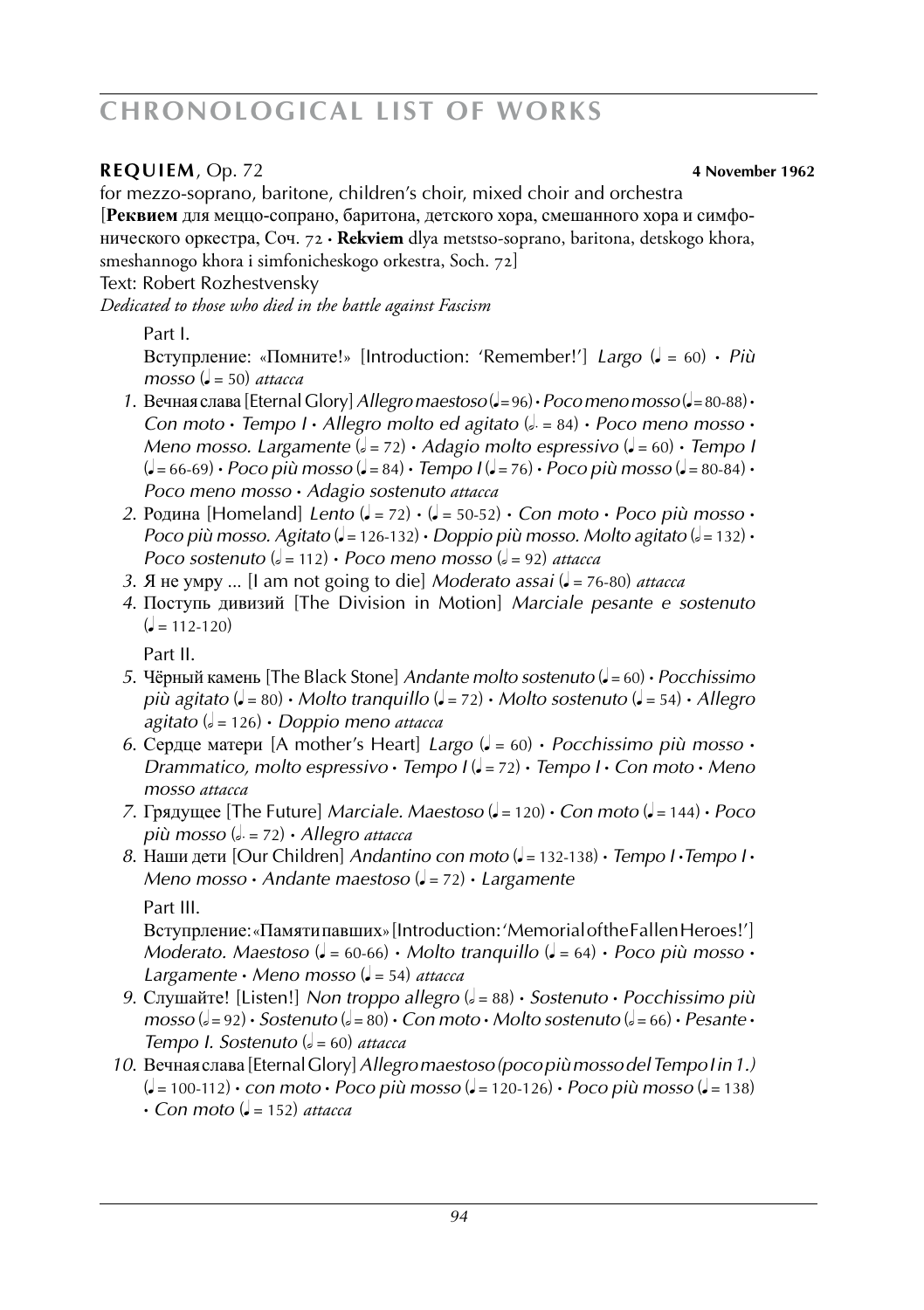**REQUIEM, Op. 72 [CONTINUED]** 

*11*. Помните! ['Remenber!'] *Adagio sostenuto (Pocchissimo più mosso del tempo primo)* **·** *Più mosso* (q = 92) **·** *Andantino* **·** *Pocchissimo più mosso* **·** *Più mosso* **·** *Allegro molto agitato* (h . = 112-120) **·** *Poco più sostenuto* **·** *Poco più mosso e poco a poco animando* **·** *Molto meno mosso. Largo* **·** *Sostenuto*

3(picc).3(cor anglais).4(*Eb* clar, bass clar).3(db bn) – 4.3.3.1 – timp. perc (side dr, bass dr, cym, tam-t, bells, xyl). harp. cel. piano. strings

Duration: 85'

First performance: 9 February 1963, Moscow, Large Hall of the Conservatoire Valentina Levko (mezzo-soprano) – Vladimir Valaitis (baritone) – Moscow State Choir – Children's Choir of the Istitute for Artistical Education – Moscow Philharmonic Orchestra – Boris Khaikin (conductor) – Vladislav Sokolov (choir master)

- © Sikorski, Hamburg for: D, CH, DK, N, S, NL, GR, TR, E, P, IL, IS
- ► ARRANGEMENTS: for choir and piano by the composer for voice or children's choir and piano by the composer (No. 8)

Requiem was awarded the Glinka State Prize of the RSFSR in 1966.

### **dreams 1962 dreams 1962**

for piano [**Мечты.** Пьеса для фортепиано **· Mechty.** Pesnya dlya fortepiano] *Dedicated to the young pianists from the Donbass region*

D r e a m s was composed on the occasion of a piano competition of five Donbass music schools held in Gorlovka.

#### **song about the union of multicoloured neckties 1962**

Song for children's choir and piano

[**Песня союза разноцветных галстуков.** Песня для детского хора и фортепиано **·** Pesnya soyuza raznotsvetnykh galstukov. Pesnya dlya detskogo khora i fortepiano] Text: Volodya Losenkov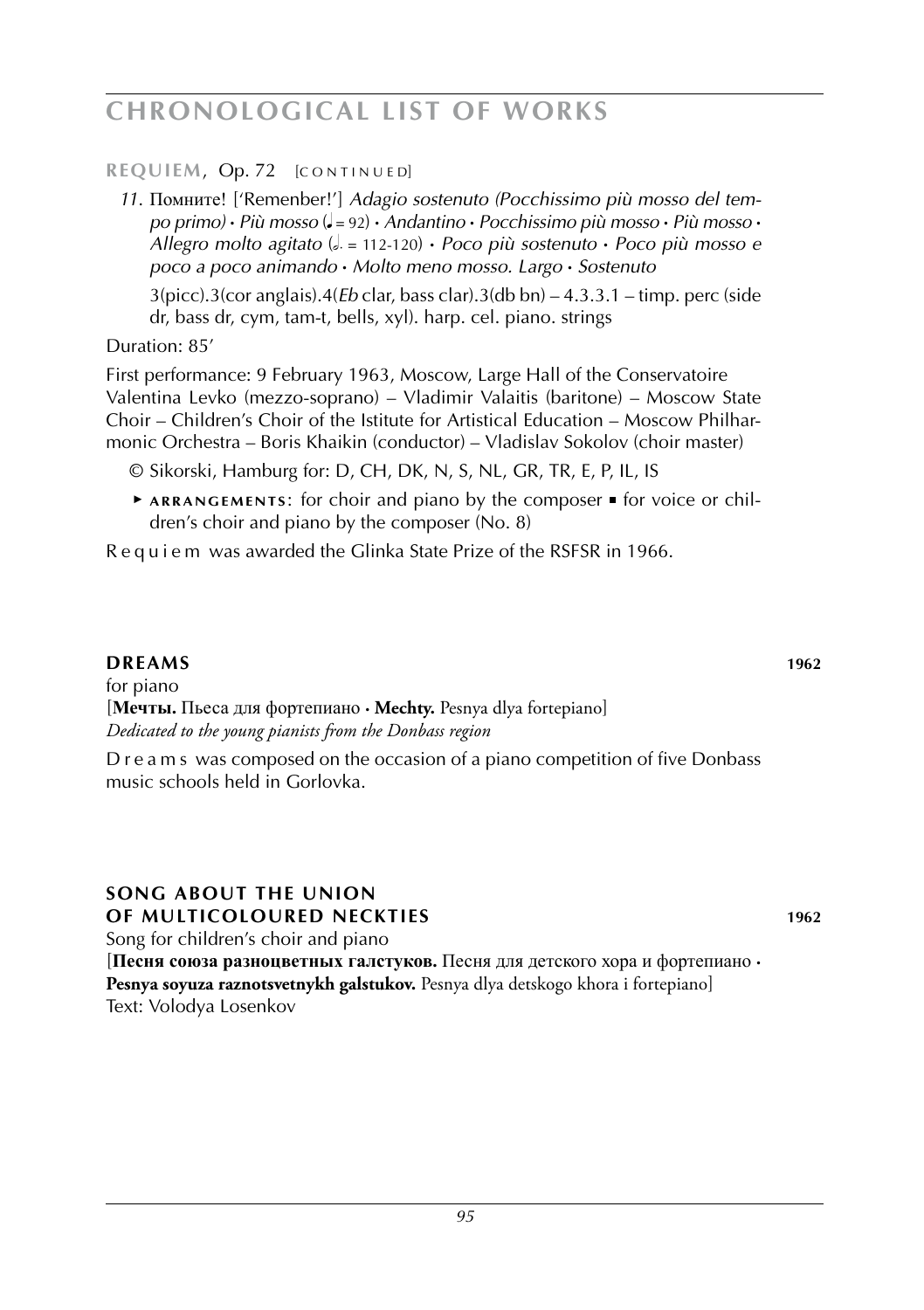#### **tourist song 1962**

Song for children's choir and piano [**Туристская песня** для детского хора и фортепиано **· Turistskaya pesnya** dlya detskogo khora i fortepiano] Text: A. Taraskin

### **song about the pioneer banner 1962**

for voice and piano

[**Песня о пионерском знамени** для голоса и фортепиано **· Pesnya o pionerskom znameni** dlya golosa i fortepiano] Text: Viktor Viktorov

В темпе марша [Tempo di marcia]

### **three songs of revolutionary cuba**, Op. 73 **1963**

for voice and piano

[**Три песни из революционного Кубы** для голоса и фортепиано, Соч. 73 **· Tri pesny iz revolyutsonnogo Kuby** dlya golosa i fortepiano, Soch. 73] Based on songs by Carlos Pueblo (Nos. 1 and) and by Julio Cueva (No. 3) Russian text: Sergei Bolotin and Tatyana Sikorskaya

- *1*. Слышишь [Do You Hear] *Allegro non troppo*
- *2*. Приезжай к нам, товарищ [Join Us, Comrade] *Andante*
- *3*. Песня свободной Кубы [Song of Free Cuba] *Allegretto marcato*

#### **three eightlines of rasul gamzatov**, Op. 74 **1963**

for mezzo-soprano and piano

[**Три восьмистишия Расула Гамзатова** для меццо-сопрано и фортепиано, Соч. 74 **· Tri vosmistichiya Rasula Gamzatova** dlya metstso-soprano i fortepiano, Soch. 74]

#### Russian translation: Naum Grebnev

*Dedicated to Valentina Nikolaevna Levko*

- *1*. Где, горянка, твои наряды [Barrenwort, Where Are Your Garments] *Lento. Improvvisato* (q = 60) **·** *Moderato* (q = 66) **·** *Poco meno mosso attacca*
- *2*. У юноши из нашего аула [The Young Men from Our Aul\*] *Andante con moto* (q = 92) **·** *Poco agitato* **·** *Tempo I attacca*
- *3*. Как много было юношей лихих [Numerous Where the Audacious Young Men] *Non troppo allegro, ma energico* ( $\downarrow$  = 96) **·** *Meno mosso*

\* fortified mountain village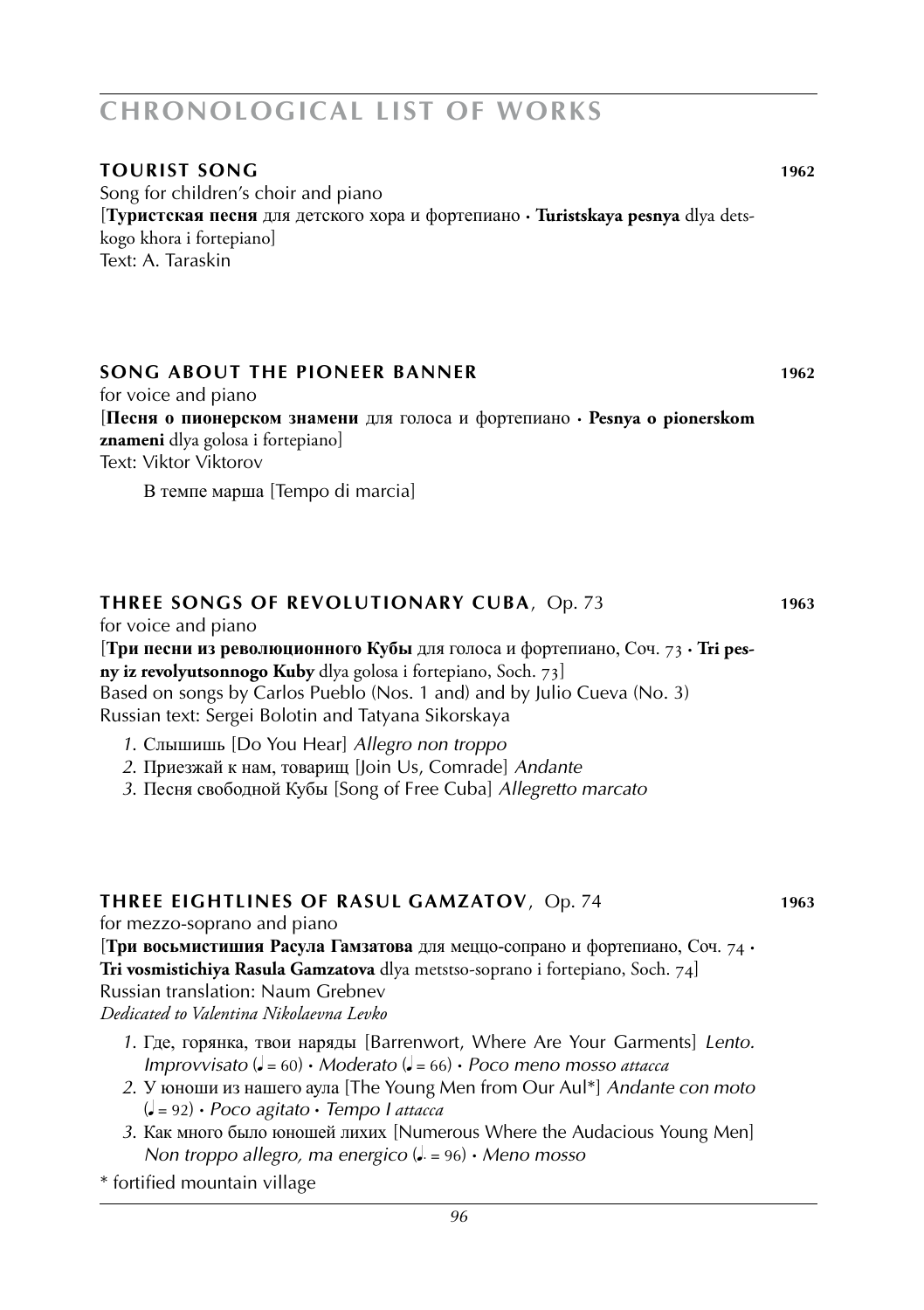### **Rhapsody on a theme from the song**

**'SCHOOLYEARS'**, Op. 75 **WEBS 1963** 

[**Рапсодия на тему песни «Школьные годы»** для фортепиано и симфонического оркестра, Соч. 75 **· Rapsodiya na temu pesni «Shkolnye gody»** dlya fortepiano i simfonicheskogo orkestra, Soch. 75]

*Dedicated to the young musicians from the Volga region*

- *1*. Introduction and Theme *Allegro moderato* ( $\sqrt{ }$  = 126-132) *attacca*
- *2.* Variation *I Vivace scherzando* ( $\frac{1}{2}$  = 112-120) *attacca*
- *3*. Variation II *L'istesso tempo* ( $J=$ ) *attacca*
- 4. Variation III *L'istesso tempo*  $\left( \frac{1}{n} \right)$  · Meno mosso · Tempo I · Meno mosso · Tempo I
- *5*. Variation IV *L'istesso tempo. Marciale* ( $J=$ ) *attacca*
- *6*. Variation V *L*'*istesso tempo*
- *7*. Variation VI *Vivo* (q = 160-168) *attacca*
- *8*. Variation VII *L*'*istesso tempo (Con fuoco) attacca*
- *9*. Variation VIII *L*'*istesso tempo* (q=q) **·** Cadenza *Rubato. Improvvisato*
- *10*. Variation IX *Tempo di valse* ( $\epsilon$  = 84) *attacca*
- *11.* Variation X *L'istesso tempo* ( $=$ )
- *12*. Coda **·** *Molto meno mosso*
	- 1.1.2.1 3.2.1.0 timp. side dr. strings

First performance: 29 March 1964, Kuibyshev

Participants of the competition – Sergei Dudkin-Gripenberg (conductor)

The R h a p s o d y was composed on the occasion of the Dmitri Kabalevsky Piano Competition held in Kuibyshev in 1964. Op. 75 is epigraphed: «Нет, не забует никто никогда школьные годы» [No, Nobody Ever Will Forget the Schoolyears]

- © Le Chant du Monde · Sikorski, Hamburg for: D, CH, DK, N, S, NL, GR, TR, E, P, IL, IS
- ► ARRANGEMENTS: for two pianos by the composer.
- ► *See also* S c h o o l y e a r s , 1957

### **pioneer sports song 1963**

for children's choir and piano [**Физкультурная пионерская.** Песня для детского хора и фортепиано **· Fizkulturnaya pionerskaya.** Pesnya dlya detskogo khora i fortepiano] Text: Caesar Solodar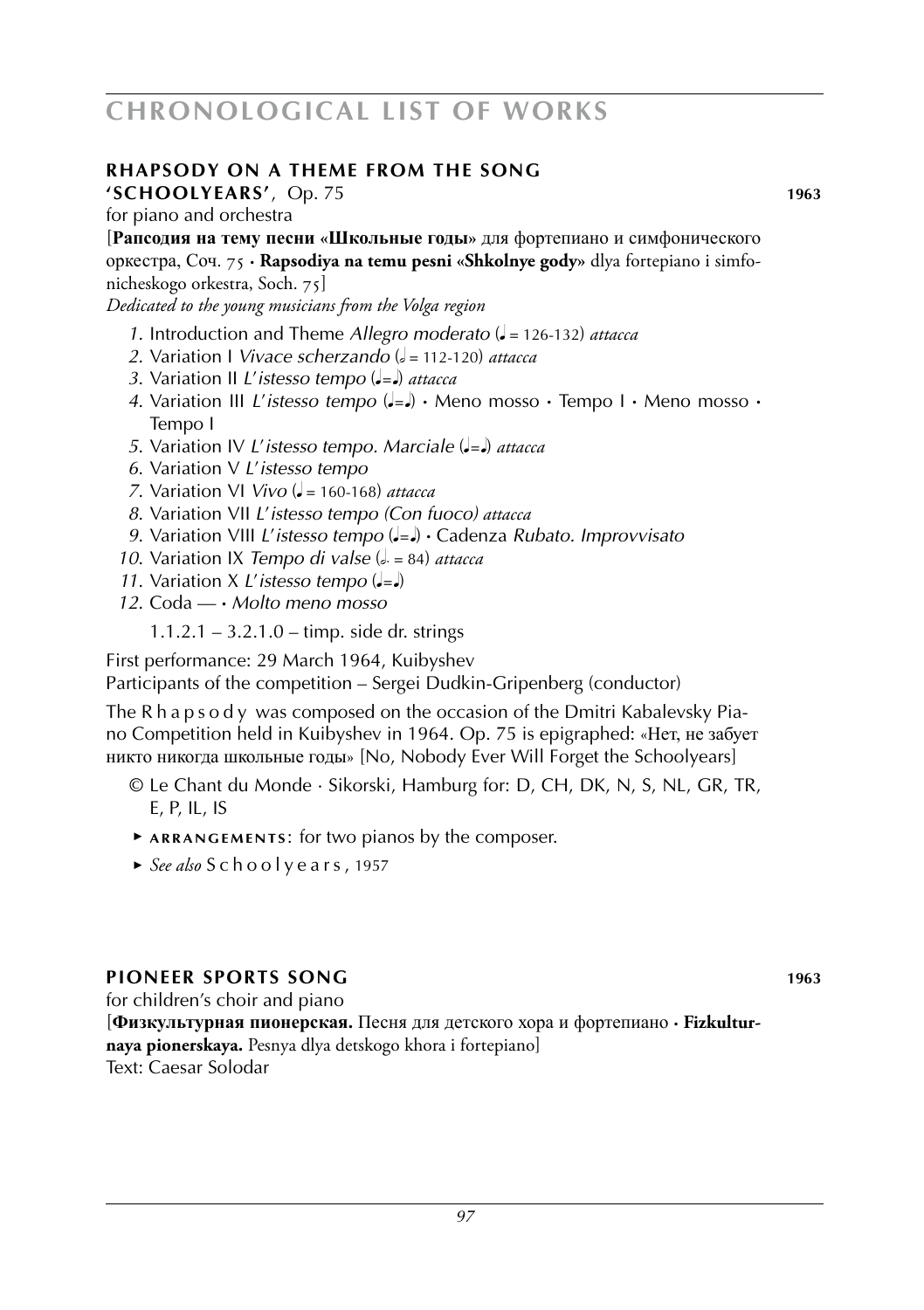### **three easy pieces for piano 1963 1963**

[**Три лёгкие пьесы для фортепиано · Tri lyogkie pesy dlya fortepiano**]

- *1*. Боевая песенка [War Song]
- *2*. Маленький жонглер [Little Juggler]
- *3*. Ежик [The Hedgehog]

# **five Romances on words**

**by RASUL GAMZATOV**, Op. 76 **WEB WAS 1963** – **1964** 

for mezzo-soprano and piano

[**Пять романсов на слова Расула Гамзатова** для меццо-сопрано и фортепиано, Соч. 76 **·Pyat romansov na slova Rasula Gamzatova** dlya metstso-soprano i fortepiano, Soch. 76] Russian translation: Naum Grebnev

*Dedicated to Valentina Nikolaevna Levko*

- *1*. Сердце, которое любит [A Loving Heart] *Allegro agitato* **·** *Molto sostenuto* **·** *Tempo I* **·** *Molto sostenuto* **·** *Risoluto* **·** *Molto sostenuto* **·** *sostenuto*
- *2*. То, что проходит [This is, What Happened] *Moderato*
- *3*. Как живёте, можете? [Can You Live Like That?] *Non troppo allegro. Energico* **·** *Poco meno mosso* **·** *Poco meno mosso*
- *4*. Спроси у любви [Questions of Love] *Andante molto sostenuto*
- *5*. Вершина [The Summit] *Andantino*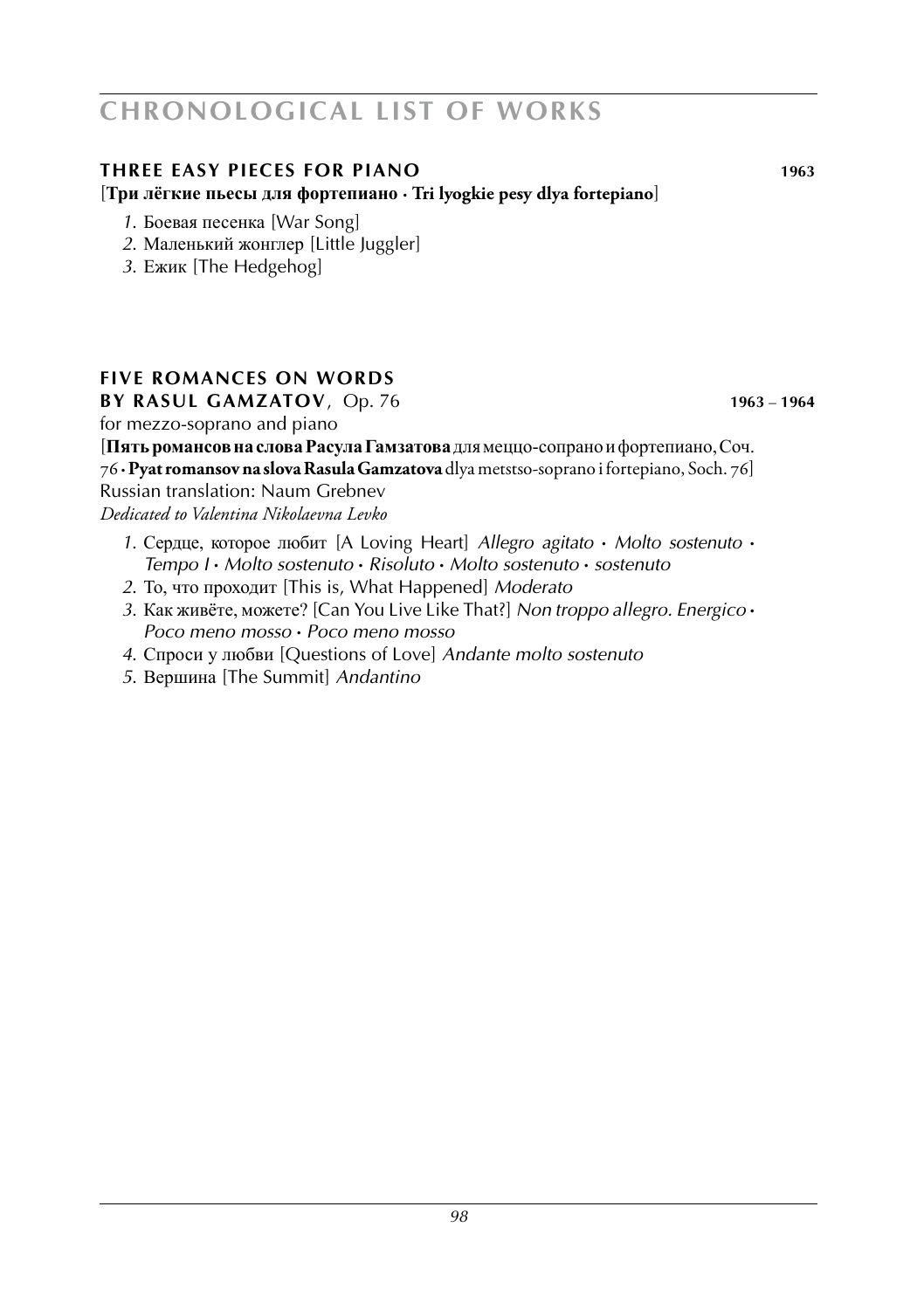# **concerto for violoncello**

**and orchestra no. 2** in C major, Op. 77 **1964**

[**Концерт для виолончели с оркестром № 2**, Соч. 77 **· Kontsert dlya violoncheli s orkestrom № 2**, Soch. 77]

*Dedicated to Daniil Borisovich Shafran*

- *1*. Molto sostenuto ( $J = 72-80$ )  $\cdot$  Allegro molto ed energico ( $J = 152-160$ )  $\cdot$  Con fuoco  $\cdot$ Con fuoco **·** Tempo I **·** Cadenza *Tempo I* **·** *Più mosso. Con fuoco* **·** *Sostenuto* **·** *Allegro molto agitato attacca*
- *2*. Presto marcato (q . = 120-126) **·** Cadenza *L*'*istesso tempo (ben ritmico)* **·** *Molto sostenuto attacca*
- *3*. Andante con moto (q = 112) **·** Tranquillo **·** Allegro **·** Agitato **·** Tempo I (Andante con moto) **·** Tranquillo **·** Allegro **·** Agitato **·** Con moto **·** Molto tranquillo

2.2.2.alto sax.3(db bn)  $-4.2.2.0 -$  timp. perc (sidr dr, bass dr, cym). harp. strings

Duration: 22'

First performance: 1965, Leningrad, Large Hall of the Philharmonic

Daniil Shafran (violoncello) – Symphony Orchestra of the Leningrad Philharmonic – Dmitri Kabalewski (conductor)

The soloist's part was edited by Svyatoslav Knushevitsky.

- © Sikorski, Hamburg for: D, CH, DK, N, S, NL, GR, TR, E, P, IL, IS · *piano score:* **sik 2138**
- ► ARRANGEMENTS: piano score by the composer.

### **a good house 1964**

Song for children's choir and piano [**Хороший дом.** Песня для детского хора и фортепиано **· Khoroshii dom.** Pesnya dlya detskogo khora i fortepiano] Text: Natasha Gai *Dedicated to the Moscow Municipal House of Pioneers on the occasion of its* 25*th anniversary*

### **in memory of the heroes of gorlovka**

Symphonic dedication in E flat minor, Op. 78 **1965** [**Памяти героев Горловки.** симфоническое посвящение, Соч. 78 **· Pamyati geroev Gorlovki.** simfonicheskoe posvyashchenie, Soch. 78]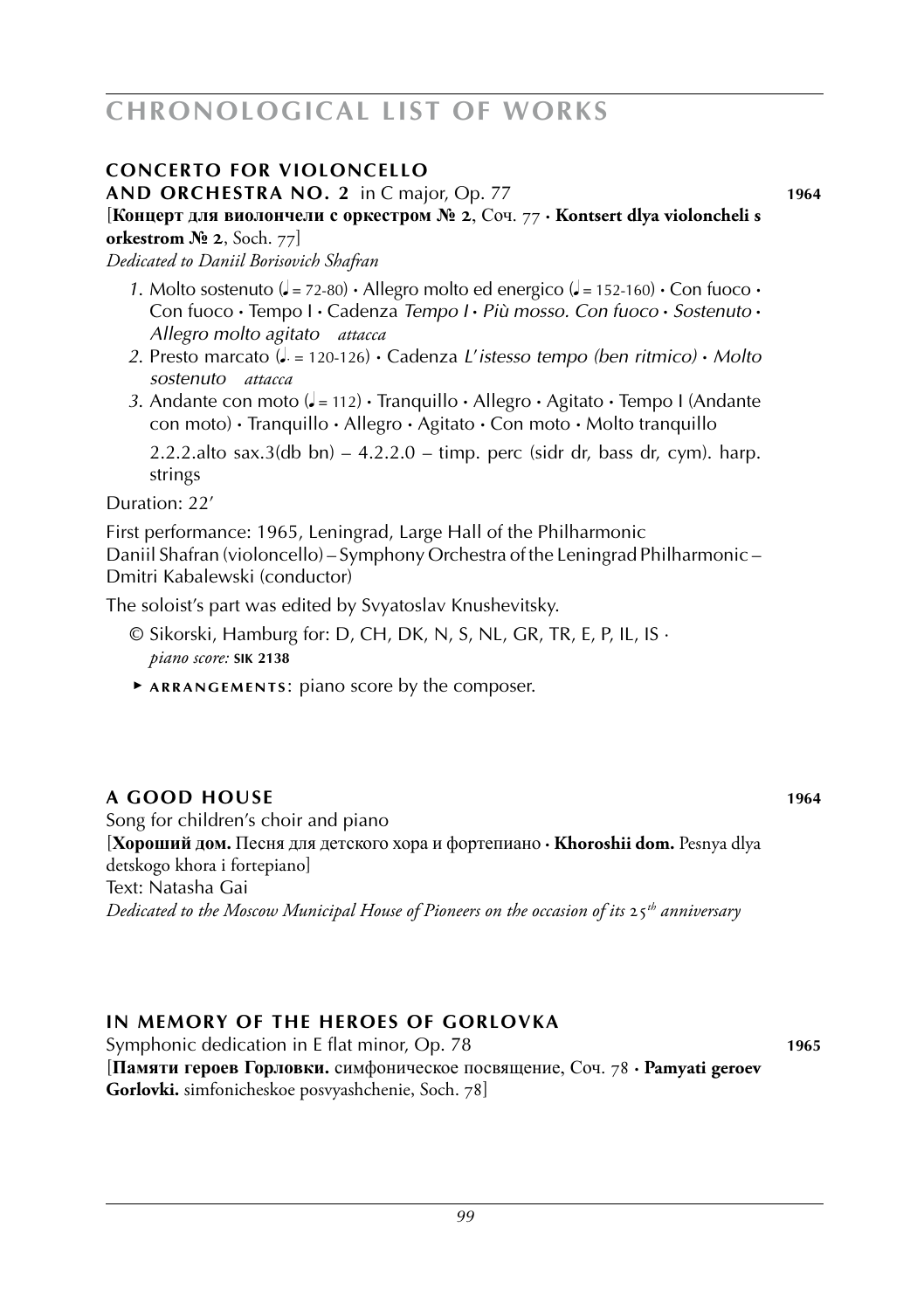**rondo** 'In Memory of Sergei Prokofiev', Op. 79 **1965** 

for violoncello and piano

[**Рондо** для виолончели и фортепиано **«**Памяти Сергея Прокофьева**»**, Соч. 79 **· Rondo** dlya violoncheli i fortepiano «Pamyati Sergeya Prokofeva», Soch. 79]

Largo ( $\downarrow$  = 50) **•** Andante con moto ( $\downarrow$  = 84) **•** Meno mosso ( $\downarrow$  = 72) **•** Come prima  $(L = 84)$  **·** Poco meno mosso  $(L = 80)$  **·** Doppio più mosso. Allegro furioso  $(L = 160)$  **·** L'istesso tempo. Marciale energico e ben ritmico **·** Con moto. improvisato. Molto rubato **·** Sostenuto **·** Con moto **·** Sostenuto **·** Moderato **·** Sostenuto **·** Sostenuto **·** Molto sostenuto **·** Sostenuto **·** Allegro **·** Molto sostenuto **·** Largo **·** Largo ( $\downarrow$  = 80) **·** Meno mosso ( $\downarrow$  = 66) **·** Molto sostenuto **·** Poco più mosso ( $\downarrow$  = 66)

#### **pieces**, Op. 80 **1965**

for violin and piano

[**Пьесы** для скрипки и фортепиано, Соч. 80 **· Pesi** dlya skripki i fortepiano, Soch. 80]

- *1*. Прогулка [A Stroll] *Andantino*
- *2*. В лесу [In the Forest] *Sostenuto*
- *3*. Игры [Games] *Allegretto*
- *4*. Вальс [Waltz] *Allegretto*
- *5*. Марш [March] *Vivace*
- *6*. Песня [A Song] *Tranquillo*
- *7*. Рассказ героя [Tale of a Hero] *Energico*
- *8*. Вприрыжку [Hopping] *Vivo*
- *9*. Свет и тени [Light and Shadow] *Andantino cantabile*
- *10*. Хоровод [Dance Song] *Tranquillo, cantabile*
- *11*. Этюд [Etude] *Allegro*
- *12*. У памятника [At the Monument] *Lento serioso*
- *13*. Полька [Polka] *Allegretto leggiero*
- *14*. Мелодия [Melody] *Tranquillo, molto cantabile*
- *15*. На праздник! [Happy Holiday!] *Molto energico*
- *16*. Летнее утро [Summer Morning] *Adagio, molto cantabile*
- *17*. Шествие [The Procession] *Moderato, pesante*
- *18*. Пинг-понг [Ping-Pong] *Molto ritmico, marcato*
- *19*. Мечтатели [Dreamers] *Sostenuto cantabile*
- *20*. В пути [En Route] *Allegretto leggiero*
	- © Sikorski, Hamburg for: D, CH, DK, N, S, NL, GR, TR, E, P, IL, IS · *score:* **sik 2372**
	- ► **a r r a n g e m e n t s** : for violin and piano by the composer (complete) for violoncello and piano by Yuozas Chelkauskas (Nos. 1, 6, 7, 12) ■ for trumpet and piano by Vladimir Dokshitser (Nos. 1, 2, 5-7, 9, 10, 11, 13, 15, 16, 19).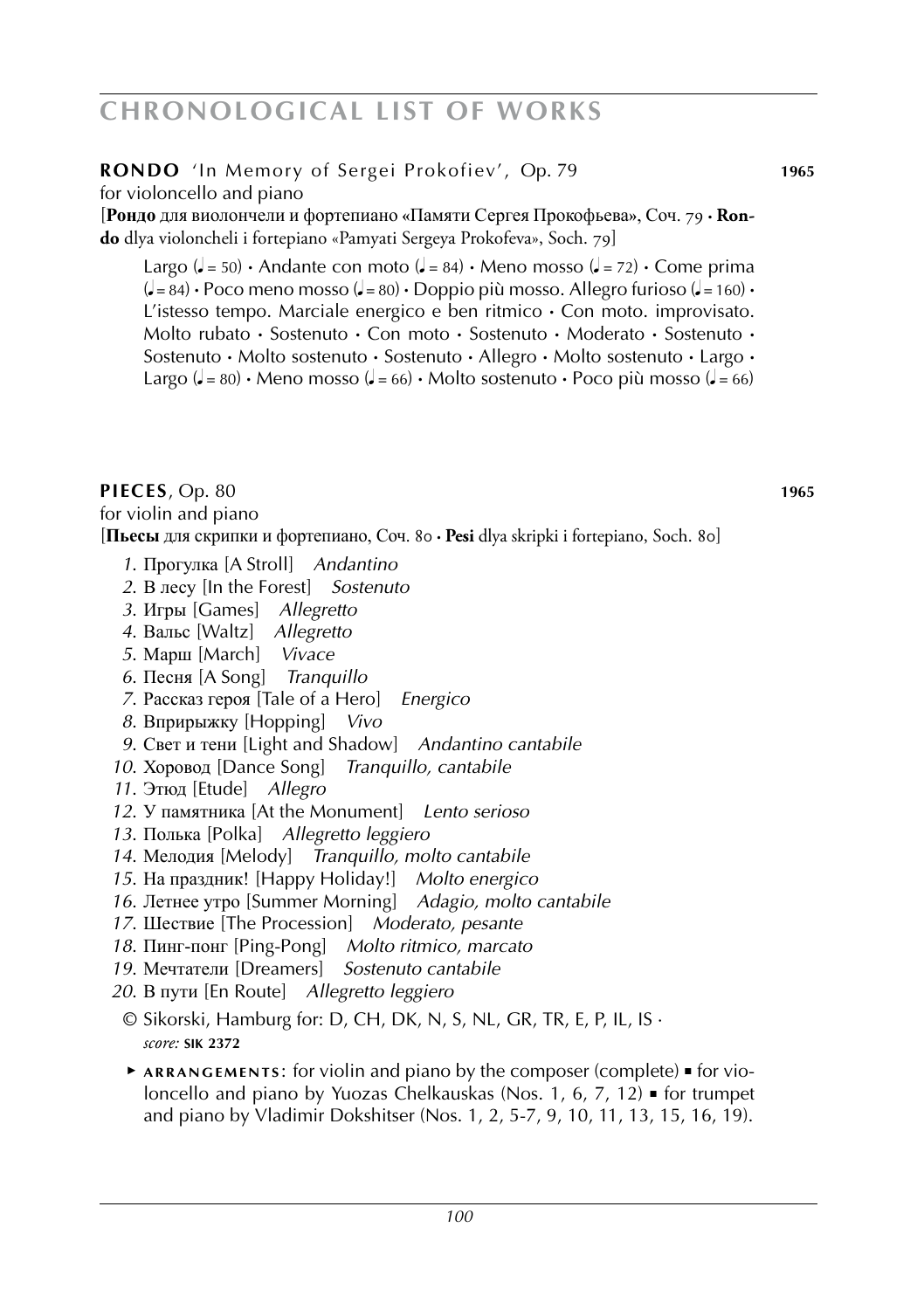### **spring dances**, Op. 81 **1965 1965**

for piano

[**Весенние танцы** для фортепиано, Соч. 81 **· Vesennie tantsy** dlya fortepiano, Soch. 81]

- *1*. Allegretto (J = 152-160) a tempo capriccioso. Rubato *attacca*
- *2*. Andantino espressivo (q = 126-132) **·** Tempo I *attacca*
- *3*. Tempo I capriccioso. Rubato *attacca*
- *4*. Allegro molto ed agitato ( $\downarrow$  = 144) *attacca*
- *5*. Presto ( $\sqrt{s}$  = 138) **·** Largamente
- *6*. Andantino *attacca*
- *7*. Tempo I capriccioso. Rubato

First performance: 1966, Kuibyshev

S p r i n g d a n c e s was composed on the occasion of the Third Dmitri Kabalevsky Piano Competition held in Kuibyshev in 1966. As the composer explains the movements of Op. 81 should be played following one after another without break as to obtain the character of a complex rondo.

© Sikorski, Hamburg for: D, CH, DK, N, S, NL, GR, TR, E, P, IL, IS · *score:* **sik 2196**

#### **ON THE MOTHERLAND**, Op. 82 **16 June 1965**

Cantata for voice or children's choir and orchestra

[**О родной земле.** Кантата для детского хора и симфонического оркестра, Соч. 82 **· O rodnoi zemle.** Kantata dlya detskogo khora i simfonicheskogo khora, Soch. 82] Text: Caesar Solodar

- *1*. Наш отцы [Our Fathers] *Andante non troppo* (q . = 88) **·** *Poco più agitato* (q . = 120) **·** *Sostenuto* **·** *Tempo I*
- 2. Хорошо, хорошо! Частушки [Very Well!, Very Well! Ditties] *Moderato* ( $= 88$ ) *Allegro molto* ( $J = 160$ ) **·** *Molto sostenuto* ( $J = 66-76$ ) · *Allegro molto vivace* ( $J = 100$ )
- *3*. Голос из давних лет [A Voice from Former Times] *Andante non troppo (Poco meno mosso del Tempo primo* **·** *Andante molto sostenuto* (q = 69) **·** *Poco più agitato* **·** *Tempo I* **·** *Tempo I (ma poco meno mosso)* **·** *Sostenuto* **·** *Più sostenuto*
- 4. Песня о родине [Song about the Motherland] *Allegro non troppo*  $(1 = 112)$  *Meno mosso* **·** *Con moto* **·** *(Poco sostenuto)*

 $2.2.2.2 - 4.2.1.0 - \text{time}$ , perc (wood bl, tamb, side dr, bass dr, cym, xyl). harp. piano. strings

© Sikorski, Hamburg for: D, CH, DK, N, S, NL, GR, TR, E, P, IL, IS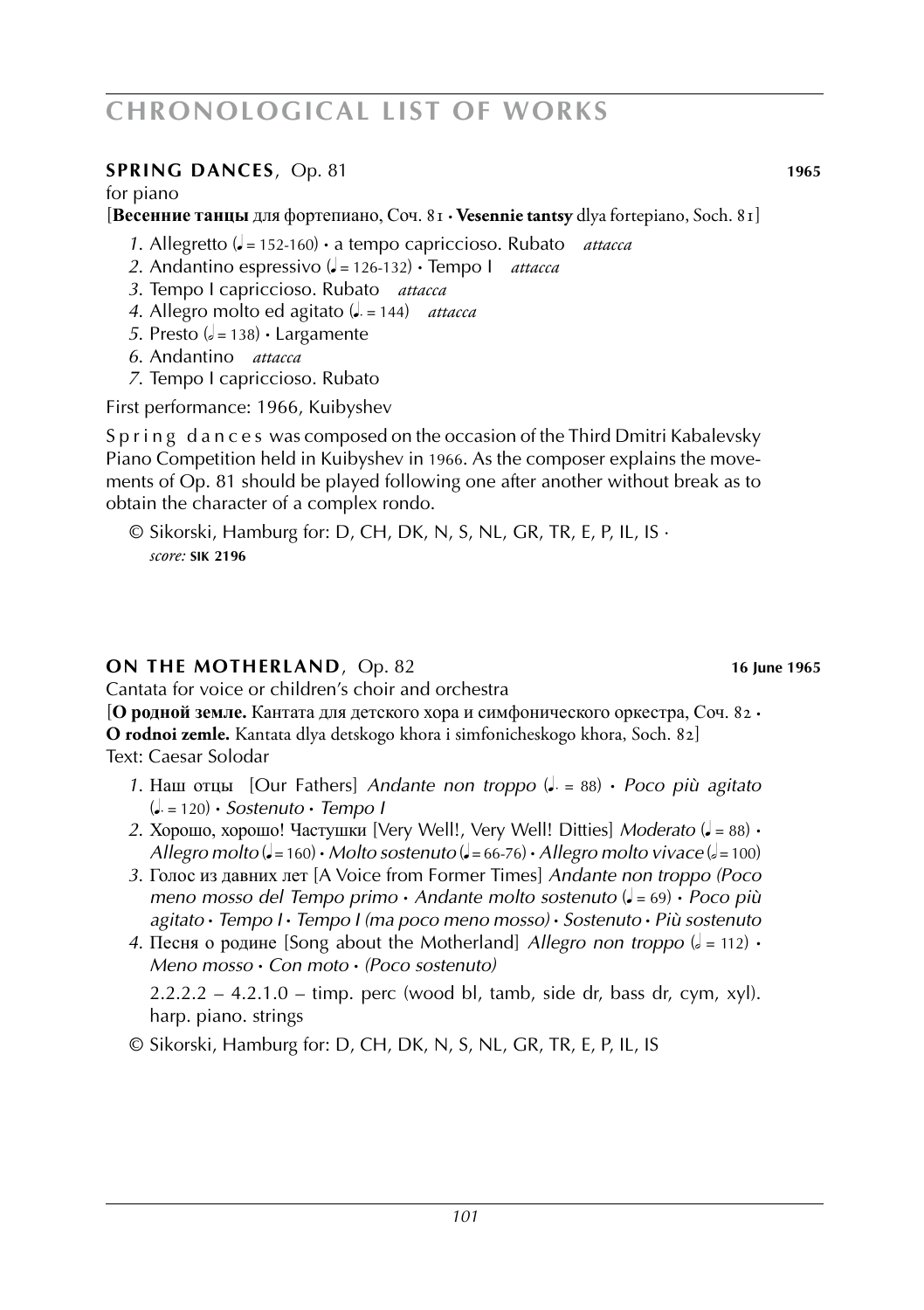# **the teacher's song 1965**

Song for voice or choir and piano [**Песня учителя.** Песня для голоса или хора и фортепиано **· Pesnya uchitelya.** Pesnya dlya golosa ili khora i fortepiano] Text: Larisa Zakharova

# **song about the multicoloured tourist 1965**

for children's choir and piano [**Песенка о пёстром туристе.** Песня для детского хора и фортепиано **· Pesnyenka o pyostrom turiste.** Pesnya dlya detskogo khora i fortepiano] Text: Viktor Viktorov

Весело [Cheerfully]

### **enthusiastic pioneer song 1965**

for children's choir and piano

[**Пионеркая задорная.** Песня для детского хора и фортепиано **· Pionerskaya zadornaya.** Pesnya dlya detskogo khora i fortepiano] Text: Vitali Yuferev

### **recitative and rondo**, Op. 84 **1967**

for piano

[**Речитатив и рондо** для фортепиано, Соч. 84 **· Rechitativ i rondo** dlya fortepiano, Soch. 84]

- *1*. Речитатив [Recitative] *Adagio sostenuto. Rubato. Recitando* (q = 67-72) **·** *Tem po I attacca*
- *2*. Рондо [Rondo] *Presto assai* (h . = 120) **·** *Doppio meno mosso. Tempo I*
- © Sikorski, Hamburg for: D, CH, DK, N, S, NL, GR, TR, E, P, IL, IS · *score:* **sik 2197**

Recitative and Rondo were composed on the occasion of the Dmitri Kabalevsky Piano Competition held in Kuibyshev in 1967.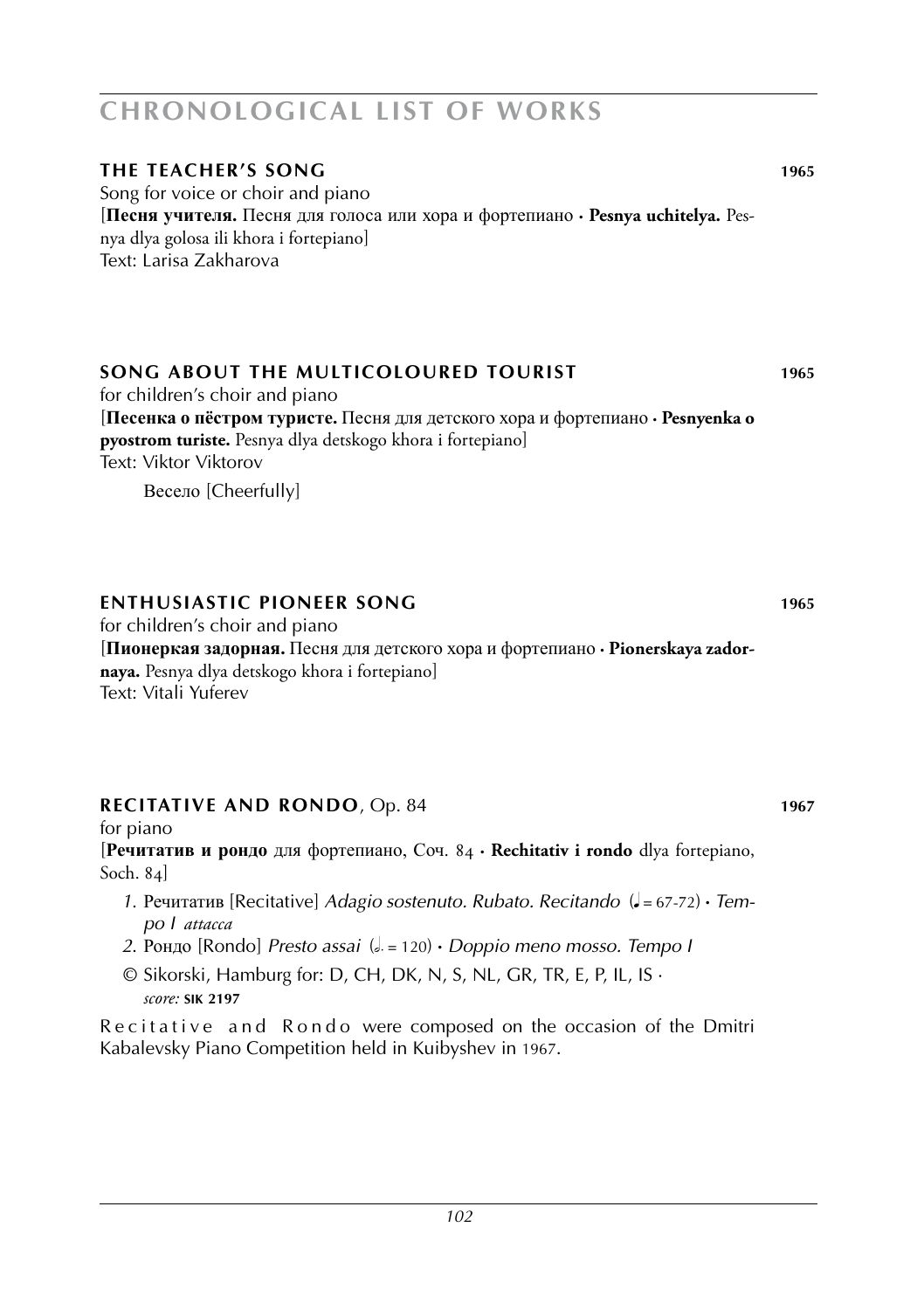### **variations on folk-themes**, Op. 87 **1967**

#### for piano

[**Вариации на народные темы** для фортепиано, Соч. 87 **· Variatsii na narodnye temy** dlya fortepiano, Soch. 87]

- *1*. На американскую народную тему [On an American Folk Theme]
- *2*. На французскую народную тему [On a French Folk Theme]
- *3*. На японскую народную тему [On a Japanese Folk Theme]

### **the sisters**, Op. 83 **1968**

Opera in three acts (18 scenes) with prologue and epilogue

[**Сёстры.** Лирическая опера в трёх действиях, Соч. 83 **· Syostry.** Liricheskaya opera v tryokh deistvyakh, Soch. 83]

Libretto by Sergei Bogomazov based on Ilya Lavrov's story 'The Encouter with a Miracle'. German version by K. C. Barnikol and H.-J. Schneider

*1*. Prologue *Andante con moto* (q = 112) **·** *Poco più mosso* **·** *Meno mosso. Ada-*  $\pi$  *gio sostenuto* ( $\sqrt{ }$  = 84-88)

# **Act I**

- *2*. Scene 1 *Moderato*  $(J = 104) \cdot J = 80 \cdot \text{ Meno mosso}$   $(J = 60)$  *attacca*
- *3*. Scene 2

*Sostenuto. Marcato* (q = 100) **·** *Poco meno mosso* **·** *Più mosso* (h = 80) *attacca*

*4*. Scene 3

*Andante non troppo*  $(J = 80)$  **·** *Sostenuto*  $(J = 92)$  **·** *Poco più mosso*  $(J = 120)$  **·** *Poco meno mosso*  $(d = 72) \cdot$  *Allegro*  $(d = 100)$  *attacca* 

*5*. Scene 4

*Andante non troppo* (q = 92) **·** *Sostenuto* **·** *Poco mosso* (q = 100) *attacca*

*6*. Scene 5

*Allegro non troppo* (q = 132) **·** *Poco sostenuto* **·** *Poco più sostenuto* **·** *Allegro* (h . = 100-120) **·** *Poco meno mosso* **·** *Strepitoso* **·** *Pochissimo meno mosso* **·** *Meno mosso* **·** *Tempo I* **·** *Strepitoso attacca*

*7*. Scene 6

*Allegro molto, agitato* (h . = 100) **·** *Più mosso*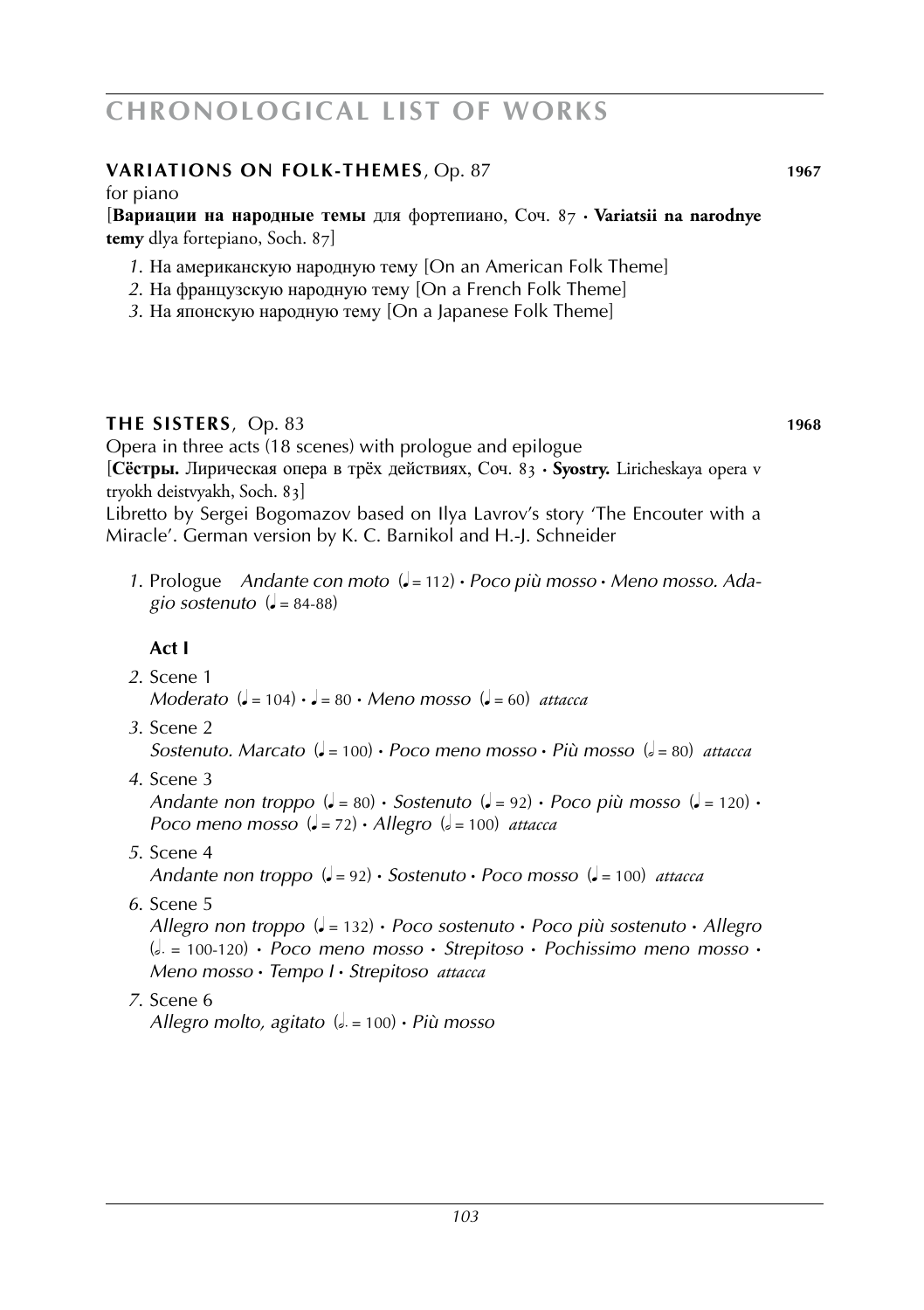THE SISTERS, Op. 83 [CONTINUED I]

### **Act II**

*8*. Scene 1 *Moderato* ( $= 92$ ) *attacca* 

*9*. Scene 2

*Allegro non troppo* (q = 176-184) **·** *Moderato, semplice* (q = 108-112) **·** *Poco più mosso* **·** *Tempo I* **·** *Meno mosso* **·** *Molto sostenuto* (q = 80-88) **·** *Poco meno mosso* **·** *L*'*istesso tempo attacca*

*10*. Scene 3

*Molto sostenuto*  $(l = 60)$  **·** *Allegro appassionato*  $(l = 104)$  **·** *Più mosso attacca* 

*11*. Scene 4

*Moderato* ( $\sqrt{ }$  = 72) **·** *Rubato, sostenuto* · *Tempo I* · *Più mosso* · *Tempo I* · *Alle* $g$ ro molto e marcato  $(l = 96)$  · *Poco più mosso. Agitato*  $(l = 160-168)$  · *L'istesso tempo* ( $d = d$ ) **·** *Più mosso. Molto agitato* ( $d = 176$ ) *attacca* 

### *12*. Scene 5

*Andante molto sostenuto* ( $J = 66-72$ ) **·** *Meno mosso* ( $J = 54$ ) **·** *Allegretto* ( $J = 54$ ) 112) **·** *Agitato* (q = 132) *attacca*

### *13*. Scene 6

*Allegro non troppo*  $\left( \frac{1}{2} - 92 \right)$  • *Meno mossp* • *A tempo* • *Più mosso* • *Più mosso. Agitato* (q . = 112) **·** *Allegro* (q = 132) **·** *Molto meno mosso* **·** *Molto agitato* (h . = 126)

# **Act III**

*14*. Scene 1

*Andante non troppo* (q = 92) **·** *Tempo I attacca*

*15*. Scene 2

*Andante sostenuto. con gravità*  $(J = 100) \cdot$ *Allegro con moto*  $(J = 160) \cdot$ *Meno mosso* **·** *Tempo I* **·** *Poco meno mosso* (q = 120) **·** *Più mosso* **·** *Sostenuto* **·** *Più sostenuto* **·** *Più mosso* **·** *Tempo I* (q = 160) **·** *Più mosso attacca*

*16*. Scene 3

*Adagio sostenuto*  $(J = 52)$  **·** *Tempo I* **·** *Andantino*  $(J = 76)$  **·** *Meno mosso* ·  $J = 120$  · *Poco più sostenuto* ( $\sqrt{ }$  = 120) *attacca* 

*17*. Scene 4

*Andante*  $(L = 100)$  **·** *Vivace scherzando*  $(L = 152)$  **·** *Meno mosso* · *Tempo I (Vivace) attacca*

*18*. Scene 5

 $\Lambda$ llegretto ( $\downarrow$  = 120) • *Vivo* • *Meno* mosso • *Tempo I* ( $\downarrow$  = 120) • *Sostenuto, risoluto* **·** *Allegro molto* (h = 100-112) **·** *Molto più mosso del tempo precedente* (h = 100-112) **·** *Più mosso attacca*

*19*. Scene 6

*Andantino moderato* (q = 92) **·** *Andante sostenuto* (q = 54) **·** *Con moto* **·** *Andante sostenuto* (q = 80) **·** *Più mosso* **·** *Andante* (q = 80-84) **·** *Più mosso* **·** *Più mosso*   $(poco \text{ a}gitato)$   $(l = 88)$  *attacca*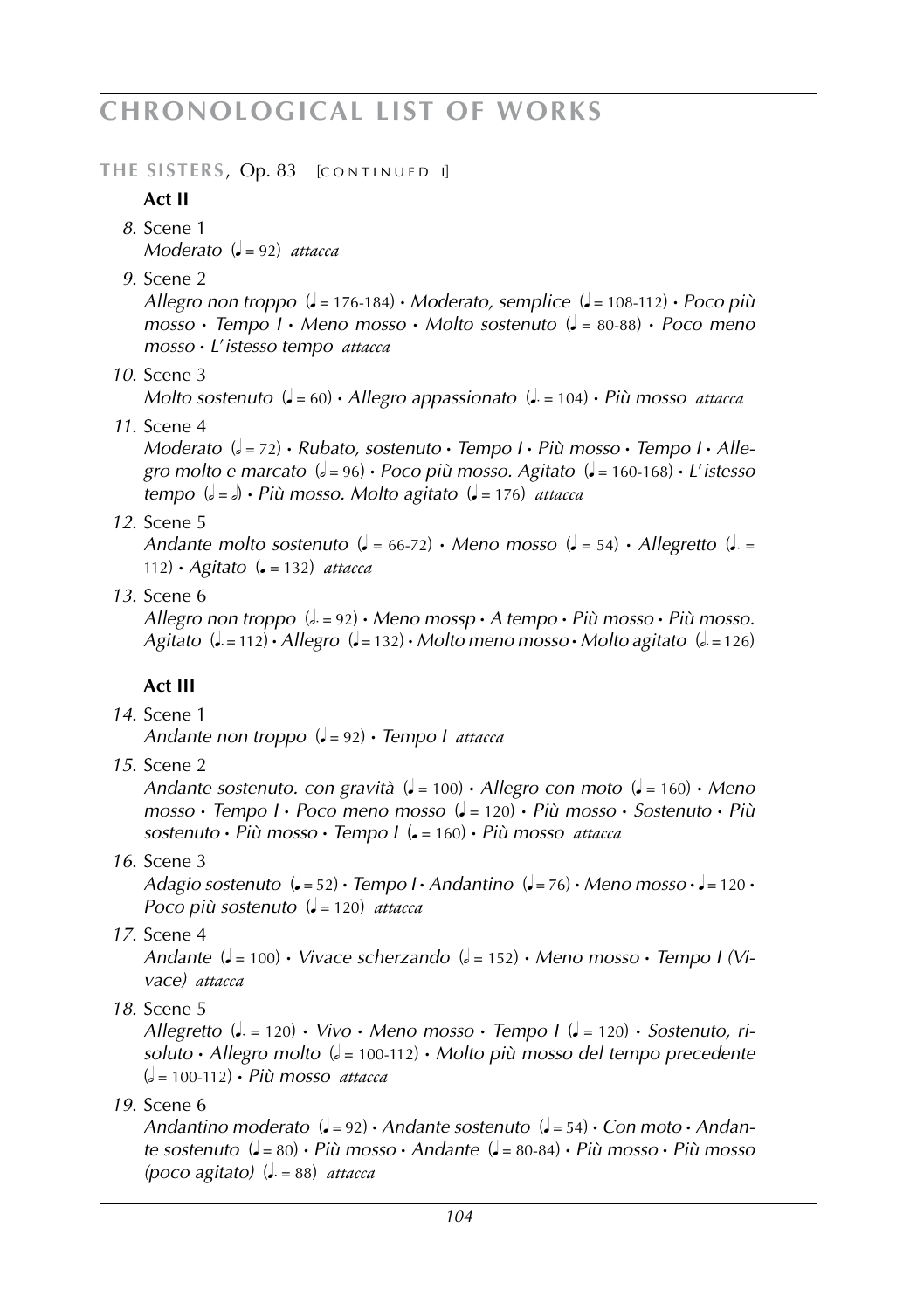THE SISTERS, Op. 83 [CONTINUED II]

**Act III**

*20*. Epilogue *Moderato assai* (q = 60) **·** *Poco più mosso* **·** *Allegro molto agitato*  $(L = 144)$  **·** *Doppio meno mosso*  $(L = 66)$  **·** *Poco meno mosso* 

**DRAMATIS PERSONAE:** Asya (soprano) – Slava, her sister (mezzo-soprano) – Father (bass) – Leva Chemizov, poet (tenor) – Anatoli, animal breeder (baritone) – Dorofeev, administrator (tenor) – Kosmach, worker (bass) – Gruzintsev, chief of the expedition (baritone) – Palei, geologist (tenor) – Maximovna, cook (contralto) – Official (bass) farmworkers, young geologists (choir)

Duration: full eve

Première: 31 May 1969, Perm Olga Zakharova (Asya) – T. Boboshko (Slava) – M. Vysotsky (director) – Vladimir Talalai (stage designer) – Boris Afanasev (conductor)

- © Sikorski, Hamburg for: D, CH, DK, N, S, NL, GR, TR, E, P, IL, IS
- ► **a r r a n g e m e n t s** : piano score by the composer

### **the eternal flame of bryansk**, Op. 85 **WS 1010248 1968**

Symphonic poem

[**К Вечному огню в Брянске.** Симфоническая поэма, Соч. 85 **· K Vechnomu ognyu v Bryanske.** Simfonicheskaya poema, Soch. 85]

**not only little boys** (Song About Larisa Mikheenko) **1960ies** Song for voice or children's choir and piano [**Не только мальчишки** (Песня о Ларисе Михеенко) для голоса или детского хора и фортепиано **· Ne tolko malchishki** (Pesnya o Larise Mikheenko) dlya golosa ili detskogo khora i fortepiano] Text: Viktor Viktorov

Сдержанно [With restraint] **·** Более сдержанно [With more restraint]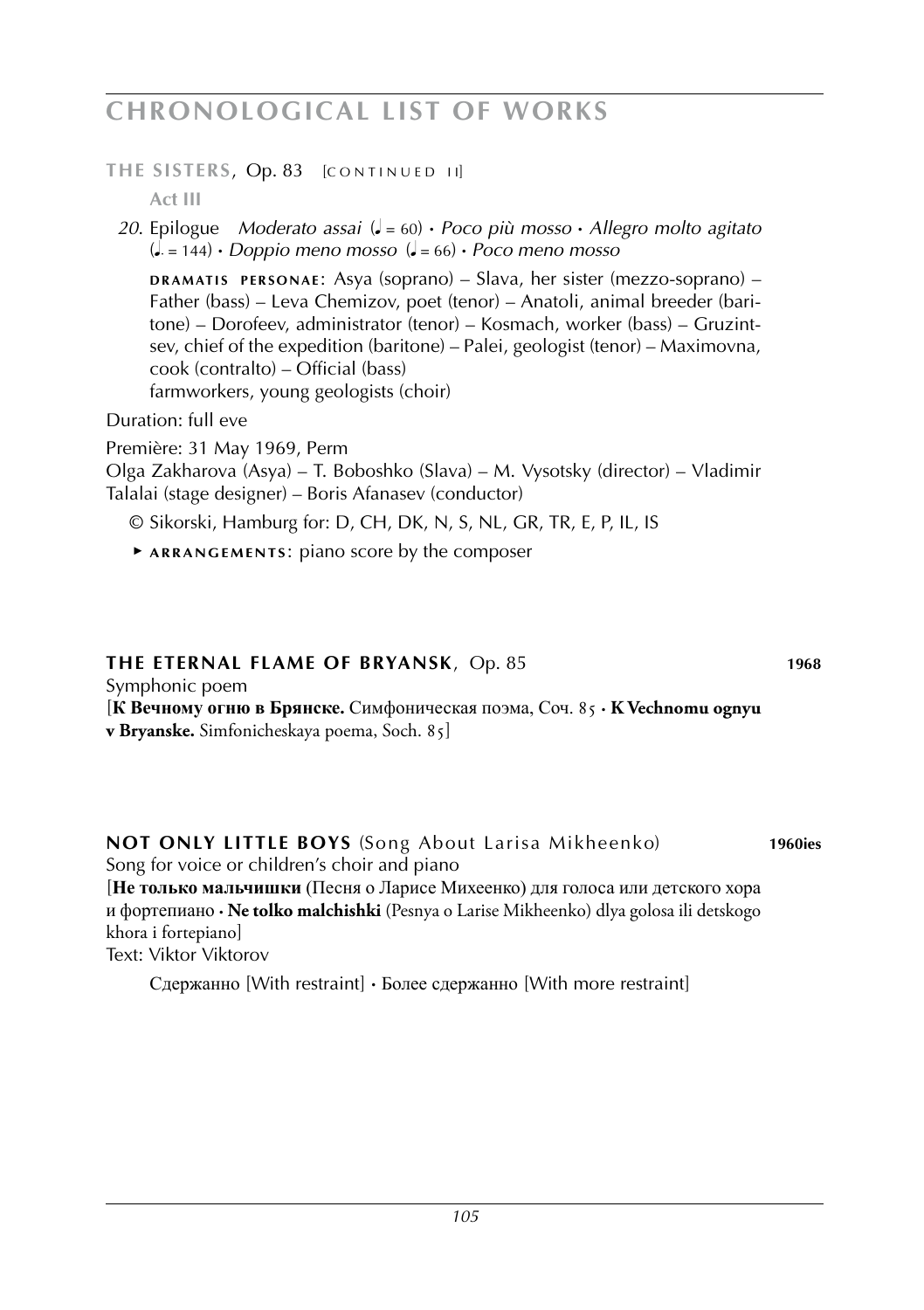### **holiday in the boarding school 1960ies**

Song for voice or children's choir and piano [**Праздник в интернате.** Песня для голоса или детского хора и фортепиано **· Prazdnike b internate.** Pesnya dlya golosa ili detskogo khora i fortepiano] Text: N. Dashevsky

Бодро [Cheerfully]

# **the guards on duty 1960ies**

Song for voice or children's choir and piano [**Часовые стоят.** Песня для голоса или детского хора и фортепиано **· Chasovye stoyat.** Pesnya dlya golosa ili detskogo khora i fortepiano] Text: V. Shlyakhov (Volgograd schoolboy)

Сдержанно, как медленный марш [With restraint, like a slow march]

### **farewell, sea! 1960ies**

Song for voice or children's choir and piano [**До свиданья, море!** Песня для голоса или детского хора и фортепиано **· Do svidanya, more!** Pesnya dlya golosa ili detskogo khora i fortepiano] Text: L. Yakhin

Очень быстро [very fast]

### **the waters of the volga remember Lenin 1960ies**

 $E.$  SIDORENKO  $\cdot$  V. KIRICHENKO Song for voice, choir and piano. Composition of the piano part [**Помнят Ленина волжские воды.** Песня для голоса, хора и фортепиано **· Pomnyat Lenina bolzhskie vody.** Pesnya dlya golosa, khora i fortepiano] Text: V. Rusakov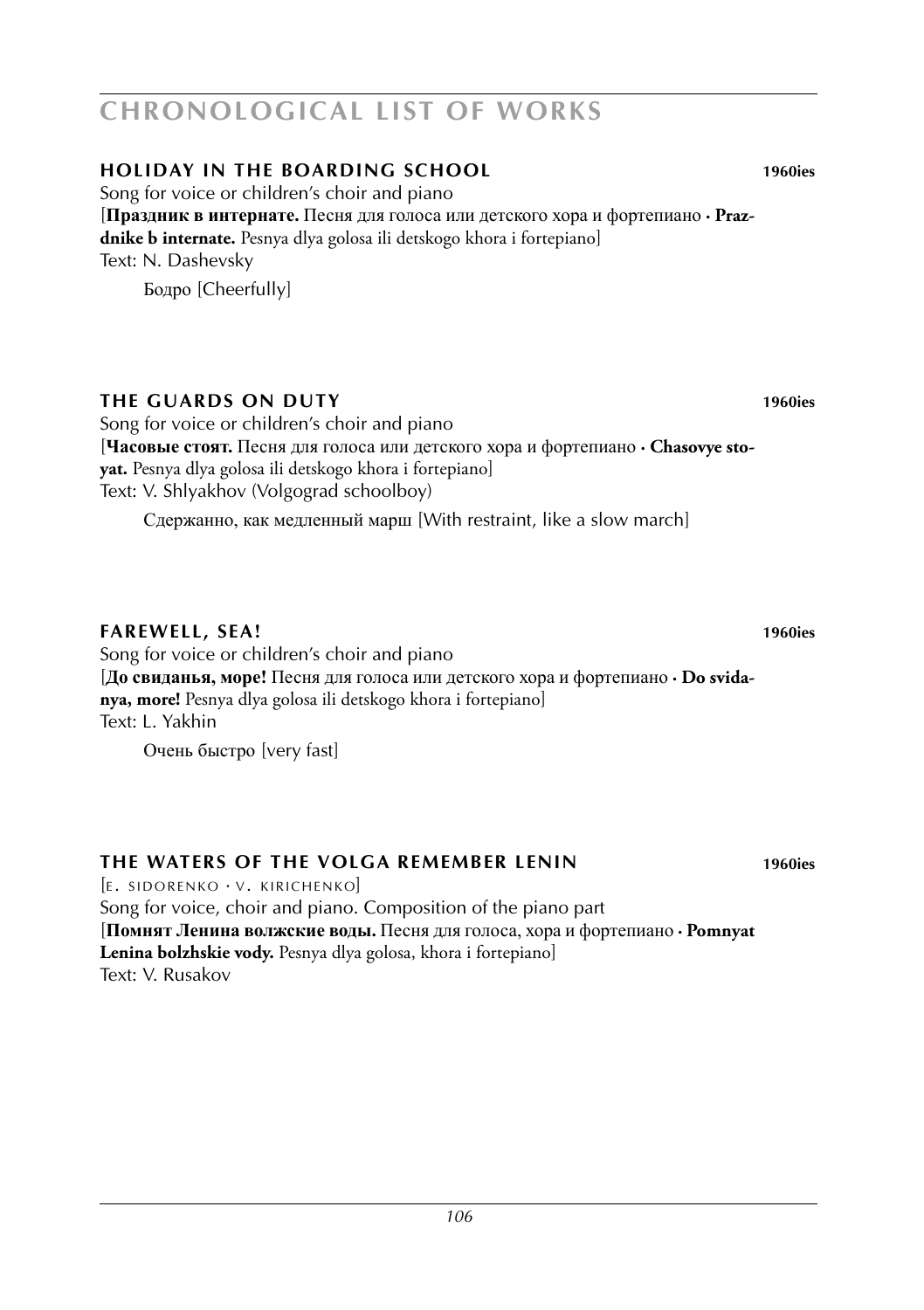# **we go, we go to artek 1960ies**

Song for voice or children's choir and piano [**Едем, едем мы в Артек.** Песня для голоса или детского хора и фортепиано **· Edem, edem my v Artek.** Pesnya dlya golosa ili detskogo khora i fortepiano] Text: Viktor Viktorov

Довольно скоро [Rather fast]

#### **March of artek 1960ies**

Song for voice or children's choir and piano [**Артековский марш.** Песня для голоса или детского хора и фортепиано **· Artekovsky marsh.** Pesnya dlya golosa ili detskogo khora i fortepiano] Text: Viktor Viktorov

В темпе марша [Tempo di marcia]

#### **the snowdrop 1960ies**

Song for voice or children's choir and piano [**Подснежник.** Песня для голоса или детского хора и фортепиано **· Podsnezhnik.** Pesnya dlya golosa ili detskogo khora i fortepiano] Text: Caesar Solodar

Не спеша [At an easy pace]

#### **three songs about lenin**, Op. 92 **1970**

for children's choir and piano [**Три песни о Ленине** для детского хора с фортепиано, Соч. 92 **· Tri pesni o Lenine** dlya detskogo khora s fortepiano, Soch. 92] Text: S. Vigdorov

- *1*. Весенние подснежники [Snowdrops in Spring] *Неторопливо [Slowly]*
- *2*. Чёрный мальчик [The Black Boy]
- *3*. Мне дедушка рассказывал [Granddad Told Me]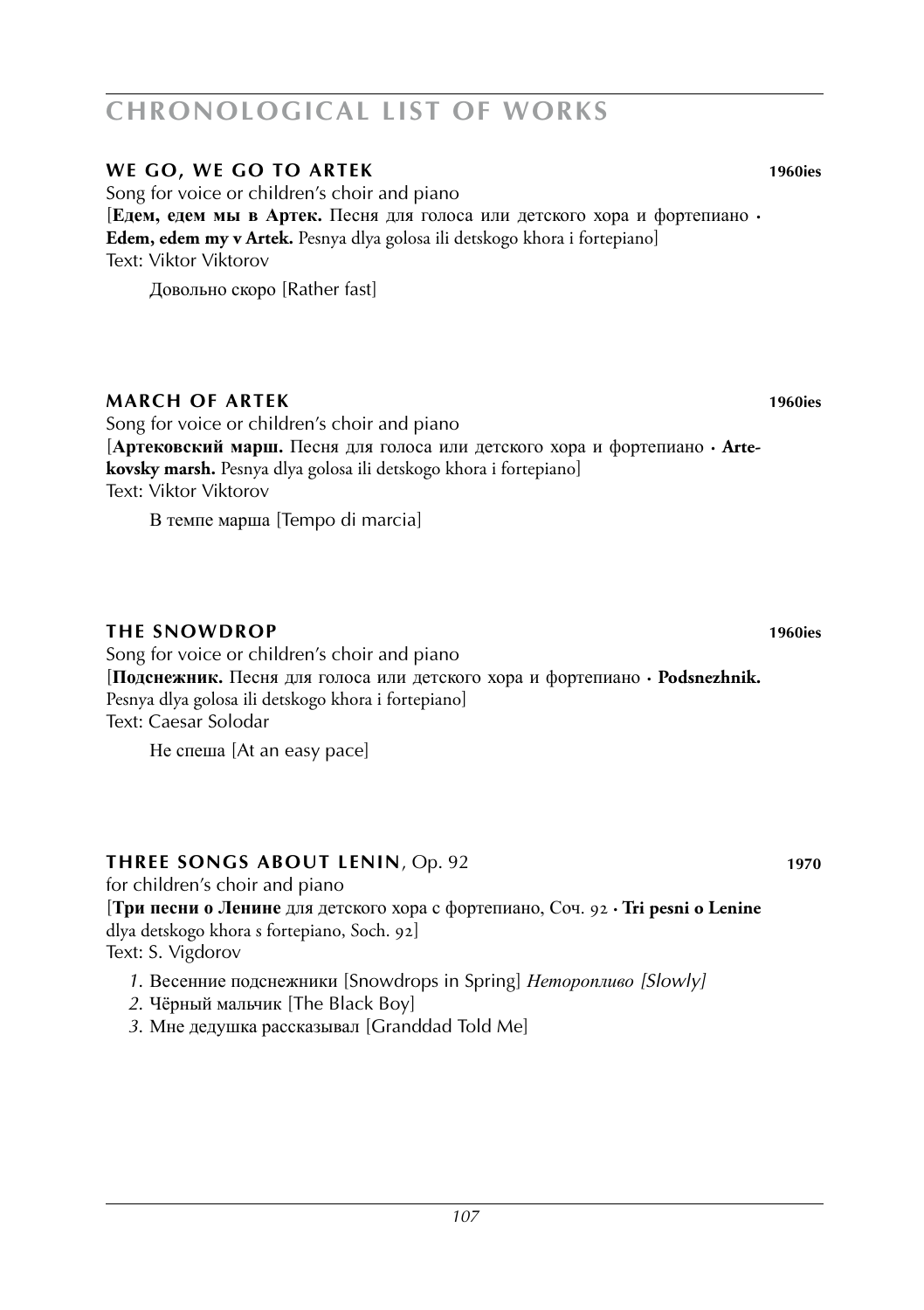# **conversation with a cactus**, Op. 93 **1970**

for children's choir and piano

# [**Разговор с кактусом** для детского хора с фортепиано, Соч. 93 **· Razgovor s kaktu-**

**som** dlya detskogo khora s fortepiano, Soch. 93]

Text: Viktor Viktorov

- *1*. Разговор с кактусом [Conversation with a Cactus] *Задумчиво [Pensively]*
- *2*. Фонарный столб [The Lamp Post] *Бодро [Cheerfully]*
- *3*. Морщины [The Furrows] *Спокойно, не спеша [Quietly, at an easy pace]* **·** *Tempo I*
- *4*. Облачко [The Cloud] *Подвижно [Animatedly]*
- *5*. Самое трудное [The Most Difficult Thing] *Довольно быстро [Rather fast]*
- *6*. Ивы [The Willows] *Очень медленно [Very slowly]*
- *7*. Зачем нам выстроили дом [What Did They Build the House for] *Не спеша, с досадой [Slowly, with vexation]* **·** *Медленее, очень печально [Slower, very sadly]*
- *8*. Фальшивая пчела [False Bee] *Живо [Lively]*

### **six pieces**, Op. 88 **1971 1971**

for piano

[**Шесть пьес** для фортепиано, Соч. 88 **· Shest pes** dlya fortepiano, Soch. 88]

- *1*. Мечты [Dreams] *Moderato cantando* **·** *Tempo I*
- *2*. Кто переспорит? [Who'll Win the Argument?] *Ben ritmico*
- *3*. Рассказ старого шарманщика [Tale of an Old Organ-Grinder] *Andantino po etico* **·** *Tempo I*
- *4*. Контрасты [Contrasts] *Andante cantabile* **·** *L*'*istesso tempo. Marcato e ritmico* **·** *Come prima* **·** *Marcato, ritmico*
- *5*. Странный вальс [Strange Waltz] *Molto sostenuto, cantabile*
- *6*. Озорники [Naughty Boys] *Allegro*
- © Sikorski, Hamburg for: D, CH, DK, N, S, NL, GR, TR, E, P, IL, IS · *score:* **sik 2198**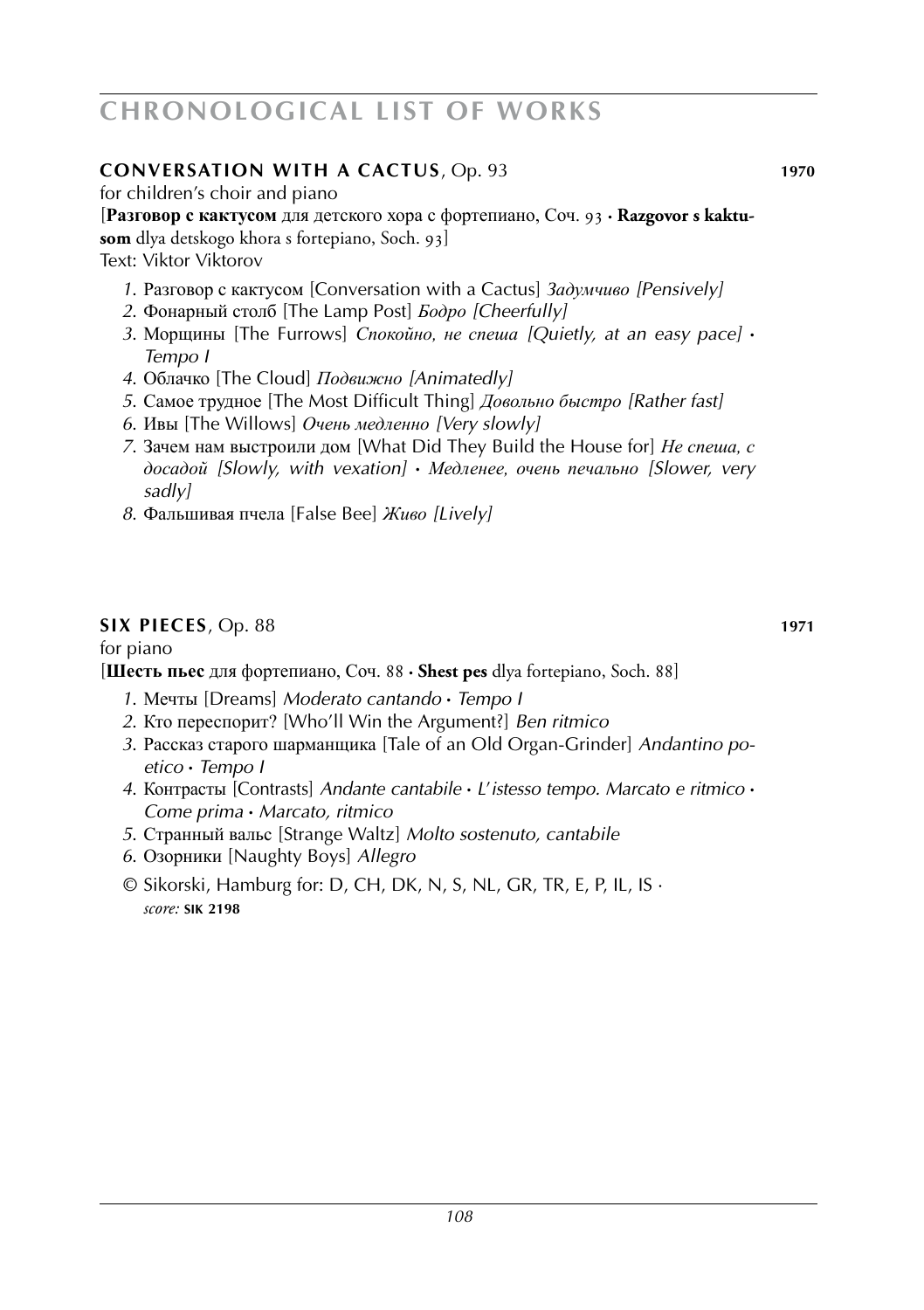### **lyric TUNES**, Op. 91 **1971**

for piano

[**Лирические напевы** для фортепиано, Соч. 91 **· Liricheskie napevy** dlya fortepiano, Soch. 91]

- *1*. Прелюдия [Prelude] *Larghetto* (q = 60-66) *attacca*
- *2*. Вальс [Waltz] *Sostenuto* (q = 112) *e poco accelerando* **·** *Tempo di valse. Mo derato. Poco rubato* (h . = 50-60) **·** *Tempo I* **·** *Meno mosso attacca*
- 3. Вариации [Variations] *Andantino* ( $J = 72-80$ ) **·** *Poco più mosso* ( $J = 96-100$ ) **·**  *Tempo I attacca*
- *4*. Кода [Coda] *Larghetto* **·** *Tempo di valse (come prima)* **·** *Tempo I. Risoluto*
- © Sikorski, Hamburg for: D, CH, DK, N, S, NL, GR, TR, E, P, IL, IS · *score:* **sik 2199**

Lyric Tunes were composed on the occasion of the Dmitri Kabalevsky Piano Competition held in Kuibyshev in 1971. Some sources assign Opus-number 93 to the present work.

### **three song-games after Ivan rakhillo**, Op. 94 **1973**

for children's choir and piano

[**Три песни-игры по Ивану Рахилло** для детского хора с фортепиано, Соч. 94 **· Tri pesni-igry po Ivanu Rakhillo** dlya detskogo khora s fortepiano, Soch. 94]

- *1*. Карусель [The Roundabout] *Весело, бодро [Cheerfully, merrily]*
- *2*. Гости [The Guests] *Весело [Cheerfully]*
- *3*. Синичка [The Chickadee] *Не спеша [At an easy pace]*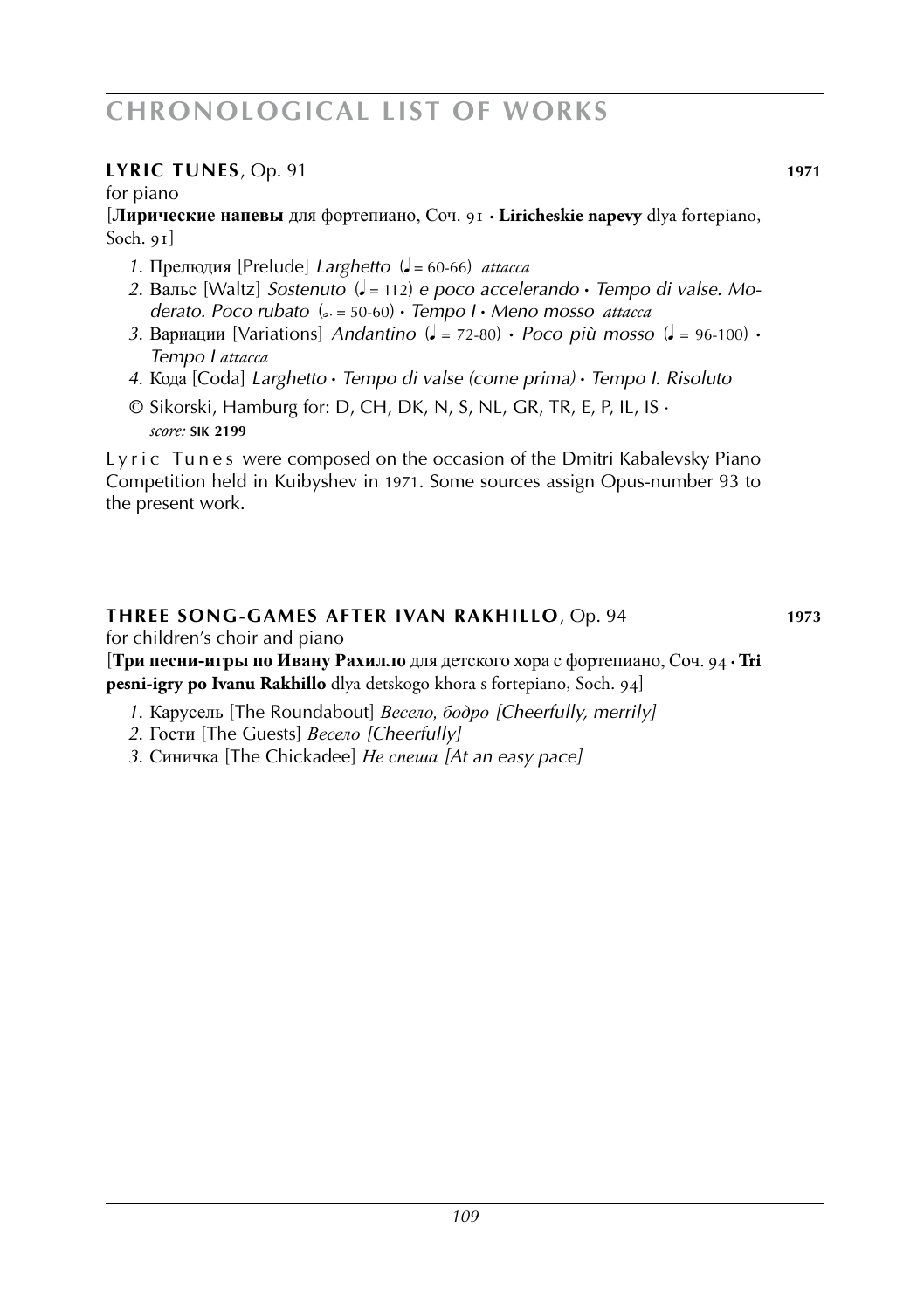### **thirty-five easy pieces**, Op. 89 **1974 (1972)**

for piano

[**Тридцать пять лёгких пьес** для фортепиано, Соч. 89 **· Tridtsat pyat lyogkikh pes** dlya fortepiano, Soch. 89]

- . Первая пьеса [The First Piece] *Andante*
- . Первый этюд [The First Etude] *Tranquillo*
- . Тихая песня [A Low Song] *Cantabile*
- . На переменке [The Break] *Allegro*
- . Первый вальс [The First Waltz] *Non allegro*
- . Чемпион по прыжкам [Jumping Champion] *Marcato*
- . Свет и тень [Light and Shade] *Moderato*
- . Ежик [A Little Hedgehog] *Allegretto staccatissimo*
- . Песенка в октаву [Song at the Octave] *Moderato cantabile*
- . Резвушка [The Playful Girl] *Allegro*
- . Плакса [Cry-Baby] *Andante, dolente*
- . Злюка [Cross Patch] *Allegro marcato*
- . Ласковая песенка [A Gentle Song] *Moderato*
- . Утренняя песенка [A Morning Song] *Andantino*
- . Трубач и эхо [The Trumpeter and the Echo] *Marcato*
- . Вечерняя песенка [An Evening Song] Andante cantabile
- . Скакалочка [Skipping Rope] Gioioso
- . На льду [On the Ice] Vivo
- . Хромой козлик [The Lame Kid] Allegretto
- . Труба и барабан [The Trumpet and the Drum] Marciale
- . Маленький жонглер [The Little Juggler] Scherzando leggiero
- . Марш [March] *Risoluto*
- . Смелая песня [The Brave Song] *Con fuoco*
- . Маленькая арфистка [A Little Harpist] *Allegretto*
- . Частушка [Joke Song] *Scherzando*
- . Веселый наигрыш [A Merry Tune] *Allegro*
- . Упрямый братишка [My Stubborn Little Brother] *Moderato*
- . Танец Буратино [Dance of Buratino] *Allegro marcato*
- . Мелодия [Melody] *Tranquillo, cantabile*
- . Боевая песенка [Naughty] *Energico*
- . Зайчик дразнит медвежонка [A Little Hare Teasing a Little Bear] *Allegretto*
- . Танец молодого бегемота [Dance of a Young Hippo] *Andante pesante*
- . Почти вальс [Quasi-Waltz] *Tranquillo*
- . Грустный дождик [A Melancholic Rain] *Adagio*
- . У воды [At the River] *Lento*
	- © Sikorski, Hamburg for: D, CH, DK, N, S, NL, GR, TR, E, P, IL, IS · *score:* **sik 2200**
	- ► **a r r a n g e m e n t s** : for violoncello and piano by Yuozas Chelkauskas (Nos. 22, 25, 27, 29, 30, 31, 33, 34).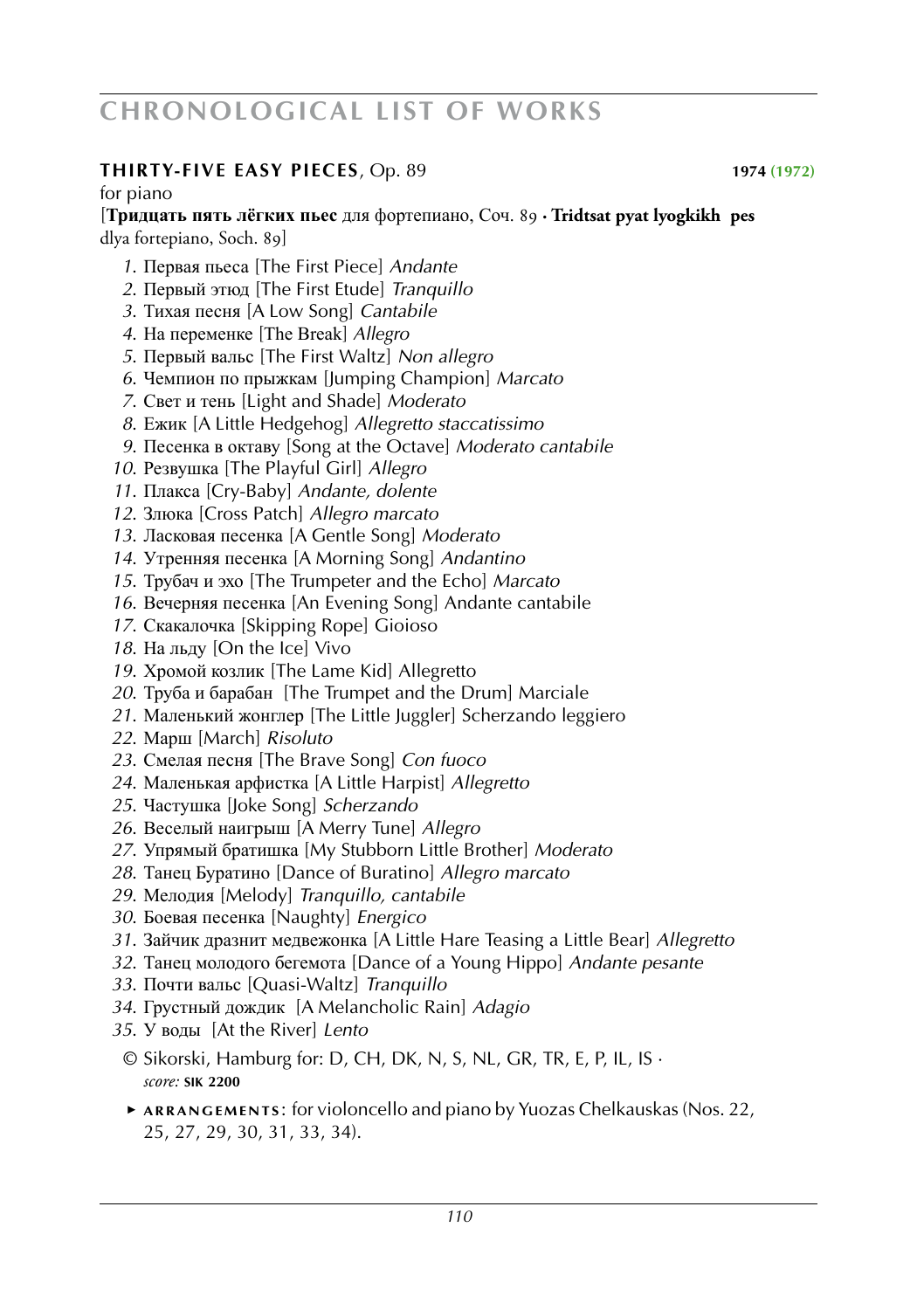### **TO THE HEROES OF THE 1905 REVOLUTION.** Op. 95 **WEB** 1974

for wind orchestra

[**Героям Революции 1905 года** для духового оркестра, Соч. 95 **· Geroyam Revolyutsii** dlya dukhovogo orkestra, Soch. 95]

Molto sostenuto

1.0.4(*Eb* clar).0 – 2.3.3.0 – timp. perc (side dr, bass dr, cym, bells). banda: 2 cornets, 6 horns (2,3,1[alto/tenor/bar], 2 basses

### **iSME FANFARES**, Op. 96 **WEBS 1974**

for wind orchestra

[**Фанфары ИСМЕ** для симфонического оркестра, Соч. 96 **· Fanfary ISME** dlya simfonicheskogo orkestra, Soch. 96]

ISME = International Society for Music Education

### **songs of friendship**, Op. 97 **1975**

for female choir, children's choir and soprano or tenor [**Песни о дружбы** для женского хора, детского хора и сопрано или тенора, Соч. 97 **· Pesni o druzhby** dlya zhenskogo khora, detskogo khora i soprano ili tenora, Soch. 97]

- *1*. Тост моему дому [Toast to my Country] *Allegro non troppo*
- *2*. Луковка, моя сестричка [Onion, My Little Sister] *Allegretto*
- *3*. Привет гостям [Greating the Guests] *Moderato, Legato sempre*
- *4*. Чудеса без колдовства [Miracles Without Sorcery] *Energico*
- *5*. Хлеб-соль [Bread and Salt] *Come prima*

### **two youth songs**, Op. 98 **1975**

for voice or children's choir and piano [**Две Песни юности** для голоса с фортепиано, Соч. 98 **· Dve pesi yunosti** dlya golosa s fortepiano, Soch. 98] Text: Viktor Viktorov

- *1*. Знакомая мелодия [A Familiar Melody] *Не спеша. Выразительно [At an easy pace. Concisely]* **·** *Чуть живее [Somewhat brisker] Dedicated to Alexandra Nikolaevna Pakhmutova*
- *2*. Мушкетёры [The Musketeers] *Энергично [Vigorously]*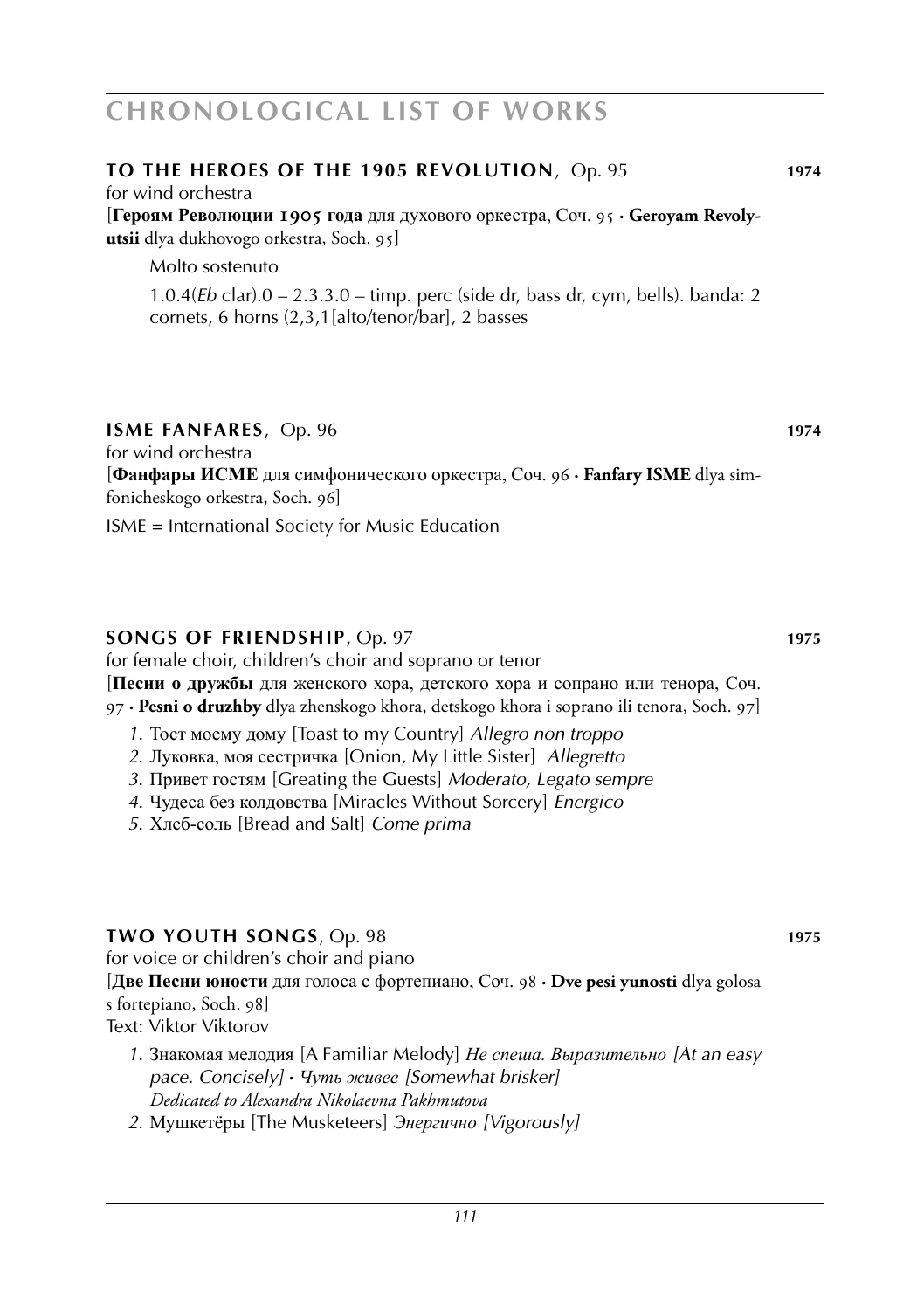### **concerto for piano**

**AND ORCHESTRA NO. 4** 'Prague' in C major, Op. 99 **1974** [**Концерт для фортепиано с оркестром № 4 «**Прага**»**, Соч. 99 **· Kontsert dlya fortepiano s orkestrom № 4 «**Praga**»**, Soch. 99]

*1*. Allegro molto ed energico · Meno mosso. Improvvisato · Tempo I

- *2*. Molto sostenuto · Improvvisato · Molto espressivo · Molto sostenuto
- *3*. Vivo · Più mosso. Con brio
	- $0.0.0.0 0.0.0.0 side$  dr. strings

### Duration: 12'

© Sikorski, Hamburg for: D, CH, DK, N, S, NL, GR, TR, E, P, IL, IS

### **time**, Op. 100 **1975**

Six romances for baritone and piano

[**Время.** Шесть романсов для баритона и фортепиано, Соч. 100 **· Vremya.** Shest romansov dlya baritona i fortepiano, Soch. 100] Text: Samuil Marshak

- *1*. Вступление. Я тот же самый [Introduction. I Am the Same Person] *Largo*
- *2*. В поезде [On the Train] *Rubato. Allegretto*
- *3*. Время [Time] *Rubato. Adagio*
- *4*. Рифмы [Rythms] *Rubato*
- *5*. Бессмертие [Immortality] *Rubato. Moderato*
- *6*. Друзьям [To the Friends] *Rubato. Moderato*

### **songs of a sad heart**, Op. 101 **1978-1979**

Romances for voice and piano [**Песни печального сердца.** Романсов для голоса и фортепиано, Соч. 101 **· Pesni pechalnogo serdtsa.** Romansov dlya golosa i fortepiano, Soch. 101] Text: Hovhannes [Ovanes] Tumanyan, Russian translation: Samuil Marshak

- *1*. Печальное сердце [A Sad Heart] *Largo*
- *2*. Утес [The Cliff] *Con gravità*
- *3*. Я не знал [I Did Not Know] *Andantino*
- *4*. Забытая любовь [Forgotten Love] *Andantino*
- *5*. Светлая песня [Cheerful Song] *Sostenuto*
- *6*. Летний день [A Summer's Day] *Allegretto scherzando*
- *7*. И лишь любовь [It's Just Love] *Lento*
- *8*. Не проси меня петь [Don't Ask Me to Sing] *Moderato*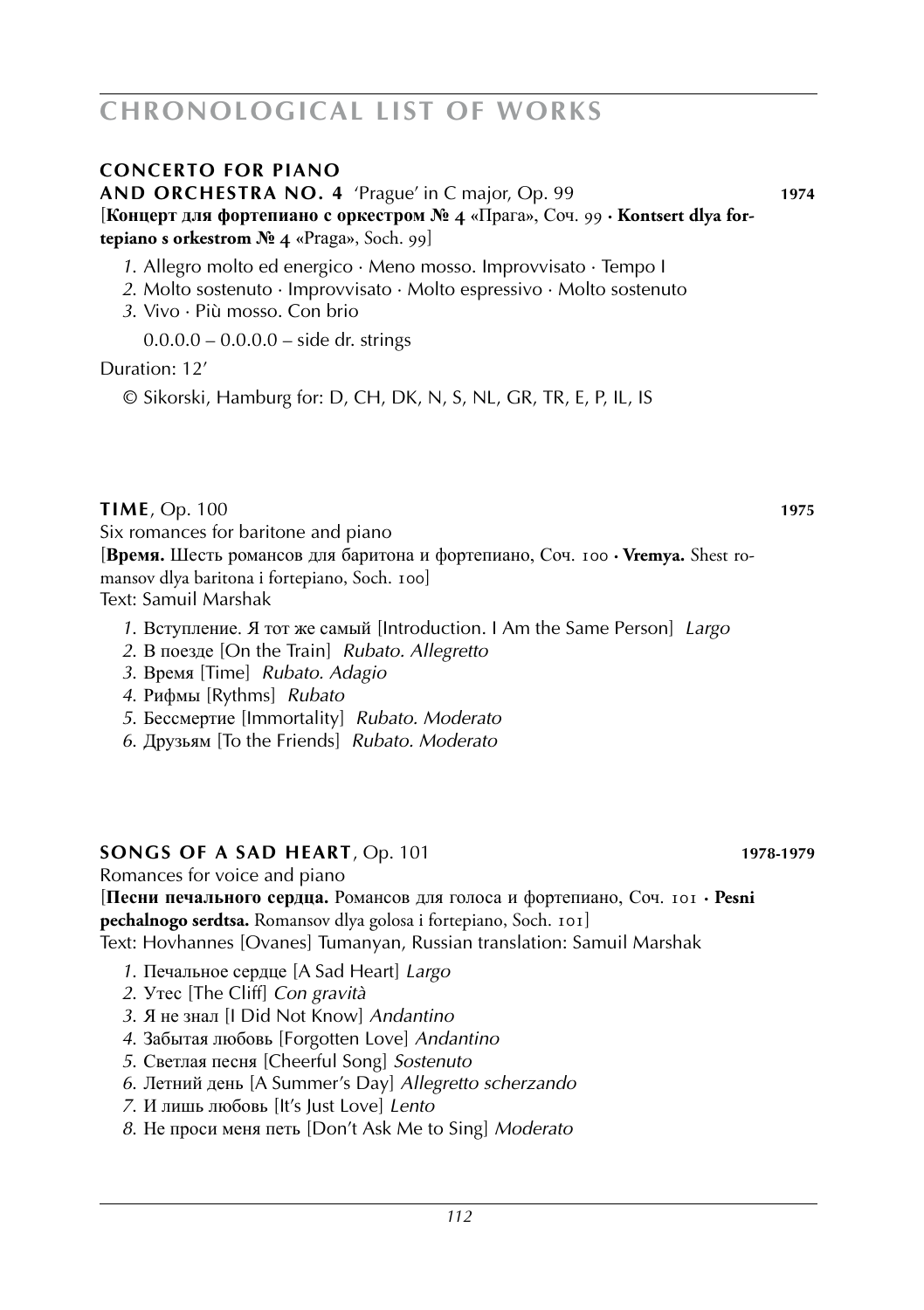**dance**, Op. 102 **1970ies** for piano [**Танец** для фортепиано, Соч. 102 **· Tanets** dlya fortepiano, Soch. 102]

*113*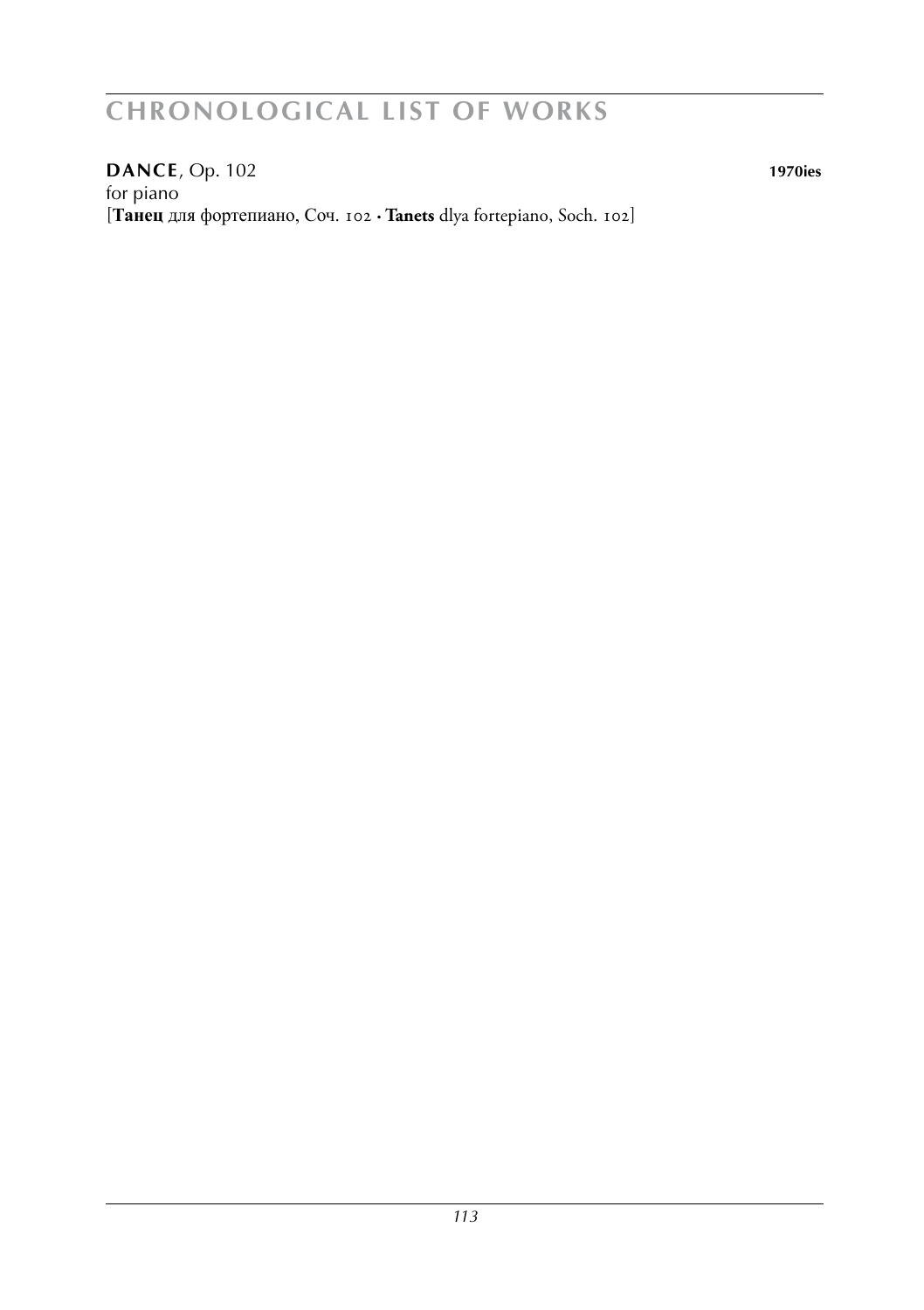### **stage works**

### **orchestral works**

### **instrumental soloist and orchestra**

### **wind orchestra**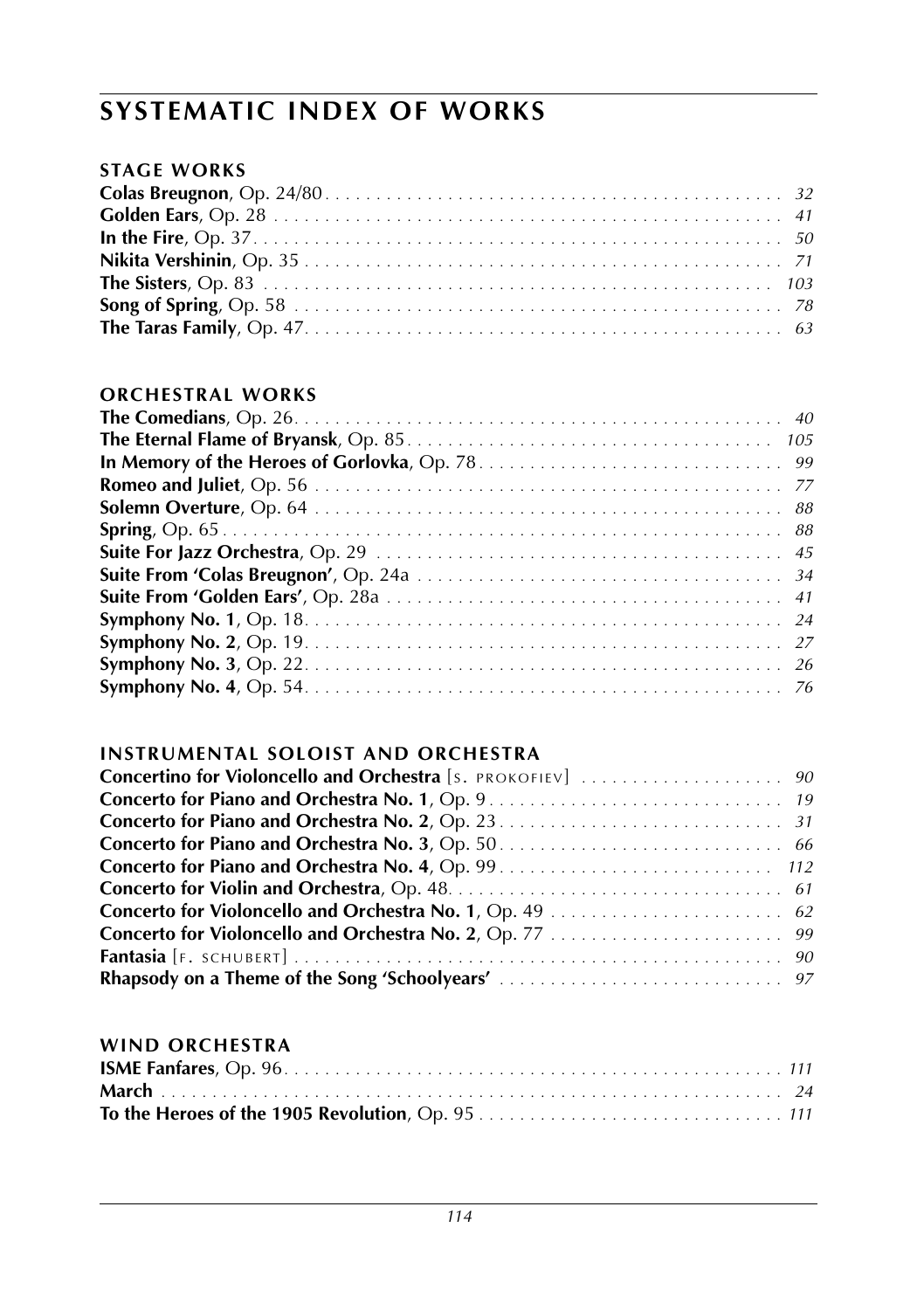## **solo voice(s) and orchestra**

### **solo voice**(**s**)**, choir and orchestra**

### **choir and orchestra**

### **solo voice**(**s**)**, choir and piano**

### **choir and piano**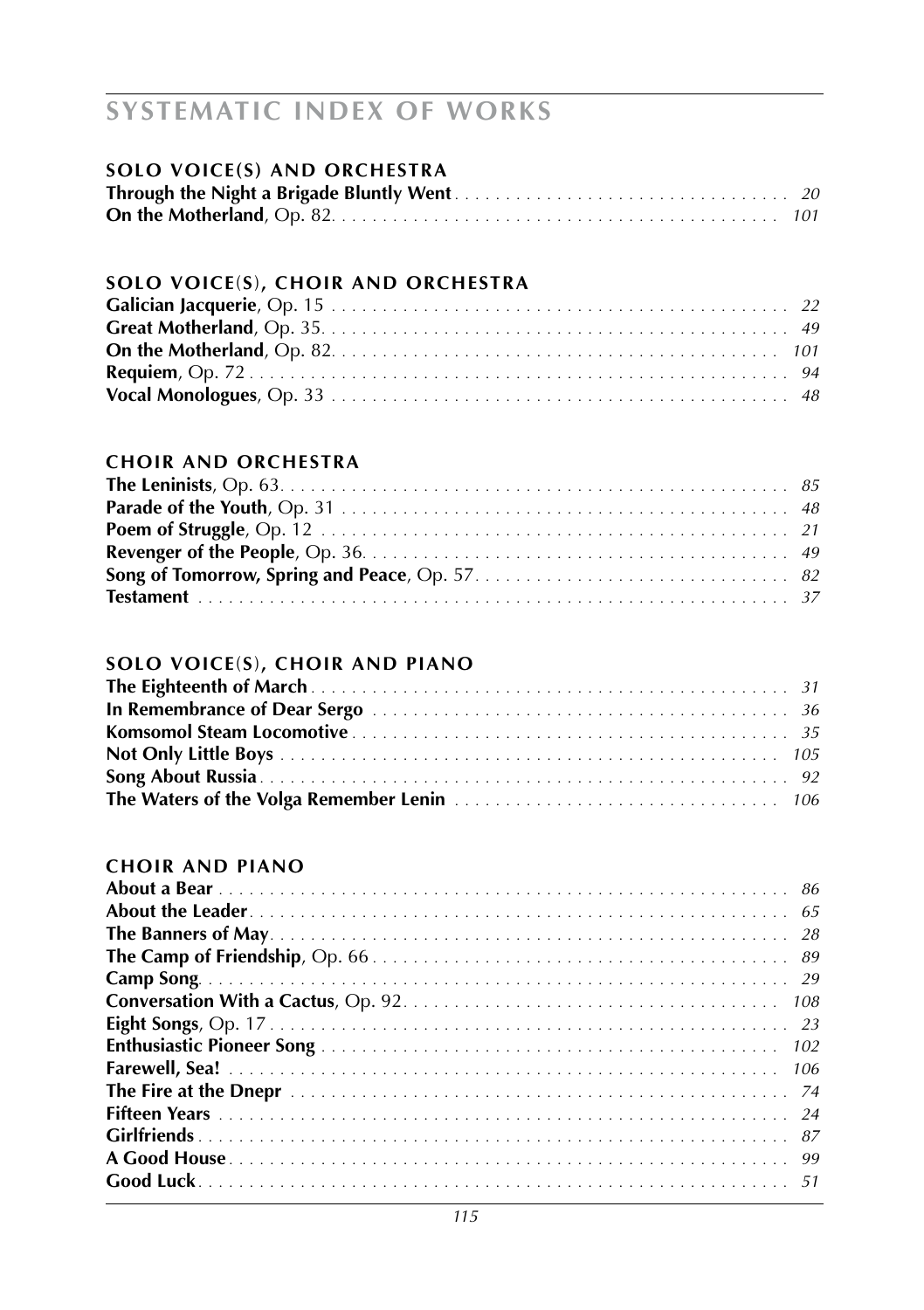## **choir and piano**

|                                                          | 80  |
|----------------------------------------------------------|-----|
|                                                          | 49  |
|                                                          | 106 |
|                                                          | 92  |
|                                                          | 89  |
|                                                          | 106 |
|                                                          | 45  |
|                                                          | 56  |
|                                                          | 51  |
|                                                          | 64  |
|                                                          | 42  |
|                                                          | 91  |
|                                                          | 50  |
|                                                          | 64  |
|                                                          | 51  |
|                                                          | 46  |
|                                                          | 86  |
|                                                          | 45  |
|                                                          | 29  |
|                                                          | 107 |
|                                                          | 58  |
|                                                          | 67  |
|                                                          | 105 |
|                                                          | 66  |
|                                                          | 65  |
|                                                          | 83  |
|                                                          | 21  |
|                                                          | 68  |
|                                                          | 97  |
|                                                          | 81  |
|                                                          | 107 |
|                                                          | 58  |
| Song About the Friendship of Soviet and Chinese Children | 68  |
|                                                          | 102 |
|                                                          | 77  |
|                                                          | 87  |
| Song About the Union of Multicoloured Neckties           | 95  |
|                                                          | 80  |
|                                                          | 51  |
|                                                          | 52  |
|                                                          | 52  |
|                                                          | 102 |
|                                                          | 92  |
|                                                          | 50  |
|                                                          |     |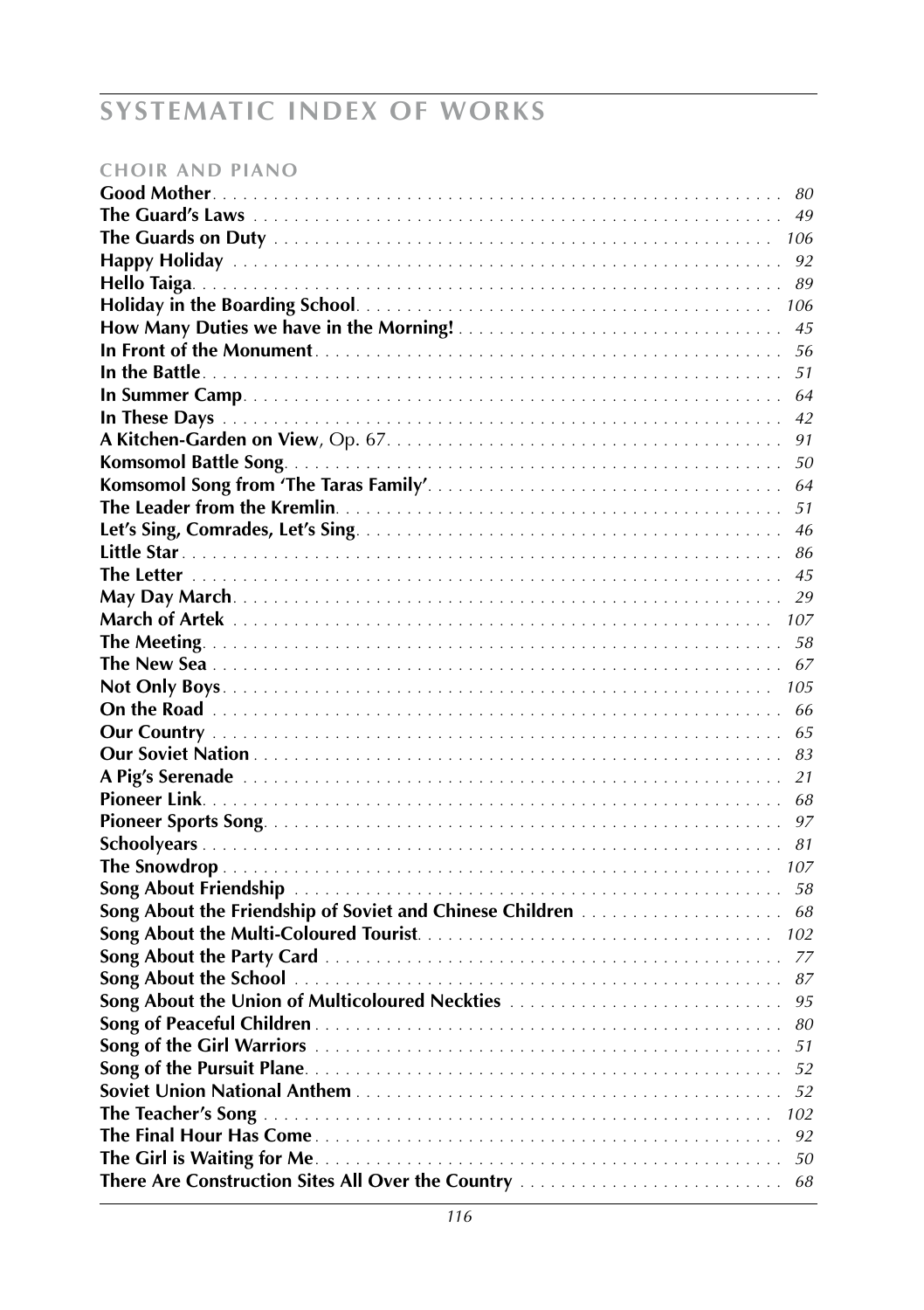### **choir and piano**

### **voice**(**s**) **a cappella Songs of Friendship**, Op. 97 . . . . . . . . . . . . . . . . . . . . . . . . . . . . . . . . . . . . . . . . . . . . *111*

### **voice**(**s**) **and instruments**

|--|--|

### **voice and piano**

| 29                                                 |  |
|----------------------------------------------------|--|
| 46                                                 |  |
| 75                                                 |  |
| 39                                                 |  |
|                                                    |  |
| 19                                                 |  |
| 73                                                 |  |
|                                                    |  |
|                                                    |  |
|                                                    |  |
| 106                                                |  |
| 42                                                 |  |
|                                                    |  |
| Foxtrot Song (from Anton Ivanovich get's Angry) 47 |  |
|                                                    |  |
| -39                                                |  |
| 106                                                |  |
| 49                                                 |  |
| 106                                                |  |
| 45                                                 |  |
|                                                    |  |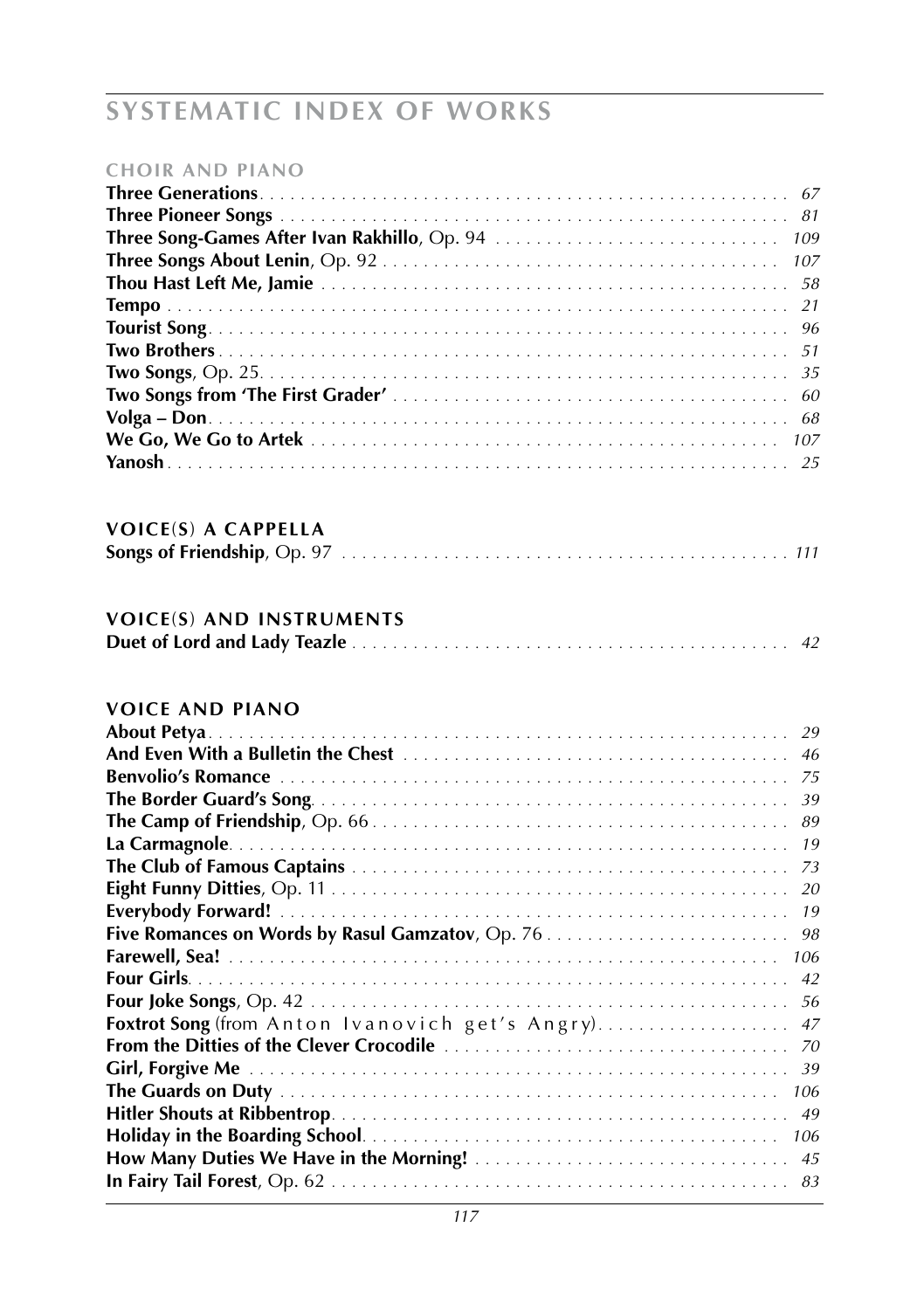## **voice and piano**

| 42                                           |
|----------------------------------------------|
| 15                                           |
| 69                                           |
| 64                                           |
| 45                                           |
| 107                                          |
| 87                                           |
| 67                                           |
| 105                                          |
| 39                                           |
|                                              |
| 107                                          |
|                                              |
| 96                                           |
|                                              |
|                                              |
| 112                                          |
| 70                                           |
| 87                                           |
| 50                                           |
| 102                                          |
| 89                                           |
| 96                                           |
| 67                                           |
| 16                                           |
| 20                                           |
| 23                                           |
| 96                                           |
| 112                                          |
| 76                                           |
| 57                                           |
| 17                                           |
| 48                                           |
| 60                                           |
|                                              |
|                                              |
| Waltz (from Anton Ivanovich get's Angry)  47 |
|                                              |

### **piano solo**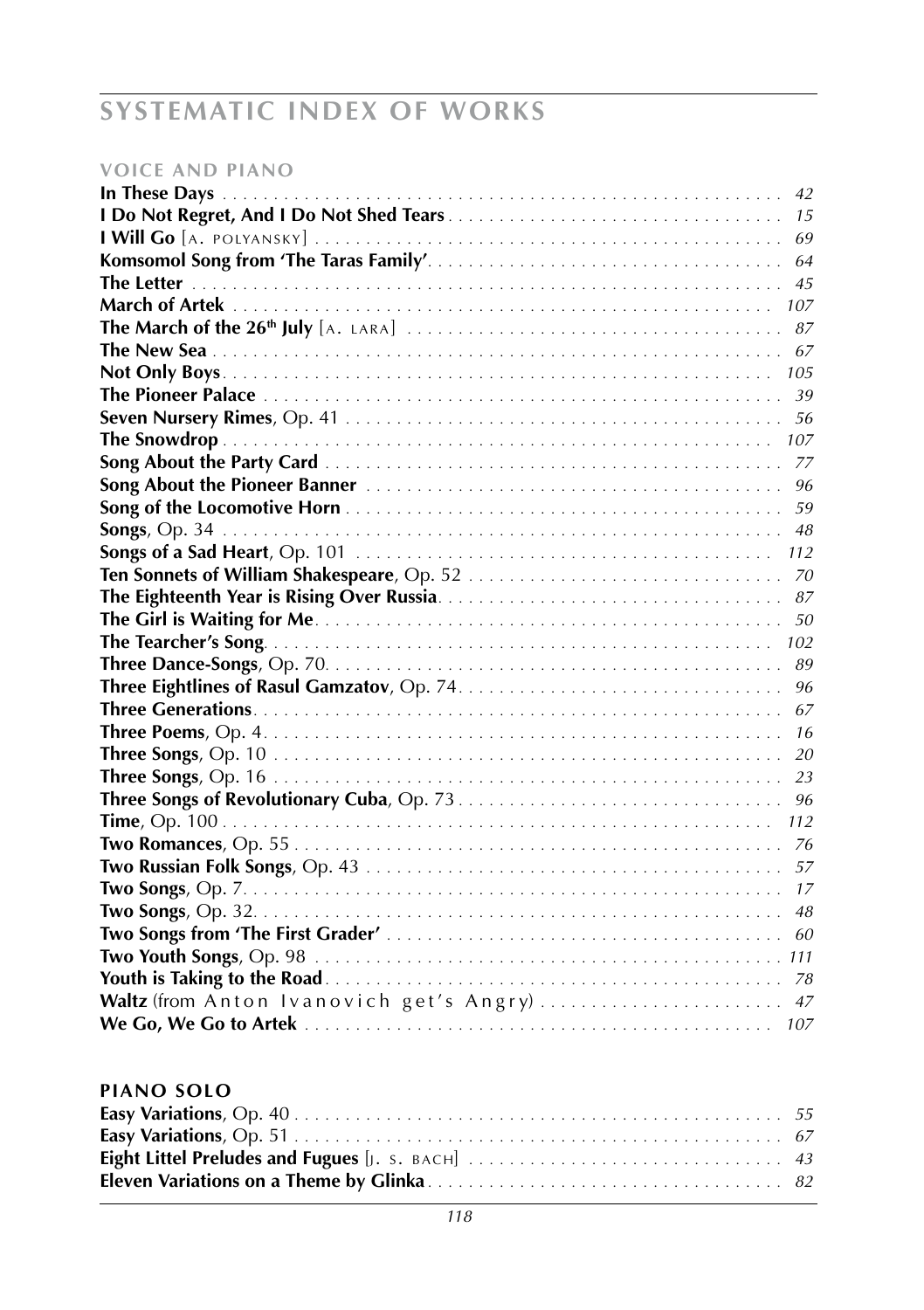### **piano solo**

| 113 |
|-----|
| 95  |
|     |
| 17  |
| 28  |
|     |
|     |
| 109 |
| 21  |
| 102 |
| 83  |
| 108 |
|     |
|     |
|     |
| 58  |
| .59 |
|     |
|     |
| 101 |
| 110 |
|     |
| 98  |
| 43  |
| 15  |
| 43  |
|     |
| 53  |
| 62  |
| 103 |

### **piano four hands**

## **instrumental chamber works**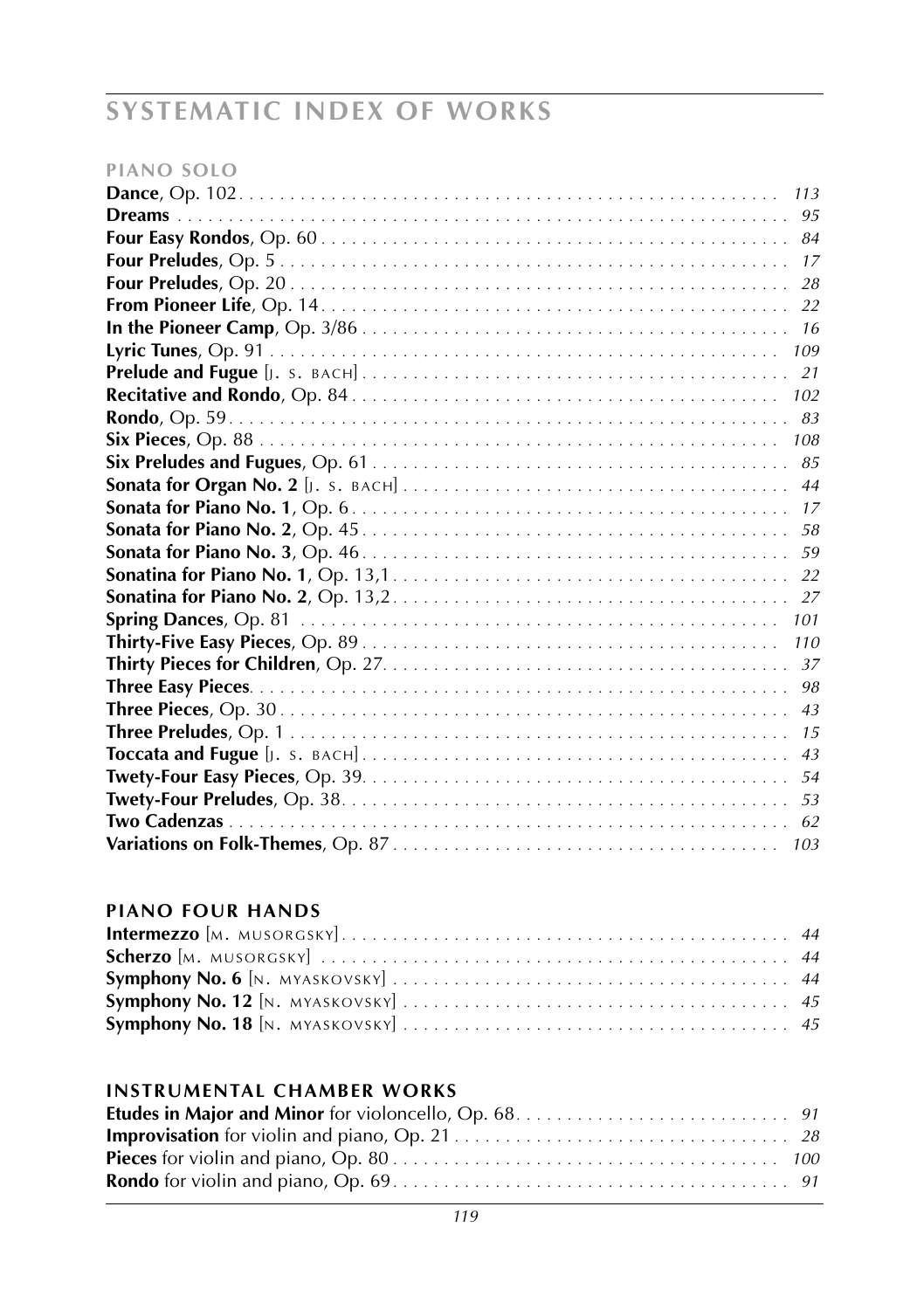# **SYSTEMATIC INDEX OF WORKS**

### **INSTRUMENTAL CHAMBER WORKS**

### **INCIDENTAL MUSIC**

| 30  |
|-----|
| 46  |
| 41  |
| 46  |
| 62  |
| 55  |
|     |
|     |
|     |
|     |
|     |
|     |
| 46  |
| -26 |
| 42  |
|     |
| 30  |
|     |
|     |
| -36 |
|     |
| 42  |
|     |
|     |

### **FILM MUSIC**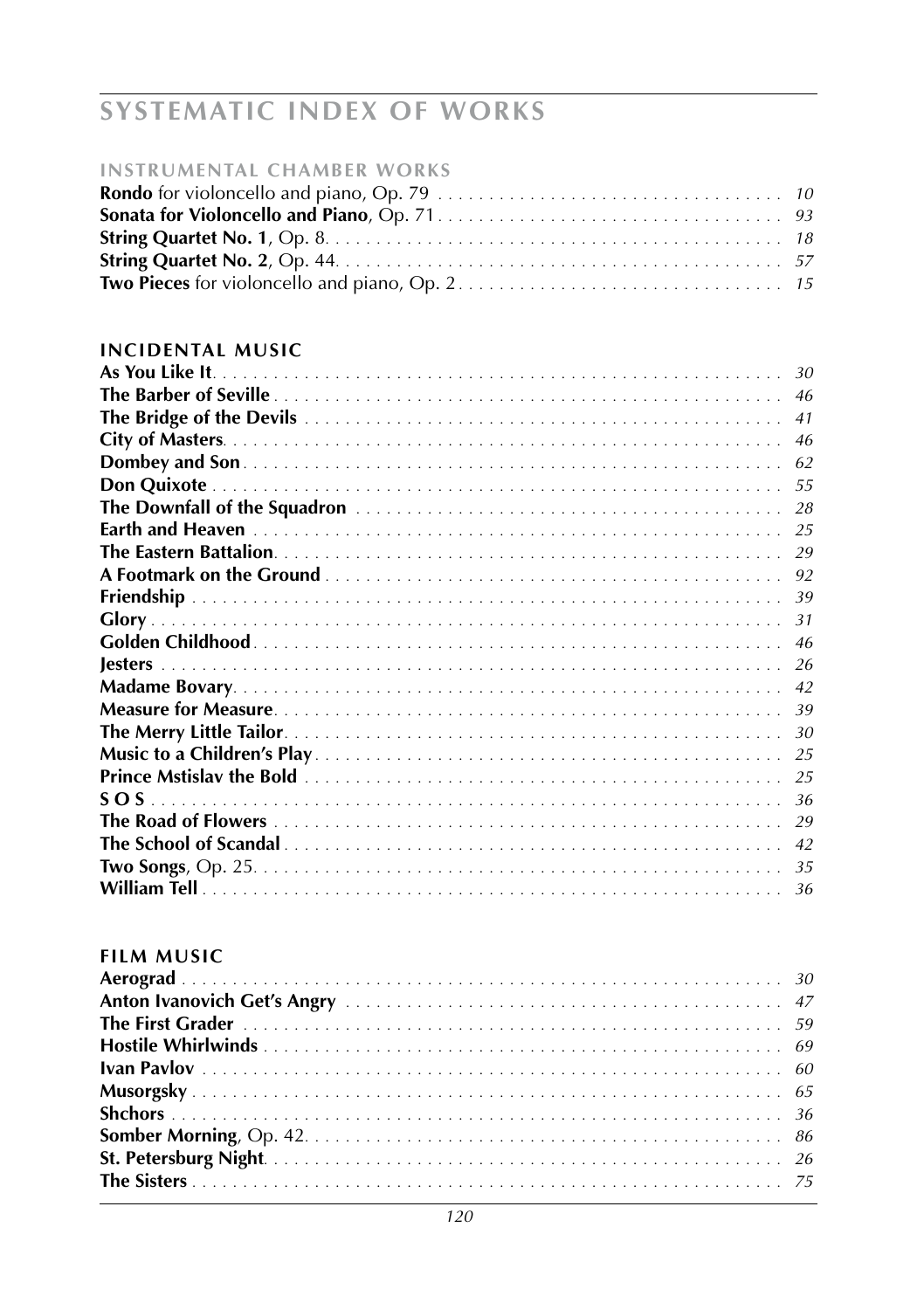# **SYSTEMATIC INDEX OF WORKS**

|  | <b>FILM MUSIC</b> |  |  |  |
|--|-------------------|--|--|--|
|  |                   |  |  |  |

### ARRANGEMENTS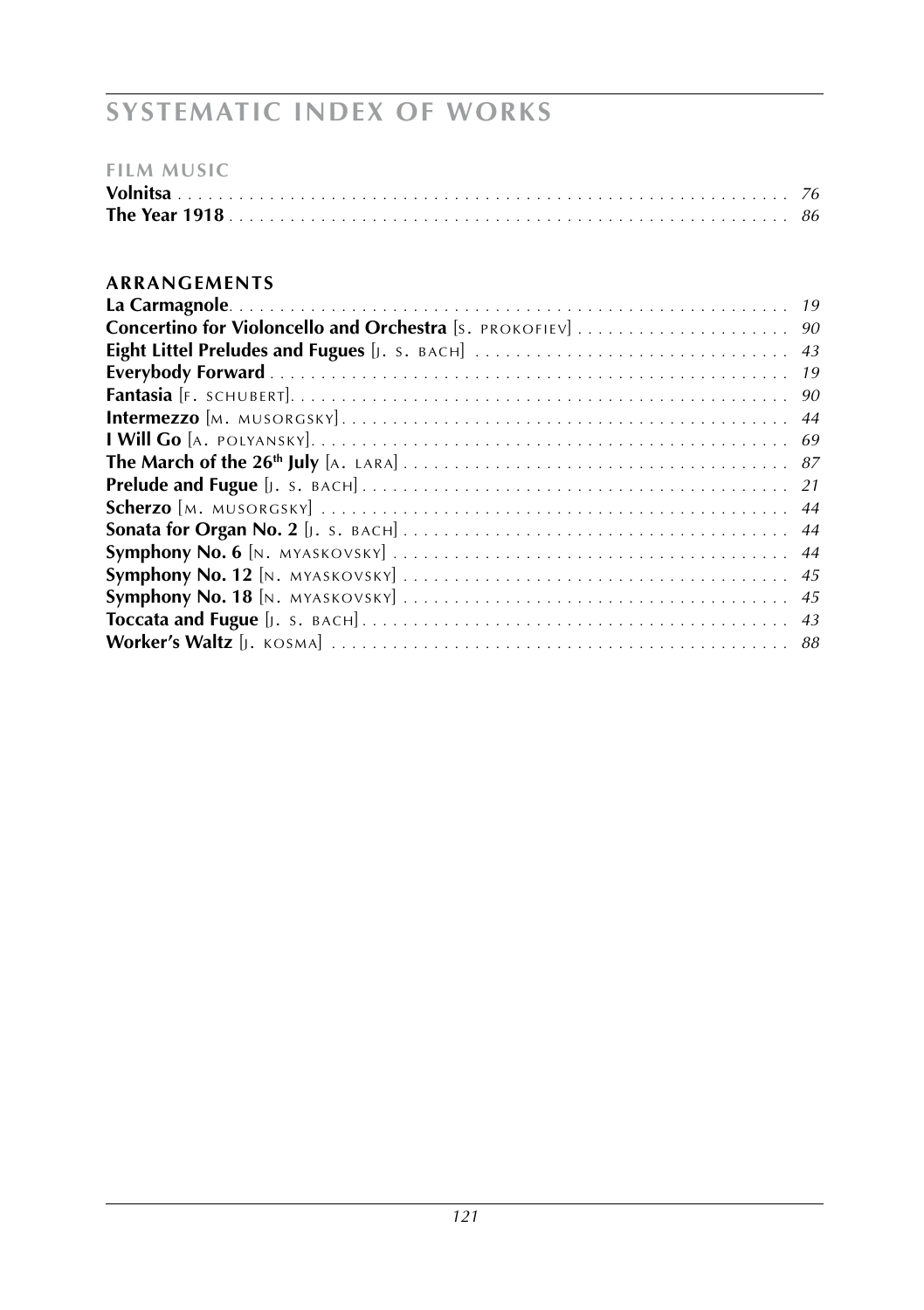# **index of OPUS NUMBERS**

### **o p u s**

| 1                |                                                                   |    |
|------------------|-------------------------------------------------------------------|----|
| $\overline{2}$   |                                                                   | 15 |
| 3/86             | In the Pioneer Camp. Suite for piano (1927/1968)                  | 16 |
| 4                |                                                                   | 16 |
| 5                |                                                                   | 17 |
| 6                |                                                                   | 17 |
| 7                |                                                                   | 17 |
| 8                |                                                                   | 18 |
| $\boldsymbol{9}$ | Concerto for Piano and Orchestra No. 1. (1928)                    | 19 |
| 10               |                                                                   | 20 |
| 11               |                                                                   | 20 |
| 12               | Poem of Struggle for symphony orchestra and choir  (1931)         | 21 |
| 13,1             |                                                                   | 20 |
|                  |                                                                   | 27 |
| 14               |                                                                   | 22 |
| 15               | Galician Jacquerie. for ochestra, choir and soloists  (1931)      | 22 |
| 16               |                                                                   | 23 |
| 17               |                                                                   |    |
| 18               |                                                                   |    |
| 19               |                                                                   | 27 |
| 20               |                                                                   | 28 |
| 21               |                                                                   | 28 |
| 22               |                                                                   | 26 |
| 23               | Concerto for Piano and Orchestra No. 2. (1935/1973)               | 31 |
| 24/90            | <b>Colas Breugnon.</b> Opera in three acts (1936-1938/1968)       | 32 |
| 24a              |                                                                   | 35 |
| 25               | Two Songs. Incidental music for children's choir and piano (1937) | 35 |
| 26               | The Comedians. Suite for small symphony orchestra (1938-1940)     | 40 |
| 27               |                                                                   | 37 |
| 28               |                                                                   | 41 |
| 28a              |                                                                   |    |
| 29               |                                                                   |    |
| 30               | Three Pieces. Arrangements for piano                              |    |
|                  |                                                                   |    |
| 31               | Parade of the Youth for children's choir and piano  (1941)  48    |    |
| 32               |                                                                   |    |
| 33               | Vocal Monologues for mezzo-soprano, baritone, bass                |    |
|                  |                                                                   |    |
| 34               |                                                                   |    |
| 35               | Great Motherland. Cantata for mezzo-soprano, bass,                |    |
|                  |                                                                   |    |
| 36               | Revenger of the People. Suite for choir and orchestra (1942) 49   |    |
| 37               |                                                                   |    |
| 38               |                                                                   |    |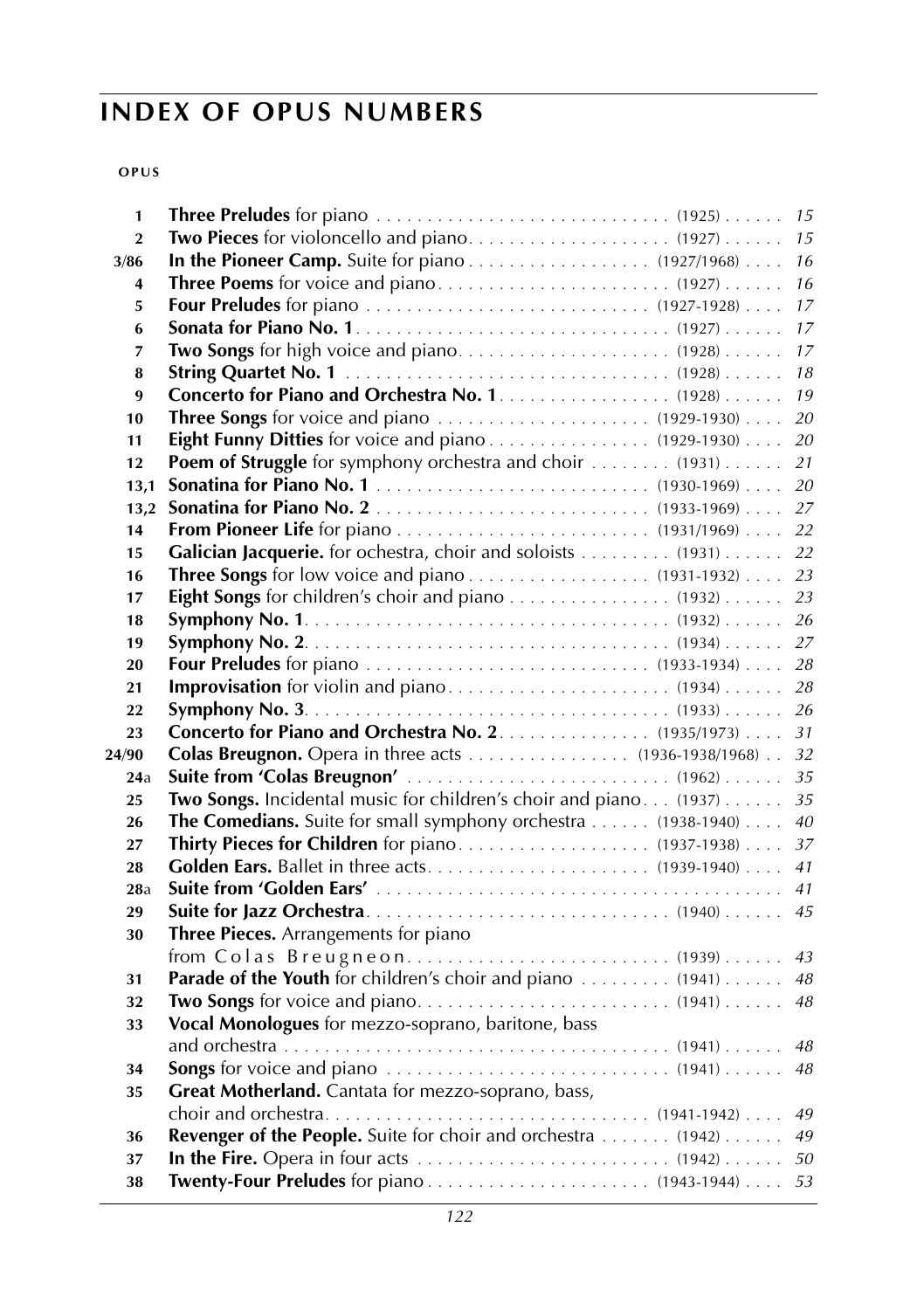# **index of OPUS NUMBERS**

### **o p u s**

| 39 |                                                                |    |
|----|----------------------------------------------------------------|----|
| 40 |                                                                |    |
| 41 |                                                                |    |
| 42 |                                                                |    |
| 43 | Two Russian Folk Songs for bass, tenor and piano (1945)        | 57 |
| 44 |                                                                |    |
| 45 |                                                                |    |
| 46 |                                                                |    |
| 47 | The Taras Family. Opera in four acts (1944/1950) 63            |    |
| 48 |                                                                | 61 |
| 49 | Concerto for Violoncello and Orchestra No. 1 (1948-1949) 62    |    |
| 50 |                                                                | 66 |
| 51 |                                                                | 67 |
| 52 | Ten Sonnets of William Shakespeare for voice and piano  (1954) | 70 |
| 53 |                                                                |    |
| 54 |                                                                |    |
| 55 |                                                                |    |
| 56 | Romeo and Juliet. Musical sketches on William Shakespeare's    |    |
|    |                                                                |    |
| 57 | Song of Tomorrow, Spring and Peace. Cantata for children's     |    |
|    |                                                                |    |
| 58 |                                                                | 78 |
| 59 |                                                                |    |
| 60 |                                                                |    |
| 61 |                                                                |    |
| 62 | In Fairy Tale Forest. Musical pictures for narrator, voice     |    |
|    |                                                                |    |
| 63 | The Leninists. Cantata for three choirs and large symphony     |    |
|    |                                                                |    |
| 64 |                                                                |    |
| 65 |                                                                |    |
| 66 | The Camp of Friendship. Songs for voice or children's          |    |
|    |                                                                |    |
| 67 | A Kitchen-Garden on View. Round dances for children's          |    |
|    |                                                                | 91 |
| 68 | Etudes in Major and Minor for violoncello. (1961)              | 91 |
| 69 |                                                                | 91 |
| 70 |                                                                | 89 |
| 71 |                                                                |    |
| 72 | Requiem for mezzo-soprano, baritone, children's choir,         |    |
|    |                                                                |    |
| 73 | Three Songs of Revolutionary Cuba for voice and piano (1963)   | 96 |
| 74 | Three Eightlines of Rasul Gamzatov for mezzo-soprano           |    |
|    |                                                                |    |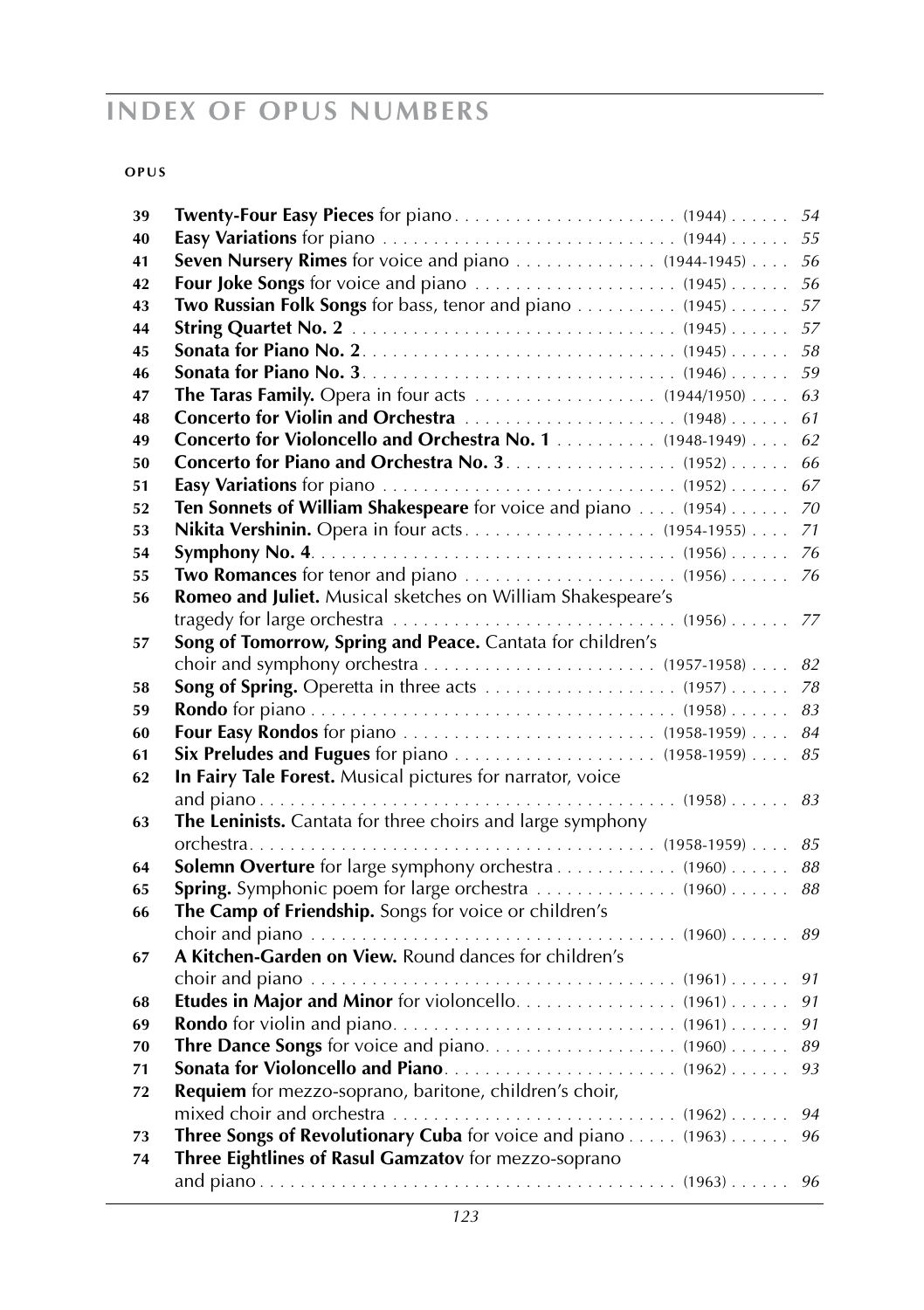# **index of OPUS NUMBERS**

### **o p u s**

| 75    | Rhapsody on a Theme of the 'Song Schoolyears'                                                                           |
|-------|-------------------------------------------------------------------------------------------------------------------------|
|       | 97                                                                                                                      |
| 76    | Five Romances on Words by Rasul Gamzatov                                                                                |
|       | 98                                                                                                                      |
| 77    | Concerto for Violoncello and Orchestra No. 2 (1964)<br>99                                                               |
| 78    | In Memory of the Heroes of Gorlovka Symphonic dedication. (1965)<br>99                                                  |
| 79    | Rondo 'In Memory of Sergei Prokofiev' for violoncello                                                                   |
|       | 100                                                                                                                     |
| 80    | 100                                                                                                                     |
| 81    | 101                                                                                                                     |
| 82    | <b>On the Motherland.</b> Cantata for voice or children's choir                                                         |
|       | 101                                                                                                                     |
| 83    | 103                                                                                                                     |
| 84    | 102                                                                                                                     |
| 85    | The Eternal Flame of Bryansk. Symphonic poem (1968)<br>105                                                              |
| 3/86  |                                                                                                                         |
| 87    | 103                                                                                                                     |
| 88    | 108                                                                                                                     |
| 89    | 110                                                                                                                     |
| 24/90 | Colas Breugnon. Opera in three acts (1936-1938/1968) 32                                                                 |
| 91    | 109                                                                                                                     |
| 92    | Three Songs About Lenin for children's choir and piano  (1970)<br>107                                                   |
| 93    | <b>Conversation With a Cactus</b> for children's choir and piano (1970)<br>108                                          |
| 94    | Three Song-Games After Ivan Rakhillo for children's choir                                                               |
|       |                                                                                                                         |
| 95    | To the Heroes of the 1905 Revolution for wind orchestra (1974) 111                                                      |
| 96    |                                                                                                                         |
| 97    | Songs of Friendship for female choir, children's choir                                                                  |
|       | and soprano or tenor $\dots \dots \dots \dots \dots \dots \dots \dots \dots \dots \dots \dots$ (1975) $\dots \dots 111$ |
| 98    |                                                                                                                         |
| 99    | Concerto for Piano and Orchestra No. 4 'Prague' (1974)<br>112                                                           |
| 100   | <b>Time.</b> Six romances for baritone and piano $\ldots \ldots \ldots \ldots \ldots$ (1975) $\ldots$<br>112            |
| 101   | Songs of a Sad Heart. Romances for voice and piano  (1978-1979)<br>112                                                  |
| 102   | 113                                                                                                                     |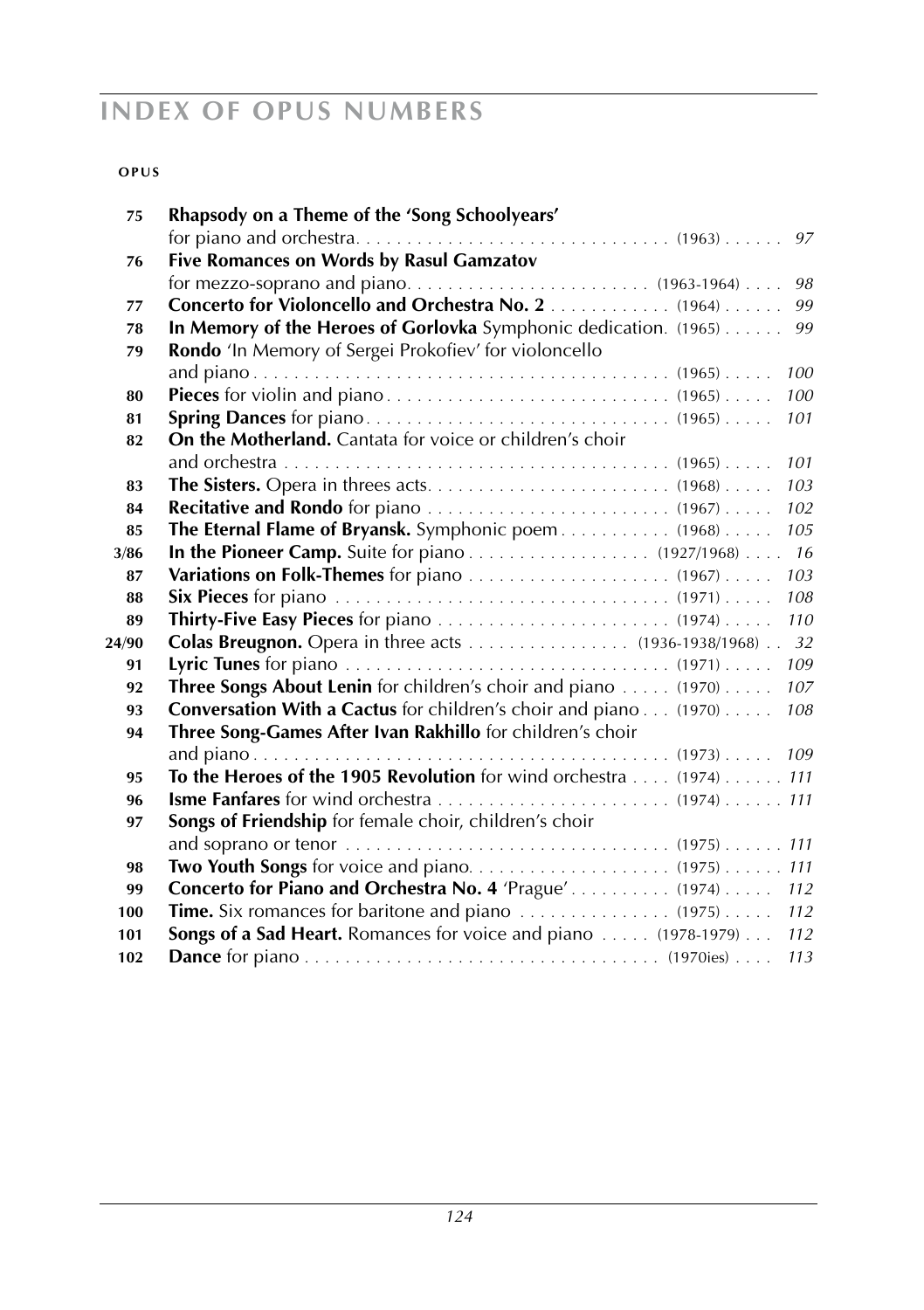|                                                                               | 29 |
|-------------------------------------------------------------------------------|----|
|                                                                               | 65 |
|                                                                               | 30 |
| And Even With a Bullet in the Chest for voice and piano                       |    |
|                                                                               | 46 |
| Anton Ivanovich Gets Angry. Music to the Film (1940)                          | 47 |
|                                                                               |    |
|                                                                               |    |
|                                                                               |    |
|                                                                               | 28 |
|                                                                               | 46 |
|                                                                               |    |
|                                                                               |    |
|                                                                               |    |
|                                                                               |    |
|                                                                               |    |
|                                                                               | 29 |
| La Carmagnole. Arrangement for voice and piano. (1929)                        | 19 |
|                                                                               | 46 |
|                                                                               | 73 |
| Concertino for Violoncello And Orchestra [S. PROKOFIEV] Orchestration. (1960) | 90 |
|                                                                               |    |
|                                                                               | 62 |
|                                                                               | 55 |
|                                                                               |    |
|                                                                               |    |
| Duet of Lord and Lady Teazle for voice, flute and harp                        |    |
|                                                                               |    |
|                                                                               |    |
|                                                                               |    |
|                                                                               | 25 |
|                                                                               | 29 |
|                                                                               | 31 |
| Eight Little Preludes and Fugues [BACH] Arrangement for piano (1930ies)       | 43 |
|                                                                               | 82 |
| <b>Enthusiastic Pioneer Song</b> for children's choir and piano 102           |    |
|                                                                               |    |
|                                                                               |    |
|                                                                               |    |
| <b>Fantasia</b> [F. SCHUBERT] Arrangement for piano and orchestra (1960)      | 90 |
|                                                                               |    |
|                                                                               |    |
|                                                                               |    |
|                                                                               |    |
|                                                                               |    |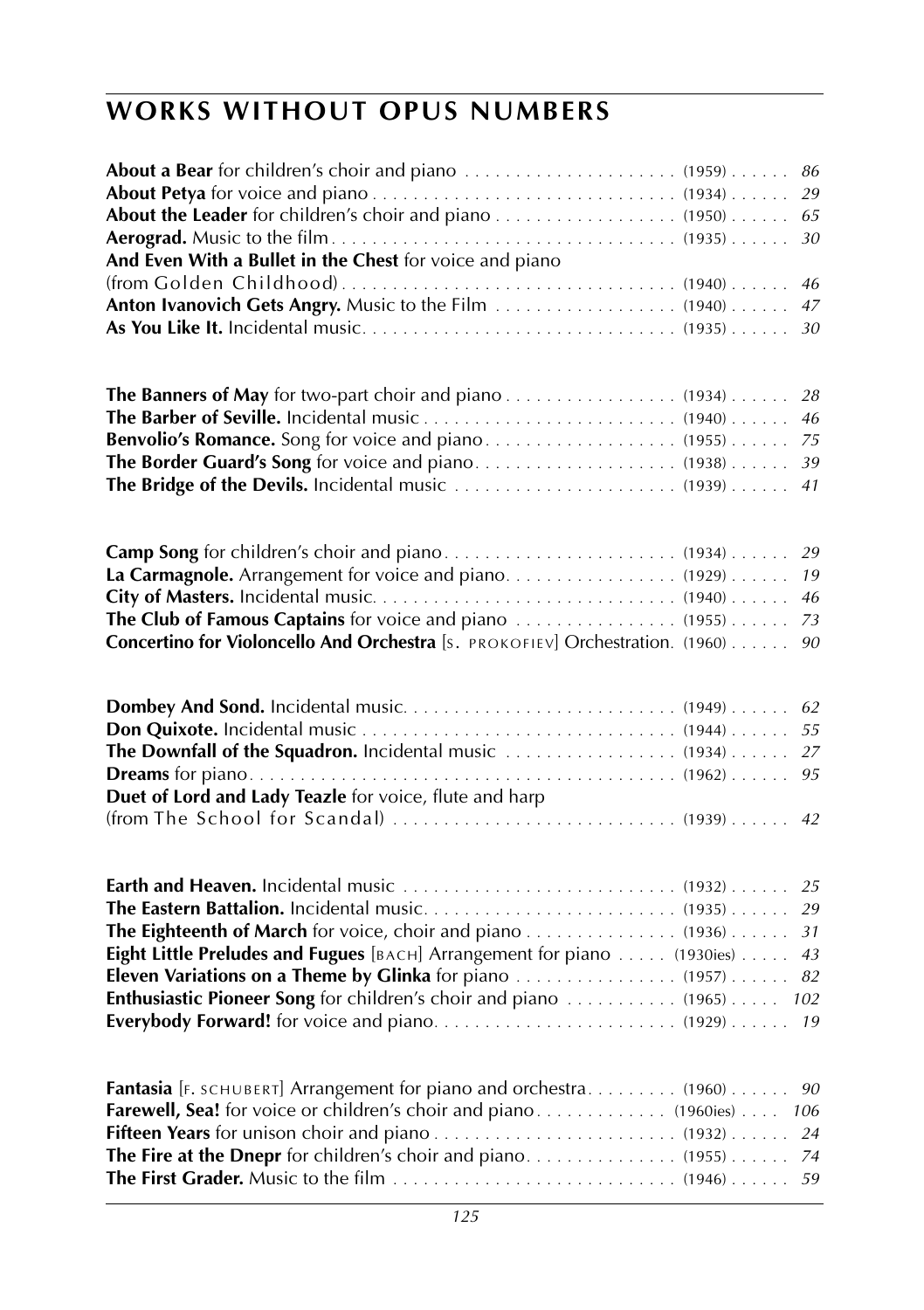| Foxtrot Song for coloratura soprano and piano                                 | 60<br>92<br>42 |
|-------------------------------------------------------------------------------|----------------|
|                                                                               | 47             |
|                                                                               | 39             |
| From the Ditties of the Clever Crocodile for voice and piano. (1954) 70       |                |
|                                                                               | 39             |
|                                                                               | 87             |
|                                                                               | 31             |
|                                                                               | 46             |
|                                                                               | 99             |
| Good Luck for children's of female two- or three-part choir and piano. (1942) | 51             |
| Good Mother for three female voices or three-part choir and piano (1957)      | 80             |
|                                                                               | 52             |
|                                                                               |                |
| The Guards on Duty for voice or children's choir and piano. (1960ies)         | 106            |
|                                                                               | 92             |
|                                                                               | 89             |
|                                                                               | 49             |
| Holiday in the Boarding School for voice or children's choir                  |                |
|                                                                               | 106            |
|                                                                               |                |
| How Many Duties We Have in the Morning! for voice or                          |                |
|                                                                               |                |
| I Do Not Regrat, And I Do Not Shed Tears for voice and piano (1926)           | 15             |
|                                                                               | 56             |
|                                                                               | 64             |
| <b>Intermezzo</b> [MUSORGSKY] Arrangement for piano four hands (1930ies)      | 44             |
|                                                                               | 51             |
|                                                                               | 42             |
| In Remembrance of Dear Sergo for voice, children's choir and piano (1937).    | 36             |
|                                                                               |                |
|                                                                               | 60             |
|                                                                               | 69             |
|                                                                               |                |
| A Kitchen-Garden on View for children's choir and piano  (1961)  91           |                |
|                                                                               |                |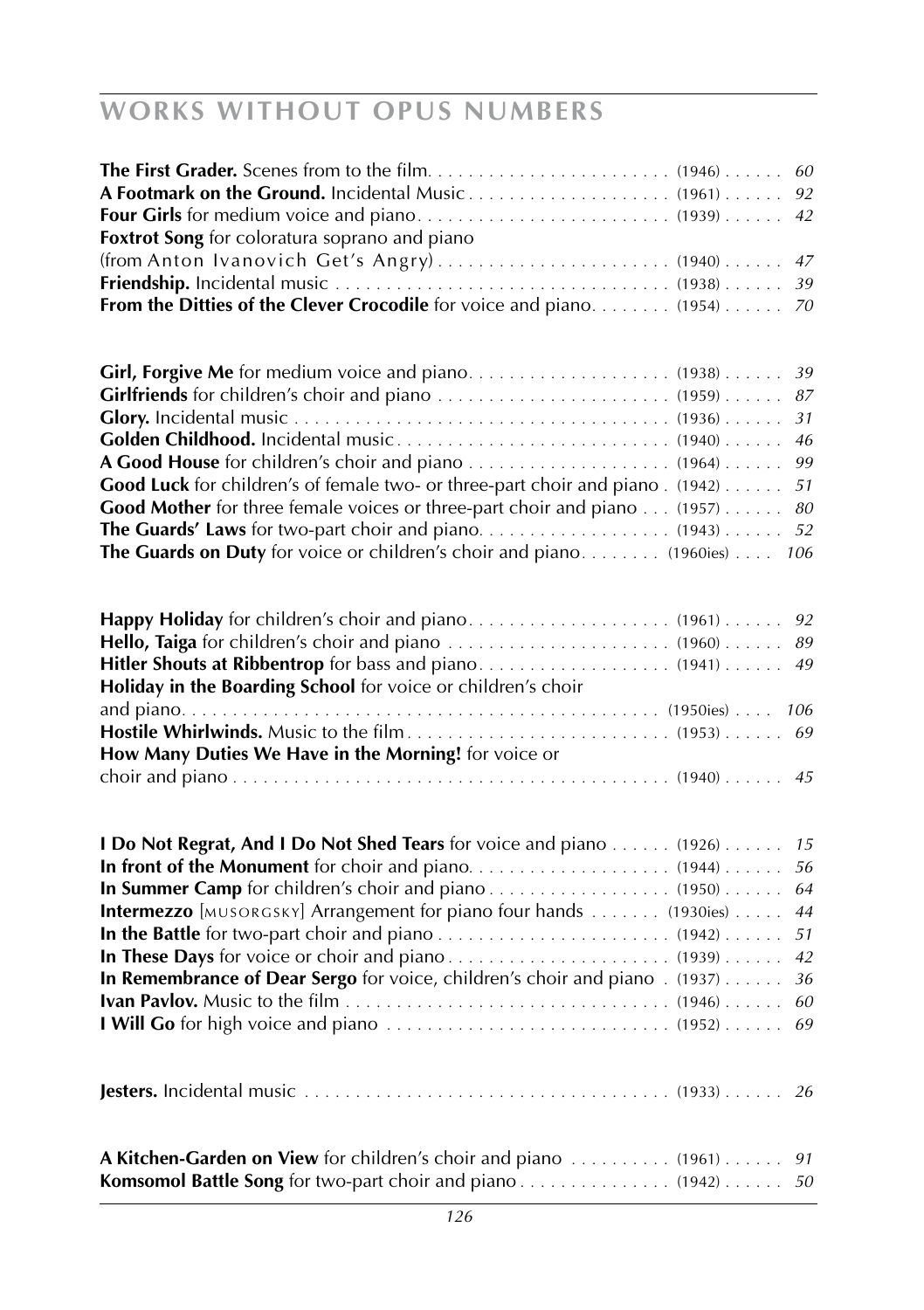| Komsomol Steam Locomotive for voice, two-part choir and piano (1937) 35<br>Komsomol Song from 'The Taras Family' for voice or children's choir |    |
|------------------------------------------------------------------------------------------------------------------------------------------------|----|
|                                                                                                                                                |    |
| The Leader from the Kremlin for two-part choir and piano (1942)                                                                                | 51 |
| Let's Sing, Comrades, Let's Sing for two-part choir and piano (1940)                                                                           | 46 |
|                                                                                                                                                | 45 |
|                                                                                                                                                |    |
|                                                                                                                                                | 42 |
|                                                                                                                                                | 24 |
| March of Artek. Song for voice or children's choir and piano (1960ies) 107<br>The March of the 26th July [A. CARTAYA] Arrangement for voice    |    |
|                                                                                                                                                |    |
|                                                                                                                                                | 29 |
|                                                                                                                                                |    |
|                                                                                                                                                |    |
|                                                                                                                                                |    |
|                                                                                                                                                |    |
|                                                                                                                                                |    |
| Not Only Boys for voice or children's choir and piano 105                                                                                      |    |
|                                                                                                                                                |    |
|                                                                                                                                                |    |
| Our Soviet Nation for two- or three-part choir and piano (1958) 83                                                                             |    |
|                                                                                                                                                | 21 |
|                                                                                                                                                |    |
|                                                                                                                                                |    |
|                                                                                                                                                | 97 |
| Prelude and Fugue [J. s. BACH] Arrangement for piano. (1930) 21                                                                                |    |
|                                                                                                                                                |    |
|                                                                                                                                                |    |
| Scherzo [M. MUSORGSKY] Arrangement for piano four hands  (1930ies)  44                                                                         |    |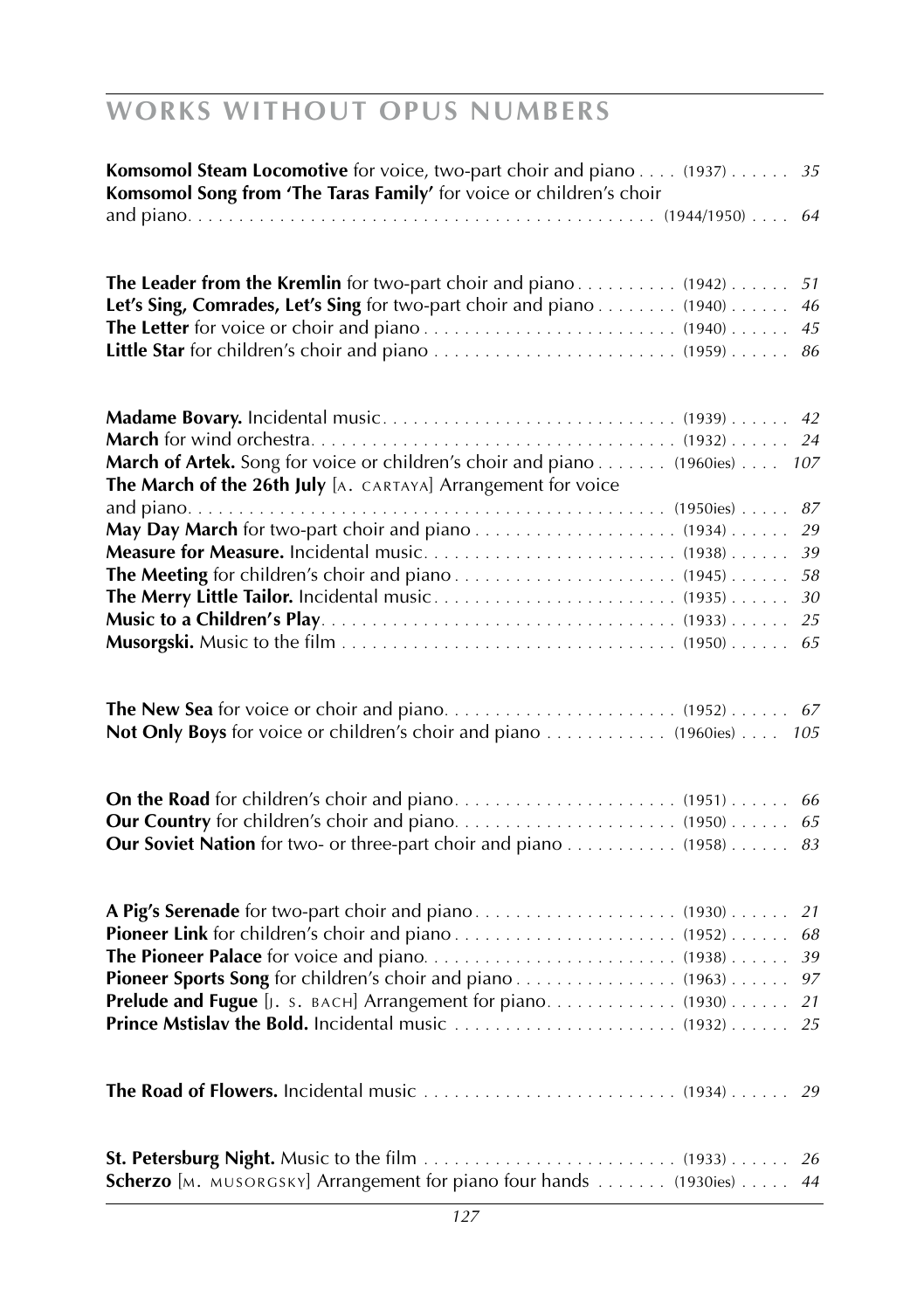| The Eighteenth Year is Rising Over Russia for voice and piano (1959) 87                                       |
|---------------------------------------------------------------------------------------------------------------|
|                                                                                                               |
| The Girls is Waiting for Me for medium voice or choir and piano. (1942) 50                                    |
| There Are Construction Sites All Over Our Country                                                             |
|                                                                                                               |
| The Waters of the Volga Remember Lenin $\left[\epsilon, \sin\theta \cos\theta + \cos\theta \cos\theta\right]$ |
| 106                                                                                                           |
|                                                                                                               |
|                                                                                                               |
| Three Generations for voice or two-part choir and piano (1952) 67                                             |
| Three Pioneer Songs for children's choir and piano. (1957) 81                                                 |
| <b>Through the Night a Brigade Bluntly Went</b> $[\vee]$ . BELY $(A, BAY)$ DAVIDENKO $(B, B)$                 |
| N. CHEMBERDZHI]. Arrangement for voice and symphony orchestra  (1930)  20                                     |
|                                                                                                               |
| <b>Toccata and Fugue</b> [J. s. BACH] Arrangement for piano. (1930ies) 43                                     |
|                                                                                                               |
|                                                                                                               |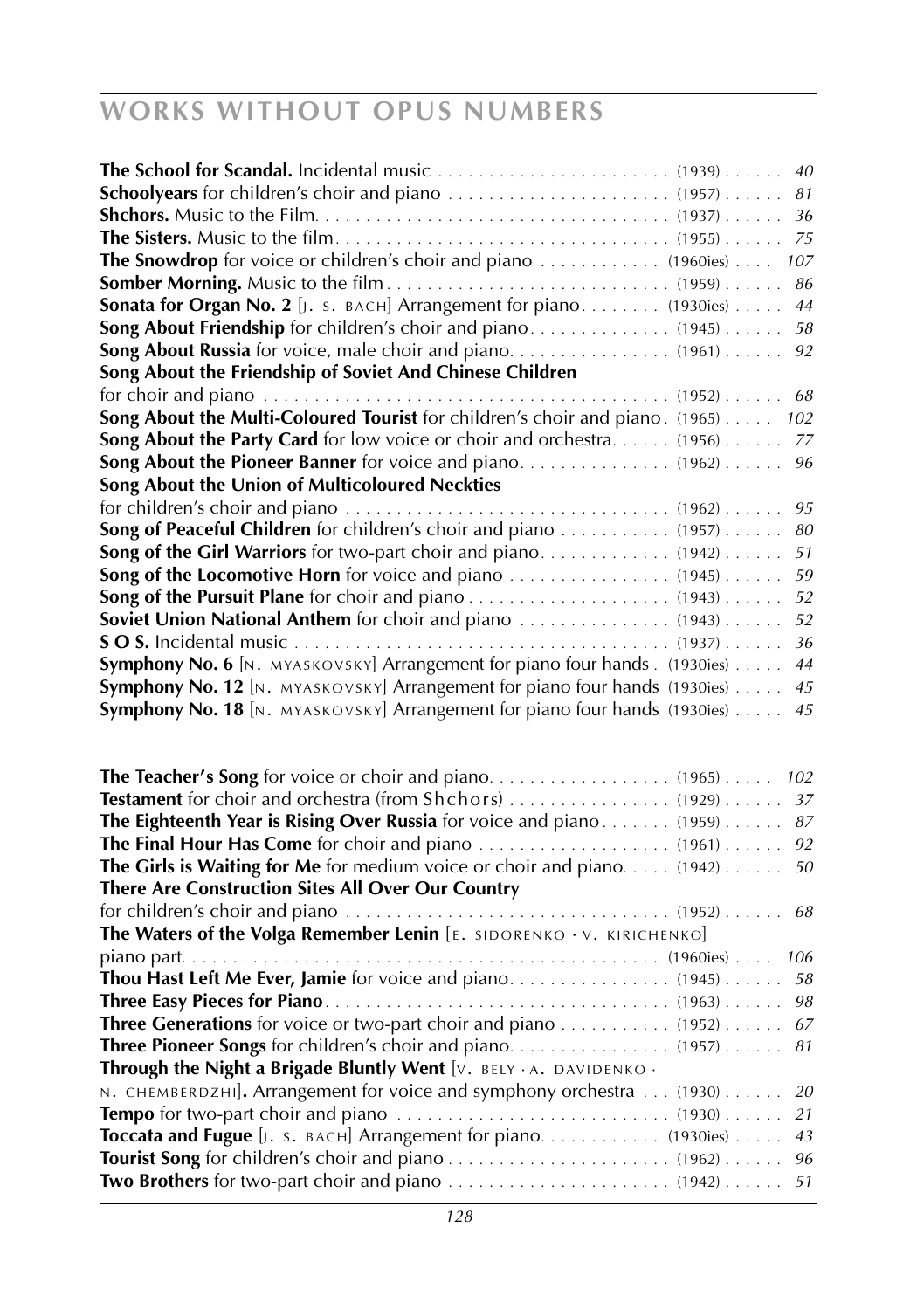| <b>Two Cadenzas</b> to Joseph Haydn's Piano Concerto, Hob. XVIII:11 (1940ies) 62<br>Two Songs from 'The First Grader' for voice or |  |
|------------------------------------------------------------------------------------------------------------------------------------|--|
|                                                                                                                                    |  |
|                                                                                                                                    |  |
|                                                                                                                                    |  |
| <b>Waltz</b> for coloratura soprano and piano                                                                                      |  |
|                                                                                                                                    |  |
| We Go, We Go to Artek. Song for voice or children's choir and piano (1960ies) 107                                                  |  |
|                                                                                                                                    |  |
|                                                                                                                                    |  |
|                                                                                                                                    |  |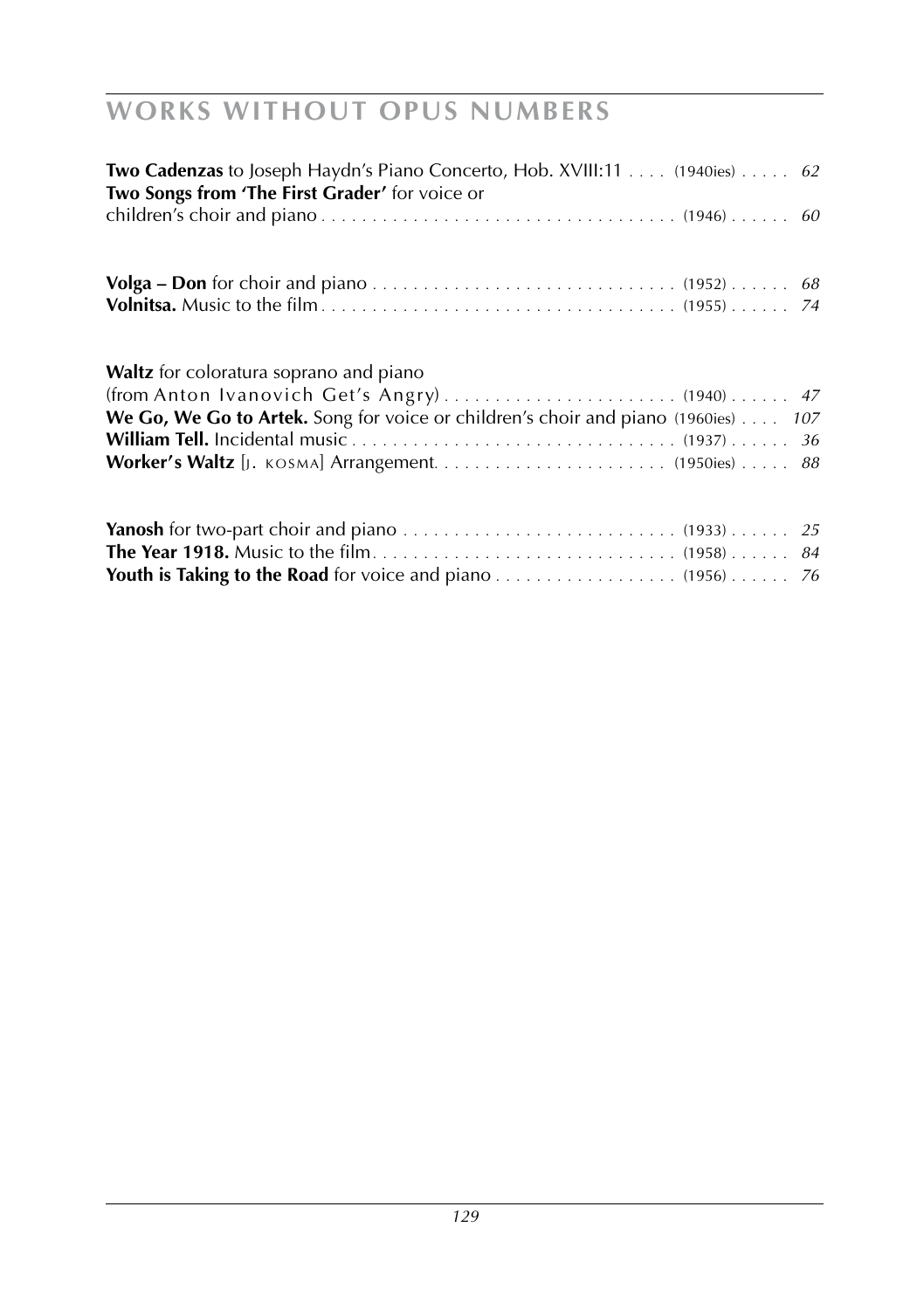# **alphabetic index of works**

|                                                         |  | 86  |
|---------------------------------------------------------|--|-----|
|                                                         |  | 29  |
|                                                         |  | 65  |
|                                                         |  | 30  |
|                                                         |  | 46  |
|                                                         |  | 47  |
|                                                         |  | 30  |
|                                                         |  |     |
|                                                         |  | 28  |
|                                                         |  | 46  |
|                                                         |  |     |
|                                                         |  | 39  |
|                                                         |  | 41  |
|                                                         |  |     |
|                                                         |  | 89  |
|                                                         |  | 29  |
|                                                         |  | 19  |
|                                                         |  | 46  |
|                                                         |  | 73  |
|                                                         |  | 32  |
|                                                         |  | 40  |
| Concertino for Violoncello and Orchestra [S. PROKOFIEV] |  | 90  |
|                                                         |  | 19  |
|                                                         |  | 31  |
|                                                         |  | 66  |
|                                                         |  | 110 |
|                                                         |  | 61  |
|                                                         |  | 62  |
| Concerto for Violoncello and Orchestra No. 2, Op. 77    |  | 99  |
|                                                         |  | 108 |
|                                                         |  |     |
|                                                         |  | 113 |
|                                                         |  |     |
|                                                         |  | 55  |
|                                                         |  |     |
|                                                         |  | 95  |
|                                                         |  |     |
|                                                         |  | 42  |
|                                                         |  |     |
|                                                         |  |     |
|                                                         |  |     |
|                                                         |  |     |
|                                                         |  |     |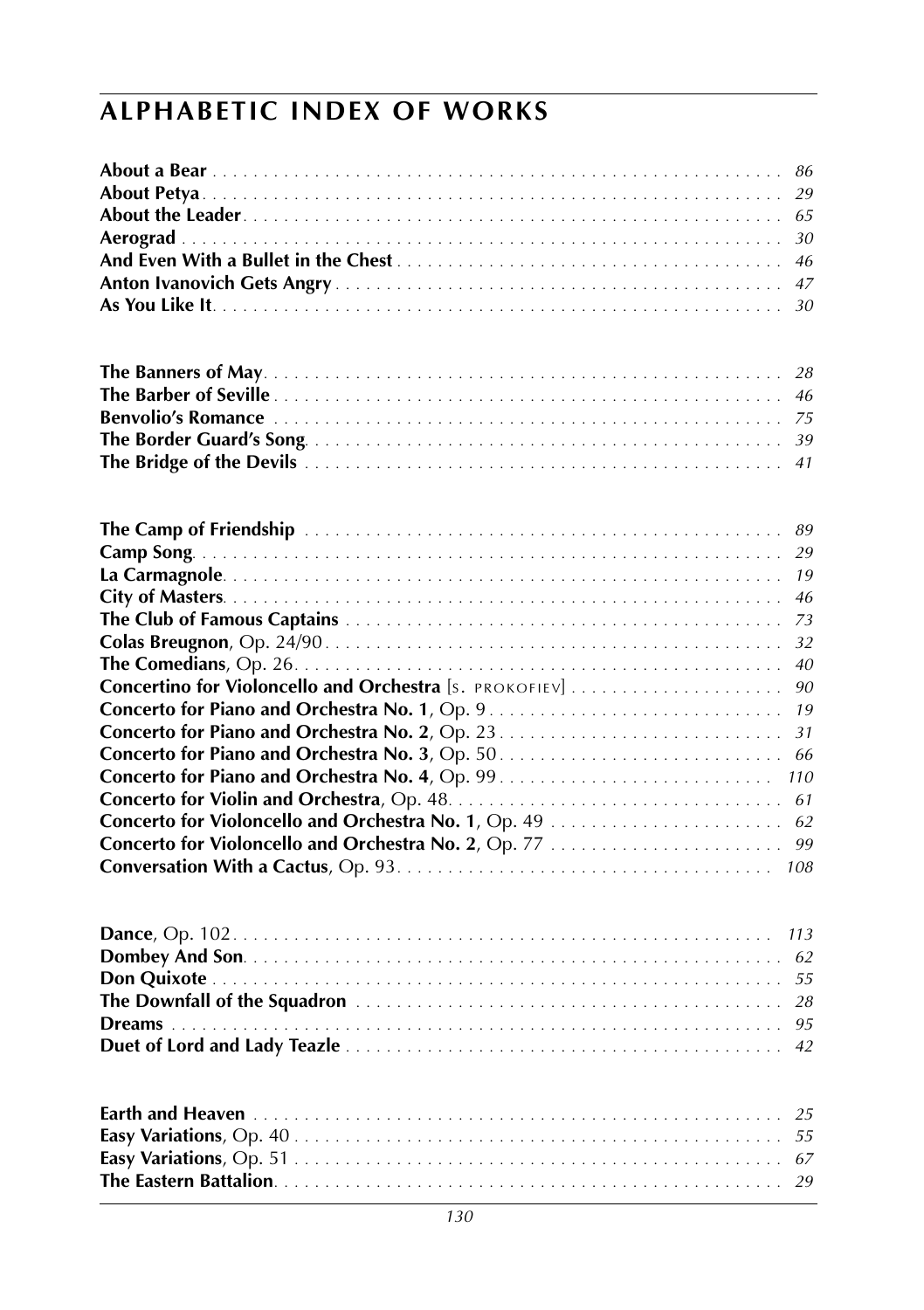| Eight Little Preludes and Fugues [J. S. BACH]<br>43    |
|--------------------------------------------------------|
| 23                                                     |
| 82                                                     |
| 102                                                    |
| 105                                                    |
| 91                                                     |
| 19                                                     |
|                                                        |
| 90                                                     |
| 106                                                    |
| 24                                                     |
| 74                                                     |
| 59                                                     |
| 60                                                     |
| Five Romances on Words by Rasul Gamzatov, Op. 76<br>98 |
| 92                                                     |
| 86                                                     |
| 42                                                     |
| 56                                                     |
| 17                                                     |
|                                                        |
| 28                                                     |
| 47                                                     |
| 39                                                     |
| 22                                                     |
| 70                                                     |
| 22                                                     |
| 39                                                     |
| 87                                                     |
| 31                                                     |
| 46                                                     |
| 41                                                     |
| 99                                                     |
| 51                                                     |
|                                                        |
| 80                                                     |
| 49                                                     |
| 52                                                     |
| 106                                                    |
|                                                        |
|                                                        |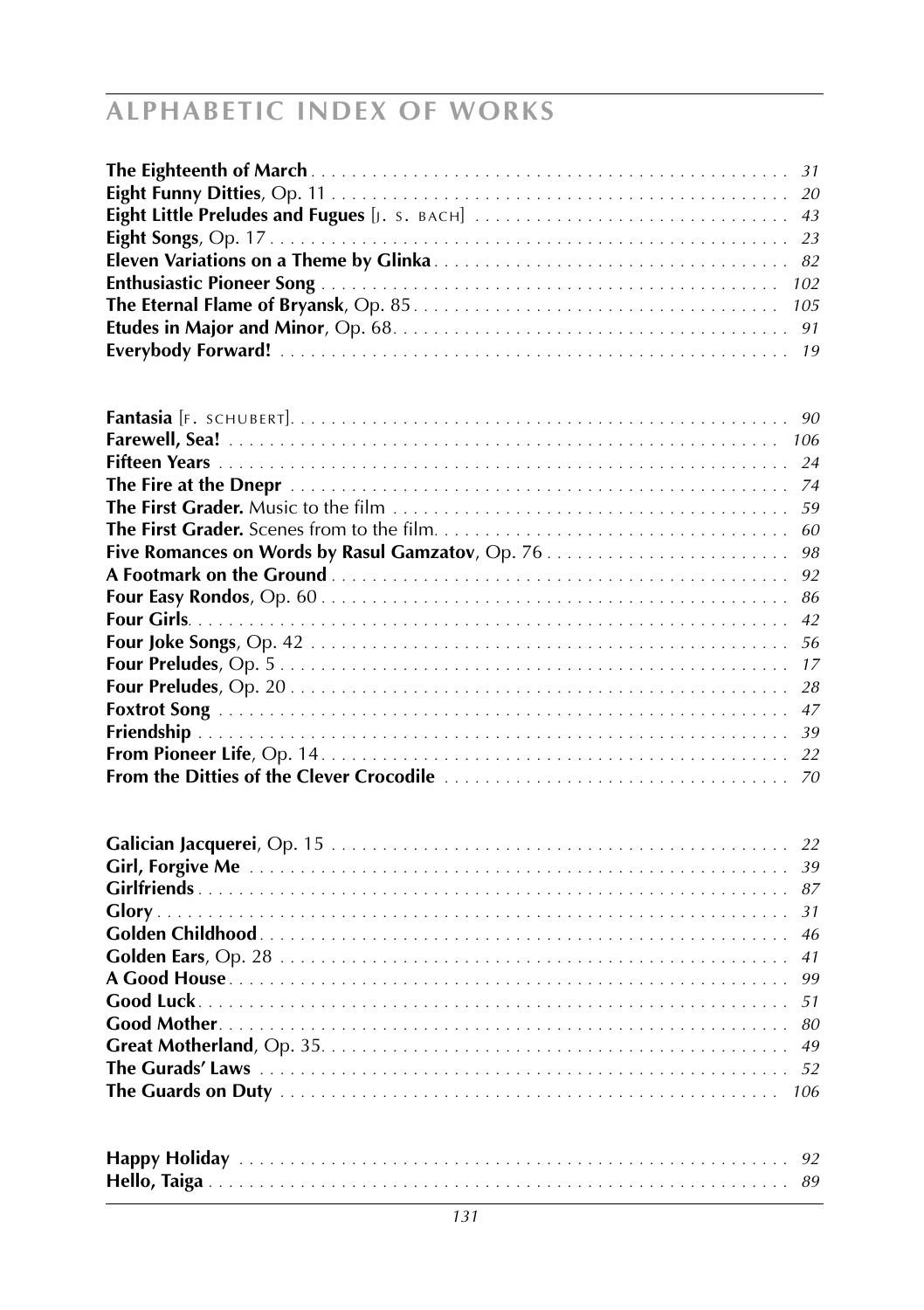|  |  | 15  |
|--|--|-----|
|  |  | 28  |
|  |  | 83  |
|  |  | 56  |
|  |  | 99  |
|  |  | 36  |
|  |  | 64  |
|  |  | 44  |
|  |  | 51  |
|  |  | 50  |
|  |  | 16  |
|  |  | 42  |
|  |  |     |
|  |  | 60  |
|  |  | 69  |
|  |  |     |
|  |  | 26  |
|  |  | 91  |
|  |  |     |
|  |  | 35  |
|  |  |     |
|  |  |     |
|  |  | 51  |
|  |  | 85  |
|  |  | 46  |
|  |  | 45  |
|  |  | 86  |
|  |  | 109 |
|  |  |     |
|  |  |     |
|  |  |     |
|  |  |     |
|  |  |     |
|  |  |     |
|  |  |     |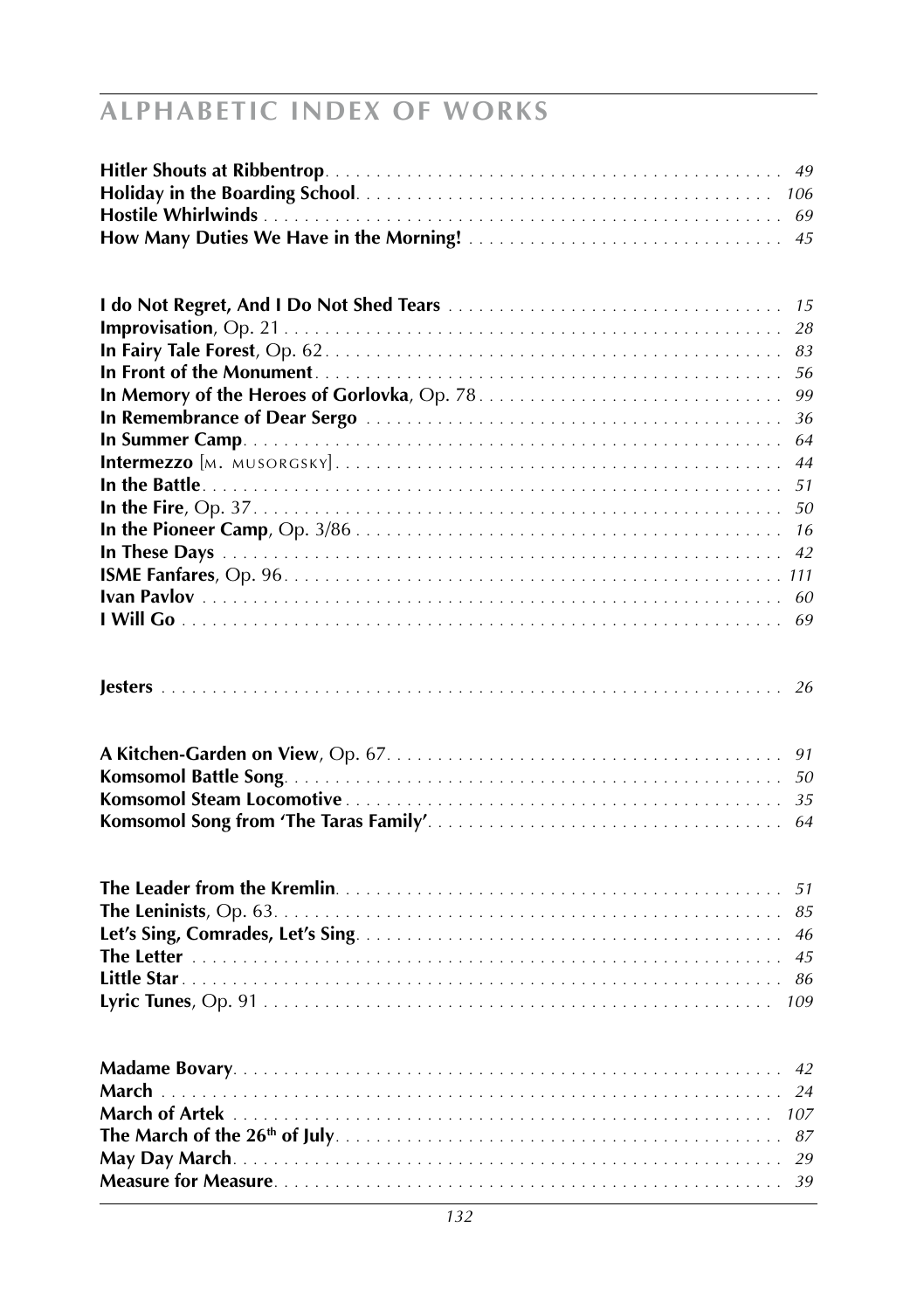|                                                         |  |  |  | 105      |
|---------------------------------------------------------|--|--|--|----------|
|                                                         |  |  |  |          |
|                                                         |  |  |  | 101      |
|                                                         |  |  |  | 66       |
|                                                         |  |  |  |          |
|                                                         |  |  |  |          |
|                                                         |  |  |  |          |
|                                                         |  |  |  |          |
|                                                         |  |  |  |          |
|                                                         |  |  |  |          |
|                                                         |  |  |  | 68<br>39 |
|                                                         |  |  |  | 97       |
|                                                         |  |  |  | 21       |
|                                                         |  |  |  | 21       |
|                                                         |  |  |  |          |
|                                                         |  |  |  |          |
|                                                         |  |  |  | 102      |
|                                                         |  |  |  | 94       |
|                                                         |  |  |  | 49       |
| Rhapsody on a Theme From the Song 'Schoolyears', Op. 75 |  |  |  | 97       |
|                                                         |  |  |  | 29       |
|                                                         |  |  |  | 77       |
|                                                         |  |  |  | 83       |
|                                                         |  |  |  | 91       |
|                                                         |  |  |  | 100      |
|                                                         |  |  |  |          |
|                                                         |  |  |  |          |
|                                                         |  |  |  | 81       |
|                                                         |  |  |  | 56       |
|                                                         |  |  |  | 42       |
|                                                         |  |  |  | 36       |
|                                                         |  |  |  |          |
|                                                         |  |  |  |          |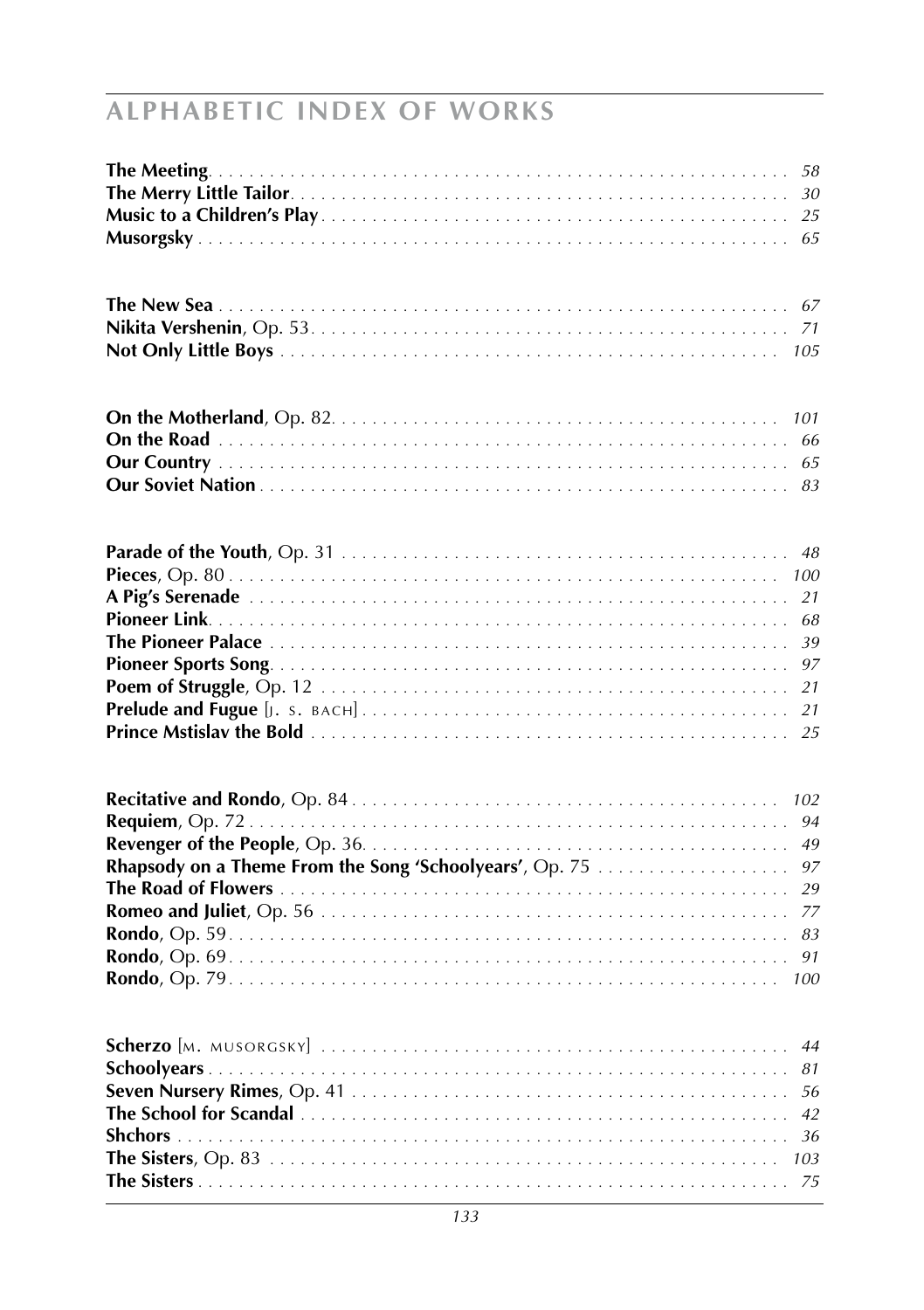# **alphabetic index of works**

|                                                          | 108 |
|----------------------------------------------------------|-----|
|                                                          | 85  |
|                                                          | 107 |
|                                                          | 88  |
|                                                          | 86  |
|                                                          | 44  |
|                                                          | 17  |
|                                                          | 58  |
|                                                          | 59  |
|                                                          | 93  |
|                                                          | 22  |
|                                                          | 27  |
|                                                          | 58  |
|                                                          | 92  |
| Song About the Friendship of Soviet and Chinese Children | 68  |
|                                                          | 102 |
|                                                          | 77  |
|                                                          | 96  |
|                                                          | 87  |
| Song About the Union of Multicoloured Neckties           | 95  |
|                                                          | 80  |
|                                                          | 78  |
|                                                          | 51  |
|                                                          | 59  |
|                                                          |     |
|                                                          | 82  |
|                                                          | 48  |
|                                                          | 112 |
|                                                          |     |
|                                                          |     |
|                                                          |     |
|                                                          | 26  |
|                                                          | 88  |
|                                                          | 101 |
|                                                          | 18  |
|                                                          | 57  |
|                                                          | 45  |
|                                                          | 35  |
|                                                          | 41  |
|                                                          | 24  |
|                                                          | 27  |
|                                                          | 26  |
|                                                          |     |
|                                                          |     |
|                                                          |     |
|                                                          | 45  |
|                                                          |     |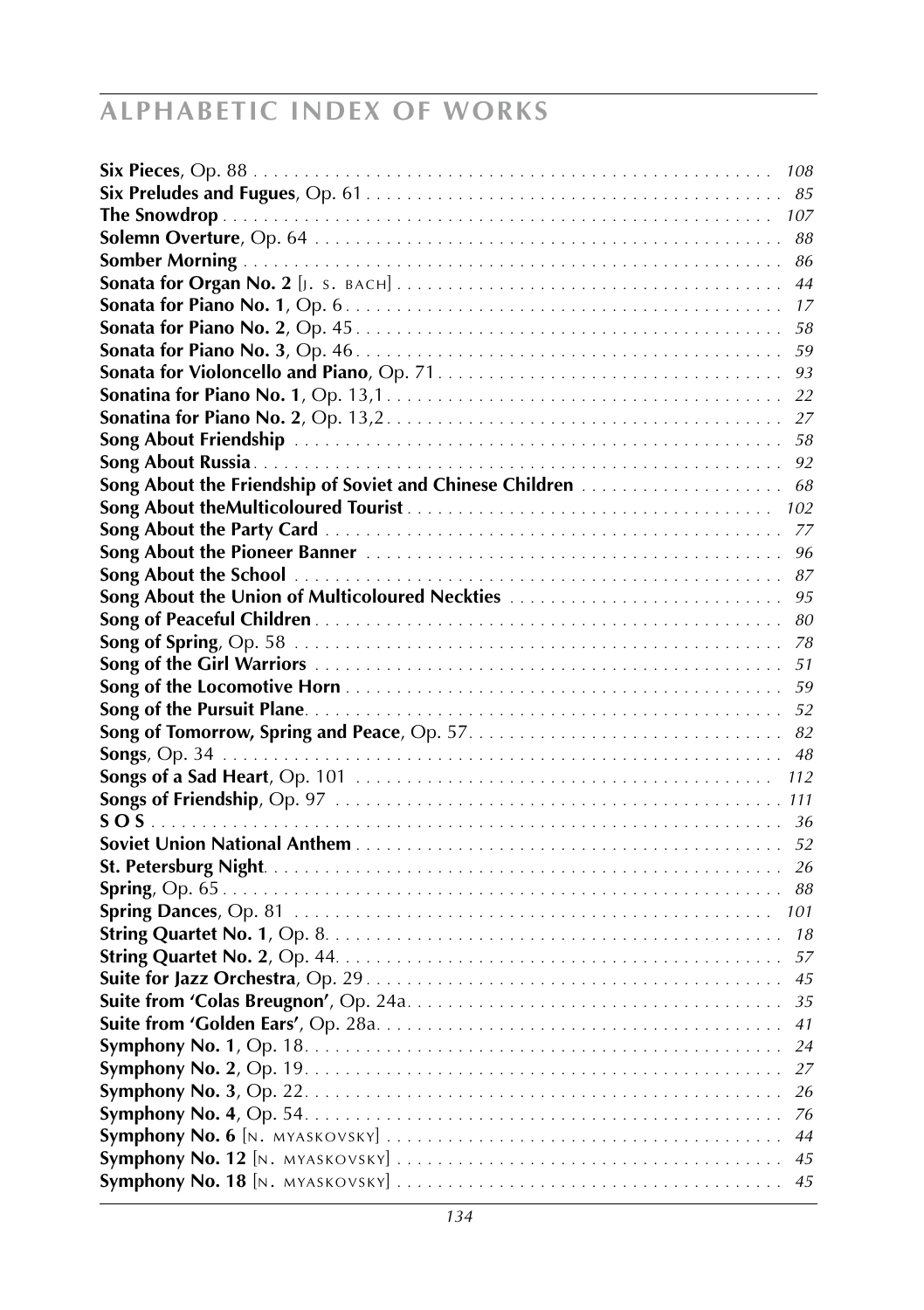# **alphabetic index of works**

| 63  |
|-----|
| 102 |
| 21  |
| 70  |
| 37  |
| 87  |
| 92  |
| 50  |
| 68  |
| 106 |
| 110 |
| 37  |
| 58  |
| 89  |
| 98  |
| 96  |
| 67  |
| 43  |
| 81  |
| 16  |
| 15  |
| 109 |
| 20  |
| 23  |
| 107 |
| 96  |
| 20  |
| 122 |
| 43  |
|     |
| 96  |
| 54  |
| 53  |
| 51  |
| 62  |
| 15  |
| 76  |
| 57  |
| 17  |
| 35  |
| 48  |
| 60  |
|     |
|     |
|     |
| 103 |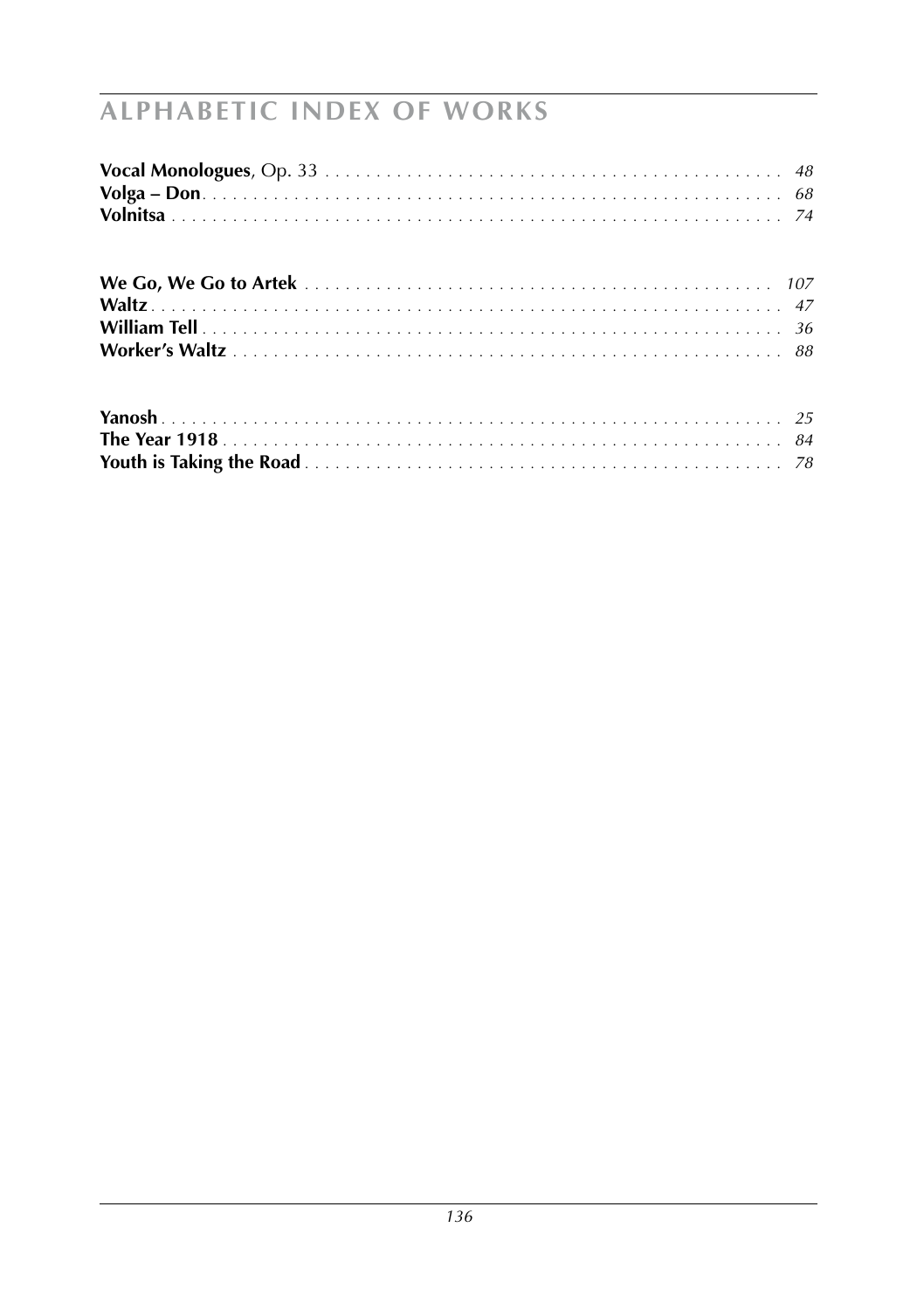# **A**

 **Abramov**, *Georgi Andreevich* ► **BASS** Op. 35  **Abramova**, *Anna Abramovna* ► **s c e n a r i s t** 'Musorgsky'  **Adamaitis- Astangova**, *Elena Iosifovna* ► **a c t r e s s** 'Volnitsa' **Adamenko**, *V.* ► ACTOR The Year 1918' · 'Somber Morning'  **Adashevsky**, *Konstantin Ignatievich* ► **a c t o r** 'Musorgsky' **Afanasev**, *Boris Ignatievich* ► **cONDUCTOR** Op. 83  **Agnivtsev**, *Nikolai Yakovlevich* ► **p o e t** 'A Pig's Serenade' **Akimov**, *F.* ► ARRANGER 'Waltz' from 'Anton Ivanovich Gets Angry' **Akimov**, *Nikolai Pavlovich* ► **sTAGE DESIGNER** 'The School of Scandal' **Alexandrov**, *A.* ► ARRANGER Opp. 5, 28, 38, 39 **Alexandrov**, *Anatoli Nikolaevich* ► **COMPOSER** 'The Club of Famous Captains'  **Alexandrova**, *Zinaida Nikolaevna* ► **p o e t** Op. 77  **Alisova**, *Nina Ulyanovna* ► **a c t r e s s** 'Ivan Pavlov'  **Ananina**, *Valentina Georgievna* ► **a c t r e s s** 'Volnitsa'  **Andreev**, *Boris Fyodorovich* ► **a c t o r** 'Shchors' · 'Somber Morning'  **Anikeev**, *S.* ► **TENOR** Op. 58 **Anikienko**, *alexander Nikanorovich* ► **BARITONE** Op. 47  **Antonova**, *Elizaveta Ivanovna* ► **m e z z o - s o p r a n o** Op. 37 **Apitz**, *Manfred* ► **ARRANGER** Op. 39 **Artamonov**, *Mikhail Dmitrievich* ► **POET** Opp. 7, 10  **Aseev**, *Nikolai Nikolaevich* ► **p o e t** Op. 22 **Ashkenazi**, *Vladimir Davidovich* ► **PIANIST** Op. 50 **Avdyushko**, *Viktor Antonovich* ► ACTOR Hostile Whirlswinds' · 'The Year 1918' · 'Somber Morning'  **Avksentiev**, *V.* ► ARRANGER Op. 27

# **B**

**Bach**, *Johann Sebastian* ► **cOMPOSER** 'Prelude and Fugue in C minor' · 'Eight Little Preludes and Fugues' · 'Toccata and Fugue in D minor' · 'Sonata for Organ in C minor' **Baganov**, *N.* ► ARRANGER 'Two Songs' **Balashov**, *Stepan Vasilievich* ► **tENOR** Op. 24/90 **Balashov**, *Vladimir Pavlovich* ► **a c t o r** 'Ivan Pavlov' · 'Musorgsky' · 'Volnitsa' **Baratov**, *Leonid Vasilievich* ► **DIRECTOR** Op. 53 **Barnikol**, *K. C.* ► **TRANSLATOR** Op. 83 **Barto**, *Agniva Lvovna* ► **POET** Op. 17 · 'Komsomol Battle Song' · 'In the Battle' · 'Two Brothers' · 'Song About Friendship' · 'The Meeting' · 'From the Ditties or the Clever Crocodile' **Barysheva**, *Tatyana Semyonovna* ▶ ACTRESS 'The First Grader'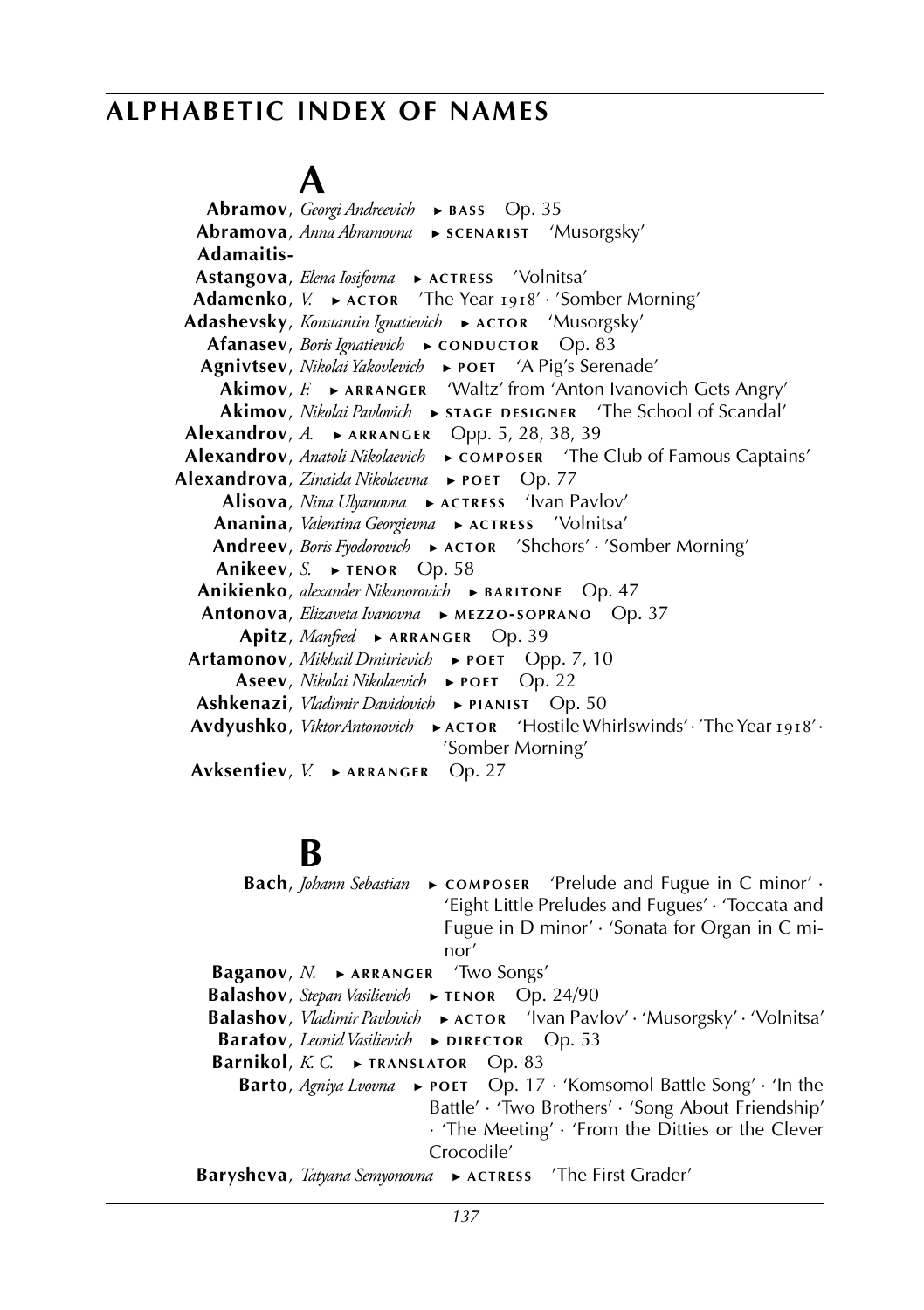## **B**

**Basurmanov**, *A.* ► ARRANGER Opp. 27, 70 **Bausewein**, *Herbert* ► **ARRANGER** Op. 24/90 **Beaumarchais**, *Pierre de* ► **PLAYWRIGHT** 'The Barber of Seville' **Beitner**, *Pyotr Lvovich* ► **sET DESIGNER** 'St. Petersburg Night' **Beknazarov**, *N.* ► ARRANGER Op. 27 · 'Don Quixote' **Belnikevich**, *Georgi E.* ► **ACTOR** 'Ivan Pavlov' **Belokurov**, *Vladimir Vyacheslavovich* ► **ACTOR** 'Somber Morning' **Belov**, *Yuri Andreevich* ► **ACTOR** 'Volnitsa' **Bely**, *Viktor Arkadievich* (*David Aronovich*) ► **c omPOSER** 'Through the Night a Brigade Bluntly Went' **Berezutskaya**, *Valentina Fedorovna* ► **a c t r e s s** 'Volnitsa' **Bezrodny**, *Igor Semyonovich* ► **v1OLINIST** Op. 48 **Bezrukov**, *Georgi* ► ARRANGER Op. 27 **Bezvaev**, *Igor Ivanovich* ► **aCTOR** 'Hostile Whirlswinds' **Bezymensky**, *Alexander Ilyich* ► **POET** 'Two Songs' **Bibikov**, *Boris Vladimirovich* ► **DIRECTOR** 'Don Quixote' **Blatova**, *Lyudmila Alexeevna* ► **sET DESIGNER** 'The First Grader' **Blinov**,  $Y_u$ .  $\rightarrow$  **ARRANGER** Opp. 27, 39, 58 · 'Don Quixote' **Blok**, *Alexander Alexandrovich* ► **POET** Op. 4 **Boboshko**, *T. M.* ► **m e z z o - s o p r a n o** Op. 83 **Bogdanov**, *Mikhail Alexandrovich* ► **sET DESIGNER** 'Hostile Whirlswinds' **Bogdanov**, *Yu.* ► **BARITONE** Op. 58 **Bogomazov**, *Sergei Mikhailovich* ► **POET** 'On the Road' · 'The Club of Famous Captains' ► LIBRETTIST Op. 83 **Bolaev-Kubatiev**, *Agubekir Bimbolatovich* ► **POET** Op. 33 **Bolotin**, *Sergei Vasilievich* ► **POET** 'Fifteen Years' ► **TRANSLATOR** Op. 73 · 'The March of the 26<sup>th</sup> July' **Bolshakov**, *Grigori Filippovich* ► **tenor** Op. 37 **Borisenko**, *Veronika Ivanovna* ► **m e z z o - s o p r a n o** Op. 53 **Boriskin**, *Vladimir Vasilievich* ► **a c t o r** 'Hostile Whirlswinds' **Borisoglebskaya**, *Anna Ivanovna* ► **ACTRESS** 'Shchors' **Borisov**, *Alexander Fyodorovich* ► **a c t o r** 'Ivan Pavlov' · 'Musorgsky' · 'Volnitsa' **Borisov**, *Vova* ► **ACTOR** 'Volnitsa' **Borisovsky**, *Vadim Vasilievich* ► **v10L1ST** Opp. 8, 44 **Boromazov**, *Sergei Mikhailovich* ► **POET** 'Don Quixote' **Boronin**, *G.* ► ARRANGER Op. 27 **Bragin**, *Vladimir Grigorievich* ► **LIBRETTIST** Op. 24/90 **Brill**, *Efim Alexandrovich* ► **DIRECTOR** 'The Death of a Squadron' **Bubelnikov**, *A.* ► ARRANGER Opp. 24/90, 47 **Buchma**, *Mavrosi Maximilianovich* ► **a c t o R** 'Shchors' **Bulatov**, *S.* ► ARRANGER Op. 39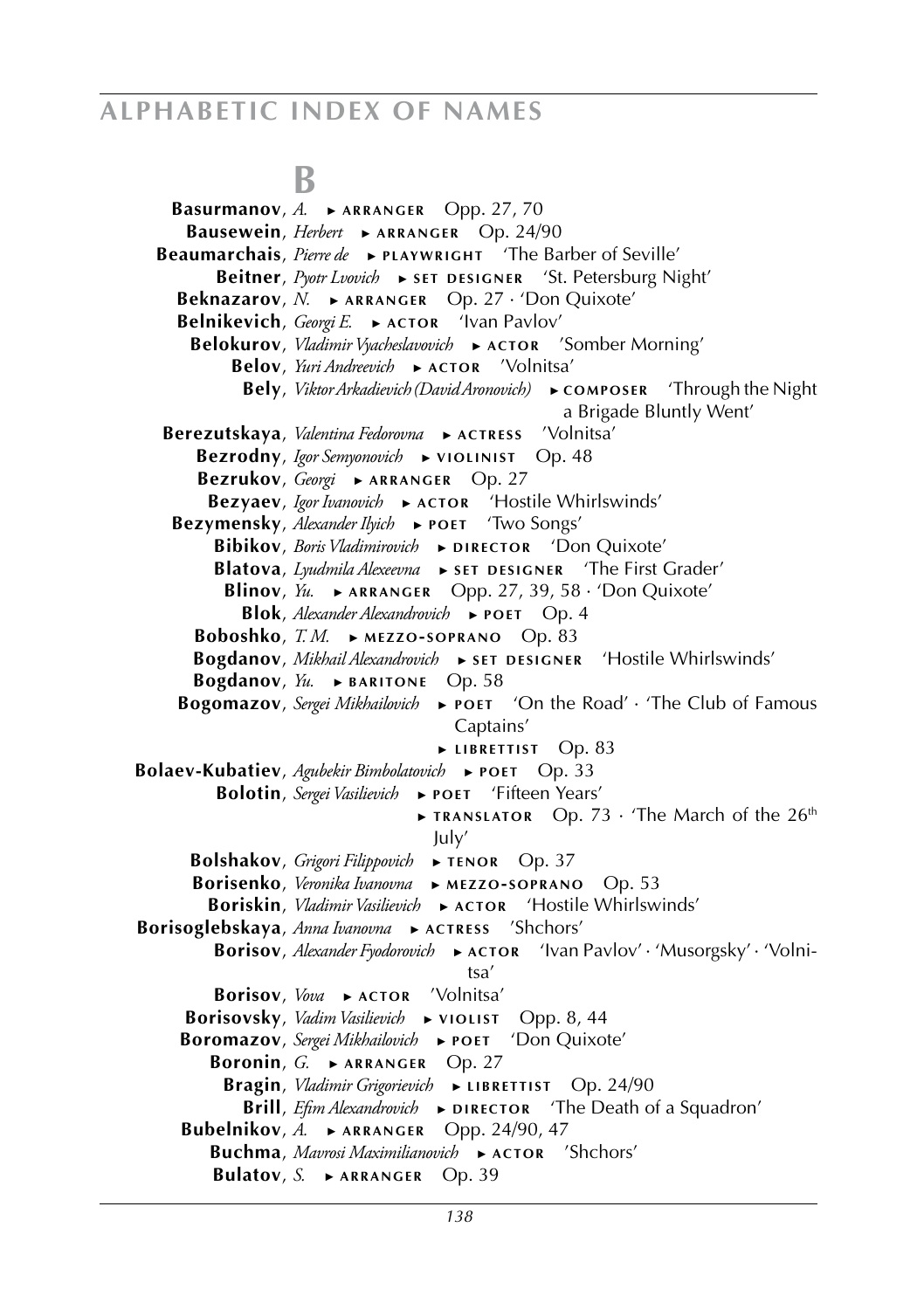**B**<br>**Bulgakova**, *Maiya Grigorievna* **Bulgaries** Actribution **Bulgaries** <sup>'</sup>Volnitsa' · 'The Year 1918' · 'Somber Morning' **Burns**, *Robert* ► **POET** 'Thou Hast Left Me Ever, Jamie'

# **C**

Cartaya, *Agustín Díaz* ► **composer** 'The March of the 26<sup>th</sup> July' **Cervantes**, *Miguel de* ► **NOVELIST** 'Don Quixote' **Chebyshev**, *L.* ► ARRANGER Op. 62  **Chekin**, *Pavel Ivanovich* ► **t e n o r** Op. 53  **Chelkauskas**, *Yuosas Ionovich* ► **a r r a n g e r** Opp. 3/86, 27, 39, 60, 80, 89  **Chemberdzhi**, *Nikolai Karpovich* ► **c o m p o s e r** 'Through the Night a Brigade bluntly Went'  **Cherkasov**, *Nikolai Konstantinovich* ► **a c t o r** 'Ivan Pavlov' · 'Musorgsky'  **Chernova**, *Tamara Alexandrovna* ► **a c t r e s s** 'The Year 1918'  **Chestnokov**, *Vladimir Ivanovich* ► **a c t o r** 'Ivan Pavlov'  **Chirkov**, *Boris Fyodorovich* ► **s c e n a r i s t** 'The Sisters' · 'The Year 1918' · 'Somber Morning'  **Coates**, *Albert* ► **cONDUCTOR** Op. 19  **Cremer**, *Kurt* ► **a r r a n g e r** Op. 26  **Cueva**, *Julio* ► **c o m p o s e r** Op. 73

# **D**

**Daniel**, *Mark Naumovich* ► **PLAYWRIGHT** Op. 26 **Daniels**, *Sam* ► ARRANGER Op. 26 **Dashevsky**, *N.* ► **POET** 'Holiday in the Boarding School'<br>**Davidenko**, *Alexander Alexandrovich* ► COMPOSER 'Through the Night a Brigade **Davidenko**, *Alexander Alexandrovich* ► **cOMPOSER** bluntly Went' **Davydov**, *Denis Vasilievich* ► **POET** Op. 35 **Davydov**, *Vladlen Semyonovich* ► **ACTOR** 'The Sisters' **Dedukhin**, *Alexander Alexandrovich* ► **PIANIST** 'Concertino for Violoncello and Orchestra' **Degtyar**, *Alexander Trifonovich* ► AСТОR 'The First Grader' · 'Hostile Whirlwinds' **Dickens**, *Charles* ► NOVELIST 'Dombey and Son' **Dikis,** *K.* **► ARRANGER Op. 66 Ditel**, *V.* ► ARRANGER Op. 27 **Dmitriev**, *Igor Nikolaevich* ► **sOUND EDITOR** 'Anton Ivanovich Gets Angry' **Dmitriev**, *Ivan Petrovich* ► **ACTOR** 'Ivan Pavlov' **Dmitriev**, *V.* ► ARRANGER Opp. 26, 27 **Dmitriev**, *V.* ► **sound EDITOR** 'The First Grader'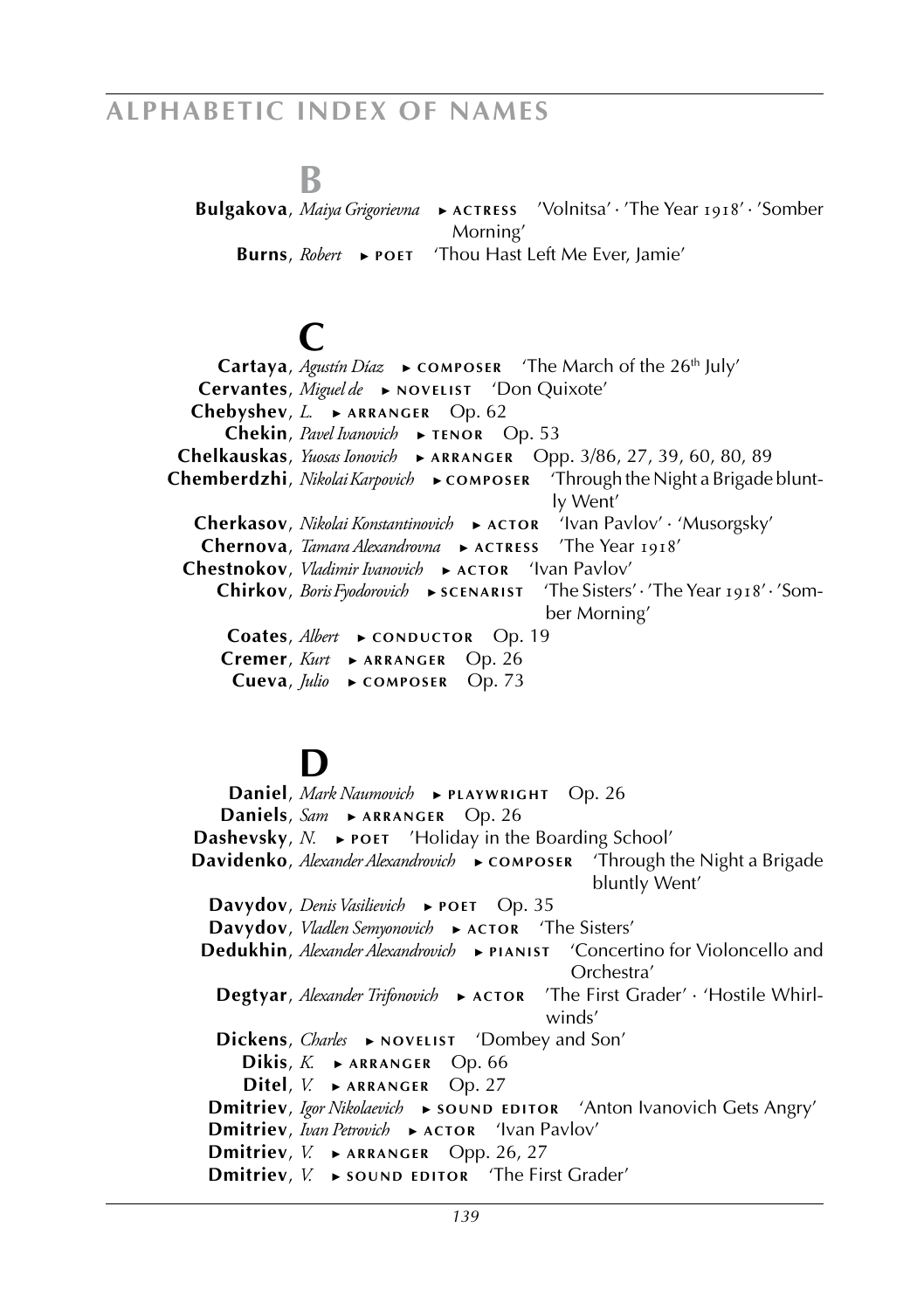# **D**

**Dobronravov**, *Boris Georgievich* ► **ACTOR** 'St. Petersburg Night' · 'Aerograd'  **Dokshitser**, *Vladimir Alexandrovich* ► **ARRANGER** Opp. 27, 80  **Dolmatovsky**, *Evgeni Aronovich* ► **POET** Opp. 36, 63, 75 · 'The Girl is Waiting for Me' · 'The Guards' Laws' · 'Three Generations' · 'The New Sea' · 'Youth is Taking to the Road' · 'Schoolyears' · 'Hello Taiga' **Donskaya**, *Ira* ► **POET** 'The First Grader'  **Doronin**, *Igor Mikhailovich* ► **ACTOR** 'St. Petersburg Night' **Dorozhin**, *A.* ► ARRANGER 'Our Country'  **Dostoevsky**, *Fyodor Mikhailovich* ► **NOVELIST** 'St. Petersburg Night'  **Dovzhenko**, *Alexander Petrovich* ► **scenarist/DIRECTOR** 'Aerograd' · 'Shchors' **Duchemin**, *André-Gilles* ► **ARRANGER** Op. 48 **Dudkin-Gripenberg**, *Sergei Dmitrievich* ► **cONDUCTOR** Op. 75 **Dukler**, *Valentin Samoilovich* ► **ACTOR** 'Shchors' **Dunaev**, *S.* ► ARRANGER Opp. 26, 70 · 'Don Quixote' · 'Song About the Party Card' **Dunaevsky**, *Semyon Osipovich* ► **c on DUCTOR** 'Songs of Tomorrow, Spring and Peace'

# **E**

**Egorova**, *Elena Georgievna* ► **ACTRESS** 'The First Grader' **Ehme**, *Heinz* ► ARRANGER Op. 26 **Eizen**, *Artur Arturovich* ► **ACTOR** 'Volnitsa'  **Ekelchik**, *Yuri Kazimirovich* ► **c a m e r a m a n** 'Shchors'  **Elanskaya**, *A.* ► **s o p r a n o** Op. 58  **Elizarov**, *Gavriil Georgievich* ► **cAMERA MAN** 'The First Grader' **Ellinger**, *John* ► ARRANGER Opp. 27, 39  **Emelyanov**, *Vladimir Nikolaevich* ► **a c t o r** 'Hostile Whirlswinds' **Enei**, *Evgeni Evgenievich* ► **sET DESIGNER** 'Ivan Pavlov'  **Enyutina**, *Vera Vyacheslavovna* ► **a c t r e s s** 'Volnitsa' **Erdeli**, *Xenia Alexandrovna* ► **ARRANGER** Op. 27 **Ermolaev**, *A.* ► LIBRETTIST Op. 28 **Eroshkin**, *Igor* ► **ACTOR** 'The First Grader' **Esenin**, *Sergei Alexandrovich* ► **POET** 'I Do Not Regret'  **Esipova**, *Raisa Davydovna* ► **a c t r e s s** 'Volnitsa' **Eshpai**, *Andrei Yakovlevich* ► **cOMPOSER** 'Eleven Variations on a Theme by Glinka'

### **F**

**Fedotov**, *Ivan Sergeevich* ► **stage** DESIGNER 'City of Masters'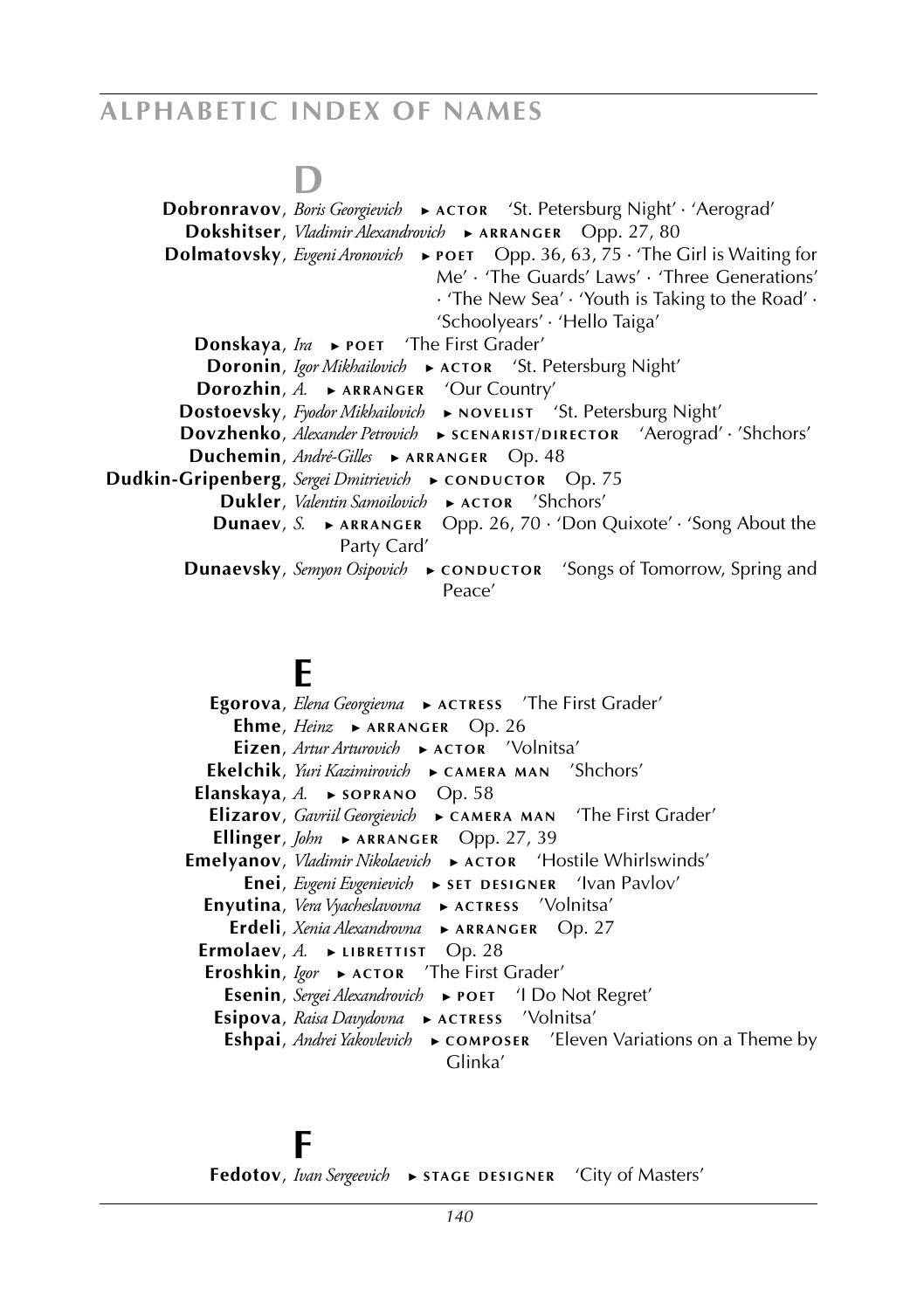**Fedulov**, *B.* ► ARRANGER Op. 27 **Feldman**, *Dmitri Moiseevich* ► **cAMERA MAN** 'St. Petersburg Night'  **Fenin**, *Lev Alexandrovich* ► **a c t o r** 'St. Petersburg Night' · 'Musorgsky'  **Feré**, *Vladimir Georgievich* ► **c o m p o s e r** 'Everybody Ahead!' · 'La Carmagnole' **Flaubert**, *Gustave* ► **NOVELIST** 'Madame Bovary' **Flier**, *Yakov Vladimirovich* ► **PIANIST** Op. 38 **Fokin**,  $F \rightarrow \text{BASS}$  Op. 37 **Foldes**, *Andor* ► **ARRANGER** Op. 26  **Fortunatov**, *Konstantin Alexandrovich* ▶ ARRANGER Opp. 24/90, 27, 39 · 'Our Country' **Freindlikh**, *Bruno Arturovich* ► **ACTOR** 'Musorgsky' **Frenkel**, *Yan Abramovich* ► **ARRANGER** Op. 26 **Frez**, *Ilya Abramovich* ► **DIRECTOR** 'The First Grader'

# $\mathbf{G}_{\mathbf{I}}$

Gabbe, *Tamara Grigorievna* ► **PLAYWRIGHT** 'City of Masters' Gabovich, Mikhail Markovich ► DIRECTOR Op. 37  **Gai**, *Natasha* ► **p o e t** 'A Good House'  **Gal**, *Nora (Galperina, Eleonora Yakovlevna)* ► **p o e t** 'May Day March' · 'About Petya' Gamzatov, *Razul Gamzatovich* ► **POET** Opp. 74, 76 Geleva, *Alexei Pavlovich* ► **BASS** Op. 53 **Gelovani**, *Mikhail Georievich* ► **ACTOR** 'Hostile Whirlswinds' Georgiu, *Georgi Alexandrovich* ► ACTOR 'Musorgsky' · 'The Year 1918' Gerasimov, Mikhail Xxxx ► **POET** Op. 10 Gilels, *Emil Grigorievich* ► **PIANIST** Op. 45 ► **d e d i c at e e** Op. 45 **Gingin**, *Mikhail Efimovich* ► **CAMERA MAN** 'Aerograd' Ginzburg, *Grigori Romanovich* ► **PIANIST** Op. 23  **Gladkov**, *Fyodor Vasilievich* ► **n o v e l i s t** 'Volnitsa'  **Gladkov**, *Nikolai Georgievich* ► **a c t o r** 'Volnitsa' · 'Somber Morning' Glazunov, *Osvald Fyodorovich* ► **ACTOR** 'Shchors'  **Glebova**, *Tamara Andreevna* ► **a c t r e s s** 'Anton Ivanovich Gets Angry' **Gnutov**, *V.* ► ARRANGER Op. 39 **Godovkin,** *F.* **► <b>TENOR** Op. 53 Goldenveizer, *Alexander Borisovich* ► **EDITOR** 'Two Cadenzas' (to Joseph Haydn's Piano Concerto in D major)  **Golodny**, *Mikhail Semyonovich (Epshtein)* ► **p o e t** 'The Leader from the Kremlin'  **Golovko**, *Kira Nikolaevna* ► **a c t r e s s** 'The First Grader' Golubitsky, *Oleg Borisovich* ► **ACTOR** 'Somber Morning' **Gorbatov**, *Boris Leontievich* ► NOVELIST Op. 47 Gorchakov, *Nikolai Mikhailovich* ► **DIRECTOR** 'The School of Scandal'  **Gordanov**, *Vyacheslav Vyacheslavovich* ► **cAMERA MAN** 'Ivan Pavlov'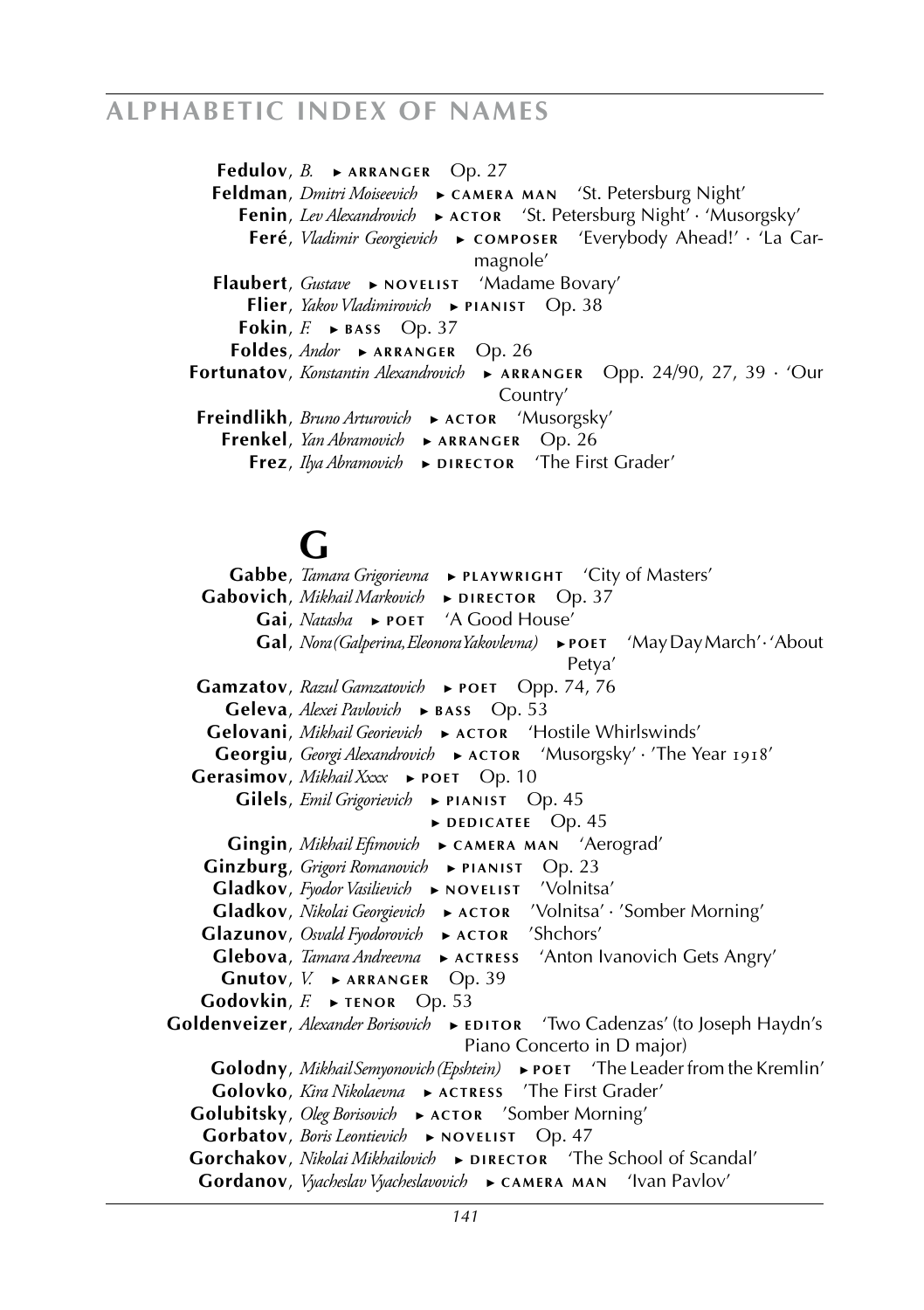# **G**

 **Gorelov**, *N.* ► **a r r a n g e r** 'Don Quixote' **Gorokhov**, *V.* ► ARRANGER Op. 27  **Goryunov**, *Anatoli Osipovich* ► **a c t o r** 'St. Petersburg Night'  **Govorushko**, *P.* ► **a r r a n g e r** Op. 26 · 'Schoolyears' Gradov, *Pyotr Mikhailovich* ► **POET** 'There Are Construction Sites all Over our Country'  **Granatova**, *M.* ► **m e z z o - s o p r a n o** Op. 37  **Grebnev**, *Naum Isaevich* ► **t r a n s l at o r** Opp. 74, 76 Grechany, *Alexander Vasilievich* ► **ACTOR** 'Shchors' **Grigoriev**, *B.* ► ARRANGER Op. 27 Gritsenko, *Nikolai Olimpievich* ► ACTOR 'Hostile Whirlswinds' · 'The Sisters' · 'The Year 1918' · 'Somber Morning' Gusev, *Vadim Sergeevich* ► ACTOR 'Aerograd'  **Gusev**, *Viktor Mikhailovich* ► **p o e t** Op. 18 · 'Aerograd' ► **p l ay w r i g h t** 'Glory' · 'Friendship'  **Gusov**, *N.* ► **a r r a n g e r** Op. 26

# **I**

**Ilin**,  $B. \rightarrow ARRANGER$  Op. 26 **Isakovsky**, *Mikhail Vasilievich* ► **POET** 'Girl, Forgive Me' **Ishchenko**, *Fyodor Vasilievich* ► **ACTOR** 'Shchors' **Ivanov**, *Alexei Ivanovich* ► **BARITONE** Op. 37 **Ivanov**, *A.* ► ARRANGER 'Our Country' **Ivanov**, *Konstantin Konstantinovich* ► **cONDUCTOR** Op. 36 **Ivanov**,  $M. \rightarrow$  **ARRANGER** Op. 27 **Ivanov**, *N.* ► ARRANGER Opp. 26, 39 · 'Don Quixote' **Ivanov**, *S.* ► ARRANGER 'Our Country' **Ivanov**, *V.* ► ARRANGER Opp. 39, 60 · 'Our Country' **Ivanov**, *Vsevolod Vyacheslavovich* ► **PLAYWRIGHT** Op. 53  **Ivanova**, *Olesa Mstislavovna* ► **a c t r e s s** 'Volnitsa' **Ivanov-Kramsky**, *Alexander Mikhailovich.* ► **ARRANGER** Op. 39 · 'Don Quixote' **Ivanovsky**, *Alexander Viktorovich* ► **scENARIST** 'Anton Ivanovich Gets Angry' **Ivanovsky**, *Vladimir Viktorovich* ► **tenor** Op. 53

## **J Jasien´ski**, *Bruno* ► **p o e t** Op. 15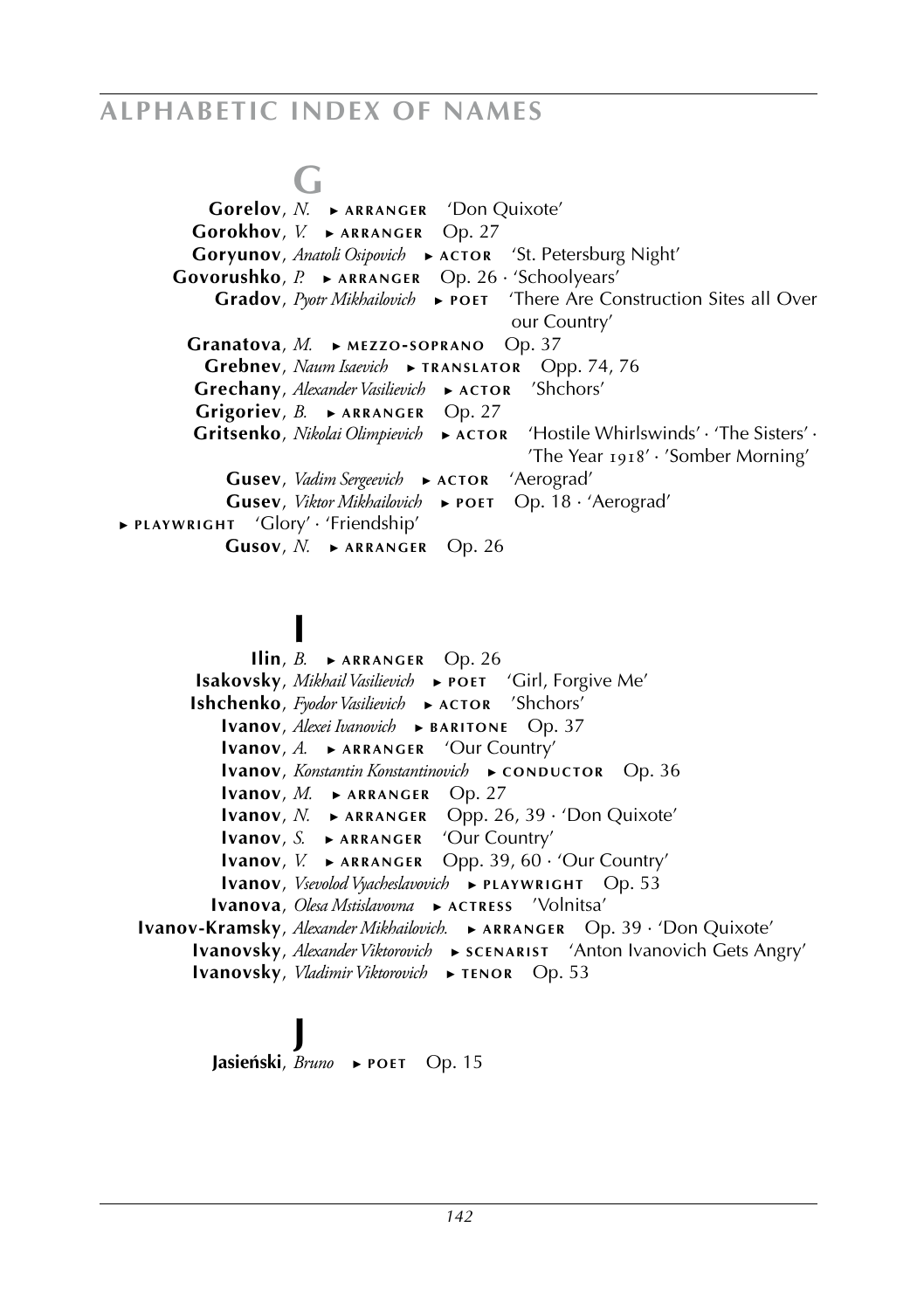# **K**

| Kabalevsky, <i>Dmitri Borisovich</i> ▶ PIANIST Opp. 9, 52, 71                      |                                                                                                              |
|------------------------------------------------------------------------------------|--------------------------------------------------------------------------------------------------------------|
|                                                                                    | $\blacktriangleright$ LIBRETTIST Op. 24/90                                                                   |
|                                                                                    | Opp. 9, 24/90, 27, 28, 35, 36, 39,<br>$\triangleright$ ARRANGER                                              |
|                                                                                    | 43, 49, 50, 58, 80 · 'Prelude and Fugue in C mi-                                                             |
|                                                                                    | nor' · 'Eight Little Preludes and Fugues' · 'Toccata                                                         |
|                                                                                    | and Fugue in D minor' · 'Sonata for Organ in C                                                               |
|                                                                                    | minor' · 'Intermezzo' · 'Scherzo' · 'Symphony No.                                                            |
|                                                                                    | 6' · 'Symphony No. 12' · 'Symphony No. 18' ·                                                                 |
|                                                                                    | 'Concertino for Violoncello and Orchestra' · 'Fan-                                                           |
| tasia'                                                                             |                                                                                                              |
|                                                                                    | $\triangleright$ CONDUCTOR Opp. 50, 64, 65, 77 · 'Volni-<br>tsa' · 'The Sisters' · 'The Year 1918' · 'Somber |
|                                                                                    | Morning'                                                                                                     |
| Kachalov, Vasili Ivanovich                                                         | ACTOR 'Don Quixote'                                                                                          |
| Kadnikov, D. ▶ ACTOR 'Shchors'                                                     |                                                                                                              |
| Kadochnikov, Pavel Petrovich ▶ ACTOR                                               | 'Anton Ivanovich Gets Angry'                                                                                 |
| Kalatozov, Mikhail Konstantinovich ▶ DIRECTOR                                      | 'Hostile Whirlswinds'                                                                                        |
| Kandelaki, Vladimir Arkadievich > BASS                                             | Opp. 47, 58                                                                                                  |
|                                                                                    | $\triangleright$ DIRECTOR Op. 58                                                                             |
| <b>Kapp</b> , <i>Eugen Arturovich</i> $\rightarrow$ COMPOSER                       | 'Eleven Variations on a Theme by                                                                             |
|                                                                                    | Glinka'                                                                                                      |
| <b>Kashevarova</b> , <i>Olga Afansievna</i> ▶ s <b>oprano</b> Op. 47               |                                                                                                              |
| Kataev, Valentin Petrovich > POET Op. 11                                           |                                                                                                              |
|                                                                                    | • PLAYWRIGHT 'The Road of Flowers'                                                                           |
|                                                                                    | Kats, Grigori Mikhailovich > POET 'Song of the Pursuit Plane'                                                |
| Khaikin, Boris Emmanuilovich                                                       | $\triangleright$ CONDUCTOR Opp. 12, 22, 24/90, 47, 72.                                                       |
| Khakhanyan, Kh. > ARRANGER Op. 47                                                  | 'Musorgsky'                                                                                                  |
| <b>Khapov, N.</b> $\triangleright$ BARITONE                                        | Op. 53                                                                                                       |
| Kharlamova, Sonia ▶ POET 'Testament'                                               |                                                                                                              |
| <b>Khersonsky, S.</b> $\triangleright$ ARRANGER Op. 27                             |                                                                                                              |
| Khodursky, Antoni Martselievich > ACTOR 'Hostile Whirlswinds'                      |                                                                                                              |
|                                                                                    | Khokhlov, Alexander Evgenievich > ACTOR 'Hostile Whirlswinds'                                                |
|                                                                                    | Kholfin, $N. \rightarrow \text{CHOREOGRAPHER}$ The Death of a Squadron'                                      |
| Khosson, Alexander Robertovich $\rightarrow$ TENOR                                 | Op. 53                                                                                                       |
| Khvylya, Alexander Leopoldovich $\rightarrow$ ACTOR                                | 'Shchors' · 'Volnitsa'                                                                                       |
| Kibardina, Valentina Tikhonovna > ACTRESS                                          | 'The First Grader'                                                                                           |
| <b>Kievman</b> , Louis $\triangleright$ ARRANGER Op. 21                            |                                                                                                              |
| Kigel, Grigori Lvovich > STAGE DESIGNER Op. 58                                     |                                                                                                              |
|                                                                                    | <b>Kirichenko</b> , $V \rightarrow \text{COMPOSER}$ The Waters of the Volga Remember Lenin'                  |
|                                                                                    | Kirillov, Grigori Pavlovich > ACTOR 'Hostile Whirlswinds' · 'The Year 1918'                                  |
| Kirkor, Georgi Vasilievich ▶ ARRANGER Op. 39<br>Kirsanov, Semyon Isaakovich ▶ POET | 'Time'                                                                                                       |
| Kiselyov, Mikhail Grigorievich > BARITONE Op. 53                                   |                                                                                                              |
|                                                                                    |                                                                                                              |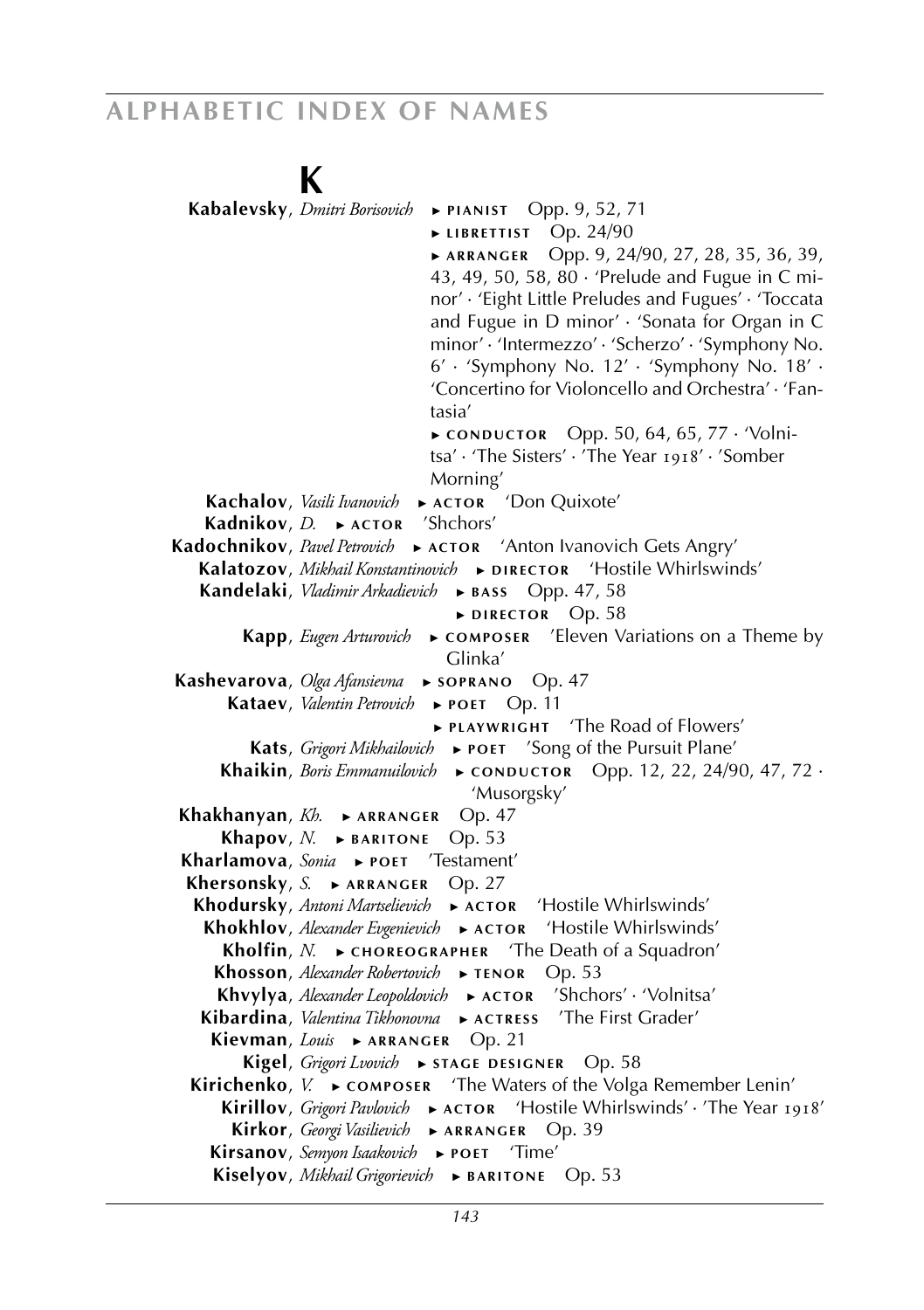## **K**

**Klimov**,  $E \rightarrow \text{ARRANGER}$  Op. 39 · 'Our Country' **Klering**, *Hans* ► ACTOR 'Shchors'  **Klyucharyova**, *Maria Nikolaevna* ► **a c t r e s s** 'Aerograd'  **Klyuev**, *Nikolai Alexeeevich* ► **p o e t** Op. 10 **Knushevitsky**, *Svyatoslav Nikolaevich* ► **v**10LONCELL1ST Op. 49 ► **EDITOR** Op. 49, 77 **Kolesaev**, *Valentin Sergeevich* ► **DIRECTOR** 'City of Masters'  **Koltypin**, *Sergei Nikolaevich* ► **b a s s** Op. 53  **Kolyada**, *B.* ► **s o p r a n o** Op. 47  **Komalkov**, *Yu.* ► ARRANGER Opp. 24/90, 26, 47, 54  **Komarov**, *Segei Petrovich* ► ACTOR 'Shchors'  **Komissarov**, *Nikolai Valerianovich* ► **ACTOR** 'Shchors'  **Kondratev**, *A.* ► ARRANGER Op. 26  **Kondratev**, *Mikhail Leonidovich* ► **a c t o r** 'Hostile Whirlswinds' Konovalov, *Nikolai Leonidovich* ► ACTOR 'Anton Ivanovich Gets Angry'  **Konstantinov**, *N.* ► **b** ass Op. 37  **Konyukhova**, *Tatyana Georgievna* ► **a c t r e s s** 'Volnitsa'  **Koonen**, *Alisa Georgievna* ► **a c t r e s s** 'Madame Bovary'  **Korchagina- Alexandrovskaya**, *Ekaterina Pavlovna* ► **a c t r e s s** 'Aerograd'  **Korelov**, *V.* ► ARRANGER Op. 24/90  **Korneichuk**, *Alexander Evdokimovich* ► **PLAYWRIGHT** 'The Death of a Squadron' **Kosma**, *Joseph* ► **c o m p o s e r** 'Worker's Waltz' Kosmatov, *Leonid Vasilievich* ► **cAMERA MAN** 'Volnitsa' · 'The Sisters' · 'The Year 1918' · 'Somber Morning'  **Kostykova**, *Mila* ► **a c t r e s s** 'The First Grader'  **Kotova**, *A.* ► **s o p r a n o** Op. 58  **Kovalenko**, *Alexei Kuzmich* ► **p o e t** Op. 55 **Kovalyov**, *Alexei Matveevich* ► **cONDUCTOR** Op. 35  **Kovner**, *Iosif Naumovich* ► **c o m p o s e r** 'The Club of Famous Captains'  **Kovynev**, *Boris Konstantinovich* ► **p o e t** Op. 33  **Kozakov**, *Mikhail Mikhailovich* ► **a c t o r** 'The Year 1918' **Krasny,** *A.* ► ARRANGER Op. 39 **Kravchenko**, *B.* ► ARRANGER Op. 47 **Kremnyova**, *Maria Nikolaevna* ► **ACTRESS** 'The Sisters' · 'The Year 1918' **Kreps**, *Vladimir Mikhailovich* ► **DIRECTOR** 'The Club of Famous Captains'  **Krinitsyna**, *Margarita Vasilievna* ► **a c t r e s s** 'Volnitsa'  **Krivchenya**, *Alexei Filippovich* ► **b a s s** Op. 53 Kruchinina, *Olga Semyonovna* ▶ COSTUME DESIGNER 'The Year 1918' · 'Somber Morning'  **Kryuchkov**, *Nikolai Afanasievich* ► **a c t o r** 'Shchors'  **Kryukov**, *Nikolai Nikolaevich* ► **c o m p o s e r** 'The Eighteenth of March' **Kudryavtsev**, *A.* ► ARRANGER Op. 48 **Kudryavtsev**, *Ivan Mikhailovich* ► **ACTOR** 'St. Petersburg Night'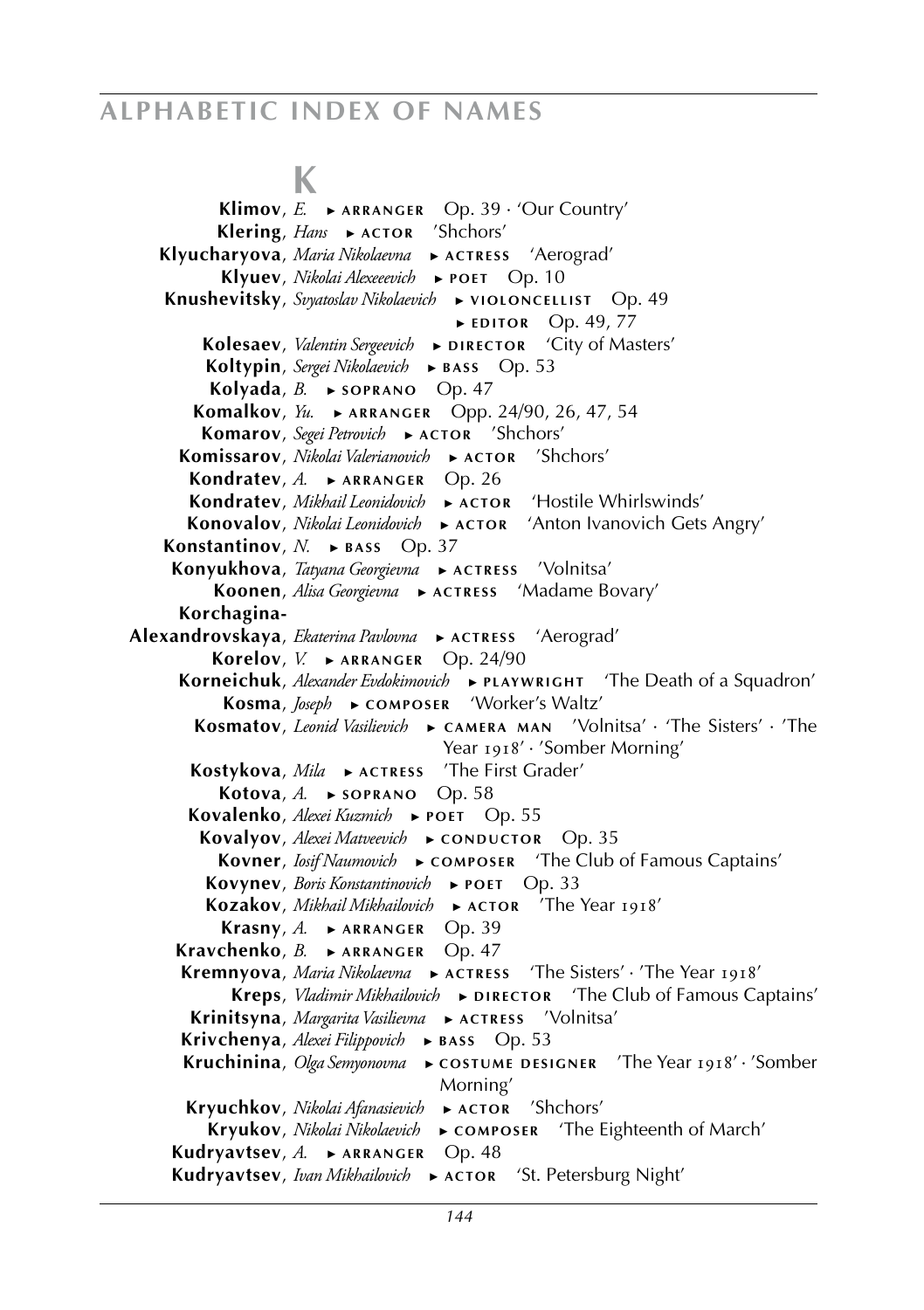#### **K**

**Kulkin**, *I.* ► **POET** 'Through the Night a Brigade bluntly Went'  **Kurnov**, *B* ► **a r r a n g e r** 'Schoolyears'  **Kustinskaya**, *Natalya Nikolaevna* ► **a c t r e s s** 'Somber Morning'  **Kutuy**, *Adel (Kutuev, Adelsha Nurmukhamedovich)* ► **p o e t** Op. 35

## **L**

**Ladyzhenskaya**, *Eva* ► **c**UTTER 'The Sisters' · 'The Year 1918' · 'Somber Morning' Lamm, *Pavel Alexandrovich* ► **EDITOR** 'Intermezzo' · 'Scherzo' **Lapirov**, *Alexander* ► **aCTOR** 'The Sisters'  **Larichev**,  $E. \rightarrow ARRANGER$  Op. 60  **Larionova**, *Alla Dmitrievna* ► **a c t r e s s** 'Hostile Whirlswinds' **Lavrov**, *Ilya Mikhailovich* ► **NOVELIST** Op. 83 **Lavrov**, *Leonid Alexeevich* ► **POET** 'Camp Song' Lavrov, *Yuri Sergeevich* ► ACTOR 'Shchors' Lebedev-Kumach, *Vasili Ivanovich* ► **POET** Op. 33 · 'Let's Sing, Comrades, Let's Sing' · 'Song of the Girl Warriors' · 'In Front of the Monument' **Lemeshev**, *Sergei Yakovlevich* ► **tENOR** Op. 53 Lenin, *Vladimir Ilich* ► **DEDICATEE** Op. 22 Leonidov, *Yuri Leonidovich* ► **ACTOR** 'Musorgsky'  **Leonova**, *K.* ► **m e z z o - s o p r a n o** Op. 53 Leshchev, *Vyacheslav Alexeevich* ► **sound EDITOR** 'Hostile Whirlswinds' Levitin, *Yuri Abramovich* ► **composer** 'Eleven Variations on a Theme by Glinka' Levitskaya, *Tamara Vasilievna* ▶ COSTUME DESIGNER 'Ivan Pavlov'  **Levko**, *Valentina Nikolaevna* ► **m e z z o - s o p r a n o** Op. 72 ► **d e d i c at e e** Op. 76 **Likhatov**, *A.* ► ARRANGER Op. 47 **Lipikin**, *L.* ► ARRANGER 'Our Country' **Litvinov**, *A.* ► ARRANGER Op. 49 **Lobkovsky**, *V.* ► **BARITONE** Op. 58  **Loktev**, *V.* ► **a r r a n g e r** Op. 42 · 'Schoolyears' **Losenkov**, *Volodya* ► **POET** 'Song About the Union of Multicloured Neckties' **Lugovskaya**, *T.* ► **stage** DESIGNER Op. 58 Lukyanov, *Sergei Vladimirovich* ▶ ACTOR 'Hostile Whirlswinds' Lyashenko, *Luka Ivanovich* ► **ACTOR** 'Shchors' Lyubashevsky, *Leonid Solomonovich* ► ACTOR 'Hostile Whirlswinds'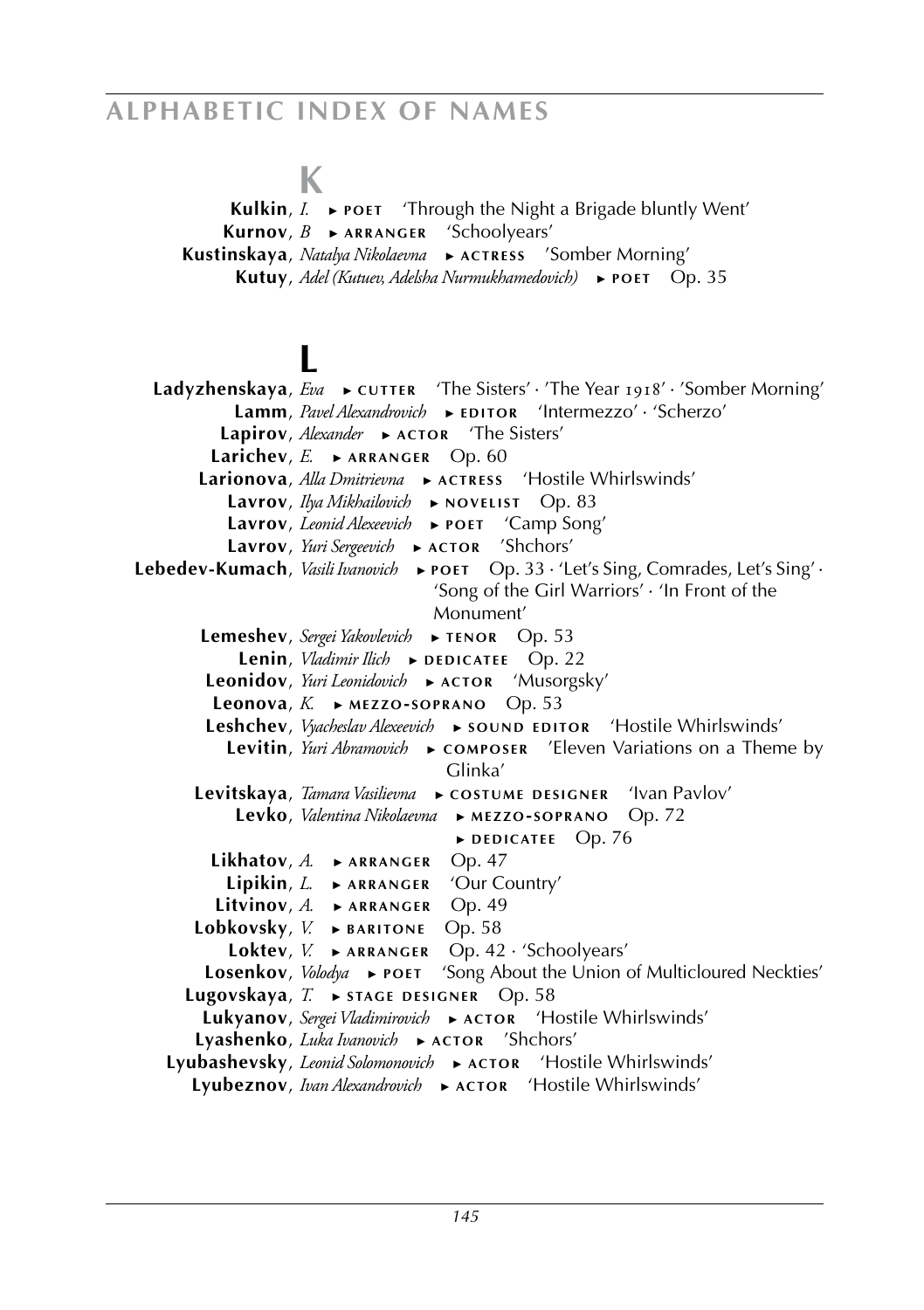### **M**

**Madatov**, *G.* ► ARRANGER Opp. 27, 39 **Magid**, *Moisei Sholomovich* ► **cAMERA MAN** 'Ivan Pavlov' · 'Musorgsky' **Magidson**, Mark Pavlovich ► CAMERA MAN 'Hostile Whirlswinds' **Makarenko**, *Nikolai Konstantinovich* ► **ACTOR** 'Shchors' **Makarova**, *Tamara Fyodorovna* ► **ACTRESS** 'The First Grader' **Mandel**, *Semyon Solomonovich* ► **SET DESIGNER** 'Anton Ivanovich Gets Angry' **Markov**, *Pavel Alexandrocvich* ► **DIRECTOR** Op. 47 **Marshak**, *Samuil Yakovlevich* ► **POET** Opp. 5, 34, 39, 42, 100 · 'In These Days' · 'Hitler Shouts at Ribbentrop' · 'Soviet Union National Anthem' · 'Song of the Locomotive Horn' · 'Song About the Friendship of Soviet and Chinese Children' ► **t r a n s l at o r** Opp. 41,52, 101 · 'Thou Hast Left Me Ever, Jamie'  **Martinson**, *Sergei Alexandrovich* ► **a c t o r** 'Anton Ivanovich Gets Angry' **Mashkov**, *V.* ► ARRANGER Op. 27 **Maslennikova**, *AIrina Ivanovna* ▶ **sOPRANO** Op. 53 **Maslov**, *L.* ► **bARITONE** (**bASS**) Opp. 37, 53 **Masokha**, *Lavrenti Emelyanovich* ► AСТОR 'Shchors' **Masokha**, *Pyotr Emelyanovich* ► ACTOR 'Shchors' **Matalaev**, *T.* ► ARRANGER Opp. 24/90, 47 **Matov**, *V.* ► ARRANGER Op. 38  **Matusovsky**, *Mikhail Lvovich* ► **p o e t** 'Song About the Party Card' **Matveev**, *Evgeni Semyonovich* ► **ACTOR** 'The Year 1918' **Matveev**, *M.* ► ARRANGER Op. 58 · 'Schoolyears' **Matveev**, *Vitali Ivanovich* ► **ACTOR** 'Somber Morning' **Maximov**, *E.* ► ARRANGER Op. 70  **Maximova**, *Elena Alexandrovna* ► **a c t r e s s** 'Aerograd' **Medvedev**, *Vadim Alexandrovich* ► **ACTOR** 'The Sisters' · 'The Year 1918' · 'Somber Morning' **Meleshko**, *R.* ► ARRANGER Opp. 27, 39, 70 · 'Don Quixote' **Melik-Pashaev**, *Alexander Shamilievich* ► **cONDUCTOR** Op. 53 **Merkulov**, *Misha* ► **ACTOR** 'Volnitsa' **Mikhailov**, *G.* ► ARRANGER Opp. 27, 39, 58 · 'Our Country'  **Mikhalkov**, *Sergei Vladimirovich* ► **p o e t** Op. 42 · 'The Banners of May' · 'Soviet Union National Anthem' **Milich**, *B.* ► ARRANGER Op. 47 **Miller**, *B.* ► ARRANGER Op. 26 **Milova**, *Eleonora Abramovna* ► **scENARIST** 'The Sisters' **Milovidov**, *L.* ► ARRANGER Opp. 27, 38  **Milton**, *(Milton-Krasnopolskaya), Emilia Davydovna* ► **a c t r e s s** 'Shchors'  **Milyutenko**, *Dmitri Emelyanovich* ► **a c t o r** 'Shchors'  **Minervin**, *Sergei Petrovich* ► **sOUND EDITOR** 'Volnitsa' **Mints**, *Klimenti Borisovich* ► **DIRECTOR** 'The Club of Famous Captains'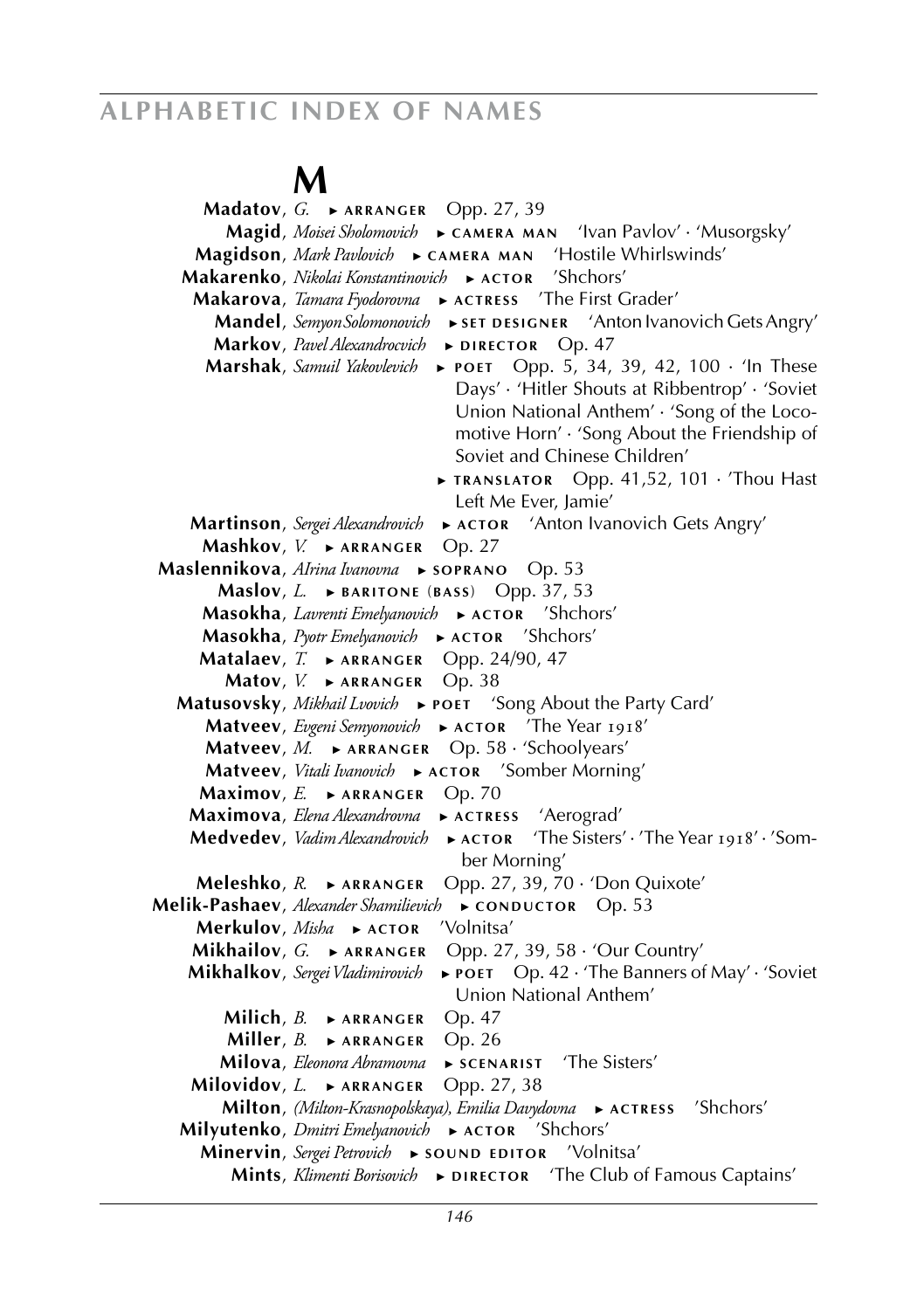## **M**

 **Modestov-Bluvshtein**, *Alexander Yulievich* ► **BARITONE** Op. 24/90 **Modvinov**, *Pyotr Alexeevich* ► **ACTOR** 'The Sisters' · 'Somber Morning' **Molchanov**, *Kirill Vladimirovich* ► **cOMPOSER** 'The Club of Famous Captains'  **Mordyukova**, *Nonna Viktorovna* ► **a c t r e s s** 'Somber Morning' **Morozov**, *N.* ► ARRANGER Op. 39 · 'Schoolyears' **Morozov**, *Vladimir Mikhailovich* ► **ACTOR** 'Musorgsky'  **Mostras**, *Konstantin Gregorievich* ► **ARRANGER** Opp. 27, 39  **Mühsam**, *Erich* ► **p o e t** Op. 16  **Munblit**, *Georgi Nikolaevich* ► **sCENARIST** 'Anton Ivanovich Gets Angry'  **Muravyov**, *Vladimir Nikolaevich* ► **a c t o r** 'The Sisters' · 'The Year 1918'  **Murzin**, *V.* ► ARRANGER Op. 26  **Musorgsky**, *Modest Petrovich* ► **c o m p o s e r** 'Intermezzo' · 'Scherzo' **Myaskovsky**, *Nikolai Yakovlevich* ► **cOMPOSER** 'Symphony No. 6' · 'Symphony No. 12' · 'Symphony No. 18' ► **d e d i c at e e** Op. 38  **Myasnikov**, *Gennadi Alexeevich* ► **SET DESIGNER** 'Hostile Whirlswinds'

## **N**

**Nabatov**, *N.* ► ARRANGER 7 The Fire at the Dnepr **Nagaev**, *Georgi Efimovich* ► **POET** 'Two Songs' **Nazarov**, *T.* ► ARRANGER Op. 24/90 **Nechipailo**, *Viktor Timofeevich* ► **b b a s** Op. 53 **Nedovich**, *Leonid Dmitrievich* ► **ACTOR** 'The Sisters' **Nekrasova**, *Lidiya Vladimirovna* ► **p o e t** 'About a Bear' **Nemolyaev**, *Konstantin Viktorovich* ► **ACTOR** 'The Sisters' · 'The Year 1918' **Nelepp**, *Georgi Mikhailovich* ► **TENOR** Op. 53 **Nifontova**, *Rufina Dmitrievna* ► **ACTRESS** 'Volnitsa' · 'The Sisters' · 'The Year 1918' · 'Somber Morning'  **Nikitin**, *Fyodor Mikhailovich* ► **a c t o r** 'Ivan Pavlov' · 'Musorgsky'  **Nikitina**, *Nina Ilinichna* ► **a c t r e s s** 'Shchors' **Nikolsky**, *Yuri Sergeevich* ► **cOMPOSER** 'The Club of Famous Captains' **Novikov**, *Vasili Konstantinovich* ► **ACTOR** 'Aerograd' **Novitsky, A. ► TRANSLATOR** Op. 63

## **O**

**Oganyan**, *Fyodor Rubenovich* ► **tenor** Op. 37  **Oistrakh**, *David Fyodorovich* ► **EDITOR** Op. 48  **Olkhovsky**, *Evgeni Grigorievich* ► **BARITONE** Op. 24/90 **Onegin**, *A.* ► ARRANGER Op. 47 · 'Schoolyears' · 'Little Star' · 'Girlfriends'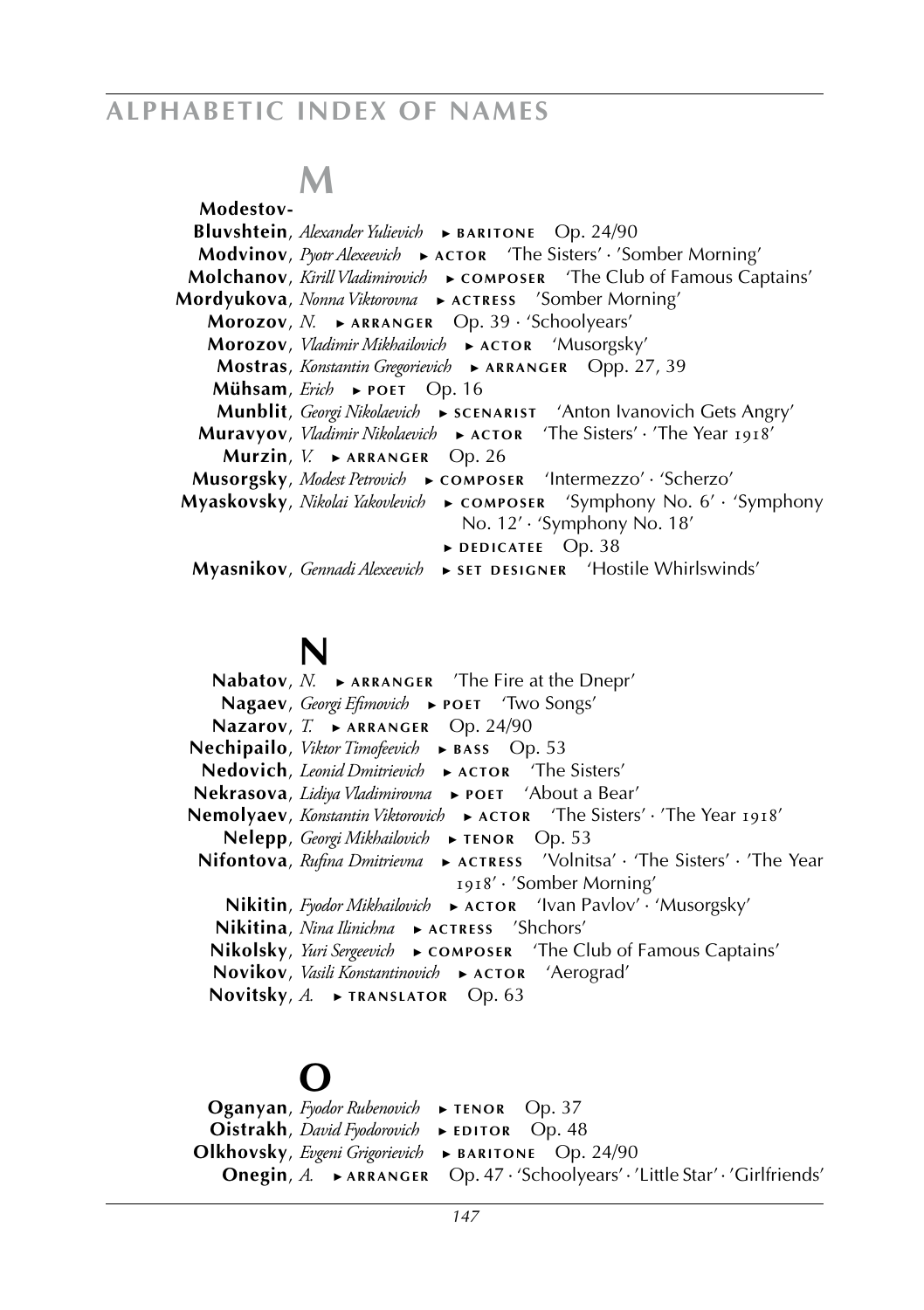## **O**

**Orfyonov**, *Anatoli Ivanovich* ► **tenor** Op. 37 **Orlov**, *Georgi Nikiforovich* ► **ACTOR** 'Musorgsky'  **Orlova**, *Lyubov Petrovna* ► **a c t r e s s** 'St. Petersburg Night' · 'Musorgsky' **Ostroumov**, *Yu.* ► ARRANGER 'Schoolyears'  **Ostrovsky**, *Alexander Nikolaevich* ► **PLAYWRIGHT** 'lesters' **Ovchinnikova**, *Tatyana Nikolaevna* ► **c**ONDUCTOR 'Songs of Tomorrow, Spring and Peace'

### **P**

 **Pankov**, *Pavel Petrovich* ► **ACTOR** 'Ivan Pavlov'  **Panov**, *Nikolai Nikolaevich* ► **POET** 'Four Girls' **Panova**, *Sofia Grigorievna* ► **sOPRANO** Op. 37  **Panteleev**, *Viktor G.* ► **sET DESIGNER** 'Aerograd'  **Pantofel- Nechetskaya**, *Debora Yakovlevna* ► **sOPRANO** 'Anton Ivanovich Gets Angry'  **Papava**, *Mikhail Grigorievich* ► **sCENARIST** 'Ivan Pavlov' **Pappe**, *Anatoli Georievich* ► **ARRANGER** Op. 58 **Parkhomenko**, *Filipp Vasilievich* ► **TENOR** Op. 53  **Parkhomenko**, *Leonid Ilich* ► **a c t o r** 'Volnitsa' · 'The Year 1918' · 'Somber Morning'  **Petrov**, *Evgeni (Kataev, Evgeni Petrovich)* ► **scENARIST** 'Anton Ivanovich Gets Angry' **Petrov**, *Ivan Ivanovich* (*Krause*) ► **b b a** ss Opp. 37, 52  **Pimenov**, *Yuri Ivanovich* ► **sTAGE DSIGNER** Op. 24/90 **Platonov**, *V.* ► ARRANGER Op. 27 · 'Don Quixote' **Platov**, *Vsevolod Nikolaevich* ► **ACTOR** 'Volnitsa'  **Platte**, *Sarah* ► **ARRANGER** Op. 27  **Plotnikov**, *Nikolai Sergeevich* ► **ACTOR** 'Ivan Pavlov'  **Pogodin**, *Nikolai Fyodorovich* ► **scenarist** 'Hostile Whirlswinds'  **Pokrovsky**, *Boris Alexandrovich* ► DIRECTOR Op. 37 **Polezhaev**, *Georgi Nikolaevich* ► **ACTOR** 'Shchors'  **Polivina**, *Ira* ► **POET** 'The Fire at the Dnepr'  **Polyansky**, *A.* ► **cOMPOSER** 'I Will Go'  **Pomeshchikov**, *Evgeni Mikhailovich* ► LIBRETTIST Op. 28  **Ponomaryov**, *A*. ► **POET** 'I Will Go'  **Popov**, *Andrei Alexeevich* ► **ACTOR** 'Musorgsky' · 'Hostile Whirlwinds'  **Prishelets**, *Anton (Khodakov, Anton Ilich)* ► **POET** Op. 17 · 'In Summer Camp' · 'Our Country' · 'Song About Russia'  **Probrazhenskya**, *Sofia Petrovna* ► **m e z z o - s o p r a n o** Op. 47  **Prokofiev**, *Alexander Andreevich* ► **POET** Op. 35  **Prokofiev**, *Sergei Sergeevich* ► **cOMPOSER** 'Concertino for Violoncello and Orchestra' ► **d e d i c at e e** Op. 79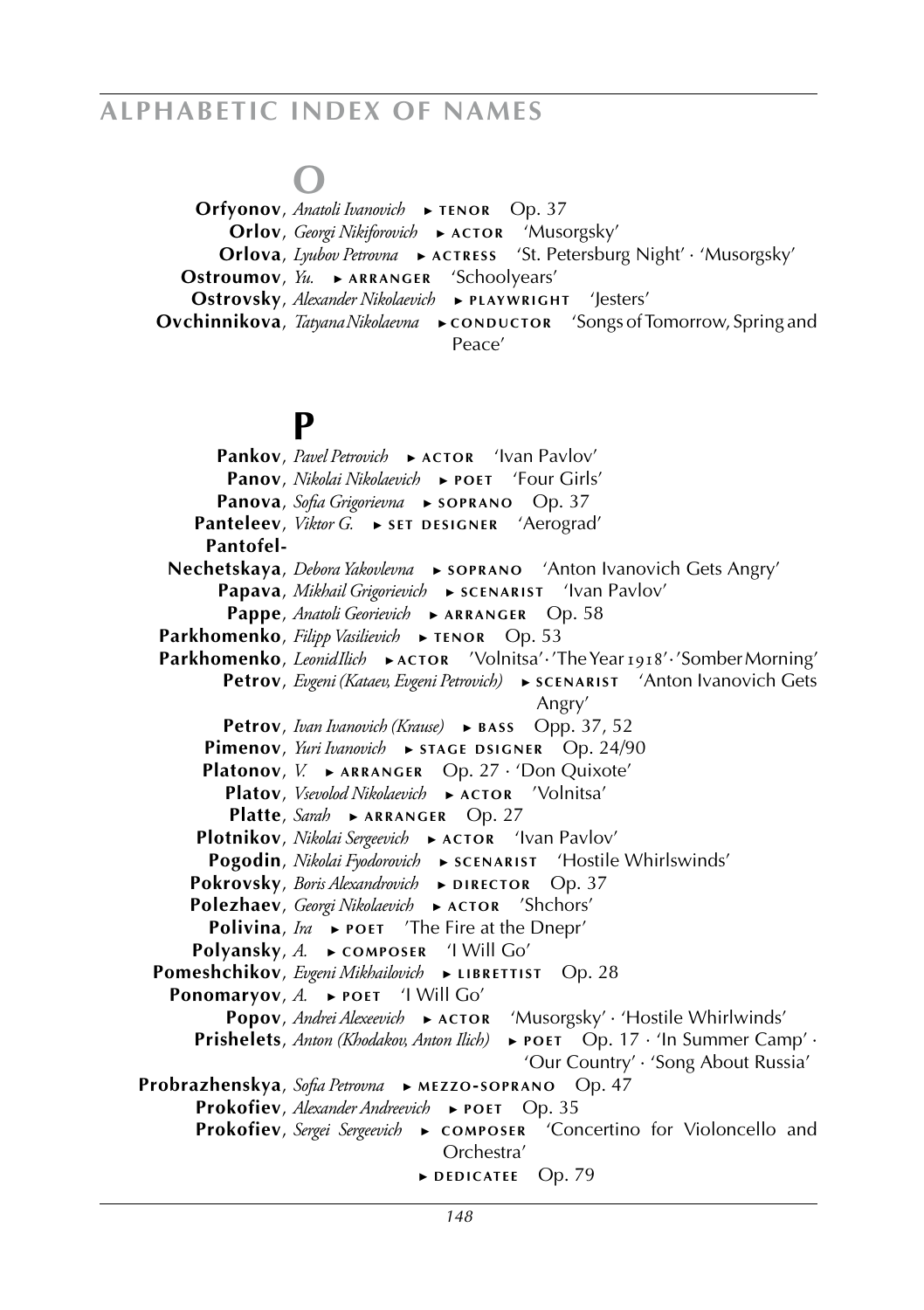#### **P**

 **Prut**, *Iosif Leonidovich* ► **PLAYWRIGHT** 'Prince Mstislsav the Bold' **Pueblo**, *Carlos* ► **cOMPOSER** Op. 73  **Pyzhova**, *Olga Ivanovna* ► **DIRECTOR** 'Don Quixote'

### **R**

 **Rakhillo**, *Ivan Spiridonovich* ► **p o e t** Op. 94 **Rapoport**, *Elza Davydovna* ► **cOSTUME DESIGNER** 'The First Grader' **Reitz**, *Stefan* ► **ARRANGER** Op. 27 **Revelev**, *Vasili Alexandrovich* ► **ARRANGER** Op. 47 **Richardson**, *Norman* ► ARRANGER Op. 26 **Rolland**, *Romain* ► NOVELIST Op. 24/90 **Romodanov**, *Sergei Dmitrievich* ► **actor** 'Hostile Whirlswinds' **Roshal**, *Grigori Lvovich* ► DIRECTOR 'St. Petersburg Night' · 'Ivan Pavlov'· 'Musorgsky' · 'Volnitsa' · 'The Sisters' · 'The Year 1918' · 'Somber Morning' ► **p o e t** 'The Eighteenth of March' ► **s c e n a r i s t** 'Musorgsky' · 'Volnitsa' **Roshal**, *Serafima Lvovna* ► **sCENATIST** 'St. Petersburg Night' Rostropovich, *Mstislav Leopoldovich* ▶ **v10LONCELLIST** Op. 71 · 'Concertino for Violoncello and Orchestra' ► **c o m p o s e r** 'Concertino for Violoncello and Orchestra' ► **d e d i c at e e** Op. 71 **Rozanov**, *V.* ► ARRANGER Opp. 27, 39 **Rozhdestvensky**, *Robert Ivanovich* ► **POET** Op. 72  **Rozhdestvensky**, *Svevolod Alexandrovich* ►**p o e t** 'Anton Ivanovich Gets Angry' · 'Waltz' and 'Foxtrot Song' from 'Anton Ivanovich Gets Angry' **Rudneva**, *Lena* ► **POET** 'The Fire at the Dnepr' **Rusakov**, *V.* ► ARRANGER The Waters of the Volga Remember Lenin'  **Ryndin**, *Vadim Fyodorovich* ► **sTAGE DESIGNER** Op. 53

### **S**

 **Safonova**, *Maryana Nikolaevna* ► **a c t r e s s** 'Ivan Pavlov' Sakharov, *Semyon Semyonovich* ► **conductor** 'Hostile Whirlswinds' Sakonskaya, *Nina (Sokolovskaya, Antonina Pavlovna)* ► **POET** 'In Remembrance of Dear Sergo'  $Salin, A.$  ► ARRANGER Op. 70 Samoilov, *Evgeni Valerianovich* ► **ACTOR** 'Shchors' Samosud, *Samuil Abramovich* ► **cONDUCTOR** Opp. 37, 47, 54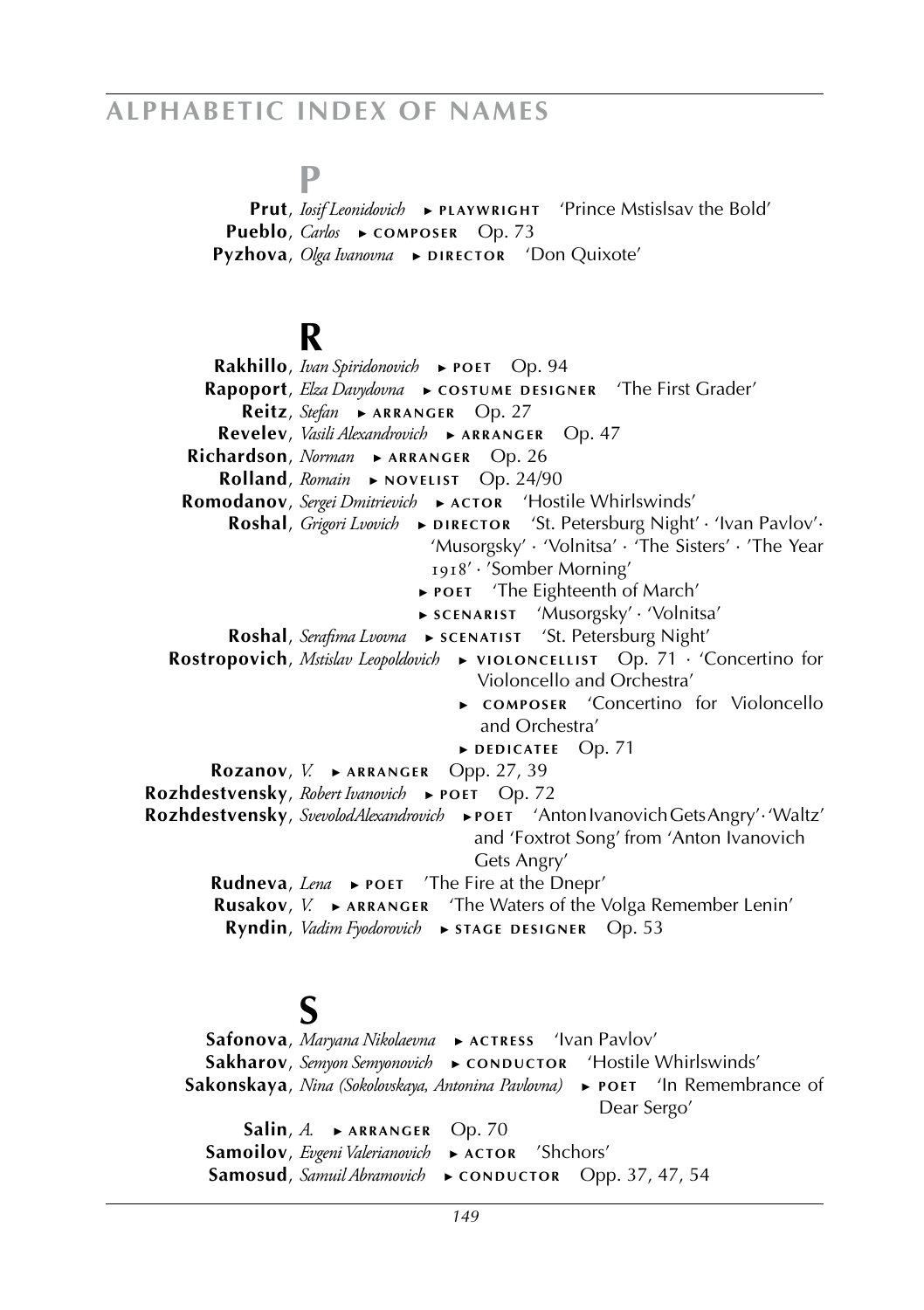## **S**

**Sazonov**, *V.* ► ARRANGER Opp. 27, 47 · 'Don Quixote'  **Schiller**, *Friedrich* ► **p l aw r i g h t** 'William Tell' Schneider, *H.-I.* ► **TRANSLATOR** Op. 83  **Schubert**, *Franz* ► **c o m p o s e r** 'Fantasia' Sébastian, *Georges* ► CONDUCTOR Op. 18 Segal, *Alexander Naumovich* ► **ACTOR** 'Shchors' **Selivanov**, *Pyotr Ivanovich* ► **BARITONE** Op. 53 **Semyonov**, *A.* ► ARRANGER Op. 27 **Serostanov**, *K.* ► ARRANGER 'About Petya'  **Sez**, *Vladimir I.* ► **a c t o r** 'The Year 1918' **Shafran**, *Daniil Borisovich* ► **v1OLONCELL1ST** Op. 77 ► **d e d i c at e e** Op. 77  **Shagaida**, *Stepan Vasilievich* ► **a c t o r** 'Aerograd' Shakespeare, *William* ► **PLAYWRIGHT** 'As You Like It' · 'Measure for Measure' · 'Romeo and Juliet' ► **p o e t** Op. 52 · 'Benvolio's Romance'  **Shapiro**, *Evgeni Veniaminovich* ►**sound editor** 'Anton Ivanovich Gets Angry' **Shargorodsky**, *Arnold Alexandrovich* ► **sOUND EDITOR** 'Ivan Pavlov' · 'Musorgsky' Sharlakhov, *Viktor Petrovich* ► **ACTOR** 'The Sisters' **Shashkin**, *P.* ► ARRANGER Opp. 27, 38, 39, 47, 58, 60 **Shashkin**, *V.* ► ARRANGER Op. 27 **Shchedrin**, *Rodion Konstantinovich* ► **c om POSER** 'Eleven Variations on a Theme by Glinka' **Shebalin**, *Vissarion Yakovlevich* ► **c омроѕвк** 'Eleven Variations on a Theme by Glinka' **Sheiman**, *V.* ► ARRANGER Op. 27 **Shekhter**, *Boris Semyonovich* ► **cOMPOSER** Op. 14 **Sheridan**, *Richard Brinsley* ► **PLAYWRIGHT** 'The School of Scandal' Shestakov, *Nikolai Yakovlevich* ► **PLAWRIGHT** Op. 25 ► **p o e t** Op. 66 · 'The Border Guard's Song'  **Shevchenko**, *Taras Grigorievich* ► **p o e t** 'Testament' **Shevtsov**, *Venyamin Semyonovich* ► **BARITONE** Op. 53 **Shifrin**, *Nisson Abramovich* ► **stage DESIGNER** 'The Death of a Squadron' Shirinsky, *Sergei Petrovich* ► VIOLONCELLIST Opp. 8, 44 **Shirinsky**, *Vasili Petrovich* ► **v1OLINIST** Opp. 8, 44 ► **c o n d u c t o r** Op. 9  **Shkurat**, *Stepan Iosifovich* ► **a c t o r** 'Aerograd' · 'Shchors' **Shlyakhov**, *V.* ► **POET** 'The Guards on Duty' **Shlepyanov**, *Ilya Yulievich* ► **DIREKTOR** Opp. 24/90, 47  **Shmyga**, *Tatyana Ivanovna* ► **s o p r a n o** Op. 58  **Sholts**, *P.* ► ARRANGER Op. 51 **Shorin**, *Mikhail Georgievich* ► **cHORAL DIRECTOR** Op. 53  **Shostakovich**, *Dmiri Dmitrievich* ► **cOMPOSER** 'Eleven Variations on a Theme by Glinka'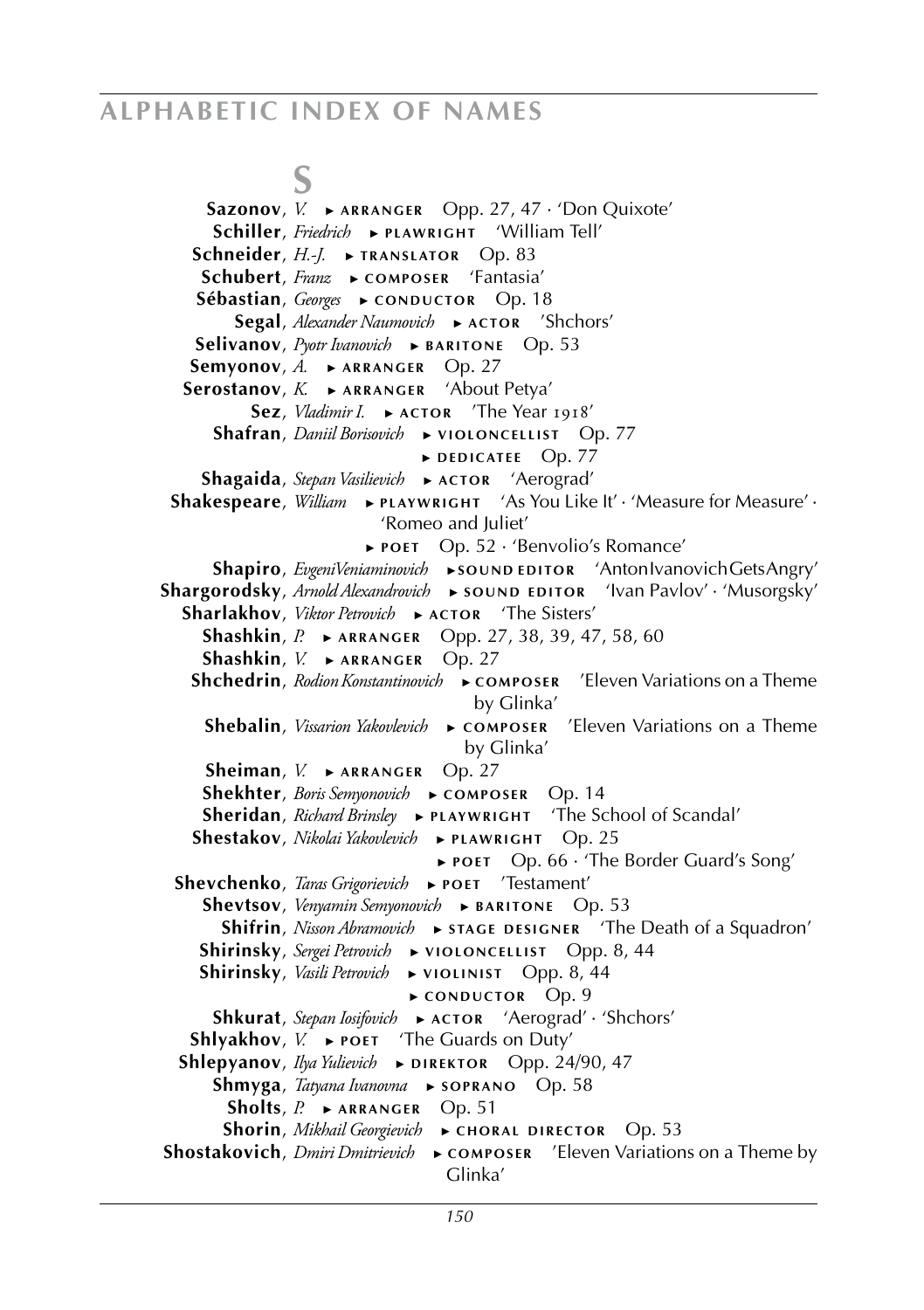**S Shpigel**, *Grigori Oizerovich* ► **a c t o r** 'Ivan Pavlov' · 'Musorgsky' **Shpinel**, *Iosif Aronovich* ► **SET DESIGNER** 'St. Petersburg Night' · 'Volnitsa' · 'The Sisters' · 'The Year 1918' · 'Somber Morning' **Shpirko**, *V.* ► ARRANGER Opp. 66, 70  **Shtykan**, *Lidia Petrovna* ► **a c t r e s s** 'Musorgsky' **Shvyrkov**, *A.* ► ARRANGER Op. 26  **Shvarts**, *Evgeni Lvovich* ► **sCENARIST** 'The First Grader' ► **p o e t** 'The First Grader' · 'Two Songs from 'The First Grader' **Sidorenko**, *E.* ► **composer** The Waters of the Volga Remember Lenin' **Silvansky**, *N.* ► ARRANGER Op. 47  **Sikorskaya**, *Tatyana Sergeevna* ► **p o e t** 'Yanosh' ► **t r a n s l at o r** Op. 73 · 'The March of the 26th July' **Sirotkina**, *E.* ► ARRANGER 'Our Country'  **Skazin**, *Mikhail Vasilievich* ► **b a r i t o n e** Op. 53 Skuratov, *Ivan Fyodorovich* ► **ACTOR** 'Shchors' **Slavsky**, *V.* ► ARRANGER Op. 27 **Slovtsova**, *Evgenia Borisovna* ▶ SET DESIGNER 'Musorgsky'  $Slyuzar, B. \rightarrow ARRANGER$  Op. 13, 1  **Smirnov**, *Alexander Ilich* ► **a c t o r** 'The Year 1918'  **Smirnov**, *Nikolai* ► **c a m e r a m a n** 'Aerograd'  **Smirnov**, *Sergei Vasilievich* ► **p o e t** 'Our Soviet Nation' **Smirnov**, *V.* ► ARRANGER Op. 39 **Smirnova**, *K.* ► **LIBRETTIST** Opp. 5, 27, 39 **Smushchenko**, *Grigori Dmitrievich* ► **ARRANGER** Op. 26 **Sofronov**, *Vasili Yakovlevich* ► **ACTOR** 'Ivan Pavlov' **Sokolov**, *Vladislav Gennadievich* ► **CHOIR MASTER** Op. 72  **Sokolova**, *Lyubov Sergeevna* ► **a c t r e s s** 'Somber Morning' **Sokolsky**, *Lev Evgenievich* ► CAMERA MAN 'Ivan Pavlov' · 'Musorgsky' **Solntseva**, *Julia (Peresvetova, Julia Ippolitovna)* ► **co-DIRECTOR** 'Shchors' **Solodar**, *Caesar Samoilovich* ► **LIBRETTIST** Opp. 37, 58 ► **p o e t** 'Good Mother' · 'Song of Peaceful Children' · 'Three Pioneer Songs' · 'Songs of Tomorrow, Spring and Peace' · 'The Eighteenth Year is Rising Over Russia' · 'The Final Hour Has Come' · 'Pioneer Sport Song' · 'On the Motherland' · 'The Snowdrop' ► **PLAYWRIGHT** 'The Eighteenth Year is Rising Over Russia' · 'A Footmark on the Ground'  **Solovyov**, *Anatoli (Ivanov, Anatoli Vasilievich)* ► **a c t o r** 'Somber Morning' Solovyov, *Vladimir Romanovich* ► ACTOR 'Hostile Whirlswinds' **Sorokin**, *Konstantin* ► ARRANGER Opp. 27, 39, 47, 58  **Stalsky**, *Suleiman* ► **p o e t** Op. 35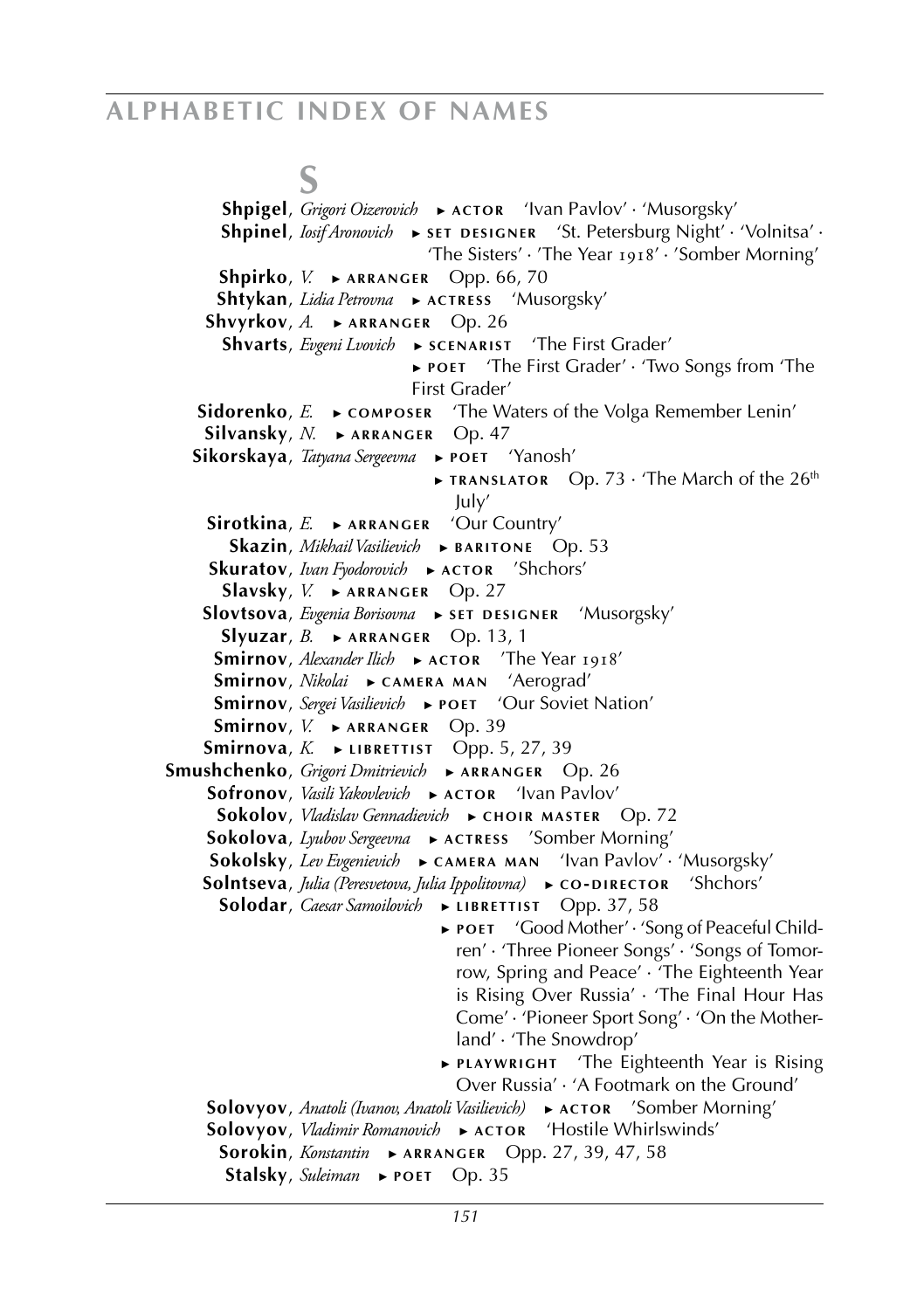### **S**

**Stanitsyn**, *Viktor Aykovlevich* ► **DIRECTOR** 'Dombey and Son' **Stasevich**, *Abram Lvovich* ► **c c** on DUCTOR Op. 63 · 'Concertino for Violoncello and Orchestra' **Stogorsky, A. ► ARRANGER** Op. 27 **Stolyarov**, *Grigori Arnoldovich* ► **cONDUCTOR** Op. 58 **Stolyarov**, *Sergei Dmitrievich* ► **ACTOR** 'Aerograd' **Strieder-Szech**, *Elisabeth* ► **ARRANGER** Op. 26 Stroeva, *Vera Pavlovna* ► **scENATIST** 'St. Petersburg Night' ► **d i r e c t o r** 'St. Petersburg Night'  **Sukharevskya**, *Lidia Pavlovna* ► **a c t r e s s** 'Musorgsky'  **Surkov**, *Alexei Alexandrovich* ► **p o e t** Op. 16 · 'Komsomol Steam Locomotive' · 'Hostile Whirlwinds'  **Suvorina**, *E.* ► **p o e t** 'Good Luck' **Suvorov**, *Nikolai Georgievich* ▶ SET DESIGNER 'Musorgsky' **Svashenko**, *Semyon Andreevich* ► **ACTOR** 'Somber Morning' **Sviridov**, *Georgi Vasilievich* ► **cOMPOSER** 'Eleven Variations on a Theme by Glinka' **Swarenski**, *Hans* ► ARRANGER Op. 26 **Szenkar**, *Jenő* ► **c** о NDUCTOR Op. 23

### **T**

Tabidze, *Galaktion Vasilievich* ► **POET** Op. 35 Tabunasov, *Nikon Semyonovich* ► ACTOR 'Aerograd'  **Tagi-Zadeh-** Gadzhibekov, *Nivazi Zulfurad* ► **cONDUCTOR** Op. 49  **Tairov**, *Alexander Yakovlevich* ► **n o v e l i s t** 'Madame Bovary' Talalaevsky, Matvei Aronovich ► POET 'Song of the Pursuit Plane'  **Talalai**, *Vladimir Lvovich* ► **s ta g e d e s i g n e r** Op. 83 **Tarakhovskaya**, *Elisaveta Yakovlevna* ► **POET** 'How Many Duties We Have in the Morning!' **Taranets**, *G.* ► ARRANGER Op. 39  **Taranova**, *Elena* ► **a c t r e s s** 'The First Grader'  **Taraskin**, *A.* ► **p o e t** 'Tourist Song'  **Tarasova**, *Xenia Ivanovna* ► **a c t r e s s** 'St. Petersburg Night' Taskin, *Vladimir Alexeevich* ► **ACTOR** 'Somber Morning' **Terian**, *Mikael Nikitovich* ► **v1OLINIST** Op. 48 **Tesh**, *S.* ► **ARRANGER** Op. 24/90 **Teterin**, *Evgeni Efimovich* ► **ACTOR** 'The Year 1918' **Timartsev**, *Nikolai* ► **sOUND EDITOR** 'Aerograd' **Tisse**, *Eduard Kazimirovich* ► **cAMERA MAN** 'Aerograd' Titov, *Alexander Fyodorovich* ► **ACTOR** 'Somber Morning' **Titov**, *Yuri* ► **ACTOR** 'Shchors'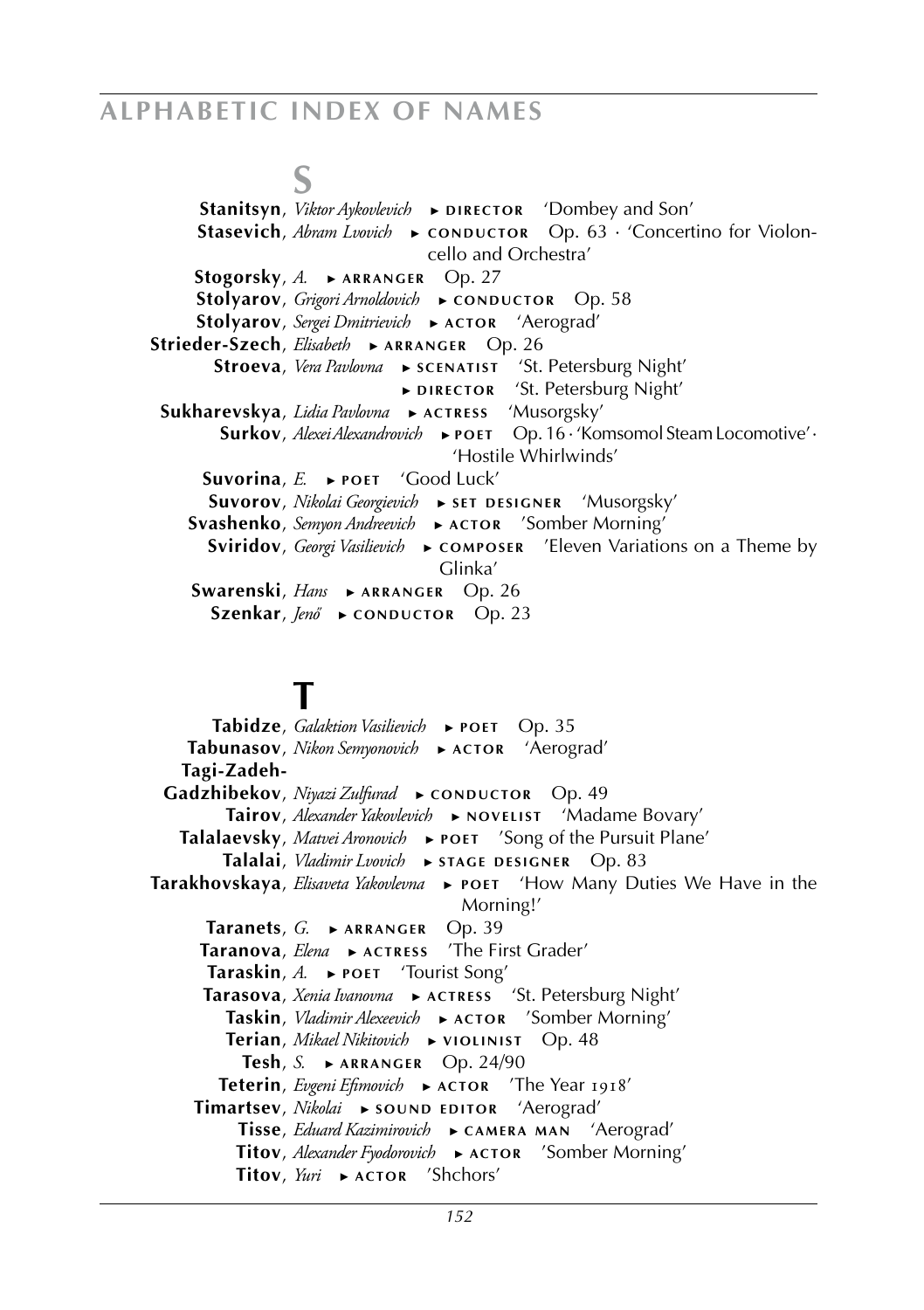## **T**

 **Tolstoi**, *Alexei Nikolaevich* ► **n o v e l i s t** 'The Year 1918' · 'Somber Morning'  **Tonin**, *A.* ► ARRANGER Op. 70  **Trakhtenberg**, *L.* ► **sound EDITOR** 'Somber Morning'  **Trauberg**, *Leonid Sakharovich* ► **s c e n a r i s t** 'Volnitsa' **Troyanovsky**, *Mikhail Konstantinovich* ► **ACTOR** 'Volnitsa'  **Tolstoi**, *Alexei Nikolaevich* ► **p l ay w r i g h t** 'The Bridge of the Devils' ► **n o v e l i s t** 'The Sisters'  **Troitsky**, *Sergei Dmitrievich* ► **ACTOR** 'Volnitsa' **Tropina**,  $E. \rightarrow$ **soprano** Op. 24/90  **Tsaplin**, *Viktor Ivanovich* ► **c HOREOGRAPHER** 'City of Masters'  **Tselikovskaya**, *Lyudmila Vasilievna* ► **a c t r e s s** 'Anton Ivanovich Gets Angry'  **Tsenin**, *Sergei Alexandrovich* ► **LIBRETTIST** Opp. 47, 53 ► **t e n o r** Op. 47 ► **p o e t** 'Komsomol Song from 'The Taras Family''  **Tsyganov**, *Dmitri Mikhailovich* ► **v i o l i n i s t** Opp. 8, 44 **Tumanyan**, *Hovhannes (Ovanes) Tadevosovich* ► **POET** Op. 101  **Tur**, *Leonid (Tubelsky, Leonid Davidovich).* ► **PLAYWRIGHT** 'Earth and Heaven' · 'The Eastern Battalion' **Tur**, *Pyotr (Ryzhei, Pyotr Lvovich).* ► **PLAYWRIGHT** 'Earth and Heaven' · 'The Eastern Battalion'  **Tyshkevich**, *G.* ► ARRANGER Op. 39  **Tyutyunnik**, *Vasili Savvich* ► **b a s s** Op. 53

### **U**

 **Ulyanov**, *Vladimir Grigorievich* ► **t e n o r** Op. 47  **Umansky**, *Morits Borisovich* ► **sET DESIGNER** 'Shchors'  **Uralsky**, *Vladimir (Popov, Vladimir Mikhailovich)* ► **a c t o r** 'Aerograd' · 'The First Grader'  **Ushakova**, *Valentina Alexeevna* ► **a c t r e s s** 'Musorgsky' Usov, *A.* ► ARRANGER Op. 39  **Usov**, *Yu.* ► **ARRANGER** Opp. 14, 27  **Usov**, *Dmitri Sergeevich* ► **t r a n s l at o r** 'Everybody Ahead!' · 'La Carmagnole' Utkin, *Alexei Alexandrovich* ► **sET DESIGNER** 'Aerograd' Utkin, *Yu.* ► ARRANGER Opp. 14, 24/90

## **V**

 **Vainonen**, *Vasili Ivanovich* ► **c h o r e o g r a p h e r** Op. 53 **Valaitis**, *Vladimir Antonovich* ► **BARITONE** Op. 72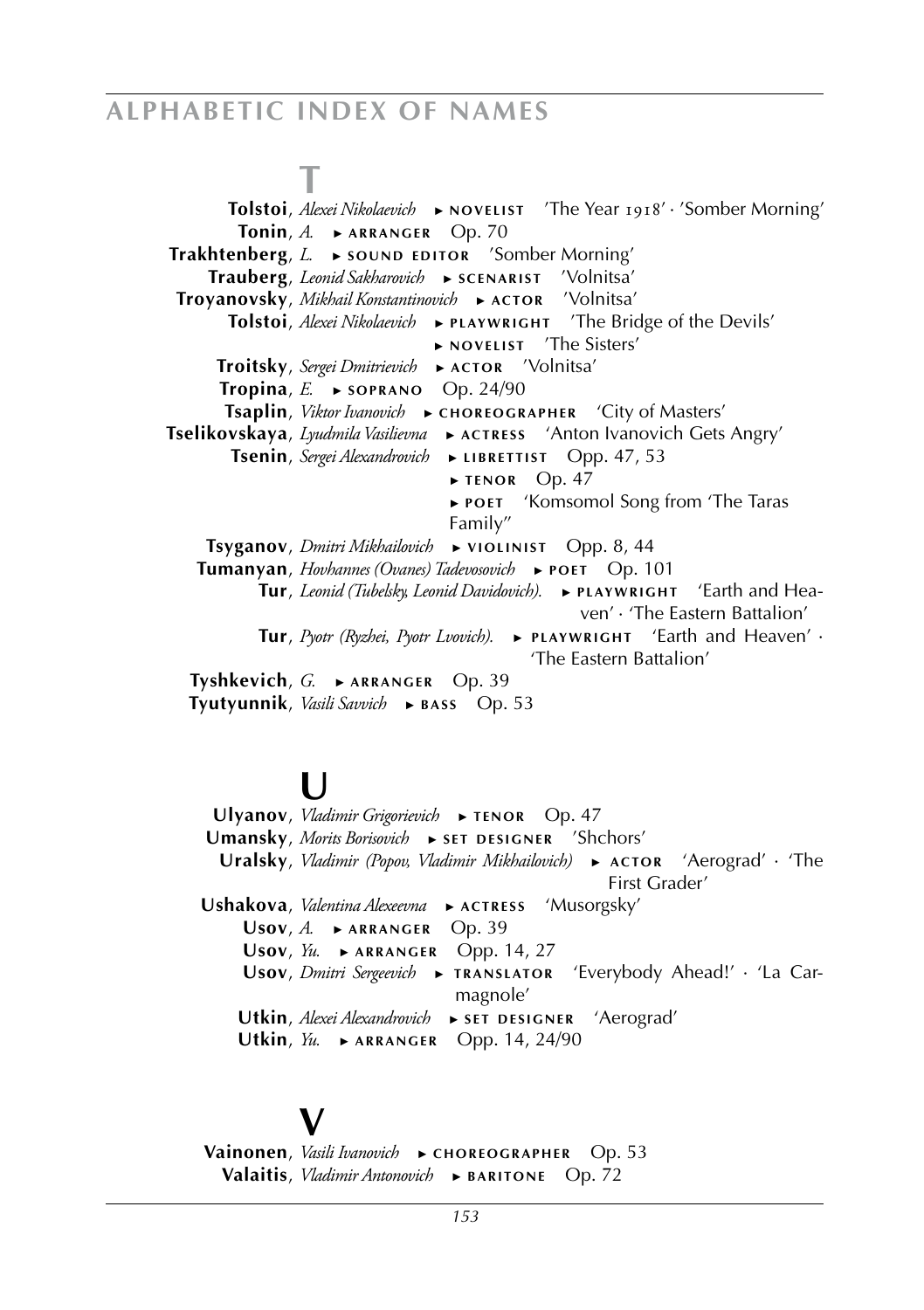## **V**

**Valta**, *Jan* ► **ARRANGER** Op. 26  **Vasilieva**, *Alexandra Sergeevna* ► **a c t r e s s** 'Musorgsky' **Vasilkova**, *Zoya Nikolaevna* ► **ACTRESS** 'The Sisters' Veksler, *Abram Solomonovich* ► SET DESIGNER 'Anton Ivanovich Gets Angry' · 'Ivan Pavlov' · 'Musorgsky'  **Velter**, *Nadezhda Lvovna* ► **m e z z o - s o p r a n o** Op. 24/90 **Venkstern**, *Natalia Alexeevna* ► **PLAYWRIGHT** 'Dombey and Son'  **Veselovskaya**, *Nina Valentinovna* ► **ACTRESS** 'The Sisters' · 'The Year 1918' · 'Somber Morning' **Vigdorov**,  $S. \rightarrow$  **POET** Op. 92  **Vikhman**, *Tamara* ► **a c t r e s s** 'The First Grader' **Viktorov**, *Viktor Ilich* ► **sCENARIST** Op. 62 ► **p o e t** Opp. 66, 98 · 'Conversation With a Cactus' · 'Girlfriends' · 'Happy Holiday' · 'Little Star' · 'Not Only Little Boys' · 'Song About the Multi-Coloured Tourist' · 'Song About the Pioneer Banner' · 'The Waters of the Volga Remember Lenin' · 'We Go, We Go to Artek' · 'March of Artek' **Vinnikov**, *Pavel Mitrofanovich* ► **ACTOR** 'The Sisters' · 'The Year 1918' · 'Somber Morning'  **Vinogradova**, *Maria Sergeevna* ► **a c t r e s s** 'Volnitsa'  **Virsaladze**, *Simon Bagratovich* ► **sTAGE DESIGNER** Op. 47  **Vladimirsky**, *N.* ► **POET** 'Two Songs'  **Vlasova**, *O.* ► **m e z z o - s o p r a n o** Op. 58  **Vnukova**, *M.* ► **c h o i r m a s t e r** Op. 58  **Volkov**, *Boris Ivanovich* ► **sTAGE DESIGNER** Opp. 37, 47 · 'Dombey and Son'  **Vysotskaya**, *Olga Ivanovna* ► **POET** Opp. 17, 66, 70 · 'The Letter' · 'About the Leader' · 'Pioneer Link' · 'Volga – Don'  **Vysotsky**, *M. S.* ► DIRECTOR Op. 83

## **W**

 **Wallenborn**, *Robert* ► ARRANGER Op. 26

### **Y**

 **Yagudin**, *Yu.* ► ARRANGER Opp. 27, 39  **Yakhin**, *L.* ► **p o e t** 'Farewell, Sea!'  **Yakovchenko**, *Nikolai Fyodorovich* ► AСТОR 'Shchors'  **Yakovlev**, *Sergei Sergeevich* ► **ACTOR** 'The Sisters' · 'The Year 1918'  **Yakovlev**, *Viktor* ► ACTOR The Sisters' · 'The Year 1918' · 'Somber Morning'  **Yakovlev**, *Vladimir Alexandrovich* ► **SET DESIGNER** 'Hostile Whirlswinds'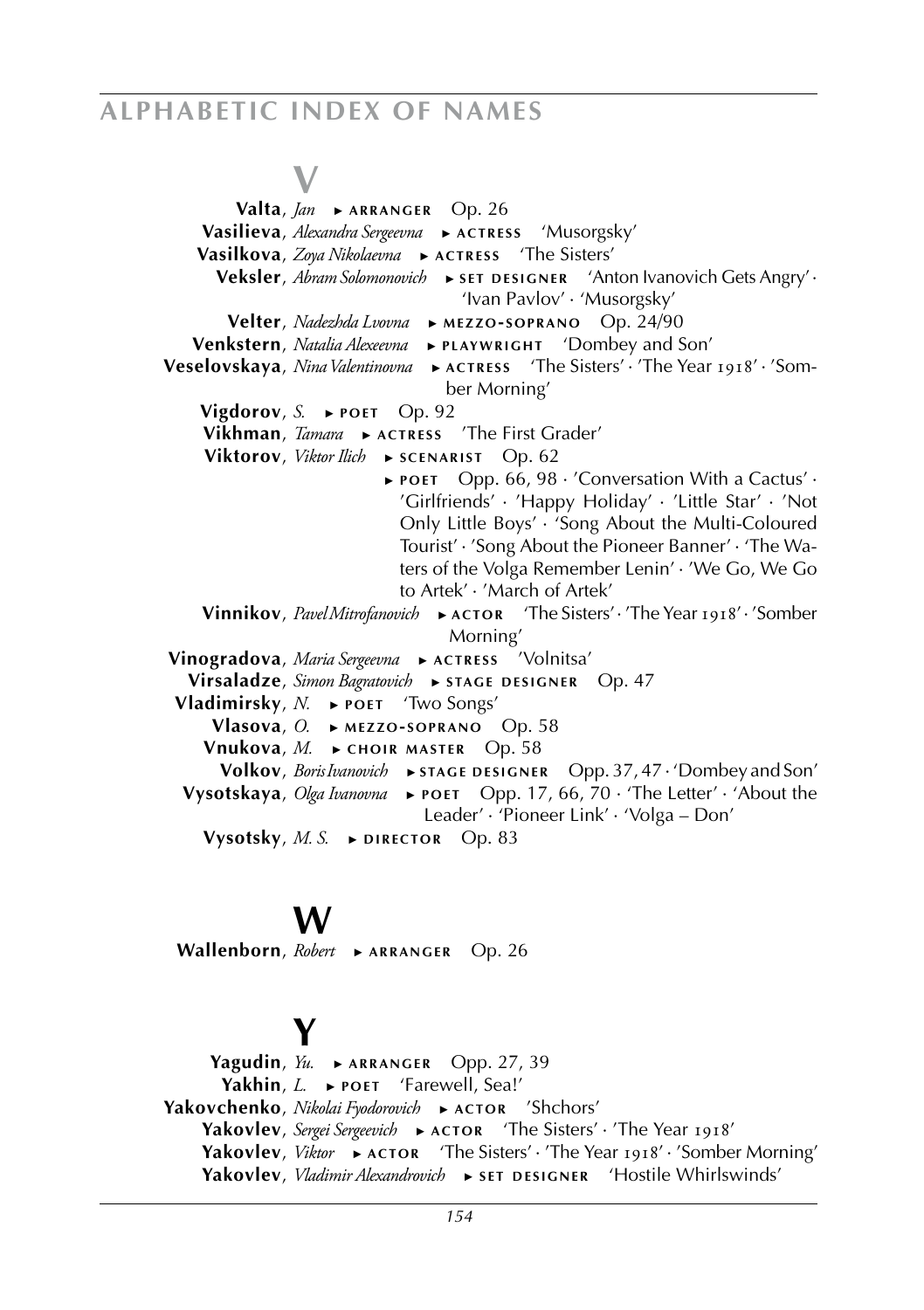# **Y**

**Yakushenko**, *Vasili* ► **те**NOR Op. 37  **Yanko**, *Tamara Fyodorovna* ► **m e z z o - s o p r a n o** Opp. 35, 47  **Yashugin**, *Ivan Petrovich* ► **BASS** Op. 47  **Yavorsky**, *Vladimir* ► ARRANGER Op. 39 **Yudina**,  $T_r \rightarrow$  **soprand** Op. 47  **Yuferev**, *Vitali Mikhailovich* ▶ **POET** 'Enthusiastic Pioneer Song'  **Yukhnin**, *Lev Somirovich* (?) ► **c**ONDUCTORR 'Ivan Pavlov'  **Yumatov**, *Georgi Alexandrovich* ► **ACTOR** 'Hostile Whirlswinds' **Yura**, *Gnat Petrovich* ► **ACTOR** 'Shchors'  **Yuriev**, *V.* ► ARRANGER Op. 27 · 'Don Quixote'

## **Z**

 **Zahn**, *Grete* ► ARRANGER Op. 51  **Zak**, *Avenir Grigorievvich* ► **LIBRETTO** 'The First Grader' ► **p o e t** 'The First Grader'  **Zak**, *Yakov Israilevich* ► **p i a n i s t** Op. 46  **Zakharina**,  $T \rightharpoonup$  **ARRANGER** Op. 27  **Zakharova**, *Larisa Nikoforovna* ► **p o e t** 'The Teacher's Song'  **Zakharova**, *Olga Andreevna* ► **s o p r a n o** Op. 83  **Zakusova**,  $Z \rightarrow$  **DIREKTOR** Op. 24/90  **Zalessky**, *Ivan Semyonovich* ► **ACTOR** 'Volnitsa'  **Zashchipina**, *Natalia Alexandrovna* ▶ ACTRESS 'The First Grader'  **Zavadsky**, *Yuri Alexandrovich* ► **DIRECTOR** 'The Death of a Squadron'  **Zelensky**, *Alexander Nikolaevich* ► **sTAGE DSIGNER** Op. 24/90  $\mathsf{Zhak}, A. \rightarrow \mathsf{ARRANGER}$  Op. 27  **Zhakov**, *Oleg Petrovich* ► **a c t o r** 'Hostile Whirlswinds'  **Zharov**, *Alexander Alexeevich* ► **p o e t** Opp. 12, 16  **Zhevaro**, *Ivan Semyonovich* ► **a c t o r** 'Volnitsa'  **Zhukovsky**, *Vasili Andreevich* ► **p o e t** Op. 7  **Zhuravlenko**, *Pavel Maximovich* ► **b a s s** Op. 24/90  **Zhvirblis**, *Maria Ivanovna* ► **a c t r e s s** 'The First Grader'  **Ziv**, *Mikhail Pavlovich* ► **c o m p o s e r** 'The First Grader'  **Zlatogorov**, *Pavel Samoilovich* ► DIRECTOR Op. 47  **Zvonarev**, *O.* ► ARRANGER Op. 47